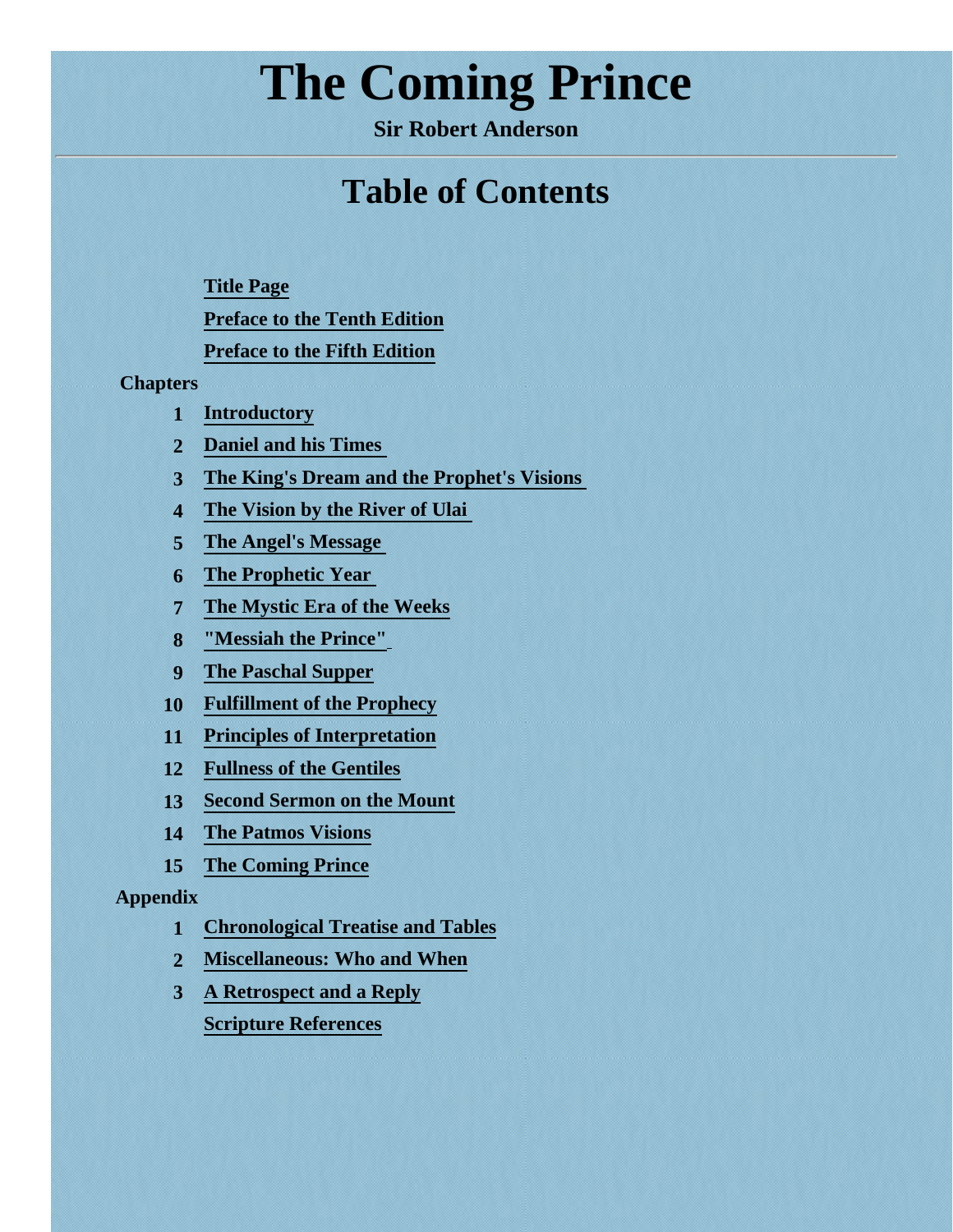<span id="page-1-0"></span>**Sir Robert Anderson**

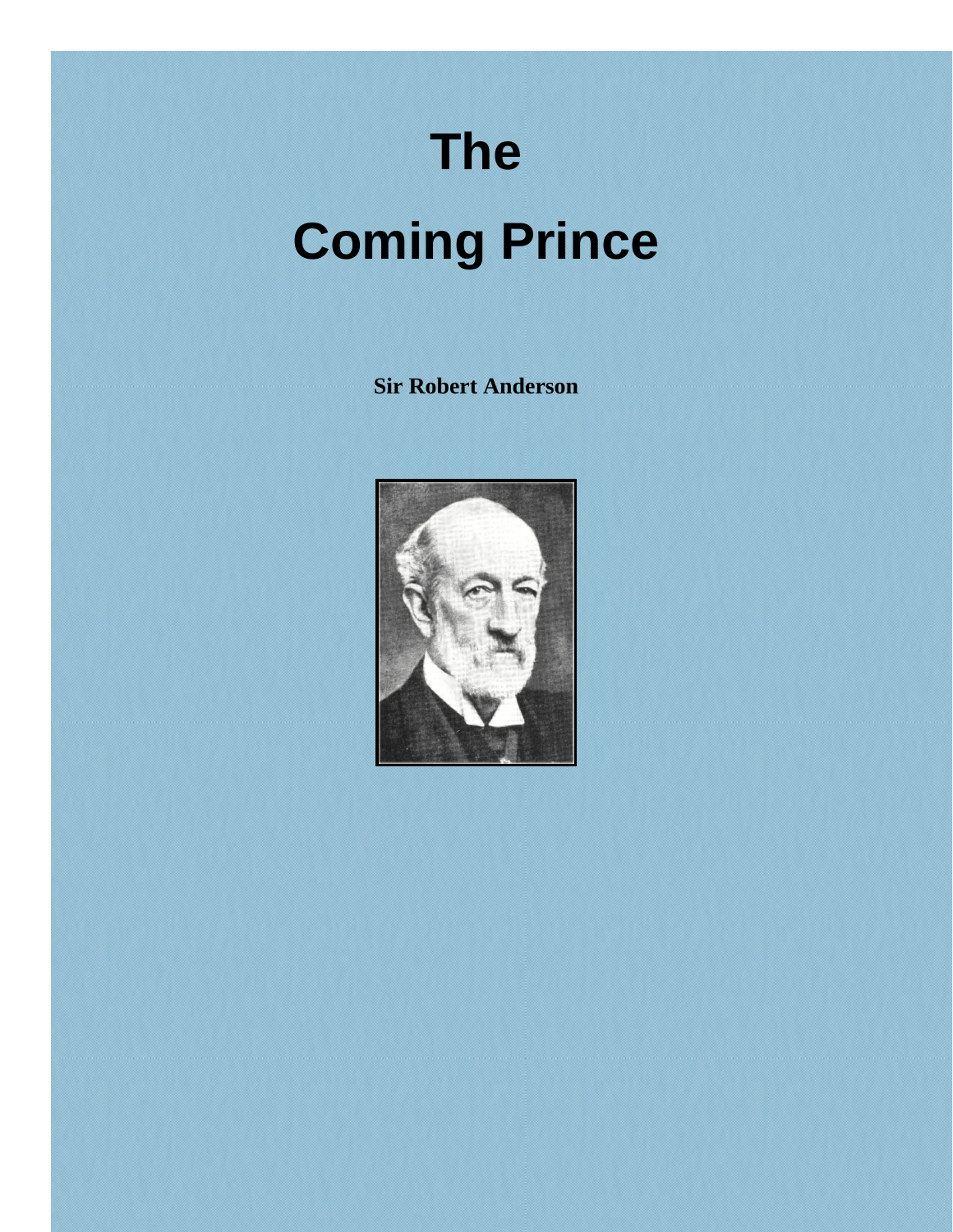Sir Robert Anderson

### PREFACE TO THE TENTH EDITION

<span id="page-2-0"></span> *THE COMING PRINCE* has been out of print for more than a year; for it seemed inadvisable to reissue it during the War. But the War has apparently created an increased interest in the prophecies of Daniel; and as this book is therefore in demand, it has been decided to publish a new edition without further delay. Not that these pages contain any sensational "Armageddon" theories. For "a place called in the Hebrew tongue Armageddon" is situated neither in France nor in Flanders, but in Palestine; and the future of the land and people of the covenant will be a main issue in the great battle which is yet to be fought on that historic plain.

 Prophetic students are apt to become adherents of one or other of two rival schools of interpretation. The teaching of the "futurists" suggests that this Christian dispensation is altogether a blank in the Divine scheme of prophecy. And the "historicists" discredit Scripture by frittering away the meaning of plain words in order to find the fulfillment of them in history. Avoiding the errors of both these schools, this volume is written in the spirit of Lord Bacon's dictum, that "Divine prophecies have springing and germinant accomplishment throughout many ages, though the height or fullness of them may belong to some one age." And this world war is no doubt within the scope of prophecy, though it be not the fulfillment of any special Scripture.

 Very many years ago my attention was directed to a volume of sermons by a devout Jewish Rabbi of the London Synagogue, in which he sought to discredit the Christian interpretation of certain Messianic prophecies. And in dealing with Daniel 9., he accused Christian expositors of tampering, not only with chronology, but with Scripture, in their efforts to apply the prophecy of the Seventy Weeks to the Nazarene. My indignation at such a charge gave place to distress when the course of study to which it led me brought proof that it was by no means a baseless libel. My faith in the Book of Daniel, already disturbed by the German infidel crusade of "the Higher Criticism," was thus further undermined. And I decided to take up the study of the subject with a fixed determination to accept without reserve not only the language of Scripture, but the standard dates of history as settled by our best modern chronologists. <sup>[[1\]](#page-5-0)</sup>

<span id="page-2-1"></span> The following is a brief summary of the results of my inquiry as regards the great prophecy of the "Seventy Weeks." I began with the assumption, based on the perusal of many standard works, that the era in question had reference to the seventy years of the Captivity of Judah, and that it was to end with the Coming of Messiah. But I soon made the startling discovery that this was quite erroneous. For the Captivity lasted only sixty-two years; and the seventy weeks related to the wholly different judgment of the Desolations of Jerusalem. And further, the period "unto Messiah the Prince," as Daniel 9:25 so plainly states, was not seventy weeks, but 7+62 weeks.

 The failure to distinguish between the several judgments of the Servitude, the Captivity and the Desolations, is a fruitful source of error in the study of Daniel and the historical books of Scripture. And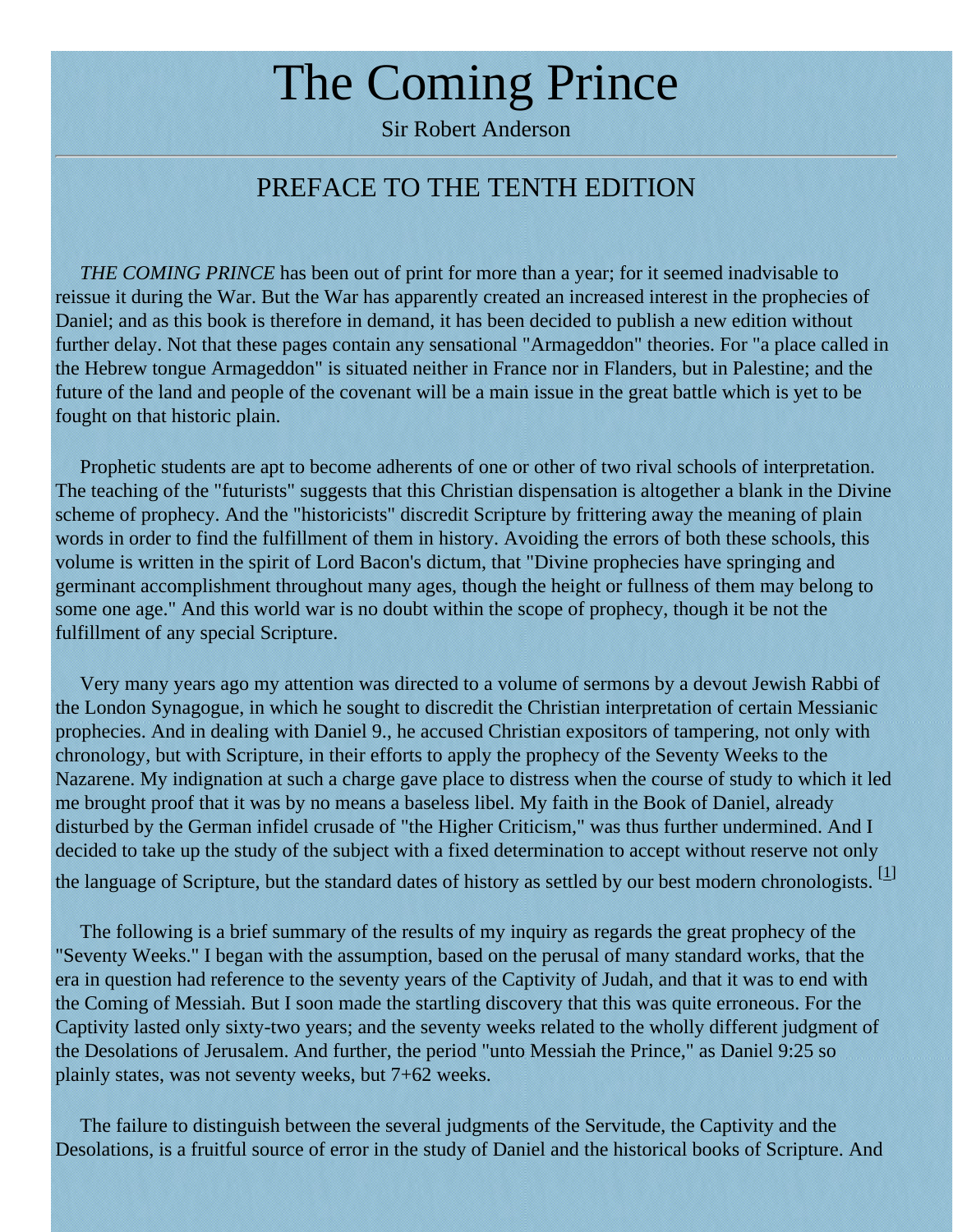it is strange that the distinction should be ignored not only by the Critics, but by Christians. Because of national sin, Judah was brought under servitude to Babylon for seventy years, this was in the third year of King Jehoiakim (B.C. 606). But the people continued obdurate; and in B.C. 598 the far severer judgment of the Captivity fell on them. On the former capture of Jerusalem, Nebuchadnezzar left the city and people undisturbed, his only prisoners being Daniel and other cadets of the royal house. But on this second occasion he deported the mass of the inhabitants to Chaldea. The Jews still remained impenitent, however, in spite of Divine warnings by the mouth of Jeremiah in Jerusalem and Ezekiel among the exiles; and after the lapse of another nine years, God brought upon them the terrible judgment of "The Desolations," which was decreed to last for seventy years. Accordingly in B.C. 589, the Babylonian armies again invaded Judea, and the city was devastated and burned.

 Now both the "Servitude" and the "Captivity," ended with the decree of Cyrus in B.C. 536, permitting the return of the exiles. But as the language of Daniel 9:2 so plainly states, it was the seventy years of "The Desolations" that were the basis of the prophecy of the seventy weeks. And the epoch of that seventy years was the day on which Jerusalem was invested – the tenth Tebeth in the ninth year of Zedekiah – a day that has ever since been observed as a fast by the Jews in every land. (2 Kings 25:1.) Daniel and Revelation definitely indicate that the prophetic year is one of 360 days. Such moreover was the sacred year of the Jewish calendar; and, as is well known, such was the ancient year of Eastern nations. Now seventy years of 360 days contains exactly 25, 200 days; and as the Jewish New Year's day depended on the equinoctial moon, we can assign the 13th December as "the Julian date" of tenth Tebeth 589. And 25, 200 days measured from that date ended on the 17th December 520, which was the twentyfourth day of the ninth month in the second year of Darius of Persia – -the very day on which the foundation of the second Temple was laid. (Haggai 2:18, 19.)

 Here is something to set both critics and Christians thinking. A decree of a Persian king was deemed to be divine, and any attempt to thwart it was usually met by prompt and drastic punishment; and yet the decree directing the rebuilding of the Temple, issued by King Cyrus in the zenith of his power, was thwarted for seventeen years by petty local governors. How was this? The explanation is that until the very last day of the seventy years of "the Desolations" had expired, God would not permit one stone to be laid upon another on Mount Moriah.

 Dismissing from our minds, therefore, all mere *theories* on this subject, we arrive at the following definitely ascertained *facts:*

1. The epoch of the Seventy Weeks was the issuing of a decree to restore and build Jerusalem. (Daniel 9:25.)

2. There never was but one decree for the rebuilding of Jerusalem.

3. That decree was issued by Artaxerxes, King of Persia, in the month Nisan in the 20th year of his reign, *i.e.* B.C. 445.

4. The city was actually built in pursuance of that decree.

5. The Julian date of 1st Nisan 445 was the 14th March.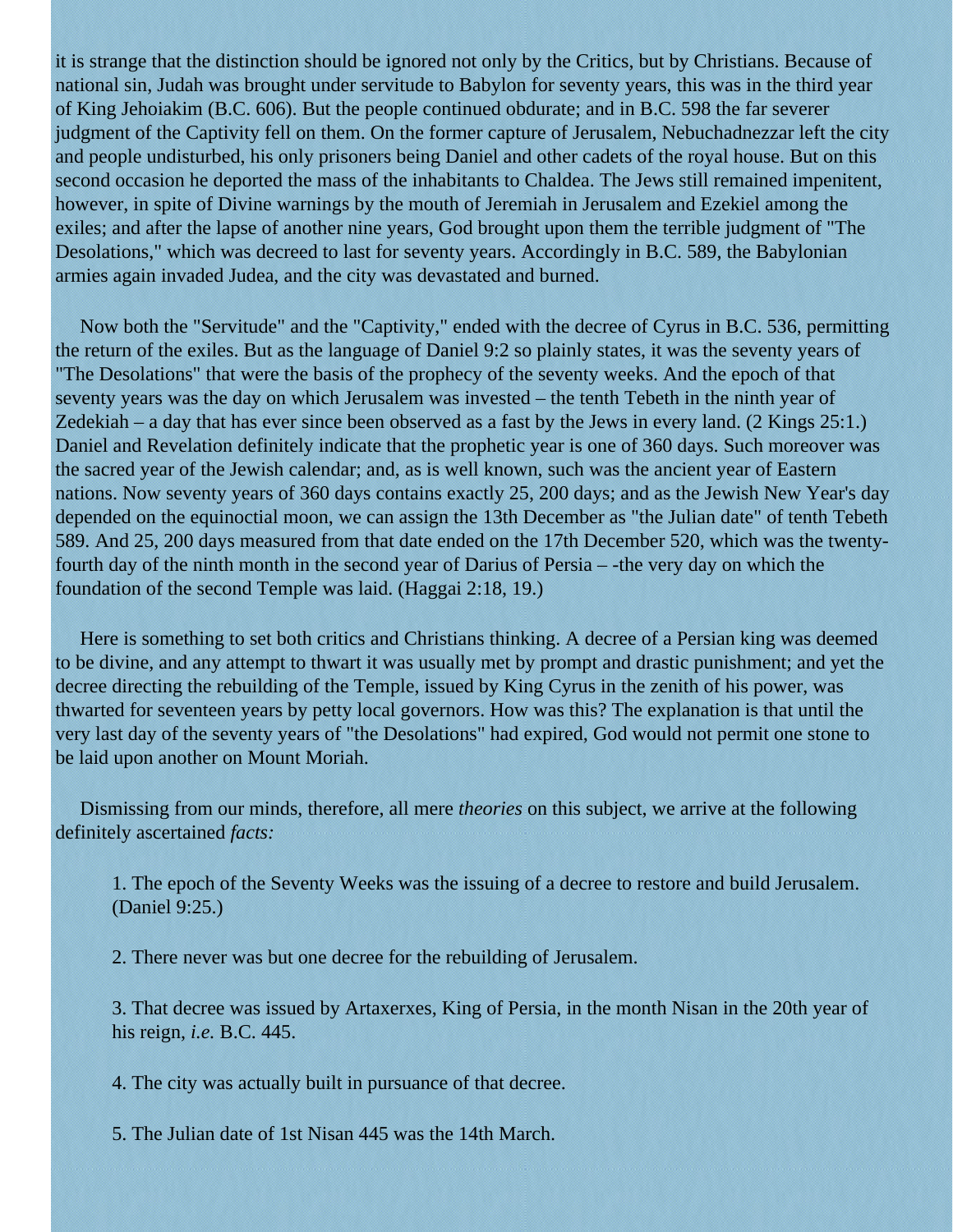6. Sixty-nine weeks of years – *i.e.* 173, 880 days – reckoned from the 14th March B.C. 445, ended on the 6th April A.D. 32.

7. That day, on which the sixty-nine weeks ended, was the fateful day on which the Lord Jesus rode into Jerusalem in fulfillment of the prophecy of Zechariah 9:9; when, for the first and only occasion in all His earthly sojourn, He was acclaimed as "Messiah the Prince the King, the Son of David."

 And here again we must keep to Scripture. Though God has nowhere recorded the Bethlehem birthdate of Christ, no date in history, sacred or profane, is fixed with greater definiteness than that of the year in which the Lord began His public ministry. I refer of course to Luke 3:1, 2. I say this emphatically, because Christian expositors have persistently sought to set up a fictitious date for the reign of Tiberias. The first Passover of the Lord's ministry, therefore, was in Nisan A.D. 29; and we can fix the date of the Passion with absolute certainty as Nisan A.D. 32. If Jewish or infidel writers set themselves to confuse and corrupt the chronology of these periods, we would not be surprised. But it is to Christian expositors that we owe this evil work. Happily, however, we can appeal to the labors of secular historians and chronologists for proofs of the divine accuracy of Holy Scripture.

 The general attack upon the Book of Daniel, briefly discussed in the "Preface to the Fifth Edition," is dealt with more fully in the 1902 reissue of *Daniel in the Critics' Den.* The reader will there find an answer to the attack of the Higher Criticism on Daniel based on philology and history; and he will find also that the Critics are refuted by their own admissions respecting the Canon of the Old Testament.

 Most of the "historical errors" in Daniel, which Professor Driver copied from Bertholdt's work of a century ago, have been disposed of by the erudition and research of our own day. But, when writing on the subject, I recognized that the identity of Darius the Mede was still a difficulty. Since then, however, I have found a solution of that difficulty in a verse in Ezra, hitherto used only by Voltaire and others to discredit Scripture. Ezra 5 tells us that in the reign of Darius Hystaspis the Jews petitioned the throne, appealing to the decree by which Cyrus had authorized the rebuilding of the Temple. The wording of the petition clearly indicates that, to the knowledge of the Jewish leaders, that decree had been filed in the house of the archives in Babylon. But the search there made for it proved fruitless, and it was ultimately found at Ecbatana (or Achmetha: Ezra 6:2). How then could such a State paper have been transferred to the Median capital?

 The only reasonable explanation of this extraordinary fact completes the circle of proof that the vassal king whom Daniel calls Darius the Mede was Gobryas (or Gubaru), who led the army of Cyrus to Babylon. As various writers have noticed, the testimony of the inscriptions points to that conclusion. For example, the Annalistic tablet of Cyrus records that, after the taking of the city, it was Gobryas who appointed the governors or prefects; which appointments Daniel states were made by Darius. The fact that he was a prince of the royal house of Media, and presumably well known to Cyrus, who had resided at the Median Court, would account for his being held in such high honor. He it was who governed Media as Viceroy when that country was reduced to the status of a province; and to any one accustomed to deal with evidence, the inference will seem natural that, for some reason or other, he was sent back to his provincial throne, and that, in returning to Ecbatana he carried with him the archives of his brief reign in Babylon. In the interval between the accession of Cyrus and that of Darius Hystaspis, the Temple decree may well have been forgotten by all but the Jews themselves. And although it was a serious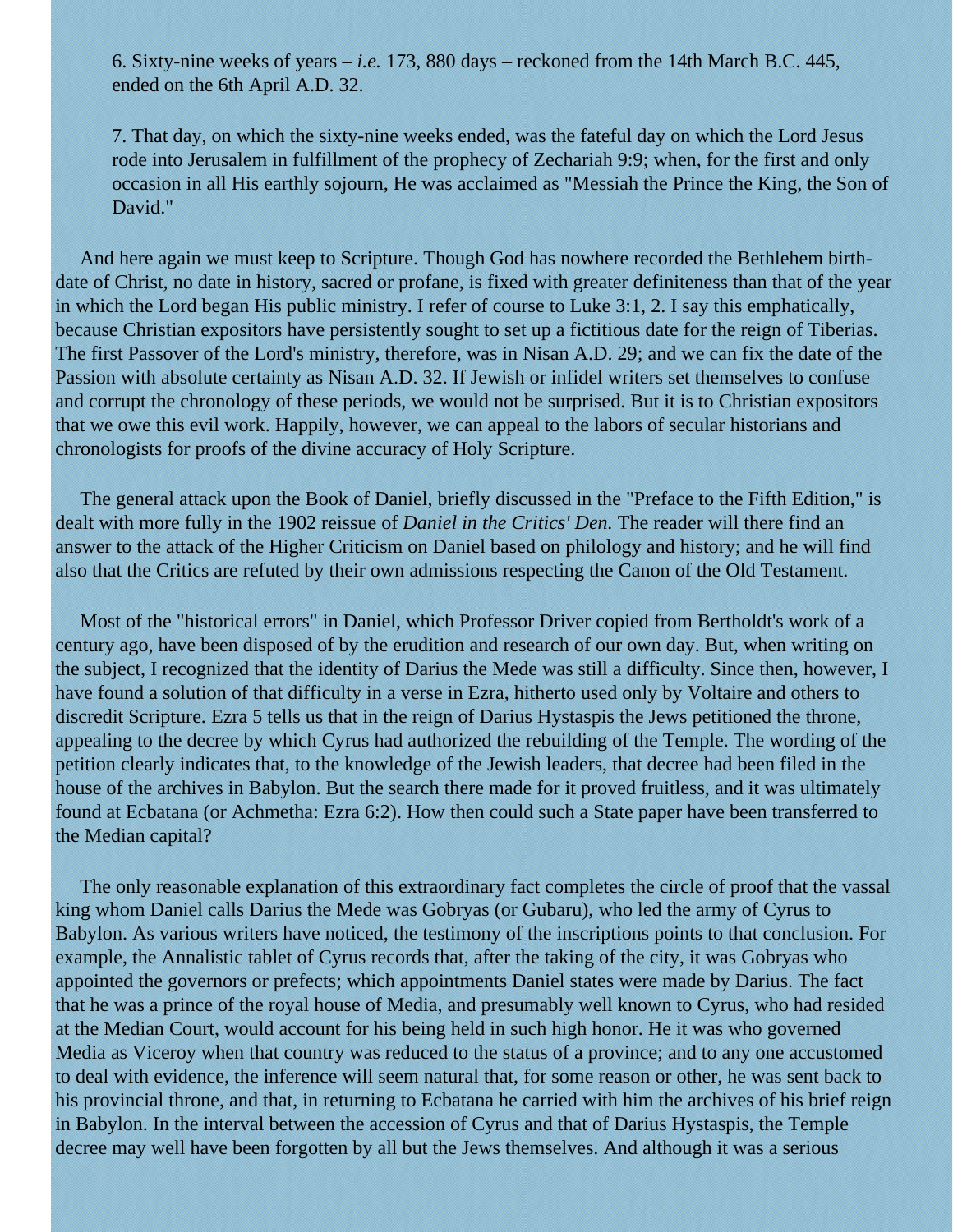matter to thwart the execution of an order issued by the king of Persia (Ezra 6:11), yet in this instance, as already noticed, a Divine decree overruled the decree of Cyrus, and vetoed their taking action upon it.

<span id="page-5-3"></span> The elucidation of the vision of the Seventy Weeks, as unfolded in the following pages, is my personal contribution to the Daniel controversy. And as the searching criticism to which it has been subjected has failed to detect in it an error or a flaw,  $\left[2\right]$  it may now be accepted without hesitation or reserve. The only disparaging comment which Professor Driver could offer upon it in his *Book of Daniel*  was that it is a revival in a slightly modified form" of the scheme of Julius Africanus, and that it leaves the seventieth week "unexplained." But surely the fact that my scheme is on the same lines as that of "the father of Christian Chronologists" creates a very strong presumption in its favor. And so far from leaving the seventieth week unexplained, I have dealt with it in accordance with the beliefs of the early Fathers. For they regarded that week as future, seeing that they looked for the Antichrist of Scripture– "an individual person, the incarnation and concentration of sin."<sup>[[3](#page-5-2)]</sup>

<span id="page-5-4"></span>*– R. A.*

Footnotes

<span id="page-5-0"></span>[1](#page-2-1) As regards the regnal years of Jewish Kings, however, Fynes Clinton's month dates are here modified in accordance with the Hebrew *Mishna*, which was a sealed book to English readers when the *Fasti Hellenici* was written. With reference to one date of cardinal importance I am specially indebted to the late Canon Rawlinson and the late Sir George Airey.

<span id="page-5-1"></span>[2](#page-5-3) One point may be worth notice in a footnote. The R. V. reading of Acts 13:20 seems to dispose of my solution of the perplexing problem of the 480 years of1 Kings 6:1. But here, in accordance with their usual practice, and in neglect of the principles by which experts are guided in dealing with conflicting evidence, the Revisers slavishly followed certain of the oldest MSS. And the effect on this passage is disastrous. For it is certain that neither the Apostle said, nor the Evangelist wrote, that Israel's enjoyment of the land was limited to 450 years, or that 450 years elapsed *before* the era of the Judges. The text adopted by the Revisers is, therefore, clearly wrong. Dean Alford regards it "as an attempt at correcting the difficult chronology of the verse"; and, he adds, "taking the words as they stand, *no other sense* can be given to them than that the time of the Judges lasted 450 years." That is, as he goes on to explain, the era within which occurred the rule of the Judges. It is not that the Judges ruled for 450 years — in which case the accusative would be used, as in verse 18 — but, as the use of the dative implies, that the period until Saul, characterized by the rule of the Judges, lasted 450 years. I need scarcely notice the objection that I fail to take account of the servitude mentioned in Judges 10:7, 8. That servitude affected only the tribes beyond Jordan.

<span id="page-5-2"></span>[3](#page-5-4) Alford's Greek Test., Prol. to 2 Thessalonians Chapter 5.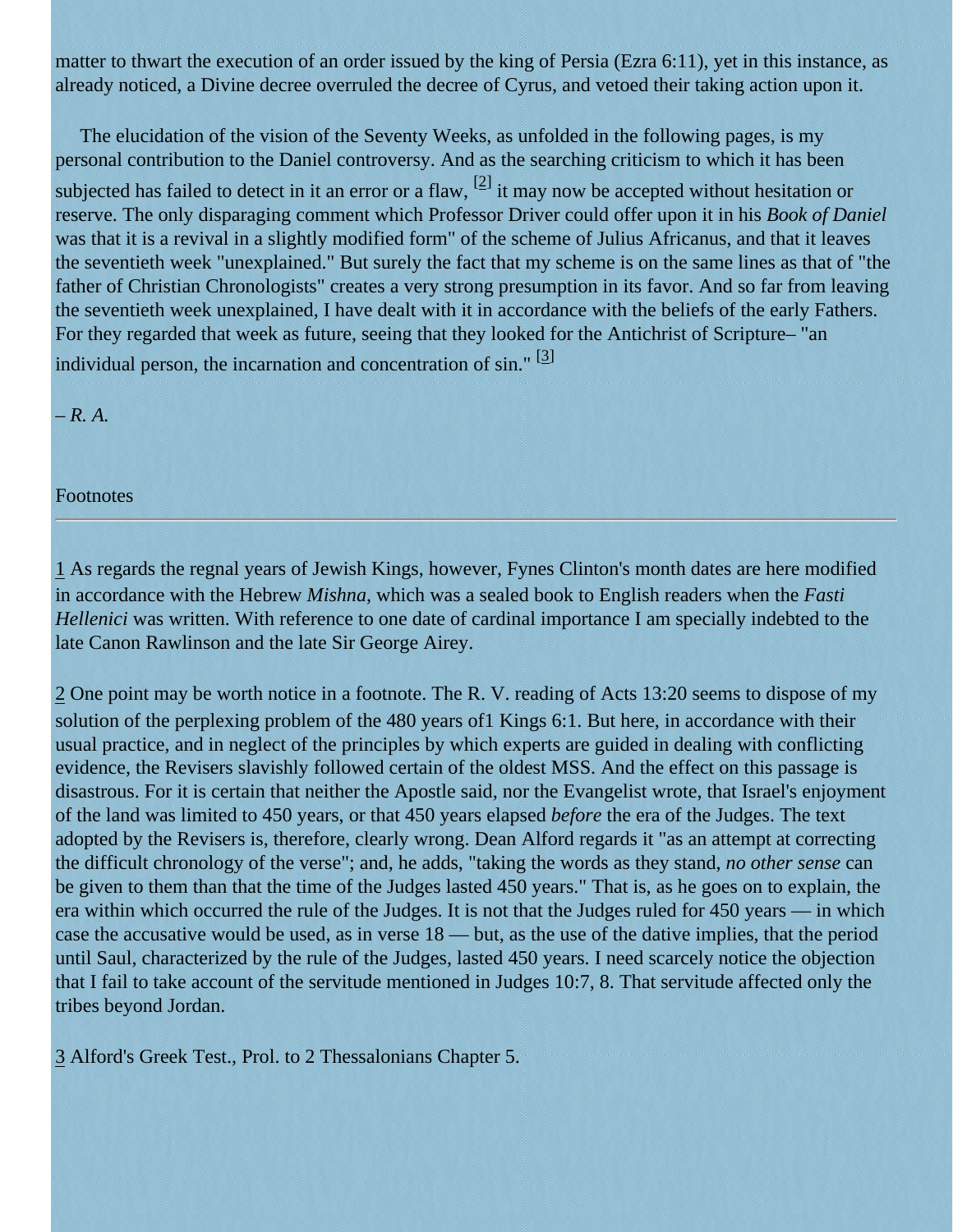Sir Robert Anderson

### PREFACE TO THE FIFTH EDITION

### <span id="page-6-0"></span>A DEFENSE OF THE BOOK OF DANIEL AGAINST THE "HIGHER CRITICISM."

 This volume has been disparaged in some quarters because, it is alleged, it ignores the destructive criticism which is supposed to have led "all people of discernment" to abandon belief in the visions of Daniel.

 The charge is not altogether just. Not only are some of the chief objections of the critics answered in these pages, but in proving the genuineness of the great central prophecy of the book, the authenticity of the whole is established, And the absence of a special chapter upon the subject may be explained. The practice, too common in religious controversy, of giving an *ex parte* representation of the views of opponents, instead of accepting their own statement of them, is never satisfactory, and seldom fair. And no treatise was available on the critics' side, concise enough to afford the basis of a brief excursus, and yet sufficiently full and authoritative to warrant its being accepted as adequate.

<span id="page-6-1"></span> This want, however, has since been supplied by Professor Driver's *Introduction to the Literature of the Old Testament*,  $\left[ \frac{1}{1} \right]$  a work which embodies the results of the so-called "Higher Criticism," as accepted by the sober judgment of the author. While avoiding the malignant extravagance of the German rationalists and their English imitators, he omits nothing which erudition can with fairness urge against the authenticity of the Book of Daniel. And if the hostile arguments he adduces can be shown to be faulty and inconclusive, the reader may fearlessly accept the result as an "end of controversy" upon the subject.  $[2]$ 

<span id="page-6-2"></span>Here is the thesis which the author sets himself to establish:

 "In face of the facts presented by the Book of Daniel, the opinion that it is the work of Daniel himself cannot be sustained. Internal evidence shows, with a cogency that cannot be resisted, that it must have been written not earlier than c. 300 B.C., and in Palestine; and it is at least probable that it was composed under the persecution of Antiochus Epiphanes, B.C. 168 or 167."

Professor Driver marshals his proofs under three heads:

- (1) facts of a historical nature;
- (2) the evidence of the *language* of Daniel; and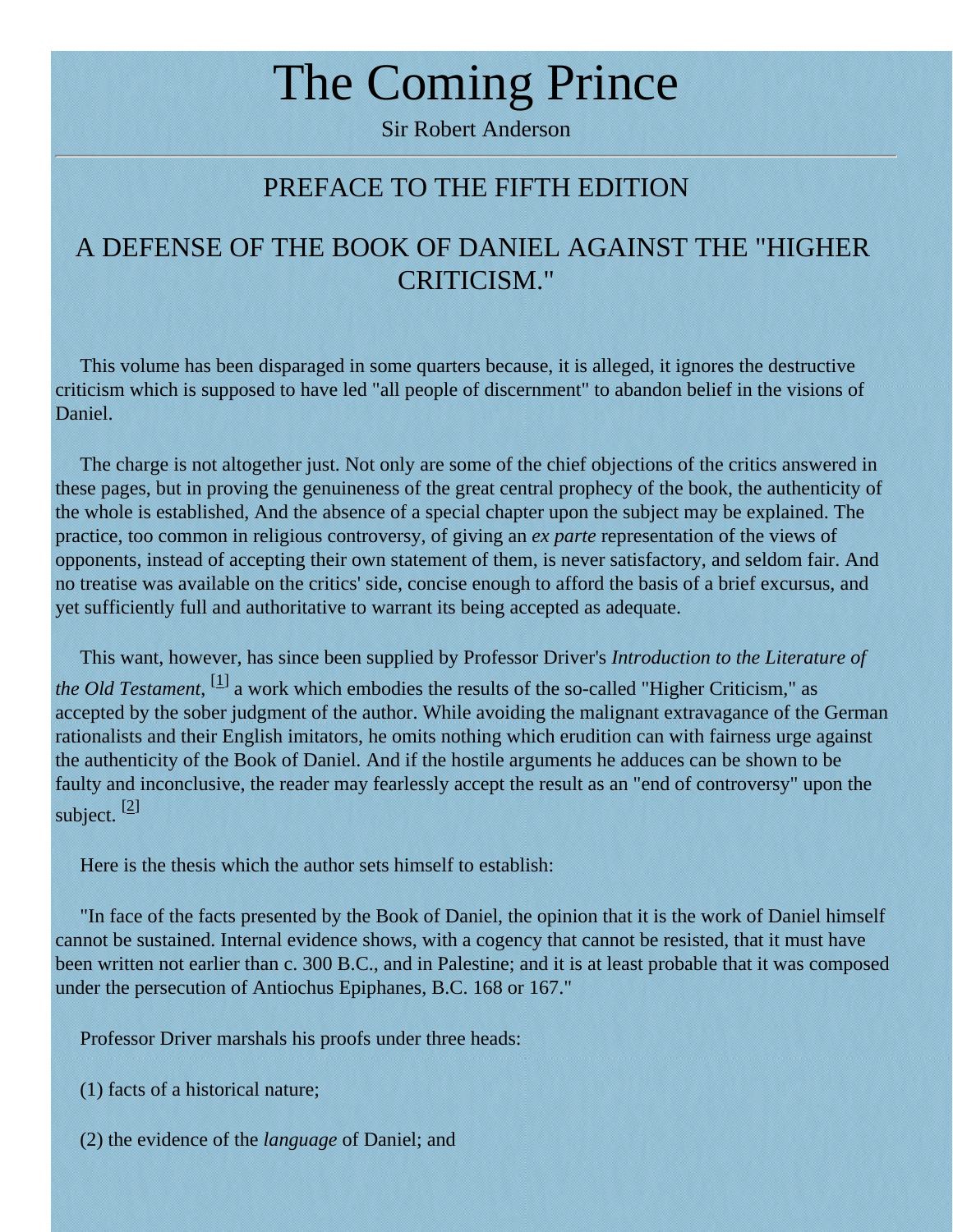(3) the *theology* of the Book.

Under (1) he enumerates the following points:

(a) "The position of the Book in the Jewish Canon, not among the prophets, but in the miscellaneous collection of writings called the *Hagiograph*a, and among the latest of these, in proximity to Esther. Though little definite is known respecting the formation of the Canon, the division known as the ' Prophets' was doubtless formed prior to the Hagiographa; and had the Book of Daniel existed at the time, it is reasonable to suppose that it would have ranked as the work of a prophet, and have been included among the former."

(b) "Jesus, the son of Sirach (writing c. 200 B.C.), in his enumeration of Israelitish worthies, c. 44- 50, though he mentions Isaiah, Jeremiah, Ezekiel, and (collectively) the Twelve Minor Prophets, is silent as to Daniel."

(c) "That Nebuchadnezzar besieged Jerusalem and carried away some of the sacred vessels in 'the third year of Jehoiakim' (Daniel 1:1 f.), though it cannot, strictly speaking, be disproved, is highly improbable: not only is the Book of Kings silent, but Jeremiah, *in the following year* (Jeremiah 25, etc.), speaks of the Chaldaeans in a manner which appears distinctly to imply that their arms had not yet been seen in Judah."

(d) "The 'Chaldaeans' are synonymous in Daniel with the caste of wise men. This sense ' is unknown to the Assyro-Babylonian language, has, wherever it occurs, formed itself after the end of the Babylonian empire, and is thus an indication of the post-exilic composition of the Book' (Schrader)."…

(e) "Belshazzar is represented as *King* of Babylon; and Nebuchadnezzar is spoken of throughout chap. 5: (vv. 2, 11, 13, 18, 22) as his father."…

(f) "Darius, son of Ahasuerus, a *Mede*, after the death of Belshazzar, is 'made king over the realm of the Chaldaeans.' There seems to be no room for such a ruler. According to all other authorities, Cyrus is the immediate successor of Nabu-nahid, and the ruler of the entire Persian empire. "…

(g) "In 9:2 it is stated that Daniel 'understood by the books' the number of years for which, according to Jeremiah, Jerusalem should lie waste. The expression used implies that the prophecies of Jeremiah formed part of a *collection* of sacred books, which nevertheless it may be safely affirmed, was not formed in 536 B.C."

(h) "Other indications adduced to show that the Book is not the work of a contemporary, are such as the following": The points are the improbability, first, that a strict Jew would have entered the class of the "wise men," or that he would have been admitted by the wise men themselves; second, Nebuchadnezzar's insanity and edict; third, the absolute terms in which he and Darius recognize God, while retaining their idolatry.

 I dismiss (f) and (h) at once, for the author himself, with his usual fairness, declines to press them. "They should," he admits, "be used with reserve." The mention of "Darius the Mede" is perhaps the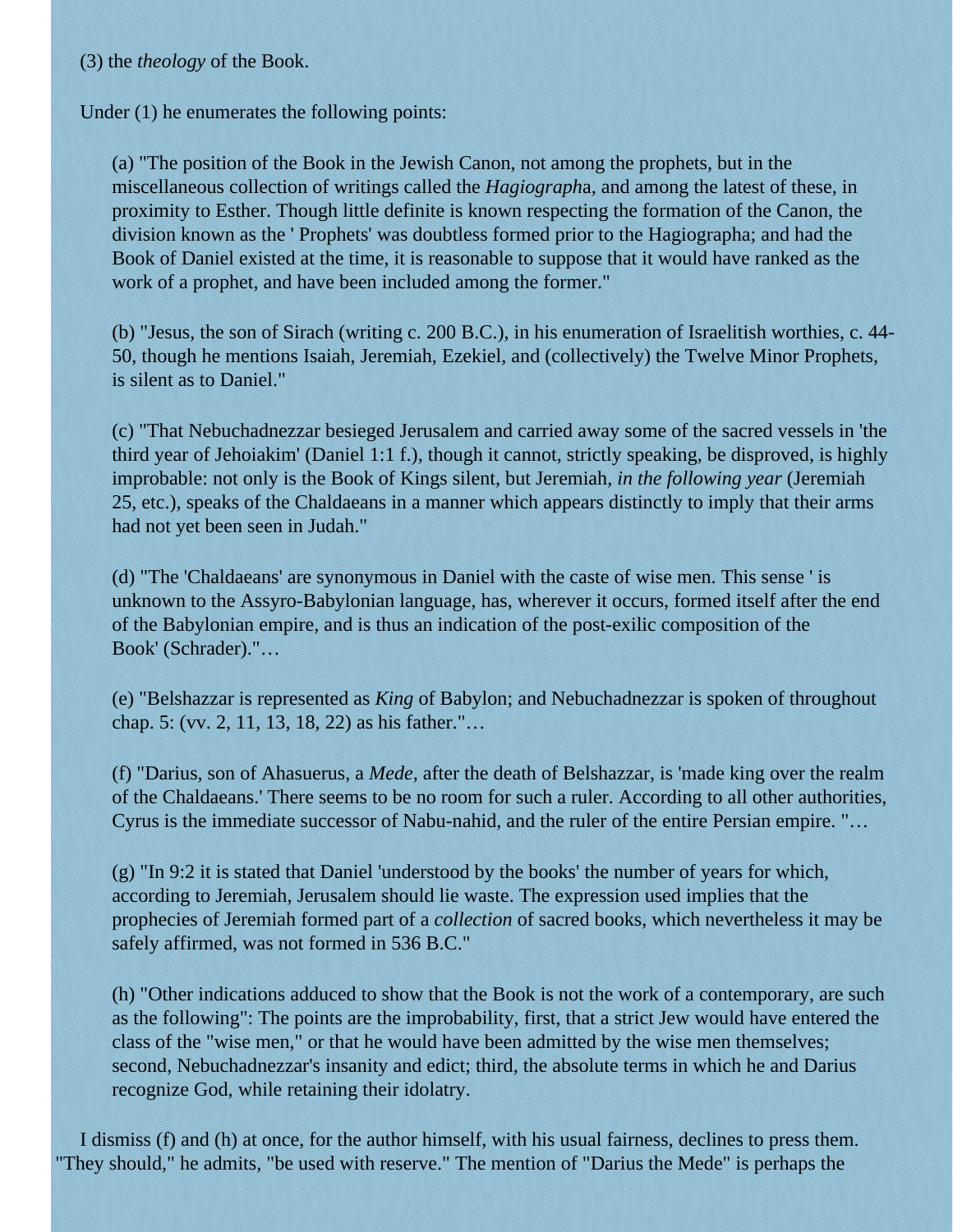<span id="page-8-0"></span>greatest difficulty which confronts the student of Daniel, and the problem it involves still awaits solution. The unqualified rejection of the narrative by many eminent writers only proves the incapacity even of scholars of repute to suspend their judgment upon questions of the kind. The history of that age is too uncertain and confused to justify dogmatism, and, as Professor Driver justly remarks, "a cautious criticism will not build too much on the silence of the inscriptions, where many certainly remain to be brought to light". In Mr. Sayce's recent work  $\left[3\right]$  $\left[3\right]$  $\left[3\right]$  this caution is neglected. He accepts, moreover, with a faith which is unduly simple, all that Cyrus says about himself. It was obviously his interest to represent the acquisition of Babylonia as a peaceful revolution, and not a military conquest. But the Book of Daniel does not conflict with either hypothesis. Mr. Sayce here "reads into it," as is so constantly done, what it in no way states or even implies. There is not a word about a siege or a capture. Belshazzar was "slain," and Darius "received" the kingdom; but how these events came about we must learn from other sources. Professor Driver here admits in express terms "that 'Darius the Mede' may prove, after all, to have been a historical character";  $\frac{4}{1}$  $\frac{4}{1}$  $\frac{4}{1}$  and this is enough for our present purpose.

<span id="page-8-1"></span>The remaining points I proceed to discuss seriatim.

 (a) This is rightly placed first, as being the most important. But its apparent importance grows less and less the more closely it is examined. Our English Bible, following the Vulgate, divides the Old Testament into thirty-nine books. The Jewish Canon reckoned only twenty-four. These were classified under three heads – the *Torah*, the *Neveei*m, and the *Kethuvim* (the Law, the Prophets, and the Other Writings). The first contained the Pentateuch. The second contained eight books, which were again classified in two groups. The first four – viz., Joshua, Judges, Samuel, and Kings – were called the "Former Prophets"; and the second four – viz., Isaiah, Jeremiah, Ezekiel, and "the Twelve" *(i.e.* the minor prophets reckoned as one book) – were called the "Latter Prophets." The third division contained eleven books – viz., Psalms, Proverbs, Job, Song of Songs, Ruth, Lamentations, Ecclesiastes, Esther, Daniel, Ezra and Nehemiah (reckoned as one), and Chronicles. Now, an examination of this list makes either of two conclusions irresistible. Either the Canon was arranged under Divine guidance, or else the classification of the books between the second and third divisions was an arbitrary one. If any one adopts the former alternative, the inclusion of Daniel in the Canon is decisive of the whole question. If, on the other hand, it be assumed that the arrangement was human and arbitrary, the fact that Daniel is in the third group proves – not that the book was regarded as of doubtful repute, for in that case it would have been excluded from the Canon, but that the great exile of the Captivity was not regarded as a "prophet."

 To the superficial this may seem to be giving up the whole case. But using the word "prophet" in its ordinary acceptation, Daniel has no claim whatever to the title, and but for Matthew 24:15 it would probably never have been applied to him. His visions have their New Testament counterpart, but yet no one speaks of "the prophet John." According to 2 Peter 1:21 the prophets "spake as they were moved by the Holy Ghost." This characterized the utterances of Isaiah, Jeremiah, Ezekiel, and "the Twelve." They were the words of Jehovah by the mouth of the men who uttered them. The prophets stood apart from the people as witnesses for God; but Daniel's position and ministry were wholly different. "Neither have we hearkened unto Thy servants the prophets which spake in Thy name": such was his humble attitude. Higher criticism may slight the distinction here insisted on; but the question is how it was regarded by the men who settled the Canon; and in their judgment its importance was immense. Daniel contains the record, not of God-breathed words uttered *by* the seer, but of the words spoken *to* him, and of dreams and visions accorded him. And the visions of the latter half of his book were granted him after more than sixty years spent in statecraft – years the record of which would fix his fame in the popular mind as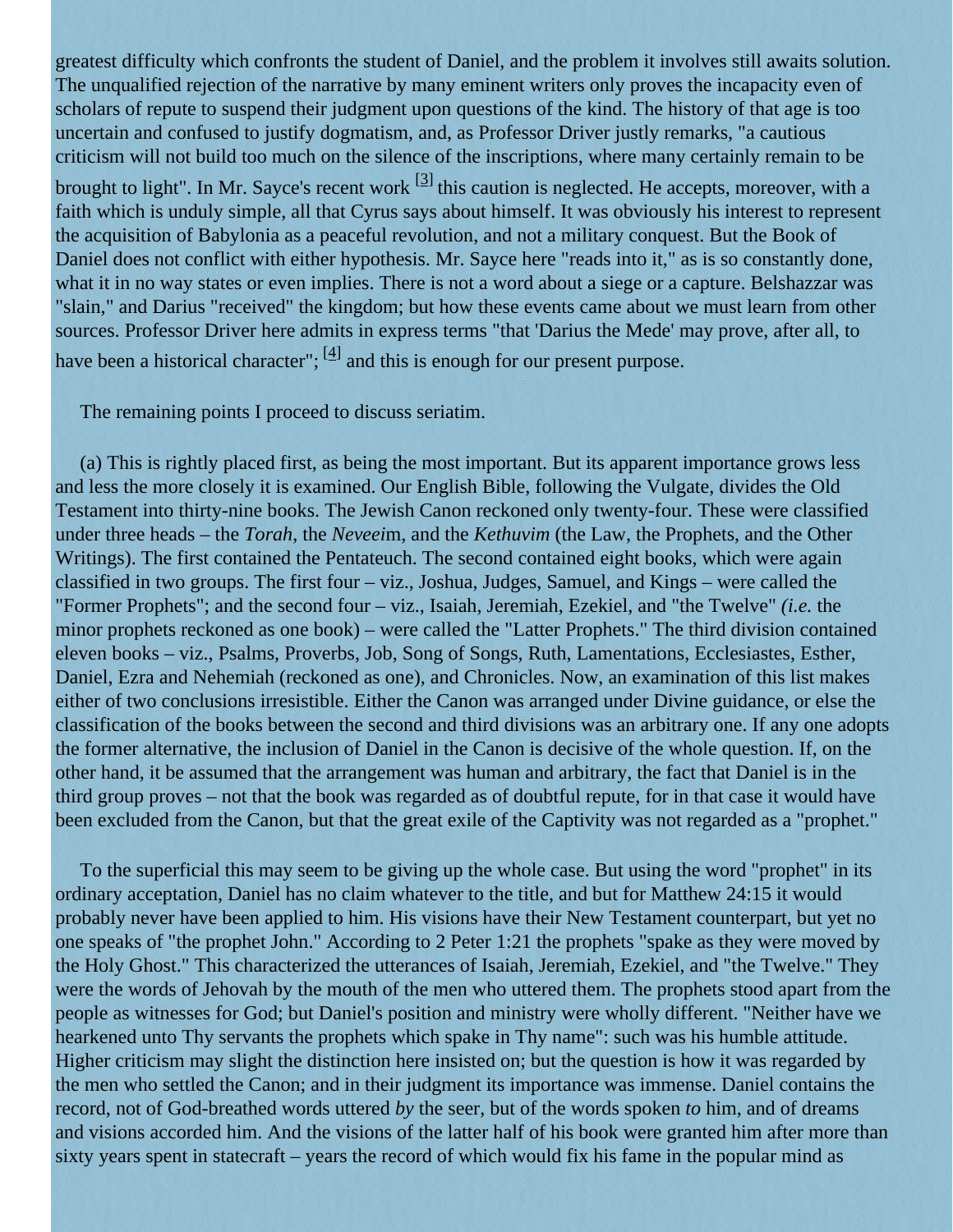statesman and ruler.

<span id="page-9-0"></span> The reader will thus recognize that the position of Daniel in the Canon is precisely where we should expect to find it. The critic speaks of it as being "in the miscellaneous collection of writings called the *Hagiographa*, and among the latest of these, in proximity to Esther." But, in adopting this from earlier writers, the author is guilty of what may be described as unintentional dishonesty. Daniel comes before Ezra, Nehemiah, and Chronicles in a group of books which includes the Psalms – those Psalms than which no part of their Canon was prized more highly by the Jews – those Psalms, many of which they rightly regarded as prophetic in the highest and strictest sense.  $\left[5\right]$  $\left[5\right]$  $\left[5\right]$  But Daniel, we are told, was placed "in proximity to Esther." What does the critic mean by this? He cannot wish to suggest that Esther is held in low repute by the Jews, for he himself declares that it came to be "ranked by them as superior both to the writings of the prophets and to all other parts of the Hagiographa." As to Esther coming *before* Daniel, he cannot have overlooked that it is bracketed in the Canon with the four books which precede it – the *Megilloth*. He cannot mean to imply that the books of the *Kethuvim are* arranged chronologically; and he certainly cannot wish to create an ignorant prejudice. The statement therefore is an enigma, and the discussion under this head may be dosed by the general remark that (a) implies that the Jews esteemed the books in the third division of their Canon as less sacred than "the prophets." But this is wholly baseless. In common with the rest, they were, as Josephus tells us, "justly believed to be Divine, so that, rather than speak against them, they were ready to suffer torture, or even death." <sup>[[6\]](#page-21-1)</sup>

<span id="page-9-1"></span> (b) But little need be said in answer to this. Canon Driver admits that the argument is one "which, standing alone, it would be hazardous to press," and this is precisely its position if (a) be refuted. If it were a question of the omission of Daniel's name from a formal list of the prophets everything above urged would apply here with equal force; but the reader must not suppose that the son of Sirach gives any list of the kind. The facts are these. The Apocryphal Book of Ecclesiasticus, which is here referred to, ends with a rhapsody in praise of "famous men." This panegyric, it is true, omits the name of Daniel. But in what connection would his name be included? Daniel was exiled to Babylon in early youth, and never spent a single day of his long life among his people, never was openly associated with them in their struggles or their sorrows. The critic, moreover, fails to notice that the Son of Sirach ignores also not only such worthies as Abel, and Melchisedec, and Job, and Gideon, and Samson, but also Ezra, who, unlike Daniel, played a most prominent part in the national life, and who also gave his name to one of the books of the Canon. Let the reader decide this matter for himself after reading the passage in which the names of Daniel and Ezra ought to appear. [\[7](#page-21-2)] If any one is so mentally constituted that the omission leads him to decide against the authenticity of these two books, no words of mine would influence him.

<span id="page-9-2"></span> (c) The historical statement with which the Book of Daniel opens is declared to be improbable on two grounds: first, because "the Book of Kings is silent" on the subject; and, secondly, because Jeremiah 25 appears inconsistent with it. The first point is made apparently in error, for 2 Kings 24:1 states explicitly that in Jehoiakim's days Nebuchadnezzar came up against Jerusalem, and that the Jewish king became his vassal. [[8\]](#page-21-3)

<span id="page-9-3"></span> And the second point is overstated. Jeremiah 25 is silent on the subject, and that is all that can be said. Now the weight to be given to the silence of a particular witness or document on any matter is a familiar problem in dealing with evidence. It entirely depends on circumstances whether it counts for much, or little, or nothing. Kings being a historical record, its silence here would count for something. But why should a warning and a prophecy like Jeremiah 25 contain the recital of an event of a few months before,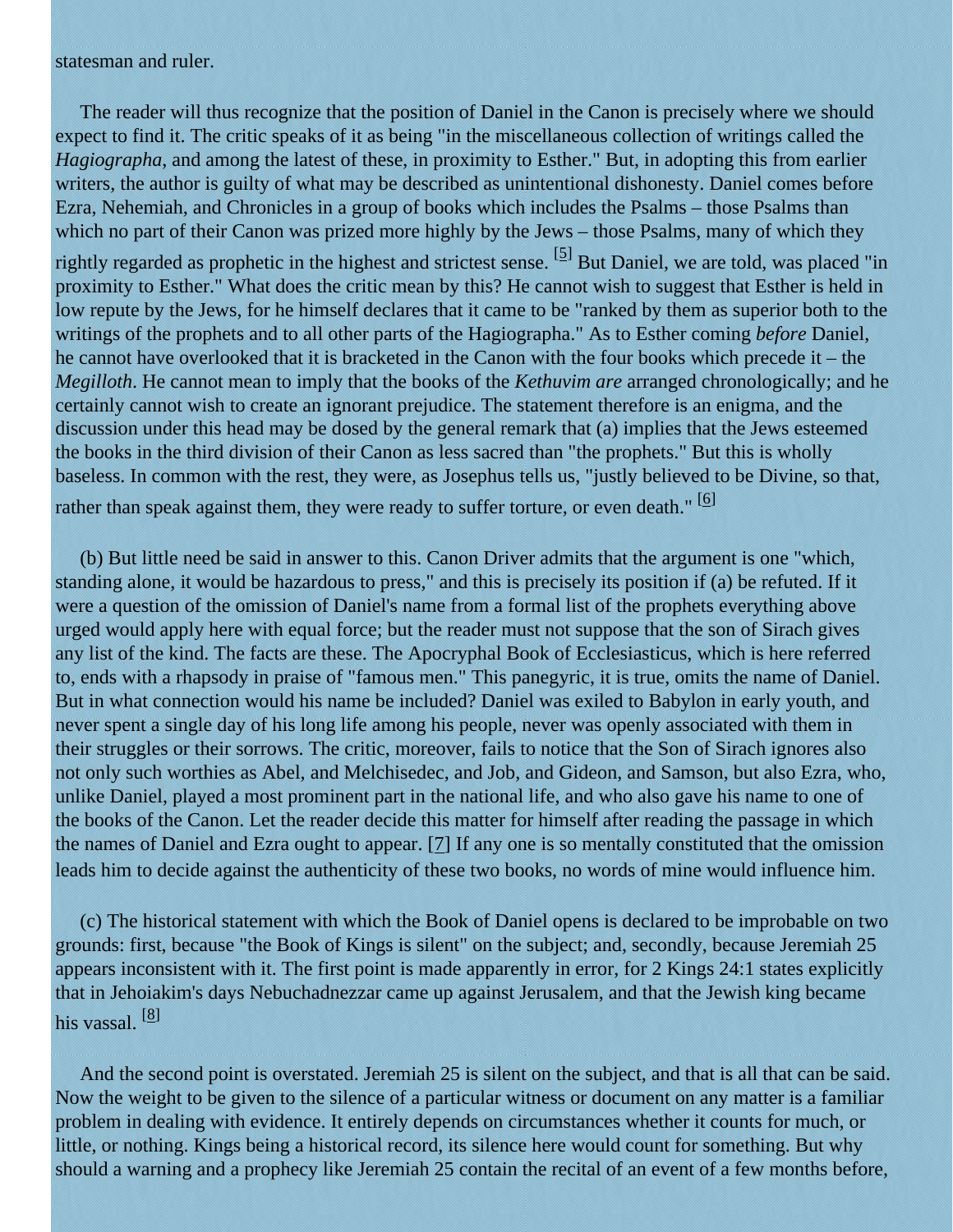<span id="page-10-0"></span>an event which no one in Jerusalem could ever possibly forget?<sup>[[9\]](#page-21-4)</sup>

 But further discussion on these lines is needless, for the accuracy of Daniel's statement can be established on grounds which the critic ignores altogether. I refer to the chronology of the eras of the "servitude" and the "desolations." Both are commonly confounded with the "captivity," which was only in part concurrent with them. These several eras represented three successive judgments upon Judah. The chronology of these is fully explained in the sequel, and a reference to the excursus (within this work), or indeed a glance at the tables which follow, will supply proof absolute and complete that the servitude began in the third year of Jehoiakim, precisely as the Book of Daniel avers.

 (d) I will refer under the second head of the inquiry to the philological question here involved. It is not in any sense a *historical* difficulty.

 (e) The reader will find this point dealt with. Canon Driver remarks: "It may be admitted as probable that Belsharuzur held command for his father in Babylon; …but it is difficult to think that this could entitle him to be spoken of by a *contemporary* as king." If Belshazzar was regent, as the narrative indicates, it is difficult to think that a courtier would speak of him otherwise than as king. To have done so might have cost him his head! Daniel 5:7, 16, 29 affords corroboration here in a manner all the more striking because it is wholly undesigned. Nebuchadnezzar had made Daniel second ruler in the kingdom: why does Belshazzar make him *third* ruler? Presumably because he himself held but the second place. To avoid this the critics, trading upon a possible alternative rendering of the Aramaic {as given in the margin of the Revised Version}, conjecture a "Board of three." But assuming that the words used *may*  mean a triumvirate in the sense of chap. 6:2, the question whether this is their actual meaning must be settled by an appeal to history. And history affords not the slightest hint that such a system of government prevailed in the Babylonian Empire. A true exegesis, therefore, must decide in favor of the alternative and more natural view, that Daniel was to rule as third, the absent king being first, and the king-regent second.

 But Belshazzar is called the *son* of Nebuchadnezzar. The reader will find this objection fully answered by Dr. Pusey *(Daniel*, pp. 406-408). He justly remarks that "intermarriage with the family of a conquered monarch, or with a displaced line, is so obviously a way of strengthening the newly acquired throne, that it is *a priori* probable that Nabunahit would so fortify his claim," and Professor Driver himself allows (p. 468) that *possibly* the King may have married a daughter of Nebuchadnezzar, "in which case the latter might be spoken of as Belshazzar's father (= grandfather, by Hebrew usage)." I will only add two remarks: first, the critics forget that even on their own view of Daniel the existence of a tradition is *prima facie* proof of its truth; and, secondly, if the usurper chose to be called the son of Nebuchadnezzar, though with no sort of claim to the title, no one in Babylon would dare to thwart him.

 (g) Here are the words of Daniel 9:2 (R.V.): "I Daniel understood by the books the number of the years, whereof the word of the Lord came to Jeremiah the prophet, for the accomplishing of the desolations of Jerusalem, even seventy years." The prophecy here referred to is admittedly Jeremiah 25:11, 12. Now the word *sephe*r, rendered "book" in Daniel 9:2, means simply a scroll. It may denote *a book*, as it often does in Scripture, or merely a letter. See *ex*. *gr*. Jeremiah 29:1 (the *letter* which Jeremiah wrote to the exiles in Babylon), or Isaiah 37:14 (Sennacherib's *letter* to King Hezekiah). Then, again, Jeremiah 36:1, 2 records that in the fourth year of Jehoiakim, the very year in which the prophecy of Jeremiah 25: was given, all the prophecies delivered up to that time were recorded in "a book." And in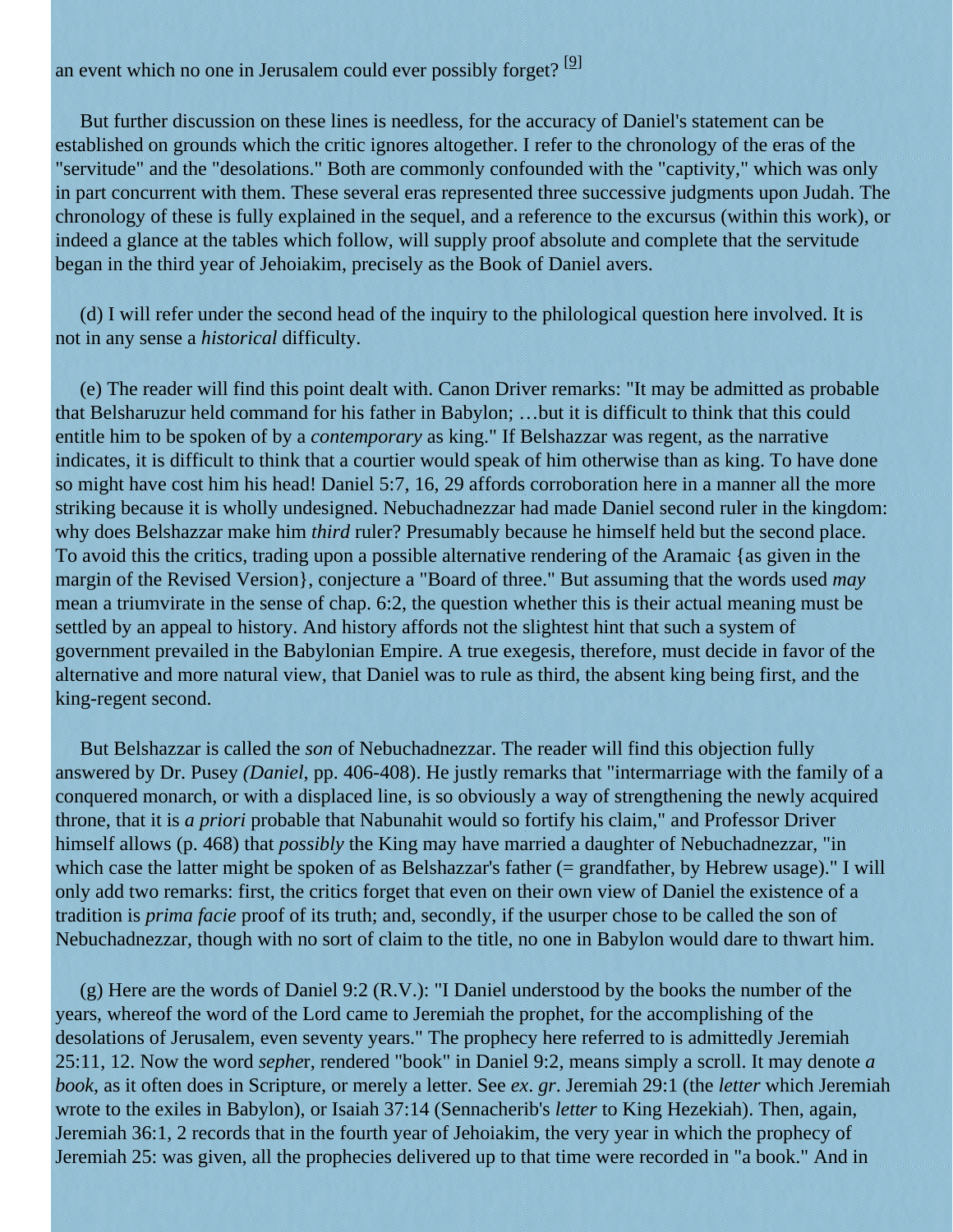Jeremiah 51:60, 61 we find that some ten years later a further "book" was written and sent to Babylon. Where, then, is the difficulty? Professor Driver, moreover, himself supplies a complete answer in his own criticism by adopting "the supposition that in some cases Jeremiah's writings were in circulation for a while as single prophecies, or small groups of prophecies" These may have been the scrolls or "books" of Daniel 9.

 But suppose, for the sake of argument, we admit that "the books" must mean the sacred writings up to that period, what warrant is there for affirming that no such "collection" existed in 536 B.C.? A more arbitrary assertion was never made, even in the range of controversy. Is it not absolutely incredible that the scrolls of the Law were not kept together? And considering Daniel's intense piety, and the extraordinary resources and means he must have had at his disposal under Nebuchadnezzar, may it not "safely be affirmed" that there was not another man upon earth so likely as himself to have had copies of all the holy writings? [\[10](#page-21-5)]

<span id="page-11-0"></span> I now turn to the critic's second argument, which is based on the *language* of the Book of Daniel. He appeals, first, to the number of *Persian* words it contains; secondly, to the presence of *Greek* words; thirdly, to the character of the *Aramaic* in which part of the book is written; and, lastly, to the character of the *Hebrew*.

 Underlying the argument founded on the presence of foreign words is the unexpressed assumption that the Jews were an uncultured tribe who had lived till then in boorish isolation. And yet four centuries before Daniel's time the wisdom and wealth of Solomon were spoken of throughout the then known world. He was a naturalist, a botanist, a philosopher, and a poet. And why not a linguist also? Were all his communications with his many foreign wives carried on through interpreters? He traded with near and distant nations, and every one knows how language is influenced by commerce. And can we doubt that the fame of Nebuchadnezzar attracted foreigners to Babylon? What his relations were with foreign courts we know not. Why may not Daniel have been a Persian scholar? The position assigned to him under the Persian rule renders this extremely probable. The number of Persian words in the book, according to Professor Driver, is "probably at least fifteen"; and here is his comment upon them:

"That such words should be found in books written after the Persian Empire was organized, and when Persian influences prevailed, is not more than would be expected"

 But it was precisely in these circumstances that the Book of Daniel was written. The vision of chap. 10 was given five years after the Persian rule had been established, and these visions were the basis of the book. Notes and records the writer doubtless had of the earlier and historical portions of it; but it is a reasonable assumption that the whole was written after the visions were accorded him.

 As regards the Aramaic and the Hebrew of Daniel, I can of course express no opinion of my own. But my position will be in no way prejudiced by my incompetency in this respect. In the first place, there is nothing new here. The critic merely gives in a condensed form what the Germans have urged; and the whole ground has been covered by Dr. Pusey and others, who, having examined it with equal erudition and care, have arrived at wholly different conclusions. But, in the second place, it is unnecessary; for the signal fairness with which Professor Driver states the results of his argument enables me to concede all he says in this regard and to dismiss the discussion of it to the sequel. Here axe his words: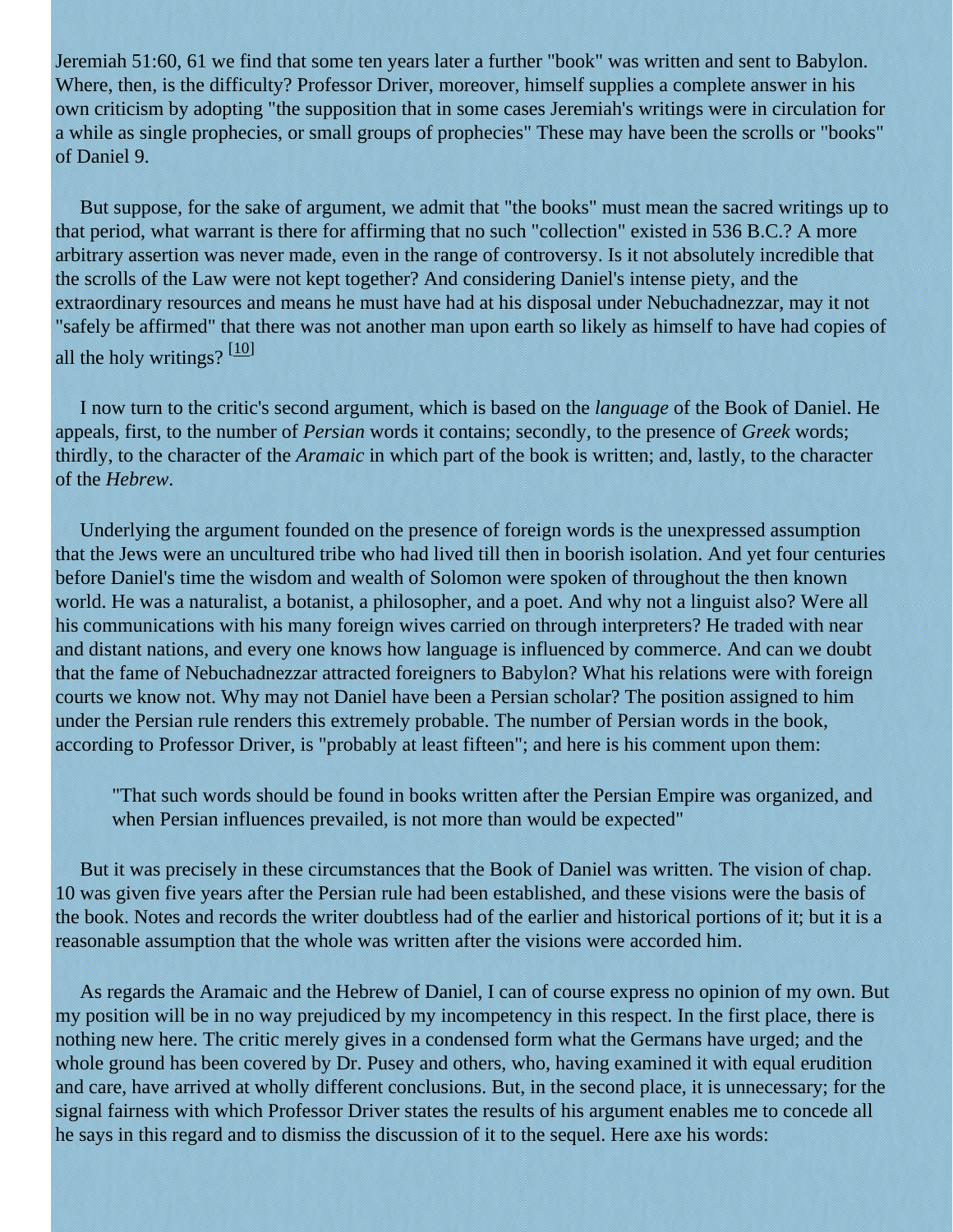"The verdict of the language of Daniel is thus clear. The Persian words presuppose a period after the Persian Empire had been well established; the Greek words demand, the Hebrew supports, and the Aramaic permits, a date after the conquest of Palestine by Alexander the Great (B.C. 332). With our present knowledge this is as much as the language authorizes us definitely to affirm" (p. 476).

 May I restate this in other words? The Persian terms raise a presumption that Daniel was written after a certain date. The Hebrew strengthens this presumption, the Aramaic is consistent with it, and the Greek words used establish the truth of it. Problems precisely similar to this claim decision every day in our courts of justice. The whole strength of the case depends on the last point stated. Any number of argumentative presumptions may be rebutted; but here, it is alleged, we have proof which. admits of no answer: the Greek words *demand* a date which destroys the authenticity of Daniel.

Will the reader believe it that the only foundation on which this superstructure rests is the allegation that *two* Greek words are found in the list of musical, instruments given in the third chapter? At a, bazaar held some time ago in one of our cathedral, towns, under the patronage of the bishop of the: diocese, the alarm was given that a thief was at work: among the company, and two ladies present had lost their purses. In the excitement which followed, the stolen purses, emptied of course of their contents, were found in the bishop's pocket! The "Higher Criticism" would have handed him over to the police! Perhaps an apology is due for this digression; but, in sober earnestness, surely the inquiry is opportune whether these critics understand the very rudiments of the science of weighing evidence. The presence of the two stolen purses did not "demand" the conviction of the bishop. Neither should the presence of two Greek words decide the fate of Daniel.  $\left[\frac{11}{11}\right]$  $\left[\frac{11}{11}\right]$  $\left[\frac{11}{11}\right]$  The question would still remain, How did they come to be there? According to Professor Sayce, himself a hostile authority, the evidence of the monuments has entirely refuted this argument of the critics <sup>[\[12](#page-21-7)]</sup> It now appears that there were Greek colonies in Palestine as early as the days of Hezekiah, and that there was intercourse between Greece and Canaan at a still earlier period.

<span id="page-12-1"></span><span id="page-12-0"></span> But let us admit, for the sake of argument, that the words are really Greek, and that no such words were known in Babylon in the days of the exile. Is the inference based on their presence in the book a legitimate one? While some apologists of Daniel have pressed unduly the hypothesis of a revision, such a hypothesis affords a most reasonable explanation of difficulties of this particular kind. Why should we doubt the truth of the Jewish tradition that "the men of the great synagogue wrote" (that is, *edited*) the Book of Daniel? And if true, these Greek words may be easily accounted for. If in the list of musical instruments, and in the title of the "wise men," the editors found terms which were foreign and strange to

<span id="page-12-2"></span>them, how natural for them to substitute words which would be familiar to the Jews of Palestine. <sup>[\[13](#page-21-8)]</sup> How natural, too, to spell such names as Nebuchadnezzar and Abednego in the manner then become usual. These are precisely the sort of changes which they would adopt; changes of no vital moment, but fitted to make the book more suitable for those on whose behalf they were revising it.

 The critic's last ground of attack is the theology of the Book of Daniel. This, he declares, "points to a later age than that of the exile." No charge of *error* is suggested, for Professor Driver is careful at the outset to repudiate what he calls the" exaggerations" of the German rationalists and their English imitators. But his alliance with such men warps his judgment, and betrays him into adopting statements begotten of their mingled ignorance and malice. Let one instance suffice. "It is remarkable also," he says, "that Daniel – so unlike the prophets generally – should display no interest in the welfare or prospects of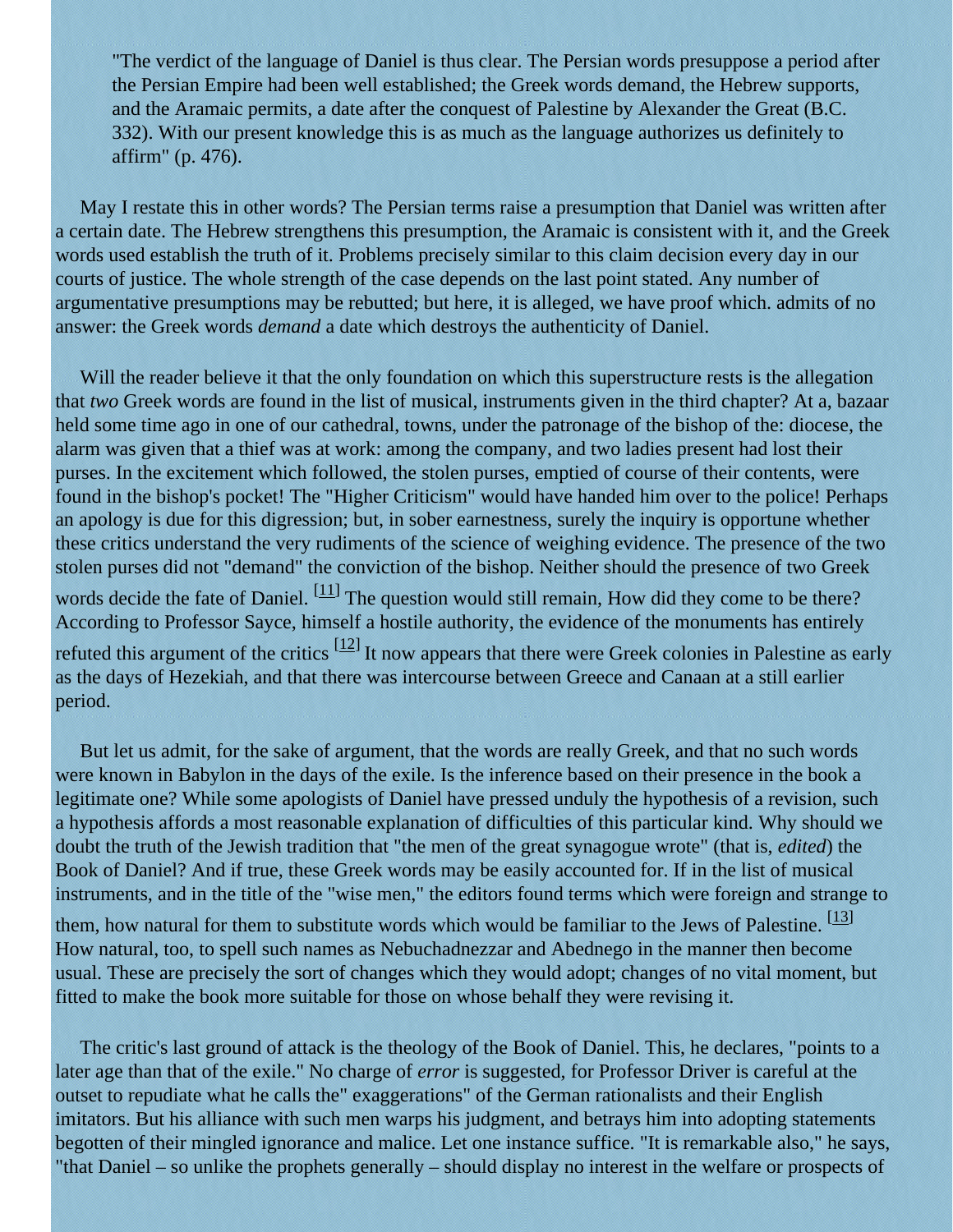his contemporaries." Not even in theological controversy could another statement be found more flagrantly baseless and false. In the entire history of the prophets, in the whole range of Scripture, the ninth chapter of Daniel has no parallel for touching, earnest, passionate "interest in the welfare and prospects" of contemporaries.

 Now the question here is, not whether the doctrine of the Book be true, for that is not disputed, but whether truth of such an advanced and definite character could have been revealed at so early a period in the scheme of revelation. It is not easy to fix the principles on which such a question should be discussed. And the discussion may be avoided by raising another question, the answer to which will decide the whole matter in dispute. We know the "orthodox view" of the Book of Daniel. What alternative does the critic propose for our acceptance? Here he shall speak for himself, and the two quotations following will suffice:

"Daniel, it cannot be doubted, was a historical person, one of the Jewish exiles in Babylon, who, with his three companions, was noted for his staunch adherence to the principles of his religion, who attained a position of influence at the Court of Babylon, who interpreted Nebuchadnezzar's dreams, and foretold as a seer something of the future fate of the Chaldaean and Persian empires" (p. 479).

"On the other hand, if the author be a prophet living in the time of the trouble itself, all the features of the Book may be consistently explained. He lives in the age in which he manifests an interest, and which needs the consolations which he has to address to it. He does not write after the persecutions are ended (in which case his prophecies would be pointless), but at their beginning, when his message of encouragement would have a value for the godly Jews in the season of their trial. He thus utters genuine predictions; and the advent of the Messianic age follows closely on the end of Antiochus, just as in Isaiah or Micah it follows closely on the fall of the Assyrian: in both cases the future is foreshortened" (p. 478).

 The first of these quotations refers to Daniel himself, the second to the supposed author of the Book which bears his name. In the first we pass for a moment out of the mist and cloud of mere theory and argument into the plain, clear light of fact. "It cannot be doubted," or, in other words it is absolutely certain, that Daniel was not only "a historical person," but "a seer"– that is to say, a *prophe*t. But plunging back again at once into the gloom, we go on to conjecture the existence of another prophet in the days of Antiochus – a *real* prophet, for "he utters genuine predictions" for the encouragement of "the godly Jews in the season of their trial."

 Now the position of the *skeptic* is in a sense unassailable. He is like the obstinate juror who puts his back against the wall and refuses to believe the evidence. But mark what this suggested compromise involves. As already noticed, Daniel had no pretensions to the prophet's mantle in the sense in which Jeremiah and Ezekiel wore it. He himself laid no claim to it (see chap. 9:10). He, moreover, passed his life in the splendid isolation of the Court of Babylon, while they were central figures among their people – one in the midst of the troubles in Jerusalem, the other among the exiles. It would not be strange therefore if Daniel's name and fame had no such place as theirs in the popular memory. But here we are asked to believe that another prophet, raised up within historic times, whose "message of encouragement" must have been on every man's lips throughout the noble Maccabean struggle, passed clean out of the memory of the nation. The historian of this struggle cannot have been removed from him by more than a single generation, yet he ignores his existence, though he refers in the plainest terms to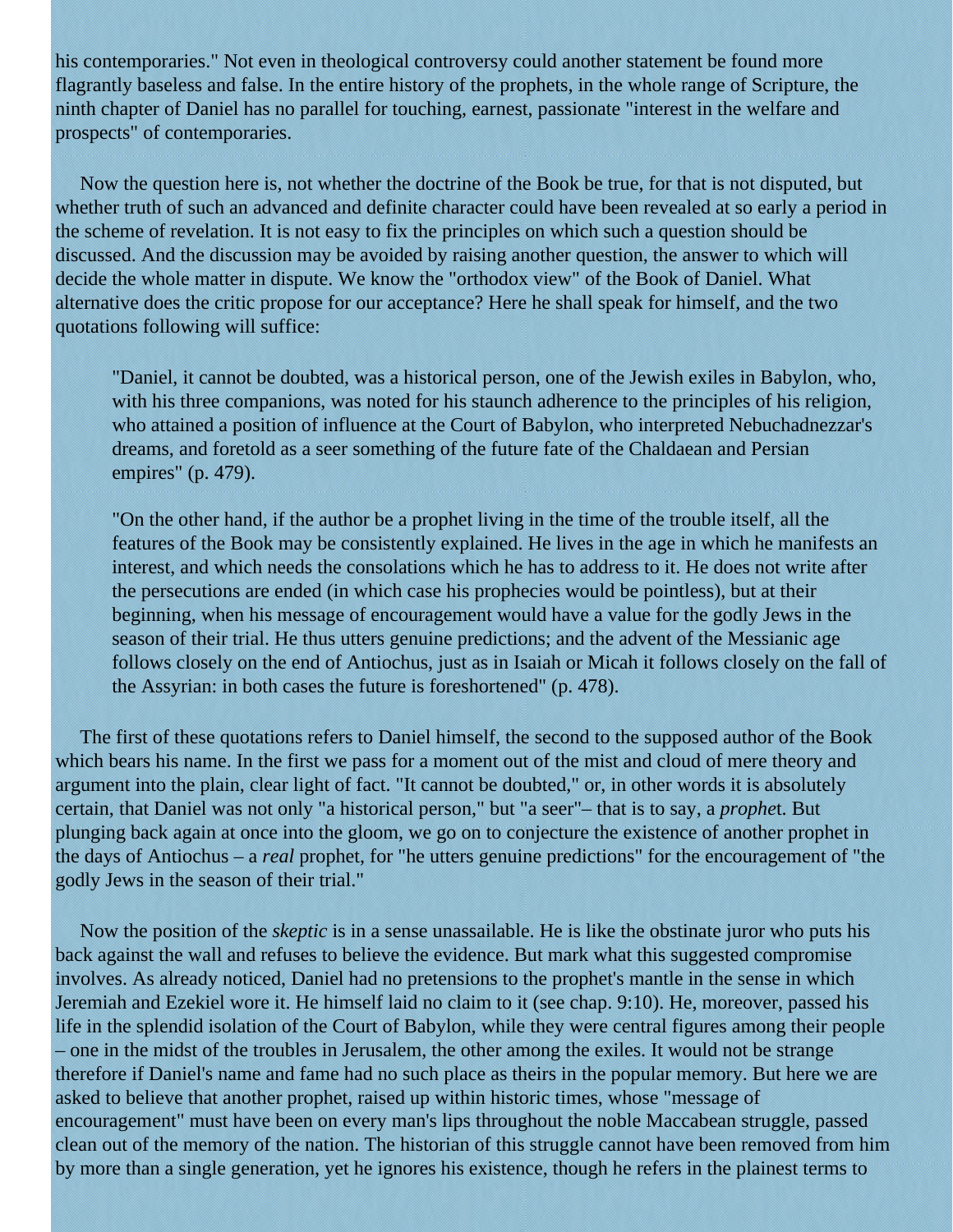<span id="page-14-0"></span>the Daniel of the Captivity. <sup>[\[14](#page-21-9)]</sup> The prophet's voice had been silent for centuries; with what wild and passionate enthusiasm the nation would have hailed the rise of a new seer at such a time! And when the issue of that fierce struggle set the seal of truth upon his words, his fame would have eclipsed that of the old prophets of earlier days. But in fact not a vestige of his fame or name survived. No writer, sacred or secular, seems to have heard of him. No tradition of him remained. Was there ever a figment more untenable than this?

 No such compromise between faith and unbelief is; possible. From either of two alternatives there is no escape. Either the Book of Daniel is what it claims. to be, or else it is wholly worthless. "All must be true or all imposture." It is idle to talk of it as; being the work of some prophet of a later epoch. It dates from Babylon in the days of the Exile, or else it is a literary fraud, concocted after the time of Antiochus Epiphanes. But how then could it come to be quoted in the Maccabees – quoted, not incidentally, but in one of the most solemn and striking passages in the entire book, the dying words of old Mattathias? And how could it come to be included in the Canon? The critics make much of its *position* in the Canon: how do they account for its having a place in it at all?

 It is reasonably certain that the first two divisions of the Canon were settled by the Great Synagogue long before the days of the Maccabees, and that its completion was the work of the Great Sanhedrin, not later than the second century B.C. And we are asked to suppose that this great College, composed of the most learned men of the nation, would have accepted a literary fraud of modern date, or could have been duped by it. This is one of the wildest and most reckless hypotheses imaginable. Nor would this argument be sensibly weakened if the critics should insist that the Canon may still have been open for a hundred years after the death of Antiochus.  $\left[15\right]$  If it was thus kept open, the fact would be a further pledge and proof that the most jealous and vigilant care must have been unceasingly exercised. The presence of the Book of Daniel in the Jewish Canon is a fact more weighty than all the criticisms of the critics.

<span id="page-14-2"></span><span id="page-14-1"></span> Thousands there are who cling to the Book of Daniel, and yet dread to face this destructive criticism lest faith should give way under the influence. And yet this is all it has to urge, as formulated by one of its best exponents. Of all these hostile arguments there is not so much as one which may not be refuted at any moment by the discovery of further inscriptions. In presence of some newly found cylinder from the as yet unexplored ruins of Babylon,  $\frac{16}{16}$  all this theorizing about improbabilities and peddling over words might be silenced in a day. And this being so, it is obvious to any one in whom the judicial faculty is not wanting that the critics exaggerate the importance of their criticisms. Even if all they urge were true and weighty, it should lead us only to suspend our judgment. But the critics are specialists, and it is proverbial that specialists are bad judges. And here it is possible for one who cannot pose as a theologian or a scholar to meet them on more than equal terms. With them it is enough that evidence of a certain kind points in one direction. But they in whom the judicial faculty is developed will pause and ask, "What is to be said upon the other side?" and "Will the proposed decision harmonize with all the facts?" Questions of this kind, however, have no existence for the critics. If they ever presented themselves to Professor Driver's mind, it is to be regretted that he failed to take account of them when stating the general results of his inquiry. And if ignored by an author so willing to reach the truth, they need not be looked for in the writings of the skeptics and apostates.

 I have hitherto been dealing with presumptions and inferences and arguments. To deny that these have weight would be both dishonest and futile. It may be conceded that if the Book of Daniel had been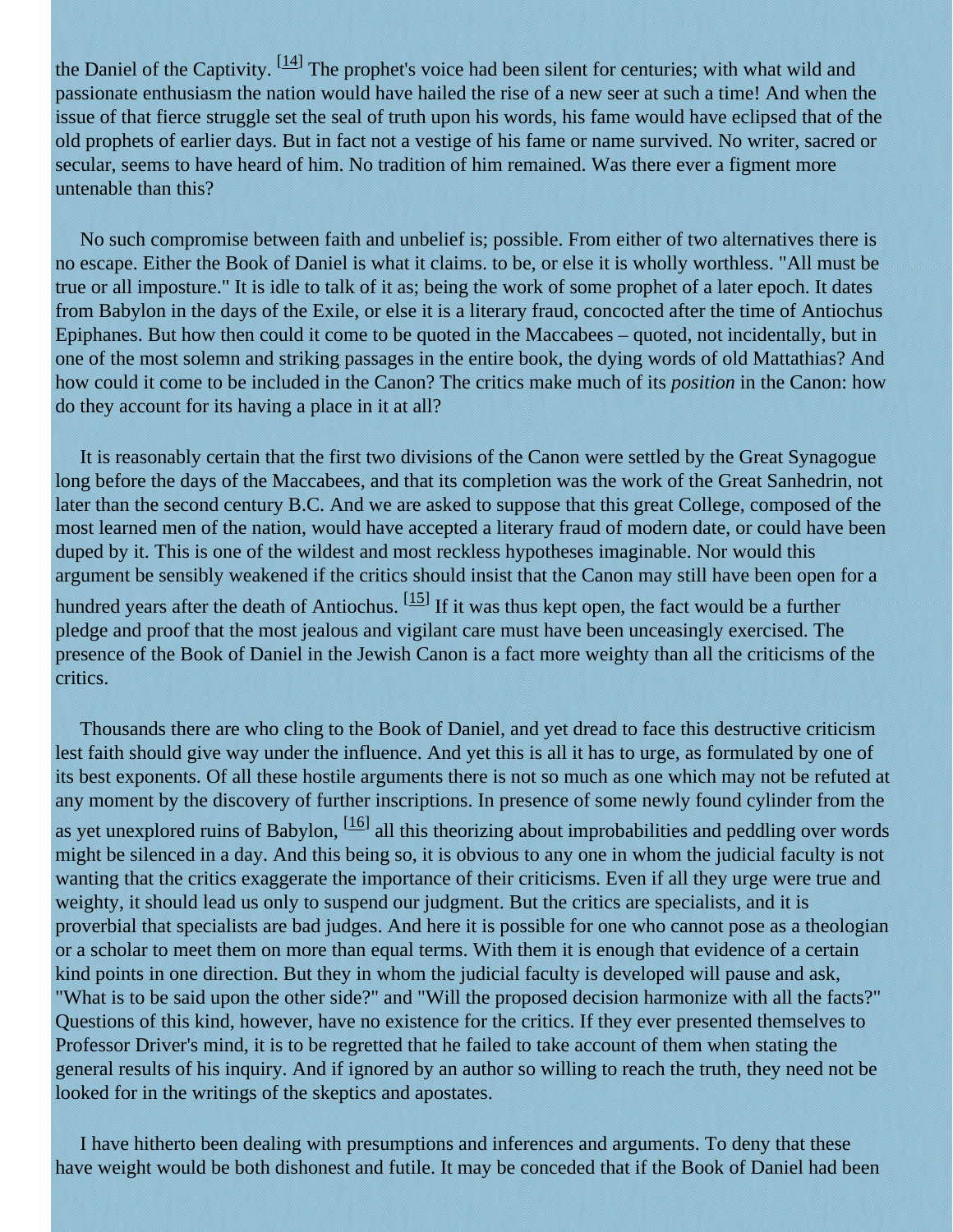brought to light within the Christian era, they would suffice to bar its admission to the Canon. But to the Christian the Book is accredited by the Lord Jesus Christ Himself; and in presence of this one fact the force of these criticisms is dispelled like mist before the sun. The very prediction which the rationalists most cavil at, He has adopted in that discourse which is the key to all unfulfilled prophecy (Matthew 24); and if Daniel be proved a fraud, He whom we own as Lord is discredited thereby.

 Such an argument as this the rationalists of the German school despise. And with them the mention of Daniel in the Book of Ezekiel counts for nothing, though according to their own canons it ought to outweigh much of the negative evidence they adduce. Daniel is not mentioned by other prophets; therefore, they argue, Daniel is a myth. Three times the prophecies of Ezekiel speak of him; therefore, they infer, some other Daniel is intended. Their argument is based on the silence of the sacred and other books of the Jews. A man so eminent as the Daniel of the exile would not, they urge, have been thus ignored. And yet they conjecture the career of another Daniel of equal, or even greater eminence, whose very existence has been forgotten! It is not easy to deal with such casuists. But there is one argument, at least, which they cannot rob us of.

 They have got rid of the second chapter and the seventh, and the closing vision of the Book, but the great central prophecy of the Seventy Weeks remains; and this affords proof of the Divine authority of Daniel, which cannot be destroyed. Let them fix the date of the Book where they will, they fail to account for this. From one definitely recorded historical event – the edict to rebuild Jerusalem, to another definitely recorded historical event – the public manifestation of the Messiah, the length of the intervening period was predicted; and with accuracy absolute and to the very day the prediction has been fulfilled.

 To elucidate that prophecy this volume has been written, and as the result constitutes my personal contribution to the controversy, I may be pardoned for explaining the steps by which it has been reached. The vision refers to 70 sevens of years, but I deal here only with the 69 "weeks" of the twenty-fifth verse. Here are the words:

"Know therefore and discern that from the going forth of the commandment to restore and to build Jerusalem unto the Messiah, the Prince, shall be seven weeks and threescore and two weeks: it shall be built again with street and moat, even in troublous times."  $\frac{[17]}{[17]}$  $\frac{[17]}{[17]}$  $\frac{[17]}{[17]}$ 

<span id="page-15-0"></span> Now it is an undisputed fact that Jerusalem was rebuilt by Nehemiah, under an edict issued by Artaxerxes (Longimanus), in the twentieth year of his reign. Therefore, notwithstanding the doubts which controversy throws upon everything, the conclusion is obvious and irresistible that this was the epoch of the prophetic period. But the month date was Nisan, and the sacred year of the Jews began with the phases of the Paschal moon. I appealed, therefore, to the Astronomer Royal, the late Sir George Airy, to calculate for me the moon's place for March in the year in question, and I thus ascertained the date required– March 14th, B.C. 445.

 This being settled, one question only remained, Of what kind of year does the era consist? And the answer to this is definite and clear. That it is the ancient year of 360 days is plainly proved in two ways. First, because, according to Daniel and the Apocalypse, 31/2 prophetic years are equal to 1, 260 days; and, secondly, because it can be proved that the 70 years of the "Desolations" were of this character; and the connection between the period of the "Desolations" and the era of the "weeks" is one of the few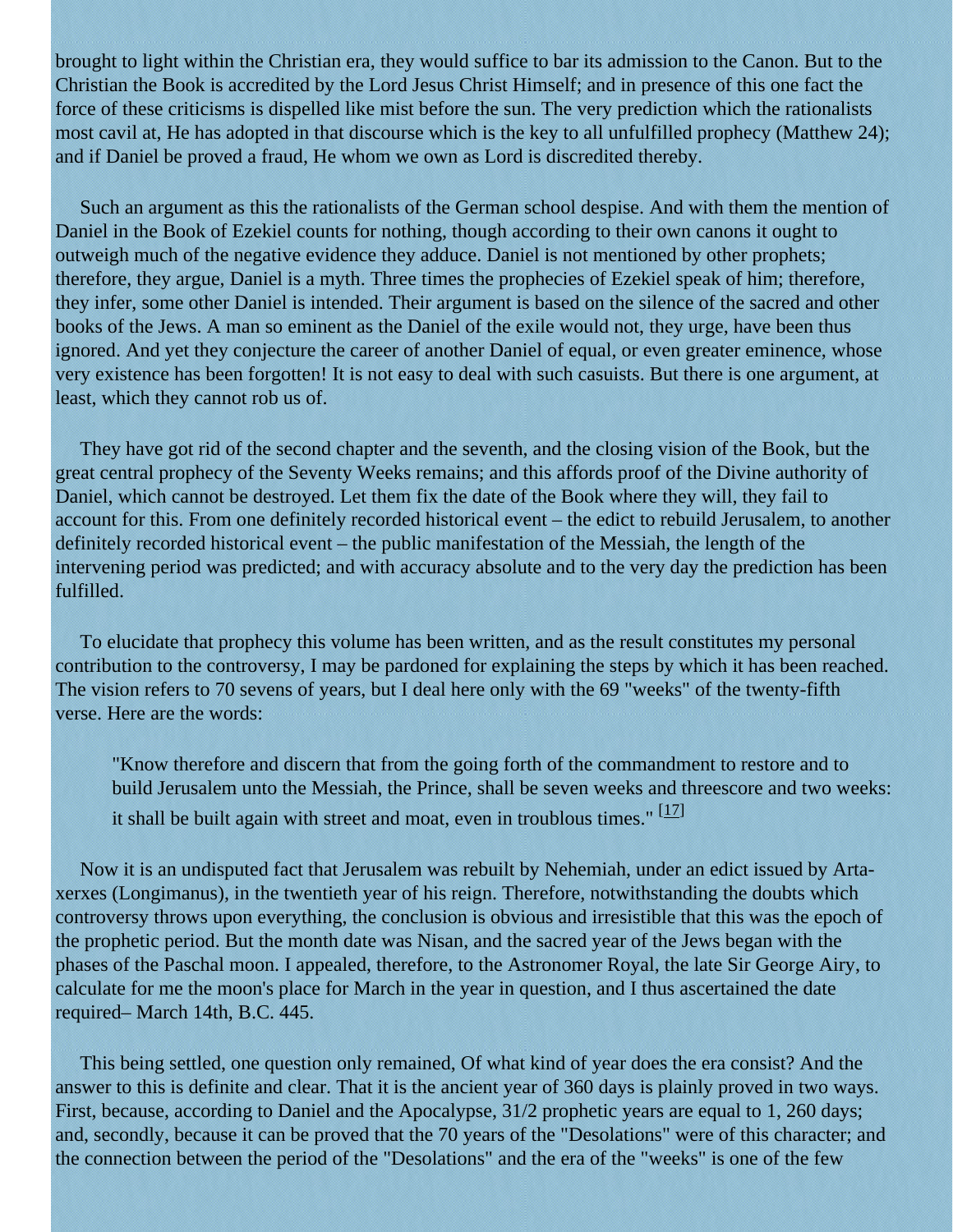universally admitted facts in this controversy. The "Desolations" began on the 10th Tebeth, B.C. 589 (a day which for four-and-twenty centuries has been commemorated by the Jews as a fast), and ended on the 24th Chisleu, B.C. 520.

 Having thus settled the *terminus a quo* of the "weeks," and the form of year of which they are composed, nothing remains but to calculate the duration of the era. Its *terminus ad quem* can thus with certainty be ascertained. Now 483 years (69 x 7) of 360 days contain 173, 880 days. And a period of 173, 880 days, beginning March 14th, B.C. 445, ended upon that Sunday in the week of the crucifixion, when, for the first and only time in His ministry, the Lord Jesus Christ, in fulfillment of Zechariah's prophecy, made a public entry into Jerusalem, and caused His Messiahship to be openly proclaimed by "the whole multitude of the disciples." (Luke 19)

<span id="page-16-0"></span> I need not discuss the matter further here. In the following chapters every incidental question involved is fully dealt with, and every objection answered.  $\frac{18}{8}$  $\frac{18}{8}$  $\frac{18}{8}$  Suffice it to repeat that in presence of the facts and figures thus detailed no mere negation of belief is possible. These must be accounted for in some way. "There is a point beyond which unbelief is impossible, and the mind, in refusing truth, must take refuge in a misbelief which is sheer credulity."

 It was not till after the preceding pages were in print that Archdeacon Farrar's *Daniel* reached my hands. Some apology is due, perhaps, to Professor Driver for bracketing such a work with his, but *The Expositor's Bible* will be read by many to whom *The Introduction* is an unknown book. Both writers agree in impugning the authenticity of the Book of Daniel; but their relative positions are widely different, and no less so are their arguments and methods. The Christian scholar writes for scholars, desirous only to elucidate the truth. The popular theologian retails the extravagances of German skepticism for the enlightenment of an easily deluded public. As we turn from the one book to the other, we are reminded of the difference between a criminal trial when in charge of a responsible law officer of the Crown, and when promoted by a vindictive private prosecutor. In the one case the lawyer's aim is solely to assist the Court in arriving at a just verdict, In the other, we may be prepared for statements which are reckless, if not unscrupulous.

 And here we must distinguish between the Higher Criticism as legitimately used by Christian scholars in the interests of truth, and the rationalistic movement which bears that name. If that movement leads to unbelief, it is in obedience to the law that like begets like. It is itself the offspring of skepticism. Its reputed founder set out with the deliberate design of eliminating God from the Bible. From the skeptic's point of view Eichhorn's theories were inadequate, and De Wette and others have improved upon them. But their aim and object are the same. The Bible must be accounted for, and Christianity explained, on natural principles. The miracles therefore had to be got rid of, and prophecy is the greatest miracle of all. In the case of most of the Messianic Scriptures the skepticism which had settled like a night mist upon Germany made the task an easy one; but Daniel was a difficulty. Such passages as the fifty-third chapter of Isaiah could be jauntily disposed of, but the infidel could make nothing of these visions of Daniel. The Book stands out as a witness for God, and by fair means or foul it must be silenced. And one method only of accomplishing this is possible. The conspirators set themselves to prove that it was written after the events it purports to predict. The evidence they have scraped together is of a kind which would not avail to convict a known thief of petty larceny – much of it indeed has already been discarded; but any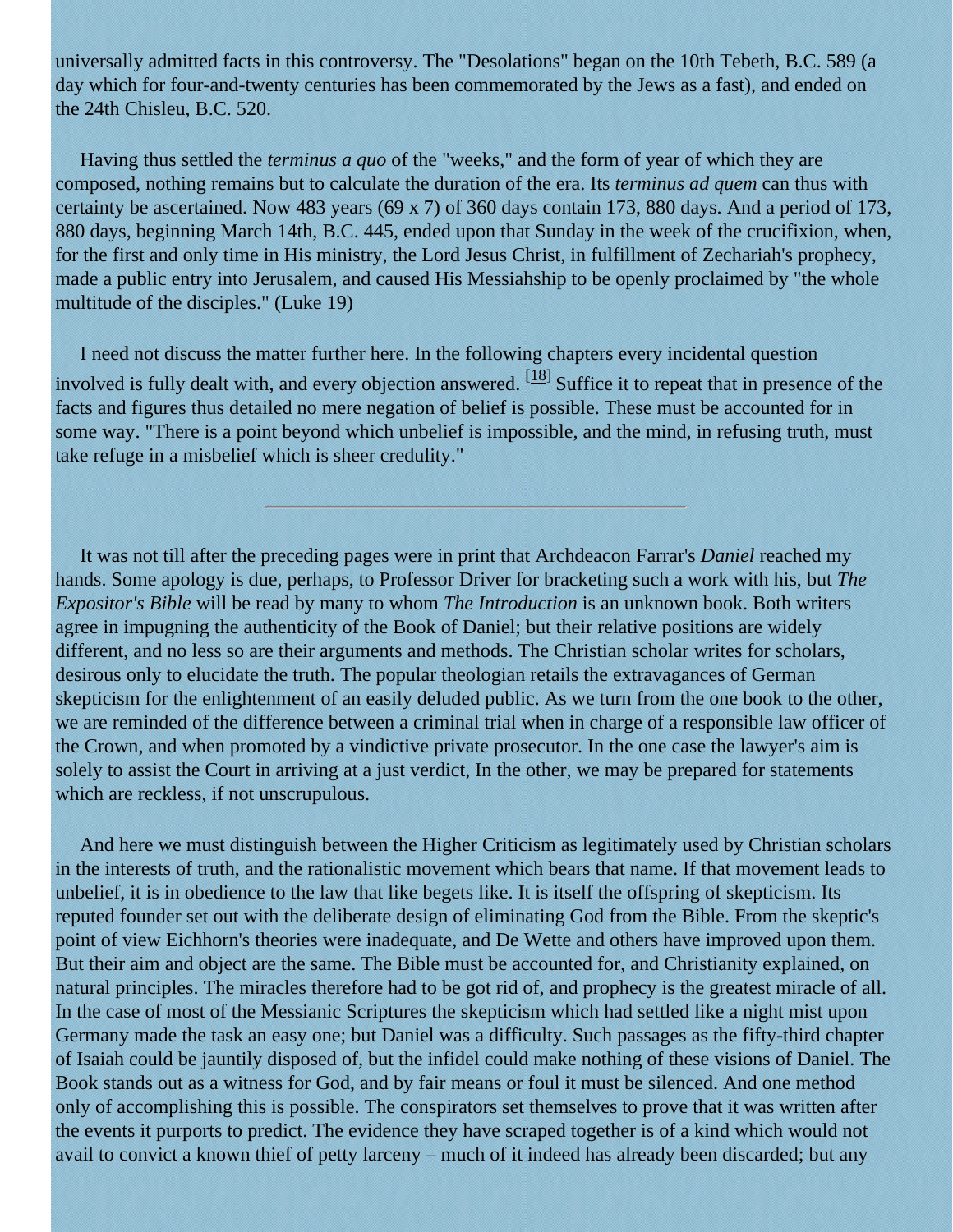sort of evidence will suffice with a prejudiced tribunal, and from the very first the Book of Daniel was doomed.

 Dr. Farrar's book reproduces every shred of this evidence in its baldest and crudest form. His original contributions to the controversy are limited to the rhetoric which conceals the weakness of fallacious arguments, and the dogmatism with which he sometimes disposes of results accredited by the judgment of authorities of the highest eminence. Two typical instances will suffice. The first relates to a question of pure scholarship. Referring to the fifth chapter of Daniel he writes:

"Snatching at the merest straws, those who try to vindicate the accuracy of the writer…think that they improve the case by urging that Daniel was made 'the third ruler in the kingdom' – Nabunaid being the first, and Belshazzar being the second! Unhappily for their very precarious hypothesis, the translation 'third ruler' appears to be entirely untenable. It means 'one of a board of three.'"

 "Entirely untenable!" In view of the decision of the Old Testament Company of the Revisers on this point, the statement denotes extraordinary carelessness or intolerable arrogance. And I have authority for stating that the Revisers gave the question full consideration, and that it was only at the last revision that the alternative rendering, "rule as one of three," was admitted into the margin. On no occasion was it contemplated to accept it in the text.  $\frac{19}{2}$ 

<span id="page-17-0"></span> The right rendering of ch. 5:29 is admittedly "the third ruler" in the kingdom; but the authorities differ as to verses 7 and 16. Professor Driver tells me that, in his opinion, the absolutely literal rendering there is "rule as a third part in the kingdom," or, slightly paraphrasing the words, "rule as one of three" (as in R. V. *margin*). Professor Kirkpatrick, of Cambridge, has been good enough to refer me to Kautzsch's *Die Heilige schrift des alten Testaments*, as representing the latest and best German scholarship, and his rendering of verse 7 is "third ruler in the kingdom," with the note, *"*i.e., either as one of three over the whole kingdom (compare 6:3), or as third by the side of the king and the king's mother." And the Chief Rabbi (whose courtesy to me here I wish to acknowledge) writes:

"I cannot absolutely find fault with– for translating the words 'the third part of the kingdom, 'as he follows herein two of our Hebrew Commentators of great repute, Rashi and Ibn Ezra. On the other hand, others of our Commentators, such as Saadia, Jachja, etc., translate the passage as 'he shall be the third ruler in the kingdom.' This rendering seems to be more strictly in accord with the literal meaning of the words, as shown by Dr. Winer in his Grammatik des Chaldaismus. It also receives confirmation from Sir Henry Rawlinson's remarkable discovery, according to which Belshazzar was the eldest son of King Nabonidus, and associated with him in the Government, so that the person next in honor would be the third."

 It is perfectly clear, therefore, that Dr. Farrar's statement is utterly unjustifiable. Is it to be attributed to want of scholarship, or to want of candor?

Again, referring to the prophet's third vision, Archdeacon Farrar writes:

"The attempt to refer the prophecy of the seventy weeks primarily or directly to the coming and death of Christ…can only be supported by immense manipulations, and by hypotheses so crudely impossible, that they would have made the prophecy practically meaningless both to Daniel and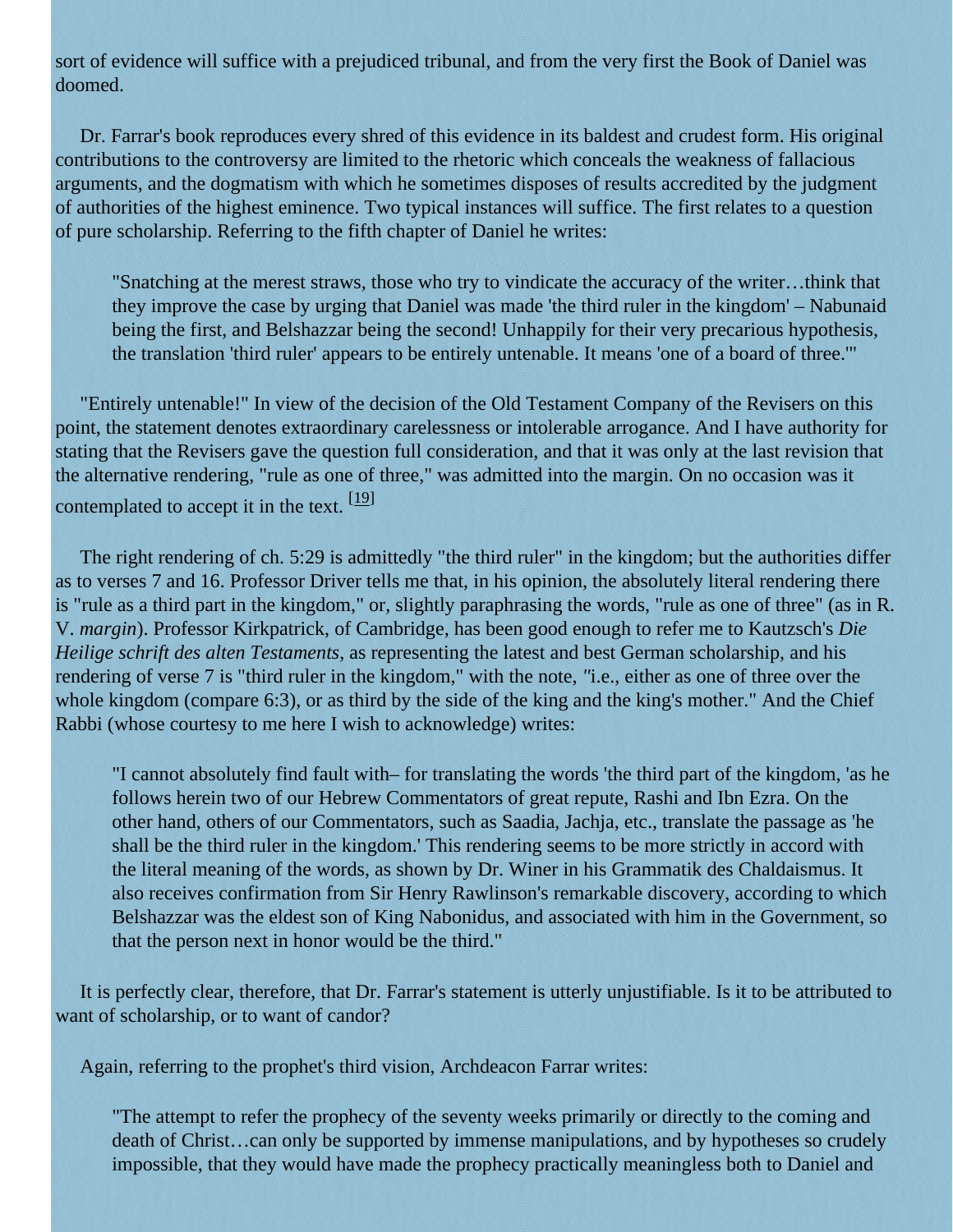to any subsequent reader" (p. 287).

 It is not easy to deal with such a statement with even conventional respect. No honest man will deny that, whether the ninth chapter of Daniel be a prophecy or a fraud, the blessings specified in the twentyfourth verse are Messianic. Here all Christian expositors are agreed. And though the views of some of them are marked by startling eccentricities even the wildest of them will contrast favorably with Kuenen's exegesis, which, in all its crude absurdity, Archdeacon Farrar adopts. [\[20](#page-22-4)]

<span id="page-18-1"></span><span id="page-18-0"></span> Professor Driver's opinions are entitled to the greatest weight within the sphere in which he is so high an authority.  $[21]$  $[21]$  But I have ventured to suggest that his eminence as a scholar lends undue weight to his *dicta* on the general topics involved, and that he shares in the proverbial disability of experts in dealing with a mass of apparently conflicting evidence. The tone and manner in which his inquiry is conducted shows a readiness to reconsider his position in the light of any new discoveries hereafter. In contrast with this there are no reserves in Dr. Farrar's denunciations. For him retreat is impossible, no matter what the future may disclose. But to review his book is not my purpose. The only serious counts in the indictment of Daniel have been already noticed. His treatise, however, raises a general question of transcendent importance, and to this I desire in conclusion to refer.

 With him the Book of Daniel is the merest fiction, differing from other fiction of the same kind by reason of the multiplicity of its inaccuracies and errors. Its history is but idle legend. Its miracles are but baseless fables. It is, in every part of it, a work of the imagination. *"Avowed* fiction" (p. 43), he calls it, for it is so obviously a romance that the charge of fraud is due solely to the stupidity of the Christian Church in mistaking the aim and purpose of "the holy and gifted Jew" (p. 119) who wrote it.

 Such are the results of his criticisms. What action shall we take upon them? Shall we not sadly, but with deliberate purpose, tear the Book of Daniel from its place in the Sacred Canon? By no means.

 "These results," Dr. Farrar exclaims, "are in no way derogatory to the preciousness of this Old Testament Apocalypse. No words of mine can exaggerate the value which I attach to this part of our Canonical Scriptures.. .. Its right to a place in the Canon is undisputed and indisputable, and there is scarcely a single book of the Old Testament which can be made more richly profitable for teaching, for reproof, for correction, for instruction in righteousness, that the man of God may be complete, completely furnished unto every good work" (p. 4).

<span id="page-18-2"></span> This is not an isolated statement such as charity might attribute to thoughtlessness. Like words are used again and again in praise of the book  $\frac{[22]}{[22]}$  $\frac{[22]}{[22]}$  $\frac{[22]}{[22]}$  Daniel is nothing more than a religious novel, and yet *"there* is *scarcely a single book* of the Old Testament" of greater worth!

 The question here is not the authenticity of Daniel but the character and value of the Holy Scriptures. Christian scholars whose researches lead them to reject any portion of the Canon are wont to urge that, in doing so, they increase the authority, and enhance the value, of the rest. But the Archdeacon of Westminster, in impugning the Book of Daniel, takes occasion to degrade and throw contempt upon the Bible as a whole.

Bishop Westcott declares that no writing in the Old Testament had so great a share in the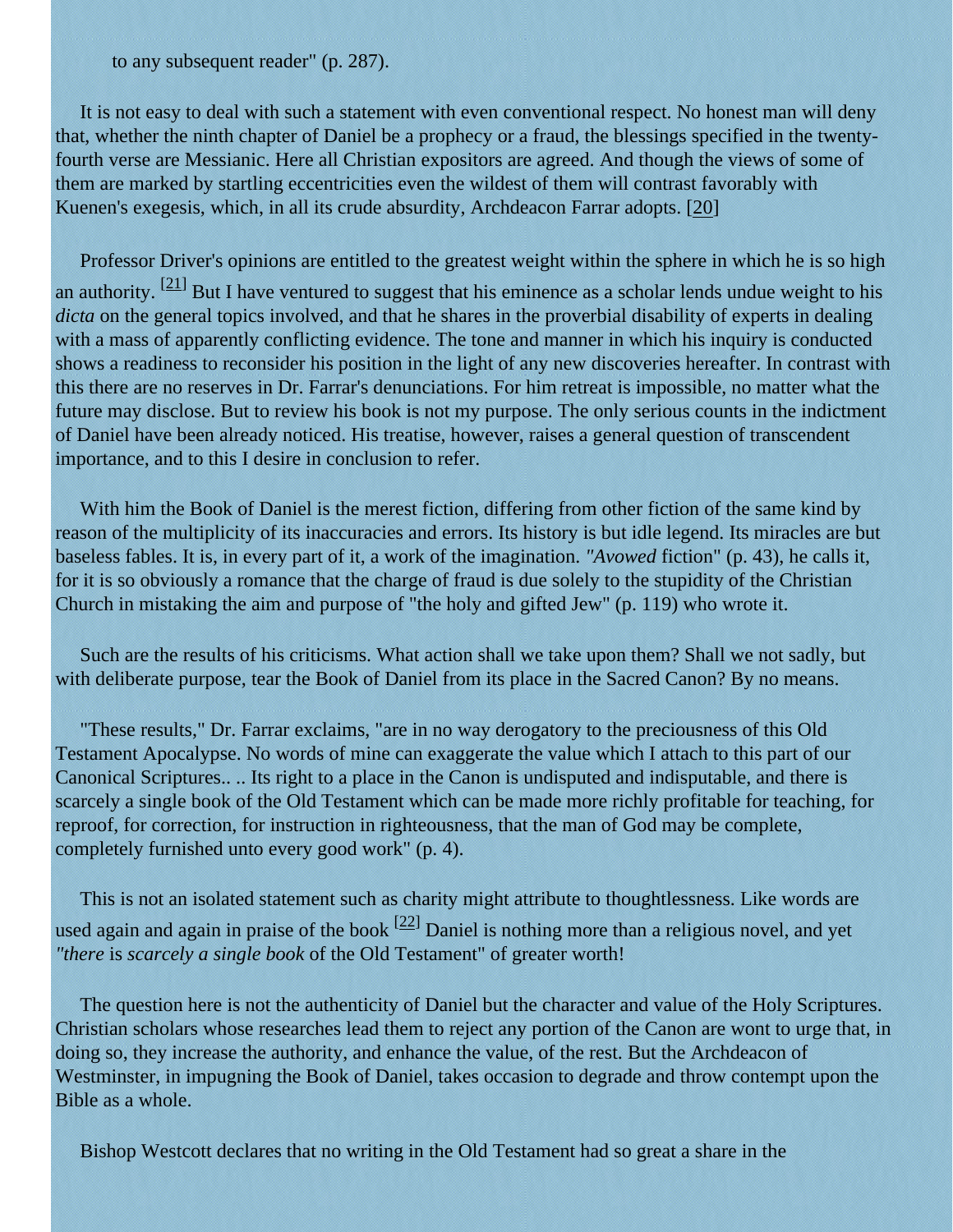<span id="page-19-0"></span>development of Christianity as the Book of Daniel. <sup>[[23\]](#page-22-7)</sup> Or, to quote a hostile witness, Professor Bevan writes:

"In the New Testament Daniel is mentioned only once, but the influence of the book is apparent almost everywhere."  $\left[\frac{24}{1}\right]$  "There are few books," says Hengstenberg, "whose Divine authority is so fully established by the testimony of the New Testament, and in particular by our Lord Himself, as the Book of Daniel."

<span id="page-19-1"></span> Just as mist and storm may hide the solid rock from sight, so this truth may be obscured by casuistry and rhetoric; but when these have spent themselves it stands out plain and clear. In all this controversy one result of the rejection of the Book of Daniel is entirely overlooked or studiously concealed. If "the Apocalypse of the Old Testament" be banished from the Canon, the Apocalypse of the New Testament must share in its exclusion. The visions of St. John are so inseparably interwoven with the visions of the great prophet of the exile, that they stand or fall together. This result the *critic* is entitled to disregard. But the homilist may by no means ignore it. And it brings into prominence the fact so habitually forgotten, that the Higher Criticism claims a position which can by no means be accorded to it. Its true place is not on the judgment seat, but in the witness chair. The Christian theologian must take account of much which criticism cannot notice without entirely abandoning its legitimate sphere and function.

 No one falls back upon this position more freely when it suits his purpose, than Archdeacon Farrar. He evades the testimony of the twenty-fourth chapter of St. Matthew by refusing to believe that our Lord ever spoke the words attributed to Him. But this undermines Christianity; for, I repeat, Christianity rests upon the Incarnation, and if the Gospels be not inspired, the Incarnation is a myth. What is his answer to this? I quote his words:

"But our belief in the Incarnation, and in the miracles of Christ, rests on evidence which, after repeated examination, is to us overwhelming. Apart from all questions of personal verification, or the Inward Witness of the Spirit, we can show that this evidence is supported, not only by the existing records, but by myriads of external and independent testimonies."

 This deserves the closest attention, not merely because of its bearing on the question at issue, but as a fair specimen of the writer's reasoning in this extraordinary contribution to our theological literature. Here is the Christian argument:

"The Nazarene was admittedly the son of Mary. The Jews declared that He was the son of Joseph; the Christian worships Him as the Son of God. The founder of Rome was said to be the divinely begotten child of a vestal virgin. And in the old Babylonian mysteries a similar parentage was ascribed to the martyred son of Semiramis, gazetted Queen of Heaven. What grounds have we then for distinguishing the miraculous birth at Bethlehem from these and other kindred legends of the ancient world? To point to the resurrection is a transparent begging of the question. To appeal to human testimony is utter folly. At this point we are face to face with that to which no consensus of mere human testimony could lend even an *a priori* probability." [\[25](#page-22-9)]

<span id="page-19-2"></span> On what then do we base our belief of the great central fact of the Christian system? Here the dilemma is inexorable: to disparage the Gospels, as this writer does, is to admit that the foundation of our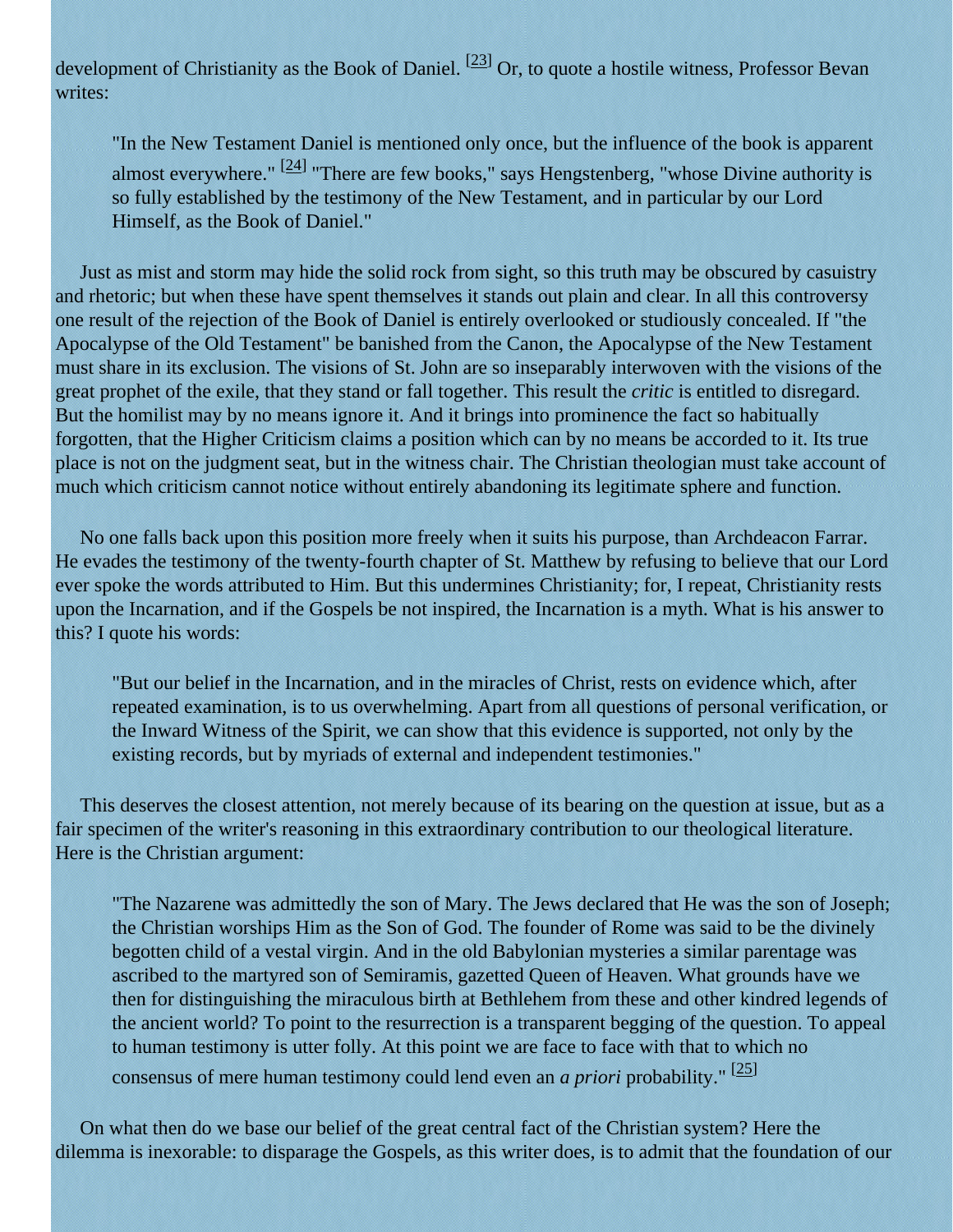faith is but a Galilaean legend. By no means, Dr. Farrar tells us; we have not only "personal verification, and the Inward Witness of the Spirit, but we have also *myriads* of external and independent witnesses." No Christian will ignore the Witness of the Spirit. But the question here, remember, is one of *fact*. The whole Christian system depends upon the truth of the last verse of the first chapter of St. Matthew – I will not quote it. How then can the Holy Spirit impart to me the knowledge of the fact there stated, save by the written Word? I believe the fact because I accept the record as God-breathed Scripture, an authoritative revelation from heaven. But to talk of personal verification, or to appeal to some transcendental instinct, or to tens of thousands of external witnesses, is to divorce words from thoughts,

<span id="page-20-4"></span>and to pass out of the sphere of intelligent statement and common sense. <sup>[\[26\]](#page-22-10)</sup>

*-- R. A.*

Footnotes

<span id="page-20-0"></span>[1](#page-6-1) *An Introduction to the Literature of the Old Testament*, by S. R. Driver, D. D., Regius Professor of Hebrew, and Canon of Christ Church, Oxford. Third edition. (T. & T. Clark, 1892.) I wish here to acknowledge Professor Driver's courtesy in replying to various inquiries I have ventured to address to him.

<span id="page-20-1"></span>[2](#page-6-2) In accordance with the plan of the work, Chapter 11. opens with a *precis* of the contents of Daniel, together with exegetical notes. With these notes I am not concerned, though they seem designed to prepare the reader for the sequel. I will dismiss them with two remarks. First, in his criticisms upon chap. 9:24-27 he ignores the scheme of interpretation which I have followed, albeit it is adopted by some writers of more eminence than several of those he quotes; and the four points he enumerates against the "commonly understood" Messianic interpretation are amply dealt with in these pages. And secondly, his comment on chap. 11., that "it can hardly be legitimate, in a *continuous* description, with no apparent change of subject, to refer part to the type and part to the antitype," disposes with extraordinary *naivete*  of a canon of prophetic interpretation accepted almost universally from the days of the post-Apostolic Fathers down to the present hour!

<span id="page-20-2"></span>[3](#page-8-0) *The Higher Criticism and the Verdict of the Monuments*, by the Rev. A. H. Sayce.

<span id="page-20-3"></span>[4](#page-8-1) Page 479, *not*e. But the author's appeal under *(f)* to "all other authorities" is scarcely fair, as Daniel is the only contemporary historian, and the exploration of the ruins of Babylon has yet to be accomplished. And as regards *(h)* but little need be said. Professor Driver candidly owns that "there are good reasons for supposing that Nebuchadnezzar's lycanthropy rests upon a basis of fact." No student of human nature will find anything strange in the recorded action of these heathen kings when confronted with proofs of the presence and power of God We see its counterpart every day in the conduct of ungodly men when events which they regard as Divine judgments befall them. And no one accustomed to deal with evidence will entertain the suggestion that the story of Daniel's becoming a "Chaldean" would be invented by a Jew trained under the strict ritual of post-exilic days. The suggestion that Daniel would have been refused admission to the college in the face of the great king's order to admit him really deserves no answer.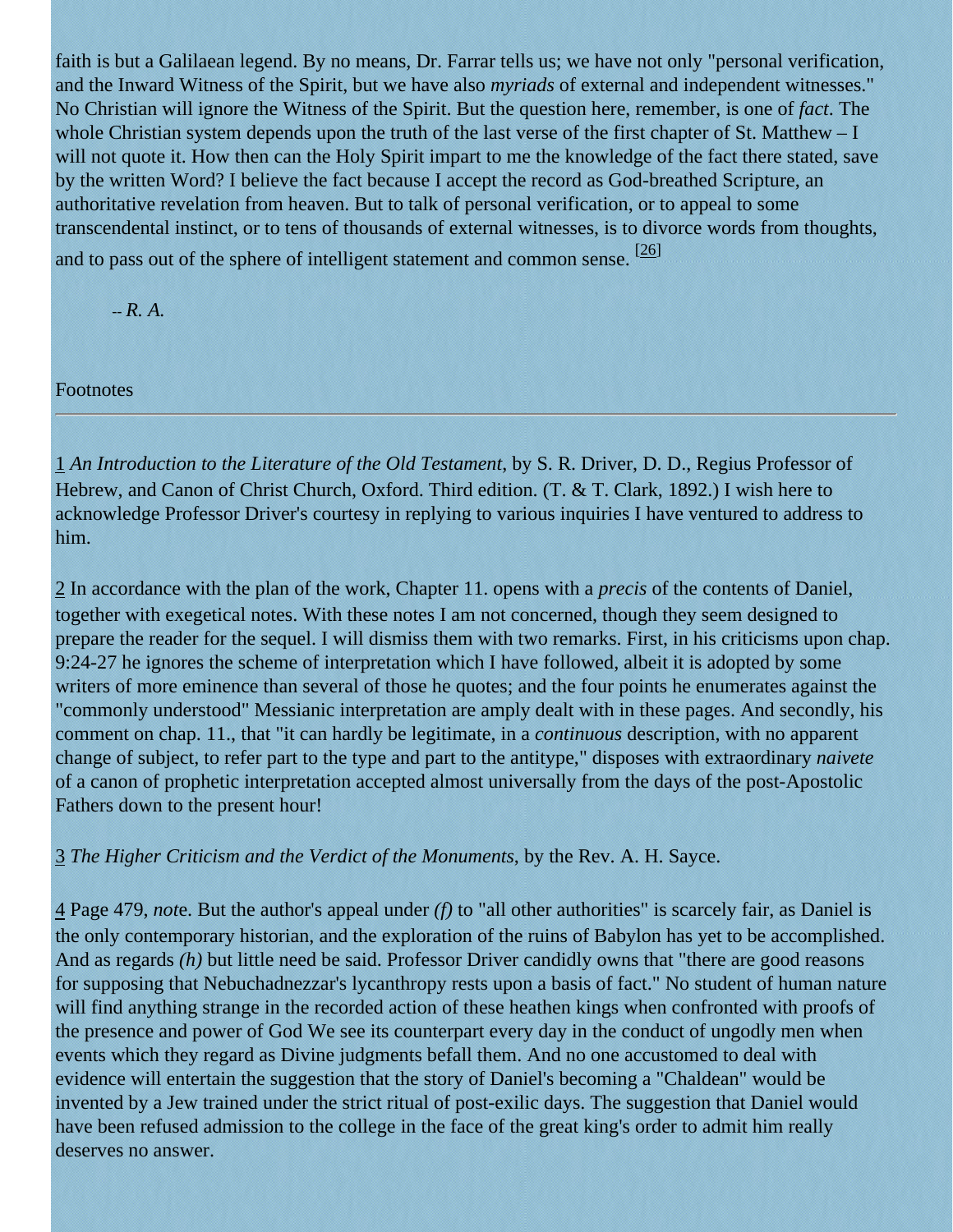<span id="page-21-0"></span>[5](#page-9-0) As the Psalms came first in the *Kelhuvim* they gave their name to the whole; as *ex. gr.* when our Lord spoke of "the Law of Moses, the Prophets, and the Psalms" (Luke 24:44) He meant the entire Scriptures.

<span id="page-21-1"></span>[6](#page-9-1) *Against Apion*, 1. 8.

<span id="page-21-2"></span>[7](#page-9-2) This section of Ecclesiasticus begins with chap. 44., but the passage here in question is chap. 49: vv. 6- 16.

<span id="page-21-3"></span>[8](#page-9-3) Possibly the critic means to question whether Jerusalem was actually captured, *i. e.* carried by storm, at this time. I have, I admit, assumed this in these pages. But Scripture nowhere says so. Taking all accounts together, we can only aver that Nebuchadnezzar came up against Jerusalem, and laid siege to it, that, in some way, Jehoiakim fell into his hands and was put in chains to carry him to Babylon, and that Nebuchadnezzar changed his purpose and left him as a vassal king in Judaea. He may have gone out to the Chaldean king, as his son and successor afterwards did (2 Kings 24:12); and it is very probable that Jehoiachin's action in this respect was suggested by the leniency shown to his father.

<span id="page-21-4"></span>[9](#page-10-0) The words "as it is this day," in ver. 18, appear to be an allusion to the accomplished subjugation of Judaea. According to ver. 19, Egypt was next to fall before Nebuchadnezzar; and chap. 46:2 records Nebuchadnezzar's victory over the Egyptian army in this same year.

<span id="page-21-5"></span>[10](#page-11-0) Professor Bevan's suggestion on this point is, in my opinion, untenable. But I refer to it to show how an advanced exponent of the Higher Criticism can dispose of *(g)*. *Commentary on Daniel*, p. 146. I have no doubt whatever that if Leviticus was before Daniel, as well it might be, it was the law of the Sabbatical years he had in view and not 26:18, etc.

<span id="page-21-6"></span>[11](#page-12-0) I speak of two Greek words only, for *kitharos* is practically given up. Dr. Pusey denies that these words are of Greek origin. *(Daniel*, pp. 27- 30.) Dr. Driver urges that in the fifth century B. C. "the arts and inventions of civilized life streamed then into Greece from the East, and not from Greece Eastwards." But surely the figure he uses here distorts his judgment. The influences of civilization do not "stream" in the sense in which water streams. There is and always must be an interchange; and arts and inventions carried from one country to another carry their names with them. I am compelled to pass by these philological questions thus rapidly, but the reader will find them fully discussed by Pusey and others. Dr. Pusey remarks, "Aramaic as well as Aryan words suit his real age," and "his Hebrew is just what one would expect at the age in which he lived" (p. 578).

<span id="page-21-7"></span>[12](#page-12-1) *Higher Criticism and the Monuments*, pp. 424 and 494.

<span id="page-21-8"></span>[13](#page-12-2) On this subject see the Bishop of Durham's article in Smith's *Bible Dictionary*.

<span id="page-21-9"></span>[14](#page-14-0) 1 Maccabees 2:60; see also chap. 1:54. The First Book of Maccabees is a history of the highest repute, and the accuracy of it is universally acknowledged.

<span id="page-21-10"></span>[15](#page-14-1) The Sanhedrin, though scattered during the Maccabean revolt, was reconstituted at its close. See Dr. Ginsburg's articles "Sanhedrin" and "Synagogue" in Kitto's *Cyclopaedia*.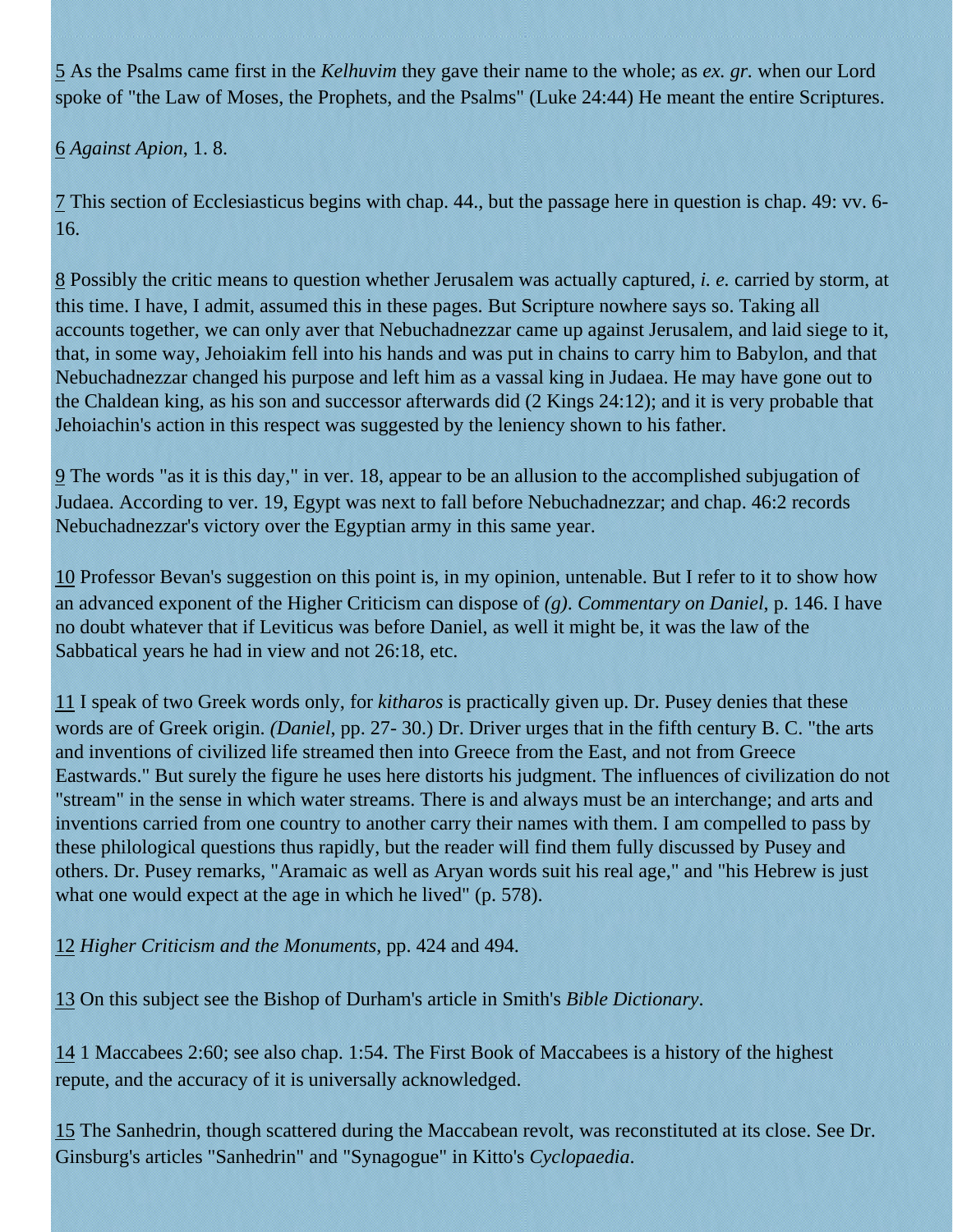<span id="page-22-0"></span>[16](#page-14-2) The ruins of Borsippa are practically unexplored; and considering the character of the inscriptions found on other Chaldean sites, we may expect to obtain hereafter very full State records of the capital.

<span id="page-22-1"></span>[17](#page-15-0) I follow the marginal reading of the R. V., which was the reading adopted by the American Company.

<span id="page-22-2"></span>[18](#page-16-0) See chaps. 5-10.

<span id="page-22-3"></span>[19](#page-17-0) As I have taken up this as a test question I have investigated it closely.

<span id="page-22-4"></span>[20](#page-18-0) His chapter on *The Seventy Weeks* provokes the exclamation, Is this what English theology has come to! I do not allude to such vulgar blunders as calling Gabriel "the Archangel" (p. 275), or confounding the era of the Servitude with that of the Desolations (p. 289), but to the style and spirit of the excursus as a whole. For "immense manipulations" and "crudely impossible hypotheses" no recent English treatise can compare with it.

<span id="page-22-5"></span>[21](#page-18-1) I allude to his attempt to fix the date of the Book by the character of its Hebrew and Aramaic. This, moreover, is a point on which scholars differ. I have already quoted Dr. Pusey's *dictum*. Professor Cheyne says: "From the Hebrew of the Book of Daniel no important inference as to its date can be safely drawn" *(Encyc. Brit.,* "Daniel," p. 804); and one of the greatest authorities in England, who has been quoted in favor of fixing a late date for Daniel, writes, in answer to an inquiry I have addressed to him: "I am now of opinion that it is a very difficult task to settle the age of any portion of that Book from its language. I do not think, therefore, that my name should be quoted any more in the contest."

<span id="page-22-6"></span>[22](#page-18-2) See *ex. gr.* Pp. 36, 37, 90, 118, 125.

<span id="page-22-7"></span>[23](#page-19-0) Smith's *Bible Dict*., "Daniel."

<span id="page-22-8"></span>[24](#page-19-1) *Com.* Daniel, p. 15.

<span id="page-22-9"></span>[25](#page-19-2) *A Doubter's Doubts*, p. 76

<span id="page-22-10"></span>[26](#page-20-4) Professor Driver has since called my attention to a note in the "Addends" to the third edition of his *Introduction*, qualifying his admissions respecting Belshazzar. He has also informed me that Professor Sayce is the "high Assyrio-logical authority" there referred to. This enables us to discount his retractation. When writing on *(e)* in the above Preface, I had before me pp. 524-9 of the *Higher Criticism and the Monuments*, and I was impressed by the force of the objections there urged against the Daniel story of Belshazzar. Great was my revulsion of feeling when I discovered that Professor Sayce's argument depends upon his misreading of the Annalistic tablet of Cyrus. That tablet admittedly refers throughout to Belshazzar as "the son of the King"; but when it records his death at the taking of Babylon, Professor Sayce reads "wife of the King" instead of" son of the King," and goes on to argue that, as Belshazzar is not mentioned in the passage, he cannot have been in Babylon at the time! That "contract tablets" would be dated with reference to the reign of the *King*, and not of the Regent, is precisely what we should expect.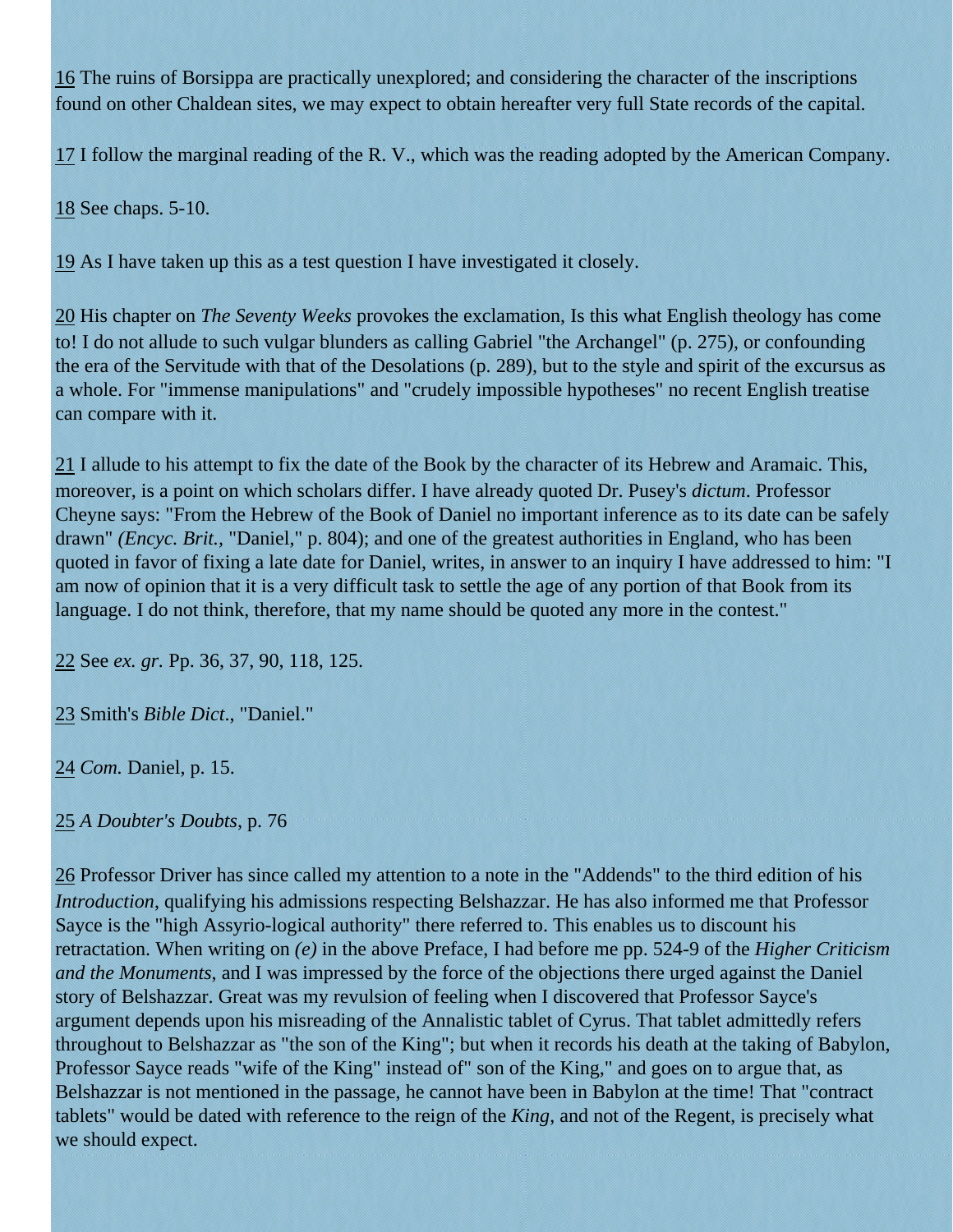I have dealt fully with the Belshazzar question in my *Daniel in the Critics' Den*, to which I would refer also for a fuller reply to Dean Farrar's book. Having regard to the testimony of the Annalistic tablet, that question may be looked upon as settled. And if, when writing that work, I had had before me what the Rev. J. Urquhart brings to light about Darius the Mede, in his *Inspiration and Accuracy of Holy Scripture*, I should have considered that this, the only remaining difficulty in the Daniel controversy, was no longer a serious one.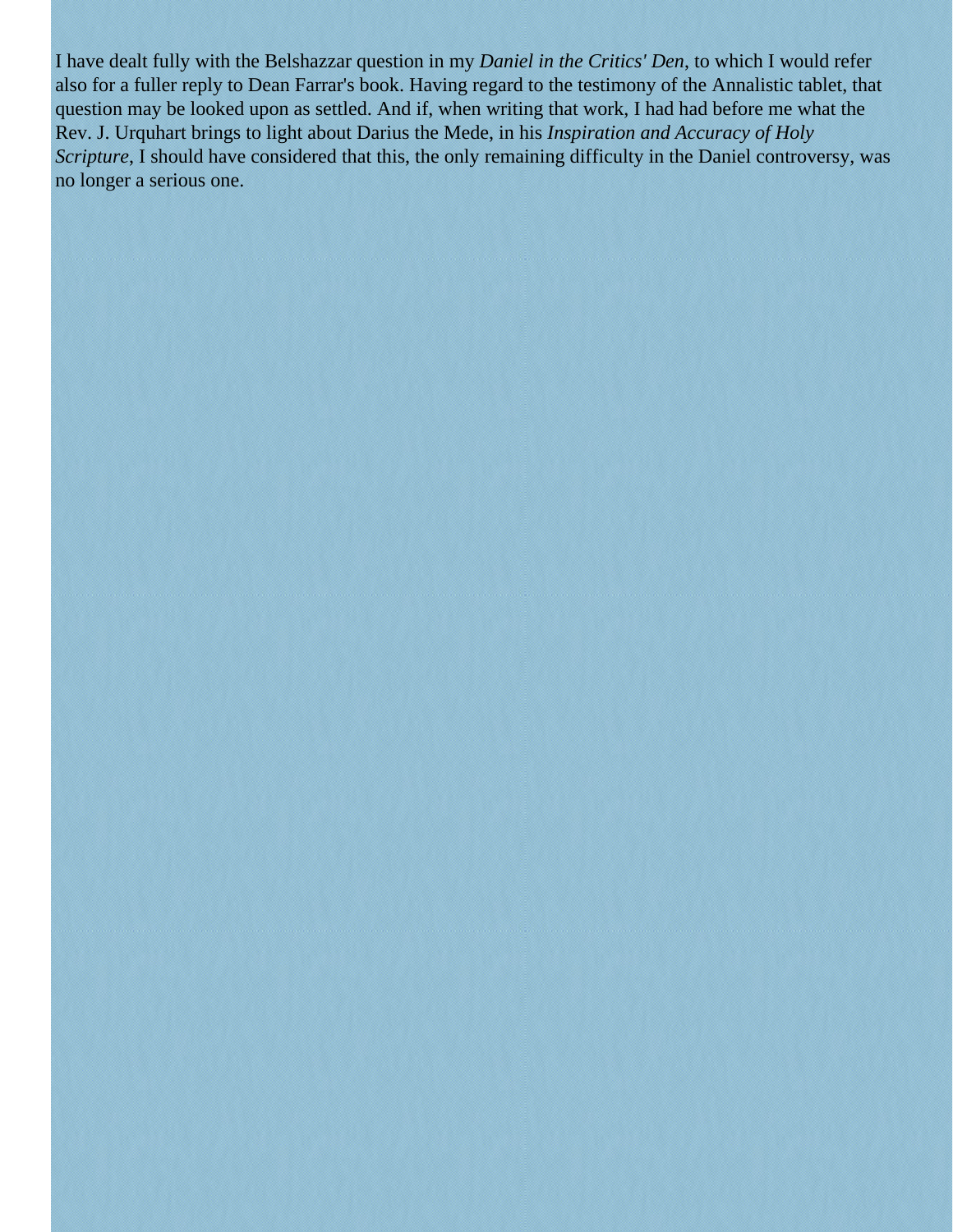**Sir Robert Anderson**

### **CHAPTER 1**

### **INTRODUCTORY**

<span id="page-24-0"></span> TO living men no time can be so solemn as "the living present," whatever its characteristics; and that solemnity is immensely deepened in an age of progress unparalleled in the history of the world. But the question arises whether these days of ours are momentous beyond comparison, by reason of their being in the strictest sense *the last?* Is the world's history about to close? The sands of its destiny, are they almost run out, and is the crash of all things near at hand?

 Earnest thinkers will not allow the wild utterances of alarmists, or the vagaries of prophecy-mongers, to divert them from an inquiry at once so solemn and so reasonable. It is only the infidel who doubts that there is a destined limit to the course of "this present evil world." That God will one day put forth His power to ensure the triumph of the good, is in some sense a matter of course. The mystery of revelation is not that He *will* do this, but that He *delays* to do it. Judged by the public facts around us, He is an indifferent spectator of the unequal struggle between good and evil upon earth.

"I considered all the oppressions that are done under the sun; and, behold, the tears of the oppressed, and they had no comforter; and on the side of their oppressors there was power, but *they* had no comforter." (Ecclesiastes 4:1)

 And how can such things be, if indeed the God who rules above is almighty and all-good? Vice and godlessness and violence and wrong are rampant upon every side, and yet the heavens above keep silence. The infidel appeals to the fact in proof that the Christian's God is but a myth.<sup>[1]</sup>

<span id="page-24-1"></span> The Christian finds in it a further proof that the God he worships is patient and longsuffering– "patient because He is eternal," longsuffering because He is almighty, for wrath is a last resource with power. But the day is coming when

"our God shall come and *shall not keep silence*." (Psalm 1:3)

 This is not a matter of opinion, but of faith. He who questions it has no claim whatever to the name of Christian, for it is as essentially a truth of Christianity as is the record of the life and death of the Son of God. The old Scriptures teem with it, and of all the writers of the New Testament there is not so much as one who does not expressly speak of it. It was the burden of the first prophetic utterance which Holy Writ records; (Jude 14) and the closing book of the sacred Canon, from the first chapter to the last, confirms and amplifies the testimony.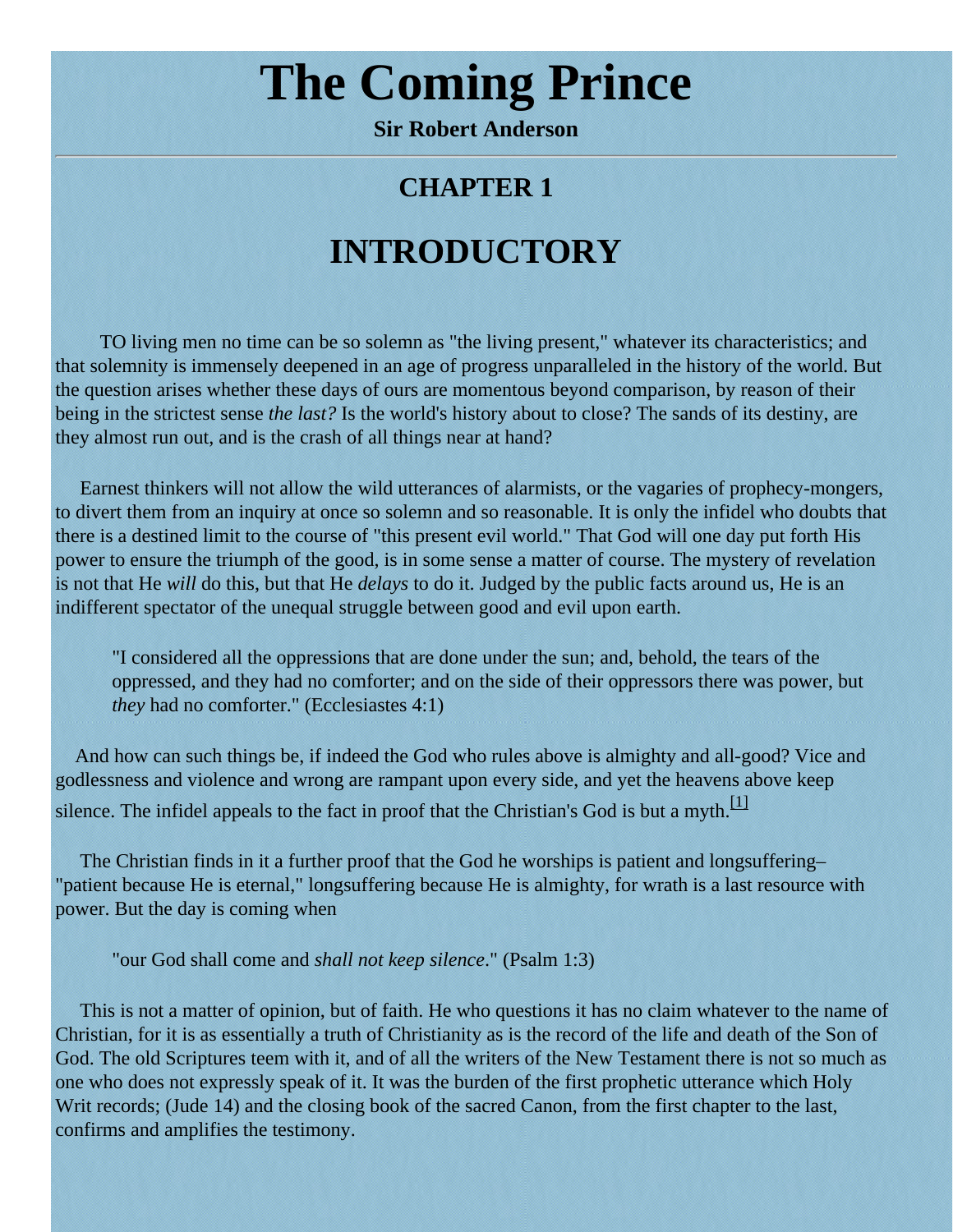The only inquiry, therefore, which concerns us relates to the nature of the crisis and the time of its fulfillment. And the key to this inquiry is the Prophet Daniel's vision of the seventy weeks. Not that a right understanding of the prophecy will enable us to prophesy. That is not the purpose for which it was given.<sup>[2]</sup>

<span id="page-25-0"></span> But it will prove a sufficient safeguard against error in the study. Notably it will save us from the follies into which false systems of prophetic chronology inevitably lead those who follow them. It is not in our time only that the end of the world has been predicted. It was looked for far more confidently at the beginning of the sixth century. All Europe rang with it in the days of Pope Gregory the Great. And at the end of the tenth century the apprehension of it amounted to a general panic. "It was then frequently preached on, and by breathless crowds listened to; the subject of every one's thoughts, every one's conversation." "Under this impression, multitudes innumerable," says Mosheim, "having given their property to monasteries or churches, traveled to Palestine, where they expected Christ to descend to judgment. Others bound themselves by solemn oaths to be serfs to churches or to priests, in hopes of a milder sentence on them as being servants of Christ's servants. In many places buildings were let go to decay, as that of which there would be no need in future. And on occasions of eclipses of sun or moon, the people fled in multitudes for refuge to the caverns and the rocks." $[3]$ 

<span id="page-25-2"></span><span id="page-25-1"></span> And so in recent years, one date after another has been confidently named for the supreme crisis; but still the world goes on. A.D. 581 was one of the first years fixed for the event,  $[4]$  1881 is among the last. These pages are not designed to perpetuate the folly of such predictions, but to endeavor in a humble way to elucidate the meaning of a prophecy which ought to deliver us from all such errors and to rescue the study from the discredit they bring upon it.

 No words ought to be necessary to enforce the importance of the subject, and yet the neglect of the prophetic Scriptures, by those even who profess to believe all Scripture to be inspired, is proverbial. Putting the matter on the lowest ground, it might be urged that if a knowledge of the past be important, a knowledge of the future must be of far higher value still, in enlarging the mind and raising it above the littlenesses produced by a narrow and unenlightened contemplation of the present. If God has vouchsafed a revelation to men, the study of it is surely fitted to excite enthusiastic interest, and to command the exercise of every talent which can be brought to bear upon it.

 And this suggests another ground on which, in our own day especially, prophetic study claims peculiar prominence; namely, the testimony it affords to the Divine character and origin of the Scriptures. Though infidelity was as open-mouthed in former times, it had its own banner and its own camp, and it shocked the mass of mankind, who, though ignorant of the spiritual power of religion, clung nevertheless with dull tenacity to its dogmas. But the special feature of the present age – well fitted to cause anxiety and alarm to all thoughtful men – is the growth of what may be termed religious skepticism, a Christianity which denies revelation – a form of godliness which denies that which is the power of godliness. (2 Timothy 3:5)

 Faith is not the normal attitude of the human mind towards things Divine, the earnest doubter, therefore, is entitled to respect and sympathy. But what judgment shall be meted out to those who delight to proclaim themselves doubters, while claiming to be ministers of a religion of which FAITH is the essential characteristic?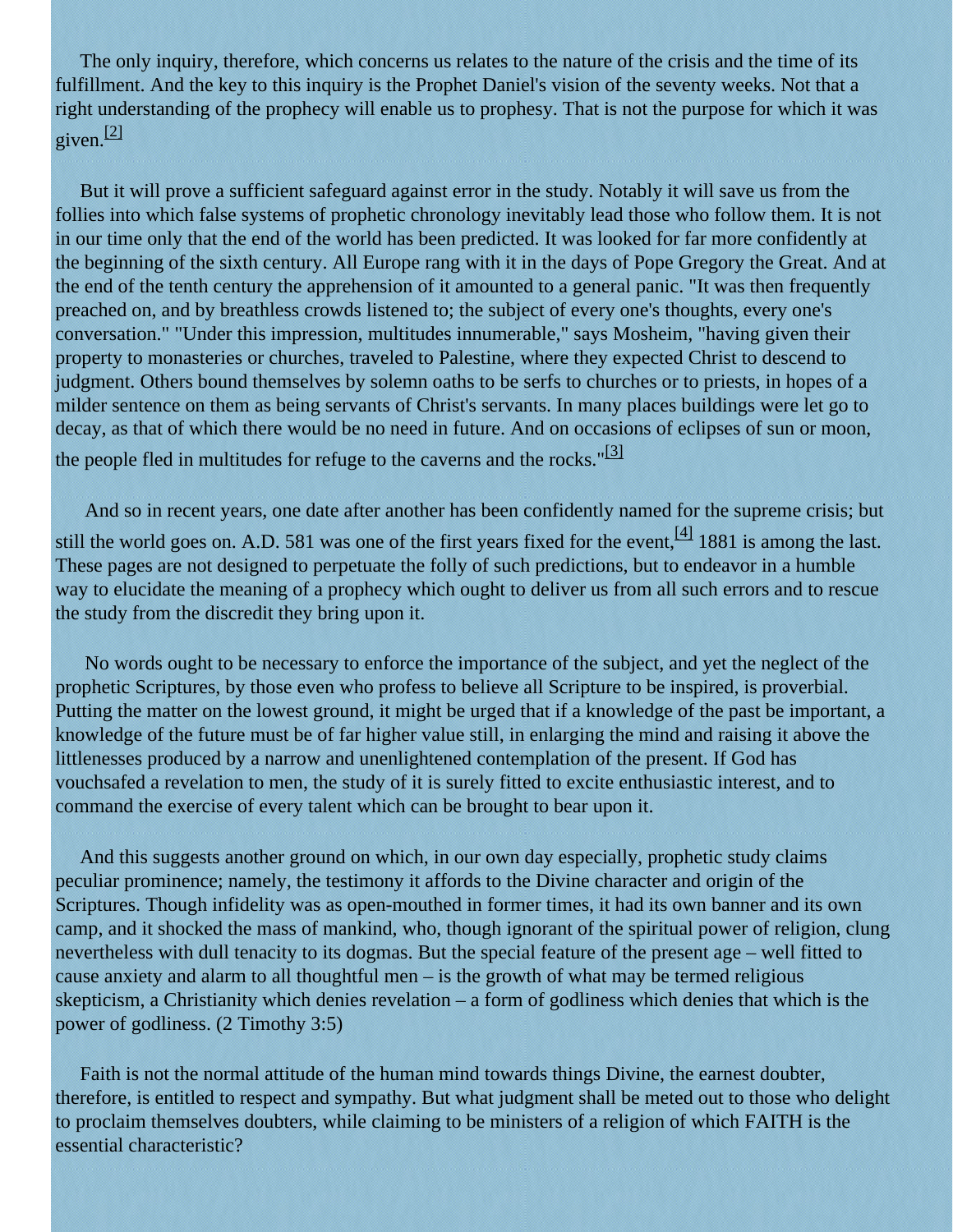There are not a few in our day whose belief in the Bible is all the more deep and unfaltering just because they have shared in the general revolt against priestcraft and superstition; and such men are scarcely prepared to take sides in the struggle between free thought and the thraldom of creeds and clerics. But in the conflict between faith and skepticism within the pale, their sympathies are less divided. On the one side there may be narrowness, but at least there is honesty; and in such a case surely the moral element is to be considered before a claim to mental vigor and independence can be listened to. Moreover any claim of the kind needs looking into. The man who asserts his freedom to receive and teach what he deems truth, howsoever reached, and wheresoever found, is not to be lightly accused of vanity or self-will. His motives may be true, and right, and praiseworthy. But if he has subscribed to a creed, he ought to be careful in taking any such ground. It is not on the side of vagueness that the creeds of our British Churches are in fault, and men who boast of being freethinkers would deserve more respect if they showed their independence by refusing to subscribe, than by undermining the doctrines they are both pledged and subsidized to defend and teach.

 But what concerns us here is the indisputable fact that rationalism in this its most subtle phase is leavening society. The universities are its chief seminaries. The pulpit is its platform. Some of the most popular religious leaders are amongst its apostles. No class is safe from its influence. And if even the present could be stereotyped, it were well; but we are entered on a downward path, and they must indeed be blind who cannot see where it is leading. If the authority of the Scriptures be unshaken, vital truths may be lost by one generation, and recovered by the next; but if that be touched, the foundation of all truth is undermined, and all power of recovery is gone. The Christianized skeptic of today will soon give place to the Christianized infidel, whose disciples and successors in their turn will be infidels without any gloss of Christianity about them. Some, doubtless, will escape; but as for the many, Rome will be the only refuge for those who dread the goal to which society is hastening. Thus the forces are marshaling for the great predicted struggle of the future between the apostasy of a false religion and the apostasy of open infidelity[.\[5\]](#page-30-4)

<span id="page-26-0"></span> Is the Bible a revelation from God? This is now become the greatest and most pressing of all questions. We may at once dismiss the quibble that the Scriptures admittedly *contain* a revelation. Is the sacred volume no better than a lottery bag from which blanks and prizes are to be drawn at random, with no power of distinguishing between them till the day when the discovery must come too late! And in the present phase of the question it is no less a quibble to urge that passages, and even books, may have been added in error to the Canon. We refuse to surrender Holy Writ to the tender mercies of those who approach it with the ignorance of pagans and the animus of apostates. But for the purpose of the present controversy we might consent to strike out everything on which enlightened criticism has cast the shadow of a doubt. This, however, would only clear the way for the real question at issue, which is not as to the authenticity of one portion or another, but as to the character and value of what is admittedly authentic. We are now far beyond discussing rival theories of inspiration; what concerns us is to consider whether the holy writings are what they claim to be, "the oracles of God."<sup>[\[6\]](#page-31-0)</sup>

<span id="page-26-1"></span> In the midst of error and confusion and uncertainty, increasing on every side, can earnest and devout souls turn to an open Bible, and find there "words of eternal life"? "The rational attitude of a thinking mind towards the supernatural is that of *skepticism*."<sup>[\[7\]](#page-31-1)</sup>

<span id="page-26-2"></span> Reason may bow before the shibboleths and tricks of priestcraft– "the voice of the Church," as it is called; but this is sheer credulity. But if GOD speaks, then skepticism gives place to *faith*. Nor is this a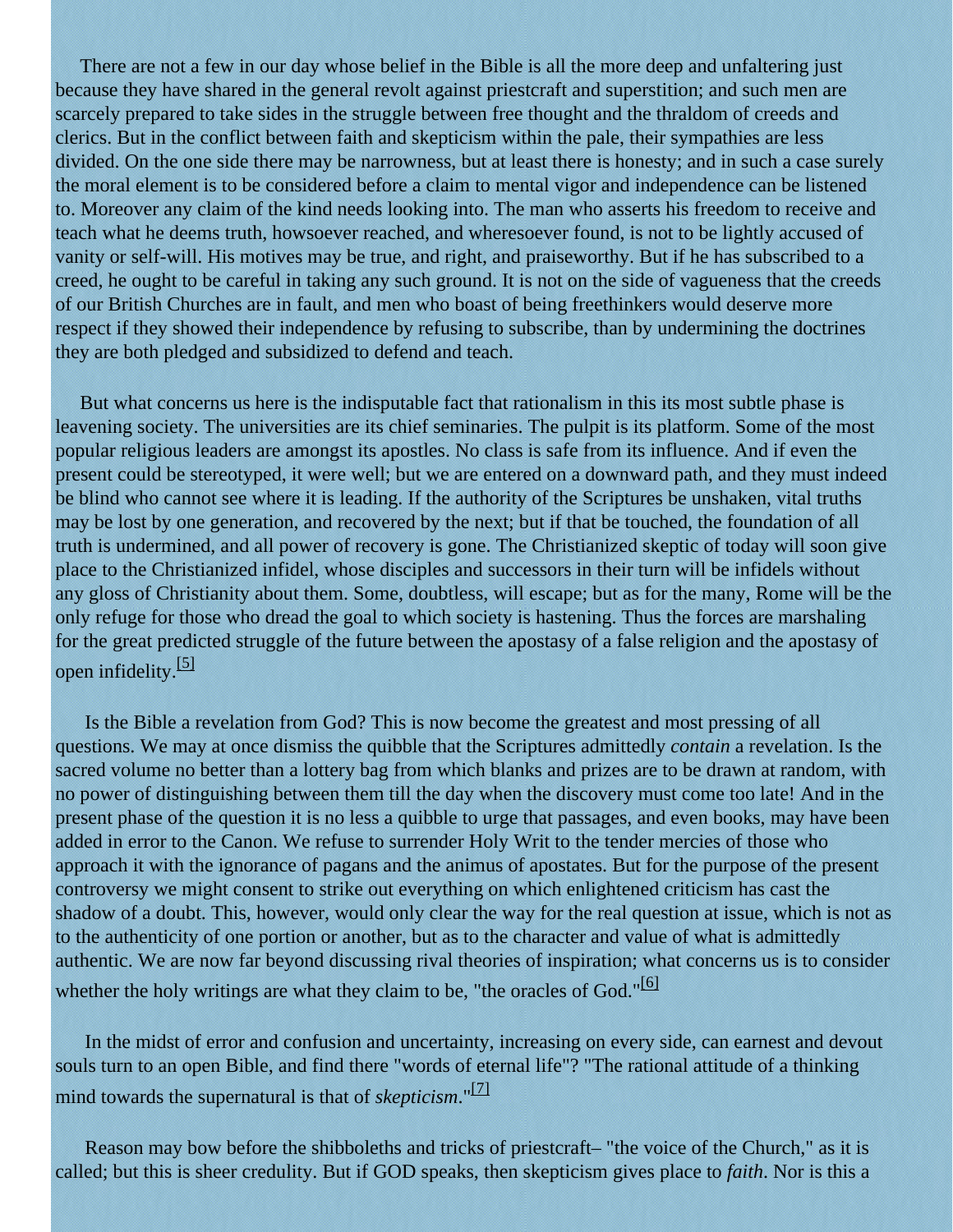mere begging of the question. The proof that the voice is really Divine must be absolute and conclusive. In such circumstances, skepticism betokens mental or moral degradation, and faith is not the abnegation of reason, but the highest act of reason. To maintain that such proof is impossible, is equivalent to asserting that the God who made us cannot so speak to us that the voice shall carry with it the conviction that it is from Him; and this is not skepticism at all, but disbelief and atheism. "It pleased God to reveal His Son in me," was St. Paul's account of his conversion. The grounds of his faith were subjective, and could not be produced. In proof to others of their reality he could only appeal to the facts of his life; though these were entirely the result, and in no sense or degree the basis, of his conviction. Nor was his case exceptional. St. Peter was one of the favored three who witnessed every miracle, including the transfiguration, and yet his faith was not the result of these, but sprang from a revelation to himself. In response to his confession,

"Thou art the Christ, the Son of the living God,"

the Lord declared,

"Flesh and blood hath not revealed it unto thee, but my Father who is in heaven." (Matthew 16:17)

Nor, again, was this a special grace accorded only to apostles.

"To them that have obtained like precious faith with us," (2 Peter 1:1)

 was St. Peter's address to the faithful generally. He describes them as "born again by the Word of God." So also St. John speaks of such as

"born, not of blood, nor of the will of the flesh, nor of the will of man, but of God." (John 1:13)

"Of His own will begat He us with the word of truth"

is the kindred statement of St. James. (James 1:18).

Whatever be the meaning of such words, they must mean something more than arriving at a sound conclusion from sufficient premises, or accepting facts upon sufficient evidence. Nor will it avail to urge that this birth was merely the mental or moral change naturally caused by the truth thus attained by natural means. The language of the Scripture is unequivocal that the power of the testimony to produce this change depended on the presence and operation of God. Pages might be filled with quotations to prove this, but two may surface. St. Peter declares they preached the Gospel

"with the Holy Ghost sent down from heaven;" (1 Peter 1:12)

<span id="page-27-0"></span> and St. Paul's words are still more definite. "Our Gospel came not: unto you in word only, but also in power and in the Holy Ghost."<sup>[\[8\]](#page-31-2)</sup>

And if the new birth and the faith of Christianity were thus produced in the case of persons who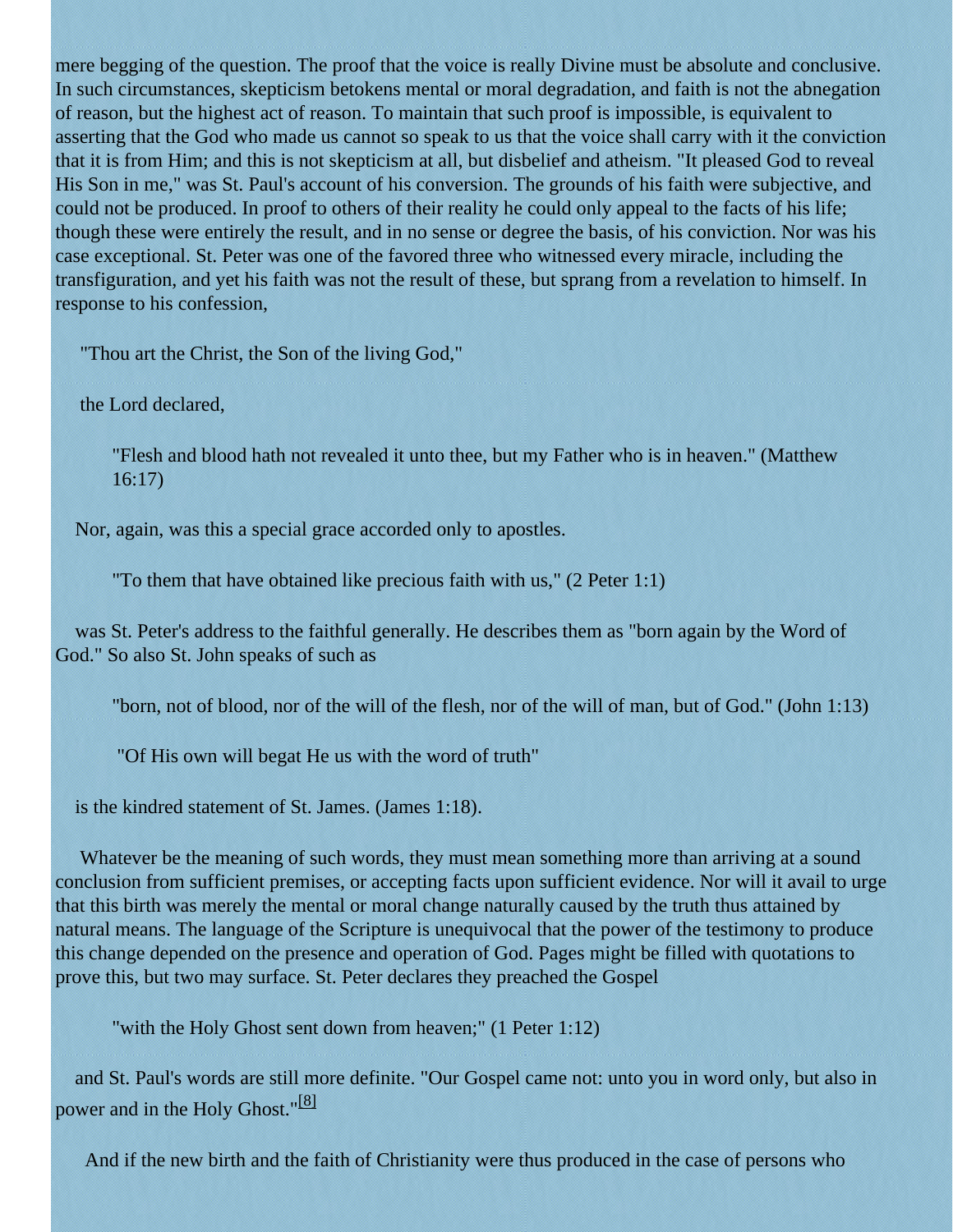received the Gospel immediately from the Apostles, nothing less will avail with us who are separated by eighteen centuries from the witnesses and their testimony. God is with His people still. And He speaks to men's hearts, now, as really as He did in early times; not indeed through inspired Apostles, and still less

<span id="page-28-0"></span>by dreams or visions, but through the Holy Writings which He Himself inspired;  $\frac{9}{2}$  and as the result believers are "born of God," and obtain the knowledge of forgiveness of sins and of eternal life. The phenomenon is not a natural one, resulting from the study of the evidences; it is *supernatural* altogether. "Thinking minds," regarding it objectively, may, if they please, maintain towards it what they deem "a rational attitude;" but at least let them own the fact that there are thousands of credible people who can testify to the reality of the experience here spoken of, and further let them recognize that it is entirely in accordance with the teaching of the New Testament.

 And such persons have transcendental proof of the truth of Christianity. Their faith rests, not on the phenomena of their own experience, but on the great objective truths of revelation. Yet their primary conviction that these *are* Divine truths does not depend on the "evidences" which skepticism delights to criticize, but on something which skepticism takes no account of. $\frac{100}{100}$ 

<span id="page-28-1"></span> "No book can be written in behalf of the Bible like the Bible itself. Man's defenses are man's word; they may help to beat off attacks, they may draw out some portion of its meaning. The Bible is God's word, and through it God the Holy Ghost, who spake it, speaks to the soul which closes not itself against  $it.$ "[\[11\]](#page-31-5)

<span id="page-28-2"></span> But more than this, the well-instructed believer will find within it inexhaustible stores of proof that it is from God. The Bible is far more than a textbook of theology and morals, or even than a guide to heaven. It is the record of the progressive revelation God has vouchsafed to man, and the Divine history of our race in connection with that revelation. Ignorance may fail to see in it anything more than the religious literature of the Hebrew race, and of the Church in Apostolic times; but the intelligent student who can read between the lines will find there mapped out, sometimes in clear bold outline, sometimes dimly, but yet always discernible by the patient and devout inquirer, the great scheme of God's counsels and workings in and for this world of ours from eternity to eternity.

 And the study of prophecy, rightly understood, has a range no narrower than this. Its chief value is not to bring us a knowledge of "things to come," regarded as isolated events, important though this may be; but to enable us to link the future with the past as part of God's great purpose and plan revealed in Holy Writ. The facts of the life and death of Christ were an overwhelming proof of the inspiration of the Old Testament. When, after His resurrection, He sought to confirm the disciples' faith,

"beginning at Moses, and all the prophets, He expounded unto them in all the Scriptures the things concerning Himself." (Luke 24:27)

 But many a promise had been given, and many a prophecy recorded, which seemed to be lost in the darkness of Israel's national extinction and Judah's apostasy. The fulfillment of them all depended on Messiah; but now Messiah was rejected, and His people were about to be cast away, that Gentiles might be taken up for blessing. Are we to conclude then that the past is wiped out for ever, and that God's great purposes for earth have collapsed through human sin? As men now judge of revelation, Christianity dwindles down to be nothing but a "plan of salvation" for individuals, and if St. John's Gospel and a few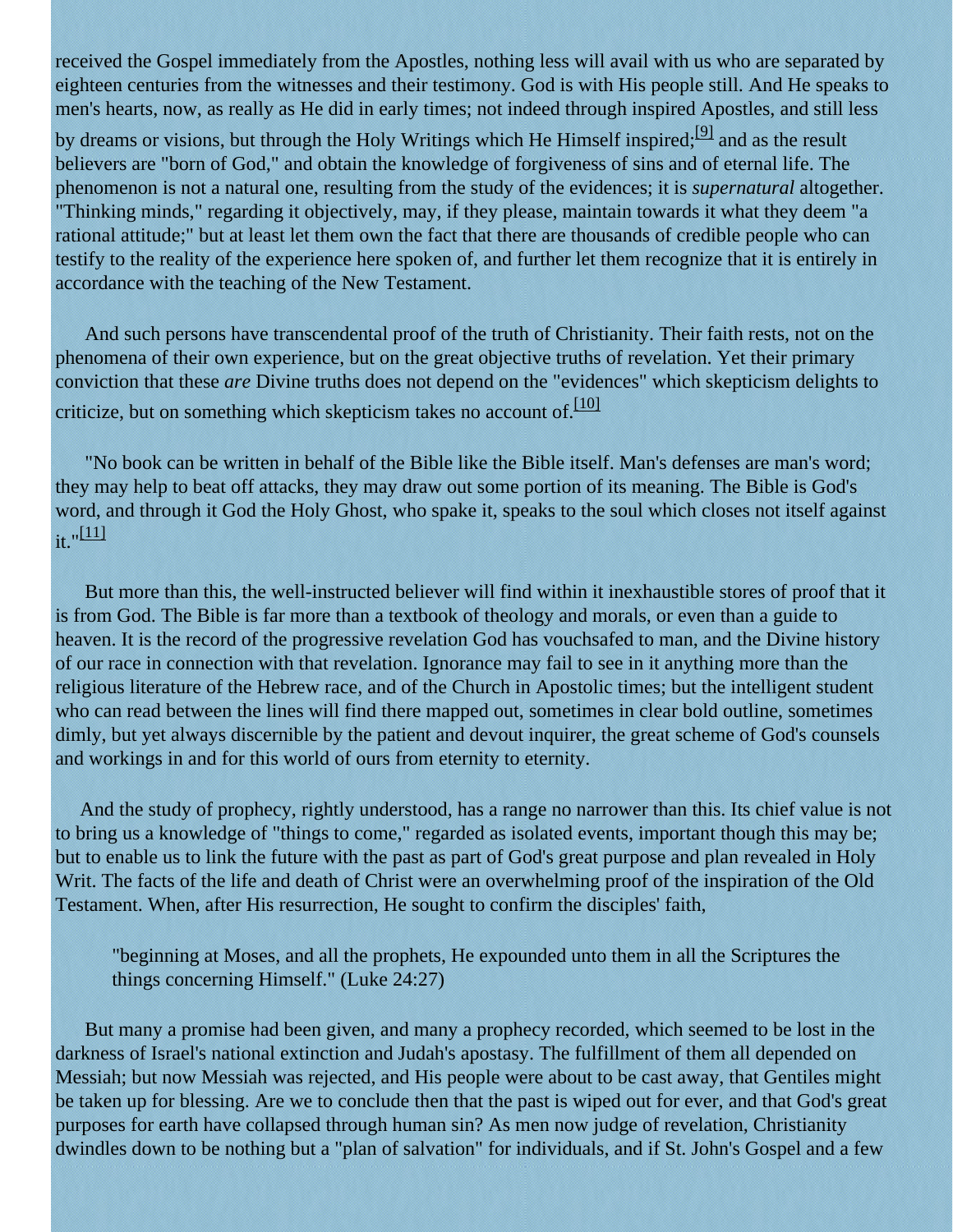of the Epistles be left them they are content. How different was the attitude of mind and heart displayed by St. Paul! In the Apostle's view the crisis which seemed the catastrophe of everything the old prophets had foretold of God's purposes for earth, opened up a wider and more glorious purpose still, which should include the fulfillment of them all; and rapt in the contemplation, he exclaimed,

"Oh the depth of the riches both of the wisdom and knowledge of God! how unsearchable are His judgments, and His ways past finding out!" (Romans 11:33)

 True prophetic study is an inquiry into these unsearchable counsels, these deep riches of Divine wisdom and knowledge. Beneath the light it gives, the Scriptures are no longer a heterogeneous compilation of religious books, but one harmonious whole, from which no part could be omitted without destroying the completeness of the revelation. And yet the study is disparaged in the Churches as being of no practical importance. If the Churches are leavened with skepticism at this moment, their neglect of prophetic study in this its true and broader aspect has done more than all the rationalism of Germany to promote the evil. Skeptics may boast of learned Professors and Doctors of Divinity among their ranks, but we may challenge them to name a single one of the number who has given proof that he knows anything whatever of these deeper mysteries of revelation. The attempt to put back the rising tide of skepticism is hopeless. Indeed the movement is but one of many phases of the intense mental activity which marks the age. The reign of creeds is past. The days are gone for ever when men will believe what their fathers believed, without a question. Rome, in some phase of its development, has a strange charm for minds of a certain caste, and rationalism is fascinating to not a few; but orthodoxy in the old sense is dead, and if any are to be delivered it must be by a deeper and more thorough knowledge of the Scriptures.

 These pages are but a humble effort to this end; but if they avail in any measure to promote the study of Holy Writ their chief purpose will be fulfilled. The reader therefore may expect to find the accuracy of the Bible vindicated on points which may seem of trifling value. When David reached the throne of Israel and came to choose his generals, he named for the chief commands the men who had made themselves conspicuous by feats of prowess or of valor. Among the foremost three was one of whom the record states that he defended a tract of lentiles, and drove away a troop of the Philistines. (2 Samuel 23:11, 12)? To others it may have seemed little better than a patch of weeds, and not worth fighting for, but it was precious to the Israelite as a portion of the divinely-given inheritance, and moreover the enemy might have used it as a rallying ground from which to capture strongholds. So is it with the Bible. It is all of intrinsic value if indeed it be from God; and moreover, the statement which is assailed, and which may seem of no importance, may prove to be a link in the chain of truth on which we are depending for eternal life.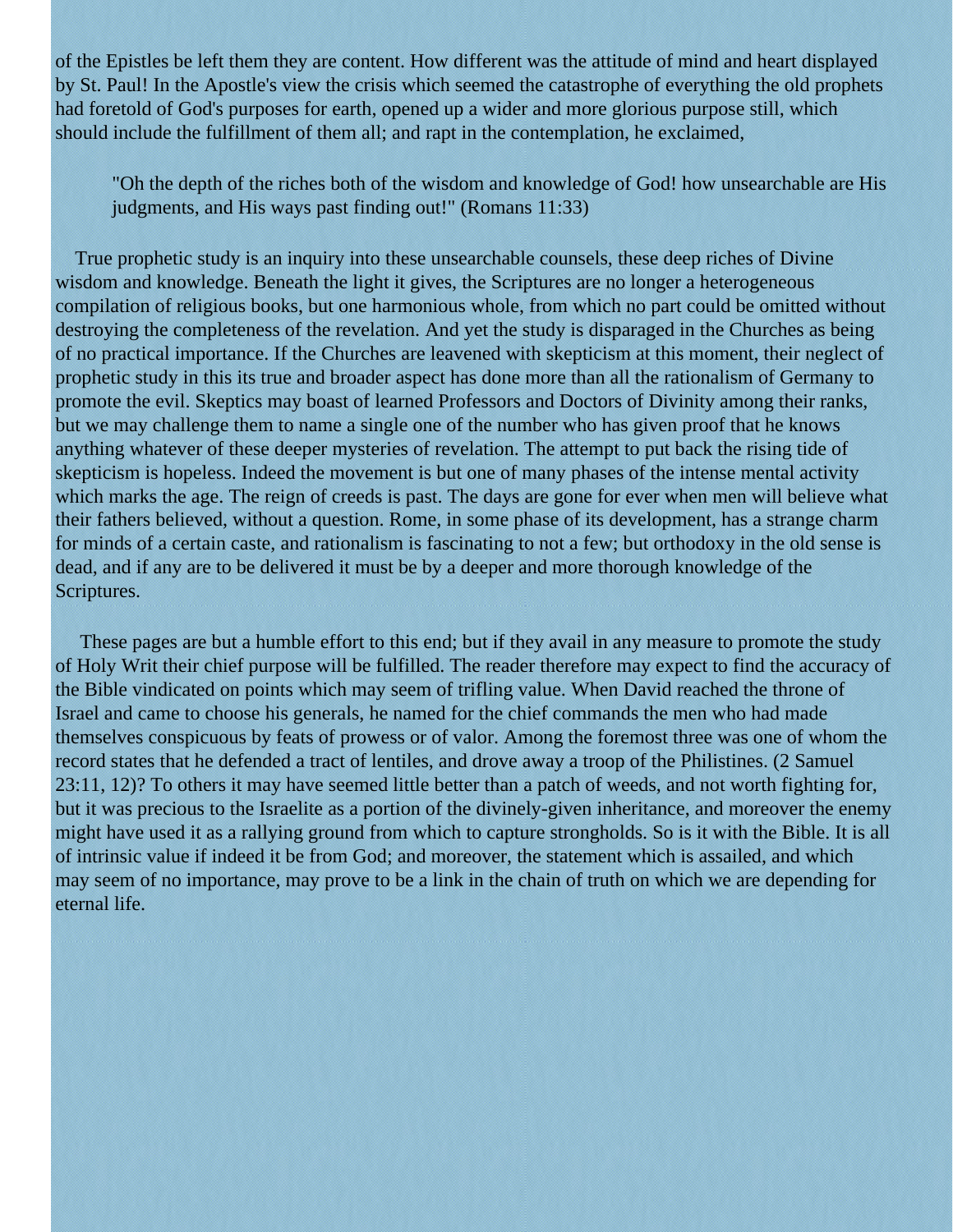#### Footnotes

<span id="page-30-0"></span>[1.](#page-24-1) According to Mill, the course of the world gives proof that both the power and the goodness of God are limited. His *Essays on Religion* clearly show that skepticism is an attitude of mind which it is practically impossible to maintain. Even with a reasoner so clear and able as Mill, it inevitably degenerates to a degrading form of *faith*." The rational attitude of a thinking mind towards the supernatural" (he declares) "is that of skepticism, *as distinguished from belief* on the one hand, and from atheism on the other;" and yet he immediately proceeds to formulate a creed. It is not that there is a God, for that is only probable, but that if there be a God He is *not* almighty, and His goodness toward man is limited. *(Essays*, *et*c., pp. 242, 243.) He does not prove his creed, of course. Its truth is obvious to a "thinking mind." It is equally obvious that the sun moves round the earth. A man only needs to be as ignorant of astronomy as the infidel is of Christianity, and he will find the most indisputable proof of the fact every time he surveys the heavens!

<span id="page-30-1"></span>[2.](#page-25-0) Prophecy is not given to enable us to prophesy, but as a witness to God when the time comes." – PUSEY, *Daniel*, p. 80.

<span id="page-30-2"></span>[3.](#page-25-1) Elliott, *Horae Apoc*. (3rd Ed.), 1., 446: and see also ch. 3, pp. 362-376.

<span id="page-30-3"></span>[4.](#page-25-2) Elliott, 1., 373. Hippolytus predicted A. D. 500.

<span id="page-30-4"></span>[5.](#page-26-0) I cannot refrain from giving the following extract from an article by Professor Goldwin Smith, in Macmillian's *Magazine* for February 1878:

 "The denial of the existence of God and of the future state, in a word, is the dethronement of conscience; and society will pass, to say the least, through a dangerous interval before social science can fill the vacant throne…But in the meantime mankind, or some portions of it, may be in danger of an anarchy of self-interest, compressed, for the purpose of political order, by a despotism of force.

"That science and criticism, acting – thanks to the liberty of opinion won by political effort – with a freedom never known before, have delivered us from a mass of dark and degrading superstitions, we own with heartfelt thankfulness to the deliverers, and in the firm conviction that the removal of false beliefs, and of the authorities or institutions founded on them, cannot prove in the end anything but a blessing to mankind. But at the same time the foundations of general morality have inevitably been shaken, and a crisis has been brought on, the gravity of which nobody can fail to see, and nobody but a fanatic of materialism can see without the most serious misgiving.

"There has been nothing in the history of man like the present situation. The decadence of the ancient mythologies is very far from affording a parallel…The Reformation was a tremendous earthquake: it shook down the fabric of mediaeval religion, and as a consequence of the disturbance in the religious sphere, filled the world with revolutions and wars. But it left the authority of the Bible unshaken, and men might feel that the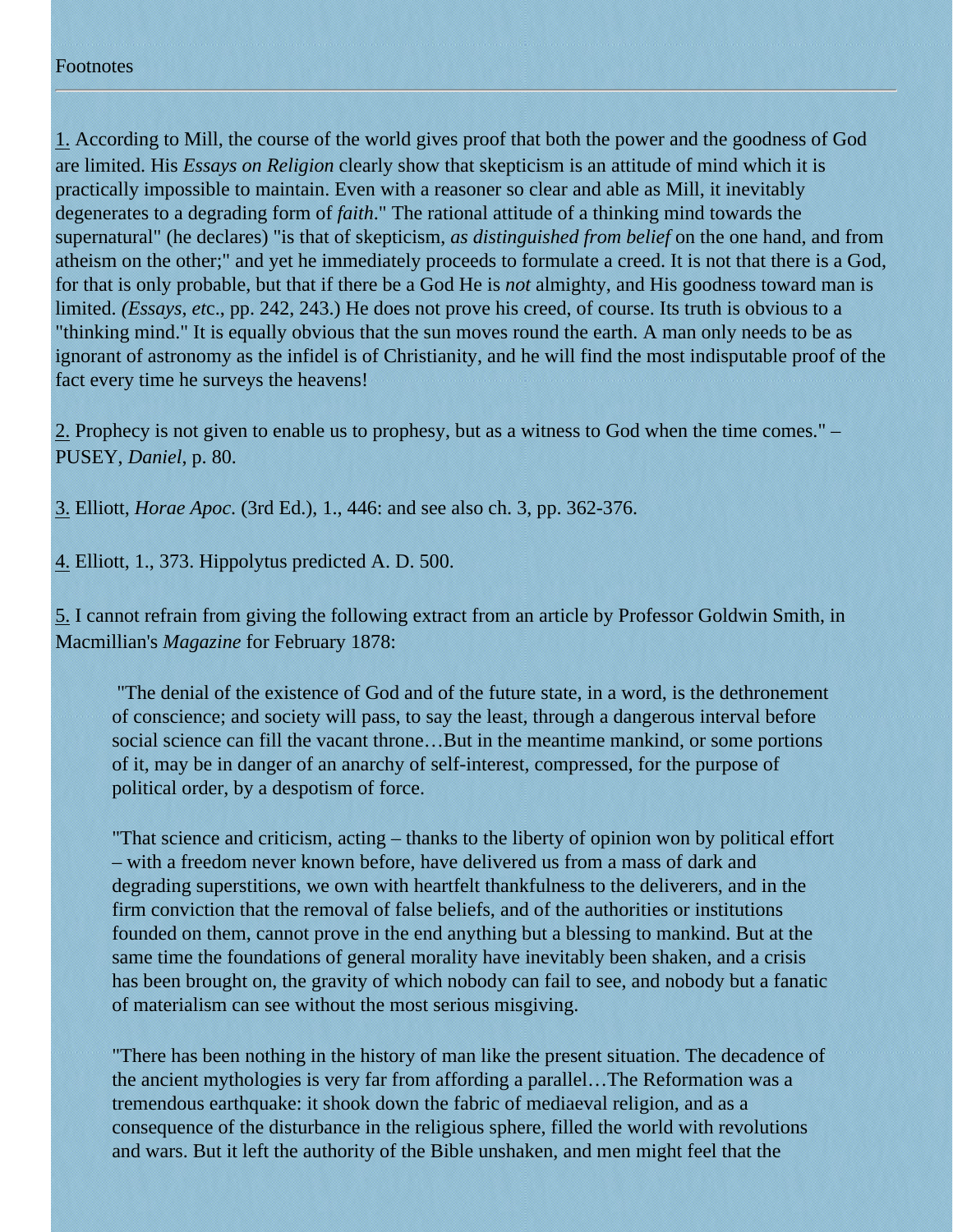destructive process had its limit, and that adamant was still beneath their feet. But a world which is intellectual and keenly alive to the significance of these questions, reading all that is written about them with almost passionate avidity, finds itself brought to a crisis the character of which any one may realize by distinctly presenting to himself the idea of existence without a God."

<span id="page-31-0"></span>[6.](#page-26-1) ta logia tou theou (Romans 3:2). The old Hebrew Scriptures were thus regarded by those who were the divinely-appointed custodians of them *(ib*.) Not only by the devout among the Jews, but, as Josephus testifies, by all, they "were justly believed to be Divine," so that men were willing to endure tortures of all kinds rather than speak against them, and even "willingly to die for them" (Josephus, *Apion*, 1., 8). This fact is of immense importance in relation to the Lord's own teaching on the subject. Dealing with a people who believed in the sanctity and value of every word of Scripture, He never missed an opportunity to confirm them in that belief. The New Testament affords abundant proof how unreservedly He enforced it upon His disciples. (As regards the limits and date of closing of the Canon of Scripture, *see* Pusey, *Daniel*, p. 294, *etc*.)

### <span id="page-31-1"></span>[7.](#page-26-2) Mill, *Essays on Religion*.

<span id="page-31-2"></span>[8.](#page-27-0) alla kai en dunamei kai en pneumati agio (1 Thessalonians 1:5.) "But also in power, even in the Holy Ghost." There is no contrast intended between God on the one hand, and power on the other, nor yet between different sorts of power. To object that this referred to miracles which accompanied the preaching is to betray ignorance of Scripture. Acts 17 represents the preaching to which the Apostle was alluding. That miraculous power existed in Gentile Churches is clear from 1 Corinthians 12 but the question is, did the gospel which produced those Churches appeal to miracles to confirm it? Can any one read the first four chapters of 1 Corinthians and retain a doubt as to the answer?

<span id="page-31-3"></span>[9.](#page-28-0) God is omnipresent; but there is a real sense in which the Father and the Son are not on earth but in heaven, and in that same sense the Holy Spirit is not in heaven but on earth.

<span id="page-31-4"></span>[10.](#page-28-1) Such faith is inseparably connected with salvation, and salvation is the gift of God (Ephesians 2:8). Hence the solemn words of Christ, "I thank Thee, O Father, Lord of heaven and earth, because Thou hast hid these things from the wise and prudent, and hast revealed them unto babes" (Matthew 11:25).

<span id="page-31-5"></span>[11.](#page-28-2) Pusey, *Daniel*, *Pref*. p. 25.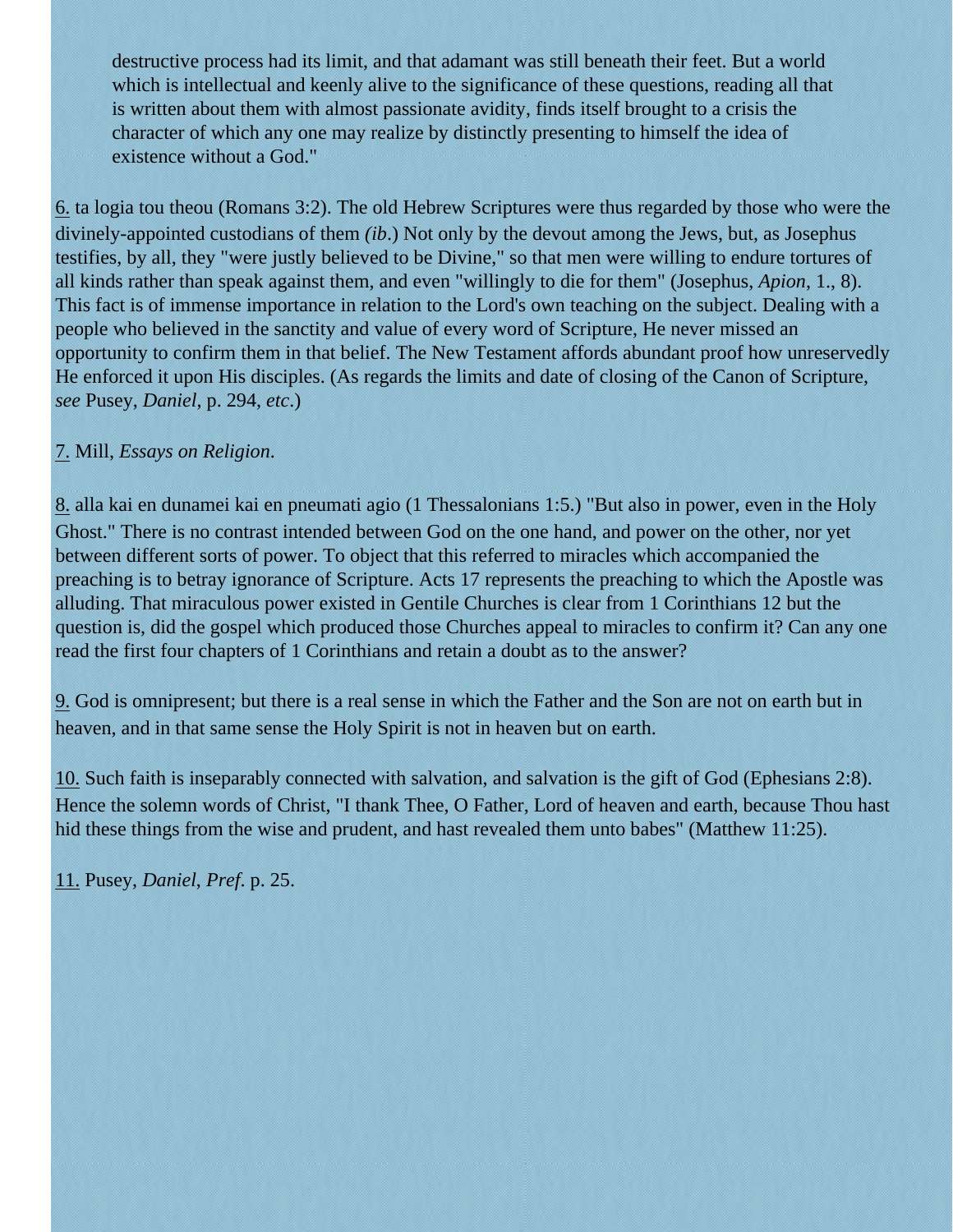**Sir Robert Anderson**

### **CHAPTER 2**

### **DANIEL AND HIS TIMES**

<span id="page-32-1"></span><span id="page-32-0"></span> "DANIEL *the prophet*." None can have a higher title to the name, for it was thus Messiah spoke of him. And yet the great Prince of the Captivity would himself doubtless have disclaimed it. Isaiah, Jeremiah, Ezekiel, and the rest, "spake as they were moved by the Holy Ghost;" (2 Peter 1:21) but Daniel uttered no such "God-breathed" words.<sup>[1]</sup> Like the "beloved disciple" in Messianic times, he beheld visions, and recorded what he saw. The great prediction of the seventy weeks was a message delivered to him by an angel, who spoke to him as man speaks with man. A stranger to prophet's fare<sup>[\[2\]](#page-34-1)</sup> and prophet's garb, he lived in the midst of all the luxury and pomp of an Eastern court. Next to the king, he was the foremost man in the greatest empire of antiquity; and it was not till the close of a long life spent in statecraft that he received the visions recorded in the latter chapters of his book.

<span id="page-32-2"></span> To understand these prophecies aright, it is essential that the leading events of the political history of the times should be kept in view.

<span id="page-32-3"></span> The summer of Israel's national glory had proved as brief as it was brilliant. The people never acquiesced in heart in the Divine decree which, in distributing the tribal dignities, entrusted the scepter to the house of Judah, while it adjudged the birthright to the favored family of Joseph;<sup>[\[3\]](#page-34-2)</sup> and their mutual jealousies and feuds, though kept in check by the personal influence of David, and the surpassing splendor of the reign of Solomon, produced a national disruption upon the accession of Rehoboam. In revolting from Judah, the Israelites also apostatized from God; and forsaking the worship of Jehovah,

<span id="page-32-4"></span>passage in their history, they passed into captivity to Assyria;  $\frac{[4]}{[4]}$  $\frac{[4]}{[4]}$  $\frac{[4]}{[4]}$  and on the birth of Daniel a century had elapsed since the date of their national extinction.

they lapsed into open and flagrant idolatry. After two centuries and a half unillumined by a single bright

<span id="page-32-5"></span> Judah still retained a nominal independence, though, in fact, the nation had already fallen into a state of utter vassalage. The geographical position of its territory marked it out for such a fate. Lying half-way between the Nile and the Euphrates, suzerainty in Judea became inevitably a test by which their old enemy beyond their southern frontier, and the empire which the genius of Nabopolassar was then rearing in the north, would test their rival claims to supremacy. The prophet's birth fell about the very year which was reckoned the epoch of the second Babylonian Empire.<sup>[5]</sup> He was still a boy at the date of Pharaoh Necho's unsuccessful invasion of Chaldea. In that struggle his kinsman and sovereign, the good king Josiah, took sides with Babylon, and not only lost his life, but compromised still further the fortunes of his house and the freedom of his country. (2 Kings 23:29; 2 Chronicles 35:20)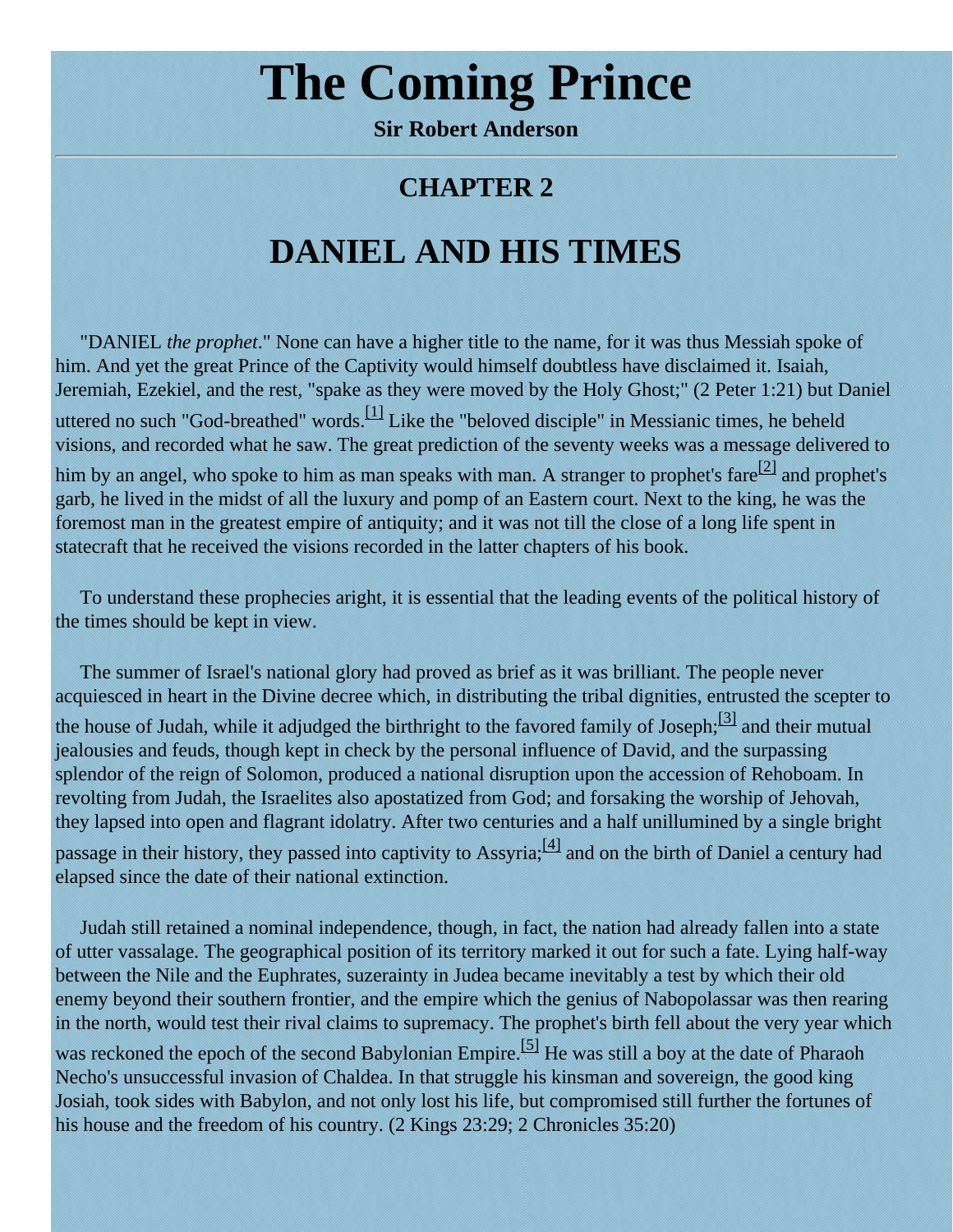The public mourning for Josiah had scarcely ended when Pharaoh, on his homeward march, appeared before Jerusalem to assert his suzerainty by claiming a heavy tribute from the land and settling the succession to the throne. Jehoahaz, a younger son of Josiah, had obtained the crown on his father's death, but was deposed by Pharaoh in favor of Eliakim, who doubtless recommended himself to the king of Egypt by the very qualities which perhaps had induced his father to disinherit him. Pharaoh changed his name to Jehoiakim, and established him in the kingdom as a vassal of Egypt (2 Kings 23:33-35; 2 Chronicles 36:3, 4).

<span id="page-33-0"></span>In the third year after these events, Nebuchadnezzar, Prince Royal of Babylon, <sup>[6]</sup> set out upon an expedition of conquest, in command of his father's armies; and entering Judea he demanded the submission of the king of Judah. After a siege of which history gives no particulars, he captured the city and seized the king as a prisoner of war. But Jehoiakim regained his liberty and his throne by pledging his allegiance to Babylon; and Nebuchadnezzar withdrew with no spoil except a part of the holy vessels of the temple, which he carried to the house of his god, and no captives save a few youths of the seed royal of Judah, Daniel being of the number, whom he selected to adorn his court as vassal princes. (2 Kings 24:1; 2 Chronicles 36:6, 7; Daniel 1:1, 2) Three years later Jehoiakim revolted; but, although during the rest of his reign his territory was frequently overrun by "bands of the Chaldees," five years elapsed before the armies of Babylon returned to enforce the conquest of Judea.<sup>[\[7\]](#page-35-2)</sup>

<span id="page-33-1"></span> Jehoiachin, a youth of eighteen years, who had just succeeded to the throne, at once surrendered with his family and retinue, (2 Kings 24:12) and once more Jerusalem lay at the mercy of Nebuchadnezzar. On his first invasion he had proved magnanimous and lenient, but he had now not merely to assert supremacy but to punish rebellion. Accordingly he ransacked the city for everything of value, and "carried away all Jerusalem," leaving none behind "save the poorest sort of the people of the land." (2 Kings 24:14)

 Jehoiachin's uncle Zedekiah was left as king or governor of the despoiled and depopulated city, having sworn by Jehovah to pay allegiance to his Suzerain. This was "King Jehoiachin's captivity," according to the era of the prophet Ezekiel, who was himself among the captives. (Ezekiel 1:2)

 The servitude to Babylon had been predicted as early as the days of Hezekiah; (2 Kings 20:17) and after the fulfillment of Isaiah's prophecy respecting it, Jeremiah was charged with a Divine message of hope to the captivity, that after seventy years were accomplished they would be restored to their land. (Jeremiah 29:10) But while the exiles were thus cheered with promises of good, King Zedekiah and "the residue of Jerusalem that remained in the land" were warned that resistance to the Divine decree which subjected them to the yoke of Babylon would bring on them judgments far more terrible than any they had known. Nebuchadnezzar would return to "destroy them utterly," and make their whole land "a desolation and an astonishment." (Jeremiah 24:8-10; 25:9; 27:3-8) False prophets rose up, however, to feed the national vanity by predicting the speedy restoration of their independence, (Jeremiah 28:1-4) and in spite of the solemn and repeated warnings and entreaties of Jeremiah, the weak and wicked king was deceived by their testimony, and having obtained a promise of armed support from Egypt, (Ezekiel 17:15) he openly revolted.

 Thereupon the Chaldean armies once more surrounded Jerusalem. Events seemed at first to justify Zedekiah's conduct, for the Egyptian forces hastened to his assistance, and the Babylonians were compelled to raise the siege and withdraw from Judea. (Jeremiah 37:1, 5, 11) But this temporary success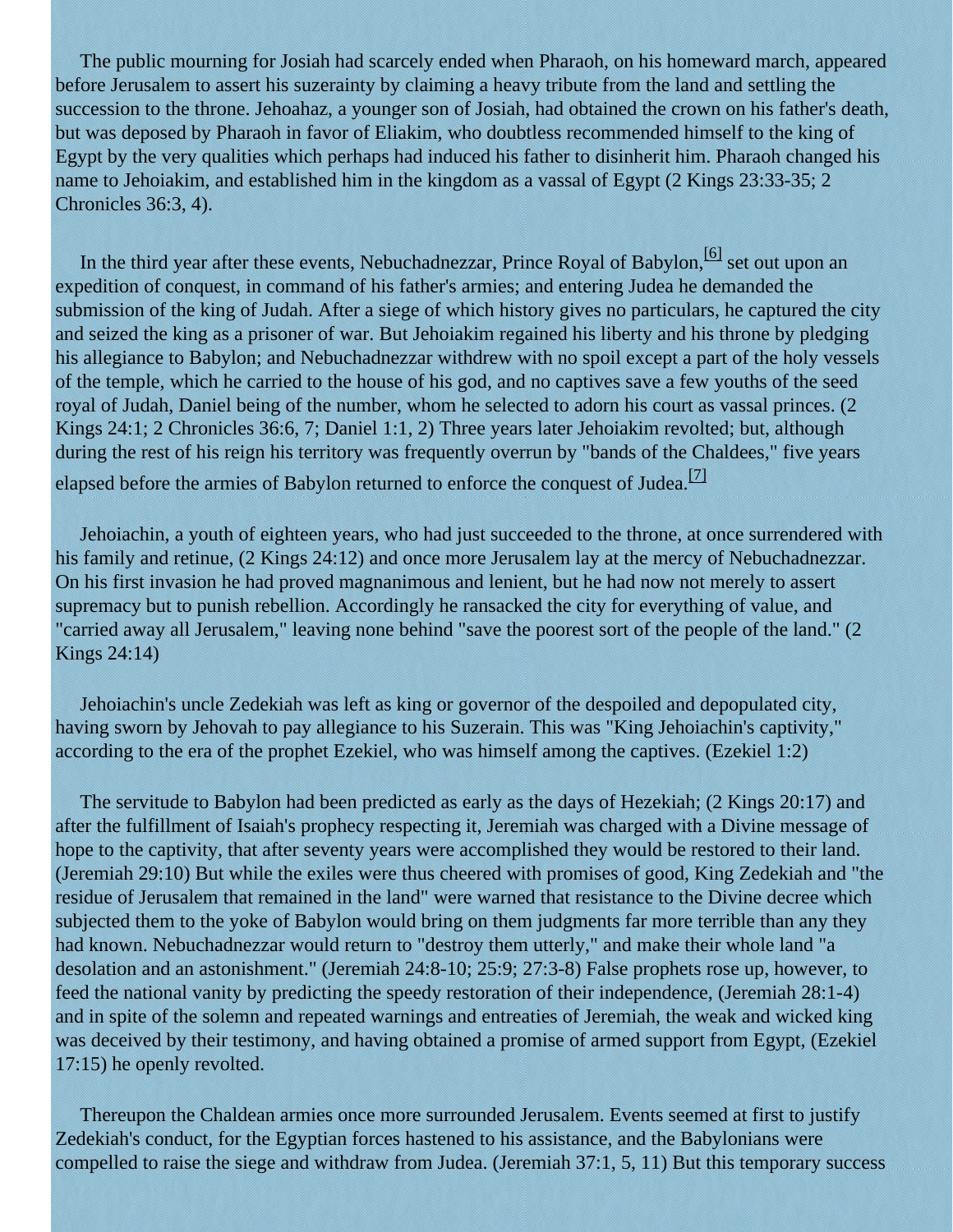of the Jews served only to exasperate the King of Babylon, and to make their fate more terrible when at last it overtook them. Nebuchadnezzar determined to inflict a signal chastisement on the rebellious city and people; and placing himself at the head of all the forces of his empire, (2 Kings 25:1; Jeremiah 34:1) he once more invaded Judea and laid siege to the Holy City.

 The Jews resisted with the blind fanaticism which a false hope inspires; and it is a signal proof of the natural strength of ancient Jerusalem, that for eighteen months (2 Kings 25:1-3) they kept their enemy at bay, and yielded at last to famine and not to force. The place was then given up to fire and sword. Nebuchadnezzar "slew their young men with the sword in the house of their sanctuary, and had no compassion upon young man or maiden, old man, or him that stooped for age; he gave them all into his hand. And all the vessels of the house of God, great and small, and the treasures of the house of the Lord, and the treasures of the king and of his princes, all these he brought to Babylon. And they burnt the house of God, and brake down the wall of Jerusalem, and burnt all the palaces thereof with fire, and destroyed all the goodly vessels thereof. And them that had escaped from the sword carried he away to Babylon, where they were servants to him and his sons, until the reign of the kingdom of Persia: to fulfill the word of the Lord by the mouth of Jeremiah." (2 Chronicles 36:17-21)

 As He had borne with their fathers for forty years in the wilderness, so for forty years this last judgment lingered, "because He had compassion on His people and on His dwelling place." (2 Chronicles 36:15) For forty years the prophet's voice had not been silent in Jerusalem; "but they mocked the messengers of God, and despised His words, and misused His prophets, until the wrath of the Lord arose against His people, till there was no remedy."<sup>[\[8\]](#page-35-3)</sup>

<span id="page-34-4"></span> Such is the sacred chronicler's description of the first destruction of Jerusalem, rivaled in later times by the horrors of that event under the effects of which it still lies prostrate, and destined to be surpassed in days still to come, when the predictions of Judah's supreme catastrophe shall be fulfilled.<sup>[\[9\]](#page-35-4)</sup>

#### <span id="page-34-5"></span>Footnotes

<span id="page-34-0"></span>[1.](#page-32-1) My belief in the Divine character of the Book of Daniel will, I trust, appear plainly in these pages. The distinction I desire to mark here is between prophecies which men were inspired to utter, and prophecies like those of Daniel and St. John, who were merely the recipients of the revelation. With these, inspiration began in the *recording* what they had received.

<span id="page-34-1"></span>[2.](#page-32-2) To quote Daniel 1:12 in opposition to this involves an obvious anachronism. The word "pulse," moreover, in the Hebrew points generally to vegetable food, and would include a dish as savory as that for which Esau sold his birthright (comp, Genesis 25:34). To eat animal food from the table of Gentiles would have involved a violation of the law; therefore Daniel and his companions became "vegetarians."

<span id="page-34-2"></span>[3.](#page-32-3) "Judah prevailed above his brethren, and of him came the chief ruler; but the birthright was Joseph's" (1 Chronicles 5:2).

<span id="page-34-3"></span>[4.](#page-32-4) The disruption was in B. C. 975, the captivity to Assyria about B. C. 721.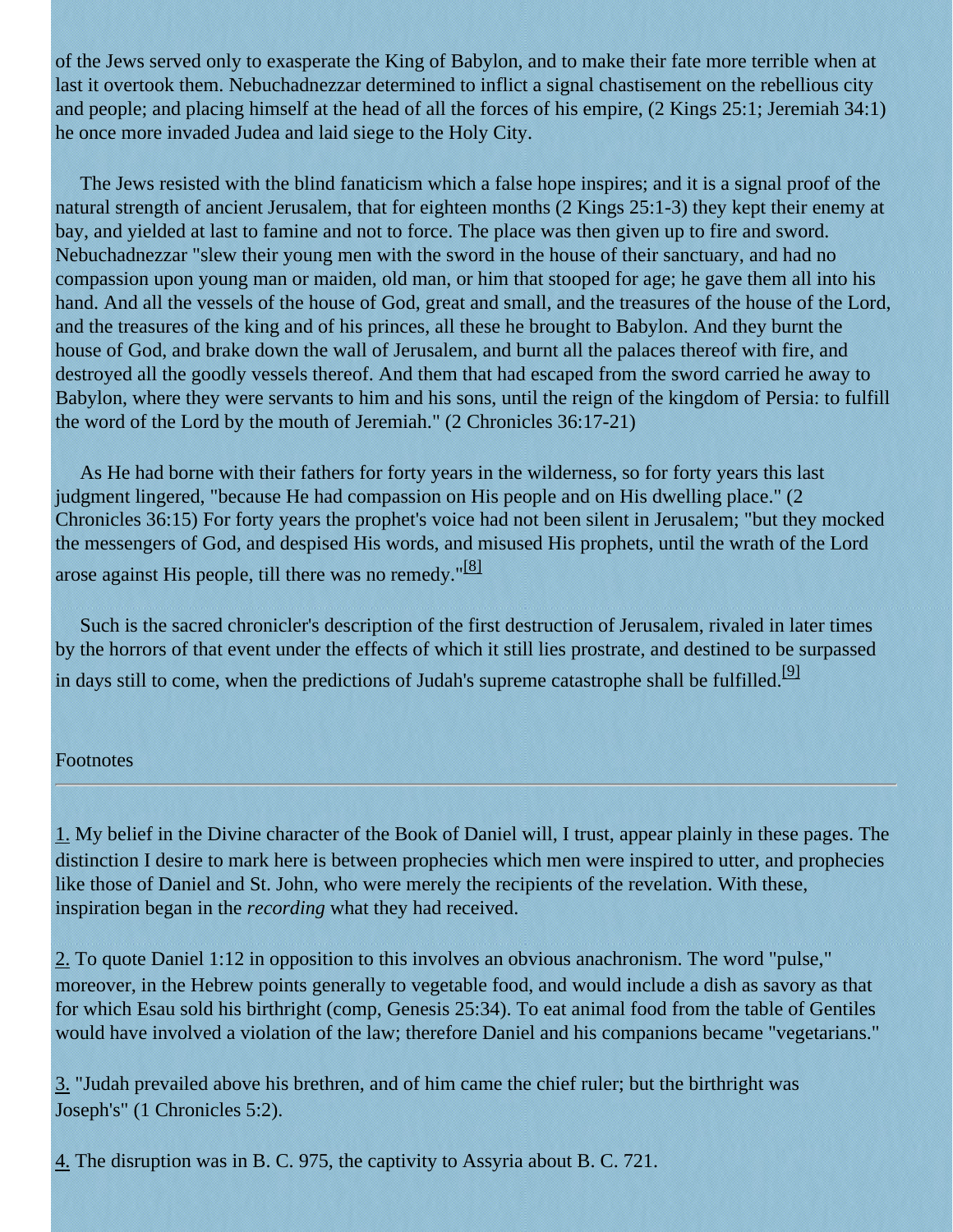#### <span id="page-35-0"></span>[5.](#page-32-5) B. C. 625.

<span id="page-35-1"></span>[6.](#page-33-0) Berosus avers that this expedition was in Nabopolassar's lifetime (Jos., *Apion*, 1. 19), and the chronology proves it. See App. I. as to the dates of these events and the chronology of the period.

<span id="page-35-2"></span>[7.](#page-33-1) 2 Kings 24:1, 2. According to Josephus *(Ant*., 10. 6, Ch. 3) Nebuchadnezzar on his second invasion found Jehoiakim still on the throne, and he it was who put him to death and made Jehoiachin king. He goes on to say that the king of Babylon soon afterwards became suspicious of Jehoiachin's fidelity, and again returned to dethrone him, and placed Zedekiah on the throne. These statements, though not absolutely inconsistent with 2 Kings 24, are rendered somewhat improbable by comparison with it. They are adopted by Canon Rawlinson in the *Five Great Monarchies* (vol. 3, p. 491), but Dr. Pusey adheres to the Scripture narrative *(Daniel*, p. 403).

<span id="page-35-3"></span>[8.](#page-34-4) 2 Chronicles 5:16. This period is no doubt the forty years of Judah's sin, specified in Ezekiel 4:6. Jeremiah prophesied from the thirteenth year of Josiah (B. C. 627) until the fall of Jerusalem in the eleventh year of Zedekiah (B. C. 587). See Jeremiah 1:3, and 25:3. The 390 years of Israel's sin, according to Ezekiel 4:5, appear to have been reckoned from the date of the covenant of blessing to the ten tribes, made by the prophet Ahijah with Jeroboam, presumably in the second year before the disruption, *i. e.,* B. C. 977 (1 Kings 11:29- 39).

<span id="page-35-4"></span>[9.](#page-34-5) The horrors of the siege and capture of Jerusalem by Titus surpass everything which history records of similar events. Josephus, who was himself a witness of them, narrates them in all their awful details. His estimate of the number of Jews who perished in Jerusalem is 1, 100, 000. "The blood runs cold, and the heart sickens, at these unexampled horrors; and we take refuge in a kind of desperate hope that they have been exaggerated by the historian." "Jerusalem might almost seem to be a place under a peculiar curse; it has probably witnessed a far greater portion of human misery than any other spot upon the earth." -- MILMAN, *Hist. Jews.*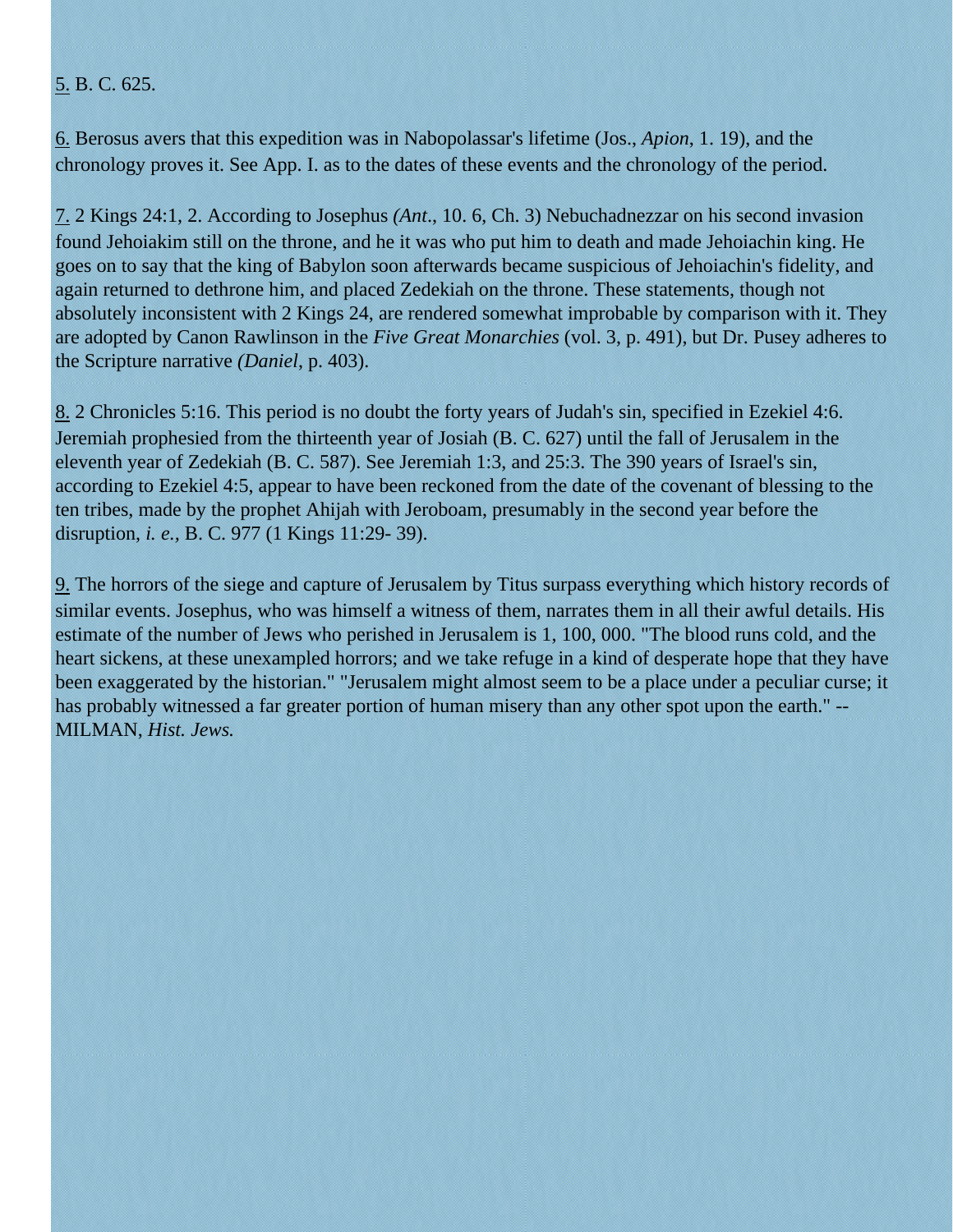## **The Coming Prince**

**Sir Robert Anderson**

#### **CHAPTER 3**

## **THE KING'S DREAM AND THE PROPHET'S VISIONS**

<span id="page-36-0"></span>THE distinction between the Hebrew and the Chaldee portions of the writings of Daniel<sup>[1]</sup> affords a natural division, the importance of which will appear on a careful consideration of the whole. But for the purpose of the present inquiry, the book will more conveniently divide itself between the first six chapters and the last, the former portion being primarily historical and didactic, and the latter containing the record of the four great visions granted to the prophet in his closing years. It is with the visions that here we are specially concerned. The narrative of the third, fourth, fifth, and sixth chapters is beyond the scope of these pages, as having no immediate bearing upon the prophecy. The second chapter, however, is of great importance, as giving the foundation of the later visions.[\[2\]](#page-39-1)

<span id="page-36-1"></span> In a dream, King Nebuchadnezzar saw a great image, of which the head was gold, the breasts and arms silver, the body brass, the legs iron, and the feet partly iron and partly potter's ware. Then a stone, hewn without hands, struck the feet of the image and it fell and crumbled to dust, and the stone became a great mountain and filled the whole earth.<sup>[\[3\]](#page-39-2)</sup>

<span id="page-36-2"></span>The interpretation is in these words:

"Thou, O king, art a king of kings; for the God of heaven hath given thee a kingdom, power, and strength and glory. And wheresoever the children of men dwell, the beasts of the field and the fowls of the heaven hath He given into thine hand, and hath made thee ruler over them all. Thou art this head of gold. And after thee shall arise another kingdom inferior to thee, and another third kingdom of brass, which shall bear rule over all the earth. And the fourth kingdom shall be strong as iron; forasmuch as iron breaketh in pieces and subdueth all things: and as iron that breaketh all these, shall it break in pieces and bruise. And whereas thou sawest the feet and toes part of potter's clay and part of iron, the kingdom shall be divided; but there shall be in it of the strength of the iron, forasmuch as thou sawest the iron mixed with miry clay. And as the toes of the feet were part of iron and part of clay, so the kingdom shall be partly strong, and partly broken. And whereas thou sawest iron mixed with miry clay, they shall mingle themselves with the seed of men: but they shall not cleave one to another, even as iron is not mixed with clay. And in the days of these kings shall the God of heaven set up a kingdom which shall never be destroyed: and the kingdom shall not be left to other people, but it shall break in pieces and consume all these kingdoms, and it shall stand for ever. Forasmuch as thou sawest that the stone was cut out of the mountain without hands, and that it brake in pieces the iron, the brass, the clay, the silver, and the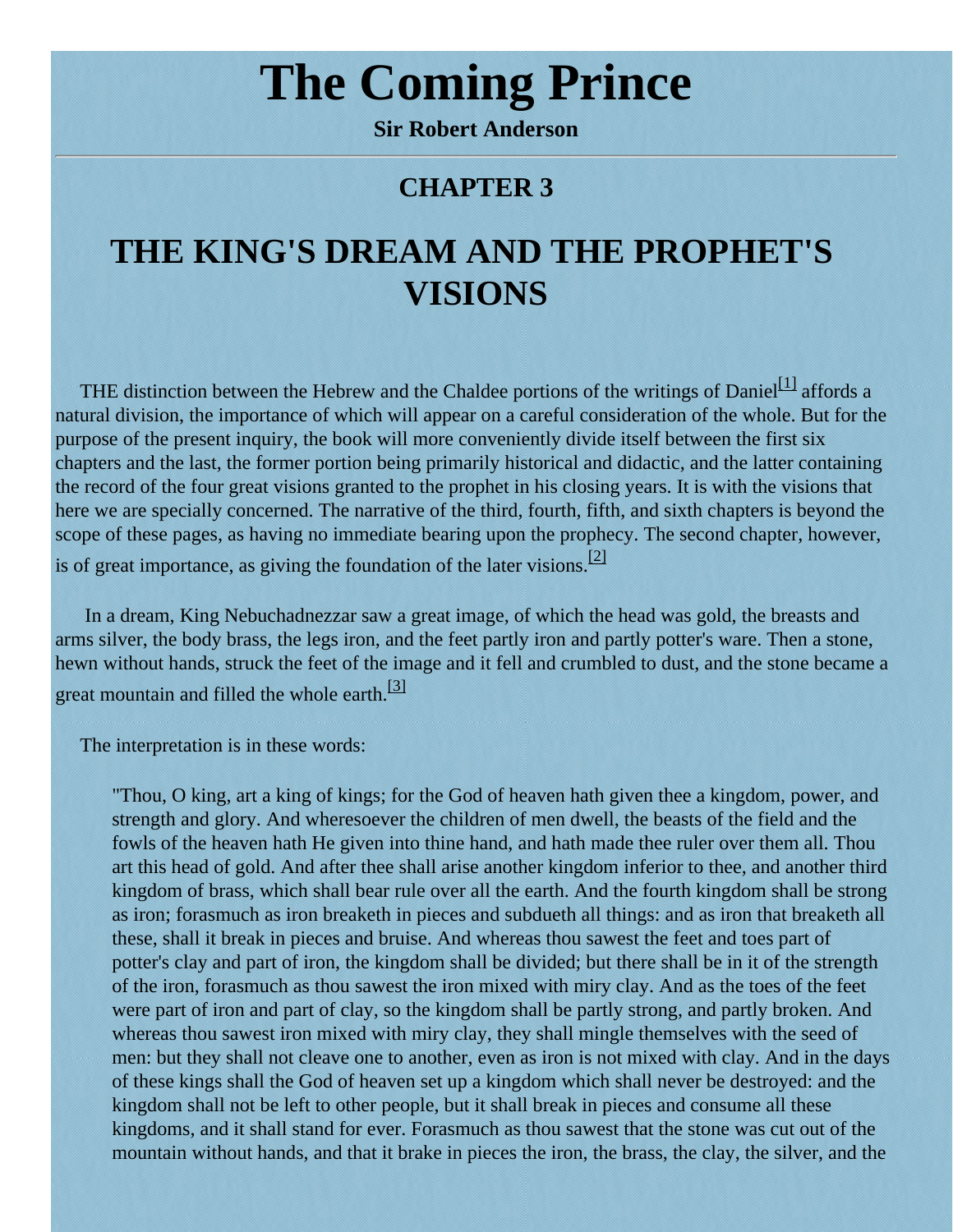gold; the great God hath made known to the king what shall come to pass hereafter: and the dream is certain, and the interpretation thereof sure." (Daniel 2:37-45)

 The predicted sovereignty of Judah passed far beyond the limits of mere supremacy among the tribes of Israel. It was an imperial scepter which was entrusted to the Son of David.

"I will make him my firstborn, higher than the kings of the earth." (Psalm 89:27)

"All things shall fall down before him, all nations shall serve him." (Psalm 72:11)

 Such were the promises which Solomon inherited; and the brief glory of his reign gave proof how fully they might have been realized, (2 Chronicles 9:22-28) had he not turned aside to folly, and bartered for present sensual pleasures the most splendid prospects which ever opened before mortal man. Nebuchadnezzar's dream of the great image, and Daniel's vision in interpretation of that dream, were a Divine revelation that the forfeited scepter of the house of David had passed to Gentile hands, to remain with them until the day when "the God of heaven shall set up a kingdom which shall never be destroyed." (Daniel 2:44)

<span id="page-37-0"></span> It is unnecessary here to discuss in detail the earlier portions of this prophecy. There is, in fact, no controversy as to its general character and scope; and bearing in mind the distinction between what is doubted and what is doubtful, there need be no controversy as to the identity of the empires therein described with Babylonia, Persia, Greece, and Rome. That the first was Nebuchadnezzar's kingdom is definitely stated, (Daniel 2:37, 38) and a later vision as expressly names the Medo-Persian empire and the empire of Alexander as being distinct "kingdoms" within the range of the prophecy. (Daniel 8:20, 21) The fourth empire, therefore, must of necessity be Rome. But it is sufficient here to emphasize the fact, revealed in the plainest terms to Daniel in his exile, and to Jeremiah in the midst of the troubles at Jerusalem, that thus the sovereignty of the earth, which had been forfeited by Judah, was solemnly committed to the Gentiles.<sup>[4]</sup> The only questions which arise relate, first to the character of the final catastrophe symbolized by the fall and destruction of the image, and secondly to the time of its fulfillment; and any difficulties which have been raised depend in no way upon the language of the prophecy, but solely upon the preconceived views of interpreters. No Christian doubts that the "stone cut out without hands" was typical either of Christ Himself or of His kingdom. It is equally clear that the catastrophe was to occur when the fourth empire should have become divided, and be "partly strong and partly brittle." Therefore its fulfillment could not belong to the time of the first advent. No less clear is it that its fulfillment was to be a sudden crisis, to be followed by the establishment of "a kingdom which shall never be destroyed." Therefore it relates to events still to come. We are dealing here, not with prophetic theories, but with the meaning of plain words; and what the prophecy foretells is not the rise and spread of a "*spiritual* kingdom" in the midst of earthly kingdoms, but the establishment of a kingdom which "shall break in pieces and consume all these kingdoms."<sup>[\[5\]](#page-40-0)</sup>

<span id="page-37-2"></span><span id="page-37-1"></span> The interpretation of the royal dream raised the captive exile at a single bound to the Grand-Viziership of Babylon, (Daniel 2:48) a position of trust and honor which probably he held until he was either dismissed or withdrew from office under one or other of the two last kings who succeeded to Nebuchadnezzar's throne. The scene on the fatal night of Belshazzar's feast suggests that he had been then so long in retirement, that the young king-regent knew nothing of his fame.<sup>[\[6\]](#page-40-1)</sup> But yet his fame was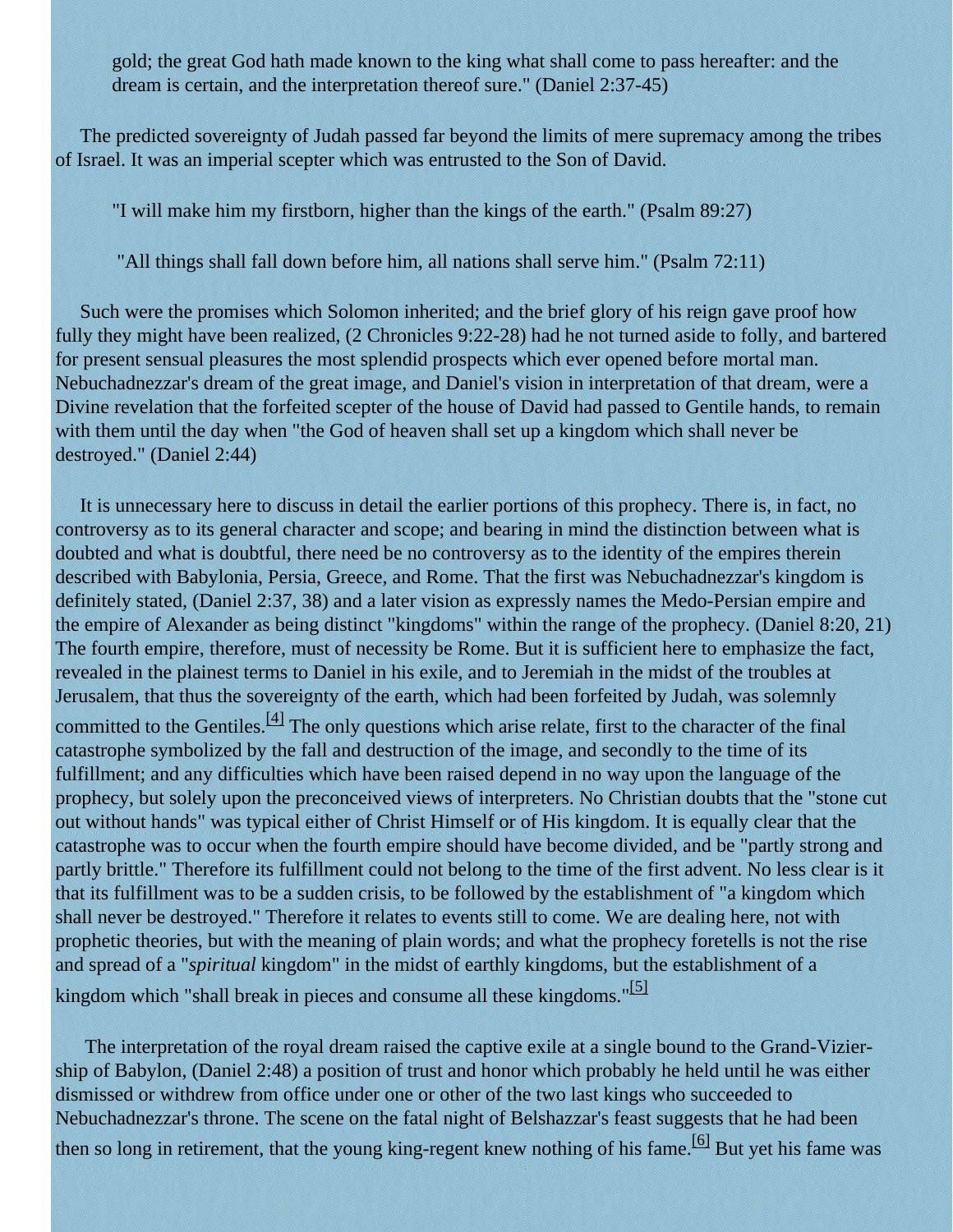still so great with older men, that notwithstanding his failing years, he was once more called to the highest office by Darius, when the Median king became master of the broad-walled city.<sup>[\[7\]](#page-40-2)</sup>

<span id="page-38-0"></span> But whether in prosperity or in retirement, he was true to the God of his fathers. The years in which his childhood in Jerusalem was spent, though politically dark and troubled, were a period of the brightest spiritual revival by which his nation had ever been blessed, and he had carried with him to the court of Nebuchadnezzar a faith and piety that withstood all the adverse influences which abounded in such a scene.<sup>[\[8\]](#page-40-3)</sup>

<span id="page-38-1"></span> The Daniel of the second chapter was a young man just entering on a career of extraordinary dignity and power, such as few have ever known, The Daniel of the seventh chapter was an aged saint, who, having passed through the ordeal scathless, still possessed a heart as true to God and to His people as when, some threescore years before, he had entered the gates of the broad-walled city a captive and friendless stranger. The date of the earlier vision was about the time of Jehoiakim's revolt, when their ungovernable pride of race and creed still led the Jews to dream of independence. At the time of the later vision more than forty years had passed since Jerusalem had been laid in ruins, and the last king of the house of David had entered the brazen gates of Babylon in chains.

<span id="page-38-2"></span> Here again the main outlines of the prophecy seem clear. As the four empires which were destined successively to wield sovereign power during "the times of the Gentiles" are represented in Nebuchadnezzar's dream by the four divisions of the great image, they are here typified by four wild beasts.<sup>[9]</sup> The ten toes of the image in the second chapter have their correlatives in the ten horns of the fourth beast in the seventh chapter. The character and course of the fourth empire are the prominent subject of the later vision, but both prophecies are equally explicit that that empire in its ultimate phase will be brought to a signal and sudden end by a manifestation of Divine power on earth.

 The details of the vision, though interesting and important, may here be passed unnoticed, for the interpretation given of them is so simple and so definite that the words can leave no room for doubt in any unprejudiced mind. "These great beasts, which are four, are four kings" (*i.e*., kingdoms; compare verse 23), "which shall arise out of the earth; but the saints of the Most High shall take the kingdom and possess the kingdom for ever." (Verses 17, 18)

 The prophet then proceeds to recapitulate the vision, and his language affords an explicit answer to the only question which can reasonably be raised upon the words just quoted, namely, whether the

<span id="page-38-3"></span>"kingdom of the saints" shall follow immediately upon the close of the fourth Gentile empire.<sup>[\[10\]](#page-41-0)</sup> "Then," he adds, "I would know the truth of the fourth beast, which was diverse from all the others, exceeding dreadful, whose teeth were of iron, and his nails of brass; which devoured, brake in pieces, and stamped the residue with his feet; and of the ten horns that were in his head, and of the other which came up, and before whom three fell, even of that horn that had eyes, and a mouth that spake very great things, whose look was more stout than his fellows. I beheld, and the same horn made war with the saints, and prevailed against them; until the Ancient of days came, and judgment was given to the saints of the Most High; and the time came that the saints possessed the kingdom."

Such was the prophet's inquiry. Here is the interpretation accorded to him in reply.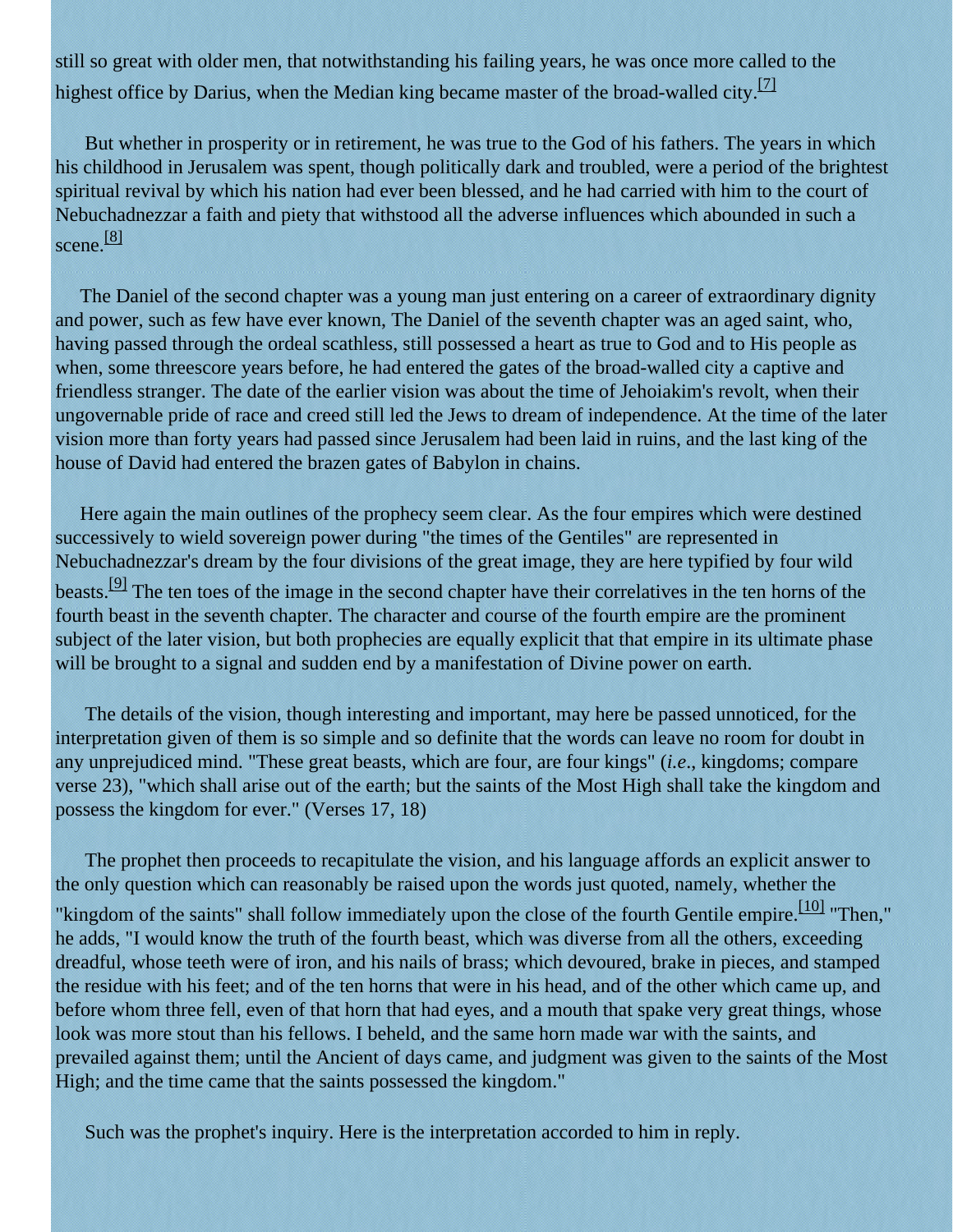"The fourth beast shall be the fourth kingdom upon earth, which shall be diverse from all kingdoms, and shall devour the whole earth, and shall tread it down, and break it in pieces. And the ten horns out of this kingdom are ten kings that shall arise: and another shall arise after them; and he shall be diverse from the first, and he shall subdue three kings. And he shall speak great words against the Most High, and shall wear out the saints of the Most High, and think to change times and laws; and they shall be given into his hand, until a time and times and the dividing of time. But the judgment shall sit, and they shall take away his dominion, to consume and to destroy it unto the end. And the kingdom and dominion, and the greatness of the kingdom under the whole heaven, shall be given to the people of the saints of the Most High, whose kingdom is an everlasting kingdom, and all dominions shall serve and obey Him." (Daniel 7:19-27)<sup>[11]</sup>

<span id="page-39-5"></span><span id="page-39-4"></span> Whether history records any event which may be within the range of this prophecy is a matter of opinion. That it has not been *fulfilled* is a plain matter of fact.<sup>[12]</sup> The Roman earth shall one day be parceled out in ten separate kingdoms, and out of one of these shall arise that terrible enemy of God and His people, whose destruction is to be one of the events of the second advent of Christ.

Footnotes

<span id="page-39-0"></span>[1.](#page-36-0) "The Chaldee portion of Daniel commences at the fourth verse of the second chapter, and continues to the end of the seventh chapter." –TREGELLES, *Daniel*, p. 8.

<span id="page-39-1"></span>[2.](#page-36-1) The following analysis of the Book of Daniel may help the study of it:

- Chap. 1. The capture of Jerusalem. The captivity of Daniel and his three companions, and their fortunes in Babylon (B. C. 606).
- Chap. 2. Nebuchadnezzar's dream of THE GREAT IMAGE (B. C. 6o3-2).
- Chap. 3. Nebuchadnezzar's golden image set up for all his subjects to worship. Daniel's three companions cast into the fiery furnace.
- Chap. 4. Nebuchadnezzar's dream about his own insanity, and Daniel's interpretation of it. Its fulfillment.
- Chap. 5. Belshazzar's feast. Babylon taken by Darius the Mede (B. C. 538).
- Chap. 6. Daniel is promoted by Darius; refuses to worship him, and is cast into a den of' lions. His deliverance and subsequent prosperity (? B. C.. 537).
- Chap. 7. Daniel's vision of THE FOUR BEASTS (? B. C. 54I).
- Chap. 8. Daniel's vision of THE RAM AND THE GOAT (? B. C. 539).
- Chap. 9. Daniel's prayer: the prophecy of THE SEVENTY WEEKS (B. C. 538).
- Chaps. 10. 12. Daniel's LAST VISION (B. C. 534).

<span id="page-39-2"></span>[3.](#page-36-2) The difficulty connected with the date of this vision (the second year of Nebuchadnezzar) is considered in [App. 1.](file:///H|/MyStuff/Ebooks%20to%20do/Sir%20Robert%20Anderson/The%20Coming%20Prince/appen01.htm) *post*.

<span id="page-39-3"></span>[4.](#page-37-0) *Cf*. Daniel 2:38, and Jeremiah 27:6, 7. – The statement of Genesis 49:10 may seem at first sight to clash with this: "The scepter shall not depart from Judah, nor a law-giver from between his feet, until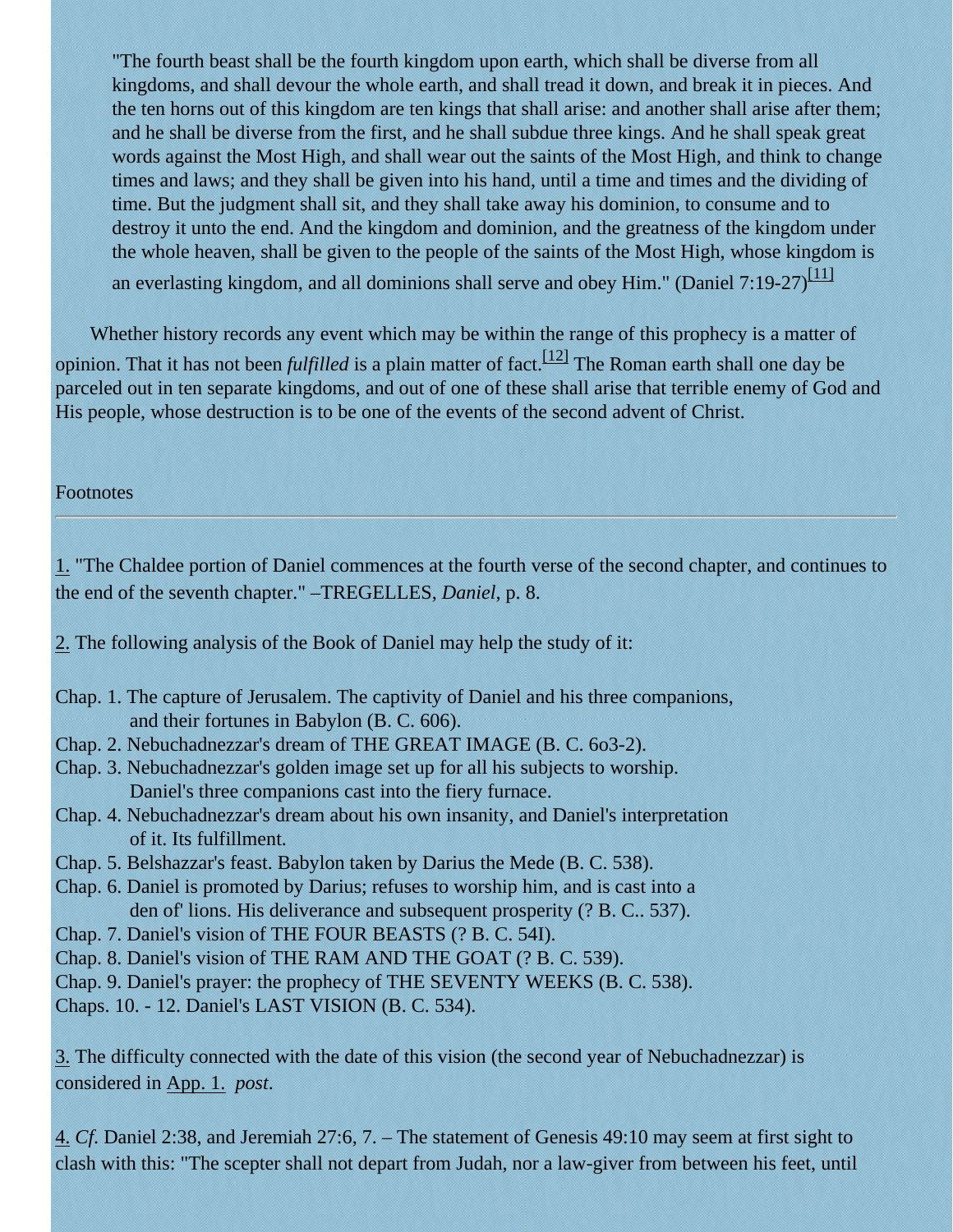Shiloh come." But, as events prove, this cannot mean that royal power was to be exercised by the house of Judah until the advent of Christ. Hengstenberg has rightly interpreted it *(Christology*, Arnold's trans., Ch. 78): "Judah shall not cease to exist as a tribe, nor lose its superiority, until it shall be exalted to higher honor and glory through the great Redeemer, who shall spring from it, and whom not only the Jews, but all the nations of the earth shall obey." As he points out, "*until* not unfrequently means *up to*  and *afterwards*." *(See ex. gr.* Genesis 28:15.) The meaning of the prophecy, therefore, was not that Judah was to exercise royal power *until* Christ, and then lose it, which is the lame and unsatisfactory gloss usually adopted; but that the pre-eminence of Judah is to be irrevocably established in Christ – not spiritually, but in fact, in the kingdom of which Daniel prophesies.

<span id="page-40-0"></span>[5.](#page-37-1) To believe that such a prophecy can ever be realized may seem to betoken fanaticism and folly, but at least let us accept the language of Scripture, and not lapse into the blind absurdity of expecting the fulfillment of theories based on what men conjecture the prophets ought to have foretold.

<span id="page-40-1"></span>[6.](#page-37-2) This appears from the language of the queen-mother, Daniel 5:10- 12. But chap. 8:27 shows that Daniel, even then, held some appointment at the court.

<span id="page-40-2"></span>[7.](#page-38-0) Daniel 6:1, 2. Daniel cannot have been less than eighty years of age at this time. See chron. table, App. 1. *post*.

<span id="page-40-3"></span>[8.](#page-38-1) It is improbable that Daniel was less than twenty-one years of age when placed at the head of the empire in the second year of Nebuchadnezzar. The age to which he lived makes it equally improbable that he was more. His birth would thus fall, as before suggested, about B. C. 625, the epoch of Nabopolassar's era, and some three years later was Josiah's passover, the like of which had never been held in Israel from the days of Samuel (2 Chronicles 35:18, 19).

<span id="page-40-4"></span>[9.](#page-38-2) The following is the vision as recorded in Daniel 7:2-14:

"Daniel spake and said, I saw in my vision by night, and behold, the four winds of the heaven strove upon the great sea. And four great beasts came up from the sea, diverse one from another. The first was like a lion, and had eagle's wings: I beheld till the wings thereof were plucked, and it was lifted up from the earth, and made stand upon the feet as a man, and a man's heart was given to it. And, behold, another beast, a second, like to a bear, and it raised up itself on one side, and it had three ribs in the mouth of it between the teeth of it: and they said thus unto it, Arise, devour much flesh. After this I beheld, and, lo, another, like a leopard, which had upon the back of it four wings of a fowl; the beast had also four heads; and dominion was given to it. After this I saw in the night visions, and, behold, a fourth beast, dreadful and terrible, and strong exceedingly; and it had great iron teeth: it devoured and brake in pieces, and stamped the residue with the feet of it: and it was diverse from all the beasts that were before it; and it had ten horns. I considered the horns, and, behold, there came up among them another little horn, before whom there were three of the first horns plucked up by the roots: and, behold, in this horn were eyes like the eyes of man, and a mouth speaking great things. I beheld till the thrones were cast down, and the Ancient of days did sit, whose garment was white as snow, and the hair of his head like the pure wool: his throne was like the fiery flame, and his wheels as burning fire. A fiery stream issued and came forth from before him: thousand thousands ministered unto him, and ten thousand times ten thousand stood before him. the judgment was set, and the books were opened. I beheld then,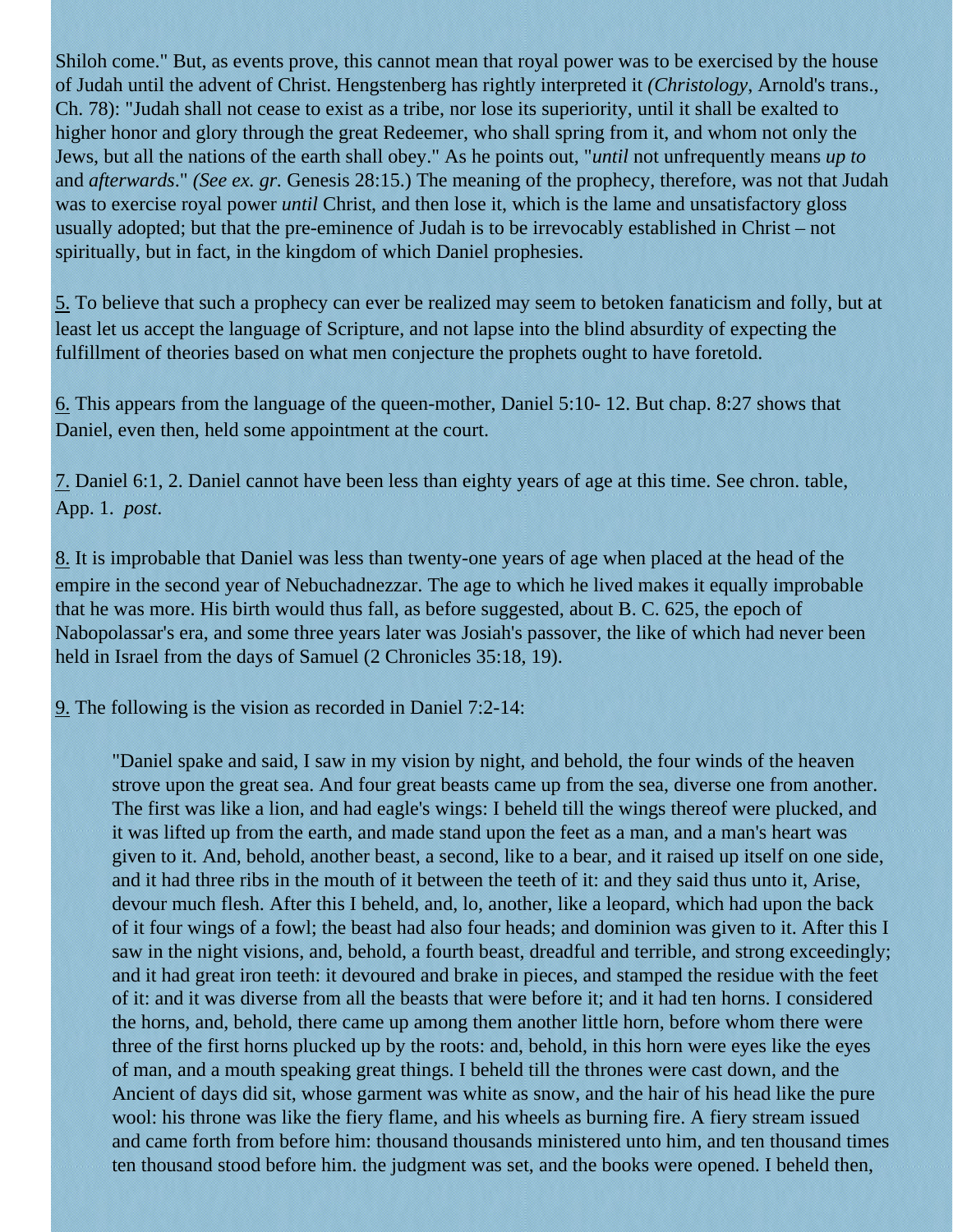because of the voice of the great words which the horn spake: I beheld even till the beast was slain, and his body destroyed, and given to the burning flame. As concerning the rest of the beasts, they had their dominion taken away: yet their lives were prolonged for a season and time. I saw in the night visions, and, behold, one like the Son of man came with the clouds of heaven, and came to the Ancient of days, and they brought him near before him. And there was given him dominion, and glory, and a kingdom, that all people, nations, and languages, should serve him: his dominion is an everlasting dominion, which shall not pass away, and his kingdom that which shall not be destroyed."

<span id="page-41-0"></span>[10.](#page-38-3) Certain writers advocate an interpretation of these visions which allots the "four kingdoms" to Babylonia, Media, Persia, and Greece. This view, with which Professor Westcott's name is identified, claims notice merely in order to distinguish it from another with which it has been confounded, even in a work of such pretensions as *The Speaker's Commentary* (Vol. 6., p. 333, *Excursus on the Four Kingdoms)*. The learned author of the *Ordo Saeclorum* (Ch. 616, *etc*.), quoting Maitland, who in turn follows Lacunza (Ben Ezra), argues that the accession of Darius the Mede to the throne of Babylon did not involve a change of empire. These writers further urge that the description of the third kingdom resembles Rome rather than Greece. According to this view, therefore, the kingdoms are 1st Babylon, including Persia, 2nd Greece, 3rd Rome, 4th a future kingdom to arise in the last days. But as already noticed (p. 32, *ante)*, the book of Daniel expressly distinguishes Babylon, Medo-Persia, and Greece as "kingdoms' within the scope of the prophecy.

<span id="page-41-1"></span>[11.](#page-39-4) Daniel 7:19-27. On this vision see Pusey, *Daniel*, pp. 78, 79.

<span id="page-41-2"></span>[12.](#page-39-5) The state of Europe at or after the dismemberment of the Roman Empire has been appealed to as a fulfillment of it, ignoring the fact that the territory which Augustus ruled included a considerable district both of Asia and Africa. Nor is this all. There is no presumption against finding in past times a partial accomplishment of such a prophecy, but the fact that twenty-eight different lists, including sixty-five "kingdoms," have been put forward in the controversy, is a proof how worthless is the evidence of any such fulfillment. In truth the historical school of interpreters have here, as on many other points, brought discredit upon their entire system, containing, as it does, so much that claims attention (see [App. 2.](file:///H|/MyStuff/Ebooks%20to%20do/Sir%20Robert%20Anderson/The%20Coming%20Prince/appen02.htm) Note C).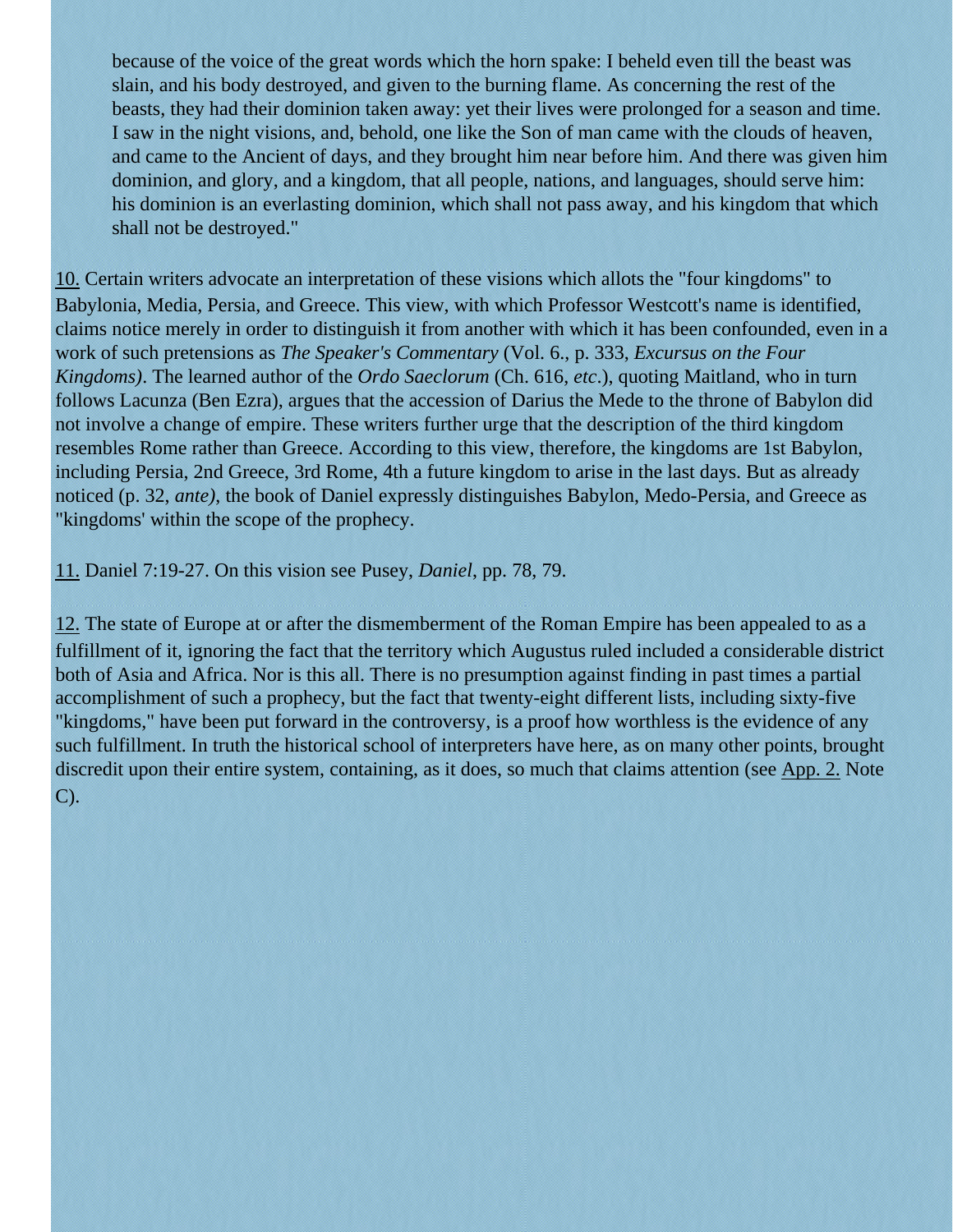# **The Coming Prince**

**Sir Robert Anderson**

### **CHAPTER 4**

## **THE VISION BY THE RIVER OF ULAI**

 "THE times of the Gentiles"; thus it was that Christ Himself described the era of Gentile supremacy. Men have come to regard the earth as their own domain, and to resent the thought of Divine interference in their affairs. But though monarchs seem to owe their thrones to dynastic claims, the sword or the ballot-box, – and in their individual capacity their title may rest solely upon these, – the power they wield is divinely delegated, for "the Most High ruleth in the kingdom of men, and giveth it to whomsoever He will." (Daniel 4:25)

 In the exercise of this high prerogative He took back the scepter He had entrusted to the house of David, and transferred it to Gentile hands; and the history of that scepter during the entire period, from the epoch to the close of the times of the Gentiles, is the subject of the prophet's earlier visions.

 The vision of the eighth chapter of Daniel has a narrower range. It deals only with the two kingdoms which were represented by the middle portion, or arms and body, of the image of the second chapter. The Medo-Persian Empire, and the relative superiority of the younger nation, are represented by a ram with two horns, one of which was higher than the other, though the last to grow. And the rise of the Grecian Empire under Alexander, followed by its division among his four successors, is typified by a goat with a single horn between its eyes, which horn was broken and gave place to four horns that came up instead of it. Out of one of these horns came forth a little horn, representing a king who should become infamous as a blasphemer of God and a persecutor of His people.

<span id="page-42-0"></span> That the career of Antiochus Epiphanes was in a special way within the scope and meaning of this prophecy is unquestioned. That its ultimate fulfillment belongs to a future time, though not so generally admitted, is nevertheless sufficiently clear. The proof of it is twofold. First, it cannot but be recognized that its most striking details remain wholly unfulfilled.<sup>[1]</sup> And secondly, the events described are expressly stated to be "in the last end of the indignation," (Daniel 8:19) which is "the great tribulation" of the last days, (Matthew 24:21) "the time of trouble" which is immediately to precede the complete deliverance of Judah. $^{[2]}$  $^{[2]}$  $^{[2]}$ 

<span id="page-42-1"></span> It is unnecessary, however, further to embarrass the special subject of these pages by any such discussion. So far as the present inquiry is immediately concerned, this vision of the ram and the he-goat is important mainly as explanatory of the visions which precede it.  $\left[3\right]$ 

<span id="page-42-2"></span> One point of contrast with the prophecy of the fourth Gentile kingdom demands a very emphatic notice. The vision of Alexander's reign, followed by the fourfold division of his empire, suggests a rapid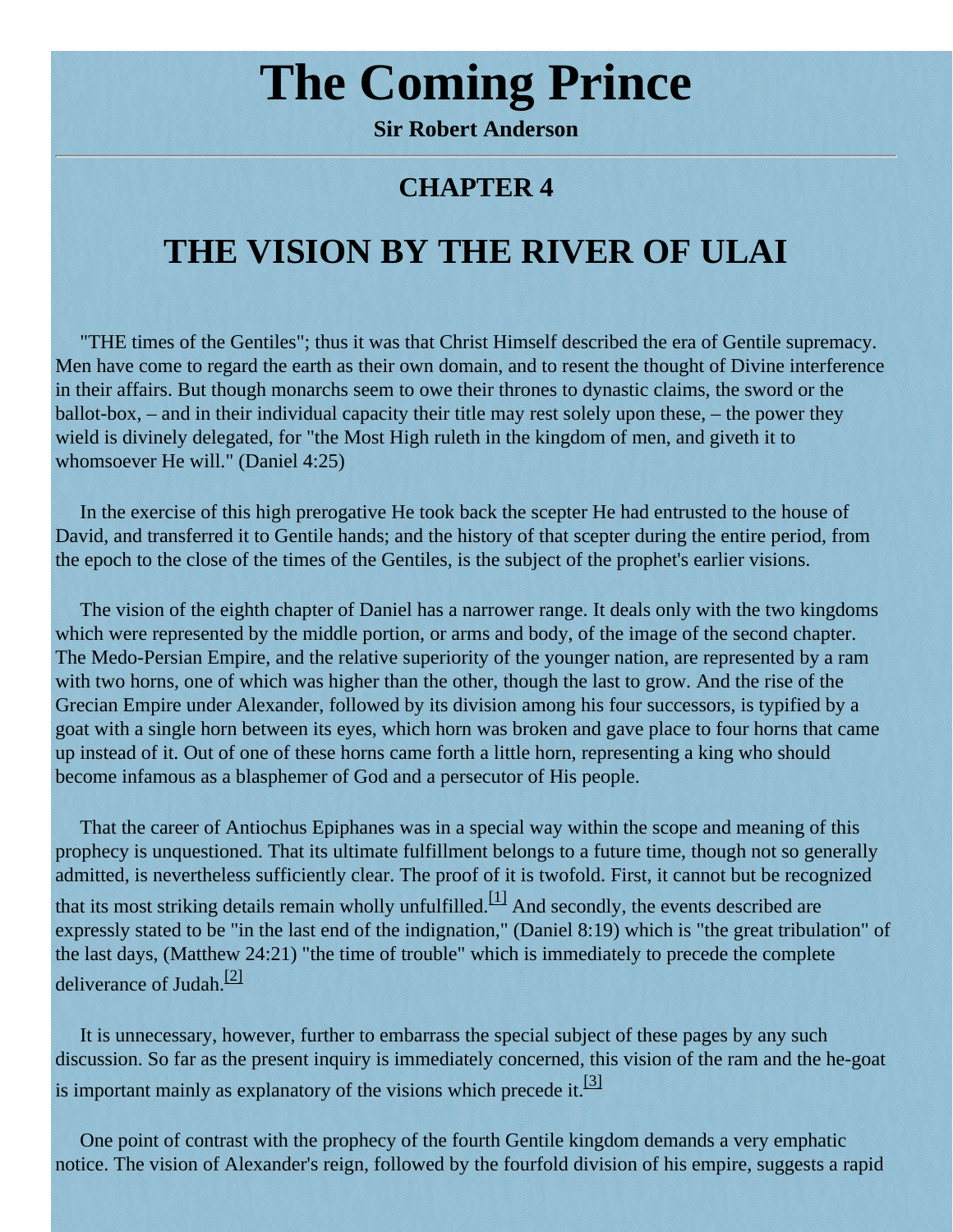sequence of events, and the history of the three-and-thirty years that intervened between the battles of

<span id="page-43-0"></span>Issus and of Ipsus<sup>[\[4\]](#page-45-0)</sup> comprises the full realization of the prophecy. But the rise of the ten horns upon the fourth beast in the vision of the seventh chapter, appears to lie within as brief a period as was the rise of the four horns upon the goat in the eighth chapter; whereas it is plain upon the pages of history that this tenfold division of the Roman empire has never yet taken place. A definite date may be assigned to the advent of the first three kingdoms of prophecy; and if the date of the battle of Actium be taken as the epoch of the hybrid monster which filled the closing scenes of the prophet's vision – and no *later* date will be assigned to it – it follows that in interpreting the prophecy, we may eliminate the history of the world from the time of Augustus to the present hour, without losing the sequence of the vision.<sup>[5]</sup> Or in other words, the prophet's glance into the future entirely overlooked these nineteen centuries of our era. As when mountain peaks stand out together on the horizon, seeming almost to touch, albeit a wide expanse of river and field and hill may lie between, so there loomed upon the prophet's vision these events of times now long gone by, and times still future.

<span id="page-43-1"></span> And with the New Testament in our hands, it would betray strange and willful ignorance if we doubted the deliberate design which has left this long interval of our Christian era a blank in Daniel's prophecies. The more explicit revelation of the ninth chapter, measures out the years before the first advent of Messiah. But if these nineteen centuries had been added to the chronology of the period to intervene before the promised kingdom could be ushered in, how could the Lord have taken up the testimony to the near fulfillment of these very prophecies, and have proclaimed that the kingdom was at hand?<sup>[6]</sup> He who knows all hearts, knew well the issue; but the thought is impious that the proclamation was not genuine and true in the strictest sense; and it would have been deceptive and untrue had prophecy foretold a long interval of Israel's rejection before the promise could be realized.

<span id="page-43-2"></span> Therefore it is that the two advents of Christ are brought seemingly together in Old Testament Scriptures. The surface currents of human responsibility and human guilt are unaffected by the changeless and deep-lying tide of the fore-knowledge and sovereignty of God. Their responsibility was real, and their guilt was without excuse, who rejected their long-promised King and Savior. They were not the victims of an inexorable fate which dragged them to their doom, but free agents who used their freedom to crucify the Lord of Glory. "His blood be on us and on our children," was their terrible, impious cry before the judgment-seat of Pilate, and for eighteen centuries their judgment has been meted out to them, to reach its appalling climax on the advent of the "time of trouble such as never was since there was a nation."<sup>[\[7\]](#page-45-3)</sup>

<span id="page-43-3"></span> These visions were full of mystery to Daniel, and filled the old prophet's mind with troubled thoughts. (Daniel 7:28; 8:27) A long vista of events seemed thus to intervene before the realization of the promised blessings to his nation, and yet these very revelations made those blessings still more sure. Ere long he witnessed the crash of the Babylonian power, and saw a stranger enthroned within the broad-walled city. But the change brought no hope to Judah. Daniel was restored, indeed, to the place of power and dignity which he had held so long under Nebuchadnezzar, (Daniel 2:48; 6:2) but he was none the less an exile; his people were in captivity, their city lay in ruins, and their land was a wilderness. And the mystery was only deepened when he turned to Jeremiah's prophecy, which fixed at seventy years the destined era of "the desolations of Jerusalem" (Daniel 9:2) So "by prayer and supplications, with fastings, and sackcloth and ashes," he cast himself on God; as a prince among his people, confessing their national apostasy, and pleading for their restoration and forgiveness. And who can read that prayer unmoved?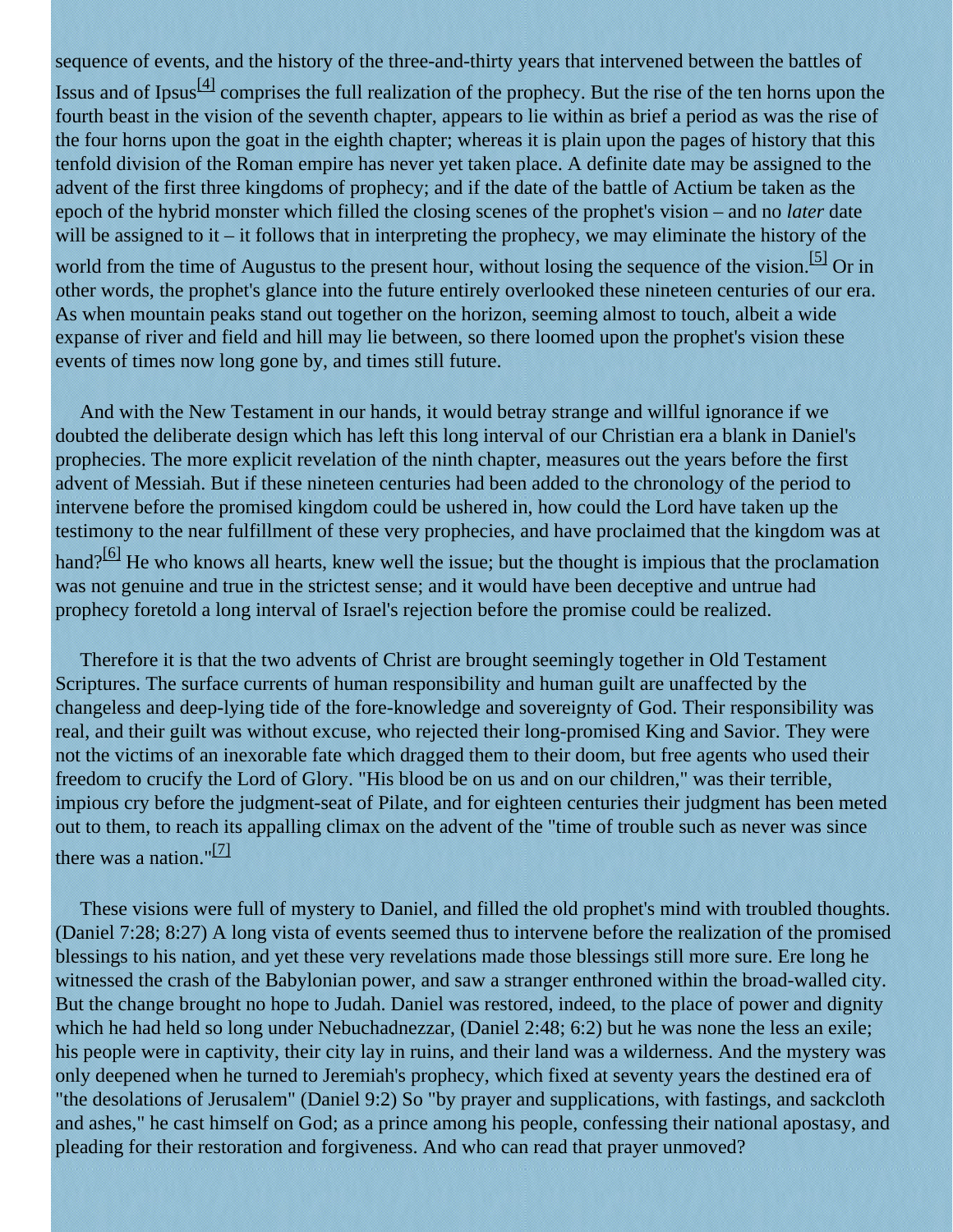"O Lord, according to all Thy righteousness, I beseech Thee, let Thine anger and Thy fury be turned away from Thy city Jerusalem, Thy holy mountain; because for our sins, and for the iniquities of our fathers, Jerusalem and Thy people are become a reproach to all that are about us. Now, therefore, O our God, hear the prayer of Thy servant, and his supplications, and cause Thy face to shine upon Thy Sanctuary that is desolate, for the Lord's sake. O my God, incline Thine ear, and hear; open Thine eyes, and behold our desolations, and the city which is called by Thy name: for we do not present our supplications before Thee for our righteousnesses, but for Thy great mercies. O Lord, hear; O Lord, forgive; O Lord, hearken and do; defer not, for Thine own sake, O my God; for Thy city and Thy people are called by Thy name" (Daniel 9:26-29.)

 While Daniel was thus "speaking in prayer" Gabriel once more appeared to him, (Daniel 9:21, *See*  chap. 8:16.) that same angel messenger who heralded in after times the Savior's birth in Bethlehem, – and in answer to his supplication, delivered to the prophet the great prediction of the seventy weeks.

Footnotes

<span id="page-44-0"></span>[1.](#page-42-0) I allude to the 2, 300 days of verse 14, and to the statement of verse 25, "He shall also stand up against the Prince of Princes, but he shall be broken without hand."

<span id="page-44-1"></span>[2.](#page-42-1) "And there shall be a time of trouble such as never was since there was a nation even to that same time; and at that time thy people shall be delivered,"  $-i$ .  $e$ ., the Jews (Daniel 12:1).

<span id="page-44-2"></span>[3.](#page-42-2) The following is the vision of the eighth chapter:

"And I saw in a vision; and it came to pass, when I saw, that I was at Shushan, in the palace, which is in the province of Elam; and I saw in a vision, and I was by the river of Ulai. Then I lifted up mine eyes, and saw, and, behold, there stood before the river a ram which had two horns. And the two horns were high; but one was higher than the other, and the higher came up last. I saw the ram pushing westward, and northward, and southward; so that no beasts might stand before him, neither was there any that could deliver out of his hand; but he did according to his will, and became great. And as I was considering, behold, an he goat came from the west, on the face of the whole earth, and touched not the ground: and the goat had a notable horn between his eyes. And he came to the ram that had two horns, which I had seen standing before the river, and ran unto him in the fury of his power. And I saw him come close unto the ram, and he was moved with choler against him, and smote the ram, and brake his two horns; and there was no power in the ram to stand before him, but he cast him down to the ground, and stamped upon him: and there was none that could deliver the ram out of his hand. Therefore the he goat waxed very great; and when he was strong, the great horn was broken; and for it came up four notable ones, toward the four winds of heaven. And out of one of them came forth a little horn, which waxed exceeding great, toward the south, and toward the east, and toward the pleasant land. And it waxed great, even to the host of heaven; and it cast down some of the host and of the stars to the ground, and stamped upon them. Yea, he magnified himself even to the prince of the host, and by him the daily sacrifice was taken away, and the place of his sanctuary was cast down. And an host was given him against the daily sacrifice by reason of transgression, and it cast down the truth to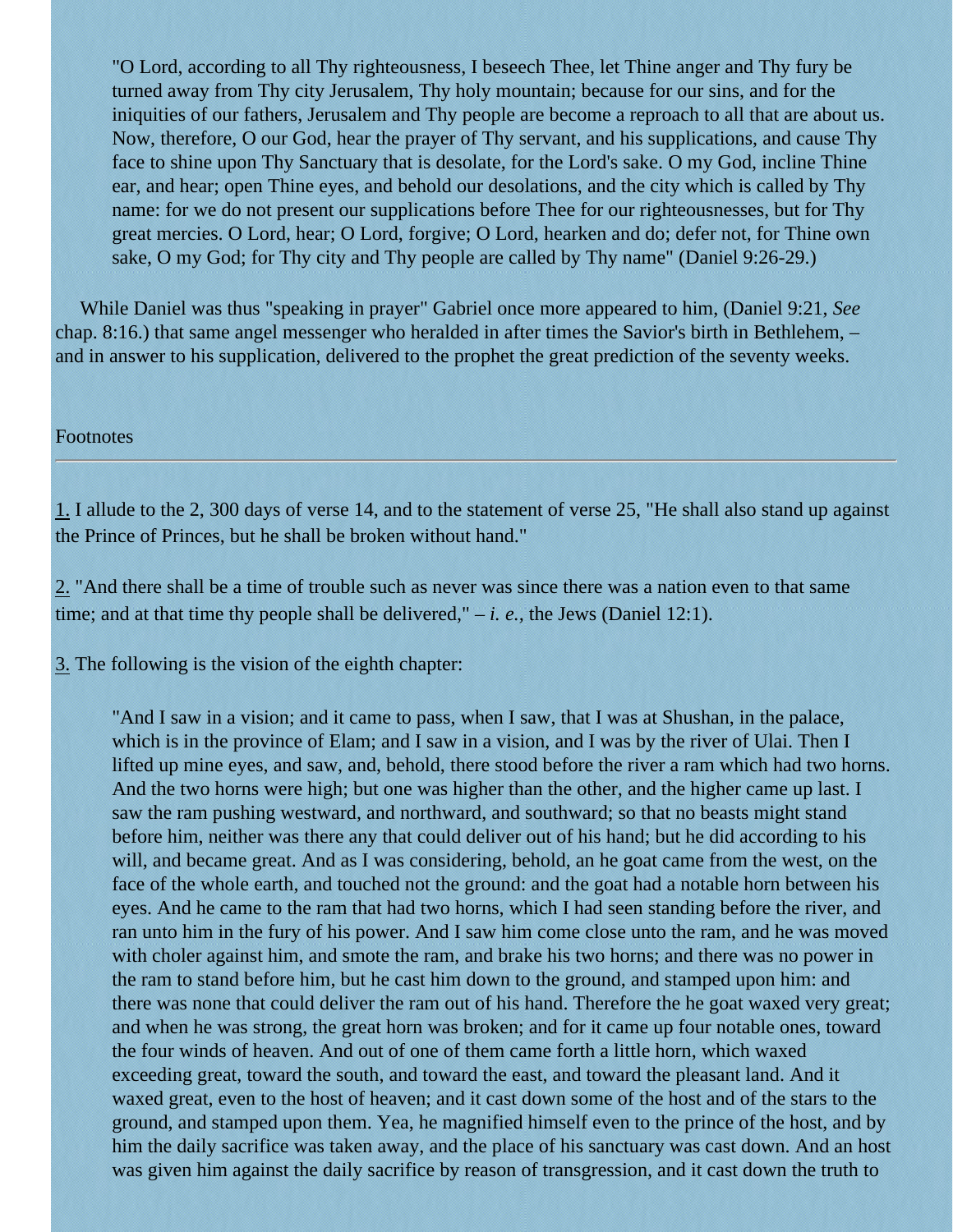the ground; and it practiced, and prospered. Then I heard one saint speaking, and another saint said unto that certain saint which spake. How long shall be the vision concerning the daily sacrifice, and the transgression of desolation, to give both the sanctuary and the host to be trodden under foot? And he said unto me, Unto two thousand and three hundred days; then shall the sanctuary be cleansed. And it came to pass, when I, even I Daniel, had seen the vision, and sought for the meaning, then, behold, there stood before me as the appearance of a man. And I heard a man's voice between the banks of Ulai, which called, and said, Gabriel, make this man to understand the vision. So he came near where I stood: and' when he came, I was afraid, and fell upon my face' but he said unto me, Understand, O son of man; for at the time of the end shall be the vision. Now, as he was speaking with me I was in a deep sleep on my face toward the ground: but he touched me, and set me upright. And he said, Behold, I will make thee know what shall be in the last end of the indignation: for at the time appointed the end shall be. The ram which thou sawest having two horns are the kings of Media and Persia. And the rough goat is the king of Grecia: and the great horn that is between his eyes is the first king. Now that being broken, whereas four stood up for it, four kingdoms shall stand up out of the nation, but not in his power. And in the latter time of their kingdom, when the transgressors are come to the full, a king of fierce countenance, and understanding dark sentences, shall stand up. And his power shall be mighty, but not by his own power: and he shall destroy wonderfully, and shall prosper, and practice, and shall destroy the mighty and the holy people. And through his policy also he shall cause craft to prosper in his hand; and he shall magnify himself in his heart, and by peace shall destroy many; he shall also stand up against the Prince of princes; but he shall be broken without hand. And the vision of the evening and the morning which was told is true; wherefore shut thou up the vision; for it shall be for many days."

<span id="page-45-0"></span>[4.](#page-43-0) It was the battle of Issus in B. C. 333, not the victory of Granicus in the preceding year, which made Alexander master of Palestine. The decisive battle which brought the Persian empire to an end, was at Arbela in B. C. 331. Alexander died B. C. 323, and the definite distribution of his territories among his four chief generals, followed the battle of Ipsus B. C. 301. In this partition Seleucus's share included Syria ("the king of the north"), and Ptolemy held the Holy Land with Egypt ("the king of the south"); but Palestine afterwards was conquered and held by the Seleucidae. Cassander had Macedon and Greece; and Lysimachus had Thrace, part of Bithynia, and the territories intervening between these and the Meander.

<span id="page-45-1"></span>[5.](#page-43-1) The same remark applies to the vision of the second chapter, the rise of the Roman empire, its future division, and its final doom, being presented at a single view.

<span id="page-45-2"></span>[6.](#page-43-2) *i. e.,* the kingdom as Daniel had prophesied of it. On this see Pusey, *Daniel*, p. 84.

<span id="page-45-3"></span>[7.](#page-43-3) Daniel 12:1; Matthew 24:21. To discuss what would have been the course of events had the Jews accepted Christ is mere levity. But it is legitimate to inquire how the believing Jew, intelligent in the prophecies, could have expected the kingdom, seeing that the tenfold division of the Roman empire and the rise of the "little horn" had to take place first. The difficulty will disappear if we notice how suddenly the Grecian empire was dismembered on Alexander's death. In like manner, the death of Tiberius might have led to the immediate disruption of the territories of Rome, and the rise of the predicted persecutor. In a word, all that remained unfulfilled of Daniel's prophecy might have been fulfilled in the years which had still to run of the seventy weeks.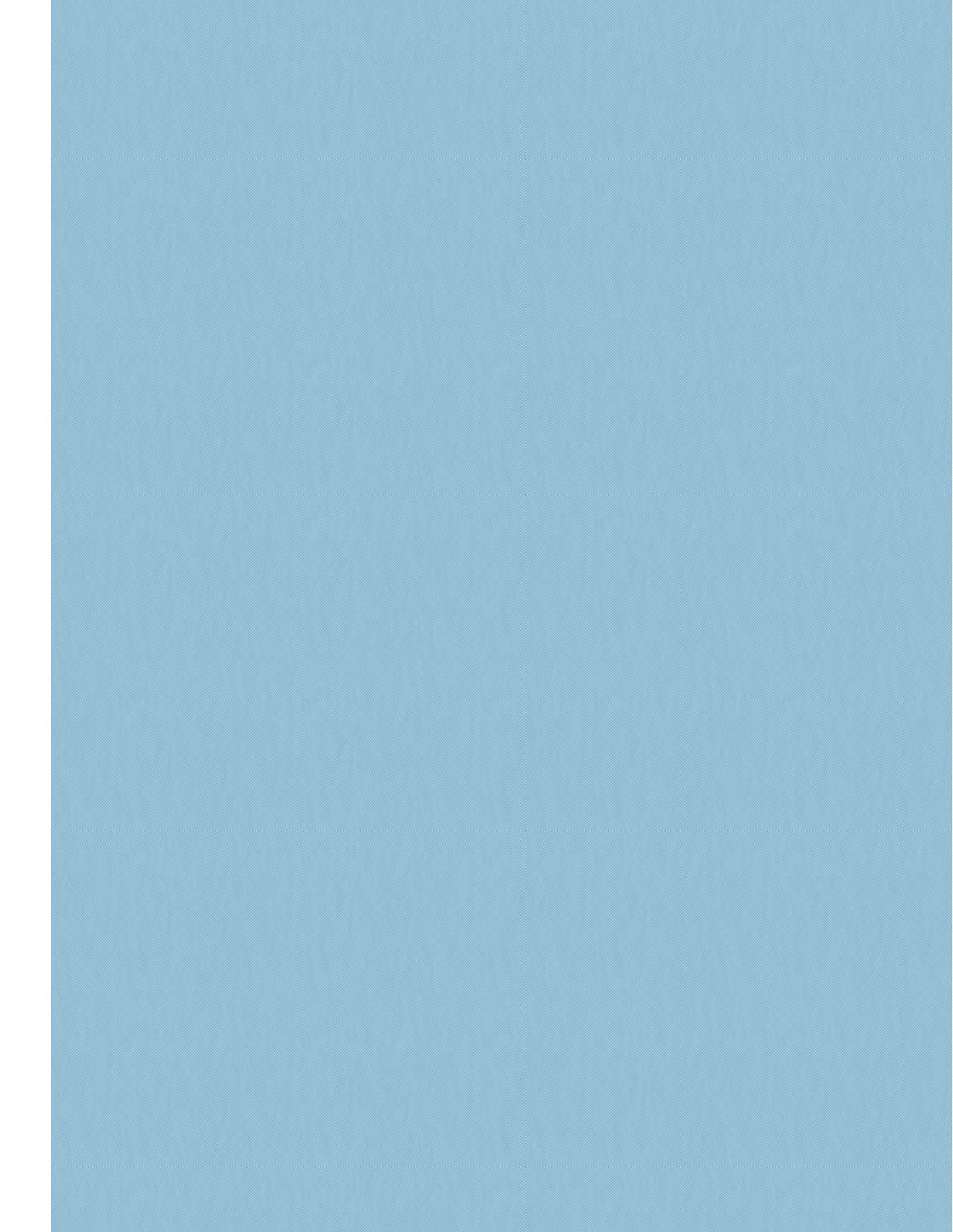# **The Coming Prince**

**Sir Robert Anderson**

### **CHAPTER 5**

### **THE ANGEL' S MESSAGE**

"Seventy weeks are decreed upon thy people and upon thy holy city, to finish transgression, and to make an end of sins, and to make reconciliation for iniquity, and to bring in everlasting righteousness, and to seal up vision and prophecy, and to anoint the most holy.[\[1\]](#page-51-0) Know therefore and discern, that from the going forth of the commandment  $^{[2]}$  to restore and to build Jerusalem, unto the Messiah the Prince, shall be seven weeks, and threescore and two weeks: it shall be built again, with street and moat, even in troublous times. And after the threescore and two weeks shall Messiah be cut off, and shall have nothing: and the people of the Prince that shall come shall destroy the city and the sanctuary; and his end thereof shall be with a flood, and even unto the end shall be war; desolations are determined. And he shall make a firm covenant<sup>[\[3\]](#page-51-2)</sup> with many for one week:

and for the half of the week he shall cause the sacrifice and the oblation to cease, and upon the wing of abominations shall come one that maketh desolate, even until the consummation, and that determined, shall wrath be poured out upon the desolator." Daniel 9:24-27. R.V. *(See marginal readings*.)

 SUCH was the message entrusted to the angel in response to the prophet's prayer for mercies upon Judah and Jerusalem.

 To whom shall appeal be made for an interpretation of the utterance? Not to the Jew, surely, for though himself the subject of the prophecy, and of all men the most deeply interested in its meaning, he is bound, in rejecting Christianity, to falsify not only history, but his own Scriptures. Nor yet to the theologian who has prophetic theories to vindicate, and who on discovering, perhaps, some era of seven times seventy in Israel's history, concludes that he has solved the problem, ignoring the fact that the strange history of that wonderful people is marked through all its course by chronological cycles of seventy and multiples of seventy. But any man of unprejudiced mind who will read the words with no commentary save that afforded by Scripture itself and the history of the time, will readily admit that on certain leading points their meaning is unequivocal and clear.

1. It was thus revealed that the full meed of blessing promised to the Jews should be deferred till the close of a period of time, described as "seventy sevens," after which Daniel's city and people  $[4]$  are to be established in blessing of the fullest kind.

2. Another period composed of seven weeks and sixty-two weeks is specified with equal certainty.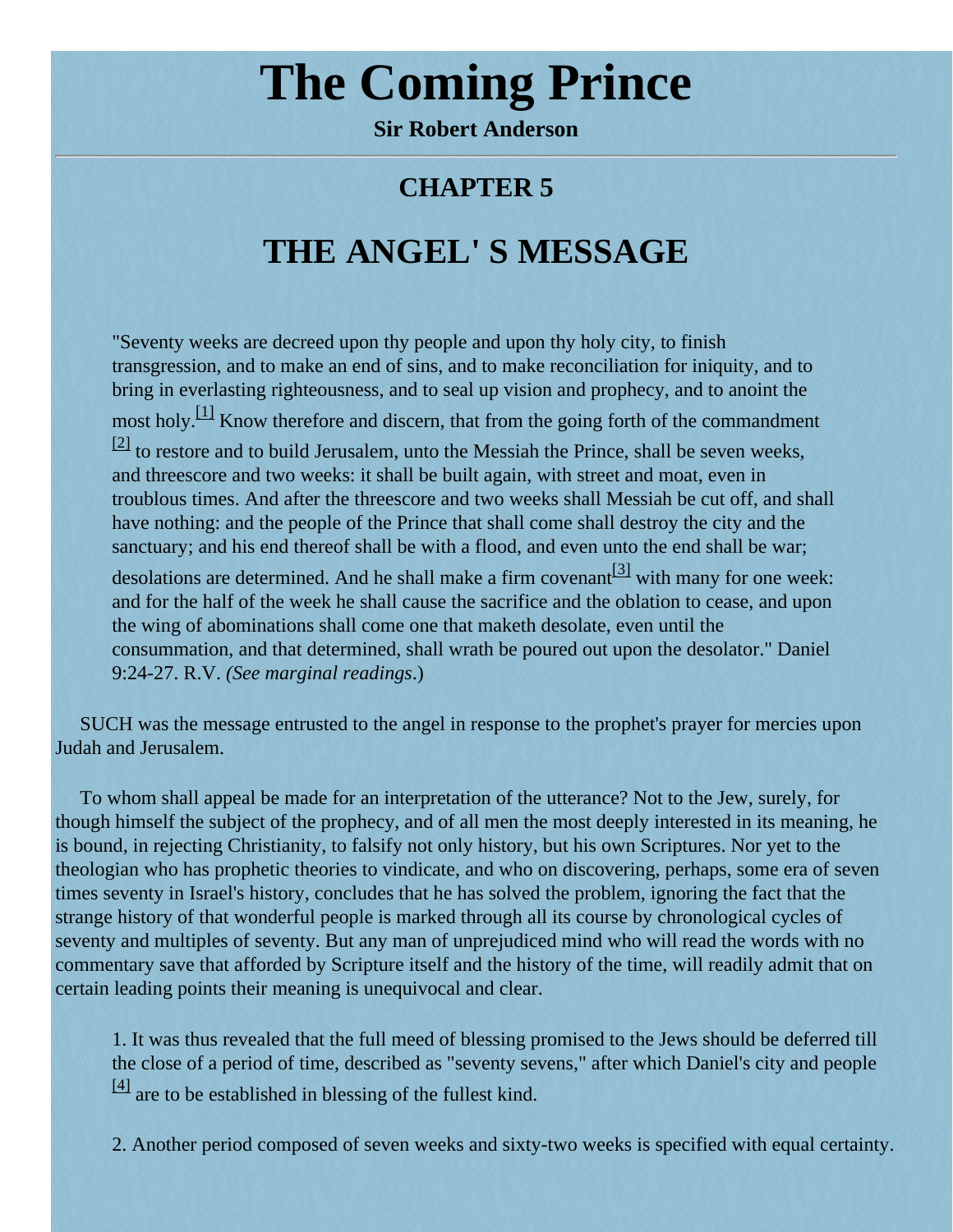3. This second era dates from the issuing of an edict to rebuild Jerusalem, – not the temple, but *the city*; for, to remove all doubt, "the street and wall"<sup>[\[5\]](#page-51-4)</sup> are emphatically mentioned; and a definite event, described as the cutting off of Messiah, marks the close of it.

4. The beginning of the week required (in addition to the sixty-nine) to complete the seventy, is to be signalized by the making of a covenant or treaty by a personage described as "the Prince that shall come," or "the coming Prince," which covenant he will violate in the middle of the week by the suppression of the Jews' religion.<sup>[\[6\]](#page-51-5)</sup>

5. And therefore the complete era of seventy weeks, and the lesser period of sixty-nine weeks, date from the same epoch. $^{[7]}$  $^{[7]}$  $^{[7]}$ 

 The first question, therefore, which arises is whether history records any event which unmistakably marks the beginning of the era.

 Certain writers, both Christian and Jewish, have assumed that the seventy weeks began in the first year of Darius, the date of the prophecy itself; and thus falling into hopeless error at the very threshold of the inquiry, all their conclusions are necessarily erroneous. The words of the angel are unequivocal: "From the issuing of the decree to restore and build Jerusalem unto the Messiah the Prince, shall be seven weeks and sixty-two weeks." That Jerusalem was in fact rebuilt as a fortified city, is absolutely certain and undoubted; and the only question in the matter is whether history records the edict for its restoration.

 When we turn to the book of Ezra, three several decrees of Persian kings claim notice. The opening verses speak of that strange edict by which Cyrus authorized the building of the temple. But here "the house of the Lord God of Israel" is specified with such an exclusive definiteness that it can in no way satisfy the words of Daniel. Indeed the date of that decree affords conclusive proof that it was not the beginning of the seventy weeks. Seventy years was the appointed duration of the servitude to Babylon. (Jeremiah 27:6-17; 28:10; 29:10) But another judgment of seventy years' *"desolations"* was decreed in Zedekiah's reign,<sup>[8]</sup> because of continued disobedience and rebellion. As an interval of seventeen years elapsed between the date of the servitude and the epoch of the "desolations," so by seventeen years the second period overlapped the first. The servitude ended with the decree of Cyrus. The desolations continued till the second year of Darius Hystaspes.[\[9\]](#page-51-8) And it was the era of the *desolations*, and not of the servitude which Daniel had in view.<sup>[\[10\]](#page-52-0)</sup>

<span id="page-48-0"></span> The decree of Cyrus was the Divine fulfillment of the promise made to the captivity in the twentyninth chapter of Jeremiah, and in accordance with that promise the fullest liberty was granted to the exiles to return to Palestine. But till the era of the desolations had run its course, not one stone was to be set upon another on Mount Moriah. And this explains the seemingly inexplicable fact that the firman to build the temple, granted to eager agents by Cyrus in the zenith of his power, remained in abeyance till his death; for a few refractory Samaritans were allowed to thwart the execution of this the most solemn edict ever issued by an Eastern despot, an edict in respect of which a Divine sanction seemed to confirm the unalterable will of a Medo-Persian king.<sup>[\[11\]](#page-52-1)</sup>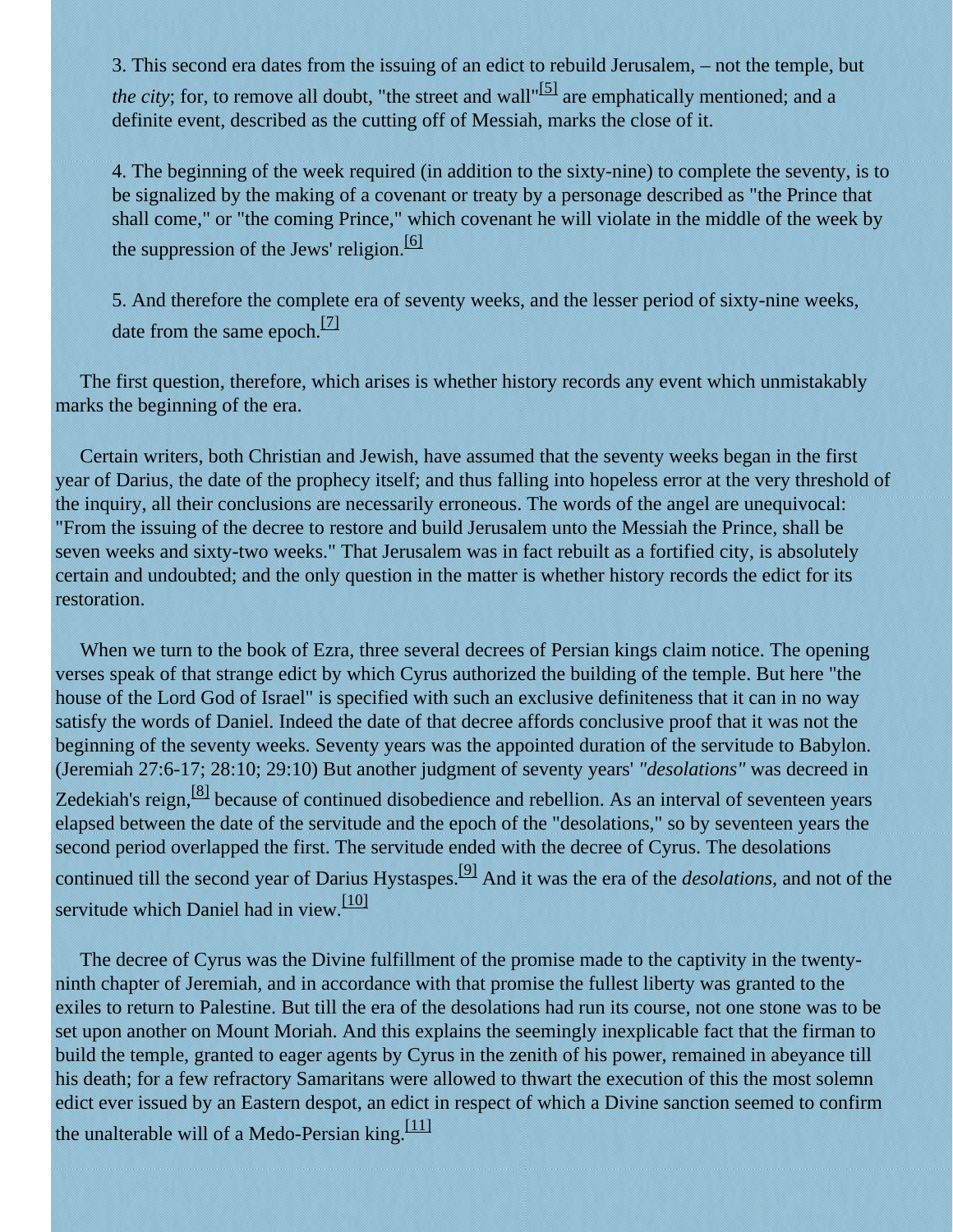When the years of the desolations were expired, a Divine command was promulgated for the building of the sanctuary, and in obedience to that command, without waiting for permission from the capital, the Jews returned to the work in which they had so long been hindered. (Ezra 5:1, 2, 5) The wave of political excitement which had carried Darius to the throne of Persia, was swelled by religious fervor against the Magian idolatry.<sup>[12]</sup> The moment therefore was auspicious for the Israelites, whose worship of Jehovah commanded the sympathy of the Zoroastrian faith; and when the tidings reached the palace of their seemingly seditious action at Jerusalem, Darius made search among the Babylonian archives of Cyrus, and finding the decree of his predecessor, he issued on his own behalf a firman to give effect to it. (Ezra 6)

And this is the second event which affords a possible beginning for the seventy weeks.<sup>[13]</sup> But though plausible arguments may be urged to prove that, either regarded as an independent edict, or as giving practical effect to the decree of Cyrus, the act of Darius was the epoch of the prophetic period, the answer is clear and full, that it fails to satisfy the angel's words. However it be accounted for, the fact remains, that though the "desolations" were accomplished, yet neither the scope of the royal edict, nor the action of the Jews in pursuance of that edict, went beyond the building of the Holy Temple, whereas the prophecy foretold a decree for the building of the *city;* not the street alone, but the fortifications of Jerusalem.

 Five years sufficed for the erection of the building which served as a shrine for Judah during the five centuries which followed.<sup>[14]</sup> But, in striking contrast with the temple they had reared in days when the magnificence of Solomon made gold as cheap as brass in Jerusalem, no costly furniture adorned the second house, until the seventh year of Artaxerxes Longimanus, when the Jews obtained a firman "to beautify the house of the Lord." (Ezra 7:19, 27.) This letter further authorized Ezra to return to Jerusalem with such of the Jews as desired to accompany him, and there to restore fully the worship of the temple and the ordinances of their religion. But this third decree makes no reference whatever to building, and it might be passed unnoticed were it not that many writers have fixed on it as the epoch of the prophecy. The temple had been already built long years before, and the city was still in ruins thirteen years afterwards. The book of Ezra therefore will be searched in vain for any mention of a "commandment to restore and build Jerusalem." But we only need to turn to the book which follows it in the canon of Scripture to find the record which we seek.

The book of Nehemiah opens by relating that while at  $Susa$ ,  $[15]$  where he was cup-bearer to the great king, "an honor of no small account in Persia,"<sup>[16]</sup> certain of his brethren arrived from Judea, and he "asked them concerning the Jews that had escaped, which were left of the captivity, and concerning Jerusalem." The emigrants declared that all were "in great affliction and reproach," "the wall of Jerusalem also was broken down, and the gates thereof were burned with fire." (Nehemiah 1:2) The first chapter closes with the record of Nehemiah's supplication to "the God of heaven." The second chapter narrates how "in the month Nisan, in the twentieth year of Artaxerxes," he was discharging the duties of his office, and as he stood before the king his countenance betrayed his grief, and Artaxerxes called on him to tell his trouble. "Let the king live for ever," Nehemiah answered, "why should not my countenance be sad, when *the city, the place of my fathers' sepulchers, lieth waste, and the gates thereof are burned with fire!"* "For what dost thou make request?" the king demanded in reply. Thereupon Nehemiah answered thus: "If it please the king, and if thy servant have found favor in thy sight, *that thou wouldest send me unto Judah*, *unto* THE CITY *of my fathers' sepulchers*, THAT I MAY BUILD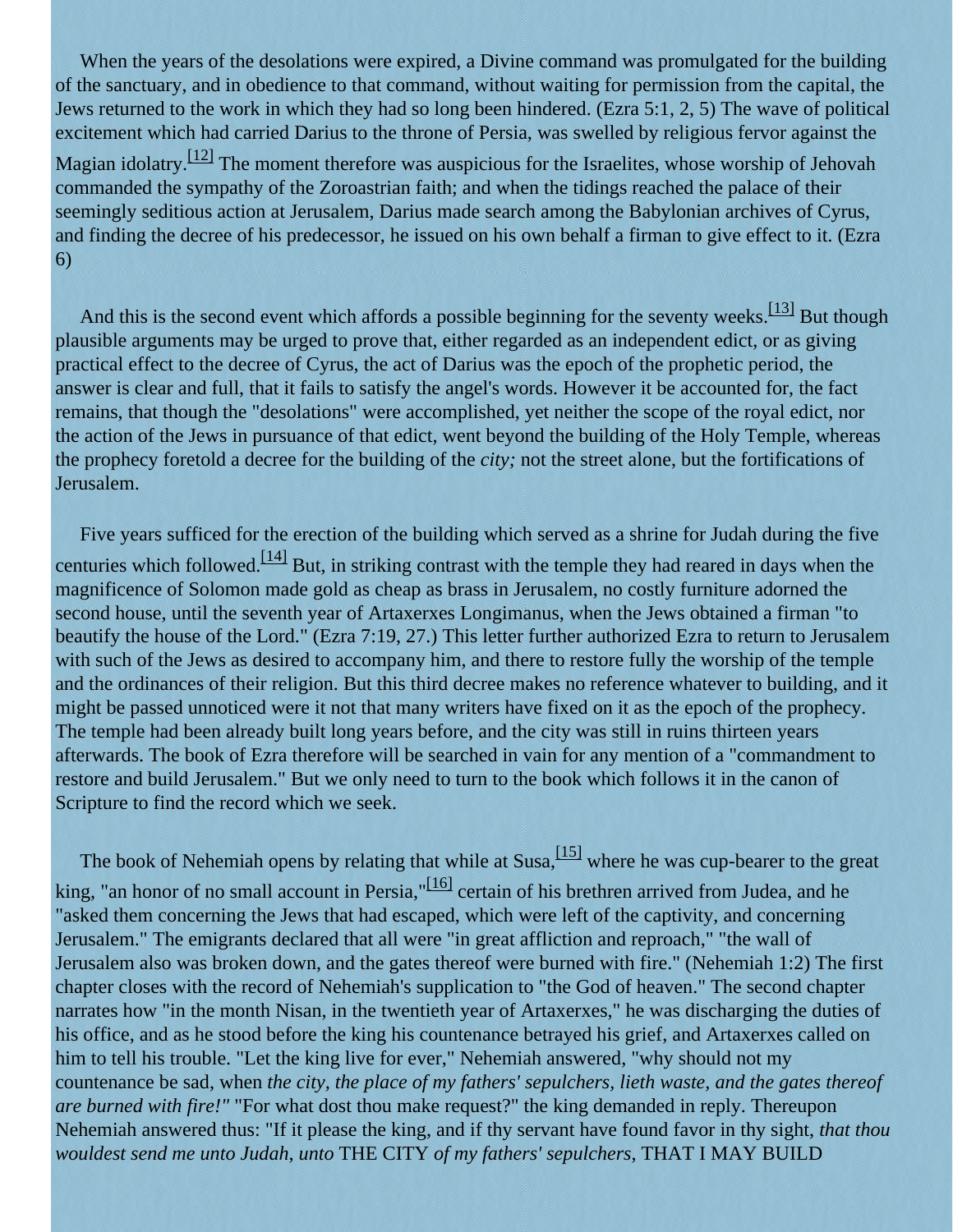IT." (Nehemiah 2:5) Artaxerxes fiated the petition, and forthwith issued the necessary orders to give effect to it. Four months later, eager hands were busy upon the ruined walls of Jerusalem, and before the Feast of Tabernacles the city was once more enclosed by gates and a rampart. (Nehemiah 6:15)

 But, it has been urged, "The decree of the twentieth year of Artaxerxes is but an enlargement and renewal of his first decree, as the decree of Darius confirmed that of Cyrus."<sup>[17]</sup> If this assertion had not the sanction of a great name, it would not deserve even a passing notice. If it were maintained that the decree of the seventh year of Artaxerxes was but "an enlargement and renewal" of his predecessors' edicts, the statement would be strictly accurate. That decree was mainly an authority to the Jews "to beautify the House of the Lord. which is in Jerusalem," (Ezra 7:27) in extension of the decrees by which Cyrus and Darius permitted them to *build* it. The result was to produce a gorgeous shrine in the midst of a ruined city. The movement of the seventh of Artaxerxes was chiefly a religious revival, (Ezra 7:10) sanctioned and subsidized by royal favor; but the event of his twentieth year was nothing less than the restoration of the autonomy of Judah. The execution of the work which Cyrus authorized was stopped on the false charge which the enemies of the Jews carried to the palace, that their object was to build not merely the Temple, but the *city*. "A rebellious city" it had ever proved to each successive suzerain, "for which cause" – they declared with truth, – its destruction was decreed. "We certify the king" (they added) "that *if this city be builded again*, *and the walls thereof set up*, thou shalt have no portion on this side the river."<sup>[\[18\]](#page-53-0)</sup> To allow the building of the temple was merely to accord to a conquered race the right to worship according to the law of their God, for the religion of the Jew knows no worship apart from the hill of Zion. It was a vastly different event when that people were permitted to set up again the far-famed fortifications of their city, and entrenched behind those walls, to restore under Nehemiah the old polity of the Judges.[\[19\]](#page-53-1) This was a revival of the national existence of Judah, and therefore it is fitly chosen as the epoch of the prophetic period of the seventy weeks.

 The doubt which has been raised upon the point may serve as an illustration of the extraordinary bias which seems to govern the interpretation of Scripture, in consequence of which the plain meaning of words is made to give place to the remote and the less probable. And to the same cause must be attributed the doubt which some have suggested as to the identity of the king here spoken of with Artaxerxes Longimanus.<sup>[\[20\]](#page-53-2)</sup>

 The question remains, whether the date of this edict can be accurately ascertained. And here a most striking fact claims notice. In the sacred narrative the date of the event which marked the beginning of the seventy weeks is fixed only by reference to the regnal era of a Persian king. Therefore we must needs turn to secular history to ascertain the epoch, and *history dates from this very period.* Herodotus, "the father of history," was the contemporary of Artaxerxes, and visited the Persian court.  $\frac{[21]}{]}$  Thucydides, "the prince of historians," also was his contemporary. In the great battles of Marathon and Salamis, the history of Persia had become interwoven with events in Greece, by which its chronology can be ascertained and tested; and the chief chronological eras of antiquity were current at the time.<sup>[22]</sup> No element is wanting, therefore, to enable us with accuracy and certainty to fix the date of Nehemiah's edict.

 True it is that in ordinary history the mention of "the twentieth year of Artaxerxes" would leave in doubt whether the era of his reign were reckoned from his actual accession, or from his father's death;<sup>[\[23\]](#page-53-5)</sup> but the narrative of Nehemiah removes all ambiguity upon this score. The murder of Xerxes and the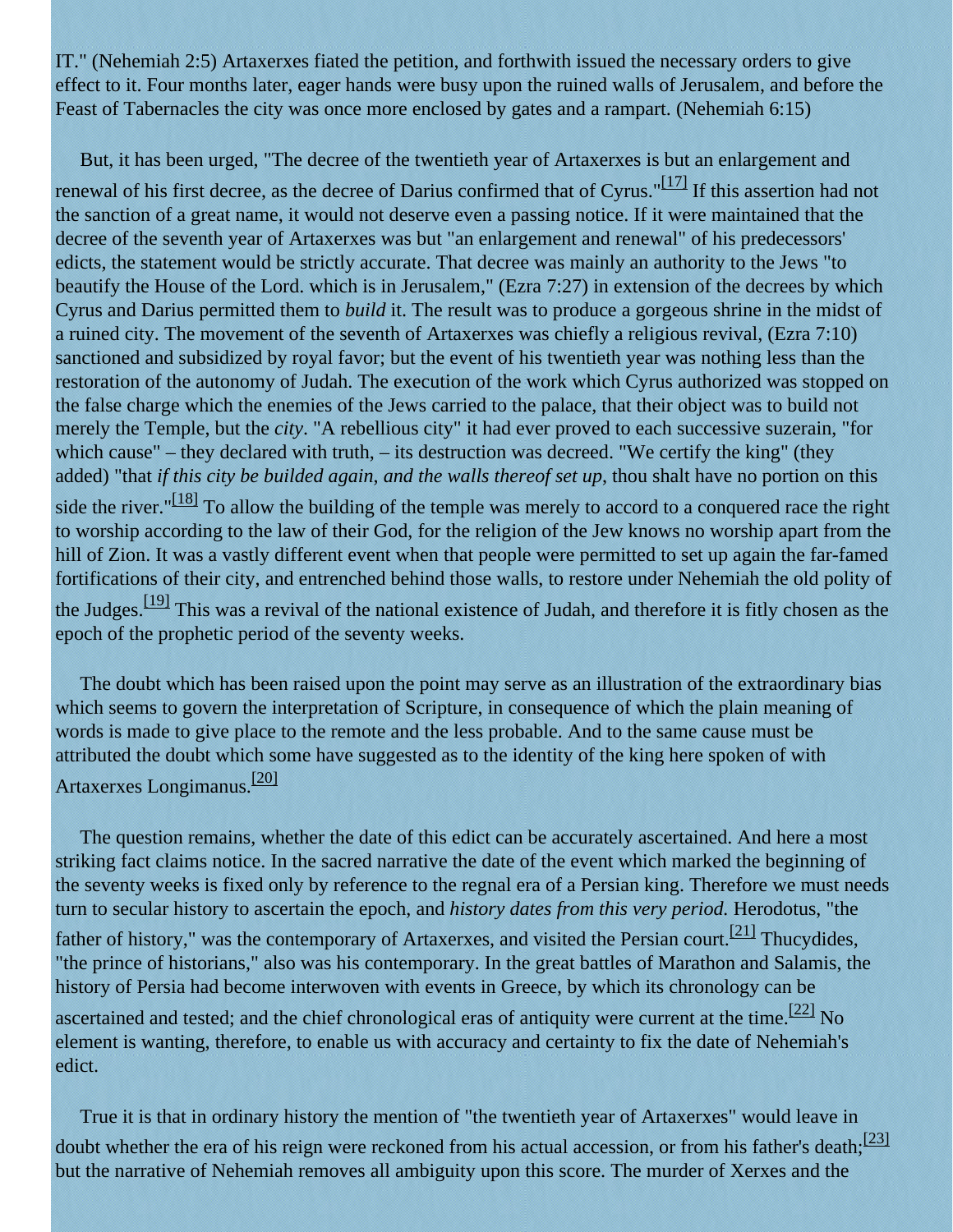beginning of the usurper Artabanus's seven months' reign was in July B.C. 465; the accession of Artaxerxes was in February B.C. 464: $\frac{[24]}{[24]}$  One or other of these dates, therefore, must be the epoch of Artaxerxes' reign. But as Nehemiah mentions the Chisleu (November) of one year, and the following Nisan (March) as being both in the same year of his master's reign, it is obvious that, as might be expected from an official of the court, he reckons from the time of the king's accession *de jure,* that is from July B.C. 465. The twentieth year of Artaxerxes therefore began in July B.C. 446, and the commandment to [rebuild Jerusalem](file:///H|/MyStuff/Ebooks%20to%20do/Sir%20Robert%20Anderson/The%20Coming%20Prince/appen01.htm#Temple Dedication) was given in the Nisan following. The epoch of the prophetic cycle

is thus definitely fixed as in the Jewish month Nisan of the year B.C. 445.<sup>[\[25\]](#page-53-7)</sup>

#### Footnotes

<span id="page-51-0"></span>1. "The expression does not in a single case apply to any *person*." *–* TREGELLES, *Daniel*, p. 98. "These words are applied to the Nazarene, although this expression is never applied to a person throughout the Bible, but invariably denotes part of the temple, the holy of holies" *–* DR. HERMAN ADLER, *Sermons*  (Trubner, 1869).

<span id="page-51-1"></span>2. "From the issuing of the decree." – TREGELLES, *Daniel*, p. 96.

<span id="page-51-2"></span>3. Not *the* covenant (as in A. V.: see margin). This word is rendered *covenant* when Divine things are in question, and *league* when, as here, an ordinary treaty is intended *(C. f. ex. gr.,* Joshua 9:6, 7, 11, 15, 16).

<span id="page-51-3"></span>4. If the words of verses 24 and 25 do not themselves carry conviction that Judah and Jerusalem are the subjects of the prophecy, the reader has but to compare them with the preceding verses, especially 2, 7, 12, 16, 18, and 19.

<span id="page-51-4"></span>5. Literally the "trench" or "scarped rampart." – TRECELLES, *DanieI*, p. 90.

<span id="page-51-5"></span>6. The personage referred to in verse 27 is not the Messiah, but the second prince named in verse 26. The theory which has gained currency, that the Lord made a seven years' compact with the Jews at the beginning of His ministry, would deserve a prominent place in a cyclopaedia of the vagaries of religious thought. We know of the old covenant, which has been abrogated, and of the new covenant, which is everlasting; but the extraordinary idea of a seven years' covenant between God and men has not a shadow of foundation in the letter of Scripture, and is utterly opposed to its spirit.

<span id="page-51-6"></span>7. "The whole period of seventy weeks is divided into three successive periods, – seven, sixty-two, one, and the last week is subdivided into two halves. It is self-evident that since these parts, seven, sixty-two, one, are equal to the whole, *viz*., seventy, it was intended that they should be." – PUSEY, *Daniel*, p. 170.

<span id="page-51-7"></span>8. It was foretold in the fourth year of Jehoiakim, *i. e.,* the year after the servitude began (Jeremiah 25:1, 11).

<span id="page-51-8"></span>9. Scripture thus distinguishes three different eras, all in part concurrent, which have come to be spoken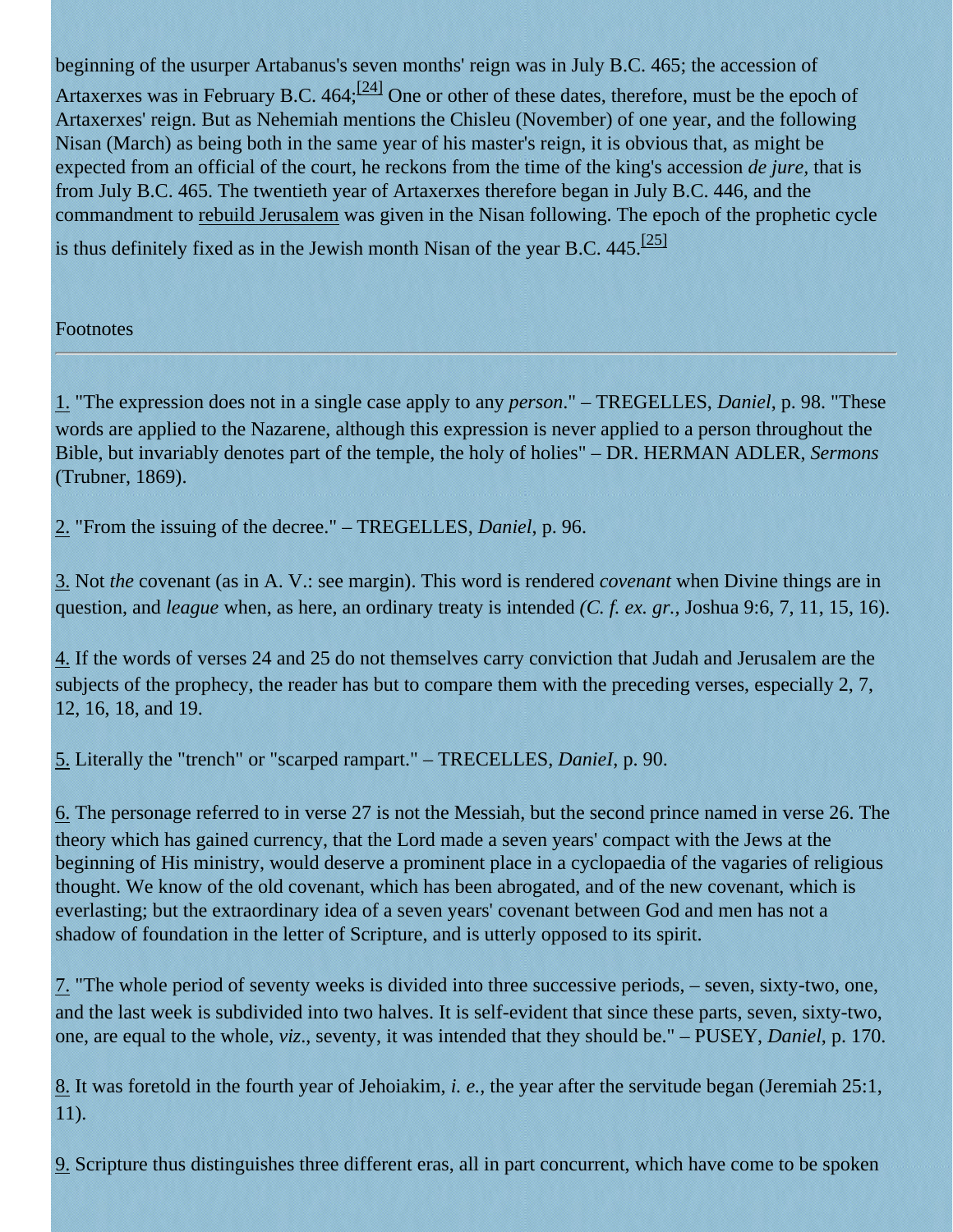of as "the captivity." First, the servitude; second, Jehoiachin's captivity; and third, the desolations. "The servitude" began in the third year of Jehoiakim, *i. e.,* B. C. 606, or before 1st Nisan (April) B. C. 605, and was brought to a close by the decree of Cyrus seventy years later. "The captivity" began in the eighth year of Nebuchadnezzar, according to the Scriptural era of his reign, *i. e.,* in B. C. 598; and the *desolations* began in his seventeenth year, B. C. 589, and ended in the second year of Darius Hystaspes – again a period of seventy years. *See* [App. 1.](file:///H|/MyStuff/Ebooks%20to%20do/Sir%20Robert%20Anderson/The%20Coming%20Prince/appen01.htm) upon the chronological questions here involved.

<span id="page-52-0"></span>[10.](#page-48-0) Daniel 9:2 is explicit on this point: "I, Daniel, understood by books the number of the years whereof the word of the Lord came to Jeremiah the prophet, *that he would accomplish seventy years in the desolations of Jerusalem*."

<span id="page-52-1"></span>11. "The law of the Medes and Persians, which altereth not" (Daniel 6:12). Canon Rawlinson assumes that the temple was fifteen or sixteen years in building, before the work was stopped by the decree of the Artaxerxes mentioned in Ezra 4. *(Five Great Mon*., vol. 4, p. 398.) But this is entirely opposed to Scripture. The foundation of the temple was laid in the second year of Cyrus (Ezra 3:8-11), but no progress was made till the second year of Darius, when the *foundation* was again laid, for not a stone of the house had yet been placed (Haggai 2, 10, 15, 18). The building, once begun, was completed within five years (Ezra 6:15). It must be borne in mind that the *altar* was set up, and sacrifice was renewed immediately after the return of the exiles (Ezra 3:3, 6).

<span id="page-52-2"></span>12. *Five Great Mon.,* vol. 4., p. 405. But Canon Rawlinson is wholly wrong in inferring that the known religious zeal of Darius was the motive which led to the action of the Jews. *See* Ezra 5.

<span id="page-52-3"></span>13. This is the epoch fixed upon by Mr. Bosanquet in *Messiah the Prince*.

<span id="page-52-4"></span>14. The temple was begun in the second, and completed in the sixth year of Darius (Ezra 4:24; 6:15.).

<span id="page-52-5"></span>15. For a description of the ruins of the great palace at Susa, see Mr. Wm. Kennett Loftus's *Travels and Researches in Chaldea and Susiana*, chap. 28.

<span id="page-52-6"></span>16. *Herodotus*, 3, 34.

<span id="page-52-7"></span>17. Pusey, *Daniel*. p. 171. Dr. Pusey adds, "The little colony which Ezra took with him of 1, 683 males (with women and children some 8, 400 souls) was itself a considerable addition to those who had before returned, *and involved a rebuilding of Jerusalem*. This rebuilding of the city and reorganization of the polity, begun by Ezra, and carried on and perfected by Nehemiah, corresponds with the words of Daniel, 'From the going forth of a commandment to restore and build Jerusalem'" (p. 172.) This argument is the feeblest imaginable, and indeed this reference to the decree of the seventh year of Artaxerxes is a great blot on Dr. Pusey's book. If an immigration of 8, 400 souls involved a rebuilding of the city, and therefore marked the beginning of the seventy weeks, what shall be said of the immigration of 49, 697 souls seventy-eight years before? (Ezra 2:64, 65.) Did this not involve a rebuilding? But, Dr. Pusey goes on to say, *"The term also corresponds*," *i. e.,* the 483 years, to the time of Christ. Here is obviously the real ground for his fixing the date B. C. 457, or more properly B. C. 458, as given by Prideaux, whom unfortunately Dr. Pusey has followed at this point. With more *naivete* the author of the *Connection*  pleads that the years will not tally if any other date be assigned, and therefore the decree of the seventh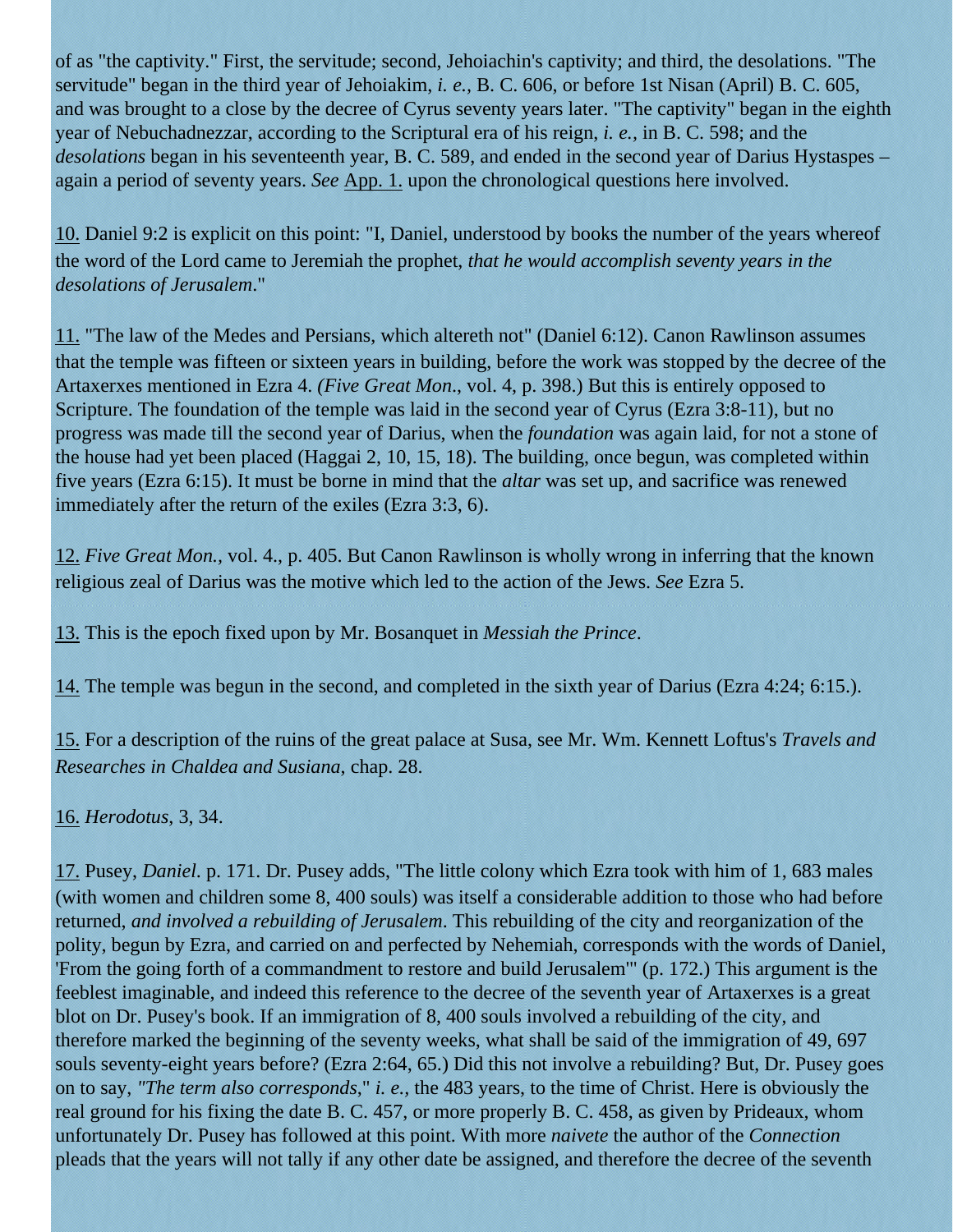of Artaxerxes must be right! (Prid., *Con*., 1., 5, B. C. 458.) Such a system of interpretation has done much to discredit the study of prophecy altogether.

<span id="page-53-0"></span>18. *i. e., Euphrates*. Ezra 4:16.

<span id="page-53-1"></span>19. "This last is the only decree which we find recorded in Scripture which relates to the restoring and building of the city. It must be borne in mind that the very existence of a place as *a city* depended upon such a decree; for before that any who returned from the land of captivity went only in the condition of sojourners; it was the decree that gave them a recognized and distinct political existence." – TREGELLES, *Daniel*, p. 98.

"On a sudden, however, in the twentieth year of Artaxerxes, Nehemiah, a man of Jewish descent, cupbearer to the king, received a commission to rebuild the city with all possible expedition. The cause of this change in the Persian politics is to be sought, not so much in the personal influence of the Jewish cup-bearer, as in the foreign history of the times. The power of Persia had received a fatal blow in the victory obtained at Cnidos by Conon, the Athenian admiral. The great king was obliged to submit to a humiliating peace, among the articles of which were the abandonment of the maritime towns, and a stipulation that the Persian army should not approach within three days' journey of the sea. Jerusalem, being about this distance from the coast, and standing so near the line of communication with Egypt, became a post of the utmost importance." – MILMAN, *Hist*. *Jews* (3rd Ed.), 1., 435.

<span id="page-53-2"></span>20. Artaxerxes I. reigned forty years, from 465 to 425. He is mentioned by Herodotus once (6. 98), by Thucydides frequently. Both writers were his contemporaries. There is every reason to believe that he was the king who sent Ezra and Nehemiah to Jerusalem, and sanctioned the restoration of the fortifications." – RAWLINSON, *Herodotus*, vol. 4., p. 217.

<span id="page-53-3"></span>21. The year in which he is said to have recited his writings at the Olympic games, was the very year of Nehemiah's mission.

<span id="page-53-4"></span>22. The era of the Olympiads began B. C. 776; the era of Rome (A. U. C.) B. C. 753; and the era of Nabonassar, B. C. 747.

<span id="page-53-5"></span>23. The seven months of Artabanus were by some added to the last year of Xerxes, and by others were included in the reign of Artaxerxes." – CLINTON, *Fasti Hellenici*, vol. 2., p. 42.

<span id="page-53-6"></span>24. It has been shown already that the accession of Xerxes is determined to the beginning of 485 B. C. His twentieth year was completed in the beginning of 465 B. C., and his death would happen in the beginning of the Archonship of Lysitheus. The seven months of Artabanus, completing the twenty-one years, would bring down the accession of Artaxerxes (after the removal of Artabanus) to the beginning of 464, in the year of Nabonassar 284, where it is placed by the canon. *Note* b: "We may place the death of Xerxes in the first month of that Archon *(i. e.,* of Lysitheus), July B. C. 465, and the succession of Artaxerxes in the eighth month, February B. C. 464." – CLINTON, *Fasti Hellenici*, vol. 2., p. 380.

<span id="page-53-7"></span>25. See Appendix 2., Note A, on the chronology of the reign of Artaxerxes Longimanus.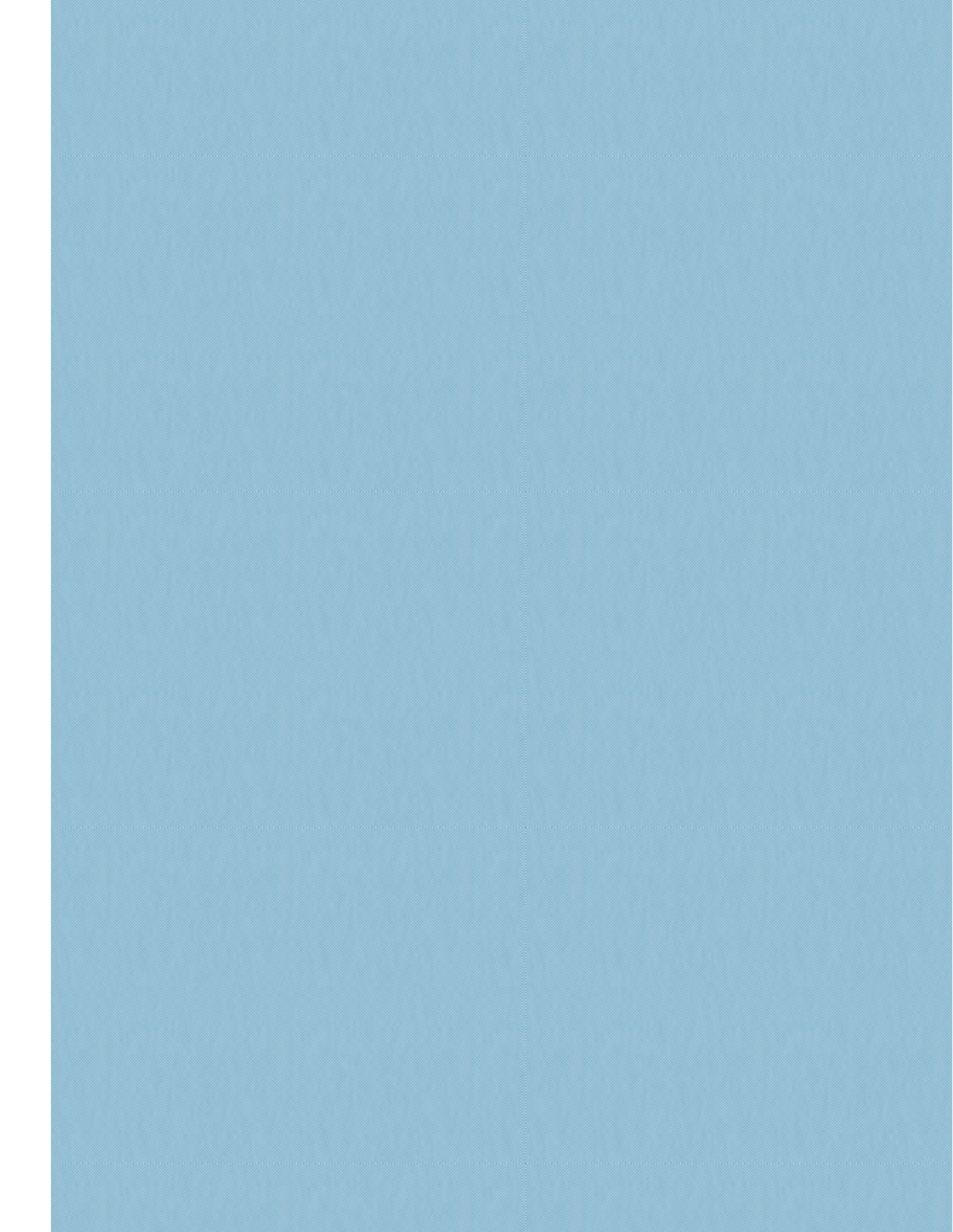# **The Coming Prince**

**Sir Robert Anderson**

### **CHAPTER 6**

## **THE PROPHETIC YEAR**

 IN English ears it must sound pedantic to speak of "weeks" in any other than the familiar acceptation of the term. But with the Jew it was far otherwise. The effect of his laws was fitted "to render the word *week* capable of meaning a seven of years almost as naturally as a seven of days. Indeed the generality of the word would have this effect at any rate. Hence its use to denote the latter in prophecy is not mere arbitrary symbolism, but the employment of a not unfamiliar and easily understood language." $\frac{111}{11}$ 

<span id="page-55-1"></span><span id="page-55-0"></span> Daniel's prayer referred to seventy years fulfilled: the prophecy which came in answer to that prayer foretold a period of seven times seventy still to come. But here a question arises which never has received sufficient notice in the consideration of this subject. None will doubt that the era is a period of years; but of what kind of year is it composed? That the Jewish year was lunisolar appears to be reasonably certain. If tradition may be trusted, Abraham preserved in his family the year of 360 days, which he had known in his Chaldean home.<sup>[2]</sup> The month dates of the flood (150 days being specified as the interval between the seventeenth day of the second month, and the same day of the seventh month) appear to show that this form of year was the earliest known to our race. Sir Isaac Newton states, that "all nations, before the just length of the solar year was known, reckoned months by the course of the moon, and years by the return of winter and summer, spring and autumn; and in making calendars for their festivals, they reckoned thirty days to a lunar month, and twelve lunar months to a year, taking the nearest round numbers, whence came the division of the ecliptic into 360 degrees." And in adopting this statement, Sir G. C. Lewis avers that "all credible testimony and all antecedent probability lead to the result that a solar year containing twelve lunar months, determined within certain limits of error, has been generally recognized by the nations adjoining the Mediterranean, from a remote antiquity."<sup>[\[3\]](#page-57-2)</sup>

<span id="page-55-2"></span> But considerations of this kind go no further than to prove how legitimate and important is the question here proposed. The inquiry remains whether any grounds exist for reversing the presumption which obtains in favor of the common civil year. Now the prophetic era is clearly seven times the seventy years of the "desolations" which were before the mind of Daniel when the prophecy was given. Is it possible then to ascertain the character of the years of this lesser era?

 One of the characteristic ordinances of the Jewish law was, that every seventh year the land was to lie fallow, and it was in relation to the neglect of this ordinance that the era of the desolations was decreed. It was to last "until the land had enjoyed her Sabbaths; for so long as she lay desolate, she kept Sabbath, to fulfill threescore and ten years." (2 Chronicles 36:21; *cf*. Leviticus 26:34, 35) The essential element in the judgment was, not a ruined city, but a land laid desolate by the terrible scourge of a hostile invasion, (Compare Jeremiah 27:13; Haggai 2:17) the effects of which were perpetuated by famine and pestilence,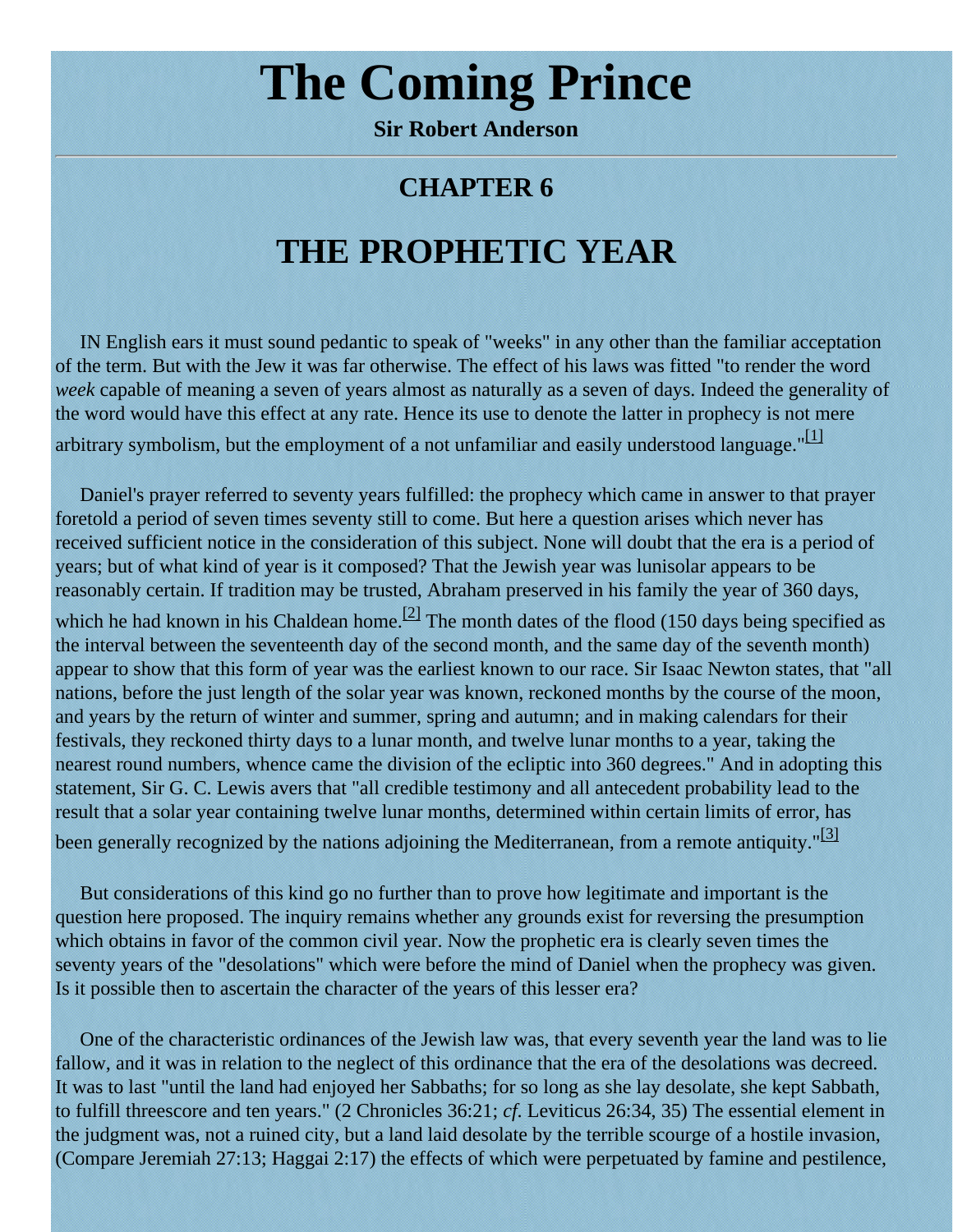the continuing proofs of the Divine displeasure. It is obvious therefore, that the true epoch of the judgment is not, as has been generally assumed, the capture of Jerusalem, but the invasion of Judea. From the time the Babylonian armies entered the land, all agricultural pursuits were suspended, and therefore the desolations may be reckoned from the day the capital was invested, namely, the tenth day of the tenth month in the ninth year of Zedekiah. This was the epoch as revealed to Ezekiel the prophet in his exile on the banks of the Euphrates, (Ezekiel 24:1, 2) and for twenty-four centuries the day has been observed as a fast by the Jews in every land.

<span id="page-56-1"></span><span id="page-56-0"></span> The close of the era is indicated in Scripture with equal definiteness, as "the four-and-twentieth day of the ninth month in the second year of Darius.<sup>[4]</sup> "Consider now" (the prophetic word declared) "from this day and upward – from the four-and- twentieth day of the ninth month, even from the day that the foundation of the Lord's temple was laid – consider it: *from this day I will bless you."* Now from the tenth day of Tebeth B.C. 589,<sup>[5]</sup> to the twenty-fourth day of Chisleu B.C. 520,<sup>[6]</sup> was a period of 25, 202 days; and seventy years of 360 days contain exactly 25, 200 days. We may conclude, therefore, that the era of the "desolations" was a period of seventy years of 360 days, beginning the day after the Babylonian army invested Jerusalem, and ending the day before the foundation of the second temple was  $l$ aid.<sup>[\[7\]](#page-58-1)</sup>

<span id="page-56-2"></span> But this inquiry may be pressed still further. As the era of the "desolations" was fixed at seventy years, because of the neglect of the Sabbatic years, (2 Chronicles 36:21; Leviticus 26:34, 35) we might expect to find that a period of seven times seventy years measured back from the close of the seventy years of "indignation against Judah," would bring us to the time when Israel entered into their full national privileges, and thus incurred their full responsibilities. And such in fact will be found upon inquiry to be the case. From the year succeeding the dedication of Solomon's temple, to the year before the foundation of the second temple was laid, was a period of 490 years of 360 days.<sup>[\[8\]](#page-58-2)</sup>

<span id="page-56-4"></span><span id="page-56-3"></span>It must be admitted, however, that no argument based on calculations of this kind is final.<sup>[\[9\]](#page-58-3)</sup> The only data which would warrant our deciding unreservedly that the prophetic year consists of 360 days, would be to find some portion of the era subdivided into the days of which it is composed. No other proof can be wholly satisfactory, but if this be forthcoming, it must be absolute and conclusive. And this is precisely what the book of the Revelation gives us.

<span id="page-56-5"></span> As already noticed, the prophetic era is divided into two periods, the one of 7+ 62 heptades, the other of a single heptade.  $\frac{[10]}{[10]}$  Connected with these eras, two "princes" are prominently mentioned; first, the Messiah, and secondly, a prince of that people by whom Jerusalem was to be destroyed, – a personage of such pre-eminence, that on his advent his identity is to be as certain as that of Christ Himself. The first era closes with the "cutting off" of Messiah; the beginning of the second era dates from the signature of a "covenant," or treaty, by this second "prince," with or perhaps in favor of "the many," $\frac{[11]}{[11]}$  that is the Jewish nation, as distinguished probably from a section of pious persons among them who will stand aloof. In the middle of the heptade the treaty is to be violated by the suppression of the Jews' religion, and a time of persecution is to follow.

<span id="page-56-6"></span> Daniel's vision of the four beasts affords a striking commentary upon this. The identity of the fourth beast with the Roman empire is not doubtful, and we read that a "king" is to arise, territorially connected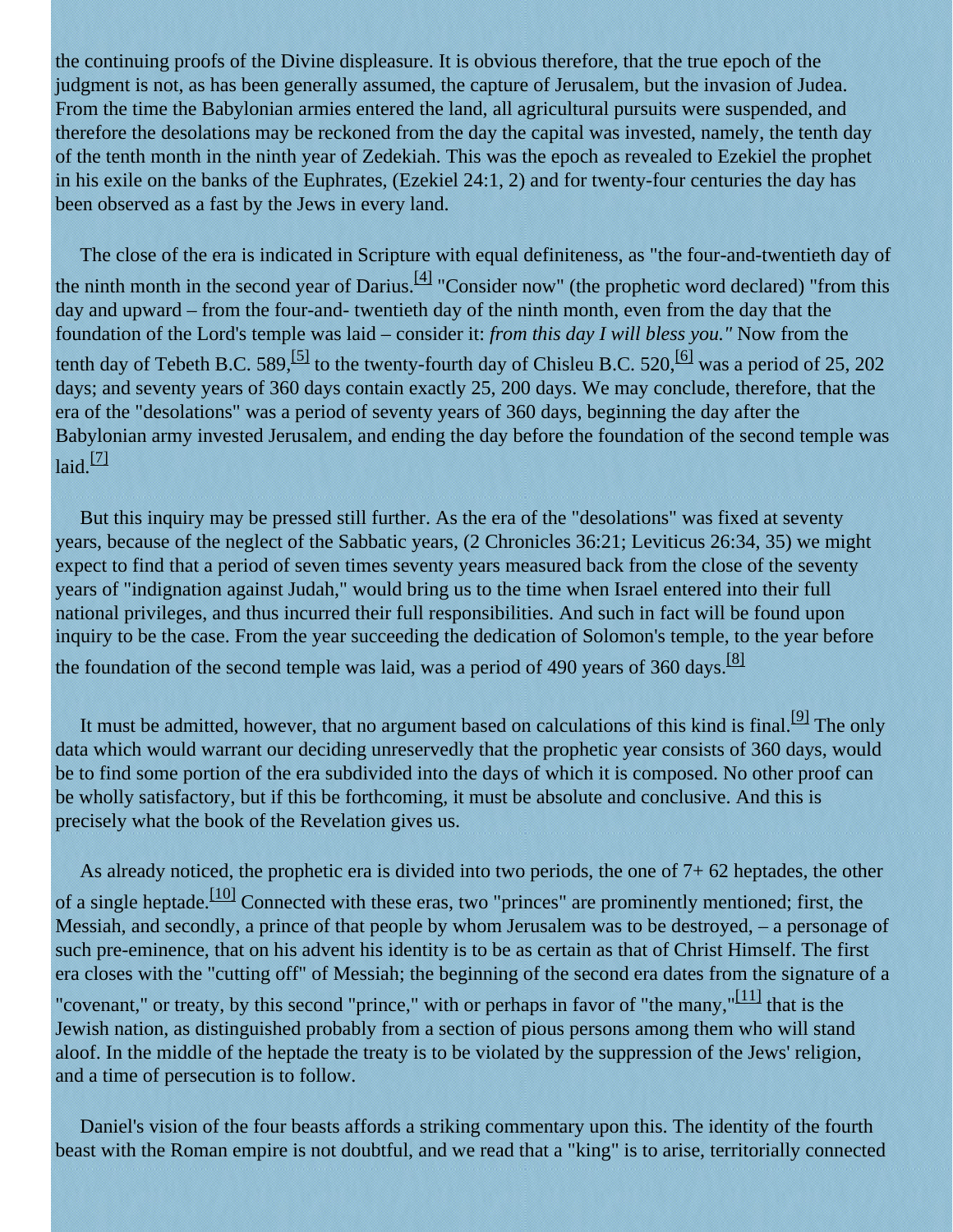with that empire, but historically belonging to a later time; he will be a persecutor of "the saints of the Most High," and his fall is to be immediately followed by the fulfillment of Divine blessings upon the favored people – the precise event which marks the close of the "seventy weeks." The duration of that persecution, moreover, is stated to be "a time and times, and the dividing of time," – a mystical expression, of which the meaning might be doubtful, were it not that it is used again in Scripture as synonymous with three and a half years, or half a prophetic week. (Revelation 12:6, 14) Now there can be no reasonable doubt of the identity of the king of Daniel 7:25 with the first "beast" of the thirteenth chapter of Revelation. In the Revelation he is likened to a leopard, a bear, and a lion,– the figures used for Daniel's three first beasts. In Daniel there are ten kingdoms, represented by ten horns. So also in Revelation. According to Daniel, "he shall speak great words against the Most High, and wear out the saints of the Most High": according to Revelation, "he opened his mouth in blasphemy against God," "and it was given unto him to make war with the saints and to overcome them." According to Daniel, "they shall be given into his hand until a time and times and the dividing of time," or three and a half years: according to Revelation, "power was given unto him to continue forty and two months."

 It is not impossible, of course, that prophecy may foretell the career of two different men, answering the same description, who will pursue a precisely similar course in similar circumstances for a similar period of three and a half years; but the more natural and obvious supposition is that the two are identical. Owing to the very nature of the subject, their identity cannot be logically demonstrated, but it rests upon precisely the same kind of proof upon which juries convict men of crimes, and convicted prisoners are punished.

 Now this seventieth week is admittedly a period of seven years, and half of this period is three times described as "a time, times, and half a time," or "the dividing of a time;" (Daniel 7:25; 12:7; Revelation 12:14) twice as forty-two months; (Revelation 11:2; 13:5) and twice as 1, 260 days. (Revelation 11:3; 12:6) But 1, 260 days are exactly equal to forty-two months of thirty days, or three and a half years of 360 days, whereas three and a half Julian years contain 1, 278 days. It follows therefore that the

<span id="page-57-5"></span>prophetic year is not the Julian year, but the ancient year of 360 days.<sup>[\[12\]](#page-58-6)</sup>

#### Footnotes

<span id="page-57-0"></span>[1.](#page-55-0) Smith's *Bib. Dict*., III., 1726, "Week." Greek and Latin philosophers too have known of 'weeks of years. '" – PUSEY, *Daniel*, p. 167.

<span id="page-57-1"></span>[2.](#page-55-1) *Encyc. Brit.* (6th ed.), title *"Chronology*." See also Smith's *Bib. Dict*., title *"Chronology*," p. 314.

<span id="page-57-2"></span>[3.](#page-55-2) *Astronomy of the Ancients*, chap. 1 & 7. Are not the hundred and eighty days of the great feast of Xerxes intended to be equivalent to six months? (Esther 1:4.)

<span id="page-57-4"></span><span id="page-57-3"></span>[4.](#page-56-0) Haggai. 2:10, 15-19. The books of Haggai and Zechariah give in full the prophetic utterances which the narrative of Ezra (4:24; 5:1-5) mentions as the sanction and incentive under which the Jews returned to the work of setting up their temple.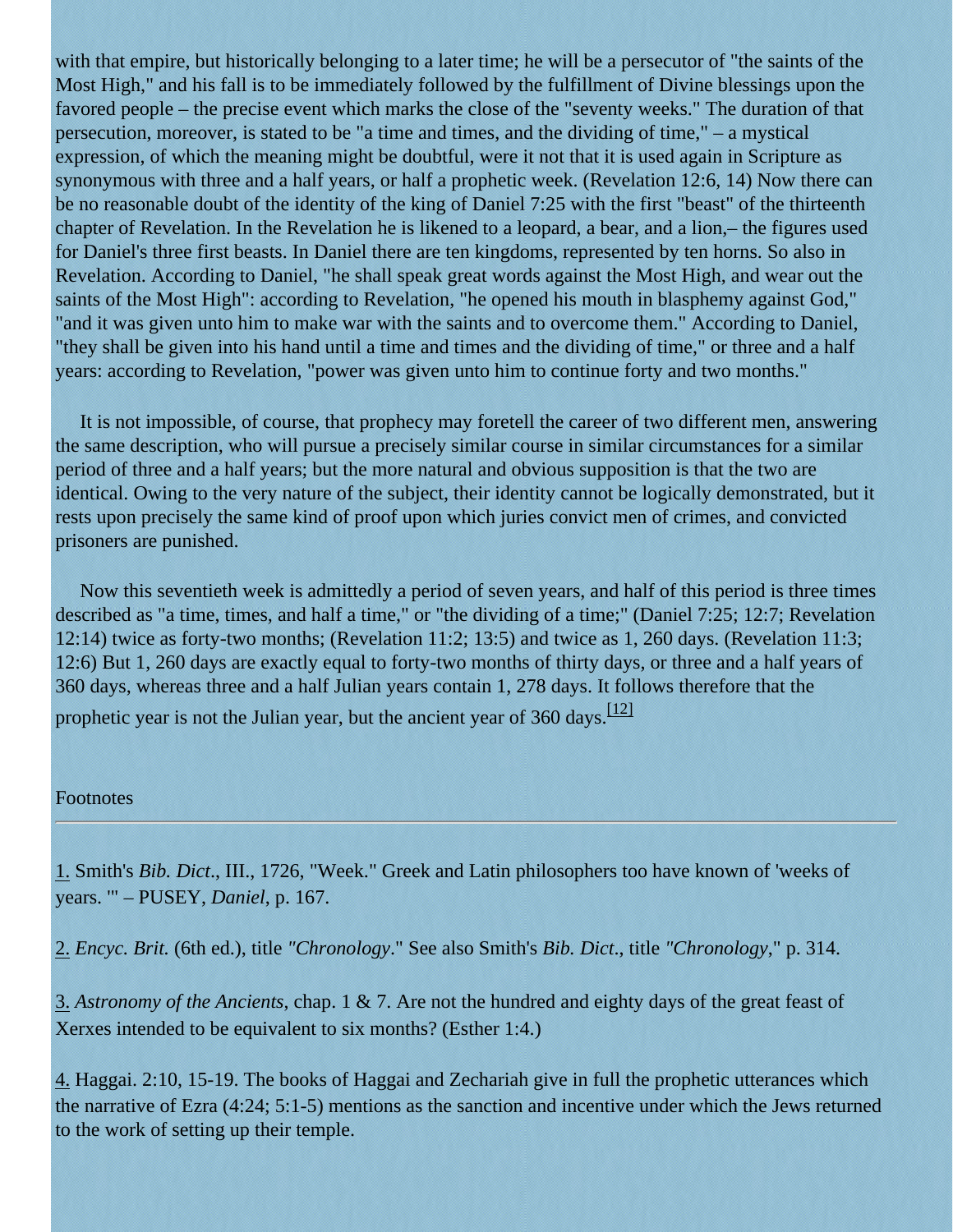[5.](#page-56-1) The ninth year of Zedekiah. See [App. 1.](file:///H|/MyStuff/Ebooks%20to%20do/Sir%20Robert%20Anderson/The%20Coming%20Prince/appen01.htm) *post*.

<span id="page-58-0"></span>[6.](#page-56-1) The second year of Darius Hystaspes.

<span id="page-58-1"></span>[7.](#page-56-2) The date of the Paschal new moon, by which the Jewish year is regulated, was the evening of the 14th March in B. C. 589, and about noon on 1st April B. C. 520. According to the phases the 1st Nisan in the former year was probably the 15th or 16th March, and in the latter the 1st or 2nd April.

<span id="page-58-2"></span>[8.](#page-56-3) The temple was dedicated in the eleventh year of Solomon, and the second temple was founded in B. C. 520. The intervening period reckoned exclusively was 483 years = 490 lunisolar years of 360 days. It is noteworthy that the interval between the dedication of Solomon's temple and the dedication of the second temple (B. C. 515) was 490 years. A like period had elapsed between the entrance into Canaan and the foundation of the kingdom under Saul. These cycles of 70, and multiples of 70, in Hebrew history are striking and interesting. See App. 1.

<span id="page-58-3"></span>[9.](#page-56-4) Though it is signally confirmed by the undoubted fact that the Jewish Sabbatical year was conterminous, not with the solar, but with the ecclesiastical year.

<span id="page-58-4"></span>[10.](#page-56-5) The division of the 69 weeks into 7 +62 is accounted for by the fact that the first 49 years, during which the restoration of Jerusalem was completed, ended with a great crisis in Jewish history, the close of the prophetic testimony. Forty-nine years from B. C. 445 brings us to the date of Malachi's prophecy.

<span id="page-58-5"></span>[11.](#page-56-6) "The multitude." – TREGELLES, *Daniel*, p. 97.

<span id="page-58-6"></span>[12.](#page-57-5) It is noteworthy that the prophecy was given at Babylon, and the Babylonian year consisted of twelve months of thirty days. That the prophetic year is not the ordinary year is no new discovery. It was noticed sixteen centuries ago by Julius Africanus in his *Chronography*, wherein he explains the seventy weeks to be weeks of *Jewish* (lunar) years, beginning with the twentieth of Artaxerxes, the fourth year of the 83rd Olympiad, and ending in the second year of the 202nd Olympiad; 475 Julian years being equal to 490 lunar years.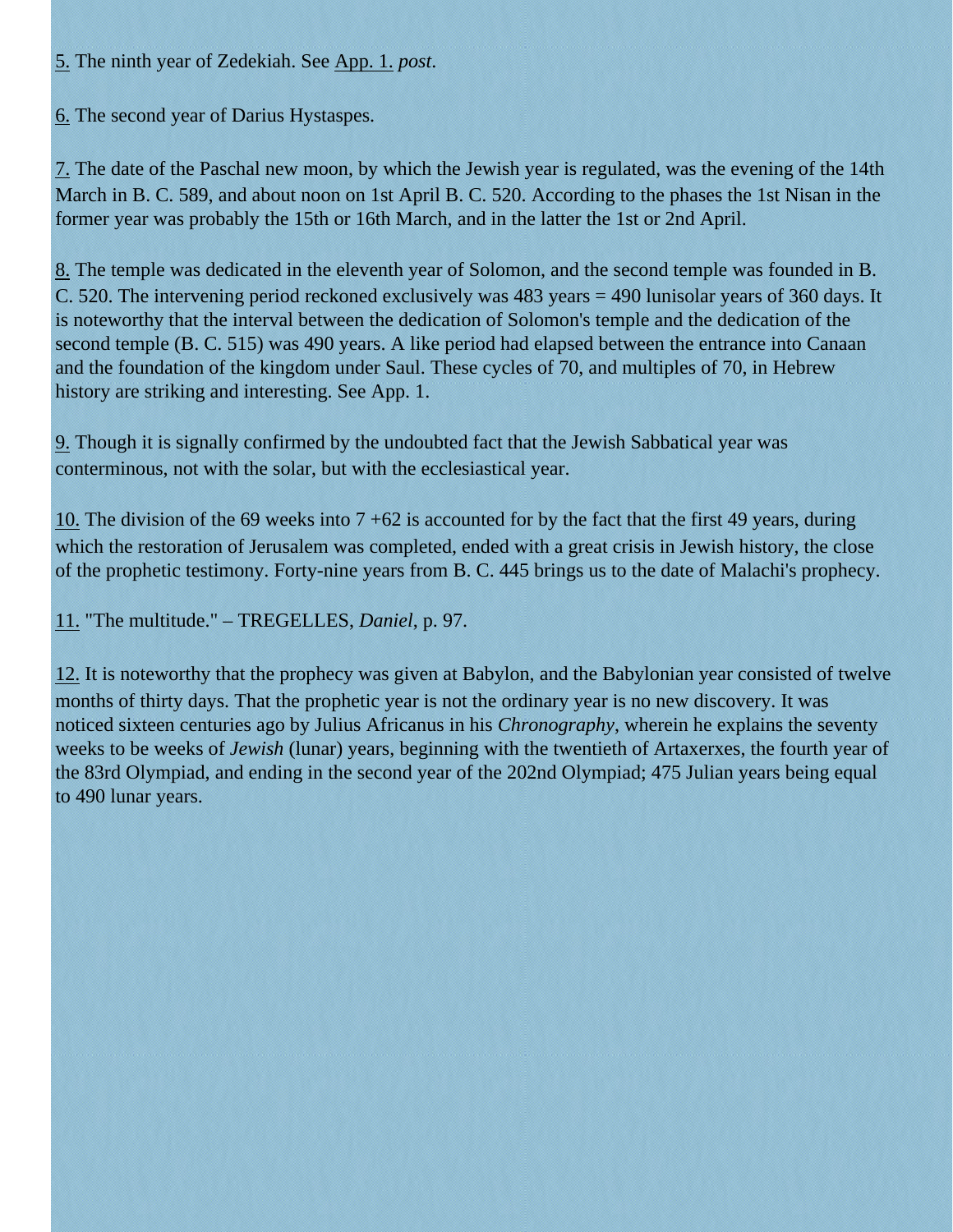## **The Coming Prince**

**Sir Robert Anderson**

#### **CHAPTER 7**

### **THE MYSTIC ERA OF THE WEEKS**

 THE conclusions arrived at in the preceding chapter suggest a striking parallel between Daniel's earlier visions and the prophecy of the seventy weeks. History contains no record of events to satisfy the predicted course of the seventieth week. The Apocalypse was not even written when that period ought chronologically to have closed, and though eighteen centuries have since elapsed, the restoration of the Jews seems still but a chimera of sanguine fanatics. And be it remembered that the purpose of the prophecy was not to amuse or interest the curious. Of necessity some mysticism must characterize prophetic utterances, otherwise they might be "fulfilled to order" by designing men; but once the prophecy comes side by side with the events of which it speaks, it fails of one of its chief purposes if its relation to them be doubtful. If any one will learn the connection between prophecy and its fulfillment, let him read the fifty-third chapter of Isaiah, and compare it with the story of the Passion: so vague and figurative that no one could have acted out the drama it foretold; but yet so definite and clear that, once fulfilled, the simplest child can recognize its scope and meaning. If then the event which constitutes the epoch of the seventieth week must be as pronounced and certain as Nehemiah's commission and Messiah's death, it is of necessity still future.

 And this is precisely what the study of the seventh chapter of Daniel will have led us to expect. All Christian interpreters are agreed that between the rise of the fourth beast and the growth of the ten horns there is a gap or parenthesis in the vision; and, as already shown, that gap includes the entire period between the time of Christ and the division of the Roman earth into the ten kingdoms out of which the great persecutor of the future is to arise. This period, moreover, is admittedly unnoticed also in the other visions of the book. There is therefore a strong *a priori* probability that it would be overlooked in the vision of the ninth chapter.

<span id="page-59-0"></span> More than this, there is not only the same reason for this mystic foreshortening in the vision of the seventy weeks, as in the other visions,  $\left[\frac{11}{11}\right]$  but that reason applies here with special force. The seventy weeks were meted out as the period during which Judah's blessings were deferred. In common with all prophecy, the meaning of this prophecy will be unmistakable when its ultimate fulfillment takes place, but it was necessarily conveyed in a mystical form in order to shut up the Jews to the responsibility of accepting their Messiah. St. Peter's inspired proclamation to the nation at Jerusalem, recorded in the third chapter of Acts, was in accordance with this. The Jews looked merely for a return of their national supremacy, but God's first purpose was redemption through the death of the great Sin-bearer. Now, the sacrifice had been accomplished, and St. Peter pointed to Calvary as the fulfillment of that "which God before had showed by the mouth of all His prophets"; and he added this testimony, "Repent ye therefore, and turn again, that your sins may be blotted out, that so there may come seasons of refreshing from the presence of the Lord; and that He may send the Christ, who hath been appointed for you, even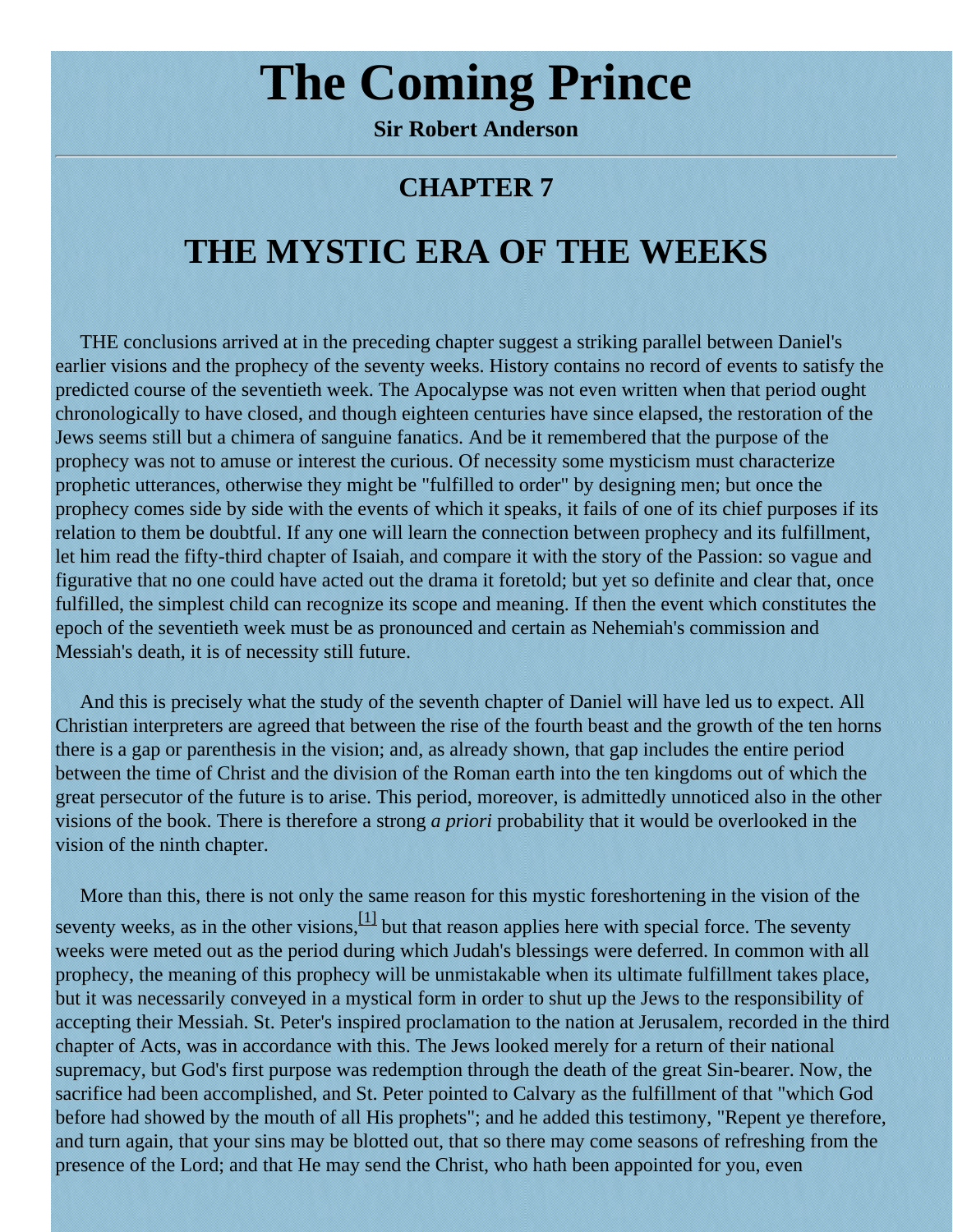Jesus." (Acts 3:19, 20, R.V.) The realization of these blessings would have been the fulfillment of Daniel's prophecy, and the seventieth week might have run its course without a break. But Judah proved impenitent and obdurate, and the promised blessings were once again postponed till the close of this strange era of the Gentile dispensation.

 But it may be asked, Was not the Cross of Christ the fulfillment of these blessings? A careful study of the Angel's words (Daniel 9:24) will show that not so much as one of them has been thus accomplished. The sixty-ninth week was to end with Messiah's death; the close of the seventieth week was to bring to Judah the full enjoyment of the blessings resulting from that death. Judah's transgression has yet to be restrained, and his sins to be sealed up. The day is yet future when a fountain shall be opened for the iniquity of Daniel's people, (Zechariah 13:1) and righteousness shall be ushered in for them. In what sense were vision and prophet sealed up at the death of Christ, considering that the greatest of all visions was yet to be given, (The Revelation.) and the days were still to come when the words of the prophets were to be fulfilled? (Luke 21:22) And whatever meaning is to be put upon "anointing the most holy," it is clear that Calvary was not the accomplishment of it.<sup>[2]</sup>

<span id="page-60-0"></span> But is it consistent with fair argument or common-sense to urge that an era thus chronologically defined should be indefinitely interrupted in its course? The ready answer might be given, that if common-sense and fairness — if human judgment, is to decide the question, the only doubt must be whether the final period of the cycle, and the blessings promised at its close, be not for ever abrogated and lost by reason of the appalling guilt of that people who "killed the Prince of life." (Acts 3:15) There exists surely no presumption against supposing that the stream of prophetic time is tided back during all this interval of the apostasy of Judah. The question remains, whether any precedent for this can be discovered in the mystical chronology of Israel's history.

 According to the book of Kings, Solomon began to build the temple in the 480th year after the children of Israel were come out of the land of Egypt. (1 Kings 6:1) This statement, than which none could, seemingly, be more exact, has sorely puzzled chronologers. By some it has been condemned as a forgery, by others it has been dismissed as a blunder; but all have agreed in rejecting it. Moreover, Scripture itself appears to clash with it. In his sermon at Pisidian Antioch (Acts 13:18-21) St. Paul epitomizes thus the chronology of this period of the history of his nation: forty years in the wilderness; 450 years under the judges, and forty years of the reign of Saul; making a total of 530 years. To which must be added the forty years of David's reign and the first three years of Solomon's; making 573 years for the very period which is described in Kings as 480 years. Can these conclusions, apparently so inconsistent, be reconciled? $\frac{31}{2}$ 

<span id="page-60-3"></span><span id="page-60-2"></span><span id="page-60-1"></span> If we follow the history of Israel as detailed in the book of Judges, we shall find that for five several periods their national existence as Jehovah's people was in abeyance. In punishment for their idolatry, God gave them up again and again, and "sold them into the hands of their enemies." They became slaves to the king of Mesopotamia for eight years, to the king of Moab for eighteen years, to the king of Canaan for twenty years, to the Midianites for seven years, and finally to the Philistines for forty years.<sup>[\[4\]](#page-62-1)</sup> But the sum of  $8 + 18 + 20 + 7 + 40$  years is 93 years, and if 93 years be deducted from 573 years, the result is 480 years. It is obvious, therefore, that the 480 years of the book of Kings from the Exodus to the temple is a mystic era formed by eliminating every period during which the people were cast off by God.<sup>[5]</sup> If, then, this principle were intelligible to the Jew in regard to history, it was both natural and legitimate to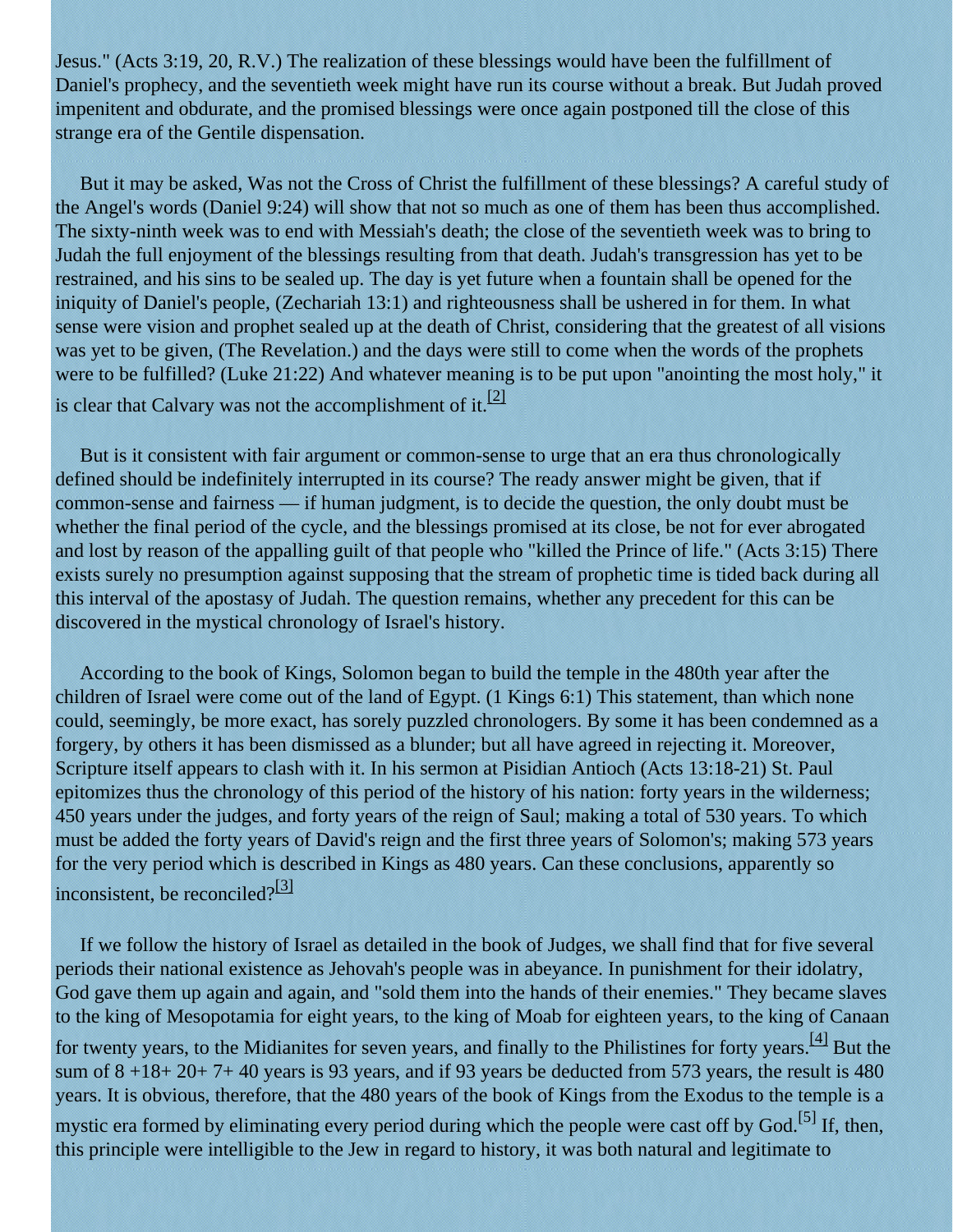introduce it in respect of an essentially mystic era like that of the seventy weeks.

<span id="page-61-2"></span> But this conclusion does not depend upon argument however sound, or inference however just. It is indisputably proved by the testimony of Christ Himself. "What shall be the sign of Thy coming, and of the end of the world?" the disciples inquired as they gathered round the Lord on one of the last days of His ministry on earth. (Matthew 24:3) In reply he spoke of the tribulation foretold by Daniel, <sup>[6]</sup> and warned them that the signal of that fearful persecution was to be the precise event which marks the middle of the seventieth week, namely, the defilement of the holy place by the "abomination of desolation," — some image of himself probably, which the false prince will set up in the temple in violation of his treaty obligations to respect and defend the religion of the Jews<sup>[7]</sup> That this prophecy was not fulfilled by Titus is as certain as history can make it;<sup>[8]</sup> but Scripture itself leaves no doubt whatever on the point.

<span id="page-61-4"></span><span id="page-61-3"></span> It appears from the passages already quoted, that the predicted tribulation is to last three and a half years, and to date from the violation of the treaty in the middle of the seventieth week. What is to follow is thus described by the Lord Himself in words of peculiar solemnity: "Immediately after the tribulation of those days shall the sun be darkened, and the moon shall not give her light, and the stars shall fall from heaven, and the powers of the heaven shall be shaken: and then shall appear the sign of the Son of man in heaven, and then shall all the tribes of the earth mourn, and they shall see the Son of man coming in the clouds of heaven with power and great glory." (Matthew 24:29) That it is to the closing scenes of the dispensation this prophecy relates is here assumed.[\[9\]](#page-63-2) And as these scenes are to follow *immediately*  after a persecution, of which the era is within the seventieth week, the inference is incontestable that the events of that week belong to a time still future.<sup>[\[10\]](#page-63-3)</sup>

<span id="page-61-6"></span><span id="page-61-5"></span>We may conclude, then, that when wicked hands set up the cross on Calvary, and God pronounced the dread *"Lo-ammi"* (Romans 9:25, 26; *cf*. Hosea 1:9, 10) upon His people, the course of the prophetic era ceased to run. Nor will it flow on again till the autonomy of Judah is restored; and, with obvious propriety, that is held to date from the moment their readmission into the family of nations is recognized by treaty.<sup>[11]</sup> It will, therefore, be here assumed that the former portion of the prophetic era has run its course, but that the events of the last seven years have still to be accomplished. The last point, therefore, necessary to complete the chain of proof is to ascertain the date of "Messiah the Prince."

<span id="page-61-7"></span>Footnotes

<span id="page-61-0"></span>[1.](#page-59-0) See pp. 44-47, *ante*.

<span id="page-61-1"></span>[2.](#page-60-0) All these words point to practical benefits to be conferred in a practical way upon the people, at the second advent of Christ. Isaiah 1:26 is a commentary on "bringing in righteousness." To take it as synonymous with declaring God's righteousness (Romans 3:25) is doctrinally a blunder and an anachronism. To any whose views of "reconciliation" are not based on the use of the word in Scripture, "making reconciliation for iniquity" will seem an exception. The Hebrew verb *caphar* (to make atonement or reconciliation) means literally "to cover over" sin *(see* its use in Genesis 6:14), to do away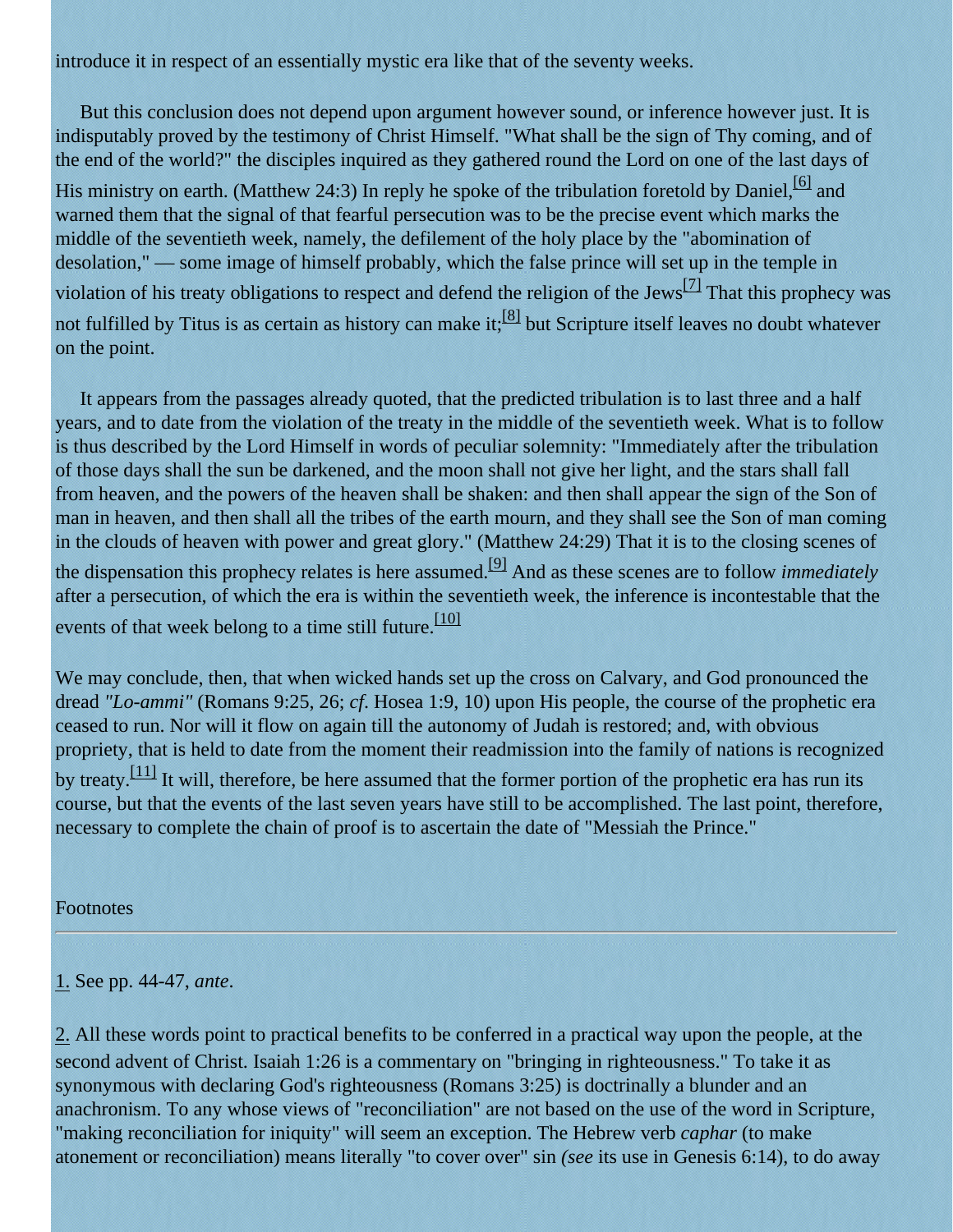with a charge against a person by means of bloodshedding, or otherwise *(ex. gr.* by intercession, Exodus 32:30), so as to secure his reception into Divine favor. The following is a list of the passages where the word is used in the first three books of the Bible: Genesis 6:14 *(pitch)*; 32:20 *(appease)*; Exodus 29:33, 36, 37; 30:10, 15, 16; 32:30; Leviticus 1:4; 4:20, 26, 31, 35; 5:6, 10, 13, 16, 18; 6:7, 30; 7:7; 8:15, 34; 9:7; 10:17; 12:7, 8;14:18, 19, 20, 21, 29, 31, 53; 15:15, 30; 16:6, 10, 11, 16, 17, 18, 20, 24, 27, 32, 33, 34; 17:11; 19:22; 23:28. It will be seen that *caphar* is never used of the expiation or bloodshedding considered objectively, but of the results accruing from it to the sinner, sometimes immediately on the victim's death, sometimes conditional upon the action of the priest who was charged with the function of applying the blood. The sacrifice was not the atonement, but the means by which atonement was made. Therefore "the preposition which marks substitution is never used in connection with the word *caphar"* (Girdlestone's *Synonyms* O. T., p. 214.) Making reconciliation, or atonement, therefore, according to the Scriptural use of the word, implies the removal of the practical estrangement between the sinner and God, the obtaining forgiveness for the sin; and the words in Daniel 9:24 point to the time when this benefit will be secured to Judah. "In *that day* there shall be a fountain opened to the inhabitants of Jerusalem for sin and uncleanness" ( Zechariah 13:1); that is, the blessings of Calvary will be theirs; *reconciliation* will be accomplished for the people. In keeping with this, transgression will be *restrained (see* use of the word in Genesis 8:2; Exodus 36:6); *i. e.,* they will cease to transgress; sins will be sealed up, — the ordinary word for securing a letter (1 Kings 21:8), or a purse or bag of treasure ( Job 14:17); *i. e.,* sins will be done with and put away in a practical sense; and vision and prophet will likewise be sealed up, *i. e.*, their functions will be at an end, for all will have been fulfilled.

<span id="page-62-0"></span>[3.](#page-60-1) According to Browne *(Ordo Saec.,* §§. 254 and 268) the Exodus was on Friday the 10th April, B. C. 1586; the passage of Jordan was the 14th April, B. C. 1546; the accession of Solomon was B. C. 1016, and the foundation of the Temple was the 20th April, B. C. 1013. He therefore accepts St. Paul's statements unreservedly. Clinton conjectures that there was an interval of about twenty-seven years before the time of the Judges, and another of twelve years before the election of Saul, thus fixing on B. C. 1625 as the date of the Exode, extending the whole period to 612 years. Josephus reckons it 621 years, and this is adopted by Hales, who calls the statement in Kings "a forgery." Other chronologers assign periods varying from the 741 years of Julius Africanus to the 480 years of Usher, whose date for the Exode — B. C. 1491 — has been adopted in our Bible, though clearly wrong by ninety-three years at least. The subject is fully discussed by Clinton in *Fasli Hell.,* vol. 1., pp. 312-313, and by Browne, reviewing Clinton's arguments, in *Ordo Scec*., §. 6, *etc.* Browne's conclusions have much to commend them. But if others are right in inserting conjectural periods, my argument remains the same, for any such periods, if they existed, were obviously excluded from the 480 years on the same principle as were the eras of the servitudes. (This subject is discussed further in App. 1.)

<span id="page-62-1"></span>[4.](#page-60-2) Judges 3:8, 14; 4:2, 3; 6:1; 13:1. The servitude of Judges 10:7, 9 affected only the tribes beyond Jordan, and did not suspend Israel's *national* position.

<span id="page-62-2"></span>[5.](#page-60-3) The Israelites were nationally God's people as no other nation ever can be; therefore they were dealt with in some respects on principles similar to those which obtain in the case of individuals. A life without God is death. Righteousness must keep a strict account and sternly judge; or grace may pardon. And if God forgives, He likewise forgets the sin (Hebrews 10:17); which doubtless means that the record is wiped out, and the period it covers is treated as though it were a blank. The days of our servitude to evil are ignored in the Divine chronology.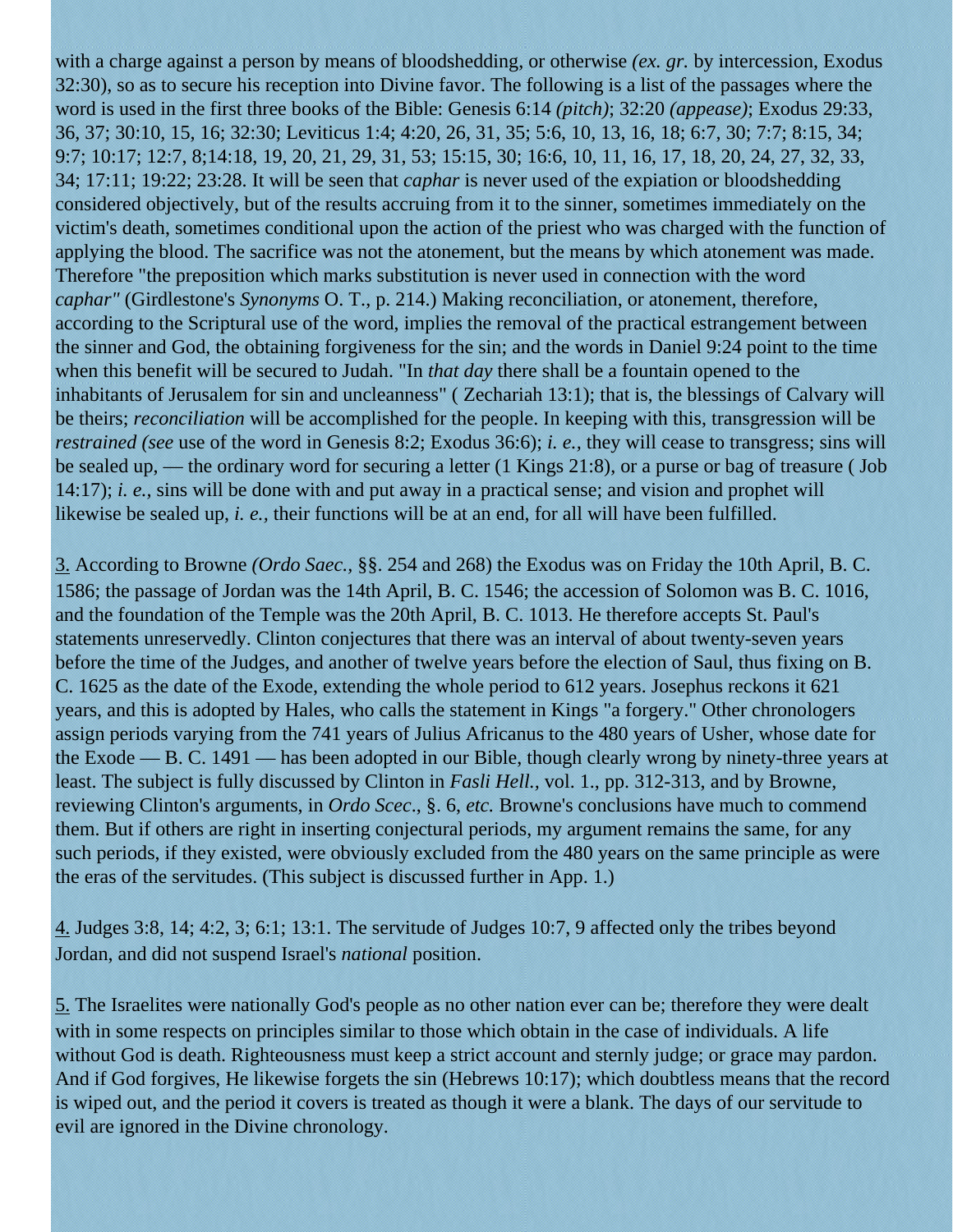[6.](#page-61-2) thlipsis, Matthew 24:21; Daniel 12:1 (LXX)

<span id="page-63-0"></span>[7.](#page-61-3) kai epi to hieronn bdelugma ton eramoseon, Daniel 9:27; to bdelugma eramoseos, Daniel 12:11 (LXX.); hotan oun idate to bdelugma tas eramoseos to rhathen dia Danial tou prophatou, estos en topo hagio, Matthew 24:15. *Comp.* 1 Maccabees 1:54, okodomasan bdelugma eramoseos epi to phusiastapion. This passage in Matthew affords an unanswerable proof that all systems of interpretation which make the seventy weeks end with the coming or death of Christ, and therefore *before the destruction of Jerusalem by Tiffits,* are wholly wrong. And that that event was not in fact the terminus of the era is plain from Matthew 24:21-29, and Daniel 9:24.

<span id="page-63-1"></span>[8.](#page-61-4) Making all allowance for the contemptible time-serving of Josephus and his admiration for Titus, his testimony on this point is too full and explicit to admit of doubt *(Wars*, 6., 2, §. 4).

<span id="page-63-2"></span>[9.](#page-61-5) I am aware of systems of interpretation which flitter away the meaning of all such scriptures, but it is idle to attempt to refute them in detail. *(See* chap 11 *post*, and App. Note C.)

<span id="page-63-3"></span>[10.](#page-61-6) Such was the belief of the early Church; but the question has been argued at length out of deference to modern writers who have advocated a different interpretation of Daniel 9:27. Hippolytus, bishop and martyr, who wrote at the beginning of the third century, is most definite on the point. Quoting the verse, he says: "By one week he meant the last week, *which is to be at the end of the whole world;* of which week the two prophets Enoch and Elias will take up the half; for they will preach 1, 260 days, clothed in sackcloth" (Hip. on *Christ and Antichrist)*. According to Browne *(Ordo Saec.* p. 386, *note)*, this was also the view of the father of Christian chronologers, Julius Africanus. That half of the last week has been fulfilled, but the remaining three and a half years are still future, is maintained by Canon Browne himself (§ 339), who notices, what so many modern writers have missed, that the events belonging to this period are connected with the times of Antichrist.

<span id="page-63-4"></span>[11.](#page-61-7) *i. e.,* the covenant mentioned in Daniel 9:27.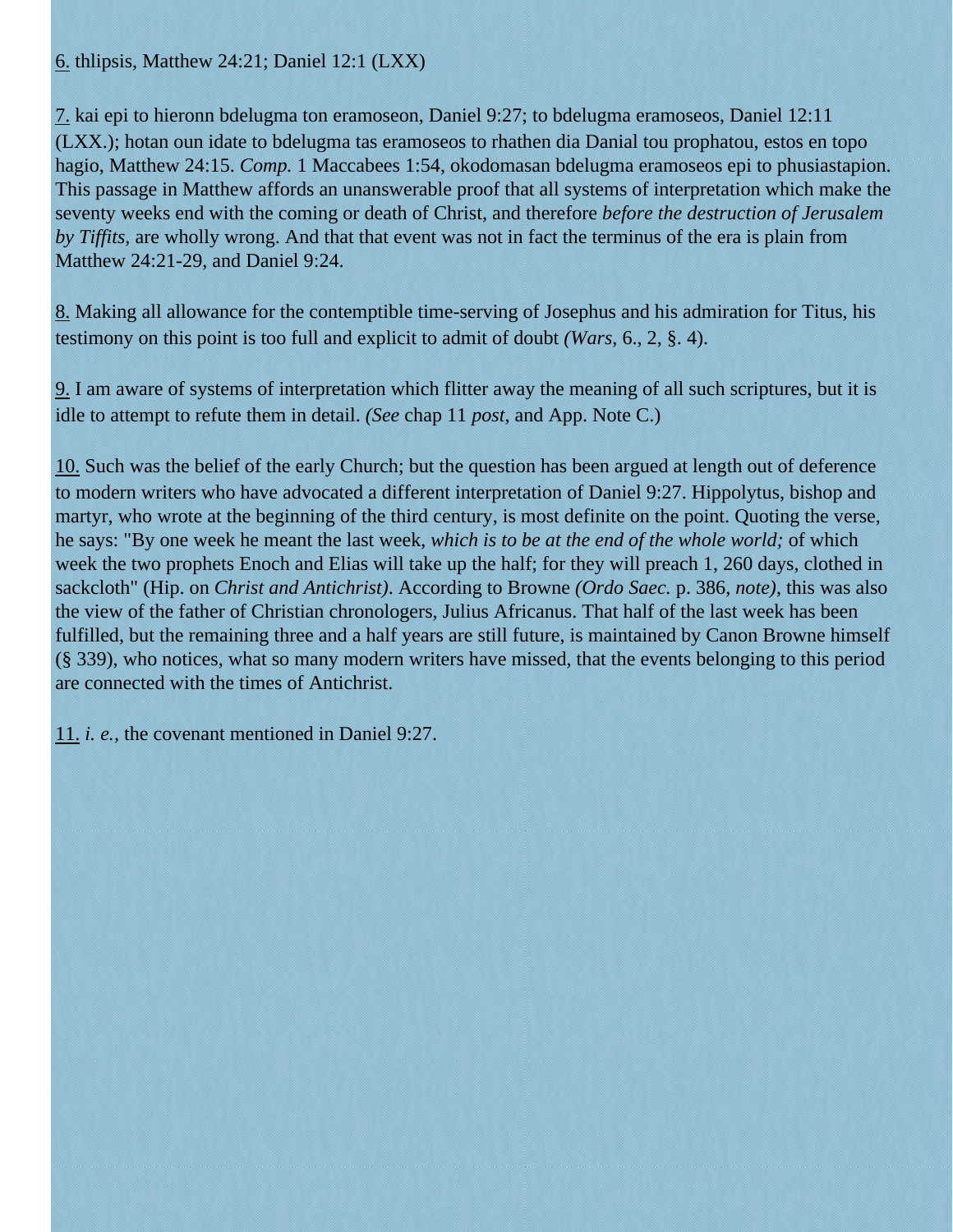## **The Coming Prince**

**Sir Robert Anderson**

#### **CHAPTER 8**

### **"MESSIAH THE PRINCE"**

 JUST as we find that in certain circles people who are reputed pious are apt to be regarded with suspicion, so it would seem that any writings which claim Divine authority or sanction inevitably awaken distrust. But if the evangelists could gain the same fair hearing which profane historians command; if their statements were tested upon the same principles on which records of the past are judged by scholars, and evidence is weighed in our courts of justice, it would be accepted as a wellestablished fact of history that our Savior was born in Bethlehem, at a time when Cyrenius was Governor of Syria, and Herod was king in Jerusalem. The narrative of the first two chapters of St. Luke is not like an ordinary page of history which carries with it no pledge of accuracy save that which the general credit of the writer may afford. The evangelist is treating of facts of which he had "perfect understanding from the very first;" (Luke 1:3) in which, moreover, his personal interest was intense, and in respect of which a single glaring error would have prejudiced not only the value of his book, but the success of that cause to which his life was devoted, and with which his hopes of eternal happiness were identified.

 The matter has been treated as though this reference to Cyrenius were but an incidental allusion, in respect of which an error would be of no importance; whereas, in fact, it would be absolutely vital. That the true Messiah must be born in Bethlehem was asserted by the Jew and conceded by the Christian: that the Nazarene was born in Bethlehem the Jew persistently denied. If even today he could disprove that fact, he would justify his unbelief; for if the Christ we worship was not by right of birth the heir to David's throne, He is not the Christ of prophecy. Christians soon forgot this when they had no longer to maintain their faith against the unbroken front of Judaism, but only to commend it to a heathen world. But it was not forgotten by the immediate successors of the apostles. Therefore it was that in writing to the Jews, Justin Martyr asserted with such emphasis that Christ was born during the taxing of Cyrenius, appealing to the lists of that census as to documents then extant and available for reference, to prove that though Joseph and Mary lived at Nazareth, they went up to Bethlehem to be enrolled, and that thus it came to pass the Child was born in the royal city, and not in the despised Galilean village.<sup>[\[1\]](#page-68-0)</sup>

<span id="page-64-0"></span> And these facts of the pedigree and birth of the Nazarene afforded almost the only ground upon which issue could be joined, where one side maintained, and the other side denied, that His Divine character and mission were established by transcendental proofs. None could question that His acts were more than human, but blindness and hate could ascribe them to Satanic power; and the sublime utterances which in every succeeding age have commanded the admiration of millions, even of those who have refused to them the deeper homage of their faith, had no charm for men thus prejudiced. But these statements about the taxing which brought the Virgin Mother up to Bethlehem, dealt with plain facts which required no moral fitness to appreciate them. That in such a matter a writer like St. Luke could be in error is utterly improbable, but that the error would remain unchallenged is absolutely incredible; and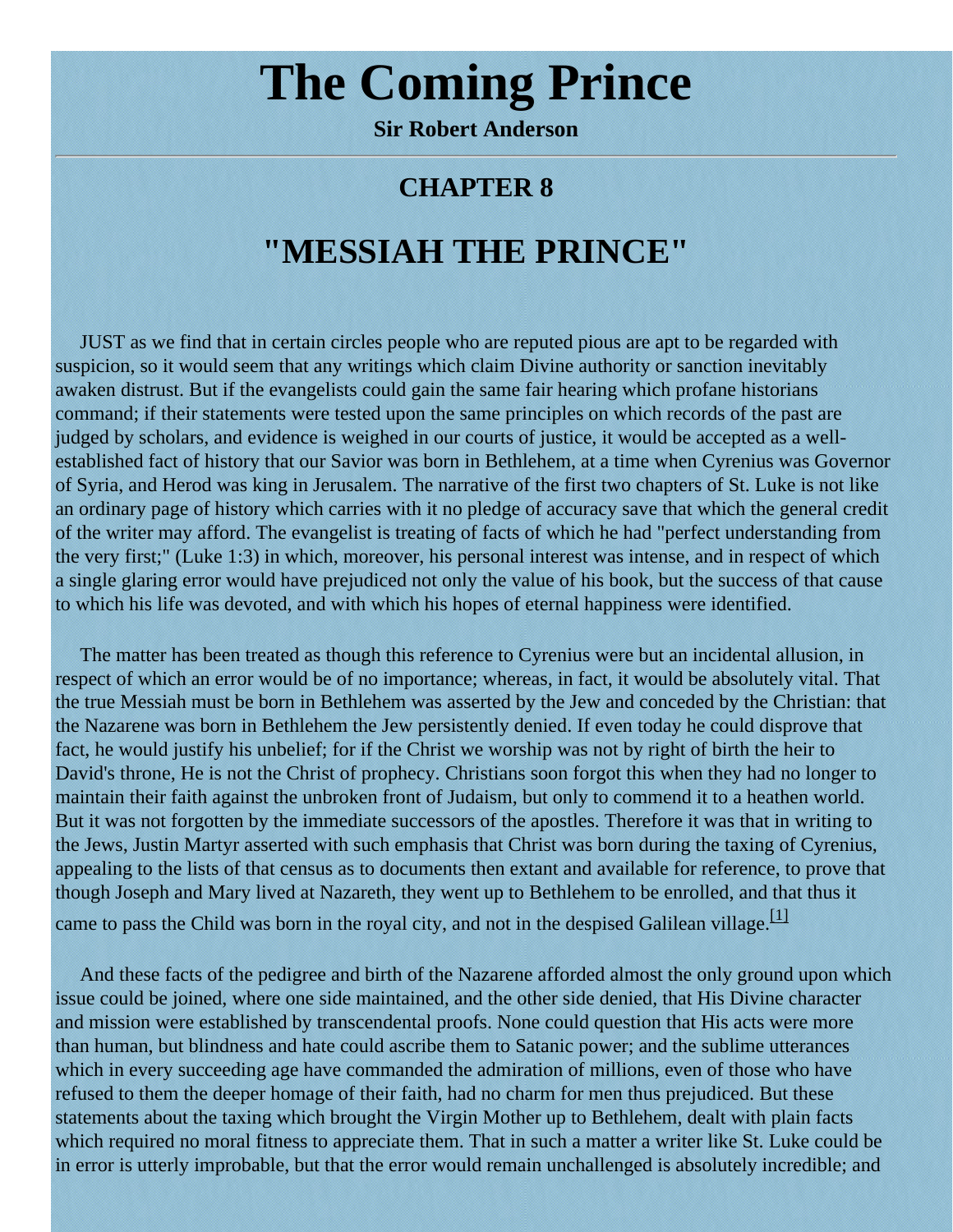we find Justin Martyr, writing nearly a hundred years after the evangelist, appealing to the fact as one which was unquestionable. It may, therefore, be accepted as one of the most certain of the really certain things of history, that the first taxing of Cyrenius was made before the death of Herod, and that while it was proceeding Christ was born in Bethlehem.

 Not many years ago this statement would have been received either with ridicule or indignation. The evangelist's mention of Cyrenius appeared to be a hopeless anachronism; as, according to undoubted history, the period of his governorship and the date of his "taxing" were nine or ten years later than the nativity. Gloated over by Strauss and others of his tribe, and dismissed by writers unnumbered either as an enigma or an error, the passage has in recent years been vindicated and explained by the labors of Dr. Zumpt of Berlin.

<span id="page-65-0"></span> By a strange chance there is a break in the history of this period, for the seven or eight years beginning B.C.  $4.\dot{ }^{[2]}$  The list of the governors of Syria, therefore, fails us, and for the same interval P. Sulpicius Quirinus, the Cyrenius of the Greeks, disappears from history. But by a series of separate investigations and arguments, all of them independent of Scripture, Dr. Zumpt has established that Quirinus was *twice* governor of the province, and that his first term of office dated from the latter part of B.C. 4, when he succeeded Quinctilius Varus. The unanimity with which this conclusion has been accepted renders it unnecessary to discuss the matter here. But one remark respecting it may not be out of place. The grounds of Dr. Zumpt's conclusions may be aptly described as a chain of circumstantial evidence, and his critics are agreed that the result is reasonably certain.<sup>[3]</sup> To make that certainty absolute, nothing is wanting but the positive testimony of some historian of repute. If, for example, one of the lost fragments of the history of Dion Cassius were brought to light, containing the mention of Quirinus as governing the province during the last months of Herod's reign, the fact would be deemed as certain as that Augustus was emperor of Rome. A Christian writer may be pardoned if he attaches equal weight to the testimony of St. Luke. It will, therefore, be here assumed as absolutely certain that the birth of Christ took place at some date not earlier than the autumn of B.C.  $4.\overline{^{[4]}}$  $4.\overline{^{[4]}}$  $4.\overline{^{[4]}}$ 

<span id="page-65-2"></span><span id="page-65-1"></span> The dictum of our English chronologer, than whom none more eminent or trustworthy can be appealed to, is a sufficient guarantee that this conclusion is consistent with everything that erudition can bring to bear upon the point. Fynes Clinton sums up his discussion of the matter thus. "The nativity was not more than about eighteen months before the death of Herod, nor less than five or six. The death of Herod was either in the spring of B.C. 4, *or the spring of* B.C. 3. The earliest possible date then for the nativity is the autumn of B.C. 6 (U. C. 748), eighteen months before the death of Herod in B.C. 4. *The latest will be the of B.C.* 4 (U. C. 750), about six months before his death, assumed to be in spring B.C. 3."<sup>[\[5\]](#page-69-0)</sup> This opinion has weight, not only because of the writer's eminence as a chronologist, but also because his own view as to the actual date of the birth of Christ would have led him to narrow still more the limits within which it must have occurred, if his sense of fairness had permitted him to do so. Moreover, Clinton wrote in ignorance of what Zumpt has since brought to light respecting the census of Quirinus. The introduction of this new element into the consideration of the question, enables us with absolute confidence, adopting Clinton's dictum, to assign the death of Herod to the month Adar of B.C. 3, and the nativity to the autumn of B.C. 4.

<span id="page-65-3"></span> That the least uncertainty should prevail respecting the time of an event of such transcendent interest to mankind is a fact of strange significance. But whatever doubt there may be as to the birth-date of the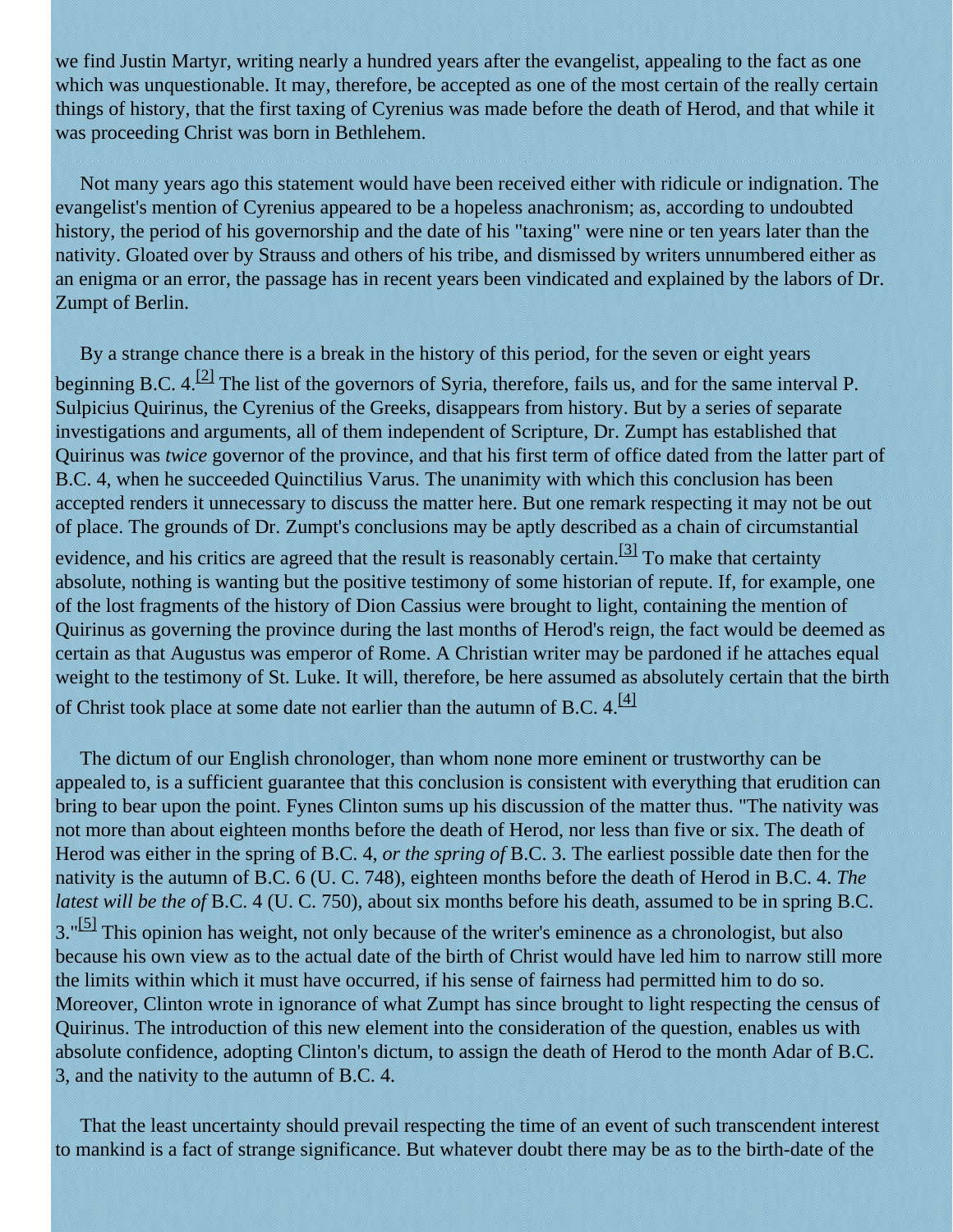Son of God, it is due to no omission in the sacred page if equal doubt be felt as to the epoch of His ministry on earth. There is not in the whole of Scripture a more definite chronological statement than that contained in the opening verses of the third chapter of St. Luke. "In the fifteenth year of the reign of Tiberius Caesar, Pontius Pilate being governor of Judaea, and Herod being tetrarch of Galilee, and his brother Philip tetrarch of Ituraea and of the region of Trachonitis, and Lysanias the tetrarch of Abilene, Annas and Caiaphas being the high priests, the word of God came unto John the son of Zacharias in the wilderness."

<span id="page-66-0"></span> Now the date of Tiberius Caesar's reign is known with absolute accuracy; and his fifteenth year, reckoned from his accession, began on the 19th August, A.D. 28. And further, it is also known that during that year, so reckoned, each of the personages named in the passage, actually held the position there assigned to him. Here then, it might be supposed, no difficulty or question could arise. But the evangelist goes on to speak of the beginning of the ministry of the Lord Himself, and he mentions that "He was about thirty years of age when He began."<sup>[\[6\]](#page-69-1)</sup> This statement, taken in connection with the date commonly assigned to the nativity, has been supposed to require that "the fifteenth year of Tiberius" shall be understood as referring, not to the epoch of his reign, but to an earlier date, when history testifies that certain powers were conferred on him during the two last years of Augustus. All such hypotheses, however, "are open to one overwhelming objection, viz., that the reign of Tiberius, as beginning from 19th August, A.D. 14, was as well known a date in the time of Luke, as the reign of Queen Victoria is in our own day; and no single case has ever been, or can be, produced, in which the years of Tiberius were reckoned in any other manner."<sup>[\[7\]](#page-69-2)</sup>

<span id="page-66-2"></span><span id="page-66-1"></span> Nor is there any inconsistency whatever between these statements of St. Luke and the date of the nativity (as fixed by the evangelist himself), under Cyrenius, in the autumn of B.C. 4; for the Lord's ministry, dating from the autumn of A.D. 28, may in fact have begun before His thirty-first year expired, and cannot have been later than a few months beyond it. The expression *"about* thirty years implies some such margin.<sup>[\[8\]](#page-69-3)</sup> As therefore it is wholly unnecessary, it becomes wholly unjustifiable, to put a forced and special meaning on the evangelist's words; and by the fifteenth year of Tiberius Caesar he must have intended what all the world would assume he meant, namely, the year beginning 19th August, A.D. 28. And thus, passing out of the region of argument and controversy, we reach at last a well-ascertained date of vital importance in this inquiry.

<span id="page-66-3"></span> The first Passover of the Lord's public ministry on earth is thus definitely fixed by the Gospel narrative itself, as in Nisan A.D. 29. And we are thus enabled to fix 32 A.D. as the year of the crucifixion. [\[9\]](#page-69-4)

 This is opposed, no doubt, to the traditions embodied in the spurious *Acta Pilati* so often quoted in this controversy, and in the writings of certain of the fathers, by whom the fifteenth year of Tiberius was held to be itself the date of the death of Christ; "by some, because they confounded the date of the baptism with the date of the Passion; by others, because they supposed both to have happened in one year; by others, because they transcribed from their predecessors without examination."<sup>[\[10\]](#page-69-5)</sup>

<span id="page-66-4"></span> An imposing array of names can be cited in support of any year from A.D. 29 to A.D. 33; but such testimony is of force only so long as no better can be found. Just as a seemingly perfect chain of circumstantial evidence crumbles before the testimony of a single witness of undoubted veracity and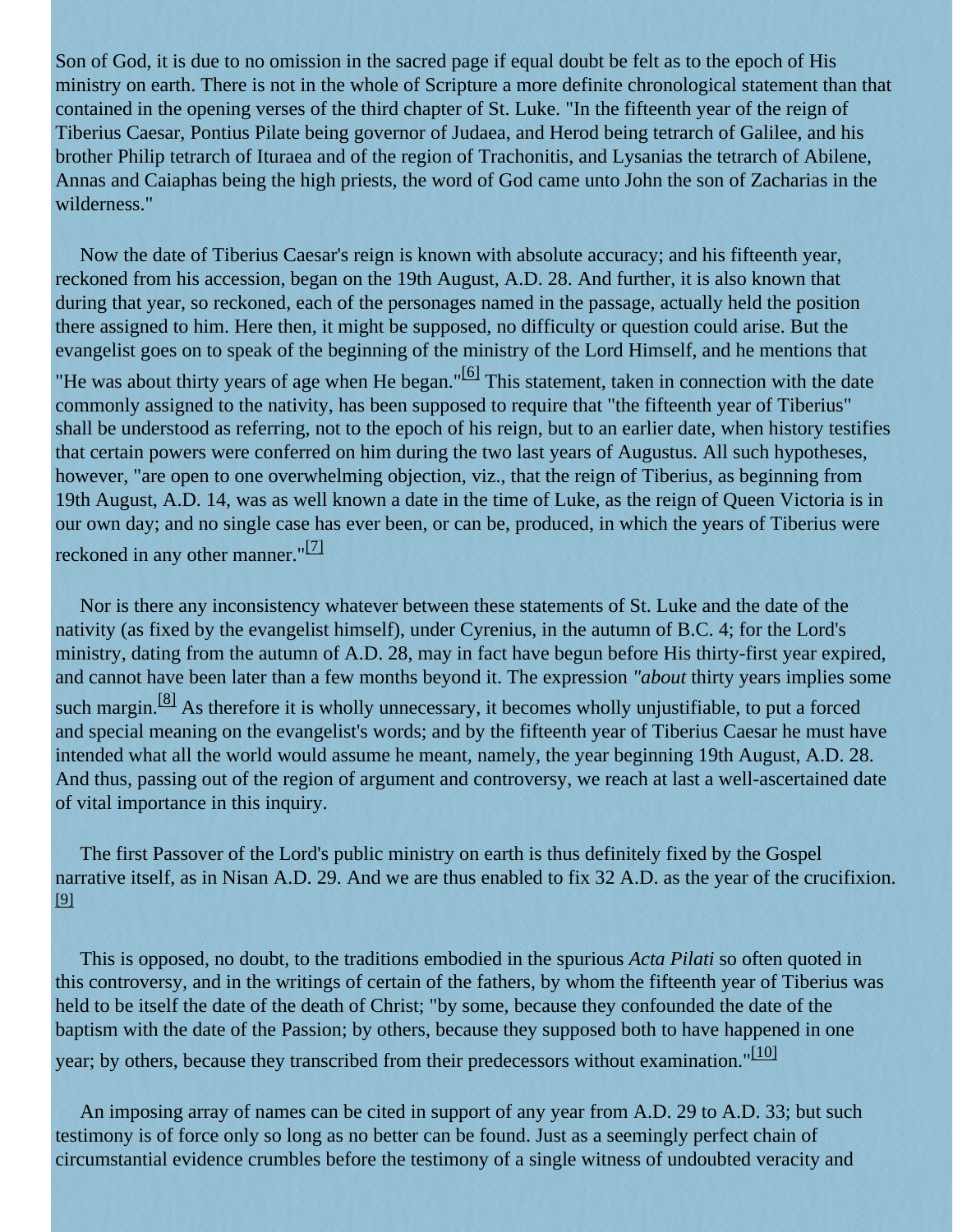worth, and the united voice of half a county will not support a prescriptive right, if it be opposed to a single sheet of parchment, so the cumulative traditions of the Church, even if they were as definite and clear as in fact they are contradictory and vague, would not outweigh the proofs to which appeal has here been made.

<span id="page-67-0"></span> One point more, however, claims attention. Numerous writers, some of them eminent, have discussed this question as though nothing more were needed in fixing the date of the Passion than to find a year, within certain limits, in which the paschal moon was full upon a Friday. But this betrays strange forgetfulness of the intricacies of the problem. True it is that if the system by which today the Jewish year is settled had been in force eighteen centuries ago, the whole controversy might turn upon the week date of the Passover in a given year; but on account of our ignorance of the embolismal system then in use, no weight whatever can be attached to it.  $\frac{[11]}{[11]}$  While the Jewish year was the old lunisolar year of 360 days, it is not improbable they adjusted it, as for centuries they had probably been accustomed to do in Egypt, by adding annually the "complimentary days" of which Herodotus speaks.<sup>[\[12\]](#page-70-0)</sup> But it is not to be supposed that when they adopted the present form of year, they continued to correct the calendar in so primitive a manner. Their use of the metonic cycle for this purpose is comparatively modern.<sup>[\[13\]](#page-70-1)</sup> And it is probable that with the lunar year they obtained also under the Seleucidae the old eight years' cycle for its adjustment. The fact that this cycle was in use among the early Christians for their paschal calculations,  $\frac{1141}{11}$  raises a presumption that it was borrowed from the Jews; but we have no certain knowledge upon the subject.

<span id="page-67-4"></span><span id="page-67-3"></span><span id="page-67-2"></span><span id="page-67-1"></span> Indeed, the only thing reasonably certain upon the matter is that the Passover did *not* fall upon the days assigned to it by writers whose calculations respecting it are made with strict astronomical accuracy, [\[15\]](#page-70-3) for the *Mishna* affords the clearest proof that the beginning of the month was not determined by the *true* new moon, but by the first appearance of her disc; and though in a climate like that of Palestine this would seldom be delayed by causes which would operate in murkier latitudes, it doubtless sometimes happened "that neither sun nor stars for many days appeared."<sup>[16]</sup> These considerations justify the statement that in any year whatever the 15th Nisan may have fallen on a Friday.<sup>[\[17\]](#page-70-5)</sup>

<span id="page-67-6"></span><span id="page-67-5"></span> For example, in A.D. 32, the date of the true new moon, by which the Passover was regulated, was the night (10h 57m) of the 29th March. The ostensible date of the 1st Nisan, therefore, according to the phases, was the 31st March. It may have been delayed, however, till the 1st April; and in that case the 15th Nisan should apparently have fallen on Tuesday the 15th April. But the calendar may have been further disturbed by intercalation. According to the scheme of the eight years' cycle, the embolismal month was inserted in the third, sixth, and eighth years, and an examination of the calendars from A.D. 22 to A D. 45 will show that A.D. 32 was the third year of such a cycle. As, therefore, the difference between the solar year and the lunar is 11 days, it would amount in three years to 33 3/4 days, and the intercalation of a thirteenth month *(Ve-adar)* of thirty days would leave an epact still remaining of 3 3/4 days; and the "ecclesiastical moon" being that much before the real moon, the feast day would have fallen on the Friday (11th April), exactly as the narrative of the Gospels requires.<sup>[\[18\]](#page-70-6)</sup>

<span id="page-67-7"></span> This, moreover, would explain what, notwithstanding all the poetry indulged in about the groves and grottoes of Gethsemane, remains still a difficulty. Judas needed neither torch nor lantern to enable him to track his Master through the darkest shades and recesses of the garden, nor was it, seemingly, until he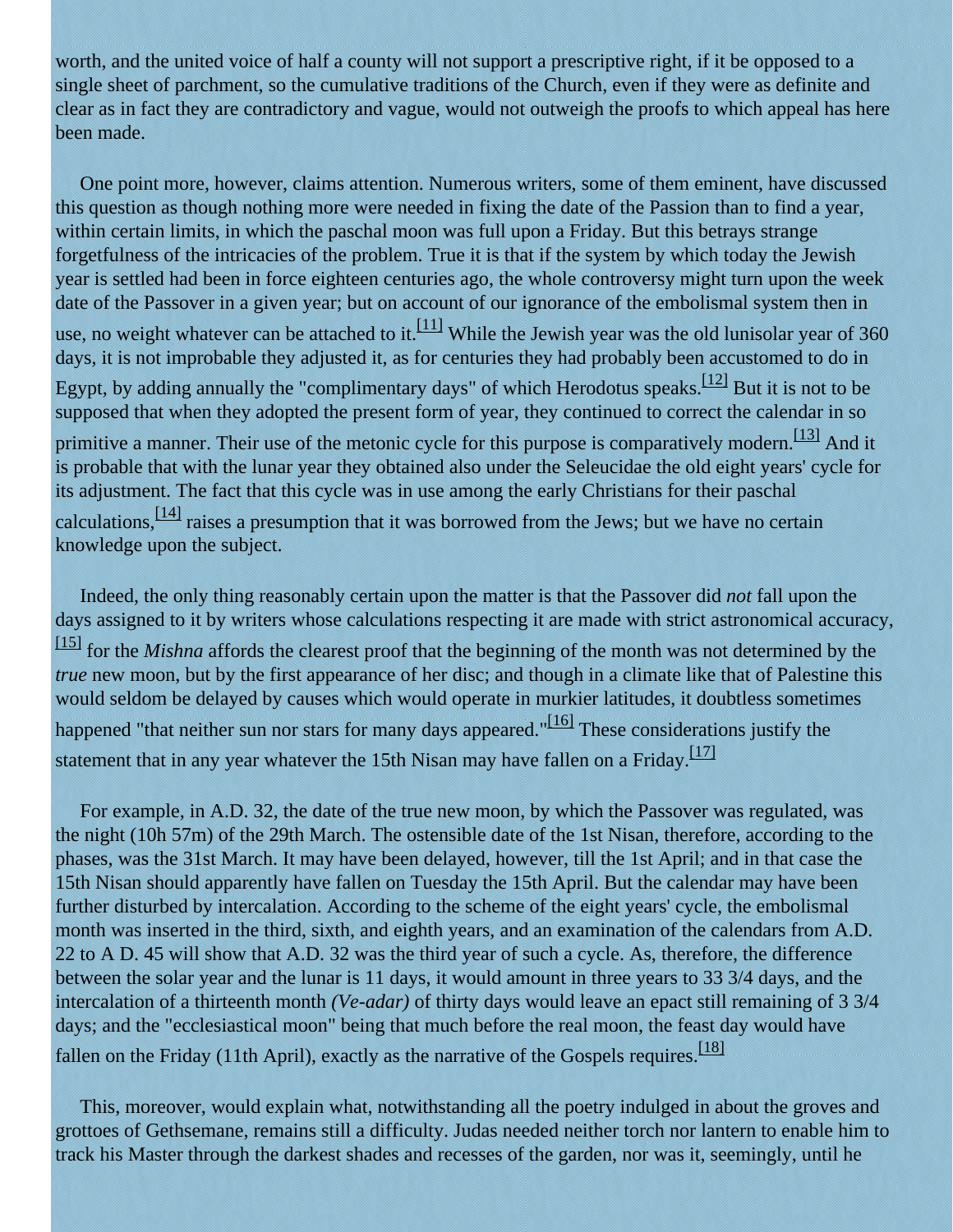<span id="page-68-5"></span><span id="page-68-4"></span>had fulfilled his base and guilty mission that the: crowd pressed in to seize their victim. And no traitor need have been suborned by the Sanhedrin to betray to them at midnight the object of their hate, were it not that they dared not take Him save by stealth.<sup>[19]</sup> Every torch and lamp increased the risk of rousing the sleeping millions around them, for that night all Judah was gathered to the capital to keep the Paschal feast.<sup>[20]</sup> If, then, the full moon were high above Jerusalem, no other light were needed to speed them on their guilty errand; but if, on the other hand, the Paschal moon were only ten or eleven days old upon that Thursday night, she would certainly have been low on the horizon, if she had not actually set, before they ventured forth. These suggestions are not made to confirm the proof already offered of the year date of the death of Christ, but merely to show how easy it is to answer objections which at first sight might seem fatal.

#### Footnotes

<span id="page-68-0"></span>[1.](#page-64-0) Bethlehem, "in which Jesus Christ was born, as you may also learn from the lists of the taxing which was made in the time of Cyrenius, the first Governor of yours in Judea." — *Apol.,* 1., § 34.

"We assert Christ to have been born a hundred and fifty years ago, under Cyrenius." — Ibid., §46.

"But when there was an enrollment in Judea, which was then made first under Cyrenius, he went up from Nazareth, where he lived, to Bethlehem, of which place he was, to be enrolled," etc. — Dial. Trypho, § 78.

<span id="page-68-1"></span>[2.](#page-65-0) Josephus here leaves a gap in his narrative; and through the loss of MSS., the history of Dion Cassius, the other authority for this period, is not available to supply the omission.

<span id="page-68-2"></span>[3.](#page-65-1) Dr. Zumpt's labors in this matter were first made public in a Latin treatise which appeared in 1854. More recently he has published them in his *Das Geburtsjahr Christi* (Leipzig, 1869). The English reader will find a summary of his arguments in Dean Alford's *Greek Test.* (Note on Luke 2:1), and in his article, on *Cyrenius* in Smith's *Bible Dic*t.; he describes them as "very striking and satisfactory." Dr. Farrar remarks, "Zumpt has, with incredible industry and research, all but established in this matter the accuracy of St. Luke, by proving the extreme *probability* that Quirinus was *twice* governor of Syria" *(Life of Christ,* vol. 1. p. 7, *note).* See also an article in the *Quarterly Review* for April 1871, which describes Zumpt's conclusions as "very nearly certain," "all but certain." The question is discussed also in Wieseler's *Chron. Syn.* (Venables's trans.) In his Roman history, Mr. Merivale adopts these results unreservedly. He says (vol. 4., p. 457), "A remarkable light has been thrown upon the point by the demonstration, as it seems to be, of Augustus Zumpt in his second volume of *Commentationes Epigraphicae,* that Quirinus (the Cyrenius of St. Luke 2.) was first governor of Syria from the close of A. U. 750 (B. C. 4), to A. U. 753 (B. C. l)."

<span id="page-68-3"></span>[4.](#page-65-2) The birth of our Lord is placed in B. C. 1, by Pearson and Hug; B. C. 2, by Scaliger; B. C. 3, by Baronius, Calvisius, Suskind, and Paulus; B. C. 4, by Lamy, Bengel, Anger, Wieseler, and Greswell; B. C. 5, by Ussher and Petavius; B. C. 7, by Ideler and Sanclementi (Smith's *Bible Dict.,* "Jesus Christ," p. 1075). It should be added that Zumpt's date for the nativity is fixed on independent grounds in B. C. 7.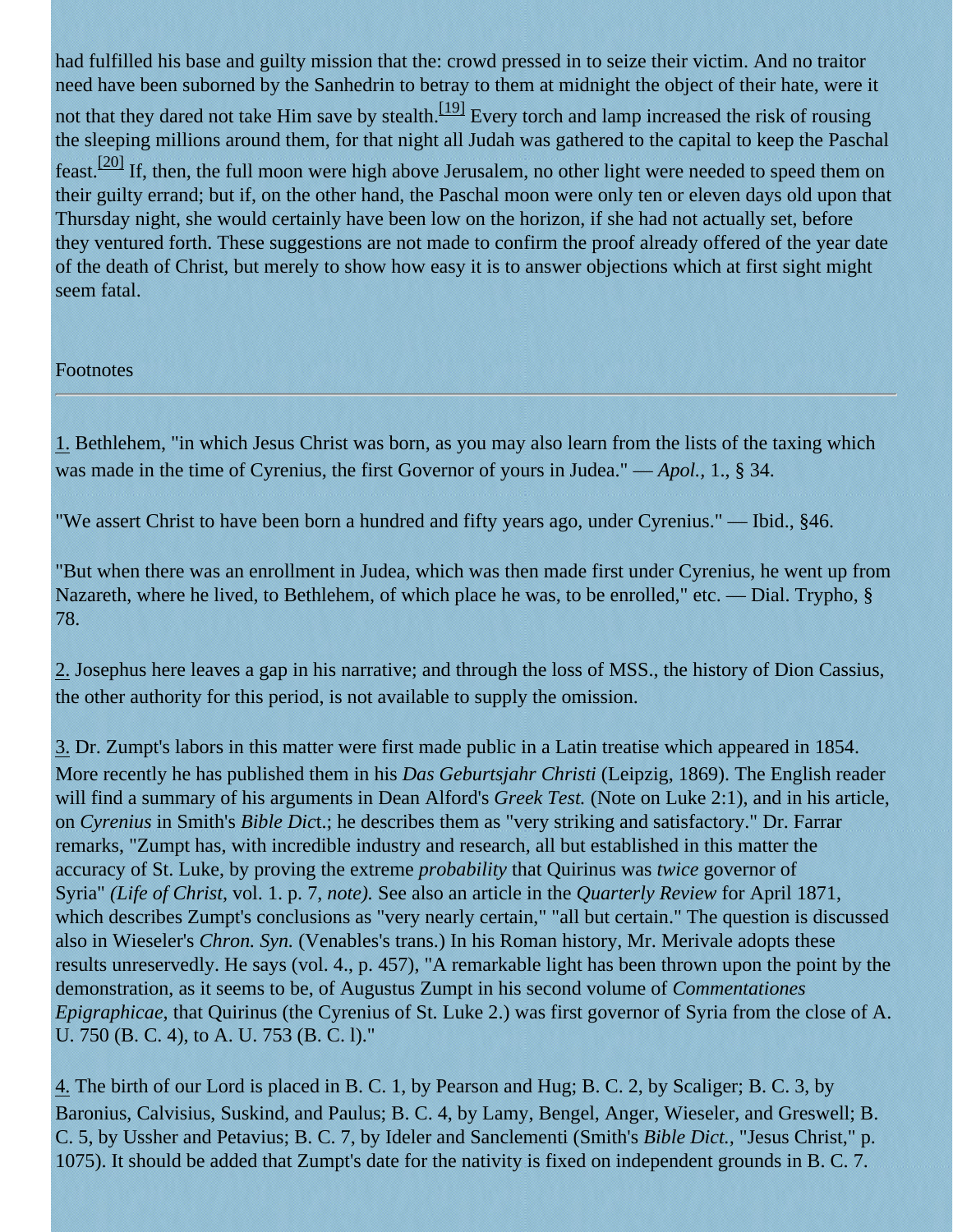Following Ideler, he concludes that the conjunction of the planets Jupiter and Saturn, which occurred in that year, was the "Star" which led the Magi to Palestine.

<span id="page-69-0"></span>[5.](#page-65-3) *Fasti Romani,* A. D. 29.

<span id="page-69-1"></span>[6.](#page-66-0) Luke 3:23. Such is the right rendering of the verse. The Revised Version renders it: "And Jesus Himself, when He began *to teach*, was about thirty years of age."

<span id="page-69-2"></span>[7.](#page-66-1) Lewin, *Fasti Sacri,* p. 53. Diss., chap. 6: The joint-principate theory of the reign of Tiberius, elaborately argued for by Greswell, is essential with writers like him, who assign the crucifixion to A. D 29 or 30. Sanclementi, indeed, finding "that nowhere in histories, or on monuments, or coins, is a vestige to be found of any such mode of reckoning the years of this emperor," *disposes of* the difficulty by taking the date in Luke 3:1 to refer, not to John the Baptist's ministry, but to Christ's death. Browne adopts this in a modified form, recognizing that the hypothesis above referred to "falls under fatal objections." He remarks that "it is improbable to the last degree" that Luke, who wrote specially for a Roman officer, and generally for Gentiles, would have so expressed himself as to be certainly misunderstood by them. Therefore, though the statement of the evangelist clashes with his conclusion as to the date of the Passion, he owns his obligation to accept it. See *Ordo Saec*., §§ 71 and 95.

<span id="page-69-3"></span>[8.](#page-66-2) As Dean Alford puts it *(Gr. Test., in loco)*: "This hosei tpiakonta admits of considerable latitude, but only in one direction, viz., *over thirty years.*"

<span id="page-69-4"></span>[9.](#page-66-3) "It seems to me absolutely certain that our Lord's ministry lasted for some period above three years" (Pusey, *Daniel*, p. 176, and *see* p. 177, *note* 7). This opinion is now held so universally, that it is no longer necessary to set forth in detail the grounds on which it rests; indeed, recent writers generally assume without proof that the ministry included four Passovers. The most satisfactory discussion of the question which I know of is in Hengstenberg's *Christology* (Arnold's trans., §§ 755-765). St. John mentions expressly three Passovers at which the Lord was present; and if the feast of John 5:1 be a Passover, the question is at an end. It is now generally admitted that that feast was either *Purim* or *Passover*, and Hengstenberg's proofs in favor of the latter are overwhelming. The feast of *Purim* had no Divine sanction. It was instituted by the decree of Esther, Queen of Persia, in the 13th year of Xerxes (B. C. 473), and it was rather a social and political than a religious feast, the service in the synagogue being quite secondary to the excessive eating and drinking which marked the day. It is doubtful whether our Lord would have observed such a feast at all; but that, contrary to the usual practice, He would have specially gone up to Jerusalem to celebrate it, is altogether incredible.

<span id="page-69-5"></span>[10.](#page-66-4) Clinton's *Fasti Rom*., A. D. 29.

<span id="page-69-6"></span>[11.](#page-67-0) "The month began at the phases of the moon…and this happens, according to Newton, when the moon is eighteen hours old. Therefore the fourteenth Nisan might commence when the moon was 13d. 18h. old, and wanted 1d. oh. 22m. to the full. [The age of the moon at the full will be 14d. 18h. 22M.] But sometimes the *phases* was delayed till the moon was 1d. 17h. old; and then if the first Nisan were deferred till the *phases*, the fourteenth would begin only 1h. 22m. before the full. This precision, however, in adjusting the month to the moon did not exist in practice. The Jews, like other nations who adopted a lunar year, and supplied the defect by an intercalary month, failed in obtaining complete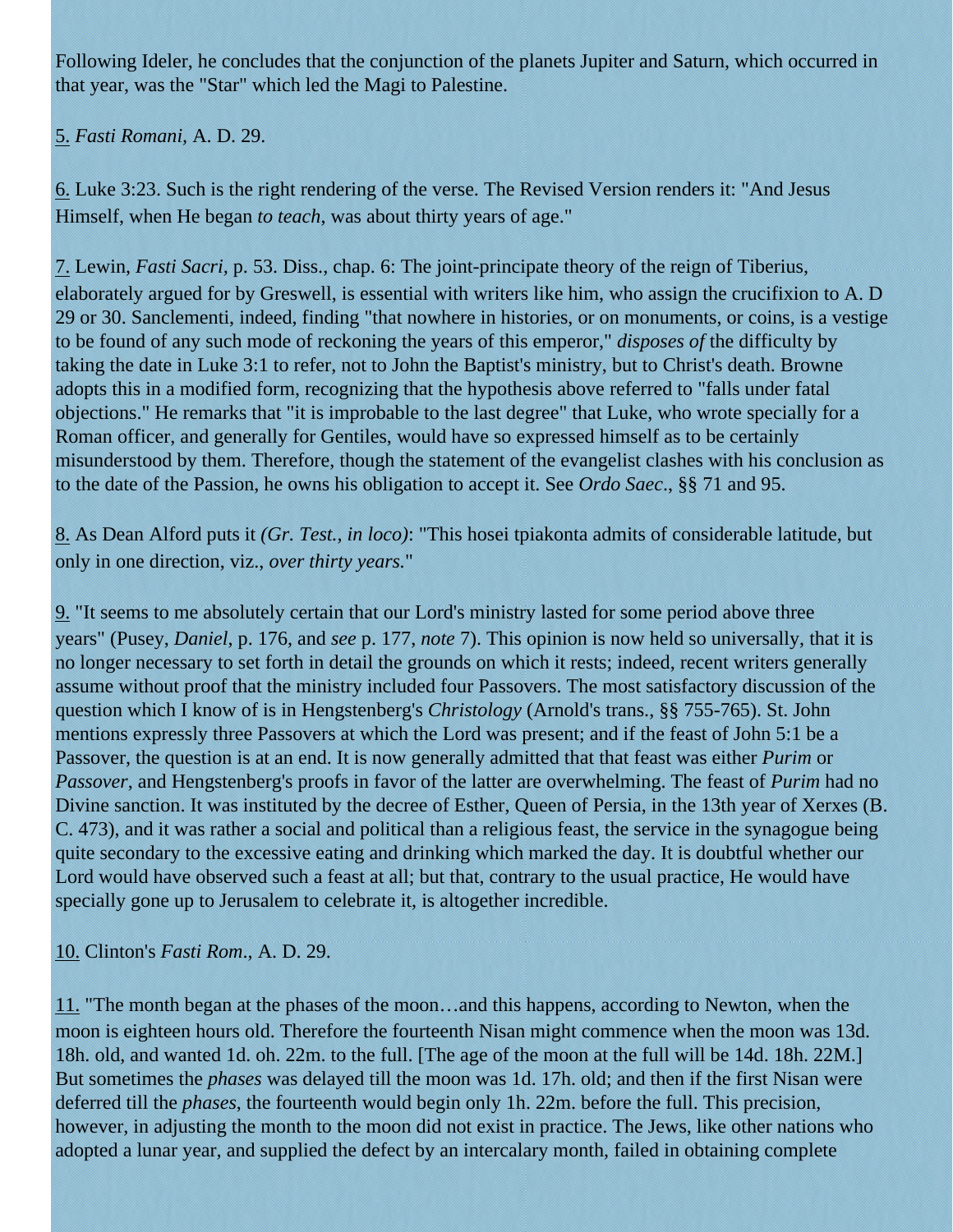accuracy. We know not what their method of calculation was at the time of the Christian era" *(Fasti Rom.*, vol. 2., p. 240); A. D. 30 is the only year between 28 and 33 in which the phases of the full moon was on a Friday. In A. D. 29 the full moon was on Saturday, and the phases on Monday. *(See* Wurm's Table, in Wiesler's *Chron. Syn.,* Venables's trans., p. 407).

<span id="page-70-0"></span>[12.](#page-67-1) *Herod*. 2:4.

<span id="page-70-1"></span>[13.](#page-67-2) It was about A. D. 360 that the Jews adopted the metonic cycle of nineteen years for the adjustment of their calendar. Before that time they used a cycle of eighty-four years, which was evidently the calippic period of seventy-six years with a Greek octaeteris added. This is said by certain writers to have been in use at the time of our Lord, but the statement is very doubtful. It appears to rest on the testimony of the later Rabbins. Julius Africanus, on the other hand, states in his *Chronography* that "the Jews insert three intercalary months every eight years." For a description of the modern Jewish calendar see *Encyc. Brit.* (9th ed., vol. 5., p. 714).

<span id="page-70-2"></span>[14.](#page-67-3) Browne, *Ordo saec*., § 424

<span id="page-70-3"></span>[15.](#page-67-4) See *ex. gr.* Browne *Ordo saec*., § 64. He avers that "if in a given year the paschal moon was at the full at any instant between sunset of a Thursday and sunset of a Friday, the day included between the two sunsets was the *15th* Nisan; "and on this ground he maintains that A. D. 29 is the only possible date of the crucifixion. As his own table shows, however, no possible year *(i. e.,* no year between 28 and 33) satisfies this requirement; for the paschal full moon in A. D. 29 was on Saturday the *16th* April, not on Friday the *18th* March. This view is maintained also by Ferguson and others. It may be accounted for, perhaps, by the fact that till recent years the *Mishna* was not translated into English.

<span id="page-70-4"></span>[16.](#page-67-5) Acts 27:20. Treatise *Rosh Hashanah* of the *Mishna* deals with the mode in which, in the days of the "second temple," the feast of the new moon was regulated. The evidence of two competent witnesses was required by the Sanhedrin to the fact that they had *seen* the moon, and the numerous rules laid down for the journey and examination of these witnesses prove that not unfrequently they came from a distance. Indeed, the case of their being "a day and a night on the road" is provided for (ch. i., § 9). The proclamation by the Sanhedrin, therefore, may have been sometimes delayed till a day or even two after the phases, and sometimes the phases was delayed till the moon was 1d. 17h. old [Clinton, *Fasti Rom*., vol. 2., p. 240]; so that the 1st Nisan may have fallen several days later than the true new moon. Possibly, moreover, it may have been still further delayed by the operation of rules such as those of the modern Jewish calendar for preventing certain festivals from falling on incompatible days. It appears from the *Mishna* ("*Pesachim")* that the present rules for this purpose were not in force; but yet there may have been similar rules in operation.

<span id="page-70-5"></span>[17.](#page-67-6) See *Fasli Rom*., vol. 2., p. 240, as to the impossibility of determining in what years the Passover fell on Friday.

<span id="page-70-6"></span>[18.](#page-67-7) The following is the scheme of the octaeteris: "The solar year has a length of 365 & 1/4 days; 12 lunar months make 354 days. The difference, which is called the epact or epagomene, is 11  $\&$  1/4 days. This is the epact of the first year. Hence the epact of the second year = 22 & 1/2 days; of the third, 33 & 3/4. These 33 & 3/4 days make one lunar month of 30 days, which is added to the third lunar year as an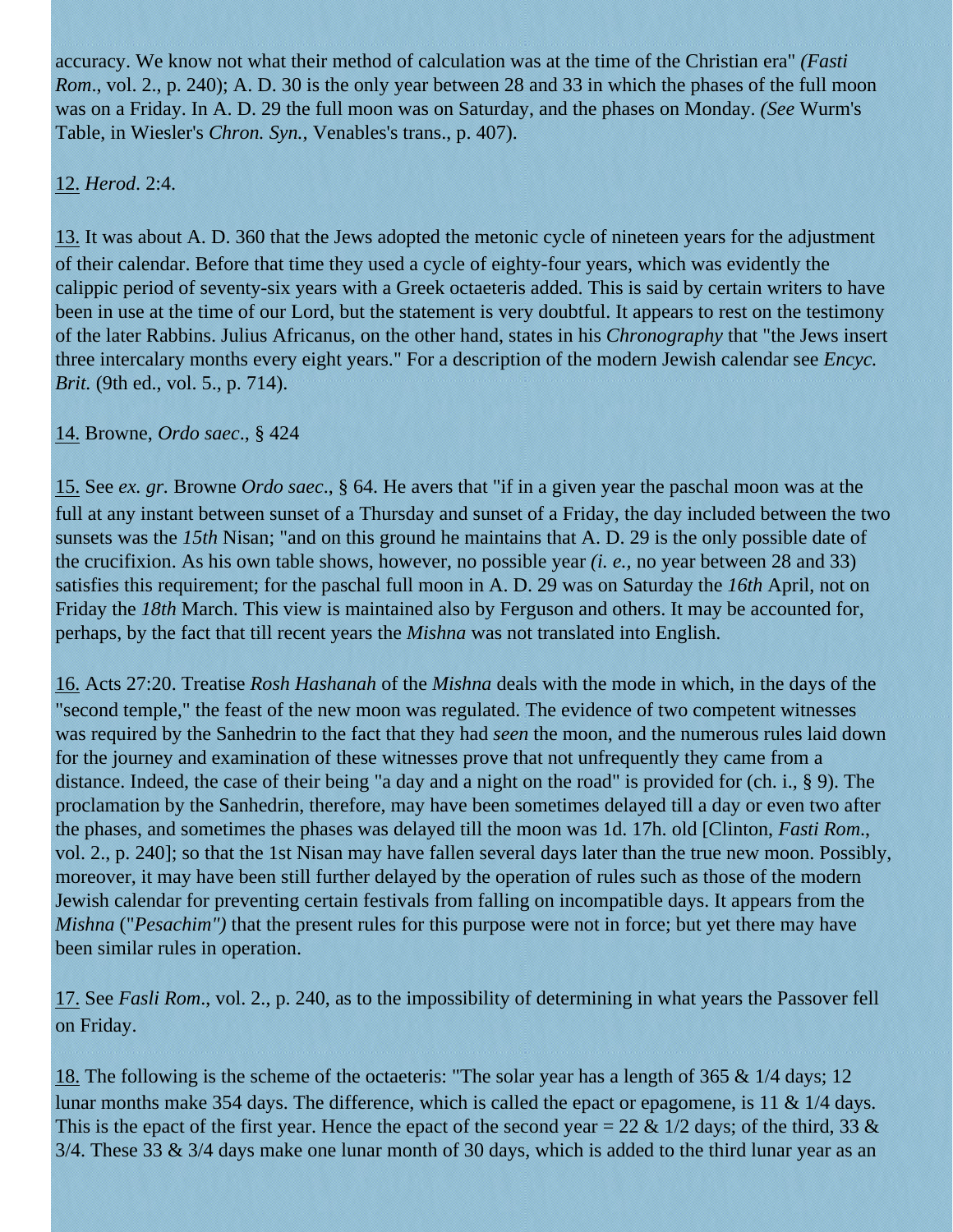intercalary or thirteenth month (embolismos), and a remainder or epact of 3 3/4 days. Hence the epact of the fourth year =11 &  $1/4 + 3$  &  $3/4=15$  days; that of the fifth year =26 &  $1/4$ ; of the sixth, 37 &  $1/2$ , which gives a second embolism of 30 days with an epact of 7  $\&$  1/2. The epact, therefore, of the seventh year is 18 & 3/4, and of the eighth =18 &  $3/4 + 11$  &  $1/4=$  just 30, which is the third embolism with no epact remaining." — BROWNE, *Ordo Saec*., § 424. The days of the Paschal full moon in the years A. D. 22-37 were as follows; the embolismal years, according to the octaeteris, being marked "E":

| AD  |            |
|-----|------------|
| 22  | 5th April  |
| 23  | 25th March |
| 24  | 12th April |
| 25  | 1st April  |
| 26  | 21st March |
| 27E | 9th April  |
| 28  | 29th March |
| 29E | 17th April |
| 30  | 6th April  |
| 31  | 27th March |
| 32E | 14th April |
| 33  | 3rd April  |
| 34  | 23rd March |
| 35E | 11th April |
| 36  | 30th March |
| 37E | 18th April |

<span id="page-71-0"></span>[19.](#page-68-4) Luke 22: 2-6

<span id="page-71-1"></span>[20.](#page-68-5) Josephus testifies that an "innumerable multitude" came together for the feast *(Ant*., 17., 9, § 3); and he computes that at a Passover before the siege of Jerusalem upwards of 2, 700, 200 persons actually partook of the Paschal Supper, besides the foreigners present in the city *(Wars*, 6., 9, § 3).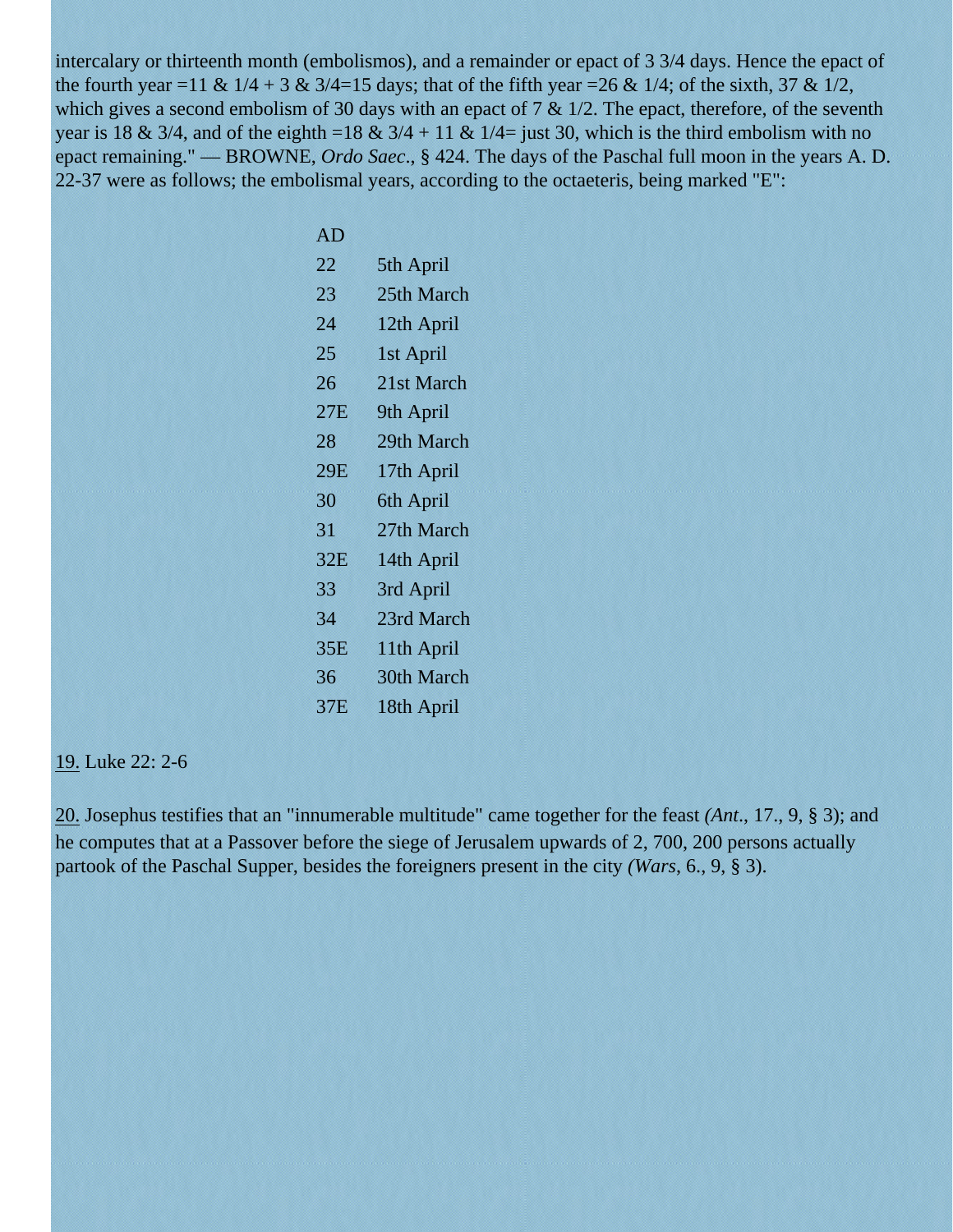# **The Coming Prince**

**Sir Robert Anderson**

### **CHAPTER 9**

## **THE PASCHAL SUPPER**

 THE trustworthiness of witnesses is tested, not by the amount of truth their evidence contains, but by the absence of mistakes. A single glaring error may serve to discredit testimony which seemed of the highest worth. This principle applies with peculiar force in estimating the credibility of the Gospel narratives, and it lends an importance that can scarcely be exaggerated to the question which arises in this controversy, Was the betrayal in fact upon the night of the Paschal Supper? If, as is so commonly maintained, one or all of the Evangelists were in error in a matter of fact so definite and plain, it is idle to pretend that their writings are in any sense whatever God-breathed.<sup>[1]</sup>

<span id="page-72-1"></span><span id="page-72-0"></span> The testimony of the first three Gospels is united, that the Last Supper was eaten at the Jewish Passover. The attempt to prove that it was an anticipatory celebration, without the paschal sacrifice, though made with the best of motives, is utterly futile. "Now on the first day of unleavened bread" (St. Matthew declares),  $\left[2\right]$  "the disciples came to Jesus, saying, Where wilt thou that we make ready for Thee to eat the Passover?" It was the proposal not of the Lord, but of the disciples, who, with the knowledge of the day and of the rites pertaining to it, turned to the Master for instructions. With yet greater definiteness St. Mark narrates that this took place on the first day of unleavened bread, *when they killed the Passover.* (Mark 14:12) And the language of St. Luke is, if possible, more unequivocal still:

"Then came the day of unleavened bread, *when the Passover must be killed."* (Luke 22:7)

 But it is confidently asserted that the testimony of St. John is just as clear and unambiguous that the crucifixion took place upon the very day and, it is sometimes urged, at the very hour of the paschal sacrifice. Many an eminent writer may be cited to support this view, and the controversy waged in its defense is endless. But no plea for deference to great names can be tolerated for a moment when the point at issue is the integrity of Holy Writ; and despite the erudition that has been exhausted to prove that the Gospels are here at hopeless variance, none who have learned to prize them as a Divine revelation will be surprised to find that the main difficulty depends entirely on prevailing ignorance respecting Jewish ordinances and the law of Moses.

 These writers one and all. confound the Paschal Supper with the festival which followed it, and to which it lent its name. The supper was a memorial. of the redemption of the firstborn of Israel on the. night before the Exodus; the feast was the anniversary of their actual deliverance from the house of bondage. The supper was not a part of the: feast; it was morally the basis on which the feast was founded, just as the Feast of Tabernacles was based on the great sin-offering of the day of expiation which preceded it. But in the same way that the Feast of Weeks came to be commonly designated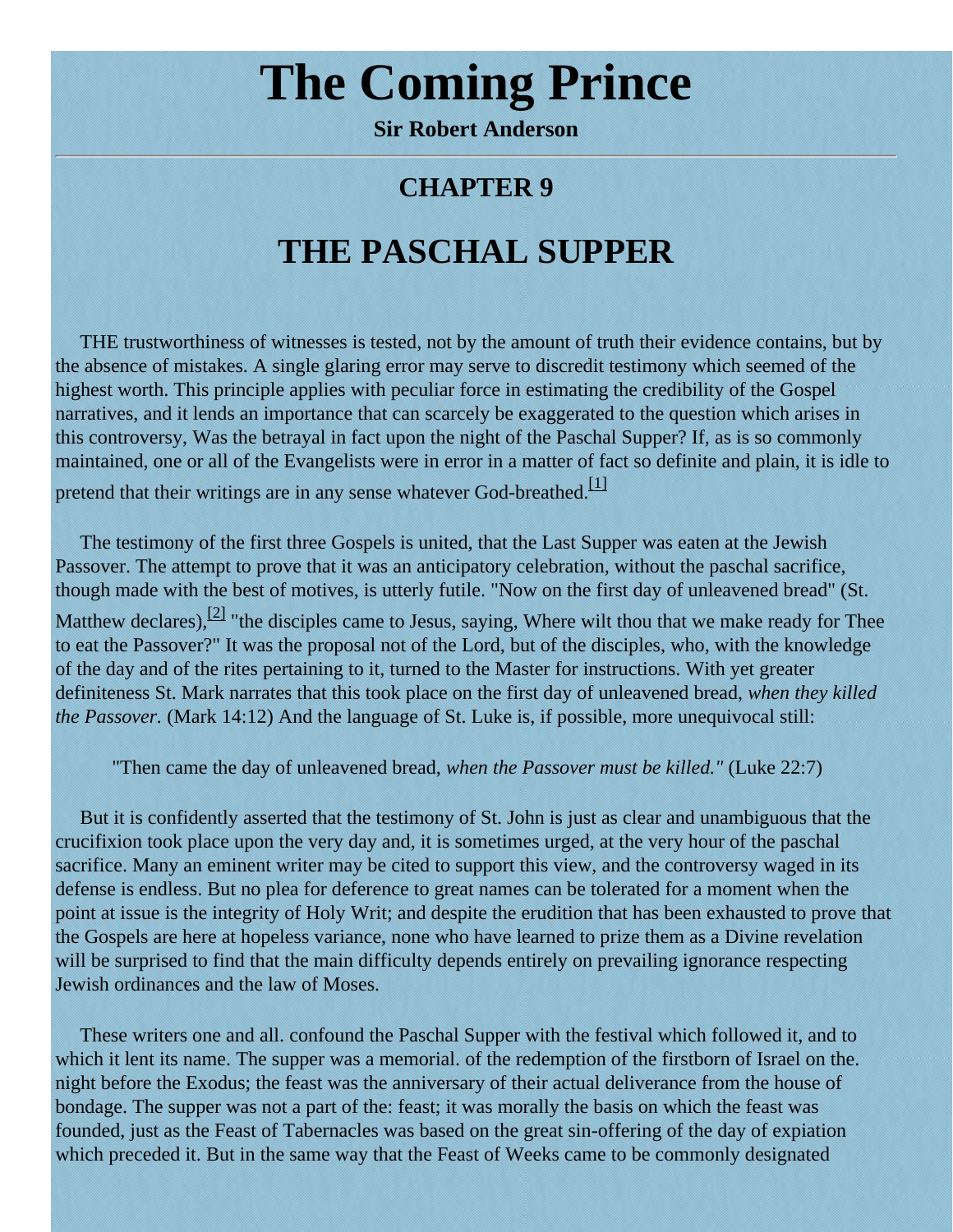<span id="page-73-0"></span>Pentecost, the feast of Unleavened Bread was popularly called the Passover.<sup>[3]</sup> That title was common to the supper and the feast, and included both; but the intelligent Jew would never confound the two; and if he spoke emphatically of the *feast* of the Passover, he would thereby mark the festival to the exclusion of the supper. $[4]$ 

<span id="page-73-1"></span> No words can possibly express more clearly this distinction than those afforded by the Pentateuch in the final promulgation of the Law: "In the fourteenth day of the first month is the Passover of the Lord; and in the fifteenth day of this month is the feast." $[5]$ 

<span id="page-73-3"></span><span id="page-73-2"></span> Opening the thirteenth chapter of St. John in the light of this simple explanation, every difficulty vanishes. The scene is laid at the Paschal Supper, on the eve of the festival, "before *the feast* of the Passover";<sup>[6]</sup> and after the narration or the washing of the disciples' feet, the evangelist goes on to tell of the hurried departure of Judas, explaining that, to some, the Lord's injunction to the traitor was understood to mean, "Buy what we have need of *against the feast."* (John 13:29) The feast day was a Sabbath, when trading was unlawful, and it would seem that the needed supply for the festival was still procurable far on in the preceding night; for another of the errors with which this controversy abounds is the assumption that the Jewish day was invariably reckoned a nukthameron, beginning in the evening.<sup>[7]</sup>

<span id="page-73-4"></span> Such, doubtless, was the common rule, and notably in respect of the law of ceremonial cleansing. This very fact, indeed, enables us without a doubt to conclude that the Passover on account of which the Jews refused to defile themselves by entering the judgment hall, was not the Paschal *Supper*, for that supper was not eaten till after the hour at which such defilement would have lapsed. In the language of the law, "When the sun is down he shall be clean, and shall afterwards eat of the holy things." (Leviticus 12:7) Not so was it with the holy offerings of the feast day, which they must needs eat before the hour at which their uncleanness would have ceased.<sup>[8]</sup> The only question, therefore, is whether partaking of the peace offerings of the festival could properly be designated as "eating the Passover." The law of Moses itself supplies the answer: "Thou shalt sacrifice the Passover unto the Lord thy God of the flock and *the herd…seven days* shalt thou eat unleavened bread *therewith*." (Deuteronomy 16:2, 3, and compare 2 Chronicles 35:7, 8.)

<span id="page-73-5"></span> If then the words of St. John are intelligible only when thus interpreted, and if when thus interpreted they are consistent with the testimony of the three first Evangelists, no element is lacking to give certainty that the events of the eighteenth chapter occurred upon the *feast-*day, Or if confirmation still be needed, the closing verses of this very chapter give it, for according to the custom cited, it was at the *feast* that the governor released a prisoner to the people (John 18:39; Compare Matthew 27:15; Mark 15:6; and Luke 23:17). Fearing because of the populace to seize the Lord upon the *feast*-day, (Matthew 26:5; Mark 14:1, 2) the Pharisees were eager to procure His betrayal on the night of the Paschal Supper. And so it came to pass that the arraignment before Pilate took place upon the *festival*, as all the Evangelists declare.

 But does not St. John expressly state that it was "the *preparation* of the Passover," and must not this necessarily mean the fourteenth of Nisan? The plain answer is, that not a single passage has been cited from writings either sacred or profane in which that day is so described; whereas among the Jews "the preparation" was the common name for the day before the Sabbath, and it is so used by all the Evangelists. And bearing this in mind, let the reader compare the fourteenth verse of the nineteenth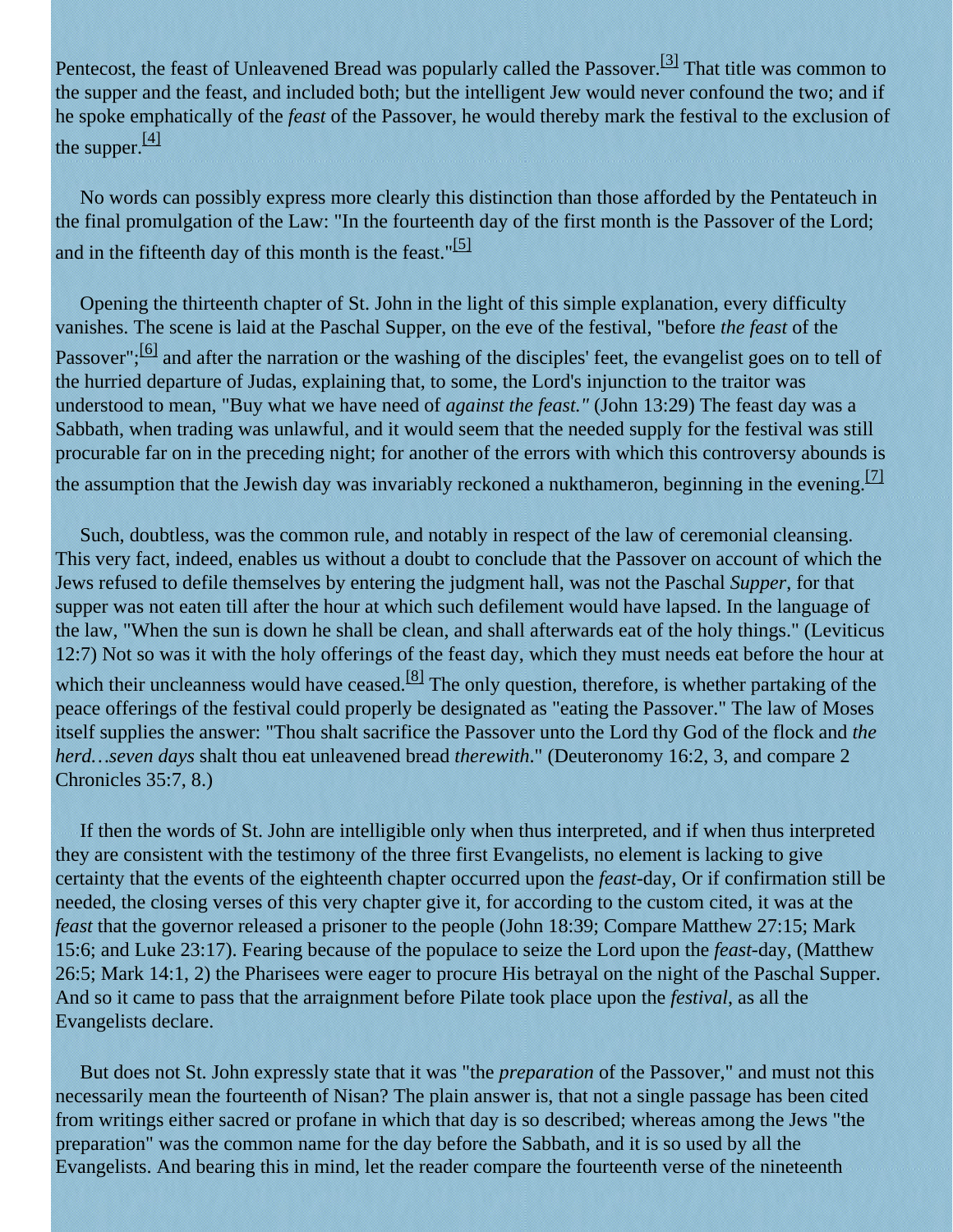chapter of St. John with the thirty-first and forty-second verses of the same chapter, and he will have no difficulty in rendering the words in question, "it was Passover Friday."<sup>[9]</sup>

<span id="page-74-0"></span> But yet another statement of St. John is quoted in this controversy. "That Sabbath day was an high day," he declares, and *therefore*, it is urged, it must have been the 15th of Nisan. The force of this "therefore" partly depends upon overlooking the fact that all the great sacrifices to which the 15th of Nisan largely owed its distinctive solemnity, were repeated daily throughout the festival. (Numbers  $28:19-24$ <sup>[10]</sup> On this account alone that Sabbath was "an high day." But besides, it was specially distinguished as the day on which the firstfruits of the harvest were offered in the temple; for in respect of this ordinance, as in most other points of difference between the Karaite Jews, who held to the Scriptures as their only guide, and the Rabbinical Jews, who followed the traditions of the elders, the latter were entirely in the wrong.

 The law enjoined that the sheaf of the firstfruits should be waved before the Lord "on the morrow after the (paschal) Sabbath," (Leviticus 23:10, 11) and from that day the seven weeks were reckoned which ended with the feast of Pentecost. But as the book of Deuteronomy expressly ordains that the weeks should be counted from the first day of the harvest, (Deuteronomy 16:9; and compare Leviticus 23:15, 16) it is evident that the morrow after the Sabbath should not be itself a Sabbath, but a working day. The true day for the ordinance, therefore, was the day of the resurrection, "the first day of the week" following the Passover,  $\frac{[11]}{[11]}$  when, according to the intention of the law, the barley harvest should begin, and the first sheaf gathered should be carried to the Holy Place and solemnly waved before Jehovah. But with the Jews all this was lost in the empty rite of offering in the temple a measure of meal prepared from corn which, in violation of the law, had been garnered days before. This rite was invariably celebrated on the 16th of Nisan; and thus synchronizing with the solemnities both of the Paschal festival and of the Sabbath, that day could not fail to be indeed "an high day."<sup>[12]</sup>

 The argument in proof that the death of Christ was on the very day the paschal lamb was killed, has gained a fictitious interest and value from the seeming fitness of the synchronism this involves. But a closer investigation of the subject, combined with a broader view of the Mosaic types, will dissipate the force of this conclusion. The distinctive teaching of Calvinism is based on giving an exclusive place to the great sin-offering of Leviticus, in which substitution, in its most definite and narrowest sense, is essential. The Passover, on the other hand, has ever been the most popular of types. But though the other typical sacrifices are almost entirely ignored in the systems of our leading schools of theology, they have no little prominence in Scripture. The offerings which are placed first in the book of Leviticus have a large share in the theology of the Epistle to the Hebrews, — the new Testament "Leviticus," whereas the Passover is not even once referred to.<sup>[13]</sup> Now these Leviticus offerings<sup>[14]</sup> marked the *feast*-day, (Numbers 28:17-24) on which, according to the Gospels, "the Messiah was cut off."

<span id="page-74-1"></span> And other synchronisms are not wanting, still more striking and significant. During all His ministry on earth, albeit it was spent in humiliation and reproach, no hand was ever laid upon the Blessed One, save in importunate supplication or in devout and loving service. But when at times His enemies would fain have seized Him, a mysterious hour to come was spoken of, in which their hate should be unhindered. "This is your hour, and the power of darkness," He exclaimed, as Judas and the impious companions in his guilt drew round Him in the garden. (Luke 22:53) *His* hour, He called it, when He thought of His mission upon earth: *their* hour, when in the fulfillment of that mission He found Himself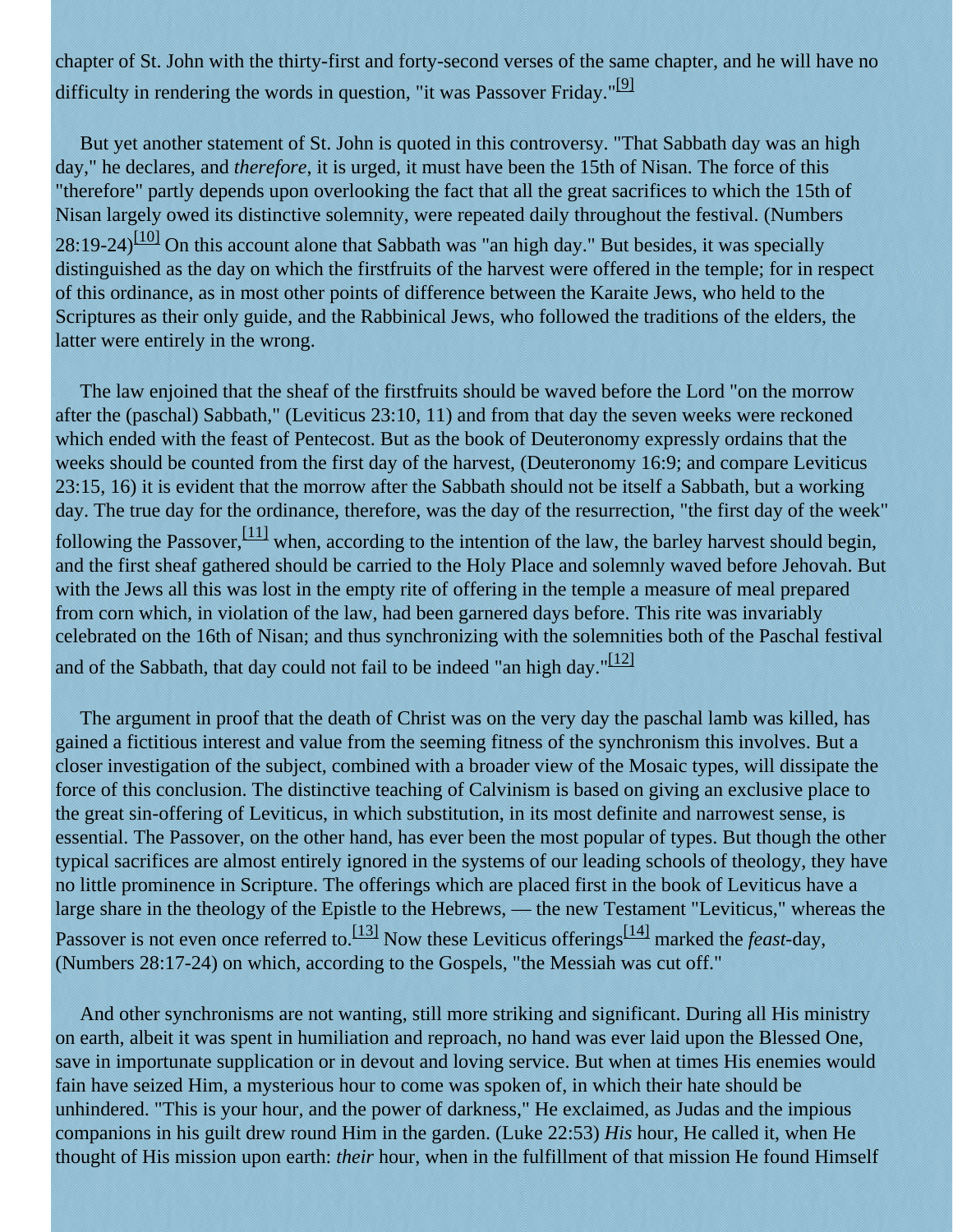within their grasp.

<span id="page-75-0"></span> The agonies inflicted on Him by men have taken hold on the mind of Christendom; but beyond and above all these the mystery of the Passion is that He was forsaken and accursed of God.<sup>[15]</sup> In some sense, indeed, His sufferings from men were but a consequence of this; therefore His reply to Pilate, "Thou couldst have no power at all against Me, except it were given thee from above." If men seized and slew Him, it was because God had delivered Him up. When that destined hour had struck, the mighty Hand drew back which till then had shielded Him from outrage. His *death* was not the beginning, but the close of His sufferings; in truth, it was the hour of His triumph.

 The midnight agony in Gethsemane was thus; the great antitype of that midnight scene in Egypt: when the destroying angel flashed through the land. And as His death was the fulfillment of His people's deliverance, so it took place upon the anniversary of "that selfsame day that the Lord did bring the children of Israel out of the land of Egpyt by their armies."<sup>[16]</sup>

<span id="page-75-1"></span>Footnotes

[1.](#page-72-0) theopneustos, 2 Timothy 3:16. *See* Browne's *Ordo Saec*., §§ 65- 70, for an exhaustive discussion of this question, in proof that "the three first Gospels are at variance on this point with the fourth." The matter is treated of in books without number. I here deal only with the salient points in the controversy. Arguments based upon the Sabbatical observance of the 15th Nisan being inconsistent with the events of the morning of the crucifixion are worthless. "To strain at a gnat and swallow a camel" was characteristic of the men who were the actors in these scenes. If any one have doubts of it, let him read the *Mishna*. And points such as that the Jews were forbidden to leave their houses on the night of the Supper, depend upon confounding the commands given for the night of the Exodus with the law relative to its annual celebration. As well might it be urged that the Lord sanctioned and took part in a violation of the law because He reclined at supper, instead of standing girded and shod as enjoined in Exodus 12.

[2.](#page-72-1) Matthew 26:17 (Revised Version). In the Authorized Version our translators have perverted the verse. It was not the first day of the *feast*, but ta prota ton adzumon, or, as St. Luke calls it, ha hamera ton adzumon, viz., the day on which leaven was banished from their houses, the 14th Nisan, on the evening of which the Passover was eaten.

[3.](#page-73-0) See Luke 22:1., and compare Josephus, *Ant*., 14:2, I, and 17:9, 3: "The feast of unleavened bread, *which we call the Passover*."

[4.](#page-73-1) Or if the emphasis rested on the last word, the distinction would be between Passover and Pentecost or Tabernacles.

[5.](#page-73-2) Numbers 28:16, 17. Compare Exodus 12:14-17, and Leviticus 23:5, 6, and mark that in the enumeration of the *feasts* in the twenty-third chapter of Exodus, the Passover *(i. e.,* the Paschal Supper) is omitted altogether.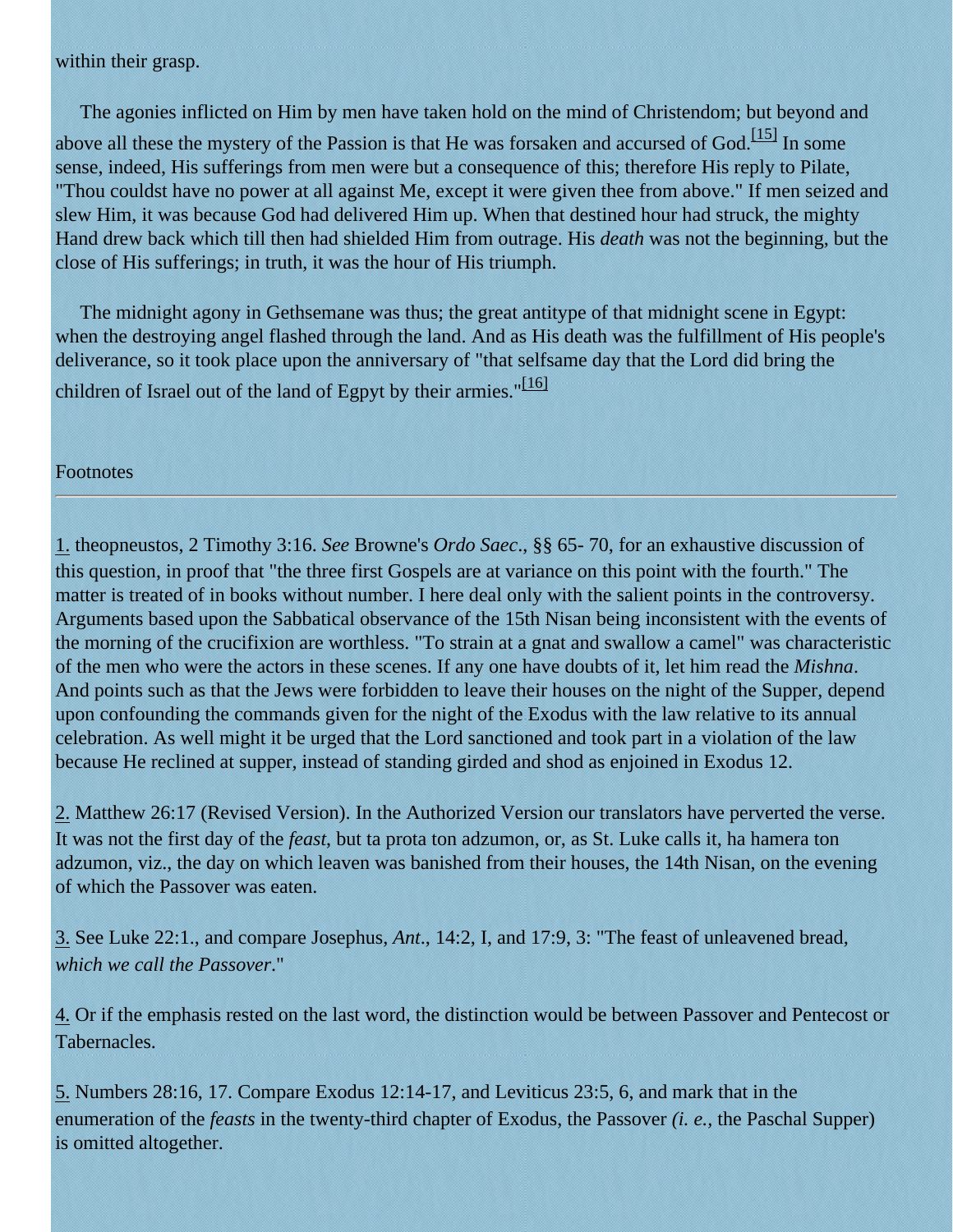[6.](#page-73-3) John 13:1. The reader must carefully distinguish between verses such as this and those verses where in our English version the word "feast" is in italics, denoting that it is not in the original.

[7.](#page-73-4) Such, for instance, was the day of atonement (Leviticus 23:32) and also the weekly Sabbath. But though the Passover was eaten between six o'clock and midnight, this period was designated in the law, not the beginning of the 15th Nisan, but the evening or night of the 14th (compare Exodus 12:6-8, and Leviticus 23:5). The 15th, or feast day, was reckoned, doubtless, from six o'clock the following morning, for, according to the *Mishna* (Treatise *Berachoth)*, the day began at six o'clock a. m. These writers would have us believe that the disciples supposed that they were there and then eating the Passover, and yet that they imagined Judas was dispatched to buy what was needed for the Passover!

[8.](#page-73-5) Because the day ended at six o'clock. Moreover, we know from Jewish writers that these offerings (called in the *Talmud* the *Chagigah)* were eaten between three and six o'clock, and ceremonial uncleanness continued until six o'clock.

[9.](#page-74-0) in de paraskeua tou pascha, compare vers. 31 and 42, and also Matthew 27:62; Mark 15:42; Luke 23:54. Josephus *(Ant*., 16., 6, 2) cites an imperial edict relieving the Jews from appearing before the tribunals either on the Sabbath or after the ninth hour of the preparation day. It is unjustifiable to assert that the absence of the article in John 19:14 precludes our giving this meaning to the word paraskeua in that passage. In three of the other five verses cited the word is anarthrous, for in fact it had come to be the common name for the day, and the expression "Passover Friday" was as natural to a Jew as is "Easter Monday" to ourselves. *(See* Alford's note on Mark 15:42. Still more valuable is his explanation of Matthew 27:62.)

10. Numbers 28:19-24. Compare Josephus, *Ant.,* 3:10, 5.

11. The present Jewish calendar is so adjusted that the 14th of Nisan shall never fall upon their Sabbath (see *Encyc. Brit.,* 9th ed., title, *Hebrew Calendar);* and this, doubtless, was so intended, for the duties of the day were inconsistent with the due observance of the fourth commandment. Therefore, the morrow after the Sabbath following would invariably be a working day, so that the law is perfectly consistent in providing that the sheaf should be waved on the first day of the harvest. It is only, therefore, in a cycle of years that the true day for offering the first-fruits falls on the third day from the Passover; but in the year of the crucifixion, the great antitype, the resurrection of Christ from the dead (1 Corinthians 15:20, 23), occurred upon the very day Divinely appointed for the rite. It follows that the true day of Pentecost must always be on the first day of the week *(see* Leviticus 23:15, 16), and therefore in that same year the true Pentecost was, not the Sabbath day on which the Jews observed the feast, but the day which followed it, a fact which confirms the presumption that the designedly ambiguous word used in Acts 2:1, means "accomplished," in the sense of *passed*, and that it was when assembled on "the first day of the week" that the Church received the gift of the Holy Ghost.

12. In truth it could not but have been the greatest Sabbath of the year, and it is idle to pretend that this is not sufficient to account for the mention made of it.

13. The *historical* mention of the Passover in Hebrews 11:28 is of course no exception. It has no place in the *doctrine* of the Epistle.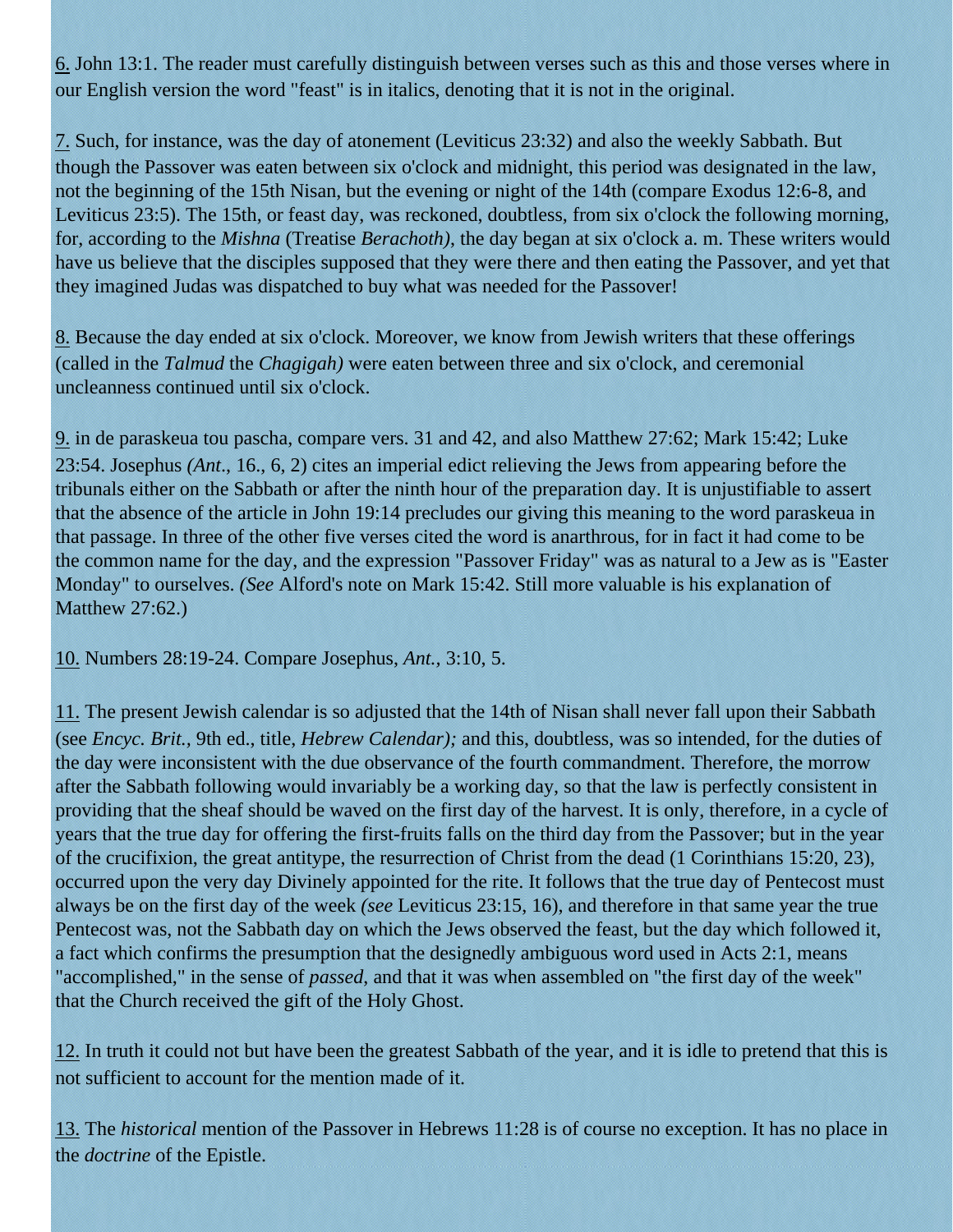[14.](#page-74-1) The burnt-offering, with its meat-offering, the peace-offering (the *chagigah* of the Talmud), and the sin-offering (Leviticus 1:4).

[15](#page-75-0). No reverent mind will seek to analyze the meaning of such words, save in so far as they testify to the great fact that His sufferings and death were in expiation of our sins. But the believer will not tolerate a doubt as to the reality and depth of their meaning.

[16.](#page-75-1) Exodus 12:51. The Passover of the yearly celebration was but a memorial of the Passover in Egypt, which was the true type. It was killed, moreover, not at the hour of the Lord's death, but *after* that hour, between the ninth and the eleventh hour (Josephus, *Wars*, 6., 9, 3). "The elucidation of the doctrine of types, now entirely neglected, is an important problem for future theologians." This dictum of Hengstenberg's *[Christology* (Arnold's Ed.), § 765] may still be recorded as a deserved reproach upon theology, and much that has been written in this controversy might be quoted to prove its truth. The day of the resurrection was the anniversary of the crossing of the Red Sea, and again of the resting of the Ark on Ararat (Genesis 8:4). Nisan, which had been the seventh month, became the first month at the Exodus. *(See* Exodus 12:2; *cf. Ordo. Saec.*, § 299.) On the 17th Nisan the renewed earth emerged from the waters of the flood; the redeemed people emerged from the waters of the sea; and the Lord Jesus rose from the dead.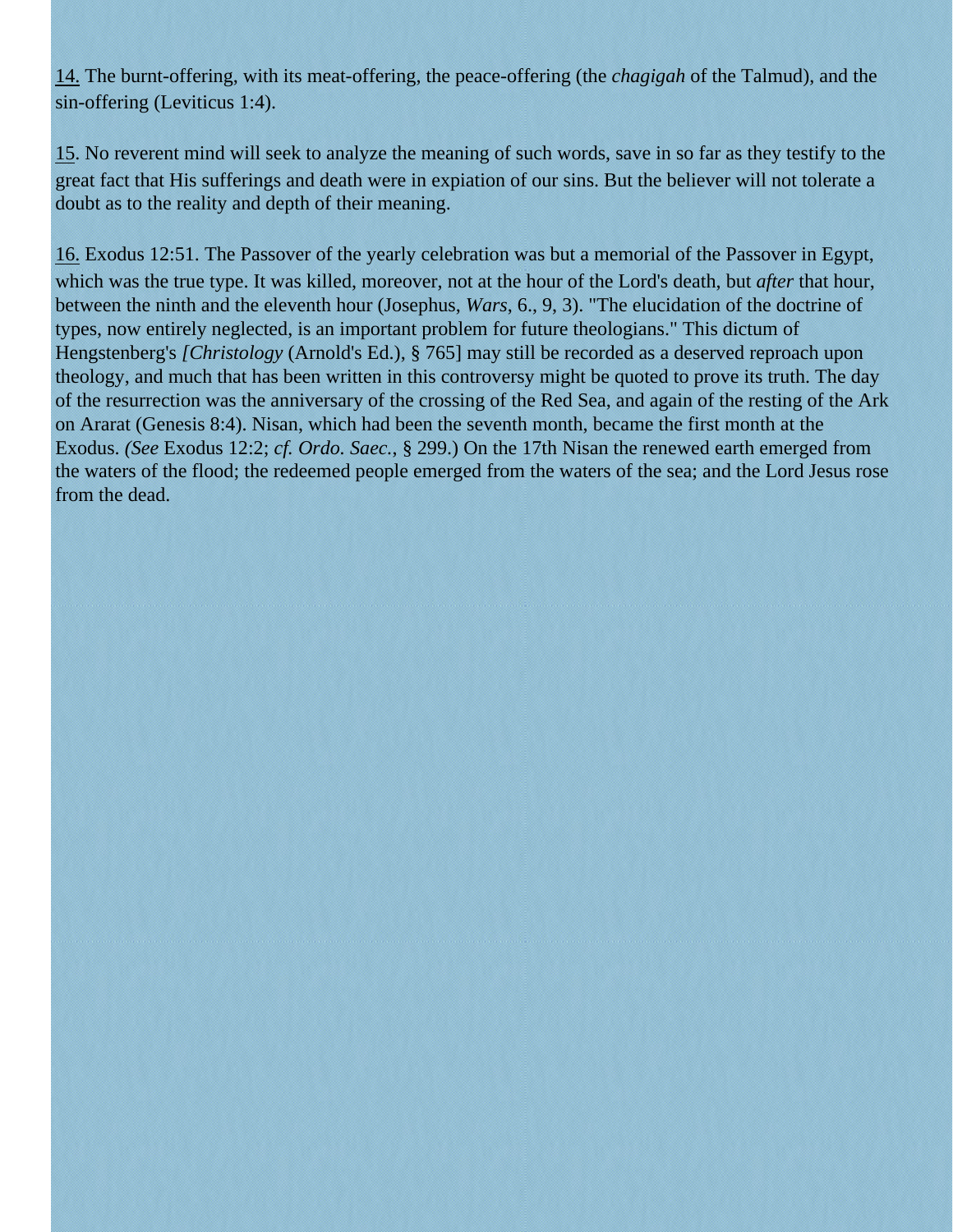## **The Coming Prince**

**Sir Robert Anderson**

#### **CHAPTER 10**

### **FULFILLMENT OF THE PROPHECY**

 "THE secret things belong unto the Lord our God; but those things which are revealed belong unto us and to our children." (Deuteronomy 29:29) And among the "things which are revealed" fulfilled prophecy has a foremost place. In presence of the events in which it has been accomplished, its meaning lies upon the surface. Let the facts of the Passion be admitted, and their relation to the twenty-second Psalm is indisputable. There are profound depths of spiritual significance in the Psalmist's words, because of the nature of the facts which have fulfilled them; but the testimony which the prophecy affords is addressed to all, and he who runs may read it. Is it possible then, it may be asked, that the true interpretation of this prophecy of the Seventy Weeks involves so much inquiry and discussion?

 Such an objection is perfectly legitimate; but the answer to it will be found in distinguishing between the difficulties which appear in the prophecy itself, and those which depend entirely on the controversy to which it has given rise. The writings of Daniel have been more the object of hostile criticism than any other portion of the Scripture, and the closing verses of the ninth chapter have always been a principal point of attack. And necessarily so, for if that single passage can be proved to be a prophecy, it establishes the character of the book as a Divine revelation. Daniel's visions admittedly describe historical events between the days of Nebuchadnezzar and of Antiochus Epiphanes; therefore skepticism assumes that the writer lived in Maccabean times. But this assumption, put forward without even a decent pretense of proof, is utterly refuted by pointing to a portion of the prophecy fulfilled at a later date; and accordingly it is of vital moment to the skeptic to discredit the prediction of the Seventy Weeks.

 The prophecy has suffered nothing from the attacks of its assailants, but much at the hands of its friends. No elaborate argument would be necessary to elucidate its meaning, were it not for the difficulties raised by Christian expositors. If everything that Christian writers have written on the subject could be wiped out and forgotten, the fulfillment of the vision, so far as it has been in fact fulfilled, would be clear upon the open page of history. Out of deference to these writers, and also in the hope of removing prejudices which are fatal to the right understanding of the subject, these difficulties have here been discussed. It now remains only to recapitulate the conclusions which have been recorded in the preceding pages.

 The scepter of earthly power which was entrusted to the house of David, was transferred to the Gentiles in the person of Nebuchadnezzar, to remain in Gentile hands "until the times of the Gentiles be fulfilled."

 The blessings promised to Judah and Jerusalem were postponed till after a period described as "seventy weeks"; and at the close of the sixty-ninth week of this era the Messiah should be "cut off."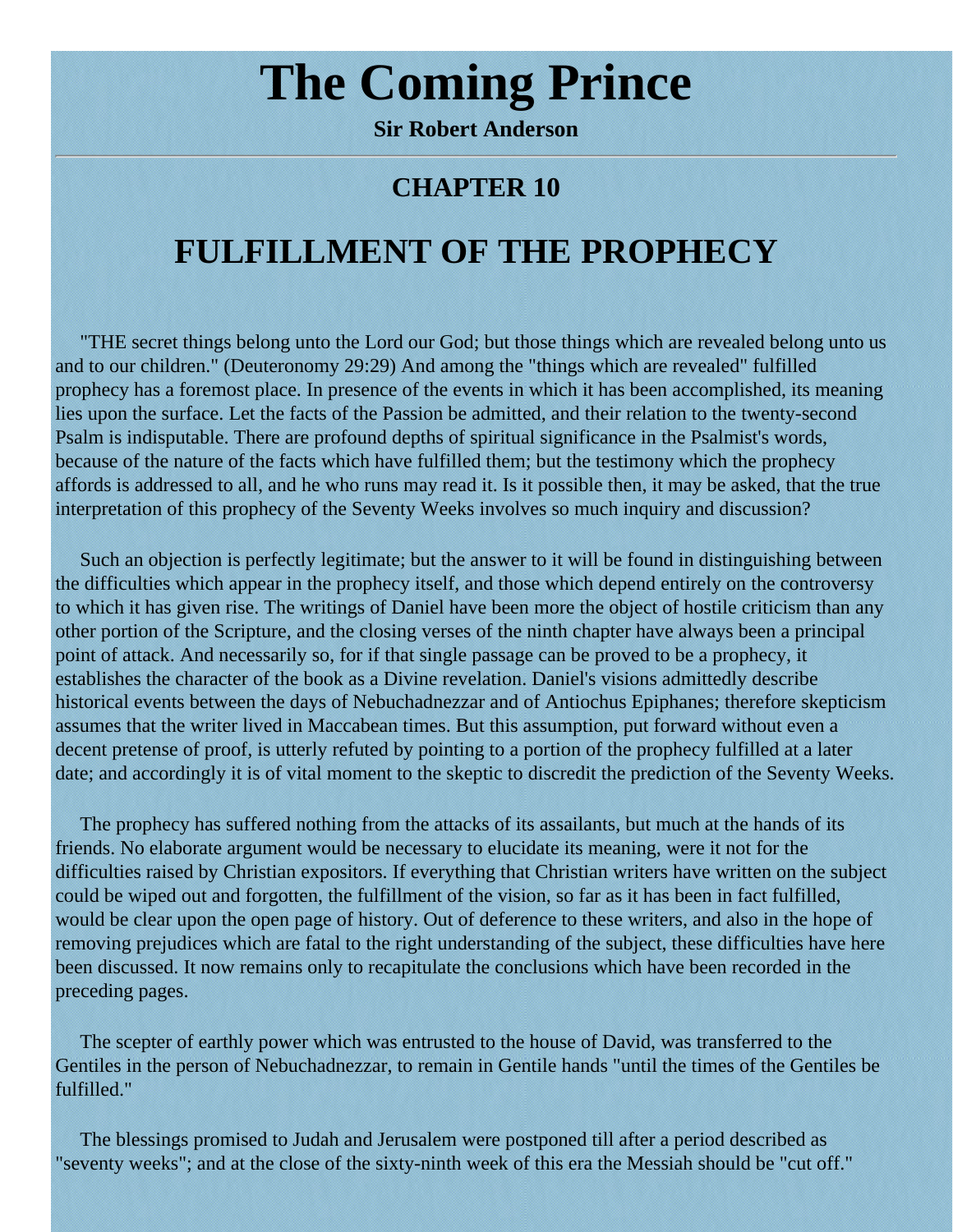These seventy weeks represent seventy times seven prophetic years of 360 days, to be reckoned from the issuing of an edict for the rebuilding of the city – "the street and rampart," of Jerusalem.

 The edict in question was the decree issued by Artaxerxes Longitmanus in the twentieth year of his reign, authorizing Nehemiah to rebuild the fortifications of Jerusalem.

 The date of Artaxerxes's reign can be definitely ascertained – not from elaborate disquisitions by biblical commentators and prophetic writers, but by the united voice of secular historians and chronologers.

 The statement of St. Luke is explicit and unequivocal, that our Lord's public ministry began in the fifteenth year of Tiberius Caesar. It is equally clear that it began shortly before the Passover, The date of it can thus be fixed as between August A.D. 28 and April A.D. 29. The Passover of the crucifixion therefore was in A.D. 32, when Christ was betrayed on the night of the Paschal Supper, and put to death on the day of the Paschal Feast.

 If then the foregoing conclusions be well founded we should expect to find that the period intervening between the edict of Artaxerxes and the Passion was 483 prophetic years. And accuracy as absolute as the nature of the case permits is no more than men are here entitled to demand. There can be no loose reckoning in a Divine chronology; and if God has deigned to mark on human calendars the fulfillment of His purposes as foretold in prophecy, the strictest scrutiny shall fail to detect miscalculation or mistake.

 The Persian edict which restored the autonomy of Judah was issued in the Jewish month of Nisan. It may in fact have been dated the *1st* of Nisan, but no other day being named, the prophetic period must be reckoned, according to a practice common with the Jews, from the Jewish New Year's Day.<sup>[1]</sup> The seventy weeks are therefore to be computed from the 1st of Nisan B.C. 445.<sup>[\[2\]](#page-81-1)</sup>

<span id="page-79-1"></span><span id="page-79-0"></span> Now the great characteristic of the Jewish sacred year has remained unchanged ever since the memorable night when the equinoctial moon beamed down upon the huts of Israel in Egypt, bloodstained by the Paschal sacrifice; and there is neither doubt nor difficulty in fixing within narrow limits the Julian date of the 1st of Nisan in any year whatever. In B.C.. 445 the new moon by which the Passover was regulated was on the 13th of March at 7h. 9m. A. M.<sup>[3]</sup> And accordingly the 1st Nisan may be assigned to the 14th March.

<span id="page-79-2"></span> But the language of the prophecy is clear: "From the going forth of the commandment to restore and to build Jerusalem *unto Messiah the Prince* shall be seven weeks and threescore and two weeks." An era therefore of sixty-nine "weeks," or 483 prophetic years reckoned from the 14th March, B.C. 445, should close with some event to satisfy the words, "unto the Messiah the Prince."

 The date of the nativity could not possibly have been the termination of the period, for then the sixtynine weeks must have ended thirty-three years before Messiah's death.

 If the beginning of His public ministry be fixed upon, difficulties of another kind present themselves. When the Lord began to preach, the kingdom was not presented as a fact accomplished in His advent,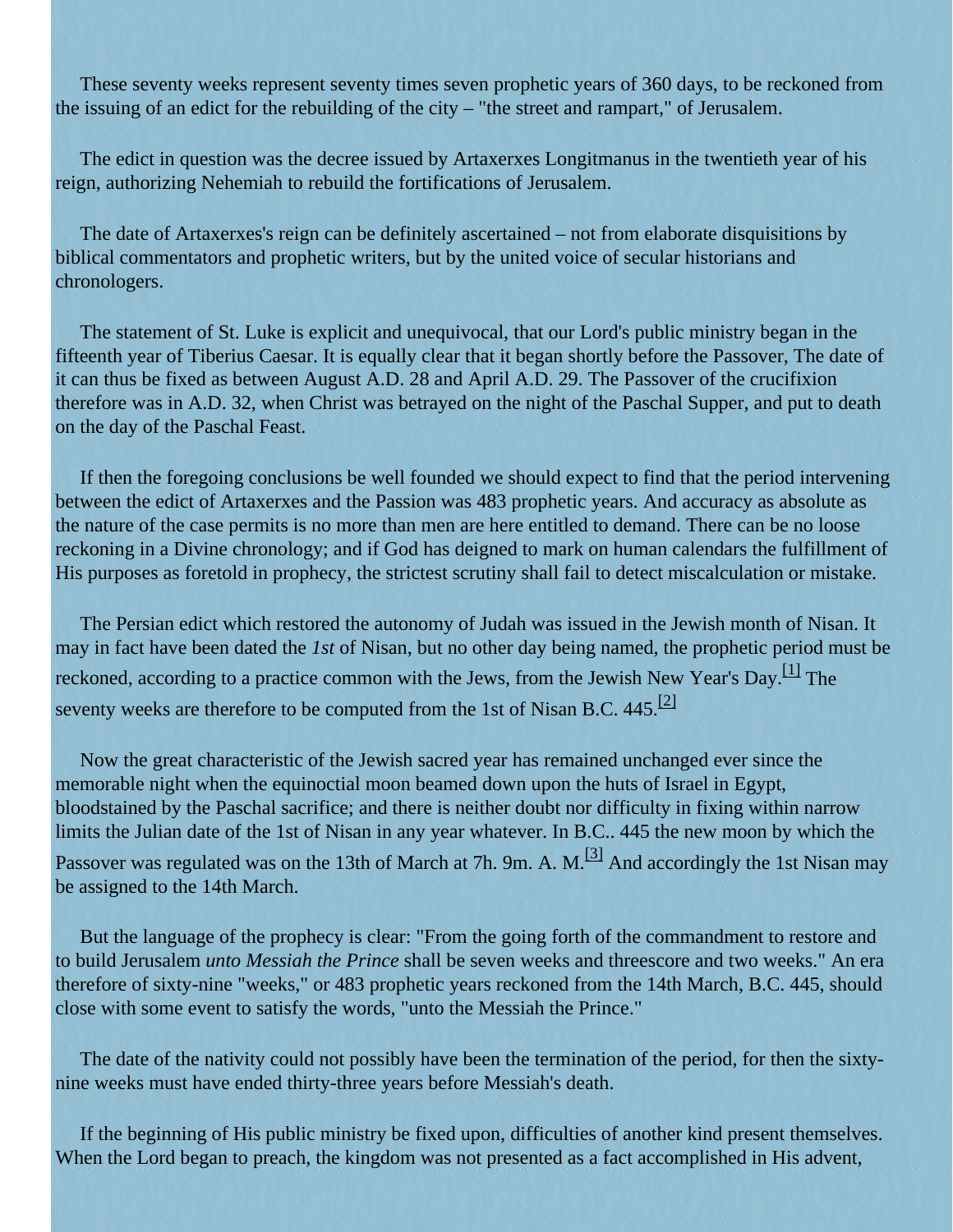but as a hope the realization of which, though at the very door, was still to be fulfilled. He took up the Baptist's testimony, "The kingdom of heaven is *at hand*." His ministry was a preparation for the kingdom, leading up to the time when in fulfillment of the prophetic Scriptures He should publicly declare Himself as the Son of David, the King of Israel, and claim the homage of the nation. It was the nation's guilt that the cross and not the throne was the climax of His life on earth.

 No student of the Gospel narrative can fail to see that the Lord's last visit to Jerusalem was not only in fact, but in the purpose of it, the crisis of His ministry, the goal towards which it had been directed. After the first tokens had been given that the nation would reject His Messianic claims, He had shunned all public recognition of them. But now the twofold testimony of His words and His works had been fully rendered, and His entry into the Holy City was to proclaim His Messiahship and to receive His doom. Again and again His apostles even had been charged that they should not make Him known. But now He accepted the acclamations of "the whole multitude of the disciples," and silenced the remonstrance of the Pharisees with the indignant rebuke, "I tell you if these should hold their peace, the stones would immediately cry out." (Luke 19:39, 40)

<span id="page-80-0"></span> The full significance of the words which follow in the Gospel of St. Luke is concealed by a slight interpolation in the text. As the shouts broke forth from His disciples, "Hosanna to the Son of David! blessed is the king of Israel that cometh in the name of the Lord!" He looked off toward the Holy City and exclaimed, "If *thou* also hadst known, even *on this day*, the things which belong to thy peace; but now they are hid from thine eyes!"<sup>[4]</sup> The time of Jerusalem's visitation had come, and she knew it not. Long ere then the nation had rejected Him, but this was the predestined day when their choice must be irrevocable, – the day so distinctly signalized in Scripture as the fulfillment of Zechariah's prophecy, "Rejoice greatly, O daughter of Zion! shout, O daughter of Jerusalem! behold *thy King cometh unto thee*!" (Zechariah 9:9) Of all the days of the ministry of Christ on earth, no other will satisfy so well the angel's words, unto Messiah the Prince."

<span id="page-80-1"></span> And the date of it can be ascertained. In accordance with the Jewish custom, the Lord went up to Jerusalem upon the 8th Nisan, "six days before the Passover."<sup>[5]</sup> But as the 14th, on which the Paschal Supper was eaten, fell that year upon a Thursday, the 8th was the preceding Friday. He must have spent the Sabbath, therefore, at Bethany; and on the evening of the 9th, after the Sabbath had ended, the Supper took place in Martha's house. Upon the following day, the 10th Nisan, He entered Jerusalem as recorded in the Gospels. $\frac{6}{6}$ 

<span id="page-80-2"></span> The Julian date of that 10th Nisan was Sunday the 6th April, A.D. 32. What then was the length of the period intervening between the issuing of the decree to rebuild Jerusalem and the public advent of "Messiah the Prince," – between the 14th March, B.C. 445, and the 6th April, A.D. 32? THE INTERVAL CONTAINED EXACTLY AND TO THE VERY DAY 173, 880 DAYS, OR SEVEN TIMES SIXTY-NINE PROPHETIC YEARS OF 360 DAYS, the first sixty-nine weeks of Gabriel's prophecy.<sup>[\[7\]](#page-82-3)</sup>

<span id="page-80-4"></span><span id="page-80-3"></span> Much there is in Holy Writ which unbelief may value and revere, while utterly refusing to accept it as Divine; but prophecy admits of no half-faith. The prediction of the "seventy weeks" was either a gross and impious imposture, or else it was in the fullest and strictest sense *God-breathed*. [\[8\]](#page-82-4) It may be that in days to come, when Judah's great home-bringing shall restore to Jerusalem the rightful owners of its soil,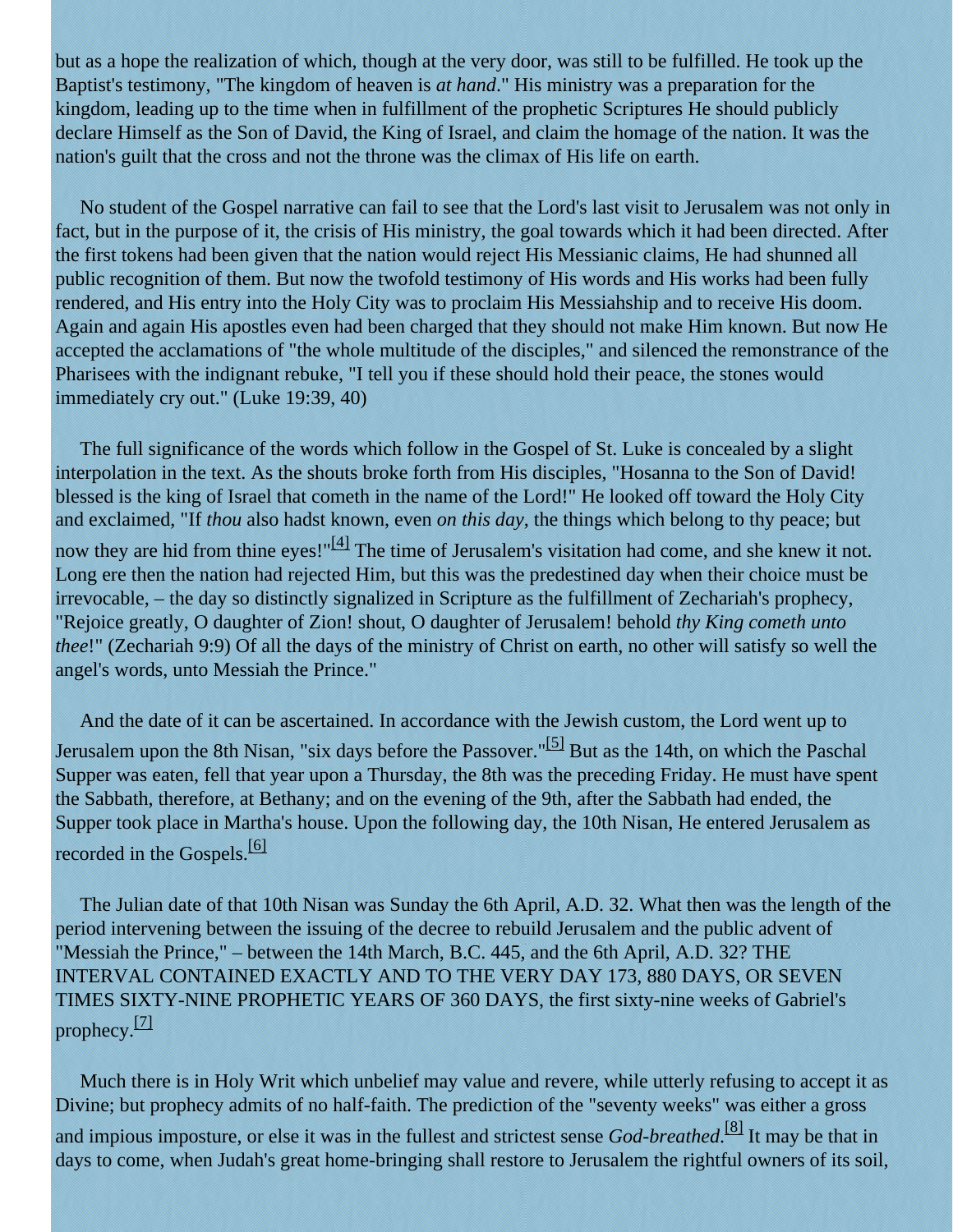the Jews themselves shall yet rake up from deep beneath its ruins the records of the great king's decree and of the Nazarene's rejection, and they for whom the prophecy was given will thus be confronted with proofs of its fulfillment. Meanwhile what judgment shall be passed on it by fair and thoughtful men? To believe that the facts and figures here detailed amount to nothing more than happy coincidences involves a greater exercise of faith than that of the Christian who accepts the book of Daniel as Divine. There is a point beyond which unbelief is impossible, and the mind in refusing truth must needs take refuge in a misbelief which is sheer credulity.

Footnotes

<span id="page-81-0"></span>[1.](#page-79-0) "On the 1st of Nisan is a new year for the computation of the reign of kings, and for festivals." – *Mishna*, treatise *"Rosh Hash."*

<span id="page-81-1"></span>[2.](#page-79-1) The wall was finished in the twenty and fifth day of the month Elul, in fifty and two days" (Nehemiah 6: l5). Now fifty-two days, measured back from the 25th Elul, brings us to the 3rd Ab. Therefore Nehemiah must have arrived not later than 1st Ab, and apparently some days earlier (Nehemiah 2:11). Compare this with Ezra's journey thirteen years before. "For upon the first day of the first month began he to go up from Babylon, and on the first day of the fifth month (Ab) came he to Jerusalem, according to the good hand of his God upon him" (Ezra 7:9). I infer therefore that Nehemiah also set out *early* in the first month.

The chronological parallelisms between the respective journeys of Ezra and Nehemiah have suggested the ingenious theory that both went up to Jerusalem together, Ezra 7 and Nehemiah 2 relating to the same event. This is based upon the supposition that the regnal years of Artaxerxes, according to Persian computation, were reckoned from his birth, a supposition, however, which is fanciful and arbitrary, though described by its author as "by no means unlikely" *(Trans*. *Soc. Bib. Arch*., 2., 110: Rev. D. H. Haigh, 4th Feb., 1873).

<span id="page-81-2"></span>[3.](#page-79-2) For this calculation I am indebted to the courtesy of the Astronomer Royal, whose reply to my inquiry on the subject is appended:

"ROYAL OBSERVATORY, GREENWICH."

*June 26th, I877.*

"SIR, – I have had the moon's place calculated from Largeteau's Tables in Additions to the *Connaisance des Tems* 1846, by one of my assistants, and have no doubt of its correctness. The place being calculated for – 444, March 12d. 20h., French reckoning, or March 12d. 8h. P. M., it appears that the said time was short of New Moon by about 8h. 47m., and therefore the New Moon occurred at 4h. 47m. A. M., March 13th, Paris time."

> I am, etc., " (Signed,) G. B. AIRY."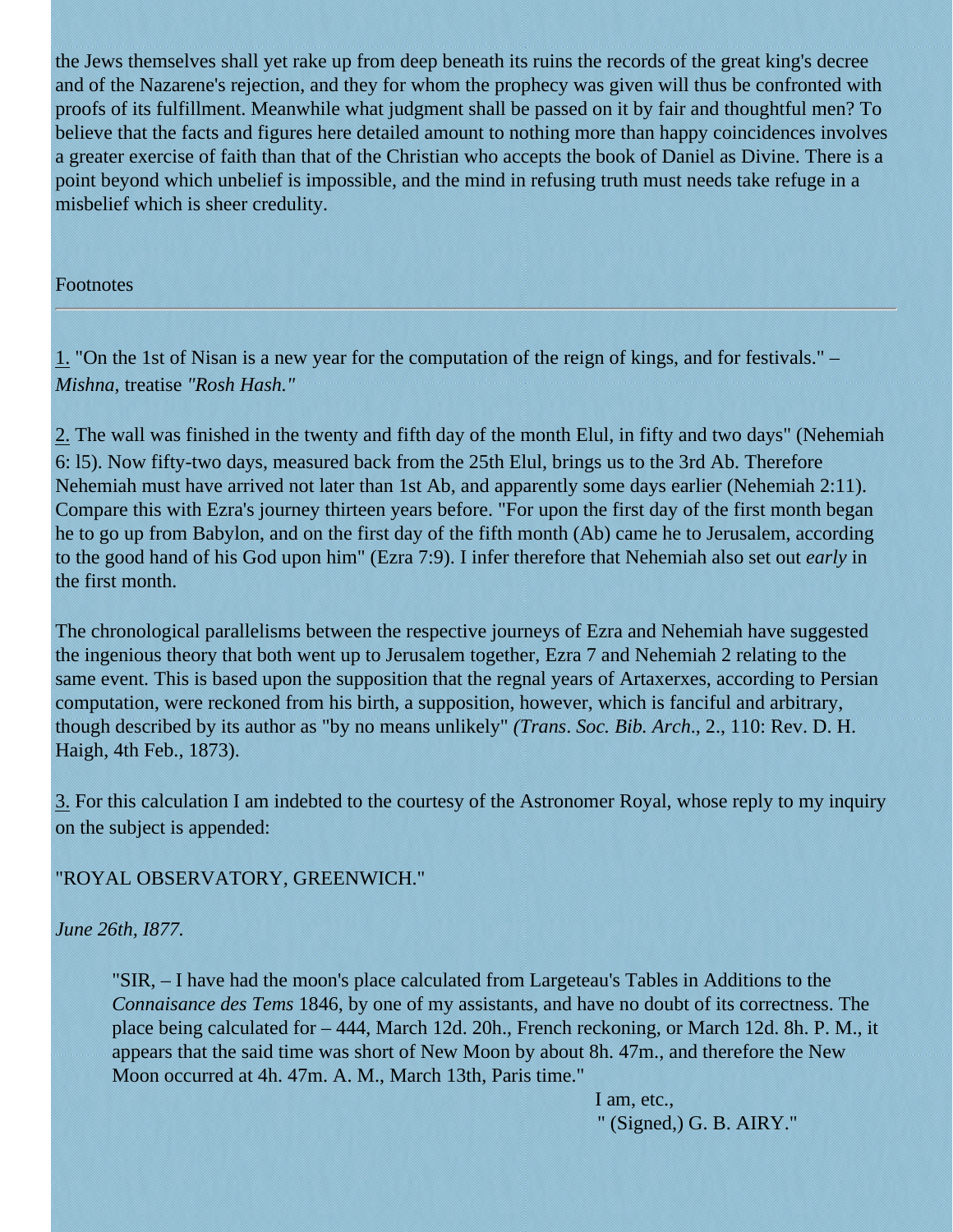The new moon, therefore, occurred at Jerusalem on the 13th March, B. C. 445 (444 Astronomical) at 7h. 9m. A. M.

<span id="page-82-0"></span>[4.](#page-80-0) ei egnos kai su kai ge en ta hamera tauta ta pros eipanan sou k. t. l. (Luke 19:42). The received text inserts sou after hamera, but the best MSS. *(Ale*x. *Vat. Sin., etc.)* agree in omitting it. kai sou, *"thou* also, as well as these my disciples." kai ge et quidem – *"even"* (Alford, *Gr. Test. in loco).* The Revised Version reads, "If thou hadst known *in this day,*" etc.

<span id="page-82-1"></span>[5.](#page-80-1) "When the people were come in great crowds to the feast of unleavened bread on the *eighth* day of the month Xanthicus," *i. e.,* Nisan (Josephus, *Wars*, 6. 5, 3). "And the Jews' Passover was nigh at hand, and many went out of the country up to Jerusalem, before the Passover, to purify themselves…Then Jesus, six days before the Passover, came to Bethany" (John 11:55; 12:1).

<span id="page-82-2"></span>[6.](#page-80-2) Lewin, *Fasti Sacri*, p. 230.

<span id="page-82-3"></span>[7.](#page-80-3) The 1st Nisan in the twentieth year of Artaxerxes (the edict to rebuild Jerusalem) was 14th March, B. C. 445. The 10th Nisan in Passion Week (Christ's entry into Jerusalem) was 6th April, A. D. 32. The intervening period was 476 years and 24 days (the days being reckoned inclusively, as required by the language of the prophecy, and in accordance with the Jewish practice).

But 476 x 365= 173, 740 days

Add (14 March to 6th April, *both* inclusive) 24 days

Add for leap years 116 days

Equals a total of 173,880 days

And 69 weeks of prophetic years of 360 days (or 69 x 7 x 360) 173, 880 days.

It may be well to offer here two explanatory remarks. First; in reckoning years from B. C. to A. D., one year must always be omitted; for it is obvious, ex. gr., that from B. C. 1 to A. D. I was not *two* years, but one year. B. C. 1 ought to be described as B. C. 0, and it is so reckoned by astronomers, who would describe the historical date B. C. 445, as 444. And secondly, the Julian year is 11m. 10 46s., or about the 129th part of a day, longer than the mean solar year. The Julian calendar, therefore, contains three leap years too many in four centuries, an error which had amounted to eleven days in A. D. 17527 when our English calendar was corrected by declaring the 3rd September to be the 14th September, and by introducing the Gregorian reform which reckons three secular years out of four as common years; *ex. gr.,*  1700, 1800 and 1900 are common years, and 2000 is a leap year. "Old Christmas day" is still marked in our calendars, and observed in some localities, on the 6th January; and to this day the calendar remains uncorrected in Russia. (See Appendix 4, p. 306 note 8.)

<span id="page-82-4"></span>[8.](#page-80-4) theopneustos (2 Timothy 3:16).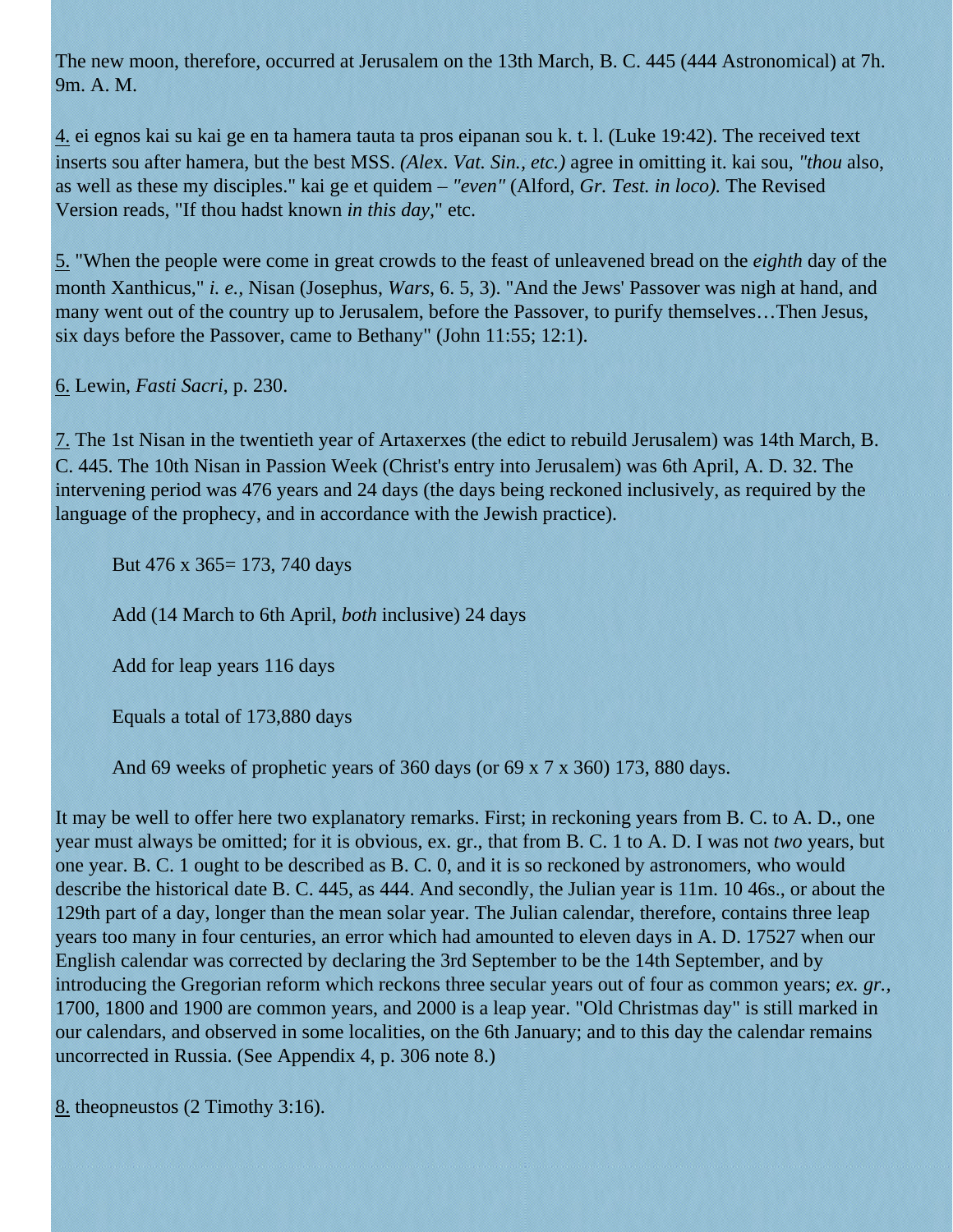# **The Coming Prince**

**Sir Robert Anderson**

### **CHAPTER 11**

## **PRINCIPLES OF INTERPRETATION**

 "THIS is a work which I find deficient; but it is to be done with wisdom, sobriety, and reverence, or not at all." Thus wrote Lord Bacon in treating of what he describes as "history of prophecy."

 "The nature of such a work," he explains, "ought to be that every prophecy of the Scripture be sorted with the event fulfilling the same, throughout the ages of the world, both for the better confirmation of faith and for the better illumination of the Church touching those parts of prophecies which are yet unfulfilled: allowing, nevertheless, that latitude which is agreeable and familiar unto Divine prophecies; being of the nature of their Author with whom a thousand years are but as one day, and therefore are not fulfilled punctually at once, but have springing and germinant accomplishment throughout many ages, though the height or ruiness of them may refer to some one age."

 If the many writers who have since contributed to supply the want Lord Bacon noticed, had given due heed to these wise and weighty words, prophetic study might possibly have escaped the reproach which comes of its followers being divided into hostile camps. With the Christian the fulfillment of prophecy does not belong to the region of opinion, nor even of fact, merely; it is a matter of *faith.* We have a right, therefore, to expect that it shall be definite and clear. But though the principles and maxims of interpretation gained by the study of that part of prophecy which was accomplished within the era of Holy Writ are by no means to be thrown aside when we pass out into post-apostolic times, surely there is no presumption against our finding hidden in the history of these eighteen centuries a primary and partial fulfillment even of prophecies which will unquestionably receive a final and complete accomplishment in days to come.

 Only let us not forget the "wisdom, sobriety, and reverence" which such an inquiry demands. In our day prophetic students have turned prophets, and with mingled folly and daring have sought to fix the very year of Christ's return to earth, – predictions which possibly our children's children will recall when another century shall have been added to the history of Christendom. If such vagaries brought discredit only on their authors, it were well. But though broached in direct opposition to Scripture, they have brought reproach on Scripture itself, and have given a stimulus to the jaunty skepticism of the day. We might have hoped that whatever else might be forgotten, the last words which the Lord Jesus spoke on earth would not be thus thrust aside:

"It is not for you to know the times or the seasons which the Father hath put in His own power." (Acts 1:7)

But what was denied to inspired apostles in days of pristine faith and power, the prophecy-mongers of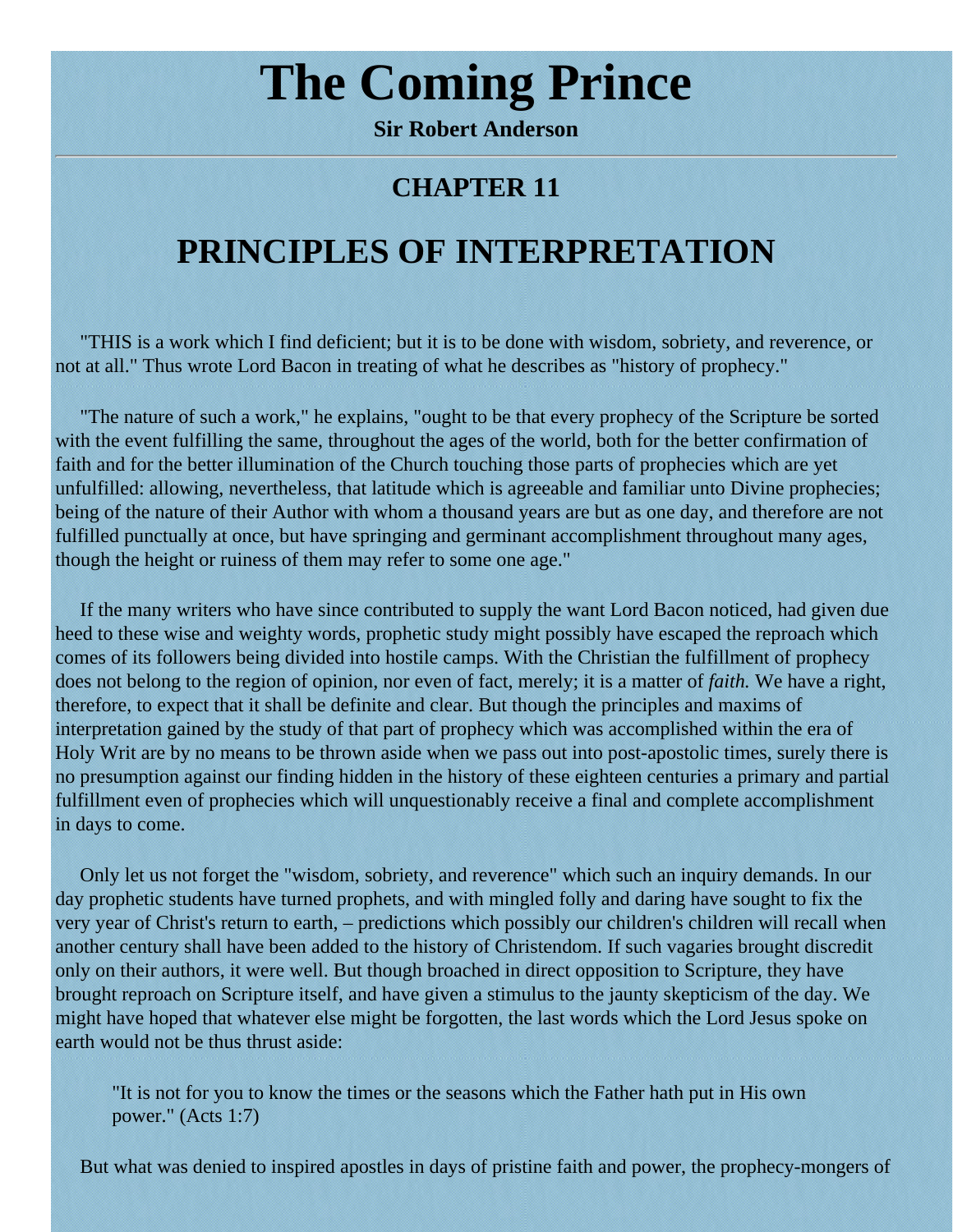these last days have dared to claim; and the result has been that the solemn and blessed hope of the Lord's return has been degraded to the level of the predictions of astrologers, to the confusion and grief of faithful hearts, and the amusement of the world.

 Any man who, avoiding extravagant or fanciful views, both of history and of Scripture, points to events in the present or the past as the correlatives of a prophecy, deserves a calm and unprejudiced hearing from thoughtful men. But let him not forget that though the Scriptures he appeals to may thus receive "germinant accomplishment," "the height or fullness of them may refer" to an age still future. What is true of all Scripture is specially true of prophecy. It is ours to assign to it a meaning; but he who really believes it to be Divine, will hesitate to limit its meaning to the measure of his own apprehension of it.

 The prophecies of Antichrist afford a signal and most apt illustration of this. Were it not for the prejudice created by extreme statements, prophetic students would probably agree that the great apostasy of Christendom displays in outline many of the main lineaments of the Man of Sin. There is, indeed, in our day a spurious liberality that would teach us to forego the indictment which history affords against the Church of Rome; but while no generous mind will refuse to own the moral worth of those who, in England at least, now guide the counsels of that Church, the real question at issue relates to the character, not of individuals, but of a *system.*

 It is the part, therefore, not of intolerant bigotry, but of true wisdom, to search the records of the past – terrible records, truly – for the means of judging of that system. The inquiry which concerns us is not whether good men are found within the pale of Rome – as though all the moral excellence of earth could avail to cover the annals of her hideous guilt! Our true inquiry is whether she has suffered any real change in these enlightened days. Is the Church of Rome *reformed?* With what vehemence the answer would be shrieked from every altar within her pale! And if not, let but dark days come again, and some of the foulest scenes and blackest crimes in the history of Christendom may be re-enacted in Europe. "The true test of a man is not what he does, but what, with the principles he holds, he would do"; and if this be true of individuals, it is still more intensely true of communities. They do good service, therefore, who keep before the public mind the real character of Rome as the present day development of the apostasy.

 But when these writers go on to assert that the predictions of the Antichrist have their full and final realization in the Papacy, their position becomes a positive danger to the truth. It is maintained at the cost of rejecting some of the most definite of the prophecies, and of putting a lax or fanciful interpretation upon those very Scriptures to which they appeal.

 Indeed, the chief practical evil of this system of interpretation is that it creates and fosters a habit of reading the Scriptures in a loose and superficial manner. General impressions, derived from a cursory perusal of the prophecies, are seized upon and systematized, and upon this foundation a pretentious superstructure is built up. As already noticed, the Church of Rome displays the chief moral lineaments of the Man of Sin. Therefore it is an axiom of interpretation with this school that the ten-horned beast is the Papacy. But of the beast it is written that "power was given to him over all kindreds and tongues and nations, and all that dwell upon the earth shall worship him, whose names are not written in the book of life." (Revelation 13:7, 8) Are these commentators aware that one-half of Christendom is outside the pale of Rome, and in antagonism to the claims of the Papacy? Or do they suppose that all who belong to the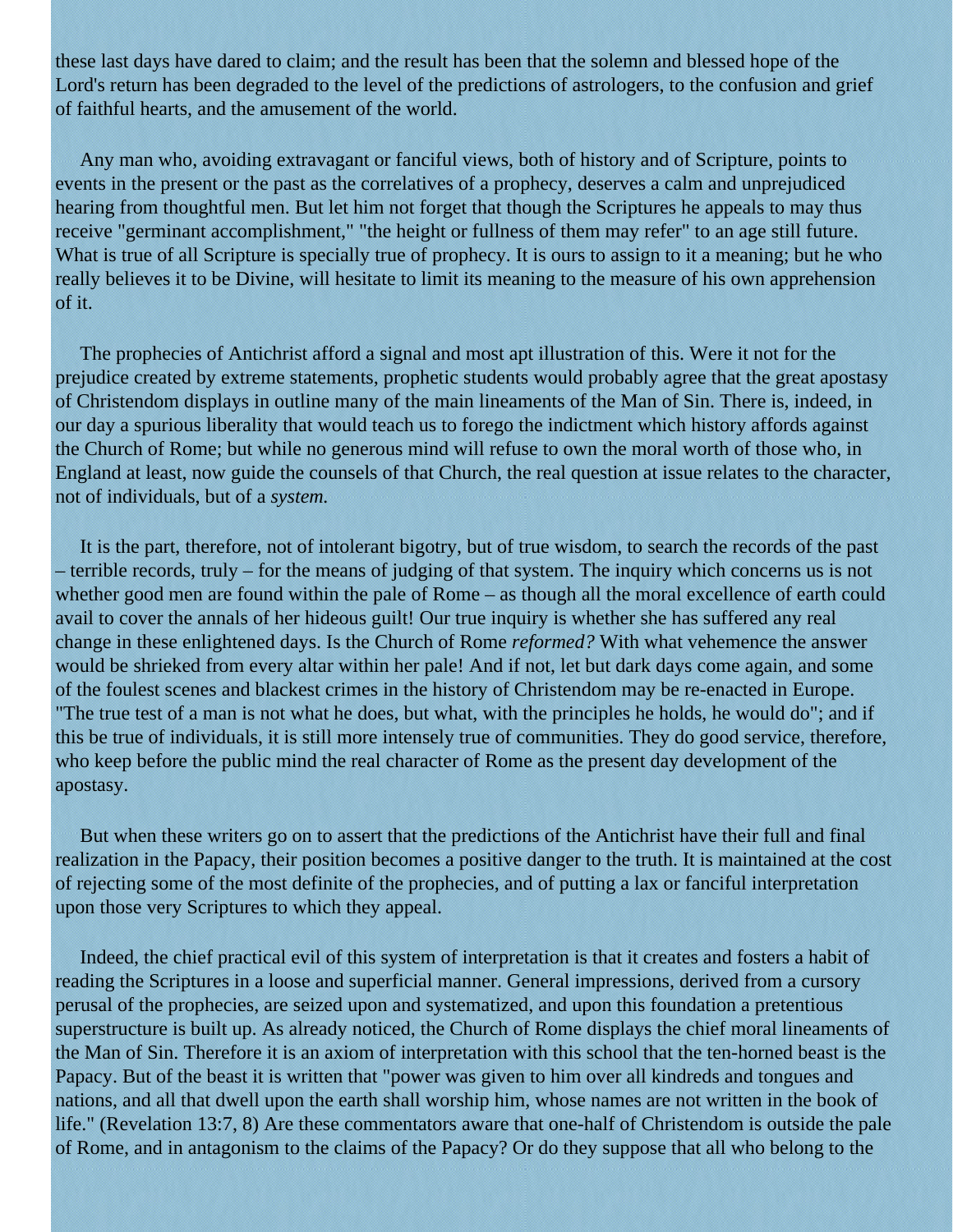Greek and Protestant Churches are enrolled in the book of life? By no means. But they would tell us the verse does not mean exactly what it says.<sup>[\[1\]](#page-89-0)</sup>

<span id="page-85-0"></span> Again, the ten-horned beast is the Papacy; the second beast, the false prophet, is the Papal clergy; Babylon is Papal Rome. And yet when we turn to the vision of the judgment of Babylon, we find that it is *by the agency of the beast* that her doom is accomplished! "And the ten horns which thou sawest, and the beast, *these shall hate the whore* (Babylon), and shall make her desolate, and naked, and shall eat her flesh and burn her with fire; for God hath put in their hearts to fulfill His will, and to agree, *and give their kingdom unto the beast,* until the words of God shall be fulfilled." "These have one mind, *and shall give their power and strength unto the beast."*[\[2\]](#page-89-1) The governments of Christendom, therefore, are to lend their power to the Roman Pontiff and priesthood in order to the destruction of Papal Rome!<sup>[\[3\]](#page-89-2)</sup> Can absurdity be more transparent and complete?

<span id="page-85-2"></span><span id="page-85-1"></span> The question here at issue must not be prejudiced by misrepresentations, or shirked by turning away to collateral points of secondary moment. It is not whether great crises in the history of Christendom, such as the fall of Paganism, the rise of the Papacy and of the Moslem power, and the Protestant reformation of the sixteenth century, be within the, scope of the visions of St. John. This may readily be conceded. Neither is it whether the fact that the chronology of some of these events is marked by cycles of years composed of the precise multiples; of seventy specified in the book of Daniel and the Apocalypse, be not a further proof that all forms; part of one great plan. Every fresh discovery of the kind ought to be welcomed by all lovers of the truth. Instead of weakening confidence in the accuracy and definiteness of the prophecies, it ought to strengthen the faith which looks for their absolute and literal fulfillment. The question is not whether the history of Christendom was within the view of the Divine Author of the prophecies, but whether those prophecies have been *fulfilled;* not whether those Scriptures have the scope and meaning which historical interpreters assign to them, but whether their scope and meaning be exhausted and satisfied by the events to which they appeal as the fulfillment of them. It is unnecessary, therefore, to enter here upon an elaborate review of the historical system of interpretation, for if it fails when tested at some one vital point, it breaks down altogether.

 Does the Apocalypse, then, belong to the sphere of prophecy accomplished? Or, to reduce the controversy to a still narrower issue, have the visions of the seals and trumpets and vials been fulfilled? No one will dispute the fairness of this mode of stating the question, and the fairest possible method of dealing with it will be to set forth some one of the leading visions, and then quote fully and *verbatim*  what the historical interpreters put forward as the meaning of it.

 The opening of the sixth seal is thus recorded by St. John:" And I beheld when he had opened the sixth seal, and, lo, there was a great earthquake; and the sun became black as sackcloth of hair, and the moon became as blood; and the stars of heaven fell unto the earth, even as a fig-tree casteth her untimely figs, when she is shaken of a mighty wind. And the heaven departed as a scroll when it is rolled together; and every mountain and island were moved out of their places. And the kings of the earth, and the great men, and the rich men, and the chief captains, and the mighty men, and every bondman, and every freeman, hid themselves in the dens and in the rocks of the mountains; and said to the mountains and the rocks, Fall on us, and hide us from the face of Him that sitteth on the throne, and from the wrath of the Lamb; for the great day of His wrath is come, and who shall be able to stand?" (Revelation 6:12-17)

The following is Mr. Elliott's commentary upon the vision: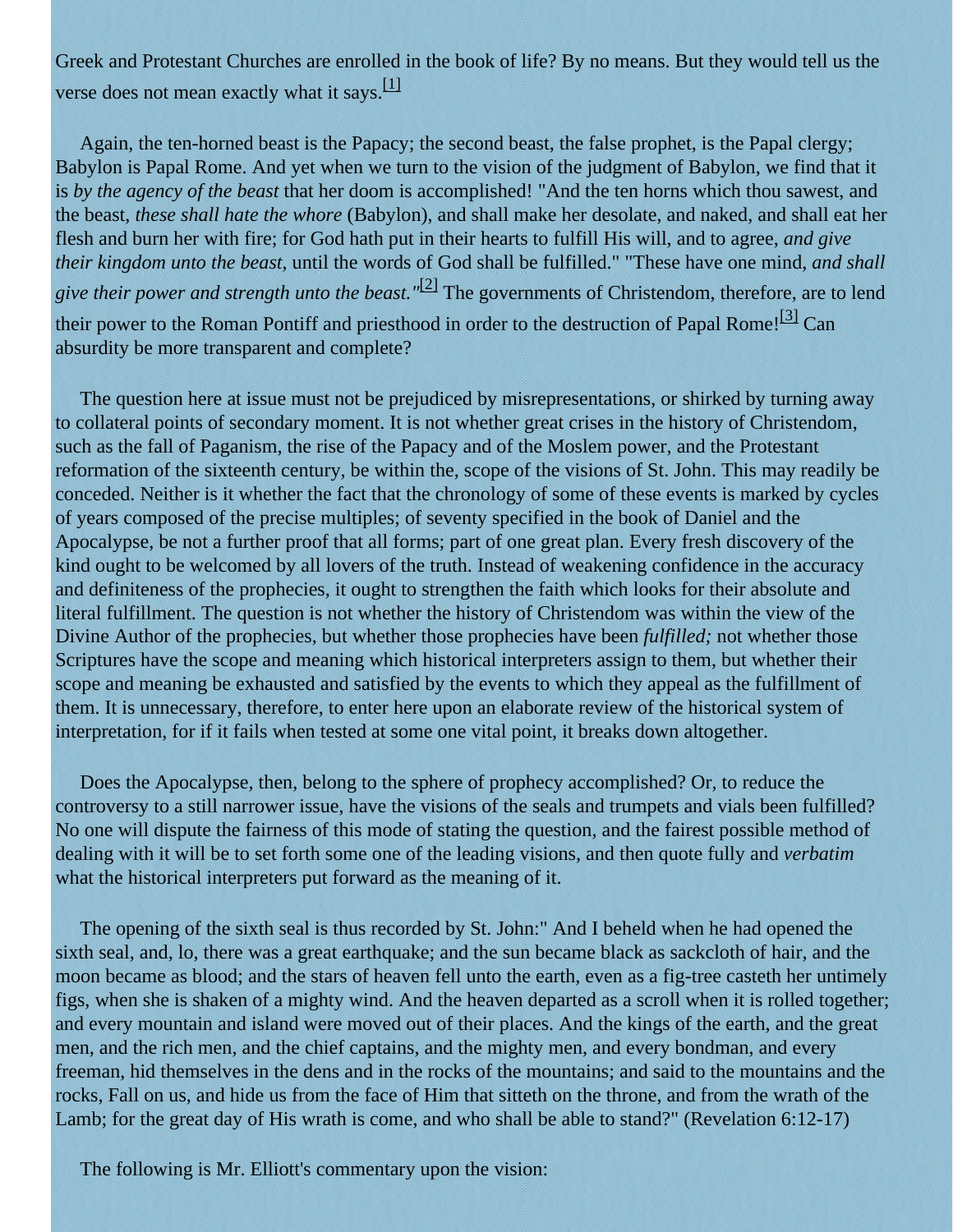"When we consider," he declares, "the terrors of these Christ-blaspheming kings of the Roman earth, thus routed with their partisans before the Christian host, and miserably flying and perishing, there was surely that in the event which, according to the usual construction of such Scripture figures, might well be deemed to answer to the symbols of the profigurative vision before us: in which vision kings and generals, freemen and slaves, appeared flying to and seeking the caves of the rocks to hide them: to hide them from the face of Him that sat on the throne of power, even from the wrath of the Lamb.

 "Thus under the first shocks of this great earthquake had the Roman earth been agitated, and the enemies of the Christians destroyed or driven into flight and consternation. Thus, in the political heavens, had the sun of pagan supremacy been darkened, the moon become eclipsed and blood-red, and of the stars not a few been shaken violently to the ground. But the prophecy had not as yet received its entire fulfillment. The stars of the pagan heaven had not all fallen, nor had the heaven itself been altogether rolled up like a scroll and vanished away. On Constantine's first triumph, and after the first terrors of the opposing emperors and their hosts, though their imperial edict gave to Christianity its full rights and freedom, yet it allowed to the heathen worship a free toleration also. But very soon there followed measures of marked preference in the imperial appointments to the Christians and their faith. And at length, as Constantine advanced in life, in spite of the indignation and resentment of the pagans, he issued edicts for the suppression of their sacrifices, the destruction of their temples, and the toleration of no other form of public worship but the Christian. His successors on the throne followed up the same object by attaching penalties of the severest character to the public profession of paganism. And the result was that, before the century, had ended, its stars had all fallen to the ground, its very heaven, or political and religious system, vanished, and on the earth the old pagan institutions, laws, rites, and worship been all but annihilated."<sup>[\[4\]](#page-89-3)</sup>

<span id="page-86-2"></span><span id="page-86-1"></span><span id="page-86-0"></span>"A more notable instance of inadequate interpretation cannot be imagined."<sup>[\[5\]](#page-89-4)</sup> What wonder if men scoff at the awful warnings of coming wrath, when they are told that THE GREAT DAY OF HIS WRATH<sup>[\[6\]](#page-89-5)</sup> is past, and that it amounted to nothing more than the rout of the pagan armies before the hosts of Constantine, – an event which has been paralleled a thousand times in the history of the world? [\[7\]](#page-89-6)

<span id="page-86-4"></span><span id="page-86-3"></span> For, let the point at issue be clearly kept in view. If the reign of Constantine or some other era in the history of Christendom were appealed to as affording an intermediate fulfillment of the vision, it might pass as a feeble but harmless exposition; but these expositors daringly assert that the prophecy has no other scope or meaning.[\[8\]](#page-89-7) They are bound to prove that the vision of the sixth seal has been *fulfilled;* else it is obvious that all which follows it claims fulfillment likewise. If, therefore, their system failed at this point alone, its failure would be absolute and complete; but in fact the instance quoted is no more than a fair example of the manner in which they fritter away the meaning of the words they profess to explain.

<span id="page-86-5"></span> We are now, they tell us, in the era of the Vials. At this very hour the wrath of God is being poured out upon the earth.<sup>[\[9\]](#page-89-8)</sup> Surely men may well exclaim, – comparing the present with the past, and judging this age to be more favored, more desirable to live in than any age which has preceded it, – Is this all the wrath of God amounts to! The vials are the seven last plagues, "for in them *is filled up the wrath of God,*" and we are told that the sixth is even at this moment being fulfilled in the disruption of the Turkish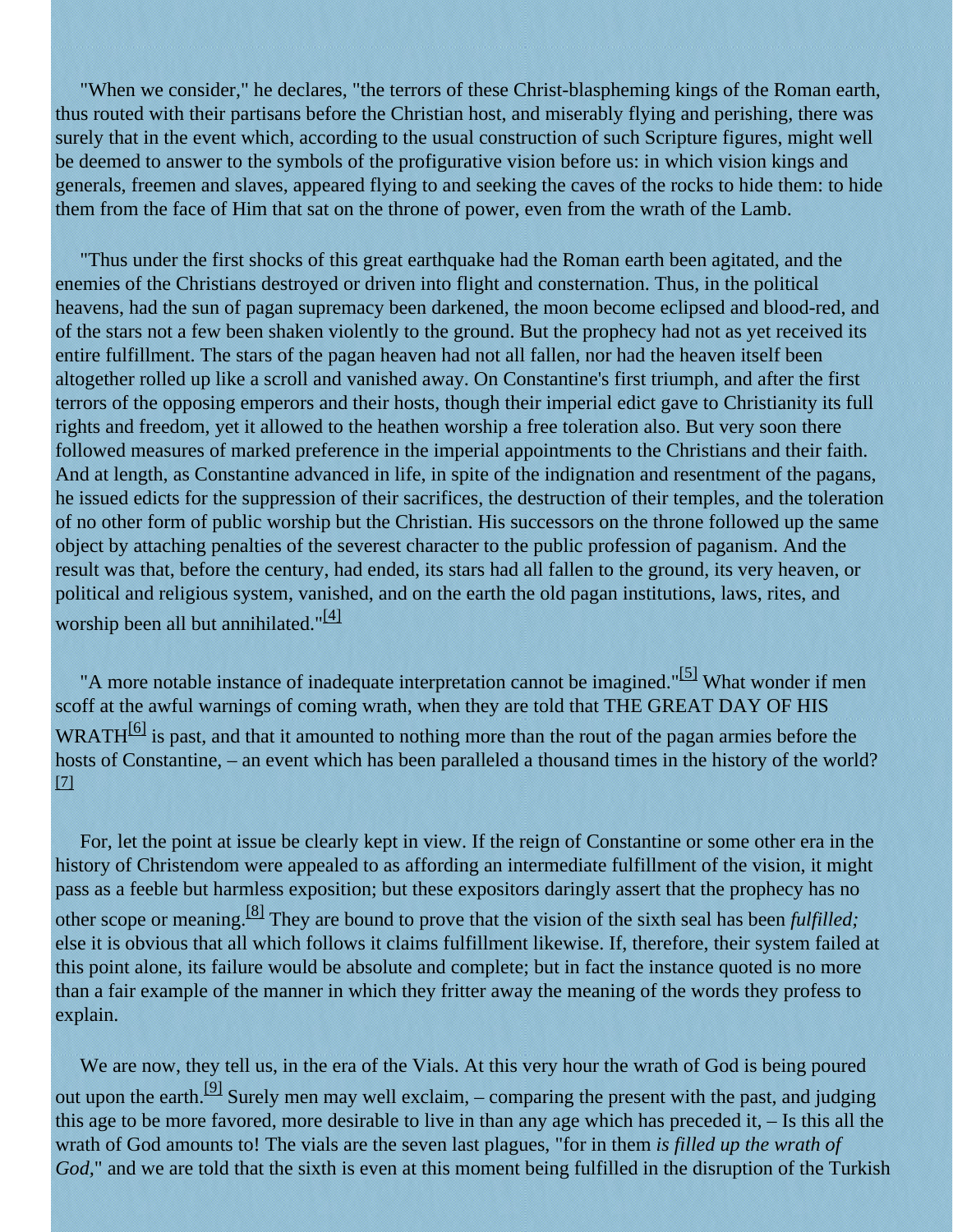<span id="page-87-0"></span>Empire! Can any man be so lost in the dreamland of his own lucubrations as to imagine that the collapse of the Turkish power is a Divine judgment on an unrepentant world!  $[10]$  Such it may appear to be to the clique of Pachas, who, ghoul-like, fatten on the misery around them; but untold millions would hail it as a blessing to suffering humanity, and ask with wonder, If this be a crowning token of the wrath of God, how are simple souls to distinguish between the proofs of His favor and of His direst anger!

 If the event were cited as a *primary* fulfillment, within this day of grace, of a prophecy which strictly belongs to the coming day of wrath, it would merit respectful attention; but to appeal to the dismemberment of Turkey as the full realization of the vision, is the merest trifling with the solemn language of Scripture, and an outrage on common sense.

 But there are principles involved in this system of interpretation far deeper and more momentous than any which appear upon the surface. It is in direct antagonism with the great foundation truth of Christianity.

 St. Luke narrates (Luke 4:19, 20) how, after the temptation, the Lord "returned in the power of the Spirit into Galilee," and entering the synagogue of Nazareth on the Sabbath day, as His custom was, He stood up to read. There was handed Him the book of Isaiah's prophecy, and all eyes being fastened on Him, He opened it and read these words, "The Spirit of the Lord is upon me, because He hath anointed me to preach the gospel to the poor; He hath sent me to heal the broken-hearted, to preach deliverance to the captives, and the recovering of sight to the blind, to set at liberty them that are bruised, to preach the acceptable year of the Lord."

<span id="page-87-1"></span> "And the day of vengeance of our God" are the words which followed, without a break, upon the open page before Him; but, the record adds, "He closed the book, and He gave it again to the minister, and sat down." In an age to come, when the prophecy shall have its ultimate fulfillment, the day of vengeance shall mingle with blessing to His people.<sup>[\[11\]](#page-90-1)</sup> But the burden of His ministry on earth was only peace.<sup>[\[12\]](#page-90-2)</sup> And it is the burden of the gospel still. God's attitude toward men is grace. "GRACE REIGNS." It is not that there is grace for the penitent or the elect, but that grace is the principle on which Christ now sits upon the throne of God. "Upon His head are many crowns, but His pierced hand now holds the only scepter," for the Father has given Him the kingdom; all power is His in heaven and on earth. "The Father judgeth no man, but hath committed all judgment to the Son"; (John 5:22; Compare 3:17; 12:47) but His mission to earth was not to judge, but only to save. And He who is thus the only Judge is now exalted to be a Savior, and the throne on which He sits is a throne of grace. Grace is reigning, through righteousness, unto eternal life. (Romans 5:21) "The light of this glorious gospel now shines unhindered upon earth. Blind eyes may shut it out, but they cannot quench or lessen it. Impenitent hearts may heap up wrath against the day of wrath, but they cannot darken this day of mercy or mar the glory of the reign of grace." $\frac{[13]}{[13]}$  $\frac{[13]}{[13]}$  $\frac{[13]}{[13]}$ 

<span id="page-87-2"></span> It will be in "the day of wrath" that the "seven last plagues," wherein is "filled up the wrath of God," shall run their course; and it is merely trifling with solemn and awful truths to talk of their being now fulfilled. Whatever intermediate fulfillment the vision may be now receiving, the full and final realization of it belongs to a future time.

And these pages are not designed to deal with the primary and historical fulfillment of the prophecies,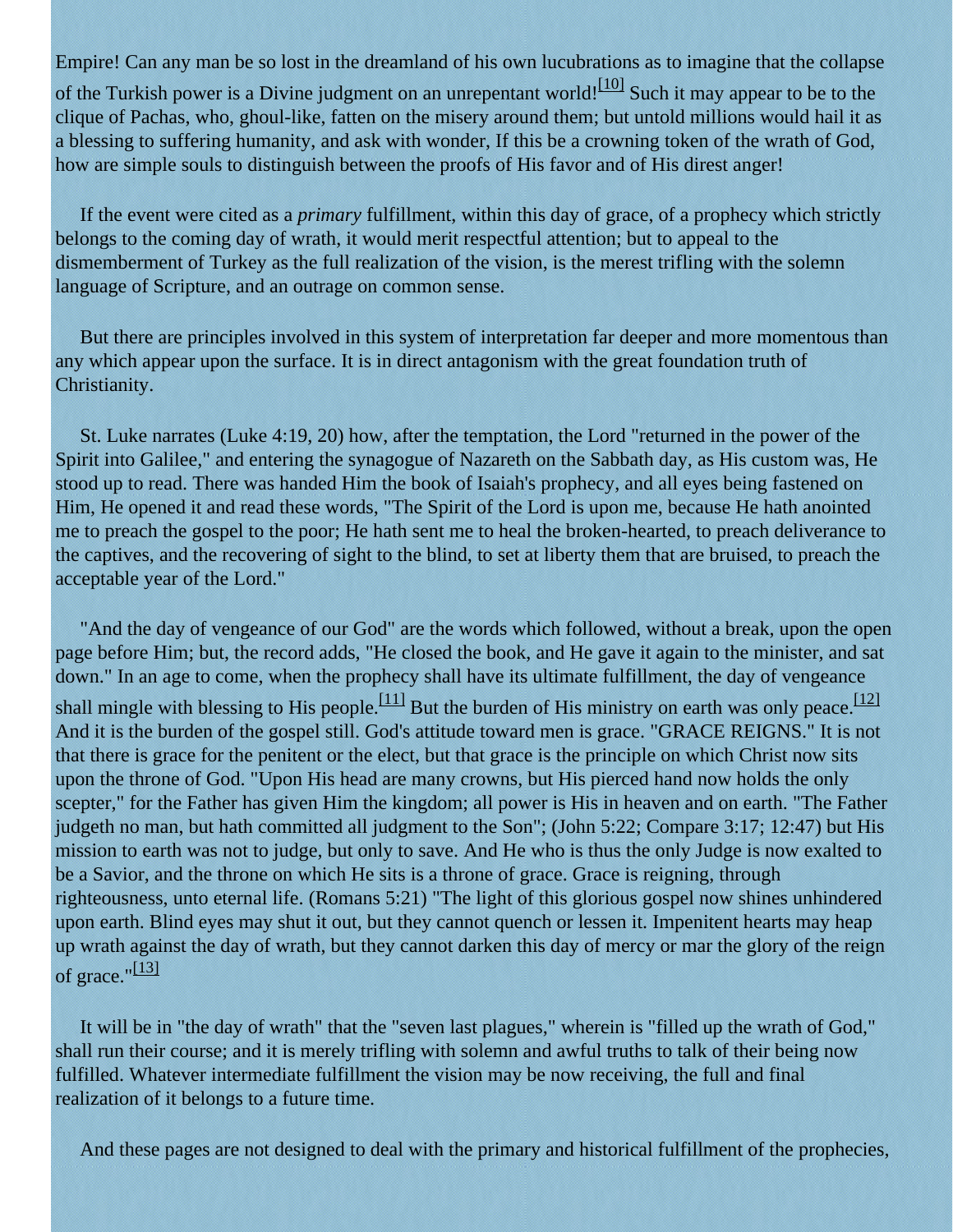or, as Lord Bacon terms it, their "springing and germinant accomplishment throughout many ages." My subject is exclusively the absolute and final fulfillment of the visions in that "one age" to which, in their "height and fullness," they belong.

<span id="page-88-0"></span> The Scripture itself affords many striking instances of such intermediate or primary fulfillment; and in these the main outlines of the prophecy are realized, but not the details. The prediction of Elijah's advent is an instance.<sup>[14]</sup> In the plainest terms the Lord declared the Baptist's ministry to be within the scope of that prophecy. In terms as clear He announced that it would be *fulfilled* in days to come, by the reappearance upon earth of the greatest of the prophets. (Matthew 11:14; 17:11, 12) St. Peter's words at Pentecost afford another illustration. Joel's prophecy shall yet be realized to the letter, but yet the baptism of the Holy Ghost was referred to it by the inspired Apostle. (Joel 2:28-32; Acts 2:16-21.)

 To speak of the *fulfillment* of these prophecies as already past, is to use language at once unscriptural and false. Far more unwarrantable still is the assertion of finality, so confidently made, of the prophecies relating to the apostasy. There is not a single prophecy, of which the *fulfillment* is recorded in Scripture, that was not realized with absolute accuracy, and in every detail; and it is wholly unjustifiable to assume that a new system of fulfillment was inaugurated after the sacred canon closed.

 Two thousand years ago who would have ventured to believe that the prophecies of Messiah would receive a literal accomplishment!

"Behold, a virgin shall conceive, and bear a son." (Isaiah 7:14)

"Behold, thy King cometh unto thee: He is just, and having salvation; lowly, and riding upon an ass, and upon a colt the foal of an ass." (Zechariah 9:9)

"They weighed for my price thirty pieces of silver;" "And I took the thirty pieces of silver and cast them to the potter in the house of the Lord." (Zechariah 11:12, 13; Compare Matthew 27:5, 7)

"They part my garments among them, and cast lots upon my vesture." (Psalm 22:18 Compare John 19:23, 24.)

"They pierced my hands and my feet." (Psalm 22:16)

"They gave me vinegar to drink." (Psalm 69:21)

"He was cut off out of the land of the living; for the transgression of my people was He stricken." (Isaiah 53:8)

 To the prophets themselves, even, the meaning of such words was a mystery. (1 Peter 1:10-12) For the most part, doubtless, men regarded them as no more than poetry or legend. And yet these prophecies of the advent and death of Christ received their fulfillment in every jot and tittle of them. Literalness of fulfillment may therefore be accepted as an axiom to guide us in the study of prophecy.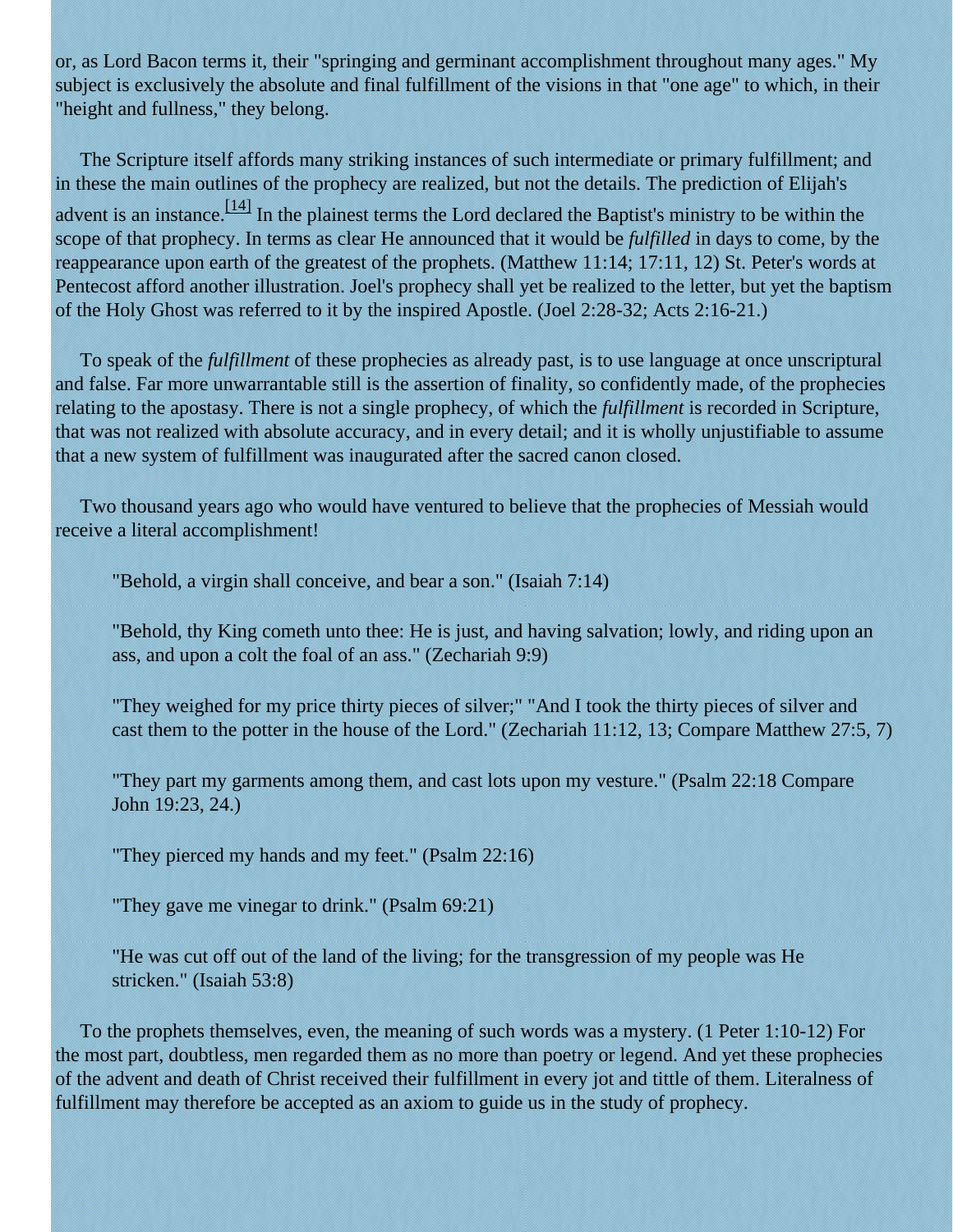#### Footnotes

<span id="page-89-0"></span>[1.](#page-85-0) According to these interpreters, such a statement must be taken *cum grano salis*, as we term it; and the like remark applies to their rendering of *every verse* of the thirteenth chapter of Revelation.

<span id="page-89-1"></span>[2.](#page-85-1) Revelation 17:16, 17, 18. In ver. 16 the best reading, as given in the Revised Version, is *"and* the beast," instead of *"upon* the beast."

<span id="page-89-2"></span>[3.](#page-85-2) Mr. Elliott's romance on this subject is disposed of by the events of recent years, which have made Rome the peaceful capital of Italy. Of the beast and false prophet it is written, "These both were cast alive into a lake of fire" (Revelation 19:20). It may be pleasing to Protestant zeal to suppose the Roman hierarchy and priesthood are "reserved" for such a fate.

<span id="page-89-3"></span>[4.](#page-86-0) *Horae Apoc.,* vol. 1., pp. 219, 220.

<span id="page-89-4"></span>[5.](#page-86-1) "Another such landmark is found, I believe, in the interpretation of the *sixth seal:* if it be not indeed already laid down in what has just been said. We all know what that imagery means in the rest of Scripture. Any system which requires it to belong to another period than the close approach of the great day of the Lord, stands thereby self-condemned. I may illustrate this by reference to Mr. Elliott's continuous historical system, which requires that it should mean the downfall of paganism under Constantine. A more notable instance of inadequate interpretation cannot be imagined. Closely connected with this last is another fixed point in interpretation. As the seven seals, so the seven trumpets and the seven vials run on to the time close upon the end. At the termination of each series, the note is unmistakably given that such is the case. Of the seals we have already spoken. As to the trumpets, it may suffice to refer to ch. 10:7; 11:18; as to the vials, to their very designation tas eschatas, and to the gegonen of ch. 16:17. Any system which does not recognize this common ending of the three, seems to me to stand thereby convicted of error." – ALFORD, *Gr. Test.,* 4., Part 2., ch. 8., §§ 5, 21, 22.

<span id="page-89-5"></span>[6.](#page-86-2) ha hamera ha megala tas orgas autou (Revelation 6:17).

<span id="page-89-6"></span>[7.](#page-86-3) If such statements were put forward in wantonness, and not in folly, they would suggest a reference to the solemn words, "If any man shall *take away* from the words of the book of this prophecy –" (Revelation 22:19).

<span id="page-89-7"></span>[8.](#page-86-4) When the historical interpreters approach the Second Advent, they lose the courage of their opinions, and earnestly contend for literalness, though if their scheme be genuine, the predicted return of Christ may surely have its fulfillment in the present revival of religion and the concurrent spread of Christianity.

<span id="page-89-8"></span>[9.](#page-86-5) And I saw another sign in heaven, great and marvelous, seven angels having the seven last plagues, for in them is filled up the wrath of God…And the seven angels came out of the temple, having the seven plagues…And one of the four beasts gave unto the seven angels seven golden vials, full of the wrath of God, who liveth for ever and ever…And I heard a great voice out of the temple saying to the seven angels, Go your ways, and pour out the vials of the wrath of God upon the earth" (Revelation 15:1, 6, 7;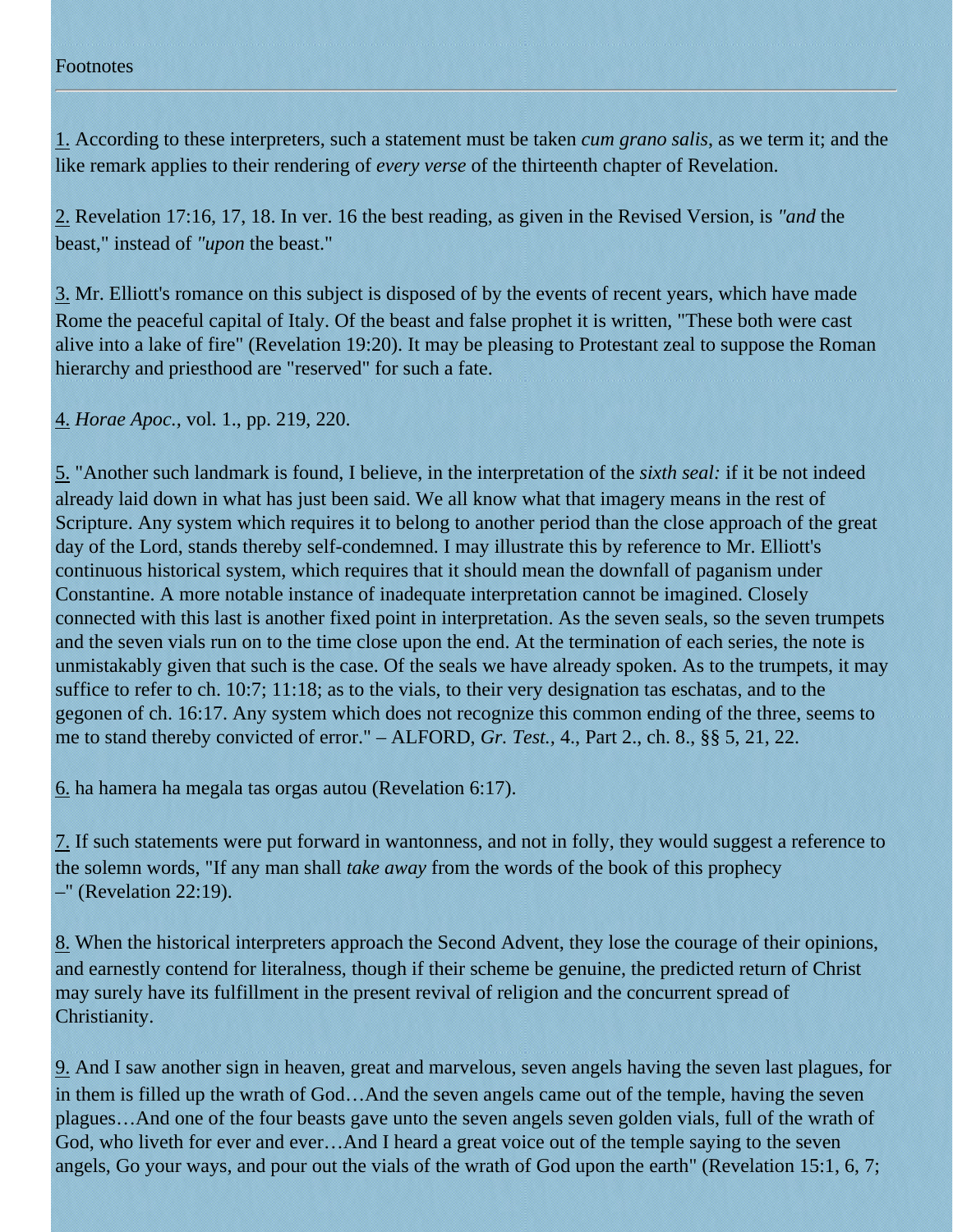16:1).

<span id="page-90-0"></span>[10.](#page-87-0) The Austrian *Pester Lloyd* of 21st Nov., 1879, in commenting on the British line of policy with regard to Turkish affairs, charged Lord Beaconsfield's government with "confounding Mohammedanism with the Turks, the latter having been always regarded as the scum of Mohammedanism by all Mohammedan nations who were conscious of their own strength." Prophetic students appear to be thoroughly possessed by this error.

<span id="page-90-1"></span>[11.](#page-87-1) Compare Isaiah 63:4: "For the day of vengeance is in mine heart, and the year of my redeemed is come."

<span id="page-90-2"></span>[12.](#page-87-1) "He came and preached peace" (Ephesians 2:17).

<span id="page-90-3"></span>[13.](#page-87-2) *The Gospel and its Ministry,* p. 136. True it is that the great principles of God's moral government of the world remain unchanged, and sin is thus ever working out its own punishment. But this must not be confounded with immediate Divine action in judgment. "The Lord knoweth how to reserve the unjust *to the day of judgment,* to be punished" (2 Peter 2:9). Or, according to Romans 2:5, "After thy hardness and impenitent heart treasurest up unto thyself wrath against *the day of wrath."*

<span id="page-90-4"></span>[14.](#page-88-0) "Behold, I will send you Elijah the prophet, before the coming of the great and dreadful day of the Lord" (Malachi. 4:5).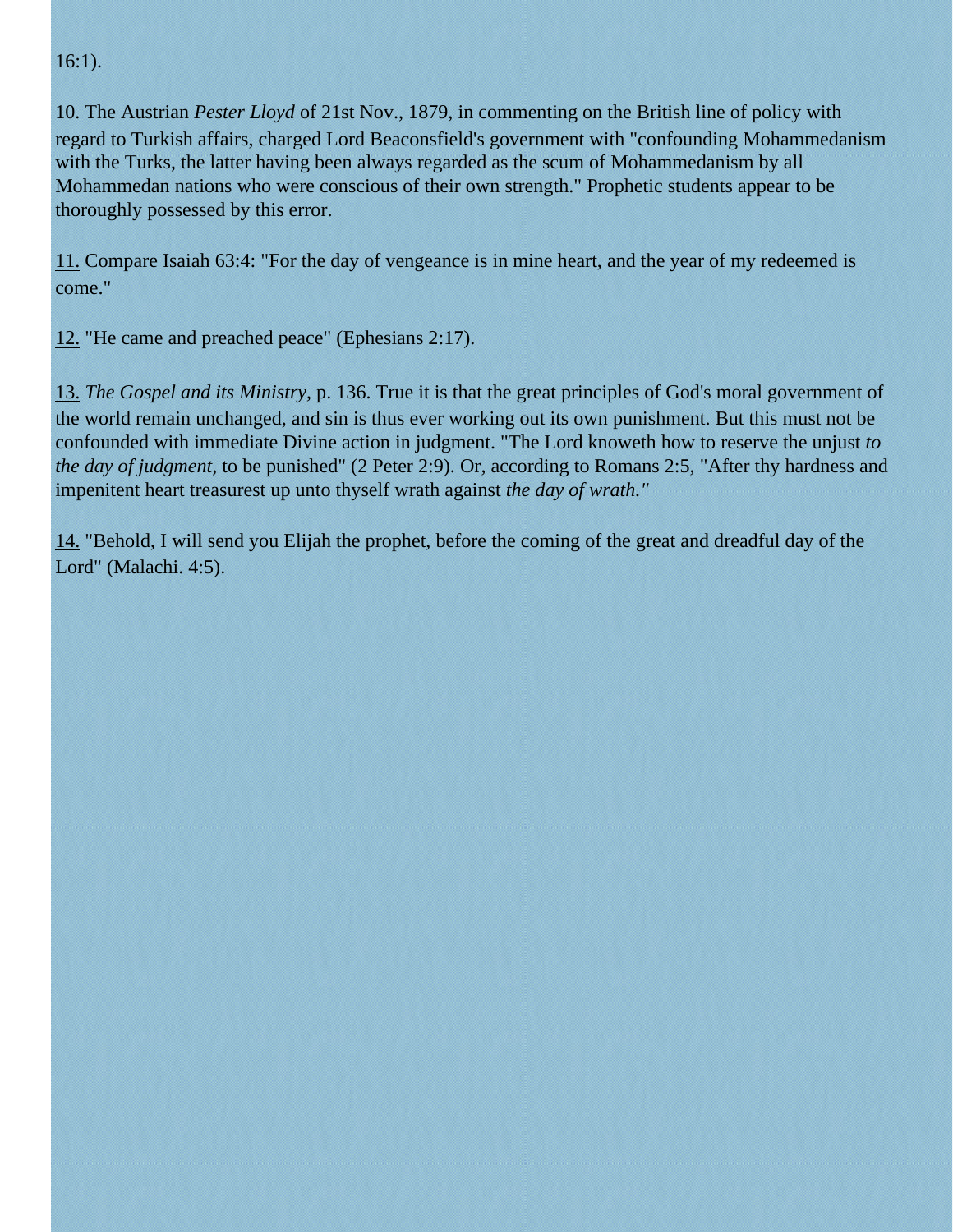## **The Coming Prince**

**Sir Robert Anderson**

#### **CHAPTER 12**

### **FULLNESS OF THE GENTILES**

 THE main stream of prophecy runs in the channel of Hebrew history. This indeed is true of all revelation. Eleven chapters of the Bible suffice to cover the two thousand years before the call of Abraham, and the rest of the old Testament relates to the Abrahamic race. If for a while the light of revelation rested on Babylon or Susa, it was because Jerusalem was desolate, and Judah was in exile. For a time the Gentile has now gained the foremost place in blessing upon earth; but this is entirely anomalous, and the normal order of God's dealings with men is again to be restored. "Blindness in part is happened to Israel *until* the fullness of the Gentiles be come in. And so all Israel shall be saved, as it is written." $\Box$ 

<span id="page-91-0"></span> The Scriptures teem with promises and prophecies in favor of that nation, not a tithe of which have yet been realized. And while the impassioned poetry in which so many of the old prophecies are couched is made a pretext for treating them as hyperbolical descriptions of the blessings of the Gospel, no such plea can be urged respecting the Epistle to the Romans. Writing to Gentiles, the Apostle of the Gentiles there reasons the matter out in presence of the facts of the Gentile dispensation. The natural branches of the race of Israel have been broken off from the olive tree of earthly privilege and blessing, and, "contrary to nature," the wild olive branches of Gentile blood have been substituted for them. But in spite of the warning of the Apostle, we Gentiles have become "wise in our own conceits," forgetting that the olive tree whose "root and fatness" we partake of, is essentially Hebrew, for "the gifts and calling of God are without repentance."

 The minds of most men are in bondage to the commonplace facts of their experience. The prophecies of a restored Israel seem to many as incredible as predictions of the present triumphs of electricity and steam would have appeared to our ancestors a century ago. While affecting independence in judging thus, the mind is only giving proof of its own impotence or ignorance. Moreover, the position which the Jews have held for eighteen centuries is a phenomenon which itself disposes of every seeming presumption against the fulfillment of these prophecies.

 It is not a question of how a false religion like that of Mahomet can maintain an unbroken front in presence of a true faith; the problem is very different. Not only in a former age, but in the early days of the present dispensation, the Jews enjoyed a preference in blessing, which practically amounted almost to a monopoly of Divine favor. In its infancy the Christian Church was essentially Jewish. The Jews within its pale were reckoned by thousands, the Gentiles by tens. And yet that same people afterwards became, and for eighteen centuries have continued to be, more dead to the influence of the Gospel than any other class of people upon earth. How can "this mystery," as the Apostle terms it, be accounted for, save as Scripture explains it, namely, that the era of special grace to Israel closed with the period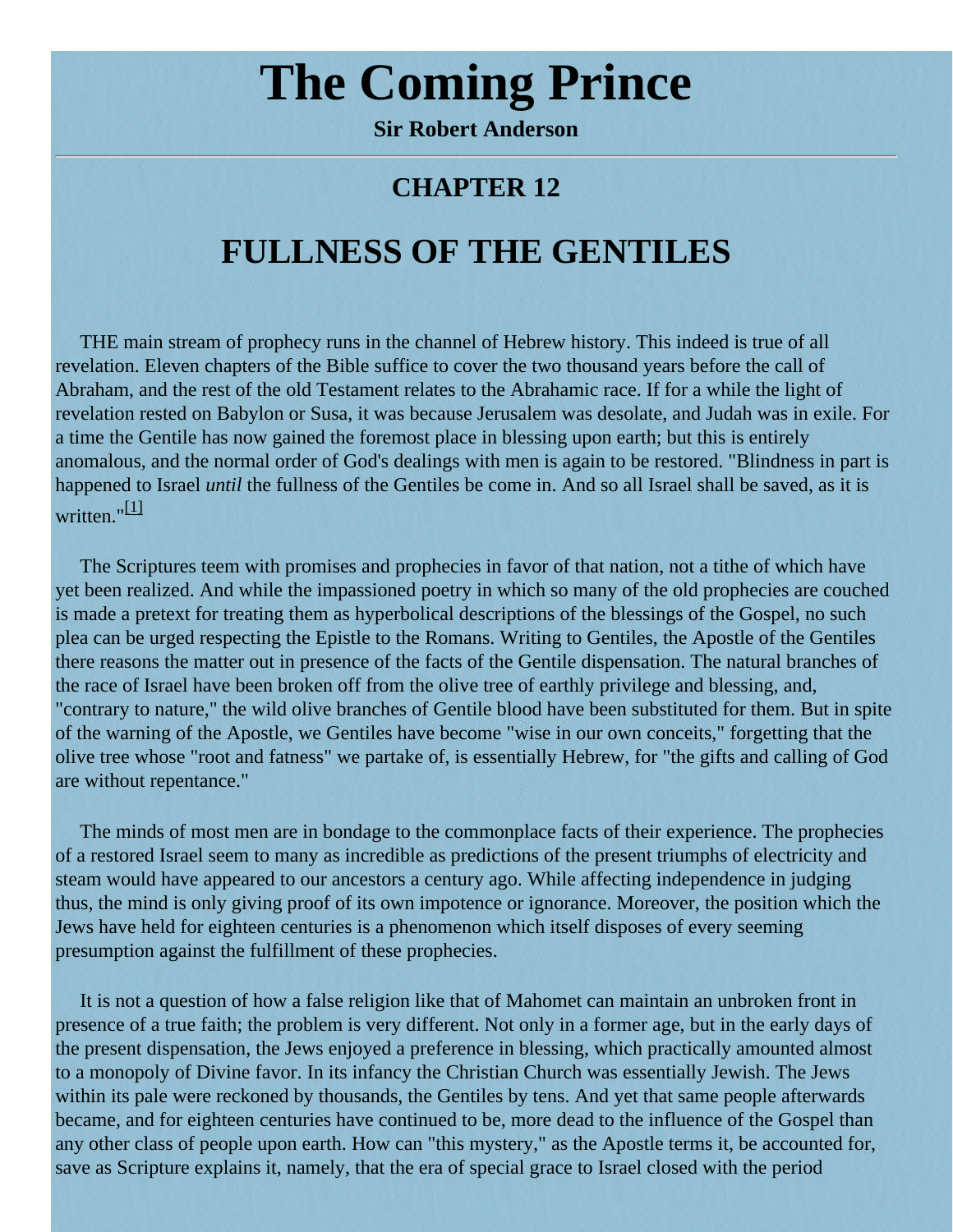historically within the Acts of the Apostles, and that since that crisis of their history "blindness in part is happened" to them?

 But this very word, the truth of which is so clearly proved by public facts, goes on to declare that this judicial hardening is to continue only "until the fullness of the Gentiles be come in"; and the inspired Apostle adds, "And so all Israel shall be saved; as it is written, There shall come out of Sion the Deliverer, and shall turn away ungodliness from Jacob; for this is My covenant unto them."<sup>[\[2\]](#page-94-1)</sup>

<span id="page-92-0"></span> But, it may with reason be demanded, does not this imply merely that Israel shall be brought within the blessings of the Gospel, not that the Jews shall be blessed on a principle which is entirely inconsistent with the Gospel? Christianity, as a system, assumes the fact that in a former age the Jews enjoyed a peculiar place in blessing:

"Christ was *a minister of the circumcision* for the truth of God, to confirm the promises made unto the fathers, and that the Gentiles might glorify God for His mercy." (Romans 15:8, 9)

 But the Jews have lost their vantage-ground through sin, and they now stand upon the common level of ruined humanity. The Cross has broken down "the middle wall" which separated them from Gentiles. It has leveled all distinctions. As to guilt "there is no difference, for *all* have sinned"; as to mercy "there is no difference, for the same Lord over all is rich unto *all* that call on Him." How then, if there be no difference, can God give blessing on a principle which implies that there is a difference? In a word, the fulfillment of the promises to Judah is absolutely inconsistent with the distinctive truths of the present dispensation.

 This question is one of immense importance, and claims the most earnest consideration. Nor is it enough to urge that the eleventh chapter of Romans itself supposes that in this age the Gentile has an advantage, though not a priority, and, therefore, Israel may enjoy the like privilege hereafter. It is part of the same revelation, that although grace stoops to the Gentile just where he is, it does not confirm him in his position *as a Gentile*, but lifts him out of it and *denationalizes* him; for in the Church of this dispensation "there is neither Jew nor Gentile."<sup>[3]</sup> Judah's promises, on the contrary, imply that blessing will reach the Jew as a Jew, not only recognizing his national position, but confirming him therein.

<span id="page-92-1"></span> The conclusion, therefore, is inevitable, that before God can act thus, the special proclamation of grace in the present dispensation must have ceased, and a new principle of dealing with mankind must have been inaugurated.

 But here the difficulties only seem to multiply and grow. For, it may be asked, does not the dispensation run its course until the return of Christ to earth? How then can Jews be found at His coming in a place of blessing *nationally*, akin to that which they held in a bygone age? All will admit that Scripture seems to teach that such will be the case.<sup>[4]</sup> The question still remains whether this be really intended. Does Scripture speak of any crisis in relation to the earth, to intervene before "the day when the Son of man shall be revealed"?

<span id="page-92-2"></span> No one who diligently seeks the answer to this inquiry can fail to be impressed by the fact that at first sight some confusion seems to mark the statements of Scripture with respect to it. Certain passages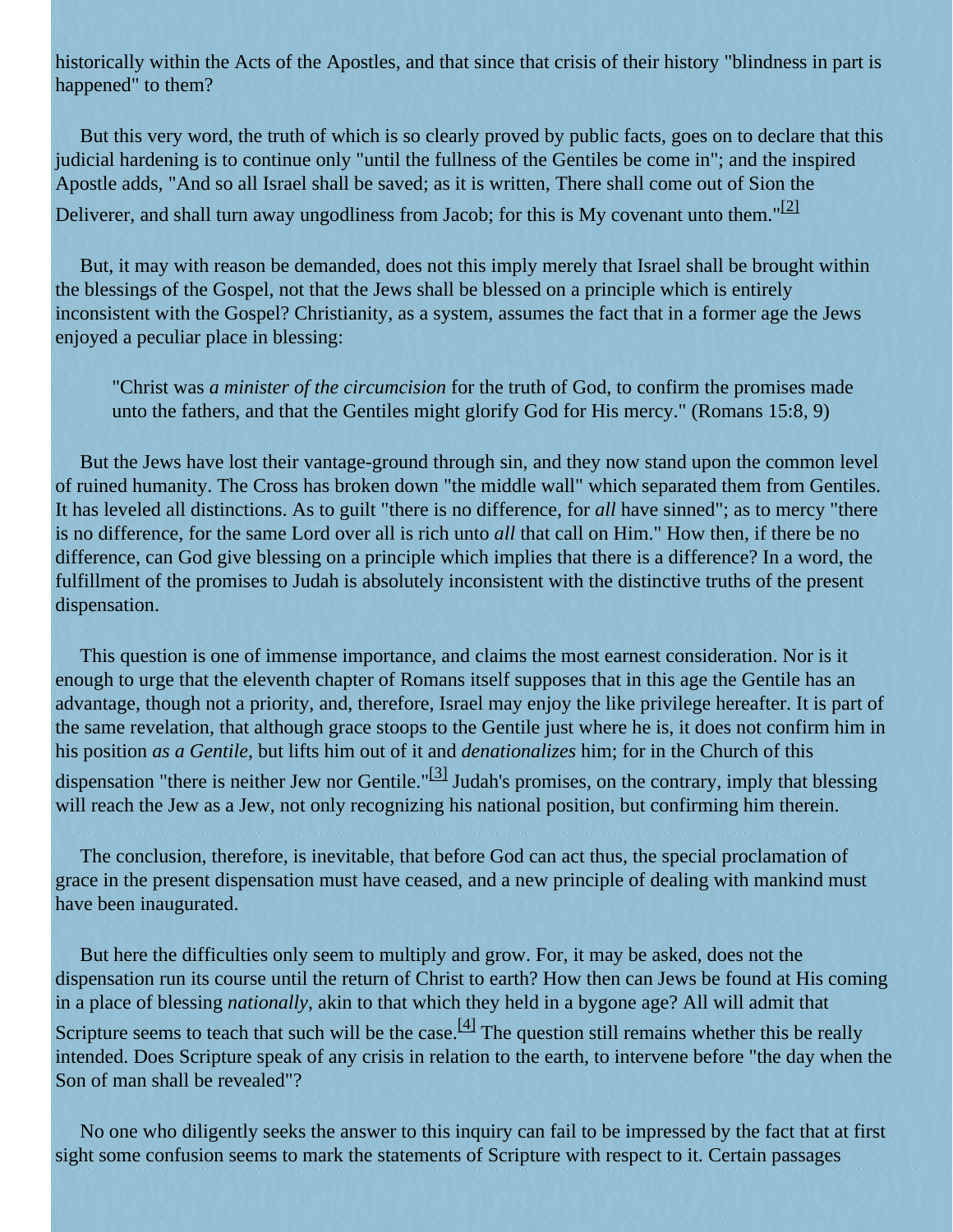testify that Christ will return to earth, and stand once more on that same Olivet on which His feet last rested ere He ascended to His Father; (Zechariah 14:4; Acts 1:11, 12) and others tell us as plainly that He will come, not to earth, but to the air above us, and call His people up to meet Him and be with Him. (1) Thessalonians 4:16, 17) These Scriptures again most clearly prove that it is His believing people who shall be "caught up," (1 Thessalonians 4:16, 17; 1 Corinthians 15:51, 52) leaving the world to run its course to its destined doom; while other Scriptures as unequivocally teach that it is not His people but the wicked who are to be weeded out, leaving the righteous "to shine forth in the kingdom of their Father." (Matthew 13:40-43) And the confusion apparently increases when we notice that Holy Writ seems sometimes to represent the righteous who are to be thus blessed as Jews, sometimes as Christians of a dispensation in which the Jew is cast off by God.

 These difficulties admit of only one solution, a solution as satisfactory as it is simple; namely, that what we term the second advent of Christ is not a single event, but includes several distinct manifestations. At the first of these He will call up to Himself the righteous dead, together with His own people then living upon earth. With this event this special "day of grace" will cease, and God will again revert to "the covenants" and "the promises," and that people to whom the covenants and promises belong (Romans 9:4) will once more become the center of Divine action toward mankind.

<span id="page-93-0"></span>Everything that God has promised is within the range of the believer's hope;  $\left[5\right]$  but this is its near horizon. All things wait on its accomplishment. Before the return of Christ to earth, many a page of prophecy has yet to be fulfilled, but not a line of Scripture bars the realization of this the Church's special hope of His coming to take His people to Himself. Here, then, is the great crisis which will put a term to the reign of grace, and usher in the destined woes of earth's fiercest trial – "the days of vengeance, that all things which are written may be fulfilled." (Luke 21:22)

 To object that a truth of this magnitude would have been stated with more dogmatic clearness is to forget the distinction between doctrinal teaching and prophetic utterance. The truth of the second advent belongs to prophecy, and the statements of Scripture respecting it are marked by precisely the same characteristics as marked the Old Testament prophecies of Messiah.<sup>[\[6\]](#page-94-5)</sup>

<span id="page-93-1"></span> "The sufferings of Christ and the glories which should follow" were foretold in such a way that a superficial reader of the old Scriptures would have failed to discover that there were to be two advents of Messiah. And even the careful student, if unversed in the general scheme of prophecy, might have supposed that the two advents, though morally distinct, should be intimately connected in time. So is it with the future. Some regard the second advent as a single event; by others its true character is recognized, but they fail to mark the interval which must separate its first from its final stage. An intelligent apprehension of the truth respecting it is essential to the right understanding of unfulfilled prophecy.

 But having thus clearly fixed these principal landmarks to guide us in the study, we cannot too strongly deprecate the attempt to fill up the interval with greater precision than Scripture warrants. There are definite events to be fulfilled, but no one may dogmatize respecting the time or manner of their fulfillment. No Christian who estimates aright the appalling weight of suffering and sin which each day that passes adds to the awful sum of this world's sorrow and guilt, can fail to long that the end may indeed be near; but let him not forget the great principle that "the longsuffering of our Lord is salvation," (2 Peter 3:15) nor yet the language of the Psalm, "A thousand years in Thy sight are but as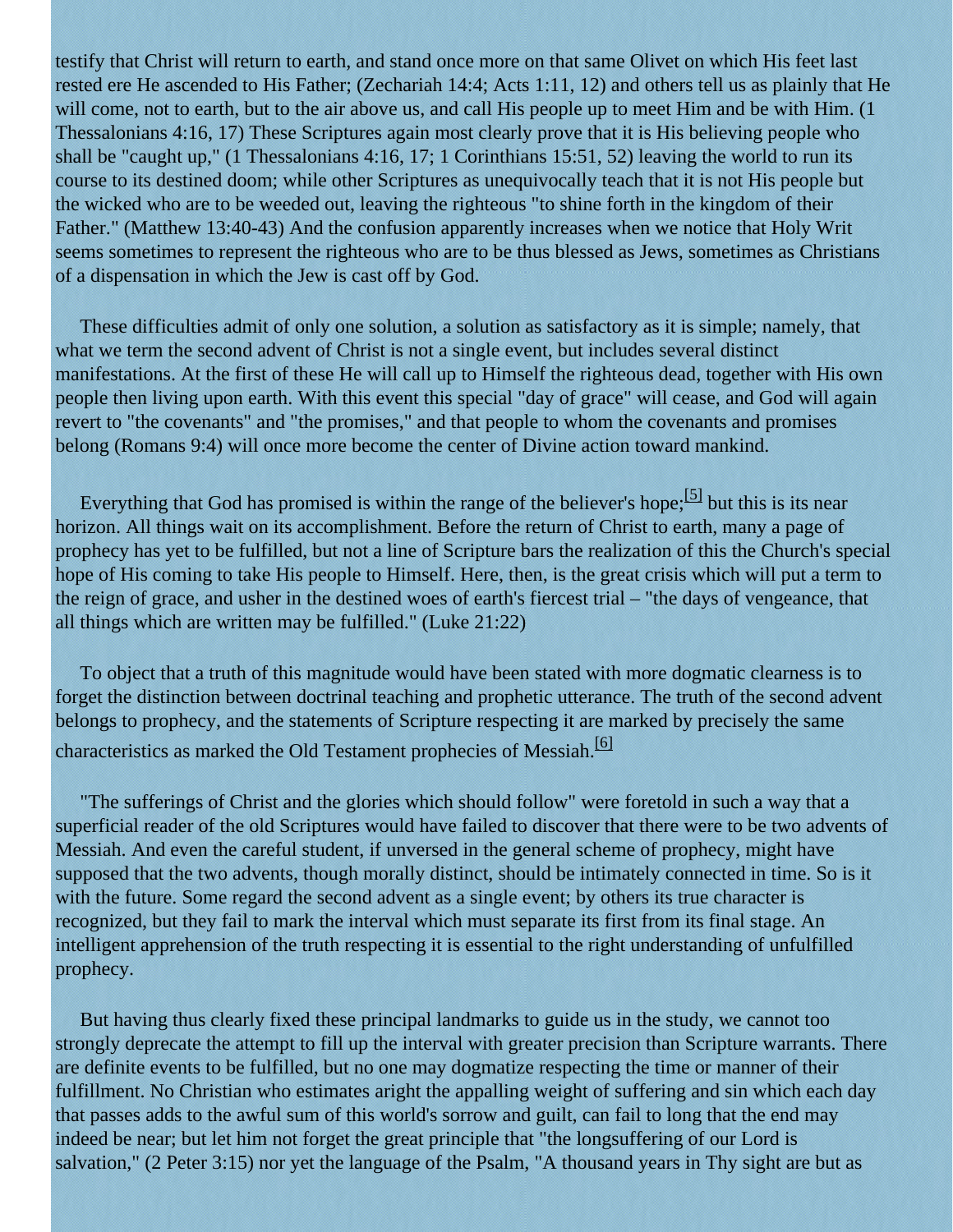yesterday when it is past, and as a watch in the night." (Psalm 90:4) There is much in Scripture which seems to justify the hope that the consummation will not be long delayed; but, on the other hand, there is not a little to suggest the thought that before these final scenes shall be enacted, civilization will have returned to its old home in the east, and, perchance, a restored Babylon shall have become the center of human progress and of apostate religion.<sup>[7]</sup>

<span id="page-94-8"></span> To maintain that long ages have yet to run their course would be as unwarrantable as are the predictions so confidently made that all things shall be fulfilled within the current century. It is only in so far as prophecy is within the seventy weeks of Daniel that it comes within the range of chronology at all, and Daniel's vision primarily relates to Judah and Jerusalem.<sup>[\[8\]](#page-94-7)</sup>

<span id="page-94-9"></span>Footnotes

<span id="page-94-0"></span>[1.](#page-91-0) Romans 11:25, 26. The coming in of the fullness of the Gentiles must not be confounded with the fulfillment of the times of the Gentiles (Luke 21:24). The one refers to spiritual blessing, the other to earthly power. Jerusalem is not to be the capital of a free nation, independent of Gentile power, until the true Son of David comes to claim the scepter.

<span id="page-94-1"></span>[2.](#page-92-0) Romans 11:25, 26. Not every Israelite, but Israel as a nation (Alford, *Gr. Test.*, in loco).

<span id="page-94-2"></span>[3.](#page-92-1) Galatians 3:28. Contrast these with the Lord's words in John 4:22, "Salvation is of the Jews."

<span id="page-94-3"></span>[4.](#page-92-2) In proof of this, appeal may be made to these very prophecies of Daniel; and later prophecies testify to it still more plainly, notably the book of Zechariah.

<span id="page-94-4"></span>[5.](#page-93-0) "We, according to His promise, look for new heavens and a new earth" (2 Peter 3:13). Long ages of time and events innumerable must intervene before the realization of this hope, and yet the believer is looking for it.

<span id="page-94-5"></span>[6.](#page-93-1) For an admirable treatise on these characteristics of prophecy, *see* Hengstenberg's *Christology,* Kregel Publications.

<span id="page-94-6"></span>[7.](#page-94-8) Isaiah 13 appears to connect the final fall of Babylon with the great day that is coming *(comp.* Vers. 1, 9, 10, 19.); and in Jeremiah 1 the same event is connected with the future restoration and union of the two houses of Israel (ver. 20). I make the suggestion, however, merely as a *caveat* against the idea that we have certainly reached the last days of the dispensation. If the history of Christendom should run on for another thousand years, the delay would not discredit the truth of a single statement in Holy Writ.

<span id="page-94-7"></span>[8.](#page-94-9) No one of Daniel's visions, indeed, has a wider scope. Isaiah, Jeremiah, and Ezekiel treat of Israel (or the ten tribes); but Daniel deals only with Judah.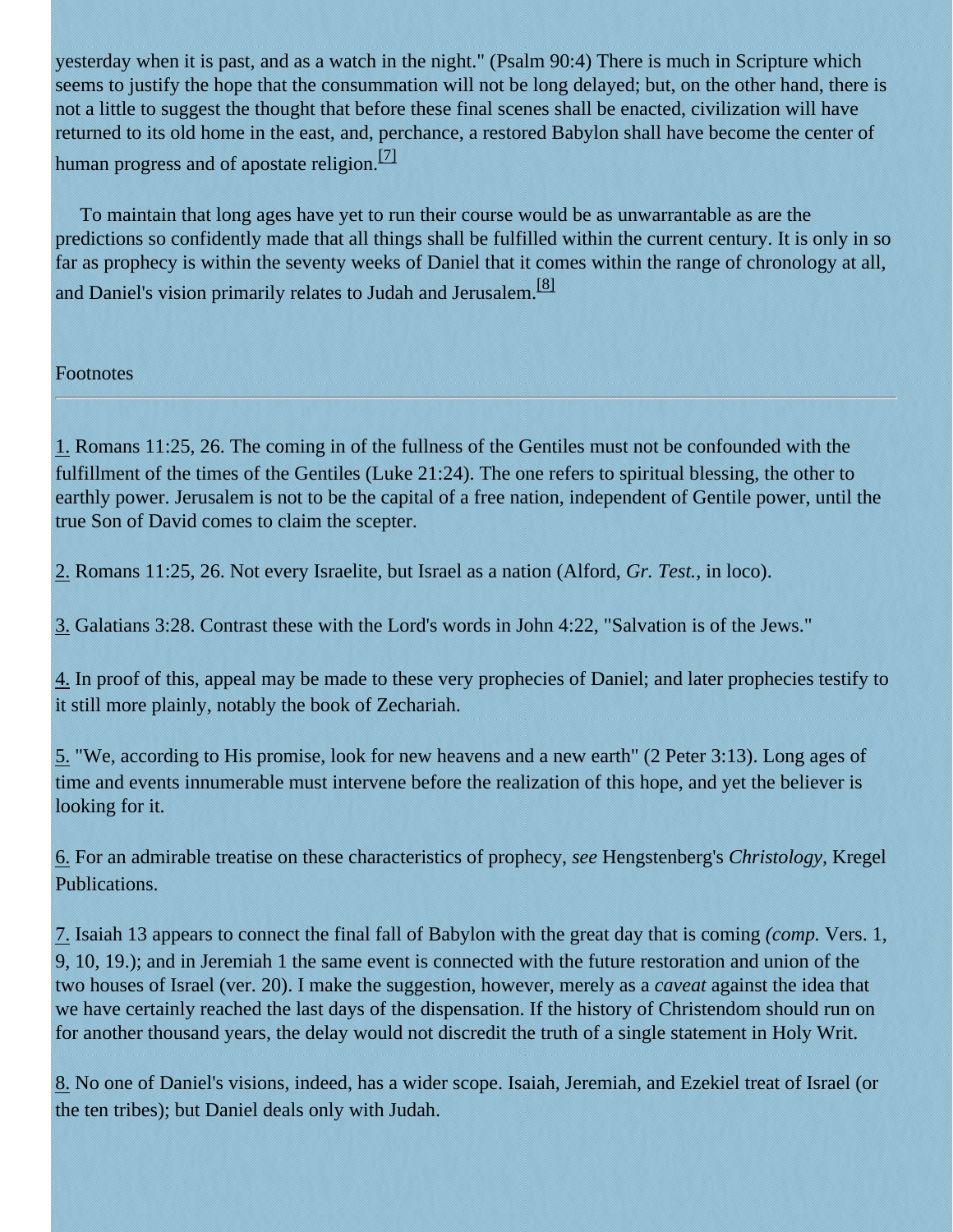# **The Coming Prince**

**Sir Robert Anderson**

#### **CHAPTER 13**

### **SECOND SERMON ON THE MOUNT**

 THE connecting link between the past and the future, between the fulfilled and the unfulfilled in prophecy, will be found in the Gospel of St. Matthew.

 The chief Messianic promises are grouped in two great classes, connected respectively with the names of David and of Abraham, and the New Testament opens with the record of the birth and ministry of Messiah as "the Son of David, the son of Abraham"; (Matthew 1:1) for in one aspect of His work He was "a minister of the circumcision for the truth of God, to confirm the promises made unto the fathers." (Romans 15:8) The question of the Magi, "Where is He that is born king of the Jews?" aroused a hope which was part of the national politics of Judah; and even the base Idumean who then usurped the throne was sensible of its significance: "Herod was troubled, and all Jerusalem with him." $[1]$ 

<span id="page-95-0"></span> And when the proclamation afterwards was made, first by John the Baptist, and finally by the Lord and His apostles, "The kingdom of heaven is at hand," the Jews knew well its import. It was not "the

<span id="page-95-1"></span>Gospel," as we understand it now, but the announcement of the near fulfillment of Daniel's prophecy.<sup>[\[2\]](#page-98-1)</sup> And the testimony had a twofold accompaniment. "The Sermon on the Mount" is recorded as embodying the great truths and principles which were associated with the Kingdom Gospel; and the attendant miracles gave proof that all was Divine. And in the earlier stages of the ministry of Christ, His miracles were not reserved for those whose faith responded to His words; the only qualification for the benefit was that the recipient should belong to the favored race. "Go not into the way of the Gentiles, and into any city of the Samaritans enter ye not: but go rather to the lost sheep of the house of Israel. And as ye go, preach, saying, The kingdom of heaven is at hand. Heal the sick, cleanse the lepers, raise the dead, cast out devils: freely ye have received, freely give." $\frac{[3]}{3}$  $\frac{[3]}{3}$  $\frac{[3]}{3}$  Such was the commission under which the twelve went forth through that little land, to every corner of which their Master's fame had gone before them. (Matthew 4:24, 25)

<span id="page-95-3"></span><span id="page-95-2"></span> But the verdict of the nation, through its accredited and responsible leaders, was a rejection of His Messianic claims.[\[4\]](#page-98-3) The acts and words of Christ recorded in the twelfth chapter of Matthew were an open and deliberate condemnation and defiance of the Pharisees, and their answer was to meet in solemn council and decree His death. (Matthew 12:1- 14) From that hour His ministry entered upon a new phase. The miracles continued, for He could not meet with suffering and refuse to relieve it; but those whom thus He blessed were charged "that they should not make Him known." (Matthew 12:16) The

<span id="page-95-4"></span>Gospel of the Kingdom ceased; His teaching became veiled in parables,  $\left[5\right]$  and the disciples were forbidden any longer to testify to His Messiahship. (Matthew 16:20)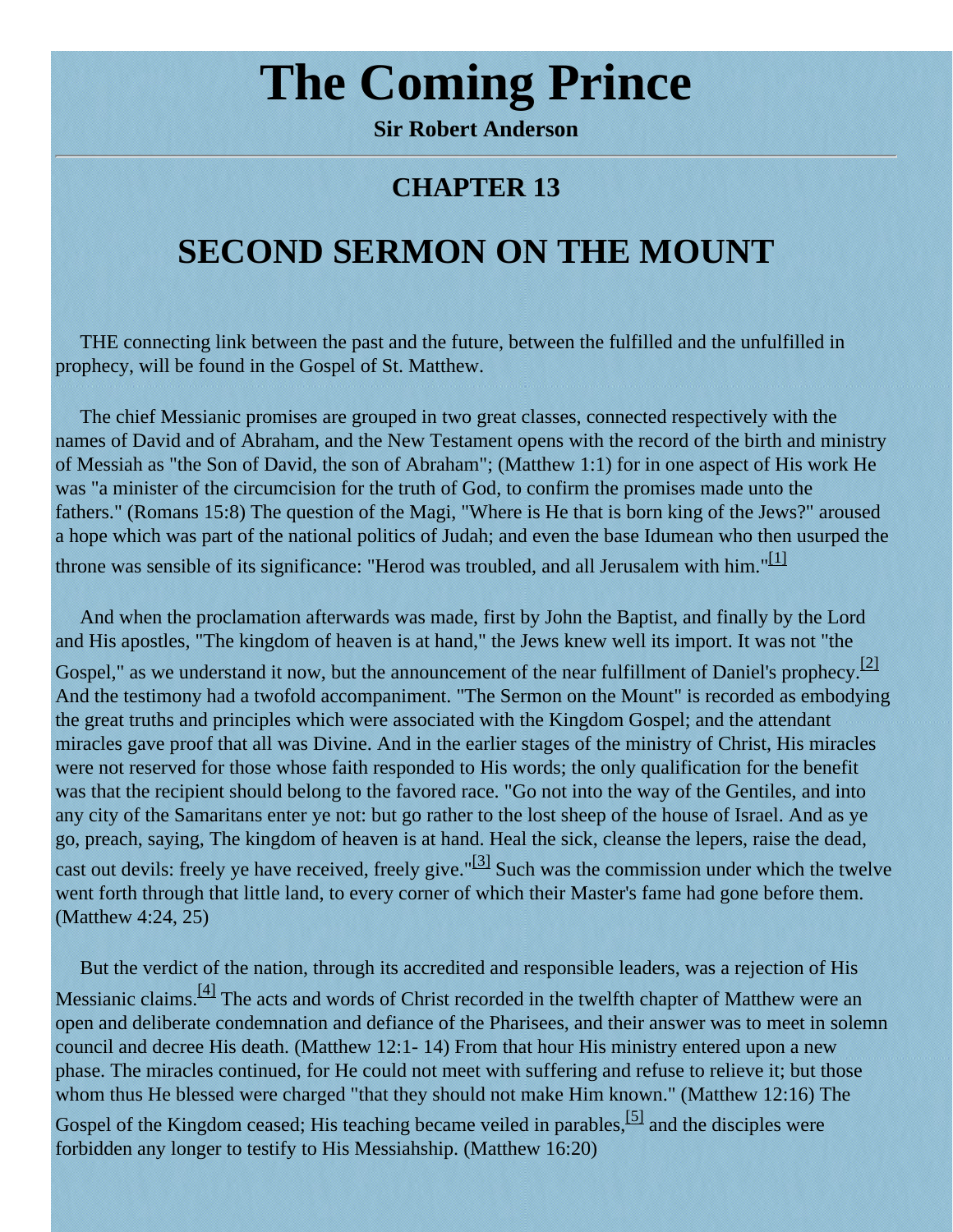The thirteenth chapter is prophetic of the state of things which was to intervene between the time of His rejection and His return in glory to claim the place which in His humiliation was denied Him. Instead of the proclamation of the Kingdom, He taught them "the *mysteries* of the Kingdom." (Matthew 13:11) His mission changed its character, and instead of a King come to reign, He described Himself as a Sower sowing seed. Of the parables which follow, the first three, spoken to the multitude, described the outward results of the testimony in the world; the last three, addressed to the disciples, <sup>[6]</sup> speak of the hidden realities revealed to spiritual minds.

<span id="page-96-0"></span> But these very parables, while they taught the disciples in the plainest terms that everything was postponed which the prophets had led them to look for in connection with the Kingdom, taught them no less clearly that the day would surely come when all should be fulfilled; when evil should be rooted out, and the Kingdom established in righteousness and peace. (Matthew 13:41-43) They thus learned that there was to be an "age" of which prophecy took no account, and another "Advent" at its close; and "the second Sermon on the Mount" was the Lord's reply to the inquiry, "What shall be the sign of Thy coming, and of the end of the age?"[\[7\]](#page-99-0)

<span id="page-96-2"></span><span id="page-96-1"></span> The twenty-fourth chapter of Matthew has been well described as "the anchor of apocalyptic interpretation," and "the touchstone of apocalyptic systems."<sup>[\[8\]](#page-99-1)</sup> The fifteenth verse specifies an event and fixes an epoch, by which we are enabled to connect the words of the Lord with the visions of St. John, and both with the prophecies of Daniel. The entire passage is obviously prophetic, and its fulfillment clearly pertains to the time of the end. The fullest and most definite application of the words must therefore be to those who are to witness their accomplishment. To them it is that the warning is specially addressed, against being deceived through a false hope of the *immediate* return of Christ.[\[9\]](#page-99-2)

<span id="page-96-3"></span> A series of terrible events are yet to come; but "these are the *beginning* of sorrows"; "the end is not yet." How long these "sorrows" shall continue is not revealed. The first sure sign that the end is near will be the advent of the fiercest trial that the redeemed on earth have ever known. The fulfillment of Daniel's vision of the defilement of the Holy Place is to be the signal for immediate flight; "for then shall be *the great* tribulation," (Vers. 15-21. Compare Daniel 11:1.) unparalleled even in Judah's history. But, as already noticed, this last great persecution belongs to the latter half of Daniel's seventieth week, and therefore it affords a landmark by which we can determine the character and fix the order of the chief events which mark the closing scenes foretold in prophecy.

 With the clew thus obtained from the Gospel of St. Matthew, we can turn with confidence to study the Apocalyptic visions of St. John. But first it must be clearly recognized that in the twenty-fourth of Matthew, as in the book of Daniel, Jerusalem is the center of the scene to which the prophecy relates; and this of necessity implies that the Jews shall have been restored to Palestine before the time of its fulfillment<sup>[\[10\]](#page-99-3)</sup>

<span id="page-96-4"></span> Objections based on the supposed improbability of such an event are sufficiently answered by marking the connection between prophecy and miracle. The history of the Abrahamic race, to which prophecy is so closely related, is little else than a record of miraculous interpositions. "Their passage out of Egypt was miraculous. Their entrance into the promised land was miraculous. Their prosperous and their adverse fortunes in that land, their servitudes and their deliverances, their conquests and their captivities, were all miraculous. The entire history from the call of Abraham to the building of the sacred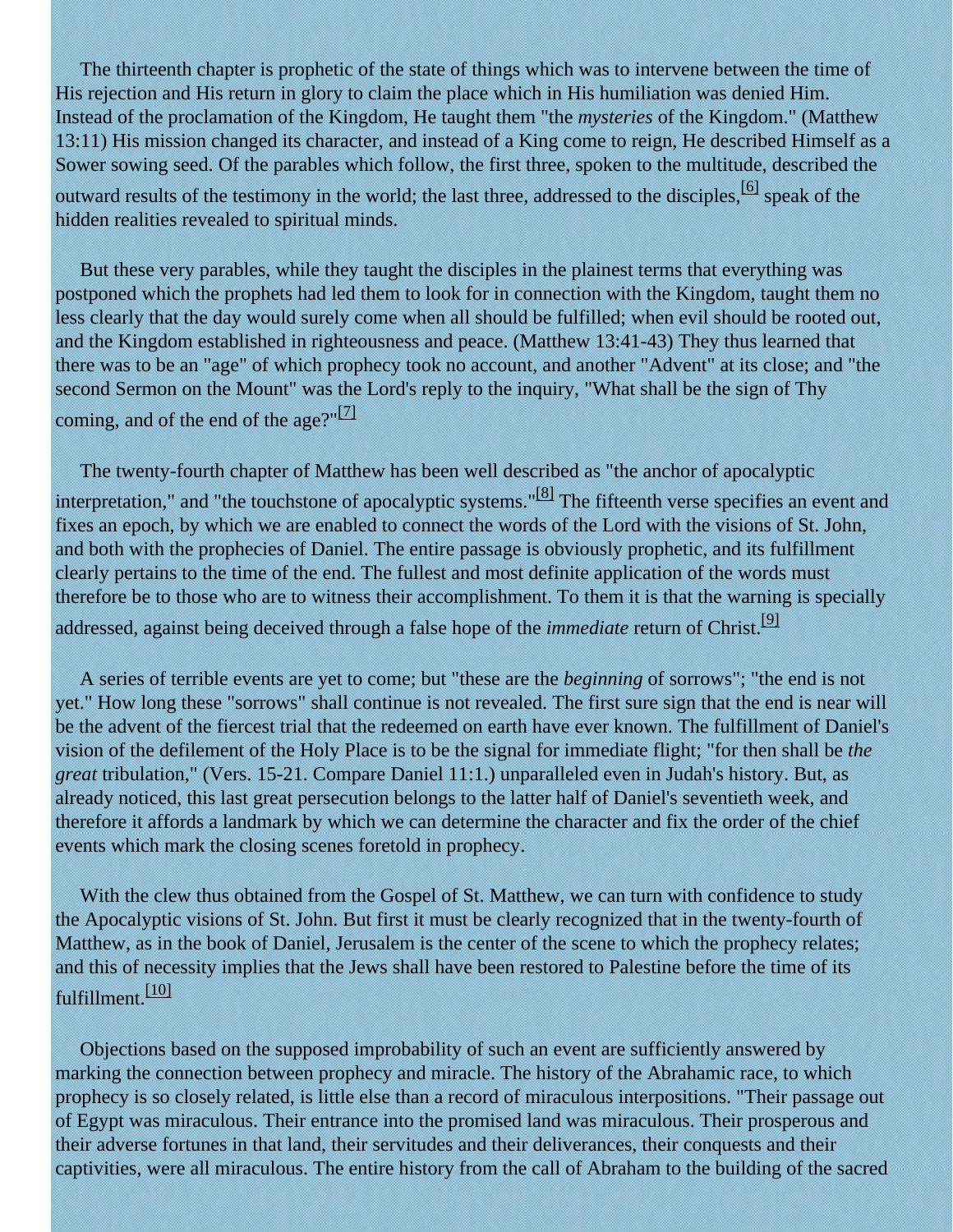temple was a series of miracles. It is so much the object of the sacred historians to describe these that little else is recorded… There are no historians in the sacred volume of the period in which miraculous intervention was withdrawn. After the declaration by the mouth of Malachi that a messenger should be sent to prepare the way, the next event recorded by any inspired writer is the birth of that messenger. But of the interval of 400 years between the promise and the completion no account is given.["\[11\]](#page-99-4)

<span id="page-97-0"></span> The seventy years from Messiah's birth to the dispersion of the nation were fruitful in miracle and prophetic fulfillment. But the national existence of Israel is as it were the stage on which alone the drama of prophecy can, in its fullness, be displayed; and from the Apostolic age to the present hour, not a single public event can be appealed to as affording indisputable proof of *immediate* Divine intervention upon earth.<sup>[\[12\]](#page-99-5)</sup> A silent heaven is a leading characteristic of the dispensation in which our lot is cast. But Israel's history has yet to be completed; and when that nation comes again upon the scene, the element of

 On the other hand, the analogy of the past would lead us to expect a merging of the one dispensation in the other, rather than an abrupt transition; and the question is one of peculiar interest on general grounds, whether passing events are not tending towards this very consummation, the restoration of the Jews to Palestine.

<span id="page-97-1"></span>miraculous interpositions will mark once more the course of events on earth.

 The decline of the Moslem power is one of the most patent of public facts; and if the dismemberment of the Turkish Empire be still delayed, it is due entirely to the jealousies of European nations, whose rival interests seem to render an amicable distribution of its territories impossible. But the crisis cannot be deferred indefinitely; and when it arrives, the question of greatest moment, next to the fate of Constantinople, will be, What is to become of Palestine? Its annexation by any one European state is in the highest degree improbable. The interests of several of the first-rate Powers forbid it. The way will thus be kept open to the Jews, whenever their inclinations or their destinies lead them back to the land of their fathers.

 Not only would no hostile influence hinder their return, but the probabilities of the case (and it is with *probabilities* that we are here concerned) are in favor of the colonization of Palestine by that people to whom historically it belongs. There is some reason to believe that a movement of this kind has already begun; and if, whether by the Levant becoming a highway to India, or from some other cause, any measure of prosperity should return to those shores that were once the commercial center of the world, the Jews would migrate thither in thousands from every land.

 True it is that to colonize a country is one thing, while to create a nation is another. But the testimony of Scripture is explicit that Judah's national independence is not to be regained by diplomacy or the sword. Jerusalem is to remain under Gentile supremacy until the day when Daniel's visions shall be realized. In the language of Scripture, "Jerusalem shall be trodden down of the Gentiles until the times of the Gentiles be fulfilled."<sup>[13]</sup> But long ere then the Cross must supplant the Crescent in Judea, else it is incredible that the Mosque of Omar should give place to the Jewish Temple on the Hill of Zion.

<span id="page-97-2"></span> If the operation of causes such as those above indicated, conjointly with the decay of the Moslem power, should lead to the formation of a protected Jewish state in Palestine, possibly with a military occupation of Jerusalem by or on behalf of some European Power or Powers, nothing more need be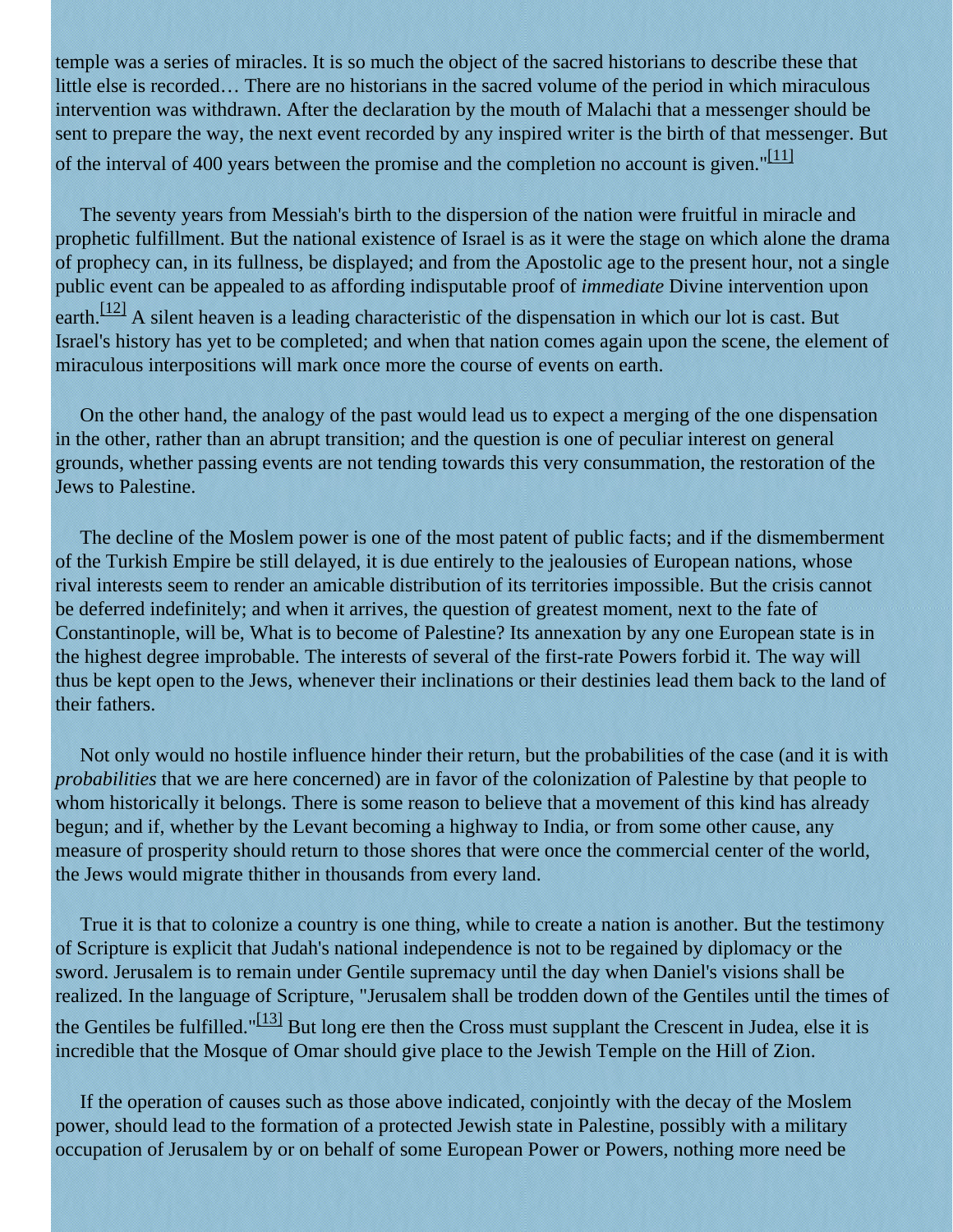supposed than a religious revival among the Jews, to prepare the way for the fulfillment of the prophecies.<sup>[\[14\]](#page-99-7)</sup>

<span id="page-98-7"></span><span id="page-98-6"></span> "God has not cast away His people;" and when the present dispensation closes, and the great purpose has been satisfied for which it was ordained, the dropped threads of prophecy and promise will again be taken up, and the dispensation historically broken off in the Acts of the Apostles, when Jerusalem was the appointed center for God's people on earth,  $^{[15]}$  $^{[15]}$  $^{[15]}$  will be resumed. Judah shall again become a nation, Jerusalem shall be restored, and that temple shall be built in which the "abomination of desolation" is to stand.<sup>[16]</sup>

<span id="page-98-8"></span>Footnotes

<span id="page-98-0"></span>[1.](#page-95-0) Matthew 2:3. It must not be imagined that it was any *religious* emotion which disturbed the king. The announcement of the Magi was to him what the news of the birth of an heir is to an heir-presumptive. The Magi asked, "Where is He that is born *King of the Jew*s?" Herod's inquiry, therefore, to the Sanhedrin was, "Where should *Messiah* be born?" and on being referred to the prophecy which so plainly designated Bethlehem, he determined to destroy every infant child in that city and district. Herod and the Sanhedrin had not learned to spiritualize the prophecies.

<span id="page-98-1"></span>[2.](#page-95-1) *Cf.* Pusey, Daniel, p. 84

<span id="page-98-2"></span>[3.](#page-95-2) Matthew 10:5-8. The chapter is prophetic, in keeping with the character of the book, and reaches on to the testimony of the latter days *(see ex. gr.,* ver. 23).

<span id="page-98-3"></span>[4.](#page-95-3) In our own time the Jews have had the temerity to publish a translation of the *Mishna*, and the reader who will peruse its treatises can judge with what contempt and loathing the Lord must have regarded the religion of those miserable men. The treatise *Sabbath* will afford an invaluable commentary on the twelfth of Matthew. The *Mishna* is a compilation of the oral traditions of the Rabbins, made in the second century, A. D., to prevent their being lost by the dispersion – the very traditions, many of them, which prevailed when the Lord was on earth, and which He so unsparingly condemned as undermining the Scriptures, for then as now the Jews regarded them as possessing a Divine sanction. *(Cf* Lindo's *Jewish Cal.,* Introd.; Milman's *Hist. Jews,* Book 18.)

<span id="page-98-4"></span>[5.](#page-95-4) Matthew 13:3, 13. "From the expression ardzato in Mark, compared with the question of the disciples in ver. 10, – and with ver. 34, – it appears that this was the *first beginning of our Lord's teaching by parables,* expressly so delivered, and properly so called. And the natural sequence of things here agrees with and confirms Matthew's arrangement against those who would place (as Ebrard) all this chapter before the Sermon on the Mount. He there spoke *without parables,* or mainly so; and continued to do so till the rejection and misunderstanding of His teaching led to His judicially adopting the course here indicated, choris par. ouden elalei autois." *–* ALFORD, *Gr. Test,* Matthew 13:3.

<span id="page-98-5"></span>[6.](#page-96-0) As were also the interpretations of the Parables of the Sower and of the Tares.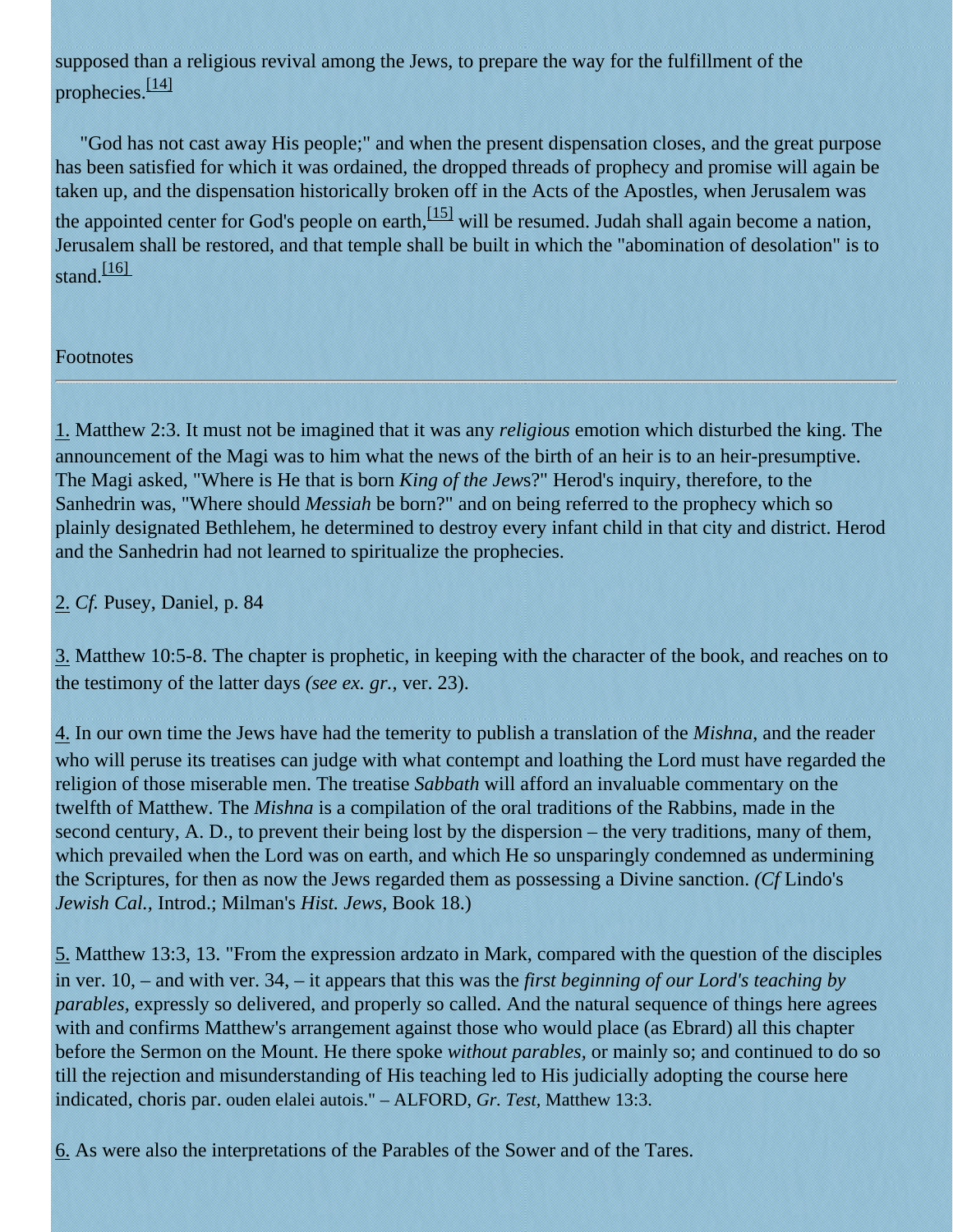<span id="page-99-0"></span>[7.](#page-96-1) Matthew 24:3. "As He sat upon the Mount of Olives, the disciples came unto Him." Compare Matthew 5:1 "He went up into a mountain, and when He was set, His disciples came unto Him." The Sermon on the Mount unfolded the principles on which the Kingdom would be set up. The King having been rejected by the nation, the second Sermon on the Mount unfolded the events which must precede His return.

<span id="page-99-1"></span>[8.](#page-96-2) Alford, *Gr. Test.,* vol. 4., Pt. 2. *Proleg. Rev.*

<span id="page-99-2"></span>[9.](#page-96-3) Matthew 24:4, 6. That is, the final stage of the advent; not His coming as foretold in 1 Thessalonians 4 and elsewhere, which has no signs preceding.

To refer verse 5 to the times of Barcochab involves a glaring anachronism. The *primary* reference in vers. 15-20, and, therefore, of the earlier portion of the prophecy, was to the period ending with the destruction of Jerusalem.

<span id="page-99-3"></span>[10.](#page-96-4) The question of their restoration to a place of blessing spiritually has already been discussed.

<span id="page-99-4"></span>[11.](#page-97-0) Clinton, *Fasti* H., vol. 1., p. 243.

<span id="page-99-5"></span>[12.](#page-97-1) There is, doubtless, what may be called the private miracle of individual conversion, and the believer has transcendental proof not only of the existence of God, but of His presence and power with men.

<span id="page-99-6"></span>[13.](#page-97-2) Luke 21:24. That is, till the end of the period during which earthly sovereignty, entrusted to Nebuchadnezzar twenty-five centuries ago, is to remain with the Gentiles.

<span id="page-99-7"></span>[14.](#page-98-6) The following extract from the *Jewish Chronicle* of 9th Nov., 1849, is quoted in Mr. Newton's *Ten Kingdoms* (2nd Ed., p. 401): "The European Powers will not need to put themselves to the trouble of restoring the Jews individually or collectively. Let them but confer upon Palestine a constitution like that of the United States…and the Jews will restore *themselves.* They would then go cheerfully and willingly, and would there piously bide their time for a heaven-inspired Messiah, who is to restore Mosaism to its original splendor."

<span id="page-99-8"></span>[15.](#page-98-7) Gentiles were then admitted within the pale, not on an equality, but in some sense as proselytes had been received within the nation. The Church was essentially Jewish. The temple was their place of resort (Acts 2:46; 3:1, 5:42). Their testimony was in the line of the old prophecies to the nation *(ibid.* 3:19-26.), and even when scattered by persecution, the apostles remained in the metropolis, and those who were driven abroad evangelized only among the Jews (ibid. 8:1, 4, and 11:19). Peter refused to go among Gentiles save after a special revelation to him *(ibid.* 10.), and he was put on his defense before the Church for going at all *(ibid.* 11:2-18. Comp. chap. 15.)

<span id="page-99-9"></span>[16.](#page-98-8) Scattered among the people will be a "remnant," who will "keep the commandments of God, and have the testimony of Jesus Christ" (Revelation 12:17); Jews, and yet Christians; Jews, but believers in the Messiah, whom the *nation* will continue to reject until the time of His appearing. It must be obvious to the thoughtful mind that such prophecies as the twenty-fourth of Matthew imply that there will be a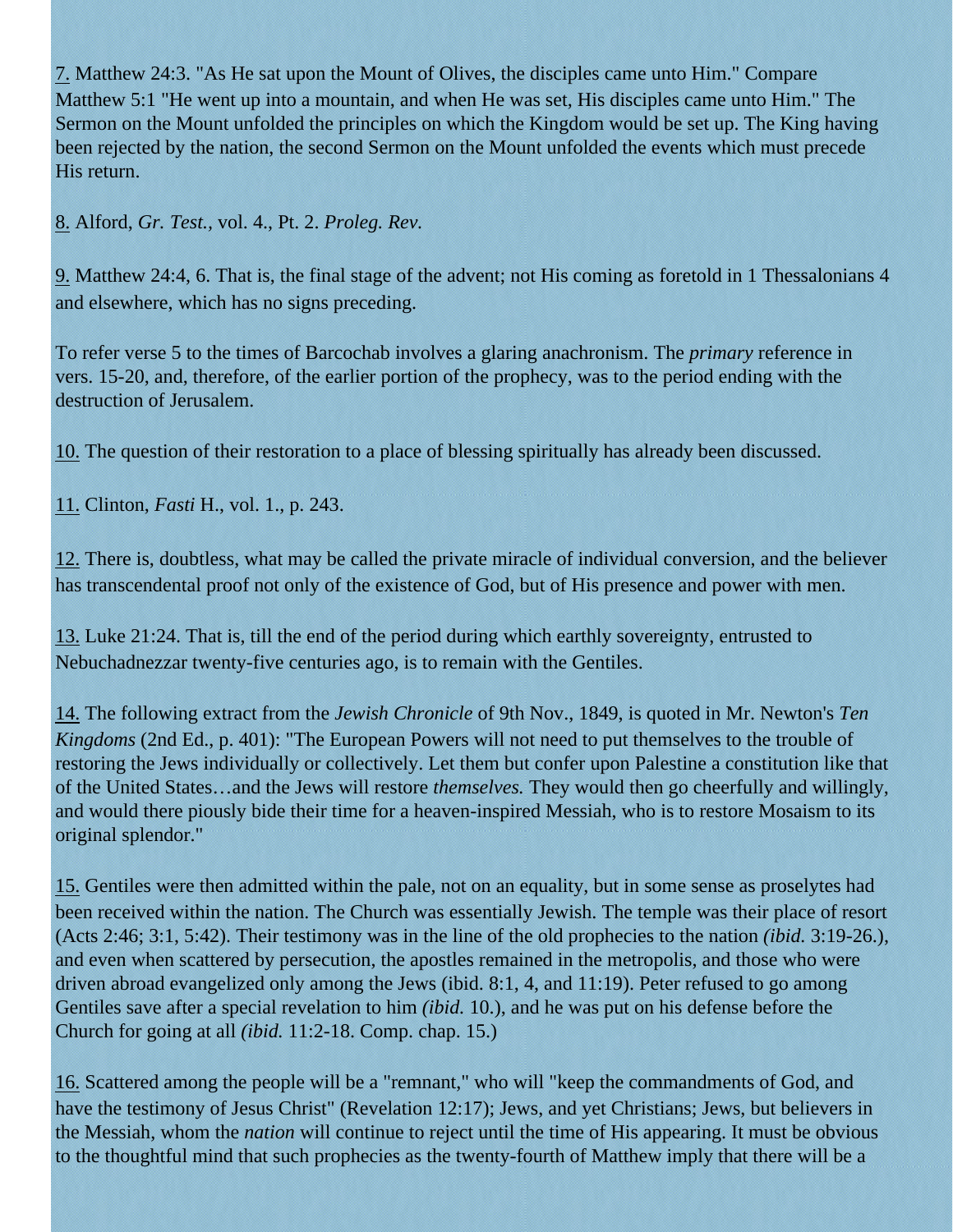believing people to be comforted and guided by them at the time and in the scene of their fulfillment.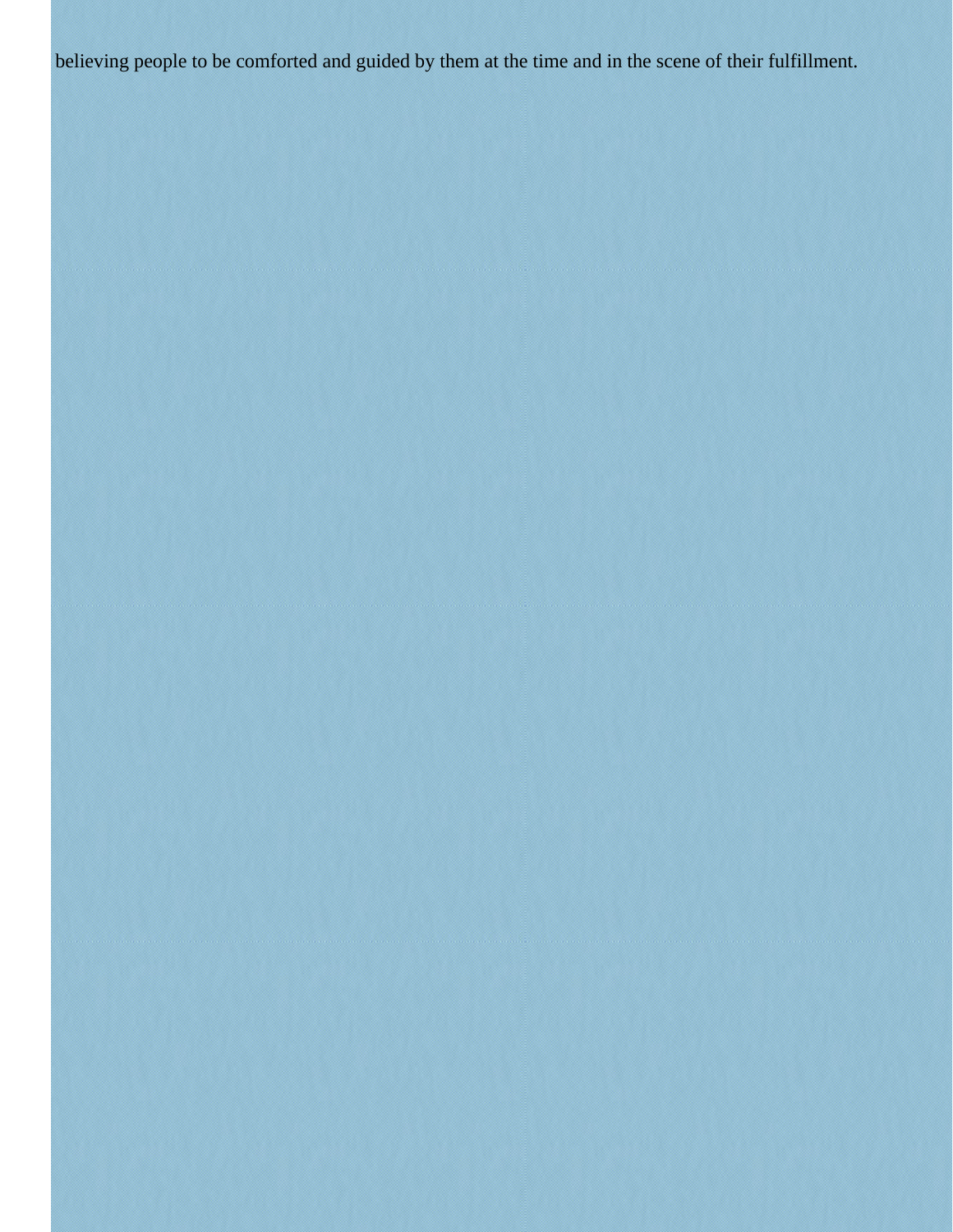# **The Coming Prince**

**Sir Robert Anderson**

### **CHAPTER 14**

## **THE PATMOS VISIONS**

 NARROWNESS of interpretation is the bane of apocalyptic study. "The words of this prophecy," "Things which must shortly come to pass'" such is the Divine description of the Book of the Revelation and of its contents. No one, therefore, is justified in denying to any portion of it a future application. The Book in its entirety is prophetic. Even the seven epistles, though they were undoubtedly addressed to Churches then existing, and though their intermediate reference to the history of Christendom is also clear, may well have a special voice in days to come for those who are to enter the fierce trials that shall precede the end  $\Box$ 

 In the fourth chapter the throne is set in heaven. Judgment now waits on grace; but when the day of grace is past, judgment must intervene ere the promises and covenants, with all their rich store of blessings, can be fulfilled. But who can unfold that scroll that lies on the open hand of Him who sits upon the throne? (Revelation 5:2) No creature in the universe<sup>[2]</sup> may dare to look on it, and God Himself will not break a single seal of it, for the Father has ceded the prerogative of judgment. The ministry of grace may be shared by all whom grace has blessed, but the Son of man is the only Being in the universe who can take the initiative in judgment; (John 5:22-27) and amid the anthems of the heavenly beings round the throne, and the swelling chorus of myriads of myriads of angels, echoed back by the whole creation of God, the Crucified of Calvary, "a Lamb, as it had been slain," takes up the book and prepares to break the seals. (Revelation 5:5-14)

 It is at the fifth seal that the vision crosses the lines of the *chronology* of prophecy.[3] Of the earlier seals, therefore, it is unnecessary to speak in detail. They are evidently descriptive of the events to which the Lord referred in the twenty-fourth chapter of Matthew, as preceding the great final persecution; – wars and unceasing threats of war, kingdoms in arms rushing on one another to destruction; and then famine, to be followed again by pestilence, hunger and the sword still claiming their victims, and others being seized by strange and nameless deaths in the ever-gathering horrors of these cumulative woes. (Revelation 6:2-8)

 According to the twenty-fourth chapter of Matthew, the tribulation is to be followed immediately by the signs and portents which the old prophets have declared will herald "the great and terrible day of the Lord." So in the Apocalypse the martyrs of the tribulation are seen in the fifth seal, (Revelation 9) and in the sixth, the advent of the great day of wrath is proclaimed, the precise events being named which the Lord had spoken of on the Mount of Olives, and Joel and Isaiah had foretold long centuries before.<sup>[4]</sup>

Like the dull, oppressive calm which precedes the fiercest storms, there is silence in heaven when the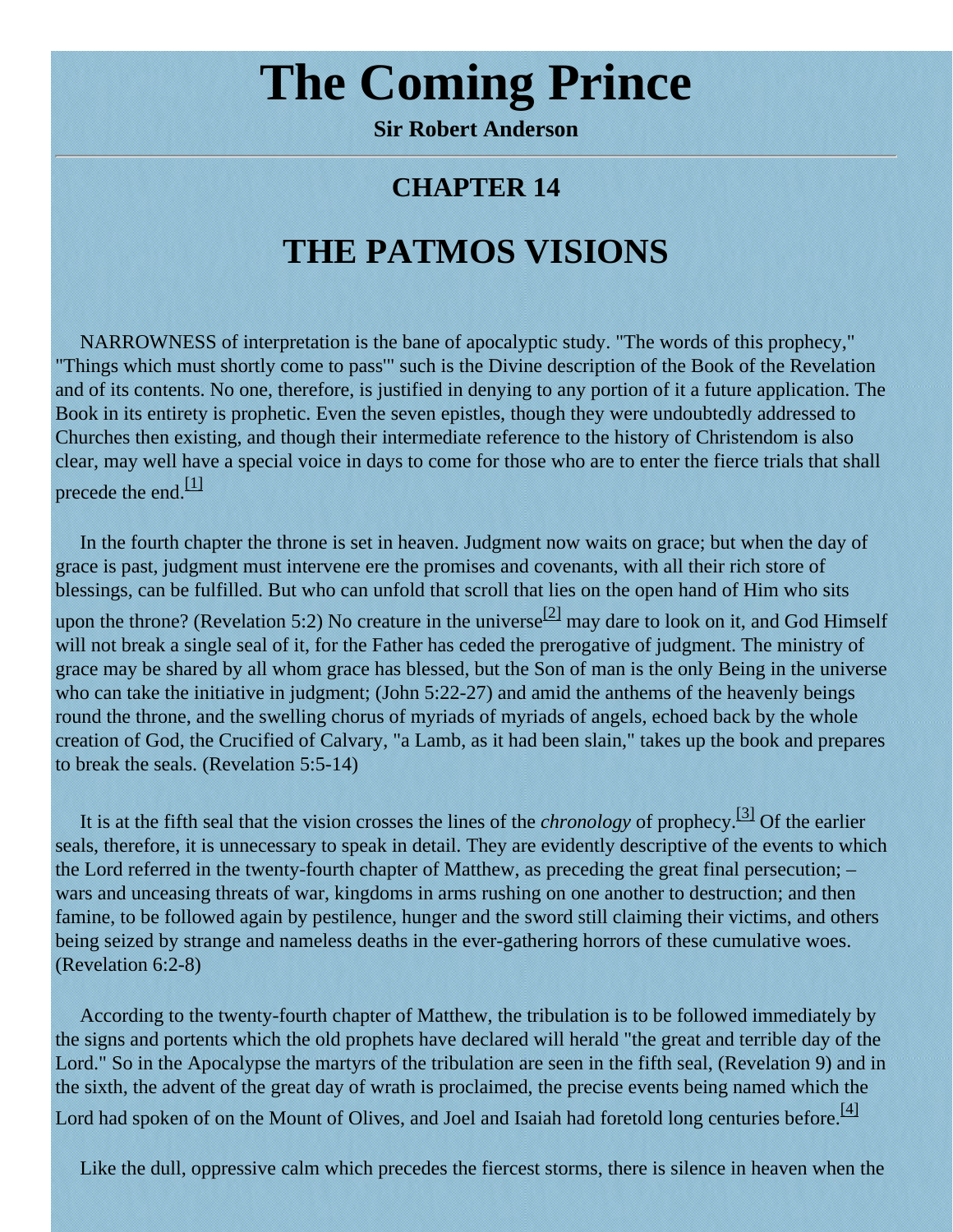last seal is broken, (Revelation 8:1) for the day of vengeance has dawned. The events of the earlier seals were Divine judgments, doubtless, but of a providential character, and such as men can account for by secondary causes. But God has at length declared Himself, and as it has been in the past, so now, the occasion is an outrage committed on His people. The cry of martyrs is come up in remembrance before God, (Revelation 3) and it is the signal for the trumpet blasts which herald the outpouring of the longpent-up wrath. (Revelation 6)

 To write a commentary on the Apocalypse within the limits of a chapter would be impossible, and the attempt would involve a departure from the special purpose and subject of these pages. But it is essential to notice and keep in view the character and method of the Apocalyptic visions. The seer, be it remembered, was not privileged to read a single line of what was written "within and on the back side" of the sealed scroll of the fifth chapter; but as each seal was broken, some prominent characteristic of a portion of its contents was communicated to him in a vision. The main series of the visions, therefore, represent events in their chronological sequence. But their course is occasionally interrupted by parenthetical or episodical visions; sometimes, as between the sixth and seventh seals, reaching on to the time of the end, and more frequently, as between the sixth and seventh trumpets, representing details chronologically within the earlier visions. The first and most important step, therefore, towards a right understanding of the Apocalypse is to distinguish between the serial and the episodical visions of the Book, and the following analysis is offered to promote and assist inquiry upon the subject.<sup>[5]</sup> –

Chap. 6. – The visions of the first six seals; representing events in their chronological order.

[Chap. 7. – Parenthetical; the first vision relating either to the faithful remnant of the fifth seal, or to an election in view of the judgments of the seventh seal; the second, reaching on to the final deliverance.]

Chaps. 8, 9. – The opening of the seventh seal. The visions of the first six *trumpet*s; consecutive judgments, in their chronological order.

[Chaps. 10. -11. 13. – *Parenthetical,* containing the hidden mystery of the seven thunders (10:3, 4) and the testimony of the witnesses (the latter being probably within the era of the fifth seal.)]

Chap. 11:15-19. – The seventh trumpet; the third and last woe (comp. 8:13; 9:12; 11:14), preceding the establishment of the kingdom (comp. 10:7; 11:15).

[Chaps. 12. -18. *– Parenthetical]*

Chap. 13. – The rise and career of the two great blasphemers and persecutors of the last days.

Chap. 14. – The remnant of chap. 7. seen in blessedness. The everlasting Gospel (vers. 6, 7). The fall of Babylon (ver. 8). The doom of the worshippers of the Beast (vers. 9-11). The revelation of Christ, and final judgments, (vers. 14-20).

Chap. 15. – A vision of events chronologically within chapter 8., the opening the seventh seal. (This appears from the fact that the faithful of the fifth seal are here represented as praising God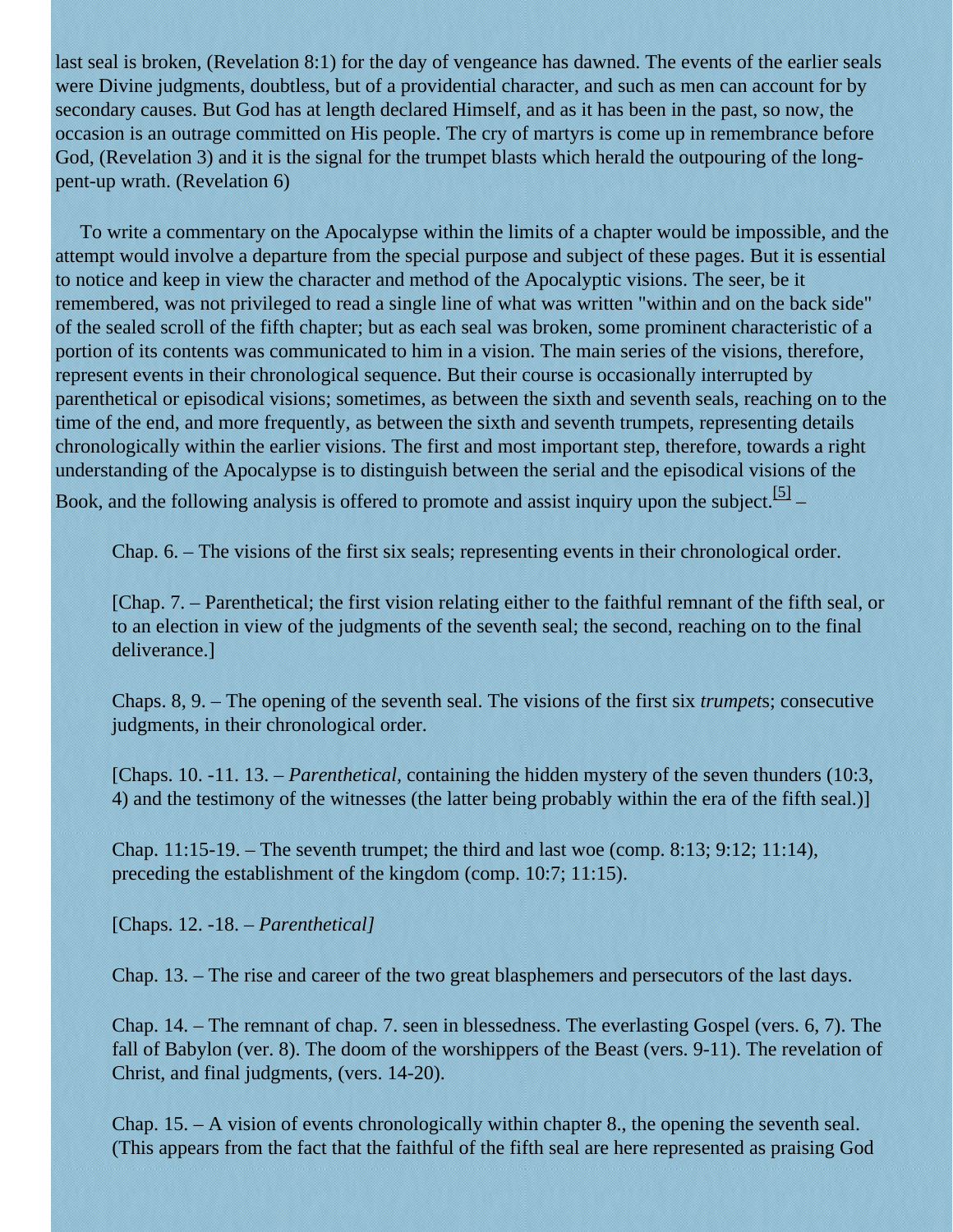in view of the judgments impending, – see vers. 2-4; which judgments are within the seventh seal.)

Chap. 16. – The seven vials; a second series of visions of the events of the seven trumpets. This appears –

 First, because the seventh trumpet and the seventh vial both relate to the final catastrophe. Under the seventh trumpet, the mystery of God is finished (10:7), and the temple of God is opened, and there are lightnings, voices, thunders, and an earthquake (11:19). Under the seventh vial, "It is done!" is heard from the temple, and there are voices, thunders, lightnings, and an earthquake (16:17, 18).

Second, because the sphere of the judgments is the same in the correlative visions of both series:

1, The earth.

2, The sea.

3, The rivers.

4, The sun.

5, The pit, the seat of the beast.

6, Euphrates.

7, Heaven, the air.

[Chaps. 17., 18. – Detailed visions of the development and doom of Babylon, "the harlot," whose fall has been within the seventh trumpet and seventh vial; the last series of judgments of the seventh seal (11:18; 16:19).]

Chap. 19: The doom of the harlot being accomplished (ver. 2), the glory of the bride follows (ver. 7); the glorious revelation of Christ, and the destruction consequent thereon of the beast and false prophet (ver. 20).

Chap. 20. – Satan is bound. The millennial reign of the saints (vers. 1-4). After the millennial reign, Satan is loosed, and once more deceives the nations. Satan is cast into the lake of fire. The judgment of the Great White Throne.

Chaps. 21., 22:1-5. – The new heaven and new earth

Chap.  $22:6-21$ . – Conclusion.<sup>[6]</sup>

As the last trumpet and the last vial embrace the final judgments of the day of vengeance, which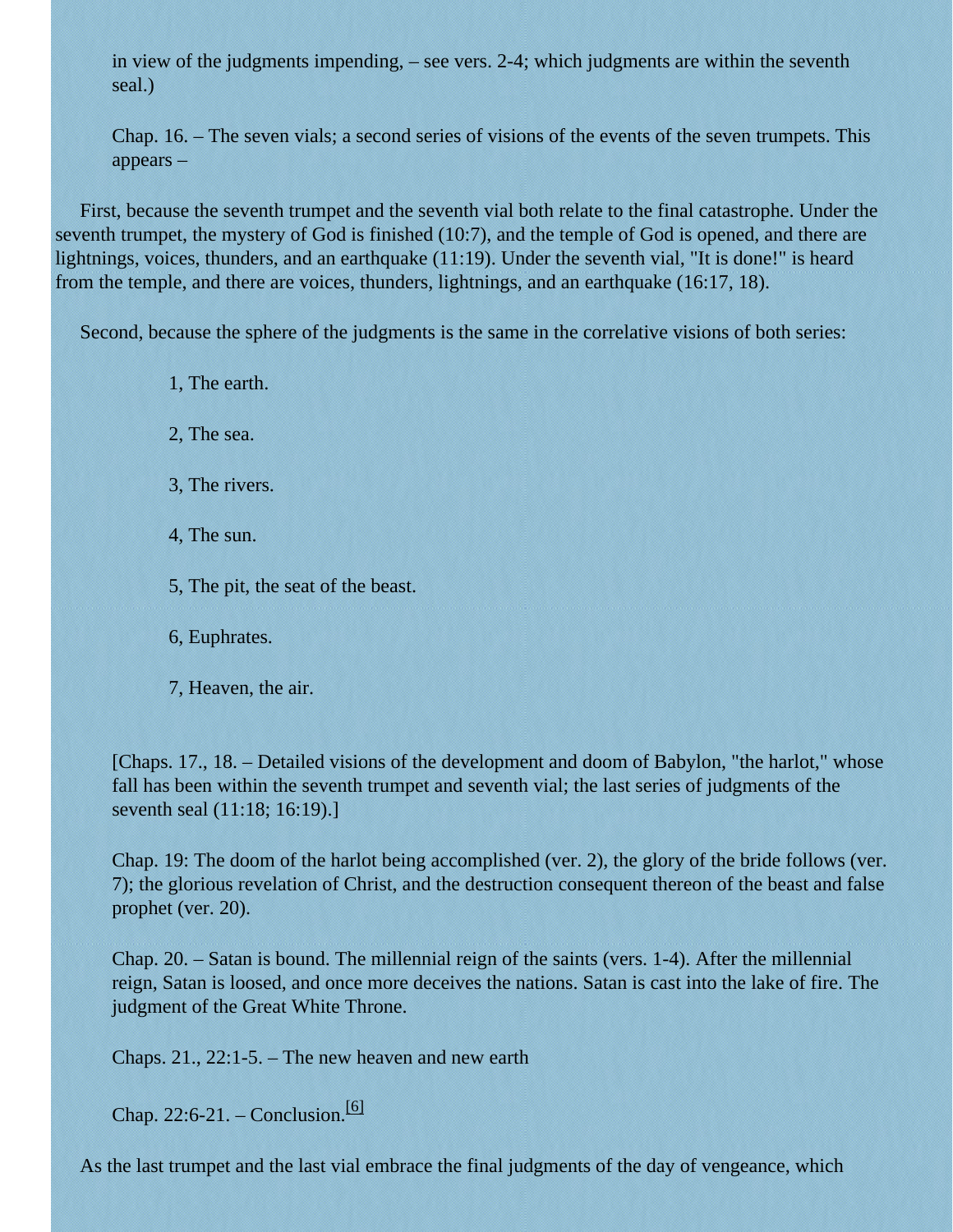precede the advent of the glorious kingdom, they necessarily include the doom of the two great antichristian powers of the last days, – the imperial represented by the ten-horned beast, and the ecclesiastical typified by the scarlet woman. The visions of the thirteenth and seventeenth chapters, therefore, are interposed, descriptive of the rise and development of these powers. These accordingly give us details which relate to events within the earlier seals, for the martyrs of the fifth seal are the victims of the great persecutor of the thirteenth chapter.

 If the foregoing scheme be correct in the main, the eras included in the Revelation may be divided thus:

1. The seven Churches; the transitional period following the close of the Christian dispensation."[7]

2. The seven seals; the period during which all that prophecy has foretold shall precede the kingdom will be fulfilled.

3. The kingdom; to be followed, after a final interval of apostasy, by –

4. The eternal state; the new heaven and new earth.

 It is manifestly within the period of the seals that the prophecies of Daniel have their fulfillment, and the next inquiry should be directed to ascertain the points of contact between the visions of St. John and the earlier prophecies.

 As already noticed, it is only in so far as prophecy falls within the seventy weeks that it comes within the range of human chronology. And further, the seventieth week will be a definite period, of which the epoch of the middle and the end are definitely marked. The epoch of the first week, that is, of the prophetic period as a whole, was not the return of the Jews from Babylon, nor yet the rebuilding of their temple, but the signing of the Persian decree which restored their national position. So also the beginning of the last week will date, not from their restoration to Judea, nor yet from the future rebuilding of their shrine, but from the signing of the treaty by "the coming Prince," which probably will once more recognize them as a nation.[8]

 But it is obvious that this personage must have attained to power before the date of that event; and it is expressly stated (Daniel 7:24) that his rise is to be *after* that of the ten kingdoms which are hereafter to divide the Roman earth. It follows, therefore, that the development of these kingdoms, and the rise of the great Kaiser who is to wield the imperial scepter in the last days, must be prior to the beginning of the seventieth week.<sup>[9]</sup>

 And within certain limits, we can also fix the order of the subsequent events. The violation of the treaty by the defilement of the Holy Place is to occur "in the midst of the week." (Daniel 9:27) That event, again, is to be the epoch of the great persecution by Antichrist, (Matthew 24:15- 21) which is to last precisely three and a half years; for his power to persecute the Jews is to be limited to that definite period. (Daniel 7:25; Revelation 13:5) "Immediately after the tribulation of those days shall the sun be darkened, and the moon shall not give her light." (Matthew 24:29) Such is the statement of the twenty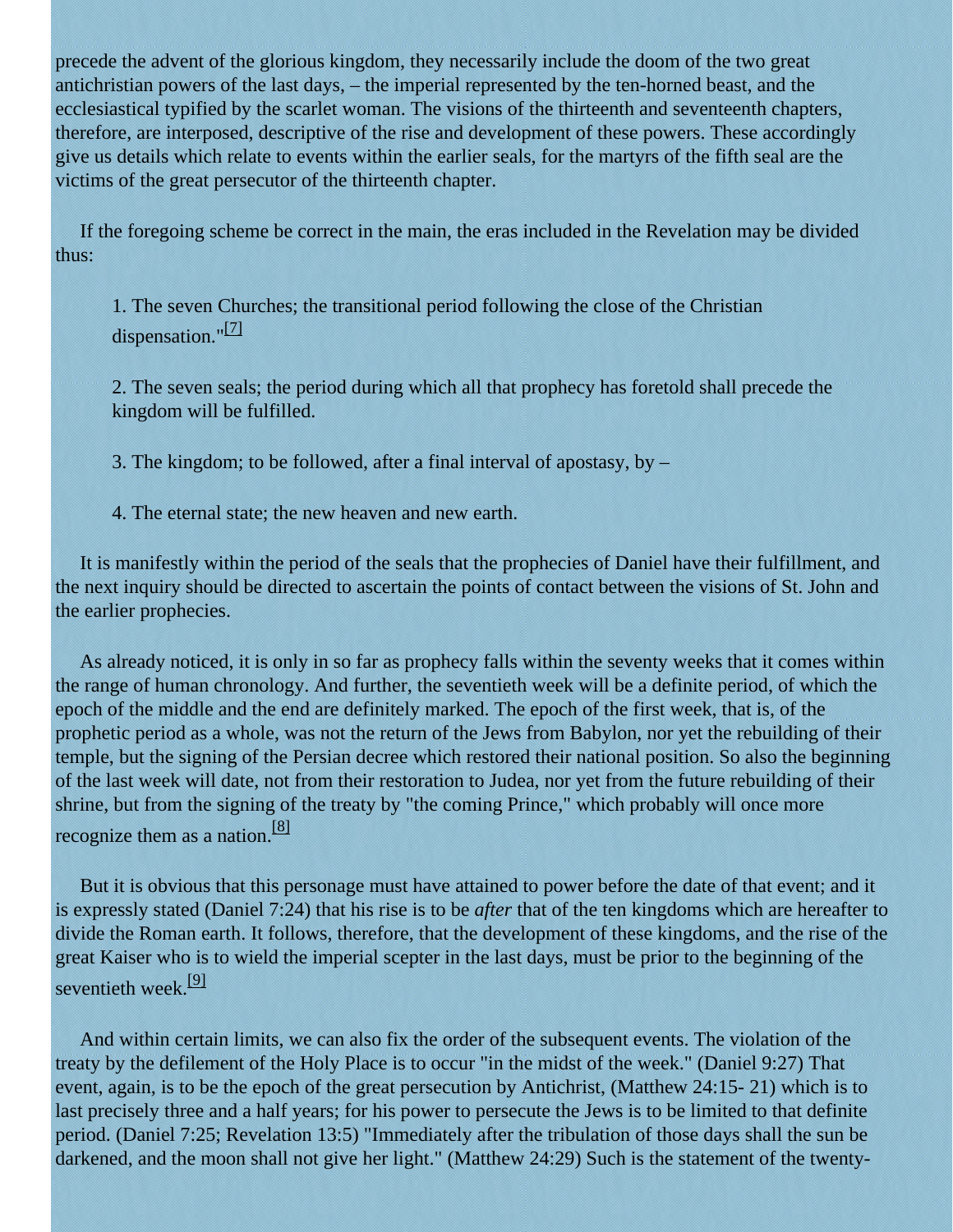fourth of Matthew; and the sixth of Revelation exactly coincides with it, for the vision of the fifth seal embraced the period of "the tribulation"; and when the sixth seal was opened, "the sun became black as sackcloth of hair, and the moon became as blood," and the cry went forth, "The great day of His wrath is come." (Revelation 6:12, 17) In keeping with this, again, is the prophecy of Joel. "The sun shall be turned into darkness, and the moon into blood, before the great and the terrible day of the Lord come." (Joel 2:31) The events of this day of vengeance are the burden of the vision of the seventh seal, including the judgment of Babylon, the scarlet woman – or the religious apostasy – by the agency of the imperial power (Revelation 17:16, 17) the beast, whose fearful end is to bring the awful drama to a close. (Revelation 19:20) We have definite grounds, therefore, for assigning the following order to the events of the last days:

1. The development of the ten kingdoms.

2. The appearance within the territorial limits of these kingdoms of an eleventh "king," who will subdue three of the ten, and will ultimately be accepted as Suzerain by all.

3. The making of a treaty by this king with, or in favor of, the Jews. *The epoch of the seventieth week.*

4. The violation of the treaty by this king after three and a half years.

5. "The great tribulation" of Scripture, the awful persecution of the last days, which shall continue three and a half years.

6. The deliverance of the Jews from their great enemy, to be followed by their final establishment in blessing. *The close of the seventieth week.*

7. "The great and terrible day of the Lord," the period of the seventh seal, beginning with a revelation of Christ to His people in Jerusalem, accompanied by appalling manifestations of Divine power and ending with His last glorious advent.

 That the seventieth week will be the last seven years of the dispensation, and the term of the reign of Antichrist, is a belief as old as the writings of the Ante-Nicene Fathers. But a careful examination of the statements of Scripture will lead to some modification of this view. The fulfillment to Judah of the blessings specified in Daniel 9:24 is all that Scripture expressly states will mark the close of the seventieth week. Antichrist will then be driven out of Judea; but there is no reason whatever to suppose he will otherwise lose his power. As already shown, the seventieth week ends with the period of the fifth seal, whereas the fall of Babylon is within the era of the seventh seal. No one may assert that that era will be of long duration, and it will probably be brief; but the only certain indication of its length is that it will be within a single lifetime, for at its close the Antichrist is to be seized alive, and hurled to his awful doom (Revelation 19:20).

 The analogy of the past might lead us to expect that the events foretold to occur at the end of the seventieth week would follow immediately at its close. But the Book of Daniel expressly teaches that there will be an interval. Whatever view be taken of the earlier portion of the eleventh of Daniel, it is clear that "the king" of the thirty-sixth and following verses is the great enemy of the last days. His wars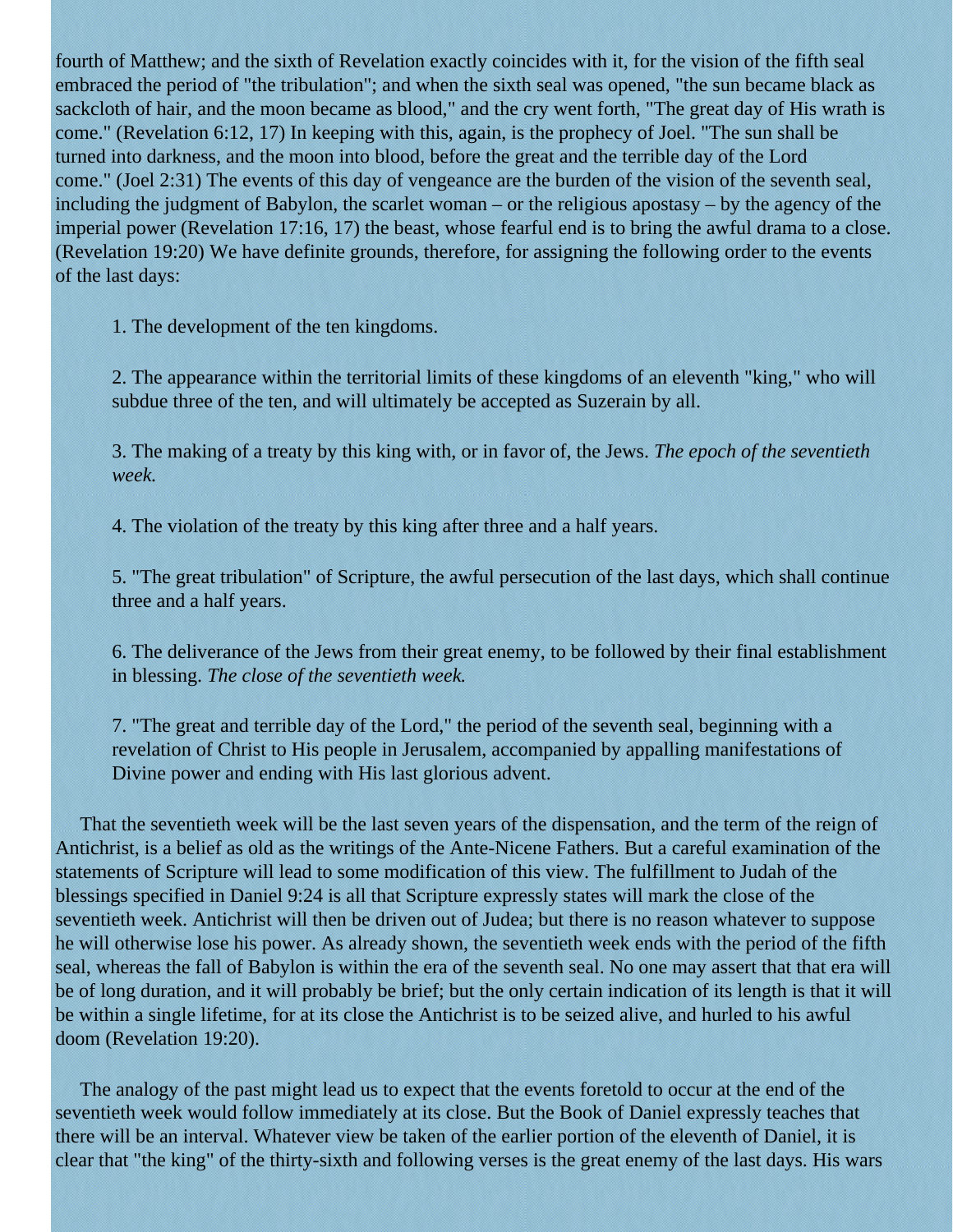and conquests are predicted,  $\frac{100}{101}$  and the twelfth chapter opens with the mention of the predicted time of trouble, "the great tribulation" of Matthew and Revelation. The seventh verse specifies the duration of the "time of trouble" as "a time, times, and a half," which, as already shown, is the half week, or 1, 260 days. But the eleventh verse expressly declares that from the date of the event which is to divide the week, and which, according to Matthew 24., is to be the signal of persecution, there shall be 1, 290 days; and the twelfth verse postpones the blessing to 1, 335 days, or seventy-five days beyond the close of the prophetic weeks.

 If therefore "the day of the Lord" follows immediately upon the close of the seventieth week, it seems that Judah's complete deliverance is not to take place until after that final period has begun. And this is expressly confirmed by the fourteenth chapter of Zechariah. It is a prophecy than which none is more definite, and the difficulties which beset the interpretation of it are in no degree overcome by refusing to read it literally. It seems to teach that at that time Jerusalem is to be taken by the allied armies of the nations, and that at the moment when a host of prisoners are being led away, God will intervene in some miraculous way, as when He destroyed the army of Pharaoh at the Exodus<sup>[11]</sup>

 Comparison with the prophecy of the twenty-fourth chapter of St. Matthew is the surest and strictest test which can be applied to these conclusions. After fixing the epoch and describing the character of the great persecution of the last days, the Lord thus enumerates the events which are to follow at its close:– First the great natural phenomena predicted; then the appearance of the sign of the Son of man in heaven; then the mourning of the tribes of the land;  $\frac{12}{2}$  and finally the glorious advent.

 That there will be *no* interval between the persecution and the "great signs from heaven" (Luke 21:11) which are to follow it, is expressly stated; they are to occur *"immediately* after the tribulation." That an interval shall separate the other events of the series is equally clear. From the defilement of the Holy Place, to the day when the tribulation shall end, and the "fearful sights" and "great signs" from heaven shall strike terror into men's hearts, shall be a definite period of 1,260 days;  $\frac{131}{2}$  and yet when He goes on to speak of the Advent, the Lord declares that that day is known to the Father only: it should be His people's part to watch and wait. He had already warned them against being deceived by expecting His Advent before the fulfillment of all that must come to pass (Matthew 24:4-28). Now He warns them against apostasy after the accomplishment of all things, because of the delay which even then shall still mark His coming.<sup>[14]</sup>

 The words of Christ are unequivocally true, and He never enjoins upon His people to live in expectation of His coming, save at a time when nothing intervenes to bar the fulfillment of the hope. Fatalism is as popular among Christians as with the worshippers of Mahomet; and it is forgotten that though the dispensation has run its course these eighteen centuries, it might have been brought to a close at any moment. Hence the Christian is taught to live, "looking for that blessed hope." (Titus 2:12, 13) It will be otherwise in days to come, when the present dispensation shall have closed with the first stage of the Advent. Then the word will be, not "Watch, for ye know not what hour your Lord doth come," (Matthew 24:42) – that belongs to the time when all shall have been fulfilled, – but "Take heed that no man deceive you, all these things must come to pass, but the end is not yet." (Matthew 4:6)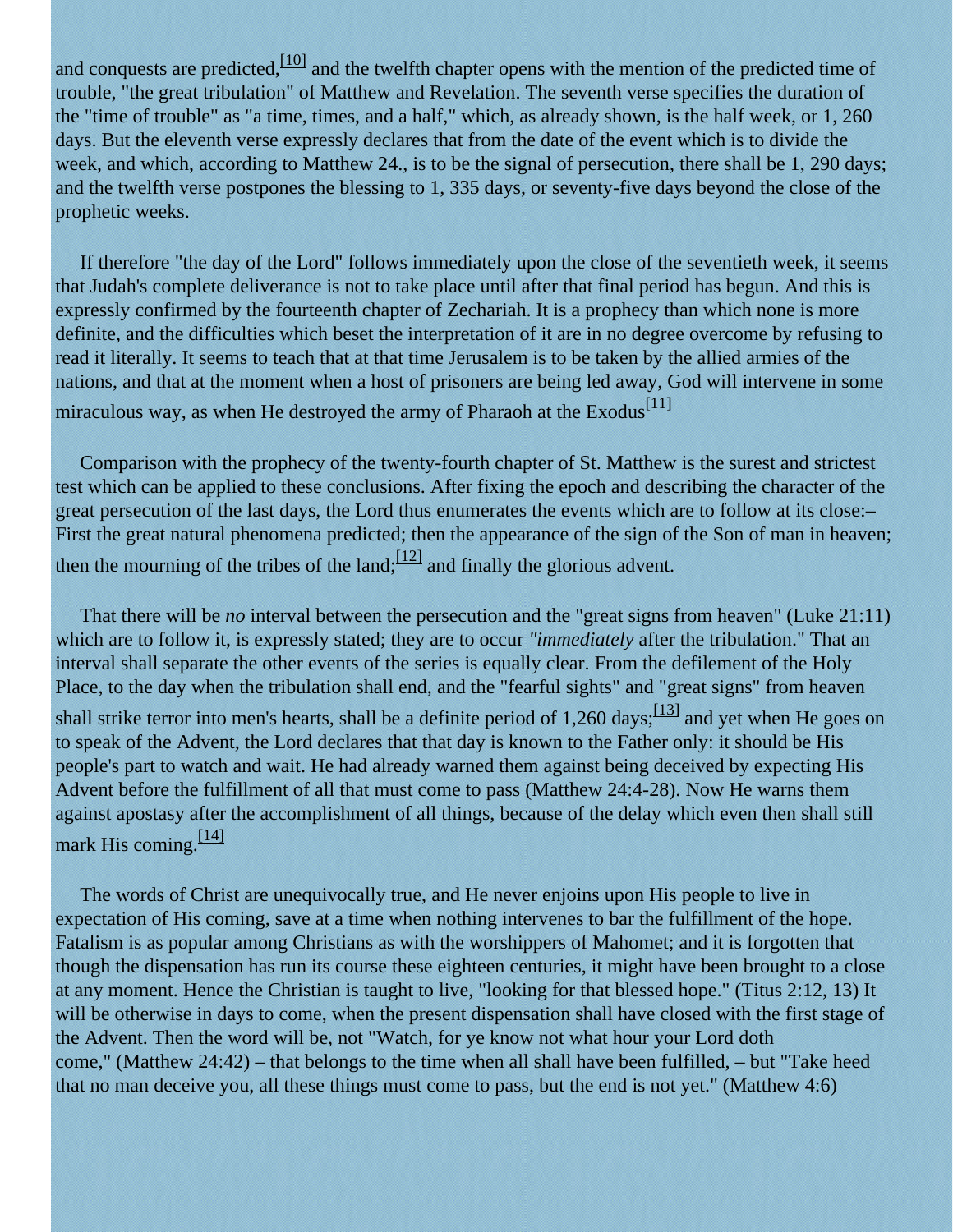#### Footnotes

1. The Bible is not intended for the present dispensation only, but for the people of God in every age; and it is incredible that they who are to be so severely tried shall fail to find in it words specially fitted and intended to counsel and comfort them in view of what they are to endure. "This prophecy" is the Divine description of the Apocalypse as a whole (Revelation 1:3). Compare the "must shortly come to pass" of Revelation 1:1 with the "must shortly be done" of 22:6. The salutation (1:4, 5) seems to fix the *dispensational* place of the Book as future. It is not the Father, but Jehovah; not the Lord Jesus Christ, but "Jesus Christ the faithful witness, the Prince of the kings of the earth"; and the Book speaks from a time when the Holy Spirit, *as a person,* will again be in heaven, to join in the salutation, which He never does in the Epistles of the New Testament. Revelation 1:19 is frequently quoted to prove that the Book is divided, and that the latter part only is prophetic. In refutation of this, I appeal to the most candid of apocalyptic commentators, Dean Alford, who thus translates the verse: "Write therefore the things which thou sawest, and what things they signify, and the things which are about to happen after these." He explains "the things which thou sawest" to be "the vision which was but now vouchsafed thee," and the closing words as "the things which shall succeed these, *i. e.,* a future vision" *(Greek Test., in loco).*

In ch. 4:1, Alford inclines to give to the second meta tauta the general meaning of "hereafter." But the presumption is; that the words are used at the end of the verse in the same sense as at the beginning, *i. e.,*  "after these things." The words imply that the fulfillment of the subsequent visions should be future, relatively to the fulfillment of the preceding vision, and not relatively merely to the time when the vision was given, which was a matter of course.

2. Revelation 3. It is not, as in English Version, "no *man,"* but oudeis. The Revised Version properly reads "no one."

3. Because the fifth seal relates to the great persecution of the future, which, as already noticed, is within the seventieth week. The first four seals relate to the events preceding in time the fulfillment of the fifteenth verse of the twenty-fourth of Matthew. Compare the sixth and seventh verses of that chapter with Revelation 6:1-8.

4. "The day of the Lord cometh…The sun shall be turned into darkness, and the moon into blood, before the great and the terrible day of the Lord come" (Joel 2:1-31). "The day of the Lord cometh…The sun shall be darkened in his going forth, and the moon shall not cause her light to shine" (Isaiah 13:9, 10). "Immediately after the tribulation of those days shall the sun be darkened, and the moon shall not give her light, and the stars shall fall from heaven" (Matthew 24:29). "There shall be signs in the sun, and in the moon, and in the stars" (Luke 21:25). "The sun became black as sackcloth of hair, and the moon became as blood" (compare Joel 2:31), "and the stars of heaven fell unto the earth" (Revelation 6:12, 13).

I entirely agree with the following note of Dean Alford's *(Greek Test.,* Matthew 24:29): "Such prophecies are to be understood *literally,* and indeed, without such understanding would lose their truth and significance. The physical signs shall happen as accompaniments and intensification's of the awful state of things which the description typifies." Not of course that the moon will really become blood, any more than that the stars will fall. The words describe *phenomena* which men will witness, and which will strike terror into their hearts.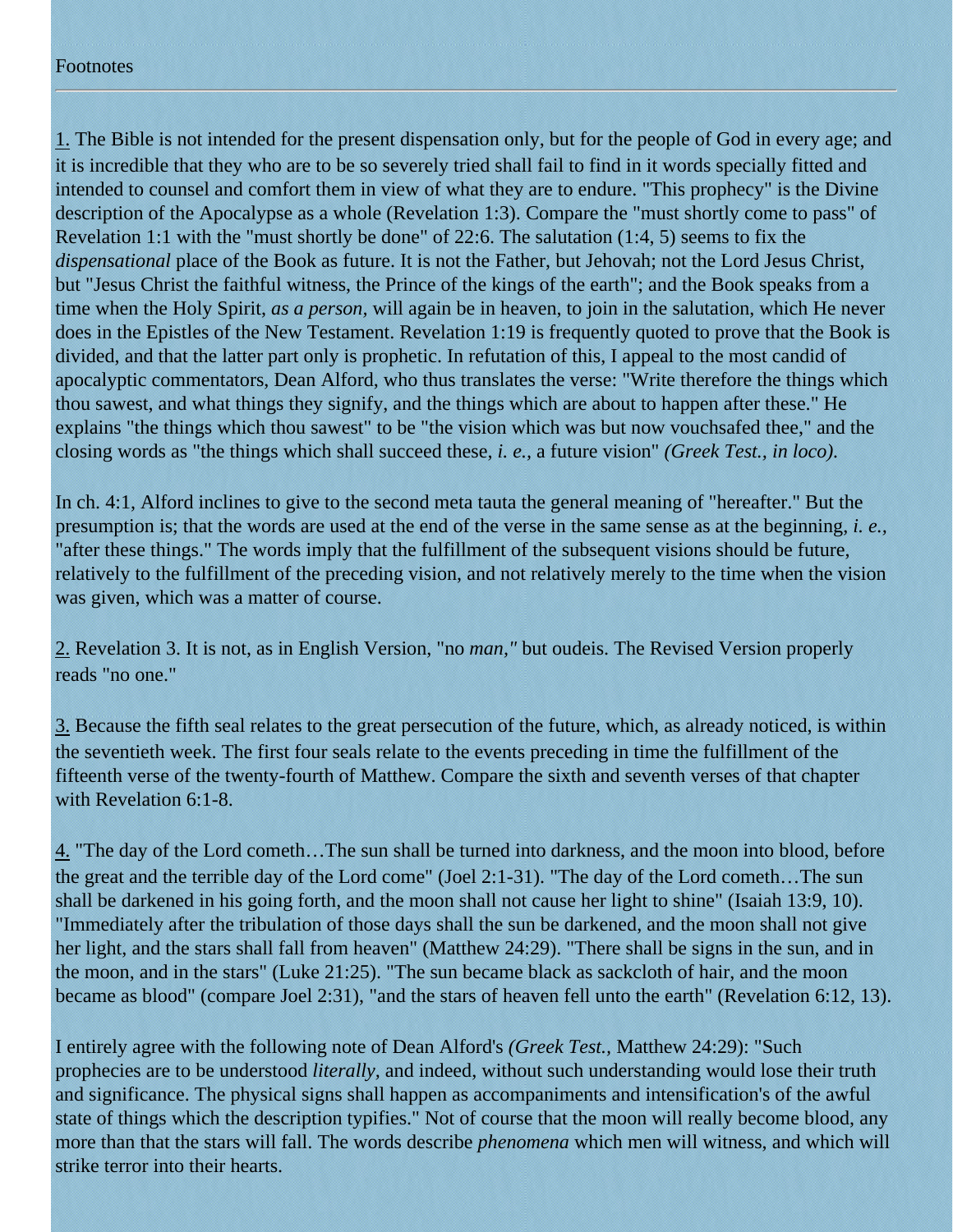5. The passages containing the parenthetical visions are marked in square brackets.

6. I purposely pass over chap. 12, because of the exceptional difficulties which attend the interpretation of it. "Anything within reasonable regard for the analogies and symbolism of the text seems better that the now too commonly received historical interpretation, with its wild fancies and arbitrary assignments of words and figures" (Alford, *Greek Test.,* Revelation 12:15, 16). The only reasonable interpretation I have seen is that which regards the "man-child, who was to rule all nations with a rod of iron," and who "was caught up to God and His throne," as being the Lord Jesus Christ, and the woman as representing that people of whom, as concerning the flesh, Christ came" (Romans 9:5). But the objections to this are considerable. First, past historical facts are thus introduced into a vision relating to the future. I am not aware of any other instance of this in Scripture. Secondly, the main features of the vision after ver. 5 are not accounted for by the facts.

The following remarks are offered merely to assist inquiry and not at all as expressing a formed opinion on the matter. The 1, 260 days during which the woman is persecuted is precisely the period of "the great tribulation." Ver. 7 declares that during the woman's flight, Michael the Archangel fought on her behalf. Daniel 12:1, referring to the time of Antichrist's power, states that "at that time shall Michael stand up, the great prince which standeth for the children of the people; and there shall be a time of trouble," *etc.,*  describing "the great tribulation" which is to continue 1, 260 days.

Again, the Old Scriptures clearly point to the career of a future David, a deliverer of the Jews, who will become their earthly leader at that time, and reign over them in Jerusalem afterwards. See, *e. g.,* Ezekiel 22-25, about David the Prince, who is certainly not Christ, seeing he is to have a palace in Jerusalem and a definite inheritance in the land, and who, moreover, is to offer burnt-offerings, etc. (Ezekiel 45:17). I suppose this is the great military conqueror of Isaiah 43:1-3. May not the Revelation 12 refer to this personage, who is to be Christ's vicegerent on earth, and who will, in fact, rule over all nations.

7. That is, assuming that this portion of the Book has a prophetical aspect.

8. I do not assert that he will have reached the zenith of his power before that date. On the contrary, it seems extremely probable that the treaty with the Jews will be one of the steps by which he will raise himself to the place he is destined to hold, and that as soon as he has attained his end, he will throw off the mask and declare himself a persecutor. So Irenaeus teaches, and he possibly gives what was the tradition of the apostolic age.

9. He is neither king of the north nor of the south, for both these kings shall invade his territory (ver. 40), *i. e.*, the powers which shall then respectively possess Syria and Egypt.

10. The day of battle" (Zechariah 14:3). The prophet adds: "And His feet shall stand on that day upon the Mount of Olives." I cannot conceive how any one can suppose this to be the great: and final advent in glory as described in Matthew 24:30 and other Scriptures. "The prophecy (Zechariah 14) seems literal. If Antichrist be the leader of the nations, it seems inconsistent with the statement that he will at this time be sitting in the temple as God at Jerusalem; thus Antichrist outside would be made to besiege Antichrist within the city. But difficulties do not set aside revelations; the event will clear up seeming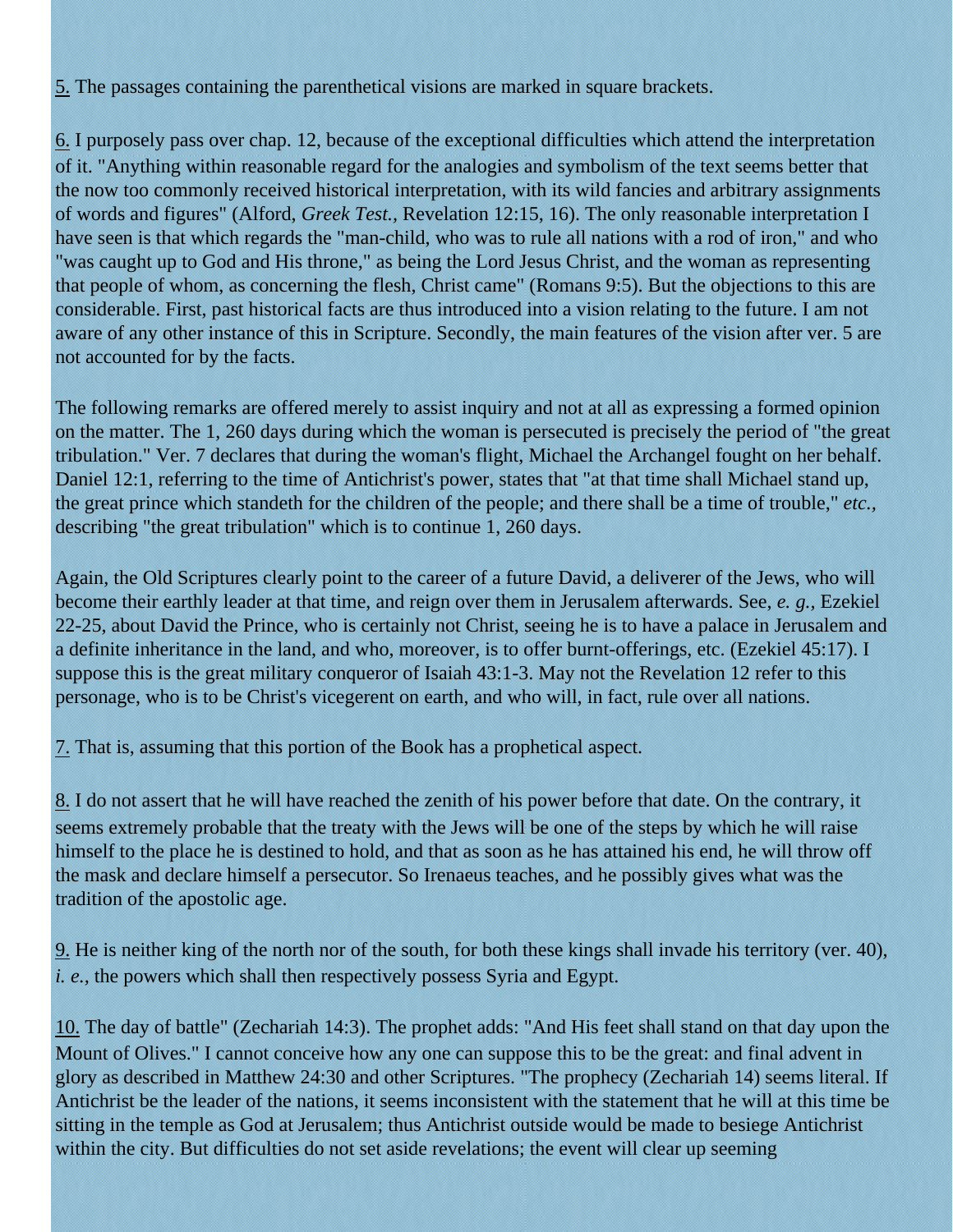difficulties" (Fausset's *Commentary, in loco).* It is idle to speculate on such a matter, but I presume the city will have revolted against the great enemy during his absence at the head of the armies of the empire, and that thereupon he will turn back to reconquer it. History repeats itself. Moreover, there is no reason to believe that he will reside in Jerusalem, though presumably he will have a palace there, and as part of a blasphemous pageant, will sit enthroned in the temple. That Jerusalem should be captured by a hostile army at such a time will seem less strange if it be remembered first that the true people of God therein shall have warning to leave the city at the beginning of these troubles (Matthew 24:15, 16.), and secondly, that the deliverance of the capital is to be tile last act in the deliverance of Judah (See Zechariah 12:7).

11. Immediately after the tribulation of those days shall "the sun be darkened, and the moon shall not give her light, and the stars shall fall from heaven, and the powers of the heavens shall be shaken: and then shall appear the sign of the Son of man in heaven; and then shall all the tribes of the earth mourn, and they shall see the Son of man coming in the clouds of heaven, with power and great glory" (Matthew 24:29, 30).

12. kopsontai pasai ai phulai tas gas. Comp. Zechariah 12:12 (LXX), kopsetai ha ga kata phulas phulas.

13. Therefore if the Advent synchronized with these events, any one then living would be able to fix the date of it, once the epoch of the tribulation were known; whereas the chapter clearly shows that an interval will follow after all has been fulfilled, long enough to weed out mere professors, who, tired of waiting, will apostatize (Matthew 24:48), and to lull, even true disciples to a sleep from which their Lord's return will rouse them *(Ibid. 25:5).*

14. Matthew 24:42-51, and 25:10-13: "THEN shall the kingdom of heaven be likened unto ten virgins." tote, *"at the period spoken of at the end of the last chapter,* viz., the coming of the Lord to His personal reign" (Alford, *Gr. Test., in loco.)]* Though applicable to every age in which there is a waiting people on earth, the parable will have its full and special application in the last days to those who shall be looking back on the complete page of prophecy fulfilled. The entire passage from chap. 24:31, to chap. 25:30, is parenthetical, relating especially to that time.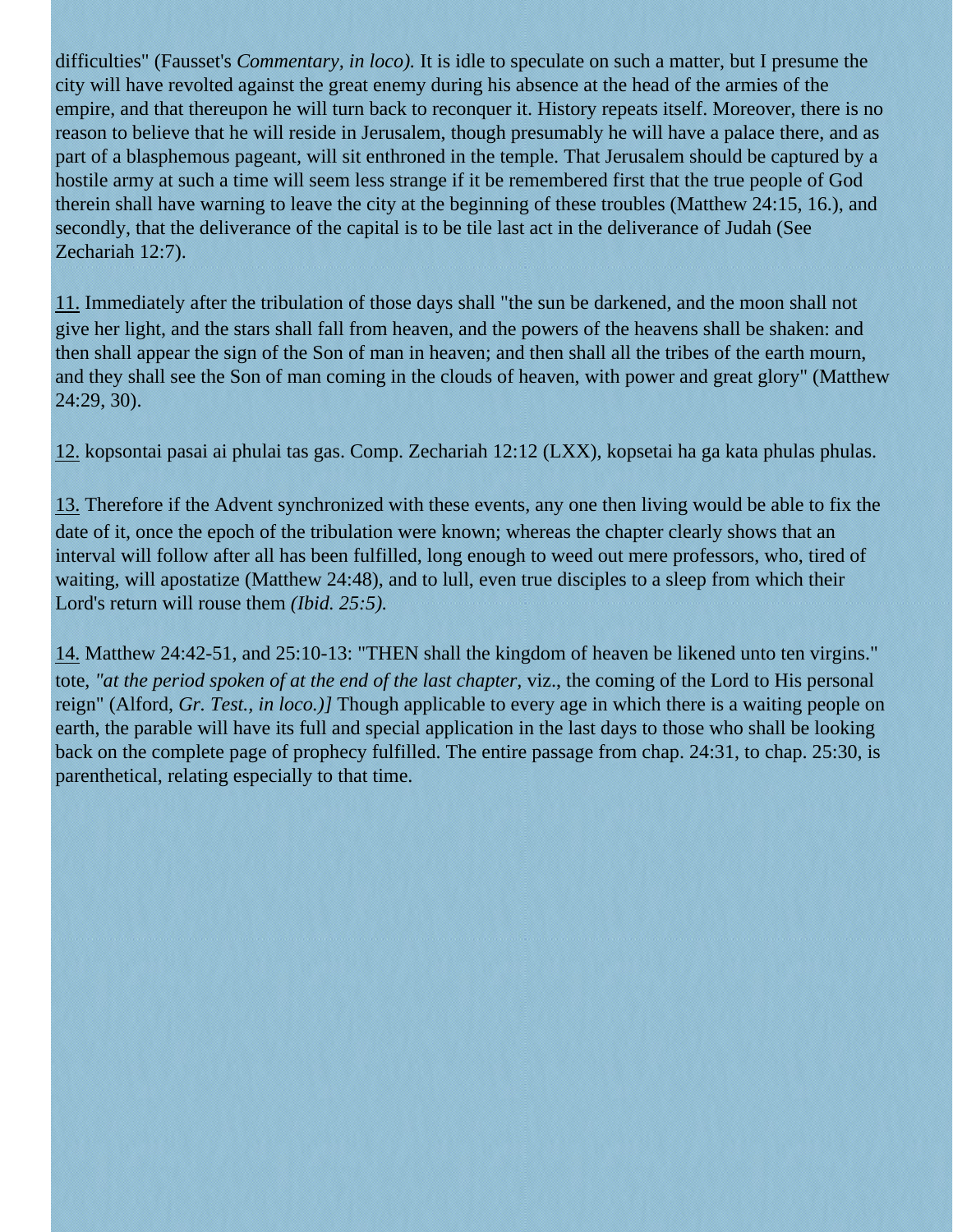# **The Coming Prince**

**Sir Robert Anderson**

### **CHAPTER 15**

## **THE COMING PRINCE**

<span id="page-110-0"></span> "WHAT is it that all Europe is looking for?" – the words are quoted from a leading article in the *Times* newspaper, on the recent finding of Agamemnon's tomb.<sup>[1]</sup> "What is it that all Europe is looking for? It is the KING OF MEN, the great head of the Hellenic race, the man whom a thousand galleys and a hundred thousand men submitted to on a simple recognition of his personal qualities, and obeyed for ten long years…The man who can challenge for his own the shield of Agamemnon, now waiting for the challenge, is the true Emperor of the East, and the easiest escape from our present difficulties."

The realization of this dream will be the fulfillment of prophecy.

 True it is that popular movements characterize the age, rather than the power of individual minds. It is an age of mobs. Democracy, not despotism, is the goal towards which civilization is tending. But democracy in its full development is one of the surest roads to despotism. First, the revolution; then, the *plebiscites;* then, the despot. The Caesar often owes his scepter to the mob. A man of transcendent greatness, moreover, never fails to leave his mark upon his times. And the true King of Men must have an extraordinary combination of great qualities. He must be "a scholar, a statesman, a man of unflinching courage and irrepressible enterprise, full of resources, and ready to look in the face a rival or a foe."<sup>[\[2\]](#page-118-0)</sup> The opportunity too must synchronize with his advent. But the voice of prophecy is clear, that the HOUR is coming, and the MAN.

<span id="page-110-1"></span> In connection with this dream or legend of the reappearance of Agamemnon, it is remarkable that the language of Daniel's second vision has led some to fix on Greece as the very place in which the Man of prophecy shall have his rise;<sup>[3]</sup> and it leaves no doubt whatever that he will appear within the territorial limits of the old Grecian empire.

<span id="page-110-3"></span><span id="page-110-2"></span> Having predicted the formation of the four kingdoms into which Alexander's conquests became divided at his death, the angel Gabriel – the divinely-appointed interpreter of the vision – proceeded thus to speak of events which must take place in days to come. "In the latter time of their kingdom, when the transgressors are come to the full, a king of fierce countenance, and understanding dark sentences, shall stand up. And his power shall be mighty, but not by his own power; and he shall destroy wonderfully, and shall prosper, and practice, and shall destroy the mighty and the holy people. And through his policy also, he shall cause craft to prosper in his hand; and he shall magnify himself in his heart, and by peace shall destroy many. He shall also stand up against the Prince of princes; but he shall be broken without hand." $[4]$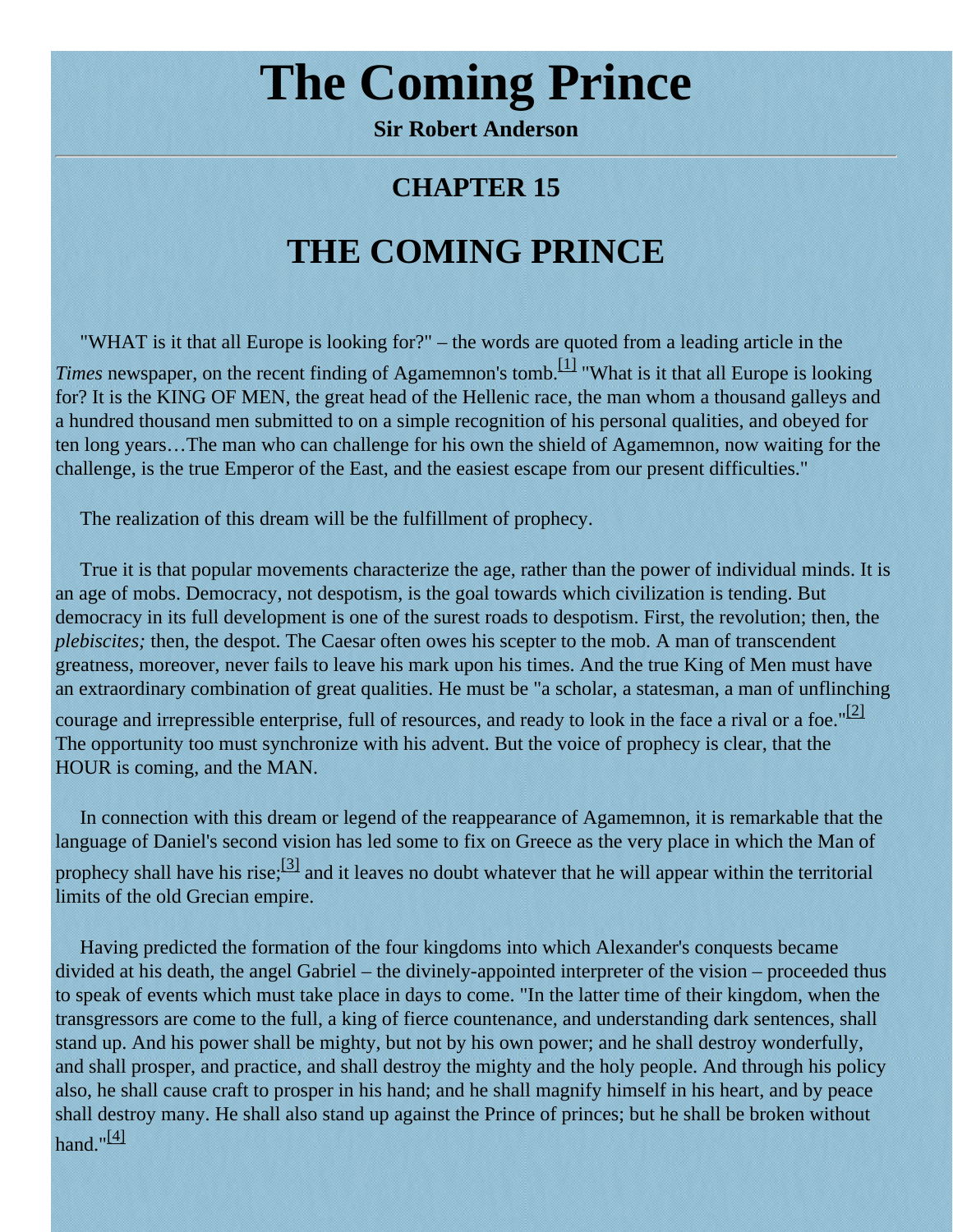In the vision of the seventh chapter, the last great monarch of the Gentiles was represented only as a blasphemer and a persecutor: "He shall speak great words against the Most High, and shall wear out the saints of the Most High;" but here he is described as being also a general and a diplomatist. Having thus obtained a recognized place in prophecy, he is alluded to in the vision which follows as "the Prince who is coming," (Daniel 9:26) – a well-known personage, whose advent had already been foretold; and the mention of him in Daniel's fourth and final vision is so explicit, that having regard to the vital importance of establishing the personality of this "King," the passage is here set forth at length.

 "And the king shall do according to his will; and he shall exalt himself, and magnify himself above every god, and shall speak marvelous things against the God of gods, and shall prosper till the indignation be accomplished. for that that is determined shall be done. Neither shall he regard the God of his fathers, nor the desire of women, nor regard any god: for he shall magnify himself above all. But in his estate he shall honor the God of forces; and a god whom his fathers knew not shall he honor with gold, and silver, and with precious stones, and pleasant things. Thus shall he do in the most strong holds with a strange god, whom he shall acknowledge and increase with glory: and he shall cause them to rule over many, and shall divide the land for gain. And at the time of the end shall the king of the south push at him: and the king of the north shall come against him like a whirlwind, with chariots, and with horsemen, and with many ships; and he shall enter into the countries, and shall overflow and pass over. He shall enter also into the glorious land, and many countries shall be overthrown; but these shall escape out of his hand, even Edom, and Moab, and the chief of the children of Ammon. He shall stretch forth his hand also upon the countries: and the land of Egypt shall not escape. But he shall have power over the treasures of gold and of silver, and over all the precious things of Egypt; and the Libyans and the Ethiopians shall be at his steps. But tidings out of the east and out of the north shall trouble him: therefore he shall go forth with great fury to destroy, and utterly to make away many. And he shall plant the tabernacles of his palace between the seas in the glorious holy mountain; yet he shall come to his end, and none shall help him. And at that time shall Michael stand up, the great prince which standeth for the children of thy people; and there shall be a time of trouble, such as never was since there was a nation even to that same time. and at that time thy people shall be delivered, every one that shall be found written in the book."<sup>[\[5\]](#page-118-3)</sup>

<span id="page-111-0"></span> The burden of Daniel's prophecies is Judah and Jerusalem, but the Apocalyptic visions of the beloved disciple have a wider scope. The same scenes are sometimes presented, but they are displayed upon a grander scale. The same actors appear, but in relation to larger interests and events of greater magnitude. In Daniel, the Messiah is mentioned only in relation to the earthly people, and it is in the same connection also that the false Messiah comes upon the stage. In the Apocalypse the Lamb appears as the Savior of an innumerable multitude "out of all nations, and kindreds, and peoples, and tongues," (Revelation 7:9) and the Beast is seen as the persecutor of all who name the name of Christ on earth. The visions of St. John, moreover, include an opened heaven, while the glimpses Daniel was vouchsafed of "things to come" are limited to earth.

<span id="page-111-1"></span> The attempt to fix the meaning of every detail of these visions is to ignore the lessons to be derived from the Messianic prophecies fulfilled at the first advent.<sup>[6]</sup> The old Scriptures taught the pious Jew to look for a personal Christ – not a system or a dynasty, but a *person.* They enabled him, moreover, to anticipate the leading facts of His appearing. Herod's question, for example, "Where should Christ be born?" admitted of a definite and unhesitating answer, "In Bethlehem of Judea." (Matthew 2:4; *Cf.* Micah 5:2) But to assign its place and meaning to every part of the mingled vision of suffering and glory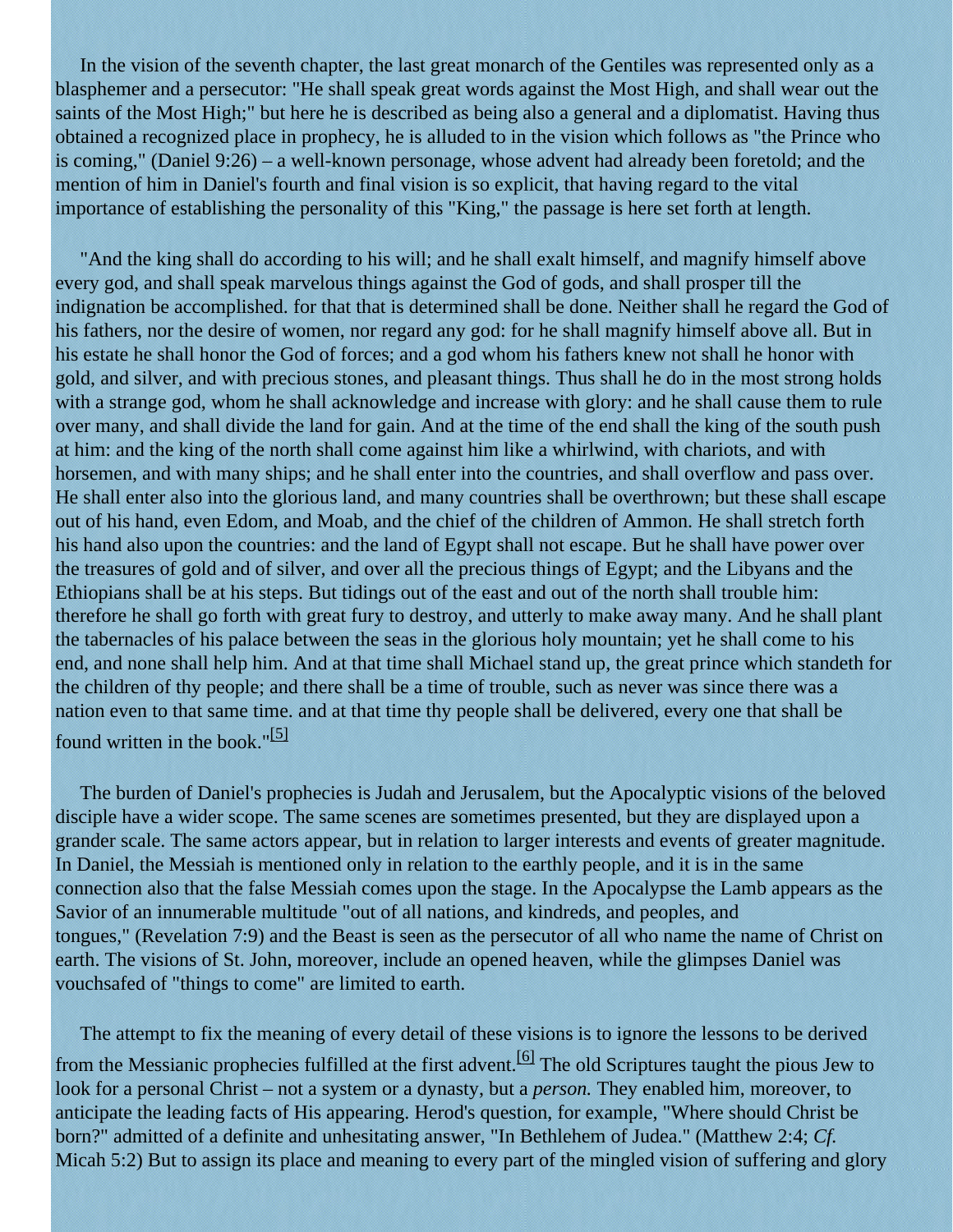was beyond the power even of the inspired prophets themselves." (1 Peter 1:10-12) So also is it with the prophecies of Antichrist. The case indeed is stronger still, for while they "who waited for redemption in Israel" had to glean the Messianic prophecies from Scriptures which seemed to the careless reader to refer to the sufferings of the old Hebrew prophets or the glories of their kings, the predictions of Antichrist are as distinct and definite as though the statements were historical and not prophetic.<sup>[\[7\]](#page-119-1)</sup>

<span id="page-112-0"></span> And yet the task of the expositor is beset with real difficulties. If the book of Daniel might be read by itself no question whatever could arise. "The Coming Prince" is there presented as the head of the revived Roman empire of the future, and a persecutor of the saints. There is not a single statement respecting him that presents the smallest difficulty. But some of the statements of St. John seem inconsistent with the earlier prophecies. According to Daniel's visions the sovereignty of Antichrist appears confined to the ten kingdoms, and his career seems limited to the duration of the seventieth week. How then can this be reconciled with the statement of St. John that "power was given him over all kindreds and tongues and nations, and all that dwell upon the earth shall worship him "?<sup>[8]</sup> Is it credible. moreover, that a man endowed with such vast supernatural powers, and filling so marvelous a place in prophecy, will be restrained within the narrow limits of the Roman earth?

<span id="page-112-1"></span> If these points be urged as objections to the truth of Scripture it is enough to mark that the prophecies of Christ were beset with kindred difficulties. Such prophecies are like the disjointed pieces of an elaborate and intricate mosaic. To fit each into its place would baffle our utmost ingenuity. To discover the main design is all we can expect; or if more be demanded of us, it is enough to show that no part is inconsistent with the rest. And these results will reward the student of the Apocalyptic visions of Daniel and St. John, if only he approach them untrammeled by the crude views which prevail respecting the career of Antichrist.

 These visions are not a history, but a drama. In the twelfth chapter of Revelation we see the woman in her travail. In the twenty-first chapter she is manifested in her final glory. The intervening chapters afford brief glimpses of events which fill up the interval. It is with the thirteenth and seventeenth chapters that we have specially to do in connection with the present subject, and it is clear that the later vision unfolds events which come first in the order of time.

 The false church and the true are typified under kindred emblems. Jerusalem, the Bride, has its counterpart in Babylon, the Harlot. In the same sense in which the New Jerusalem is the Jewish church, so likewise Babylon is the apostasy of Rome. The heavenly city is mother of the redeemed for ages past (Galatians 4:26) the earthly city is mother of the harlots and abominations of the earth. (Revelation 17:5) The victims who have perished in the persecutions of Antichristian Papal Rome are estimated at *fifty millions* of human beings; but even this appalling record will not be the measure of her doom. The blood of "holy apostles and prophets," – the martyred dead of ages before the Papacy arose, and even of pre-Messianic times, will be required of her when the day of vengeance comes.<sup>[\[9\]](#page-119-3)</sup>

<span id="page-112-4"></span><span id="page-112-3"></span><span id="page-112-2"></span>As it is only in its Jewish aspect that the Church is expressly symbolized as the Bride,  $\frac{100}{100}$  so also it is at a time when this, their normal relationship, has been regained by the covenant people, that the apostate church of Christendom, in the full development of its iniquity, appears as the Harlot $\frac{[11]}{]}$  The vision clearly indicates moreover a marked revival of her influence. She is seen enthroned upon the ten-horned Beast, herself arrayed in royal hues and decked with gold and costliest gems. The infamous greatness of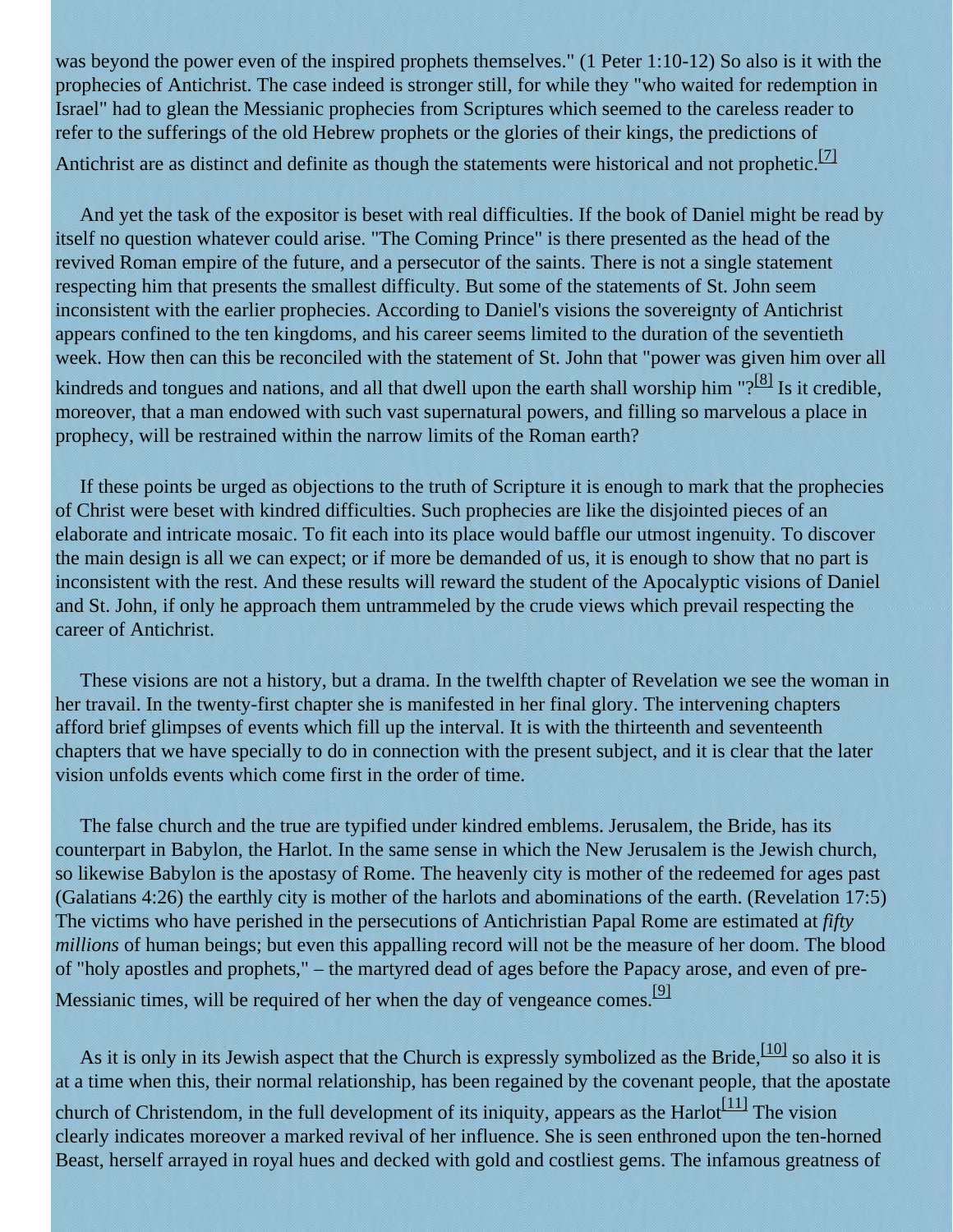<span id="page-113-0"></span>Papal Rome in times gone by shall yet be surpassed by the splendor of her glories in dark days to come, when, having drawn within her pale it may be all that usurps the name of Christ on earth, <sup>[12]</sup> she will claim as her willing vassal the last great monarch of the Gentile world.

 As regards the duration of this period of Rome's final triumphs, Scripture is silent; but the crisis which brings it to a close is definitely marked. "The ten horns and the Beast shall hate the whore, and shall make her desolate and naked, and shall eat her flesh and burn her with fire." (Revelation 17:16)

 One point in the angel's description of the Beast in relation to the harlot claims special notice. The seven heads have a twofold symbolism. When viewed in connection with the harlot, they are "seven mountains on which the woman sits;" but in their special relation to the Beast they have a different significance. The angel adds, *"and they are seven kings"*; that is "kingdoms," the word being used "according to its strict prophetic import, and to the analogy of that portion of the prophecy which is here especially in view."<sup>[13]</sup>

<span id="page-113-1"></span> In the seventh chapter of Daniel the Beast is identified with the Roman Empire. In the thirteenth of Revelation he is identified also with the lion, the bear, and the panther, the three first "kingdoms'" of Daniel's vision. But here he is seen as the heir and representative, not of these alone, but of all the great world-powers which have set themselves; in opposition to God and to His people. The seven heads typify these powers. "Five are fallen, and one is." Egypt, Nineveh, Babylon, Persia, Greece, had fallen; and Rome then held the scepter of earthly sovereignty, the sixth in succession to the empires already named. $\frac{[14]}{[14]}$  "And the other is not yet come, and when he cometh he must continue a short space," Here the prophecy is marked by the same strange "foreshortening" already noticed in each of Daniel's visions. While Rome was the sixth kingdom, the seventh is the confederacy of the latter days, heading up in "the Coming Prince." The Coming Prince himself, in the full and final development of his power, is called the eighth, though belonging to the seven,  $^{[15]}$  The importance of these conclusions will appear in the sequel.

<span id="page-113-3"></span><span id="page-113-2"></span> The subject of the twelfth chapter is the dragon, the woman in her travail, the birth of the man-child and his rapture to heaven; the conflict in heaven between the archangel and the dragon; (Verse 7; Compare Daniel 12:1.) the dragon's banishment to earth; his persecution of the woman, and her flight to the wilderness, where she is sustained for "a time, and times, and half a time," or 1, 260 days (Verses 6, 14.) (the second half of Daniel's seventieth week). The chapter ends by the statement that, baffled in attempting to destroy the woman, the dragon "went to make war with the remnant of her seed, which keep the commandments of God, and have the testimony of Jesus Christ." The thirteenth chapter, crossing the lines of Daniel's visions, represents the fulfillment of the dragon's purpose through the agency of the man of prophecy, whom he energizes to this end. Whatever meaning be attached to the birth and rapture of the woman's child, there can be no reasonable doubt that the obedient, faithful "remnant of her seed" is the Jewish Church of the latter days, the persecuted "saints of the Most High" of Daniel's prophecy.

<span id="page-113-5"></span><span id="page-113-4"></span> The serpent, the woman, and the man, appear together on the earliest page of Scripture, and they reappear upon the latest. But how significant and terrible the change! No longer the subtle tempter, Satan is now displayed in all his awfulness as the great fiery dragon, <sup>[16]</sup> who seeks to destroy the woman's promised seed. And instead of the humbled penitent of Eden, the man appears as a wild beast,  $\frac{117}{12}$  a monster, both in power and wickedness. The serpent's victim has become his willing slave and ally.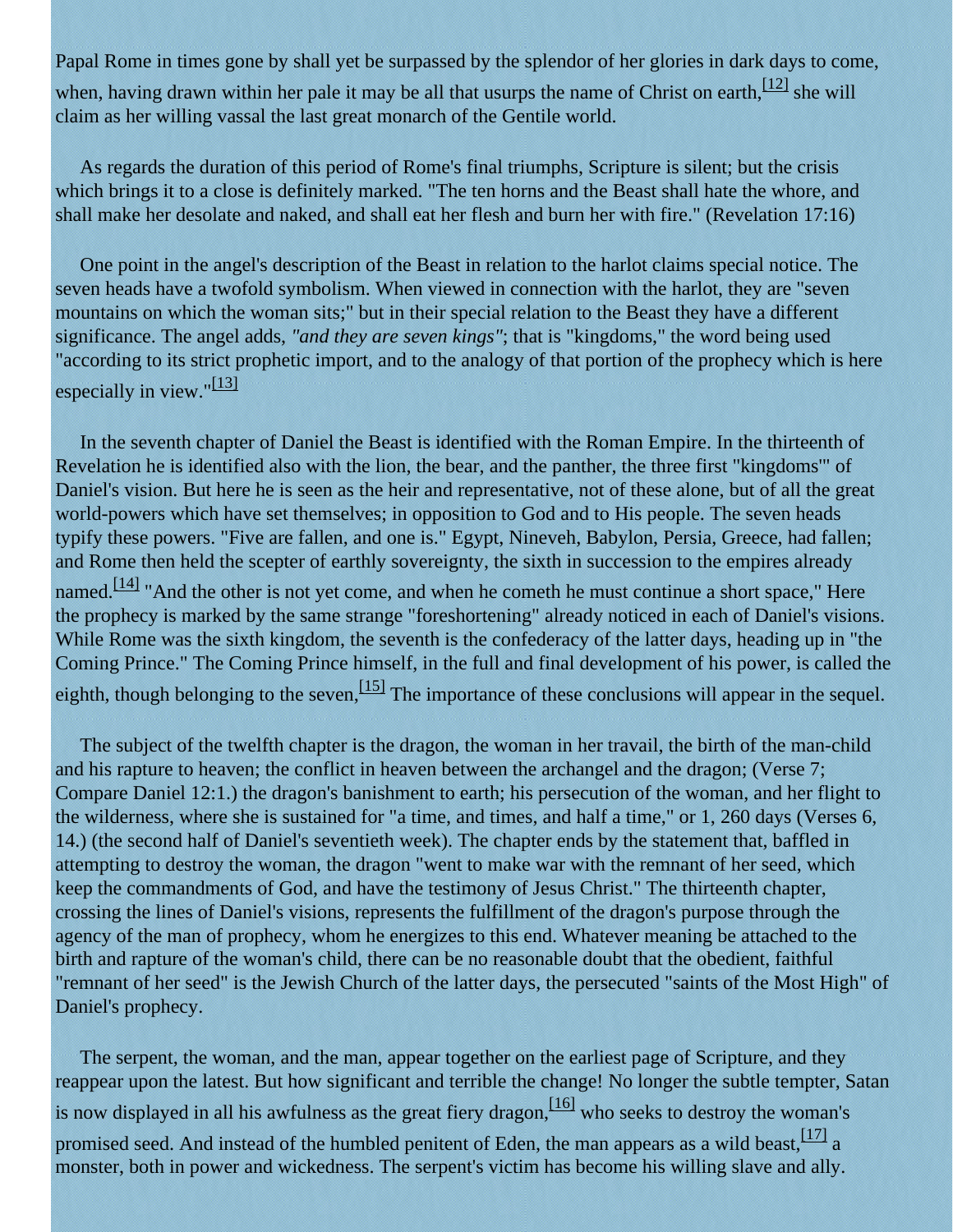God has found a man to fulfill all His will, and to Him He has given up His throne, with all power in heaven and "on earth." This will hereafter be travestied by Satan, and the coming man shall have the dragon's "power, and his throne, and great authority." (Revelation 8:2) Both the Dragon and the Beast are seen crowned with royal diadems. (Revelation 12:3; 13:1.) Once, and only once, again in Scripture the diadem is mentioned, and then it is as worn by Him whose name is "King of kings and Lord of lords." (Revelation 19:12-16) It must be as pretenders to His power that the Beast and the Dragon claim it.

 The personality of Satan and his interest in and close connection with our race throughout its history, are among the most certain though most mysterious facts of revelation. The popular classification of

<span id="page-114-0"></span>angels, men, and devils, as including intelligent creation, is misleading. The *angels*<sup>[\[18\]](#page-120-2)</sup> that fell are "reserved in everlasting chains, under darkness, unto the judgment of the Great Day." (Jude 6) *Demons*  are frequently mentioned in the narrative of the Gospels, and they have also a place in the doctrine of the Epistles. But THE DEVIL is a being who, like the Archangel, seems, in his own domain, to have no peer [\[19\]](#page-120-3) 

<span id="page-114-1"></span> Another fact which claims notice here is the hold which serpent worship has had upon mankind. Among the nations of the ancient world there was scarcely one in whose religious system it had not a place. In heathen mythology there is scarcely a hero or a god whose history is not connected in some way with the sacred serpent. "Wherever the devil reigned the serpent was held in some peculiar veneration."<sup>[\[20\]](#page-120-4)</sup>

<span id="page-114-2"></span> The true significance of this depends on a just appreciation of the nature of idol worship. It may be questioned whether idolatry as popularly understood has ever prevailed except among the most debased and ignorant of races. It is not the emblem that is worshipped, but a power or being which the emblem represents. When the Apostle warned the Corinthian Church against participating in anything devoted to an idol, he was careful to explain that the idol in itself was nothing. "But" (he declared) "the things which the Gentiles sacrifice, they sacrifice to *demon*s, not to God, and I would not that ye should have fellowship with demons." (1 Corinthians 10:20.)

<span id="page-114-3"></span>This will afford an insight into the character of the predicted serpent worship of the last days.<sup>[\[21\]](#page-120-5)</sup> Satan's master lie will be a travesty of the incarnation: he will energize a man who will claim universal worship as being the manifestation of the Deity in human form. And not only will there be a false Messiah, but another being, his equal in miraculous power, yet having for his only mission to obtain for him the homage of mankind. The mystery of the Godhead will thus be parodied by the mystery of iniquity, and the Father, the Son, and the Spirit will have their counterpart in the Dragon, the Beast, and the False Prophet.<sup>[\[22\]](#page-121-0)</sup>

<span id="page-114-5"></span><span id="page-114-4"></span> A silent heaven marks this age of grace. Whirlwind and earthquake and fire may awe, yet, as in the days of the old Hebrew prophet, $\frac{[23]}{[23]}$  God is not in these, but in the "still small voice" which tells of mercy and seeks to win lost men from the power of darkness to Himself. But the very silence which betokens that the throne of God is now a throne of grace is appealed to as the crowning proof that God is but a myth; and the coarse blasphemer's favorite trick is to challenge the Almighty to declare Himself by some signal act of judgment. In days to come, the impious challenge will be taken up by Satan, and death shall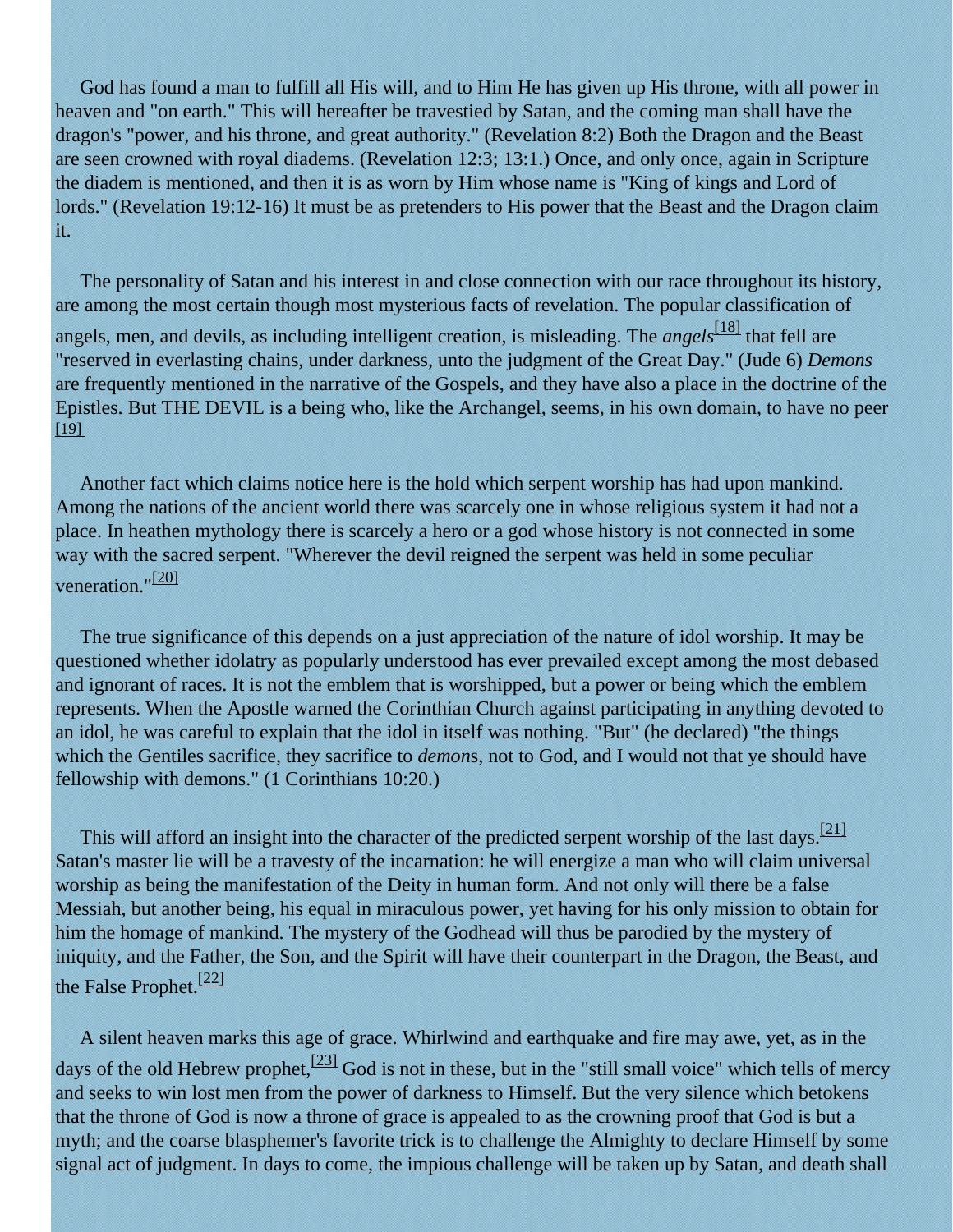<span id="page-115-0"></span>seize on men who refuse to bow before the image of the Beast.<sup>[\[24\]](#page-121-2)</sup>

<span id="page-115-1"></span> The Antichrist will be more than a profane and brutal persecutor like Antiochus Epiphanes and some of the Emperors of Pagan Rome; more than a vulgar impostor like Barcochab.<sup>[25]</sup> Miracles alone can silence the skepticism of apostates, and in the exercise of all the Dragon's delegated power, the Beast will command the homage of a world that has rejected grace. "All that dwell upon the earth shall worship him, whose names are not written in the book of life." (Revelation 8:8) If it were possible, the very elect would be deceived by his mighty "signs and wonders"; (Matthew 24:24) but faith, divinely given, is a sure, as it is the only, safeguard against credulity and superstition.

 But this is what he will become in the zenith of his career. In his origin he is described as a "little horn," (Daniel 7:8) – like Alexander of Macedon, the king of a petty kingdom. Possibly he will be the head of some new Principality to arise in the final dismemberment of Turkey; it may be on the banks of the Euphrates, or perhaps upon the Asian shore of the Aegean Sea. The name of Babylon is strangely connected with events to come, and Pergamus, so long the home of serpent worship in its vilest forms, is the only place on earth which Scripture has identified with Satan's throne (Revelation 2:13).

 Of the great political changes which must precede his advent, the most conspicuous are the restoration of the Jews to Palestine, and the predicted division of the Roman earth. The former of these events has already been considered in a previous chapter, and as regards the latter there is but little to be

<span id="page-115-2"></span>said. The attempt to enumerate the ten kingdoms of the future would involve a profitless inquiry.<sup>[\[26\]](#page-121-4)</sup> History repeats itself; and if there be any element of periodicity in the political diseases by which nations are afflicted, Europe will inevitably pass through another crisis such as that which darkened the last decade of the eighteenth century. And should another revolution produce another Napoleon, it is impossible to foretell how far kingdoms may become consolidated, and boundaries may be changed. Moreover in forecasting the fulfillment of these prophecies, we are dealing with events which, while they may occur within the lifetime of living men, may yet be delayed for centuries. Our part is not to prophecy, but only to interpret; and we may well rest content with the certainty that when the Apocalyptic visions are in fact fulfilled, their fulfillment will be clear, not merely to minds educated in mysticism, but to all who are capable of observing public facts.

<span id="page-115-3"></span> Through the gradual unfolding, it may be, of influences even now in operation; or far more probably as the outcome of some great European crisis in the future, this confederation of nations<sup>[\[27\]](#page-121-5)</sup> shall be developed, and thus the stage will be prepared on which shall appear that awful Being, the great leader of men in the eventful days which are to close the era of Gentile supremacy.

 If we are to understand aright the predicted course of the Antichrist's career, certain points connected with it must be clearly kept in view. The first is that up to a certain epoch he will be, notwithstanding his pre-eminence, no more than human. And here we must judge of the future by the past. At two-andtwenty years of age, Alexander crossed the Hellespont, the prince of a petty Grecian state. Four years later he had founded an Empire and given a new direction to the history of the world.

 In the career of Napoleon Bonaparte, modern history affords a parallel still more striking and complete. When, now just a hundred years ago, he entered the French military school at Brienne, he was an unknown lad, without even the advantages which rank and wealth afford. So utterly obscure was his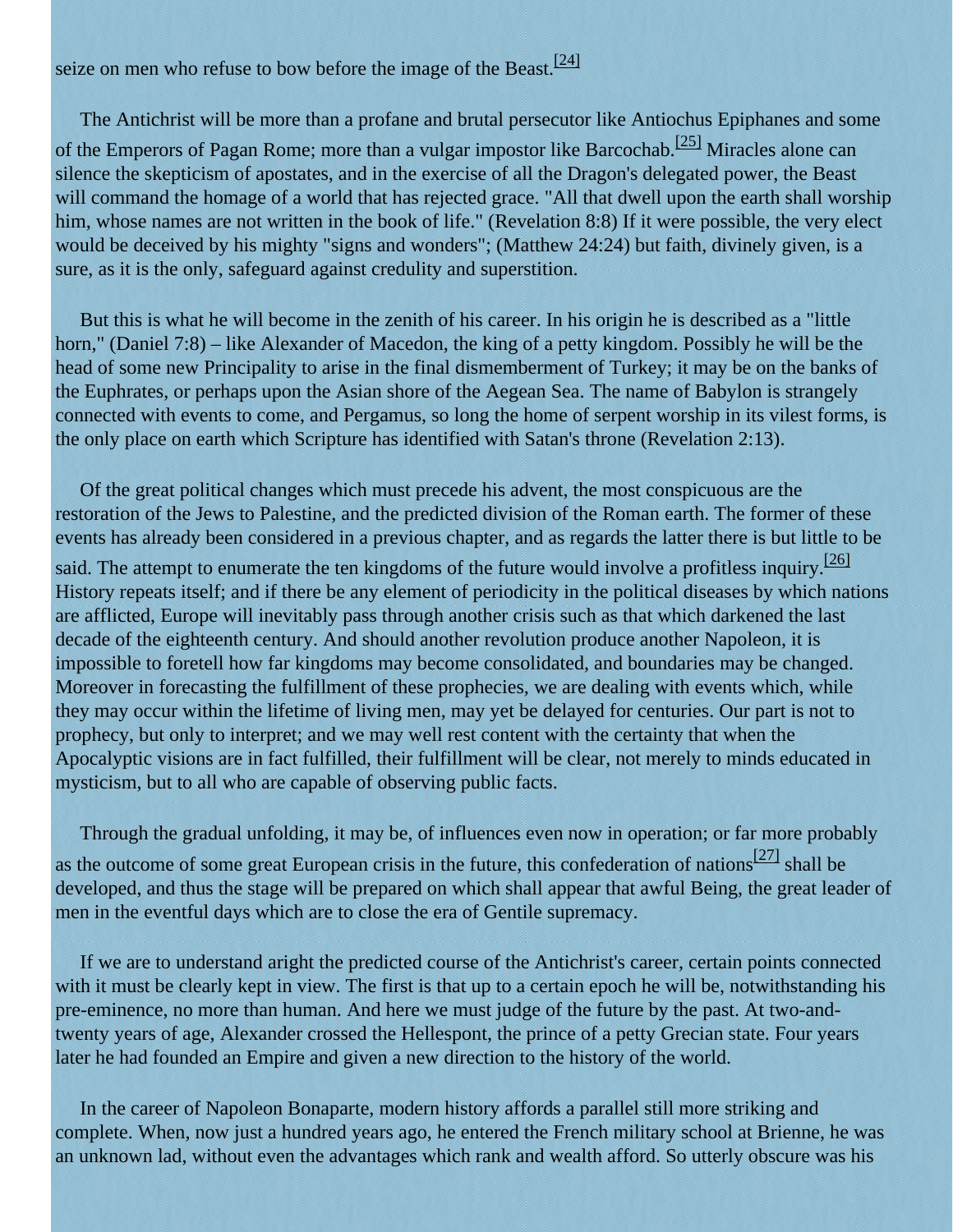position that, not only did he owe his admission to the school to the influence of the Governor of Corsica, but calumny has found it possible to use that trifling act of friendly patronage to the disparagement of his mother's name. If then such a man, by the gigantic force of his personal qualities, combined with the accident of favoring circumstances, could attain the place which history has assigned to him, the fact affords the fullest answer to every objection which can be urged against the credibility of the predicted career of the man of prophecy.

 Nor will it avail to urge that the last fifty years have so developed the mental activity of civilized races, and have produced such a spirit of independence, that the suggestion of a career like Napoleon's being repeated in days to come involves an anachronism. "In proportion as the general standard of mental cultivation is raised, and man made equal with man, the ordinary power of genius is diminished, but its extraordinary power is increased, its reach deepened, its hold rendered more firm. As men become familiar with the achievements and the exercise of talent, they learn to despise and disregard its daily examples, and to be more independent of mere men of ability; but they only become more completely in the power of gigantic intellect, and the slaves of pre-eminent and unapproachable talent."<sup>[28]</sup>

<span id="page-116-0"></span> By the sheer force of transcendent genius the man of prophecy will gain a place of undisputed preeminence in the world; but if the facts of his after career are to be understood, considerations of a wholly different kind must be taken into account. A strange crisis marks his course. At first the patron of religion, a true "eldest son of the church," he becomes a relentless and profane persecutor. At first no more than a king of men, commanding the allegiance of the Roman earth, he afterwards claims to be divine, and demands the worship of Christendom.

 And we have seen how this extraordinary change in his career takes place at that epoch of tremendous import in the history of the future, the beginning of the 1, 260 days of the latter half of Daniel's seventieth week. Then it is that that mysterious event takes place, described as "war in heaven" between the Archangel and the Dragon. As the result of that amazing struggle, Satan and his angels are "cast out into the earth," and the Seer bewails mankind because the devil is come down into their midst, "having great wrath because he knoweth that he hath but a short time" (Revelation 12:7, 12).

 The next feature in the vision is the rise of the ten-horned Beast. (Revelation 13:1) This is not the event described in the seventh of Daniel. The Beast, doubtless, is the same both in Daniel and the Apocalypse, representing the last great empire upon earth; but in the Apocalypse it appears at a later stage of its development. Three periods of its history are marked in Daniel. In the first it has *ten* horns. In the second it has *eleven,* for the little horn comes up *among* the ten. In the third, it has but *eight,* for the eleventh has grown in power, and three of the ten have been torn away by it. Up to this point Daniel's vision represents the Beast merely as "the fourth kingdom upon earth," the Roman empire as revived in future times, and here the vision turns away from the history of the *Beast* to describe the action of the little horn as a blasphemer and persecutor.<sup>[\[29\]](#page-121-7)</sup>

<span id="page-116-1"></span> It is at this epoch that the thirteenth chapter of Revelation opens. The three first stages of the history of the empire are past, and a fourth has been developed. It is no longer a confederacy of nations bound together by treaty, with a Napoleon rising up in the midst of them and struggling for supremacy; but a confederacy of kings who are the lieutenants of one great Kaiser, a man whose transcendent greatness has secured to him an undisputed pre-eminence. And this is the man whom the Dragon will single out to administer his awful power on earth in days to come. And from the hour in which he sells himself to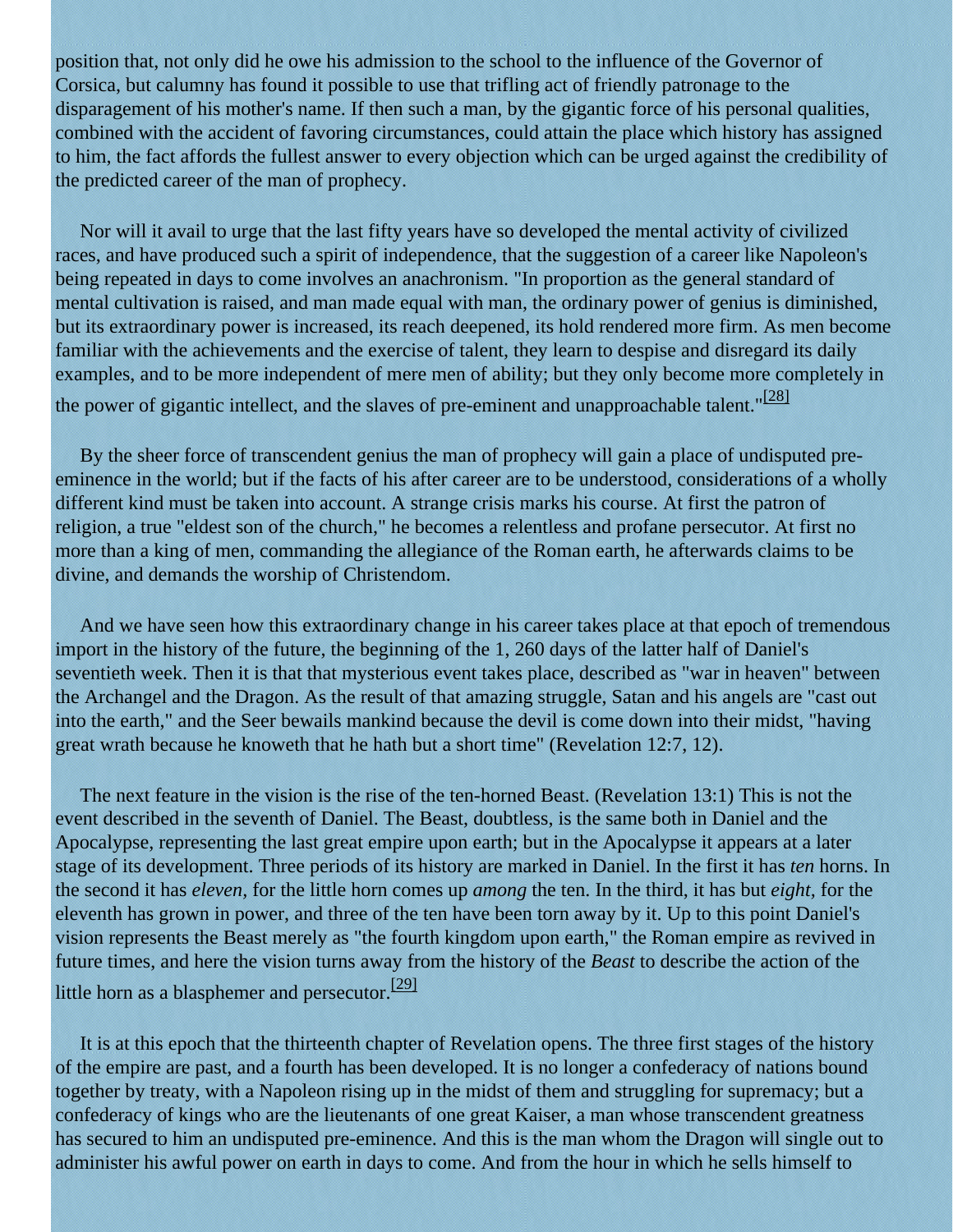Satan he will be so energized by Satan, that "ALL power and signs and lying wonders" shall characterize his after course.<sup>[\[30\]](#page-121-8)</sup>

<span id="page-117-0"></span> There is a danger lest in dwelling on these visions as though they were enigmas to be solved, we should forget how appalling are the events of which they speak, and how tremendous the forces which will be in exercise at the time of their accomplishment. During this age of grace Satan's power on earth is so restrained that men forget his very existence. This, indeed, will be the secret of his future triumphs. And yet how unspeakably terrible must be the dragon's power, witness the temptation of our Lord! It is written, "The devil, taking Him up into an high mountain, showed unto Him all the kingdoms of the world in a moment of time; and the devil said unto Him, All this power will I give Thee, and the glory of them, for that is delivered unto me, and to whomsoever I will I give it. If Thou, therefore, wilt worship me, all shall be Thine." (Luke 4:5-7)

 It is this same awful being who shall give to the Beast his throne, his power, and great authority, (Revelation 8:2) – all that Christ refused in the days of His humiliation. The mind that has realized this stupendous fact will not be slow to accept what follows:

"And power was given him over all kindreds, and tongues, and nations; and all that dwell upon the earth shall worship him, whose names are not written in the book of life of the Lamb" (Revelation 13:7, 8).

<span id="page-117-2"></span><span id="page-117-1"></span> Of the events which afterwards must follow upon earth, it behooves us to speak with deep solemnity and studied reserve. The phenomenon of sudden and absolute darkness is inconceivably terrible, even when eagerly looked for with full intelligence of the causes which produce it.<sup>[\[31\]](#page-121-9)</sup> How unspeakable then would be its awfulness, if unexpected, unaccounted for, and prolonged, it may be for days together. And such shall be the sign which Holy Writ declares shall mark the advent of earth's last great woe.<sup>[32]</sup> The signs and wonders of Satanic power shall still command the homage of mankind, while the thunders of a heaven no longer silent will break forth upon the apostate race. Then will be the time of "the seven last plagues," wherein "is *filled up* the wrath of God," – the time when "the vials of the wrath of God" shall be poured out upon the earth. (Revelation 15:1; 16:1.) And if in this day of grace the heights and depths of God's longsuffering mercy transcend all human thoughts, His WRATH will be no less Divine. "The day of vengeance of our God," "the great and the terrible day of the Lord," – such are the names divinely given to describe that time of unexampled horror.

 And yet when in the midnight darkness of the last apostasy, Divine longsuffering will only serve to blind and harden, mercy itself shall welcome the awful breaking of the day of vengeance, for blessing lies beyond it. Another day is still to follow. Earth's history, as unfolded in the Scriptures, reaches; on to a Sabbatic age of blessedness and peace; an age when heaven shall rule upon the earth, when, "the Lord shall rejoice in all His works," (Psalm 104:31) and prove Himself to be the God of every creature He has made (Psalm 145:9-16).

<span id="page-117-3"></span> Further still, the veil is raised, and a brief glimpse afforded us of a glorious eternity beyond, when every trace of sin shall have been wiped out for ever, when heaven will join with earth, and "the tabernacle of God" – the dwelling place of the Almighty – shall be *with men,* "and He will dwell with them, and they shall be His people, and God *Himself* shall be with them, and be their God"<sup>[\[33\]](#page-122-0)</sup>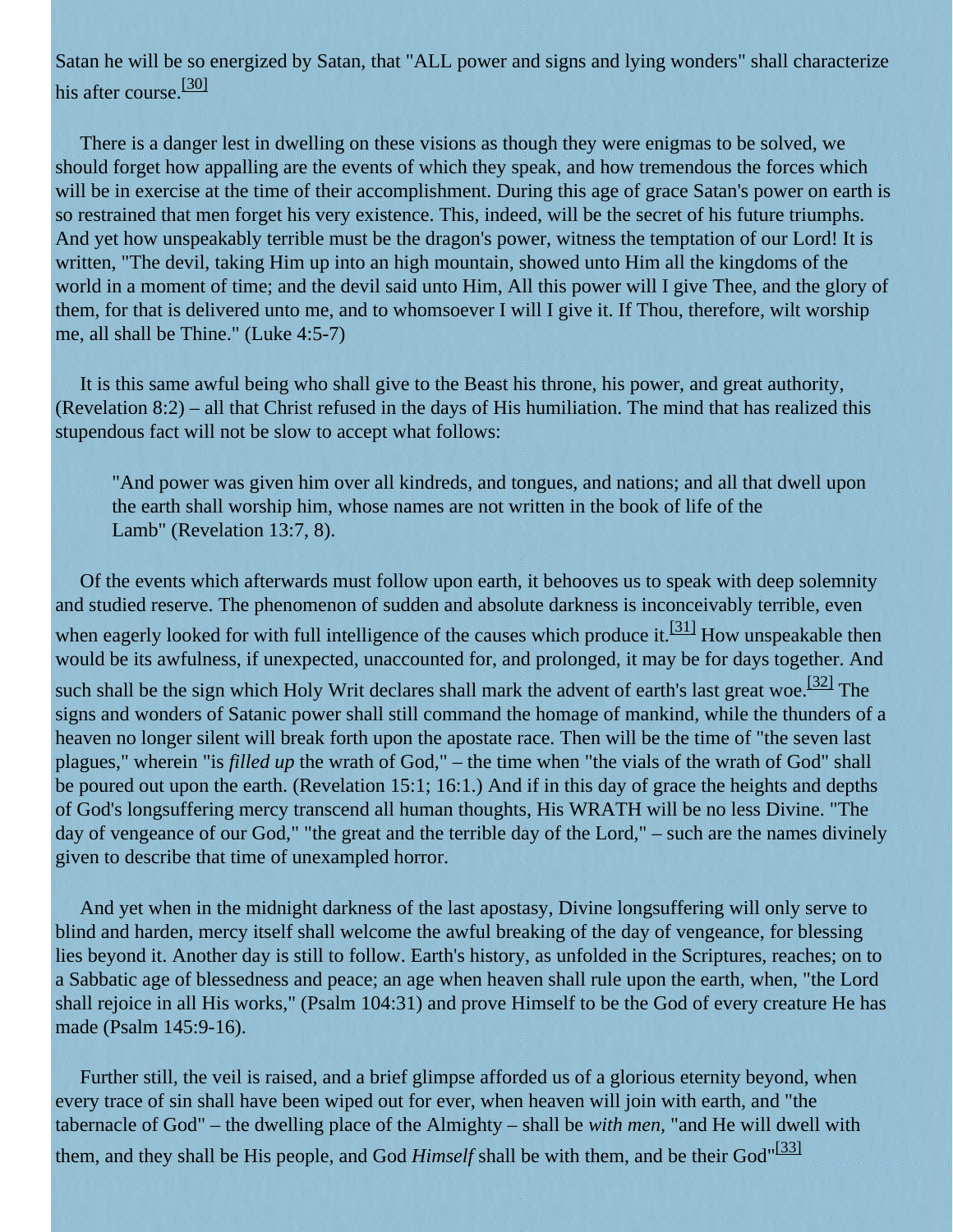It was a calamity for the Church of God when the light of prophecy became dimmed in fruitless controversy, and the study of these visions, vouchsafed by God to warn, and guide, and cheer His saints in evil days, was dismissed as utterly unprofitable. They abound in promises which God designed to feed His people's faith and fire their zeal, and a special blessing rests on those who read, and hear, and cherish them. (Revelation 1:3) One of the most hopeful features of the present hour is the increasing interest they everywhere excite; and if these pages should avail to deepen or direct the enthusiasm even of a few in the study of a theme which is inexhaustible, the labor they have cost will be abundantly rewarded.

Footnotes

[1.](#page-110-0) The *Times,* Monday, 18th December, 1876.

<span id="page-118-0"></span>[2.](#page-110-1) The *Times,* 18th December, 1876.

<span id="page-118-1"></span>[3.](#page-110-2) That Antichrist is to arise from the eastern part of the Roman empire, and from that part of the east which fell under the rule of Alexander's successors, is rendered unquestionable by this chapter. But, seeing that in the eleventh chapter he is mentioned as conflicting with the king of the north *(i. e.,* the king of Syria), and also with the king of the south *(i. e.,* the king of Egypt), it is plain that he does not arise either from Egypt or Syria. He must, therefore, arise either from Greece or from the districts immediately contiguous to Constantinople. It is true that if he arose from the latter, or indeed from either of the four, he would be esteemed Greek in origin, because all the four were divisions of the Greek empire; but it seems far more probable that Greece proper will be the place of his rise. He is described as 'waxing great towards the south and towards the east, and towards the pleasant land'; that is, toward Egypt, Syria, and Palestine – a description that would geographically suit the position of one who was supposed to be in Greece.

"Moreover, a 'little horn' (an emblem not of that which he is as an individual, but of that which he is as a monarch) is a symbol that well suits one who should arise from one of those petty principalities which once abounded in Greece, and have even still their memorial in the throne of the sovereigns of Montenegro." – NEWTON *Ten Kingdoms,* p. 193.

<span id="page-118-2"></span>[4.](#page-110-3) Daniel 8:23-25. The entire passage is quoted *ante* (note).

<span id="page-118-3"></span>[5.](#page-111-0) Daniel 11:36-45; 12:1. I am inclined to believe that the entire passage from ver. 5 of Daniel 11: will receive a future fulfillment, and I have no doubt of this as regards the passage beginning with ver. 21. See especially ver. 31. But the future application of the portion quoted in the text is unquestionable. Although the chapter in part refers to Antiochus Epiphanes, "there are traits which have nothing to correspond to them in Antiochus, which are even the exact contradictory of the character of Antiochus, but which do reappear in St. Paul's account of the Antichrist to come." I quote from Dr. Pusey. He adds *(Daniel* p. 93): "The image of the Antichrist of the Old Testament melts into the lineaments of the Antichrist himself… One trait only of the anti-religious character of Antichrist was true of Antiochus also; 'he shall speak marvelous things against the God of gods. ' Blasphemy against God is an essential feature of any God-opposed power or individual. It belongs to Voltaire as much as to Antiochus. All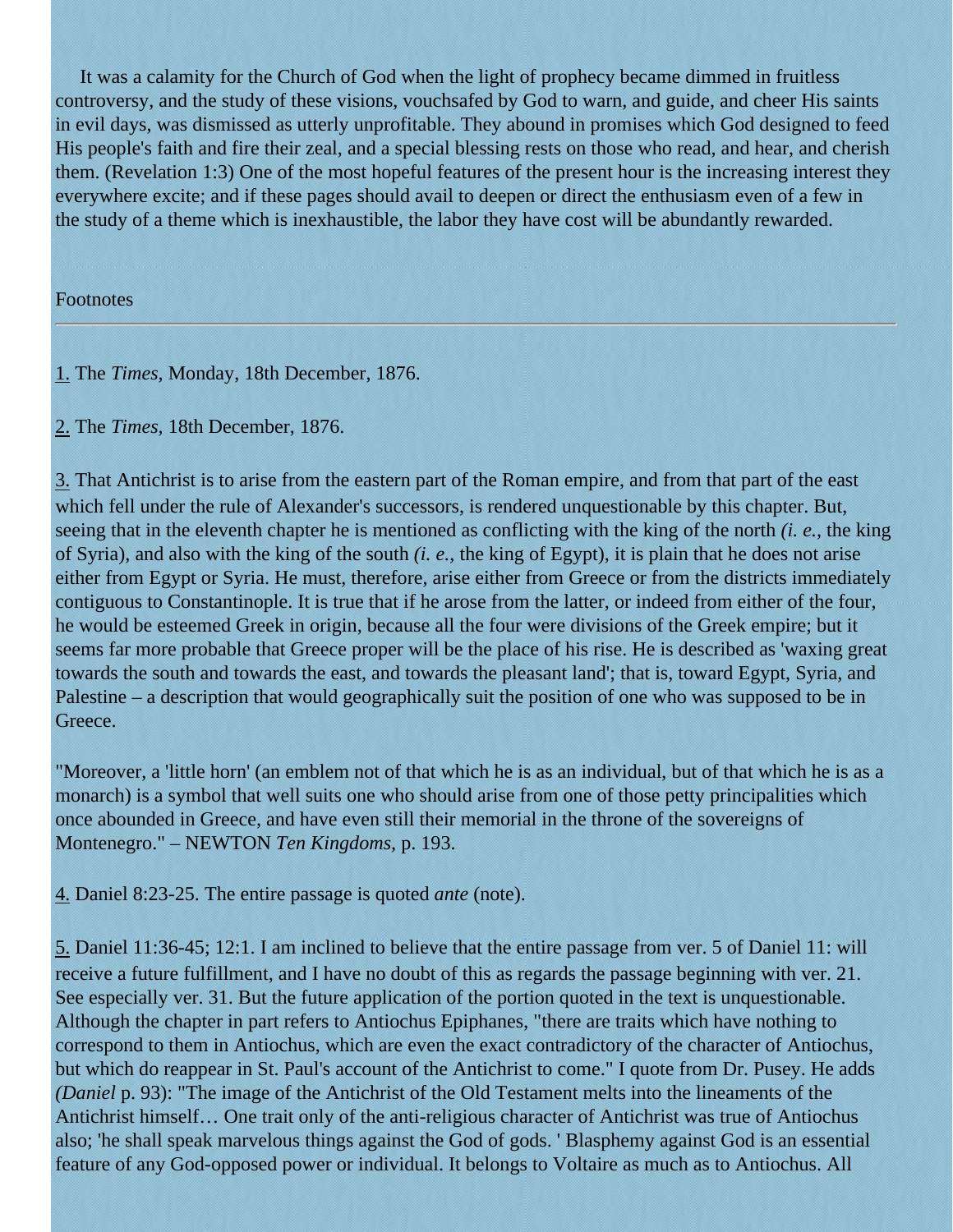besides has no place in him …The characteristics of this infidel king are (1) self-exaltation above every god; 'he shall magnify himself above every god'; (2) contempt of all religion; (3) blasphemy against the true God; (4) apostasy from the God of his fathers; (5) disregarding the desire of women; (6) the honoring of a god whom his fathers knew not. Of all these six marks, one only, in the least, agrees with Antiochus." The entire passage is valuable, and the arguments conclusive. A remark at p. 96 suggests that Dr. Pusey identifies this king with the second "Beast" of Revelation 13., and this view is maintained by others on the ground that a "Beast" in prophecy typifies kingly power. This is true generally, but the second beast of Revelation 13: is expressly called "the false Prophet" (Revelation 19:20); and the passage proves that he is immediately connected with the first beast, and claims no position independently of him. The difficulties in the way of supposing him to be a king in his own right are insuperable.

<span id="page-119-0"></span>[6.](#page-111-1) A similar remark applies to the refusal to recognize the main outlines of the character and history of Antichrist. Fulfilled prophecy is our only safe guide in studying the unfulfilled.

<span id="page-119-1"></span>[7.](#page-112-0) The religious skeptic may refuse to accept their literal meaning, and the profane skeptic, in rejecting the fanciful interpretations of the pious, may dismiss the prophecies themselves as incredible; but this is only a further proof that their definiteness is too pronounced to admit of the half-faith accorded to other Scriptures.

<span id="page-119-2"></span>[8.](#page-112-1) Revelation 13:7, 8. In the best reading of ver. 7, the same four words occur as in 7:9 –" nations, kindred's, people, and tongues."

<span id="page-119-3"></span>[9.](#page-112-2) Revelation 18:20. So also in 17:6, the *saints* (the slaughtered dead of Old Testament times) are distinguished from the martyrs of Jesus. Luke 11:50, 51 sets forth the principle of God's judgments.

[10.](#page-112-3) In Scripture the church of this dispensation is symbolized as the Body of Christ, never as the Bride. From the close of John Baptist's ministry the Bride is never mentioned until she appears in the Apocalypse (John 3:29; Revelation 21:2, 9). The force of the "nevertheless" in Ephesians 5:33 depends on the fact that the Church is the *Bod*y, not the Bride. The earthly relationship is readjusted by a heavenly standard. Man and wife are not one body, but Christ and His church are one body, therefore a man is to love his wife "even *as himself."*

[11.](#page-112-4) This, I believe, is the element of truth in the view of Auberlen and others, that the woman of chap. 17 is the woman of chap. 12., "the faithful city become an harlot" (Isaiah 1:21).

[12.](#page-113-0) "I incline to think that the judgment (chap. 18:2) and the spiritual fornication (chap. 18:3), though finding their culmination in Rome, are not restricted to it, but comprise the whole apostate church, Roman, Greek, and even Protestant, in so far as it has been seduced from its first love to Christ, and (has) given its affections to worldly pomps and idols." – REV. A. R. FAUSSET'S *Commentary.*

[13.](#page-113-1) ALFORD, *Greek Test. in loco.* Comp. Daniel 7:17-23.

[14.](#page-113-2) Just as the mention of the ten horns upon the beast has set men trying to discover in the past a tenfold division of the Roman earth, so also these seven heads have suggested the idea of seven successive forms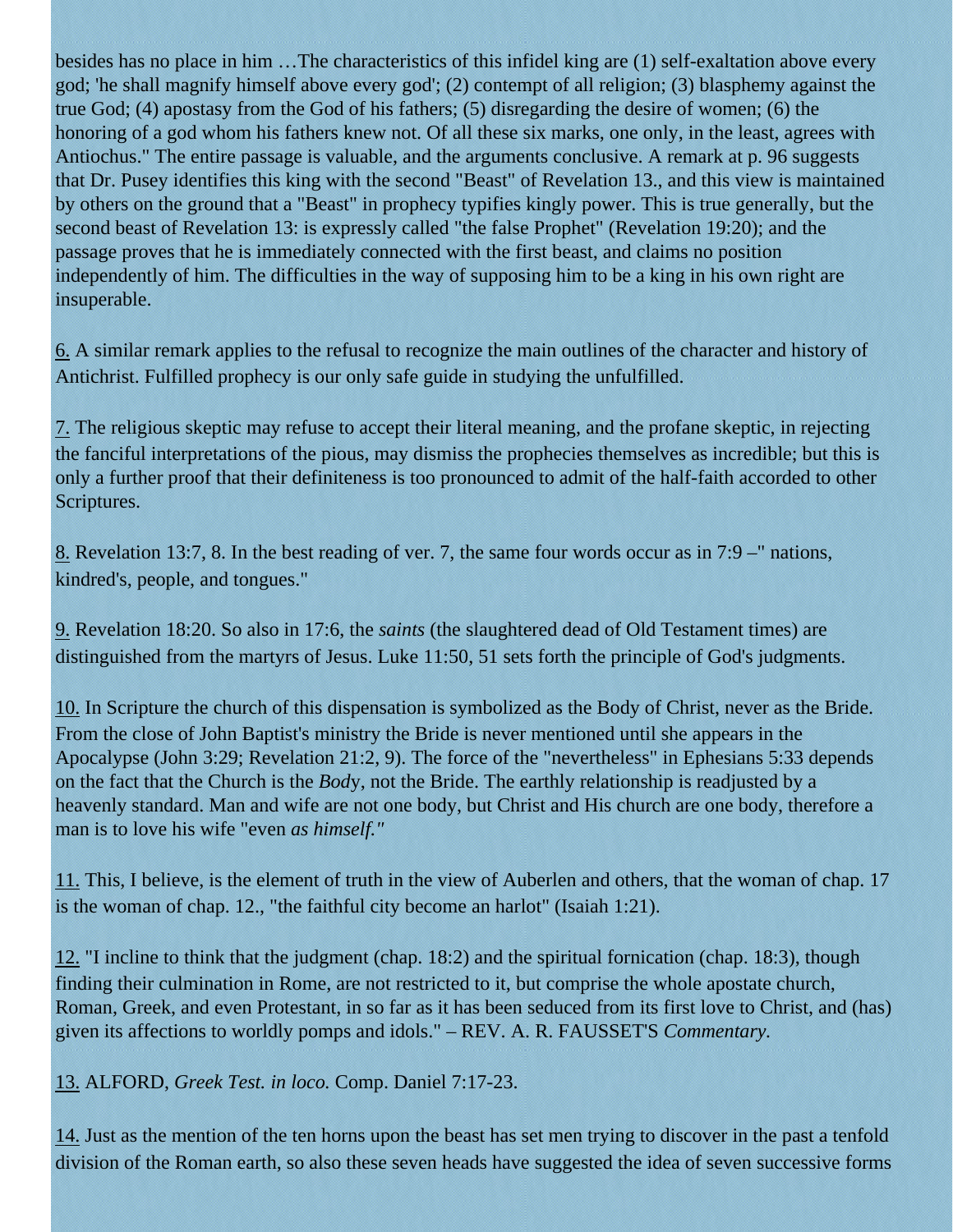of government in the Roman empire. Neither of these conceptions would ever have been heard of, but for the prophecy of which they are supposed to be the fulfillment. The second, though not so visionary as the first, is open to the special objection that the word pipto betokens a violent fall, such as the catastrophe of ancient Babylon, or of the Babylon of the Apocalypse (comp. Revelation 18:2). It is wholly unsuitable to express such changes as marked the government of ancient Rome.

[15.](#page-113-3) Revelation 17:10 expressly states that the duration of the seventh will be brief. Dean Alford's comment on this is not marked by his usual candor. The words in ver. 11 are ek ton hepta, but this cannot mean merely that the Beast is "the successor and result of the seven" (Alford), for ver. 10 limits the entire succession to seven. Though because of his awful pre-eminence he is described as the eighth, yet he is really the supreme head of the seventh.

<span id="page-120-0"></span>[16.](#page-113-4) drakon purrhos megas, Revelation 12:3. "He is purrhos perhaps, for the combined reasons of the wasting properties of fire, and the redness of blood" (Alford, *Greek Test., in loco).* Compare ver. 9, "The great dragon was cast out, that old serpent, called the Devil and Satan." The dragon both of Scripture and of heathen mythology is a serpent, and both refer to Satan. It is described by Homer as of huge size, coiled like a snake, of blood-red or dark color, and many-headed. "He seems to use the words drakon and ophis indifferently for a serpent" (Liddell and Scott).

<span id="page-120-1"></span>[17.](#page-113-5) The tharion or wild-beast of Revelation 8., *etc.,* must not be confounded with the dzoon or livingbeing of chap. 4., most unfortunately rendered *beast* in E. V.

<span id="page-120-2"></span>[18.](#page-114-0) That is, the beings who before their fall were angels of God. The word *angel* in its secondary sense means no more than a messenger or attendant, and Satan has his angels (Revelation 12:7). The word is used of John Baptist's disciples in Luke 7:24.

<span id="page-120-3"></span>[19.](#page-114-1) Our translators have used the word *devil* as a generic term for fallen beings other than men, but the word from which it is derived has not this scope in Greek. A duibolos is a slanderer, and the word is so used in 1 Timothy 3:11; 2 Timothy 3:3; Titus 2:3. But *the* diabolos is Satan, of whom alone the term is used elsewhere in the New Testament, save only in John 6:70, where it is applied to Judas Iscariot. The word daimonion, which occurs fifty-two times in the Gospels, and seven times in the rest of the New Testament, is invariably rendered *devil,* save in Acts 17:18 (gods). In classical Greek it means generally the Deity, especially an inferior god; and in the New Testament, an evil spirit, a *demon.*

The ultimate reference of Ezekiel 28: appears to be to Satan, and in the passage beginning, "Thou hast been in Eden in the garden of God," he is apostrophized as "the anointed cherub" (ver. 14). The cherubim appear to have some special relation to our race and world, hence their connection with the tabernacle. Can it be that our earth was at one time their domain, that Satan was of their number, and that he recognized in Adam a creature appointed to succeed him in the very scene of his glory and his fall?

<span id="page-120-4"></span>[20.](#page-114-2) Bp. Stillingfleet; quoted in *Encyc. Metro.,* article on "Serpent Worship," q. v. In Bryant's *Ancient Mythology* will be found a chapter on Ophiolatry (vol. 2., p. 197, 3rd ed., and see also p. 458) which fully warrants the general statements of the text.

<span id="page-120-5"></span>[21.](#page-114-3) "All the world wondered after the Beast; and they worshipped the Dragon (serpent) which gave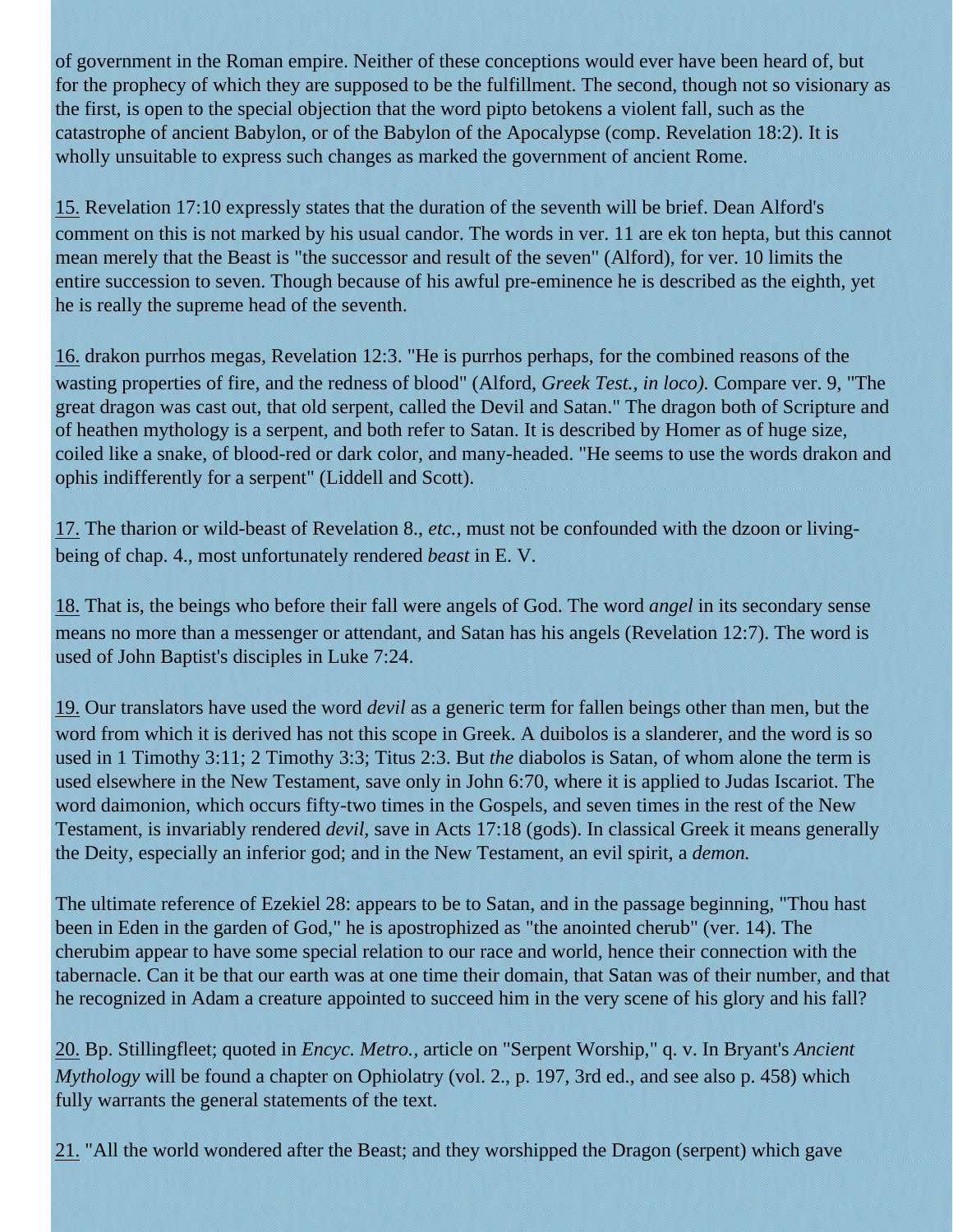power unto the Beast; and they worshipped the Beast" (Revelation 13:3, 4).

<span id="page-121-0"></span>[22.](#page-114-4) The lamb-like Beast of Revelation 13:11, called the False Prophet in Revelation 19:20. The language of 13:3, 12, suggests that there will be some impious travesty of the resurrection of our Lord.

<span id="page-121-1"></span>[23.](#page-114-5) The Lord passed by, and a great and strong wind rent the mountains, but the Lord was not in the wind; and after the wind an earthquake, but the Lord was not in the earthquake; and after the earthquake a fire, but the Lord was not in the fire; and after the fire, *a still small voice"* (1 Kings 19:11, 12).

<span id="page-121-2"></span>[24.](#page-115-0) In the persecutions under Pagan Rome, death was often the penalty for refusing to worship Caesar's image; but Revelation 13:15 clearly points to some mysterious death which shall result in the very presence of the image of the future Caesar. The same power which will enable the False Prophet to give life to the image, will destroy the life of him who refuses to worship it.

<span id="page-121-3"></span>[25.](#page-115-1) In one of the darkest hours of their history, when the continued persecution of the Jews threatened the race with utter extinction, Barcochab proclaimed himself the Messiah, and led them in a revolt against the Romans, which ended in a carnage of the ill-fated people more horrible than any which had preceded it (A. D. 130-132). The man seems to have been a contemptible impostor who duped the people by juggler's tricks, such as blowing fire from his mouth; and yet he attained to such an eminence, and brought about disasters so terrible, that some have sought to find in his career the fulfillment of the prophecies of Antichrist.

<span id="page-121-4"></span>[26.](#page-115-2) *See* App. 2., Note D.

<span id="page-121-5"></span>[27.](#page-115-3) I say *nations,* not kingdoms, advisedly, for though they will ultimately be kingdoms, *i. e.,* under monarchical government, yet *before* the advent of the Kaiser such *may* not be the case. That this division of the Roman earth will take place before his appearance is expressly stated; but whether a year, a decade, or a century before, we are not informed.

<span id="page-121-6"></span>[28.](#page-116-0) Alford, *Gr. Test.* Proleg. 2 Thessalonians, § 36.

<span id="page-121-7"></span>[29.](#page-116-1) The passage (Daniel 7:2-14) is quoted in full *ante.* The distinctions above noticed clear up the seeming inconsistency between Daniel's visions and the Revelation alluded to *ante.*

<span id="page-121-8"></span>[30.](#page-117-0) ho anomos … ou estin ha parousia kat energeian tou Satana en pasa dunamei, kai sameiois, kai tepasi pseudous (2 Thessalonians 2:8, 9).

<span id="page-121-9"></span>[31.](#page-117-1) The Astronomer Royal (Sir G. B. Airy) used these words in a lecture delivered at the Royal Institution, 4th July, 1853, upon the total solar eclipses of 1842 and 1851: "The phenomenon, in fact, is one of the most terrible that man can witness, and no degree of partial eclipses gives any idea of its horror."

<span id="page-121-10"></span>[32.](#page-117-2) "The sun shall be turned into darkness... before the great and the terrible day of the Lord come" (Joel 2:31).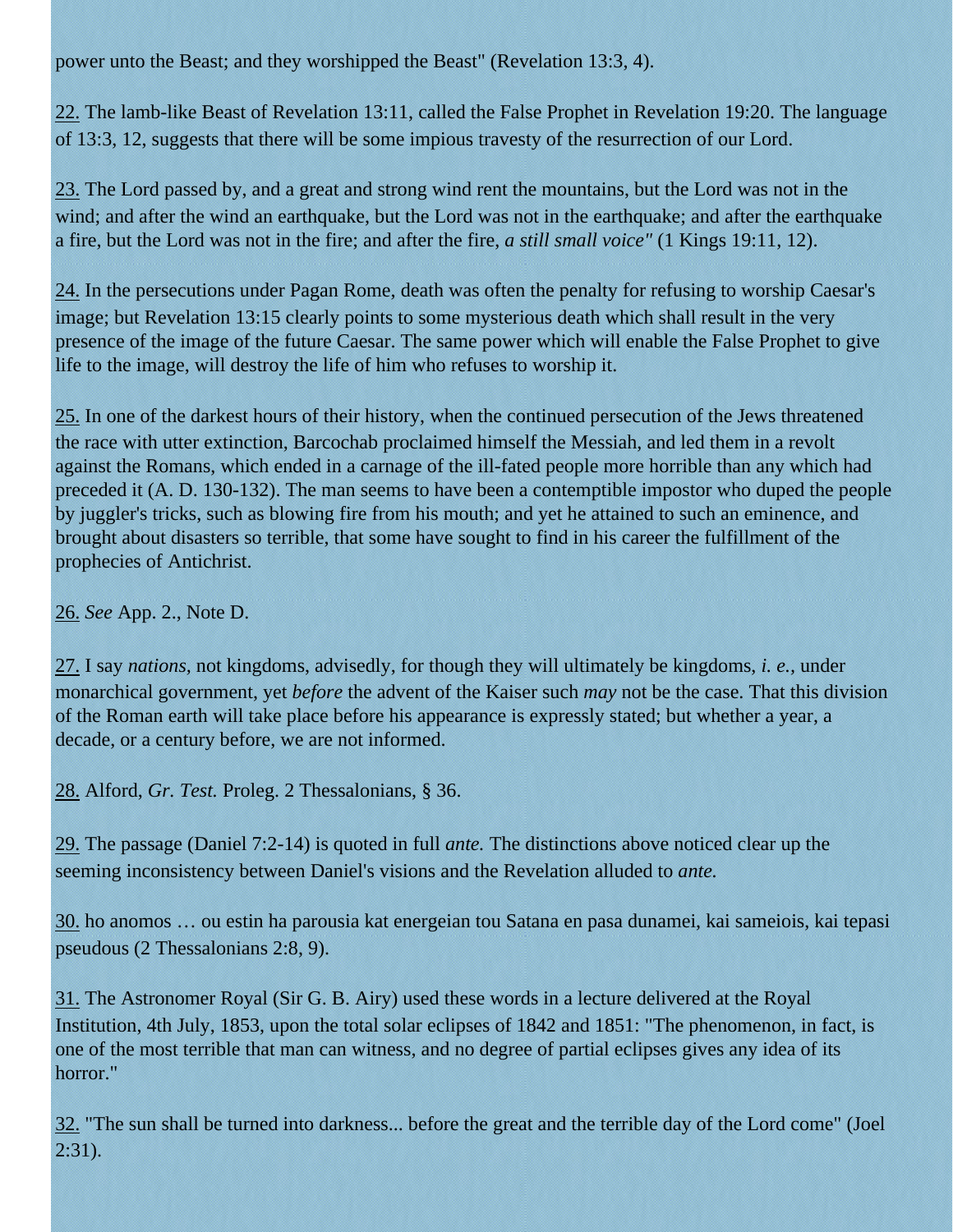<span id="page-122-0"></span>[33.](#page-117-3) Revelation 21:3. The order of these events is noticed, *ante.*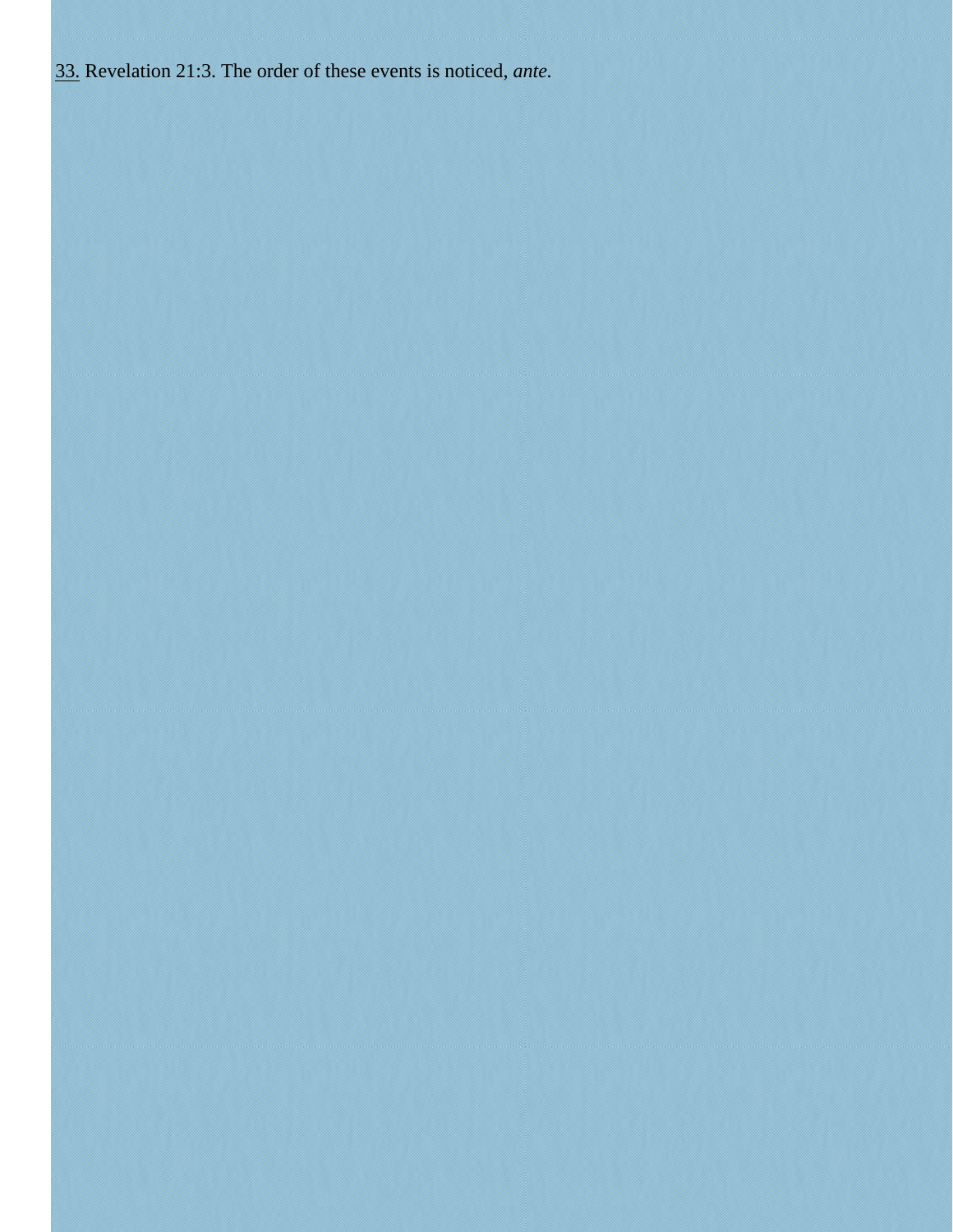# **The Coming Prince**

**Sir Robert Anderson**

### **APPENDIX I**

## <span id="page-123-0"></span>**CHRONOLOGICAL TREATISE AND TABLES**

 THE point of contact between sacred and profane chronology, and therefore the first certain date, in biblical history, is the accession of Nebuchadnezzar to the throne of Babylon *(cf.* Daniel 1:1 and Jeremiah 25:1). From this date we reckon on to Christ and back to Adam. The agreement of leading chronologers is a sufficient guarantee that David began to reign in B.C. l056-5, and therefore that all dates subsequent to that event can be definitely fixed. But beyond this epoch, *certainty* vanishes.. The

<span id="page-123-1"></span>marginal dates of our English Bible represent: in the main Archbishop Ussher's chronology,<sup>[\*]</sup> and notwithstanding his eminence as a chronologer some of these dates are doubtful, and others entirely wrong.

 Of the doubtful dates in Ussher's scheme the reigns of Belshazzar and "Ahasuerus" may serve as examples. Belshazzar's case is specially interesting. Scripture plainly states that he was King of Babylon at its conquest by the Medo-Persians, and that he was slain the night Darius entered the city. On the other hand, not only does no ancient historian mention Belshazzar, but all agree that the last king of Babylon was Nabonidus, who was absent from the city when the Persians captured it, and who afterwards submitted to the conquerors at Borsippa. Thus the contradiction between history and Scripture appeared to be absolute. Skeptics appealed to history to discredit the book of Daniel; and commentators solved or shirked the difficulty by rejecting history. The cuneiform inscriptions, however, have now settled the controversy in a manner as satisfactory as it was unexpected. On clay cylinders discovered by Sir H. Rawlinson at Mughier and other Chaldean sites, Belshazzar (Belsaruzur) is named by Nabonidus as his eldest son. The inference is obvious, that during the latter years of his father's reign, Belshazzar was King-Regent in Babylon. According to Ptolemy's canon Nabonidus reigned seventeen years (from s. c. 555 to B.C. 538), and Ussher gives these years to Belshazzar.

 In common with many other writers, Ussher has assumed that the King of the book of Esther was Darius Hystaspes, but it is now generally agreed that it is the son and successor of Darius who is there mentioned as Ahasuerus – "a name which orthographically corresponds with the Greek *Xerxes."*[\[1\]](#page-137-1)

<span id="page-123-2"></span> The great *durbar* of the first chapter of Esther, held in his third year (ver. 3), was presumably with a view to his expedition against Greece (B.C. 483); and the marriage of Esther was in his seventh year (2:16), having been delayed till then on account of his absence during the campaign. The marginal dates of the book of Esther should therefore begin with B.C. 486, instead of B.C. 521, as given in our English Bibles.

But these are comparatively trivial points, whereas the principal error of Ussher's chronology is of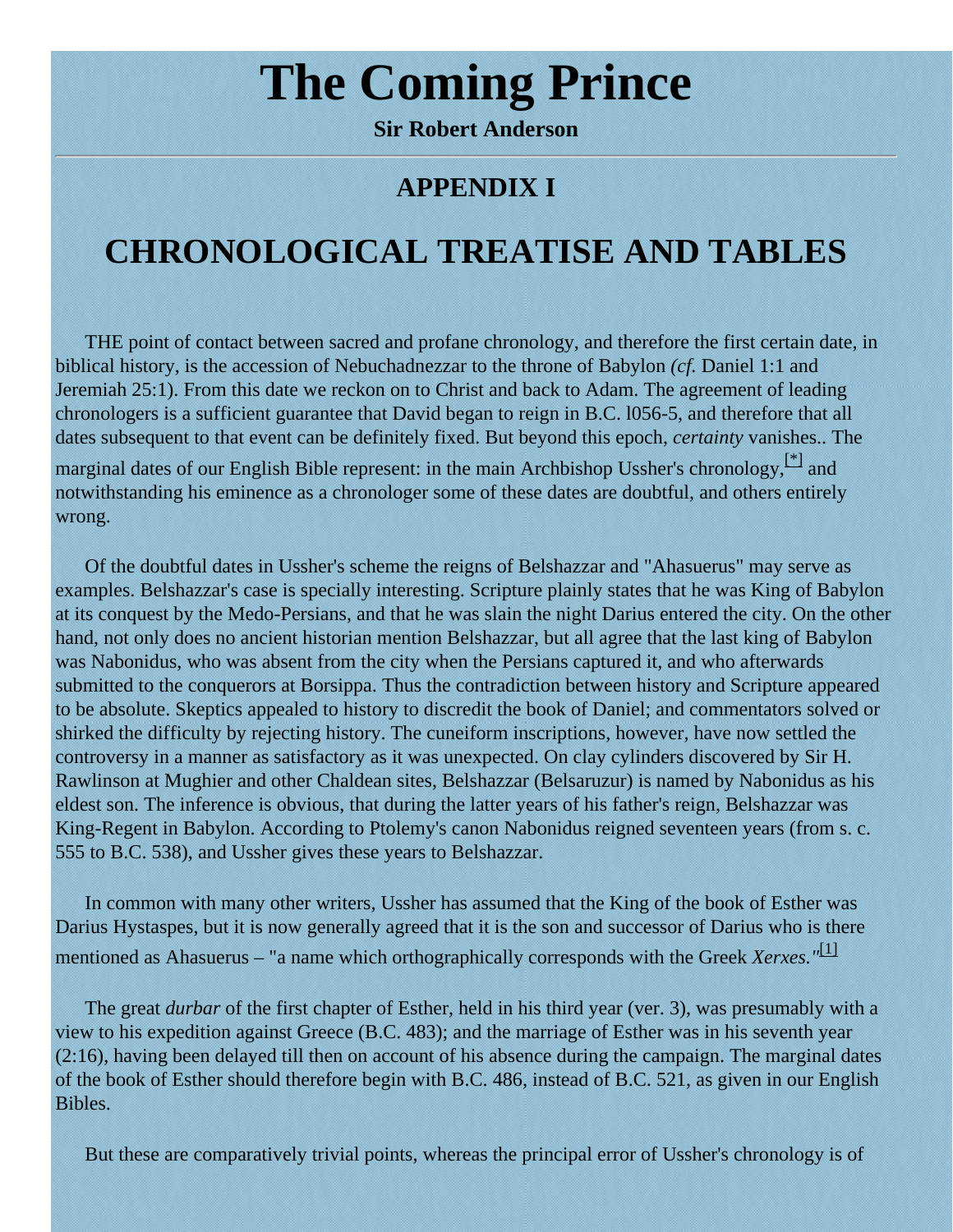real importance. According to 1 Kings 6:1, Solomon began to build the Temple "in the 480th year after the children of Israel were come out of the land of Egypt." The mystic character of this era of 480 years has been noticed in an earlier chapter. Ussher assumed that it represented a strictly chronological period, and reckoning back from the third year of Solomon, he fixed the date of the Exodus as B.C. 1491, – an error which vitiates his entire system.

 Acts 13:18-21, St. Paul, in treating of the interval between the Exodus and the end of Saul's reign, specifies three several periods; viz., 40 years, *about* 450 years, and 40 years = 530 years. From the accession of David to the third year of Solomon, when the temple was founded, was forty-three years. According to this enumeration therefore, the period between the Exodus and the temple was  $530 + 43$ years = 573 years. Clinton, however, whose chronology has been very generally adopted, conjectures that there was an interval of twenty-seven years between the death of Moses and the first servitude, and an interval of twelve years between "Samuel the prophet" (1 Samuel 7) and the election of Saul. Accordingly he estimates the period between the Exodus and the temple as  $573 + 27 + 12$  years = 612 years.<sup>[\[2\]](#page-137-2)</sup>

<span id="page-124-0"></span>Clinton's leading dates, therefore, are as follows:--

B.C. 4138. – Adam. B.C. 2482. – The Deluge. B.C. 2055. – The Call of Abraham. B.C. 1625. – The Exodus. B.C. 1096. – The Election of Saul. B.C. 1056. – David. B.C. 1016. – Solomon. B.C.. 976. – Rehoboam. B.C. 606. – The Captivity *(i.e*., the Servitude to Babylon).

 In this chronology Browne proposes three corrections (Ordo *Sec.,* Ch. 10, 13); viz., he rejects the two conjectural terms of twenty-seven years and twelve years above noticed; and he adds two years to the period between the Deluge and the Exodus. If this last correction be adopted (and it is perfectly legitimate, considering that *approximate* accuracy is all that the ablest chronologer can claim to have attained for this era), let *three* years be added to the period between the Deluge and the Covenant with Abraham, and the latter event becomes exactly, as it is in any case approximately, the central epoch between the Creation and the Crucifixion. The date of the Deluge will thus be put back to B.C. 2485, and therefore the Creation will be B.C. 4141.

The following most striking features appear in the chronology as thus settled:--

<span id="page-124-1"></span>From Adam to the Covenant with Abraham (B.C. 4141 to B.C. 2055) is 2086 years. From Abraham to the Crucifixion of Christ (B.C. 2055 to A.D. 32) is 2086 years. From Adam to the Deluge (B.C. 4141 to B.C. 2485) is 1656 years. From the Deluge to the Covenant (B.C. 2485 to B.C. 2055) is 430 years. From the Covenant to the Exodus (B.C. 2055 to B.C. 1625) is 430 years. From the Exodus to the Crucifixion (B.C. 1625 to A.D. 32) is 1656 years.<sup>[\[3\]](#page-137-3)</sup>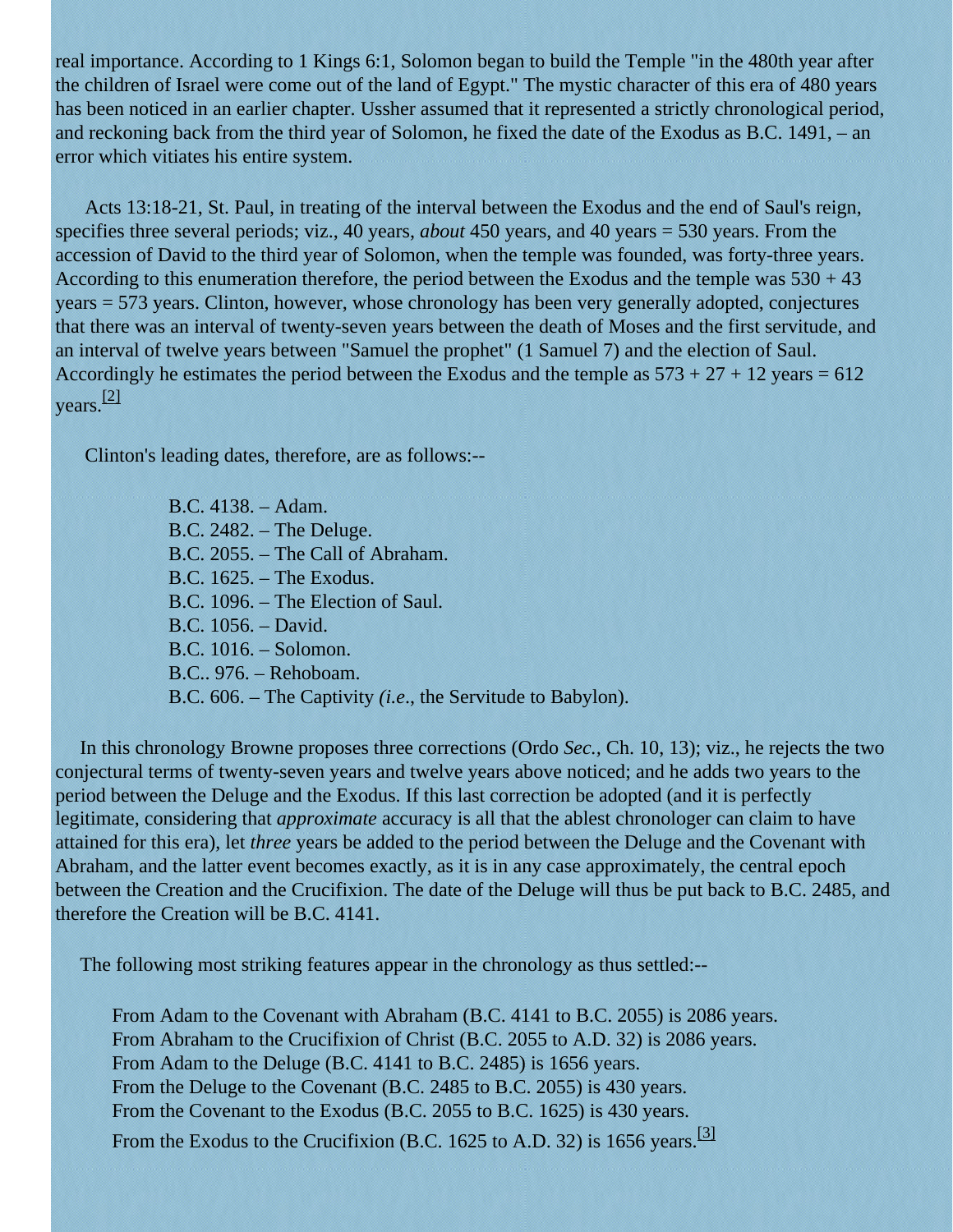The Covenant here mentioned is that recorded in Genesis 12 in connection with the call of Abraham. The statements of Scripture relating to this part of the chronology may seem to need explanation in two respects.

 Stephen declares in Acts 7:4 that Abraham's removal from Haran (or Charran) took place *after* the death of his father. But Abraham was only seventy-five years of age when he entered Canaan; whereas if we assume from Genesis 11:26 that Abraham was born when Terah was but seventy, he must have been one hundred and thirty at the call, for Terah died at two hundred and five. (Compare Genesis 11:26, 31, 32; 12:4.) The fact however is obvious from these statement that though named first among the sons of Terah, Abraham was not the firstborn, but the youngest: Terah was seventy when his eldest son was born, and he had three sons, Haran, Nahor, and Abraham. To ascertain his age at Abraham's birth we must needs turn to the history, and there we learn it was one hundred and thirty years.<sup>[4]</sup> And this will account for the deference Abraham paid to Lot, who, though his nephew, was nevertheless his equal in years, possibly his senior; and moreover, as the son of Abraham's eldest brother, the nominal head of the family. (Genesis 13:8, 9.)

<span id="page-125-0"></span> Again. According to Exodus 12:40 "the sojourning of the children of Israel, who dwelt in Egypt, was 430 years." If this be taken to mean (as the statement in Genesis 15:13, quoted by Stephen in Acts 7:6, might also seem to imply) that the Israelites were four centuries in Egypt, the entire chronology must be changed. But, as St. Paul explains in Galatians 3:17, these 430 years are to be computed from the call of Abraham, and not from the going down of Israel into Egypt. The statement in Genesis 15:13 is explained and qualified by the words which follow in ver. 16. The entire period of Israel's wanderings was to be four centuries, but when the passage speaks definitely of their sojourn in Egypt it says: "In the fourth generation they shall come hither again" – a word which was accurately fulfilled, for Moses was the fourth in descent from Jacob.<sup>[\[5\]](#page-138-0)</sup>

<span id="page-125-1"></span> It was not till 470 years after the covenant with Abraham that his descendants took their place as one of the nations of the earth. They were slaves in Egypt, and in the wilderness they were wanderers; but under Joshua they entered the land of promise and became a nation. And with this last event begins a series of cycles of "seventy weeks" of years.

From the entrance into Canaan (B.C. 1586-5) to the establishment of the kingdom under Saul (B. C. 1096) was 490 years.

From the kingdom (B.C. 1096) to the servitude to Babylon (B.C. 606) was 490 years. From the epoch of the servitude (B.C. 606) until the royal edict of the twentieth year of Artaxerxes Longimanus, the national independence of Judah was in abeyance, and with that date began the mystic era of 490 years, which form the "seventy weeks" of the prophecy of Daniel.

 Again the period Between the dedication of the first temple in the eleventh year of Solomon (B.C. 1066-5) and the dedication of the second temple in the sixth year of Darius Hystaspes of Persia (B.C. 515), was 490 years.<sup>[\[6\]](#page-138-1)</sup>

<span id="page-125-2"></span> Are we to conclude that these results are purely accidental? No thoughtful person will hesitate to accept the more reasonable alternative that the chronology of the world is part of a Divine plan or "economy of times and seasons."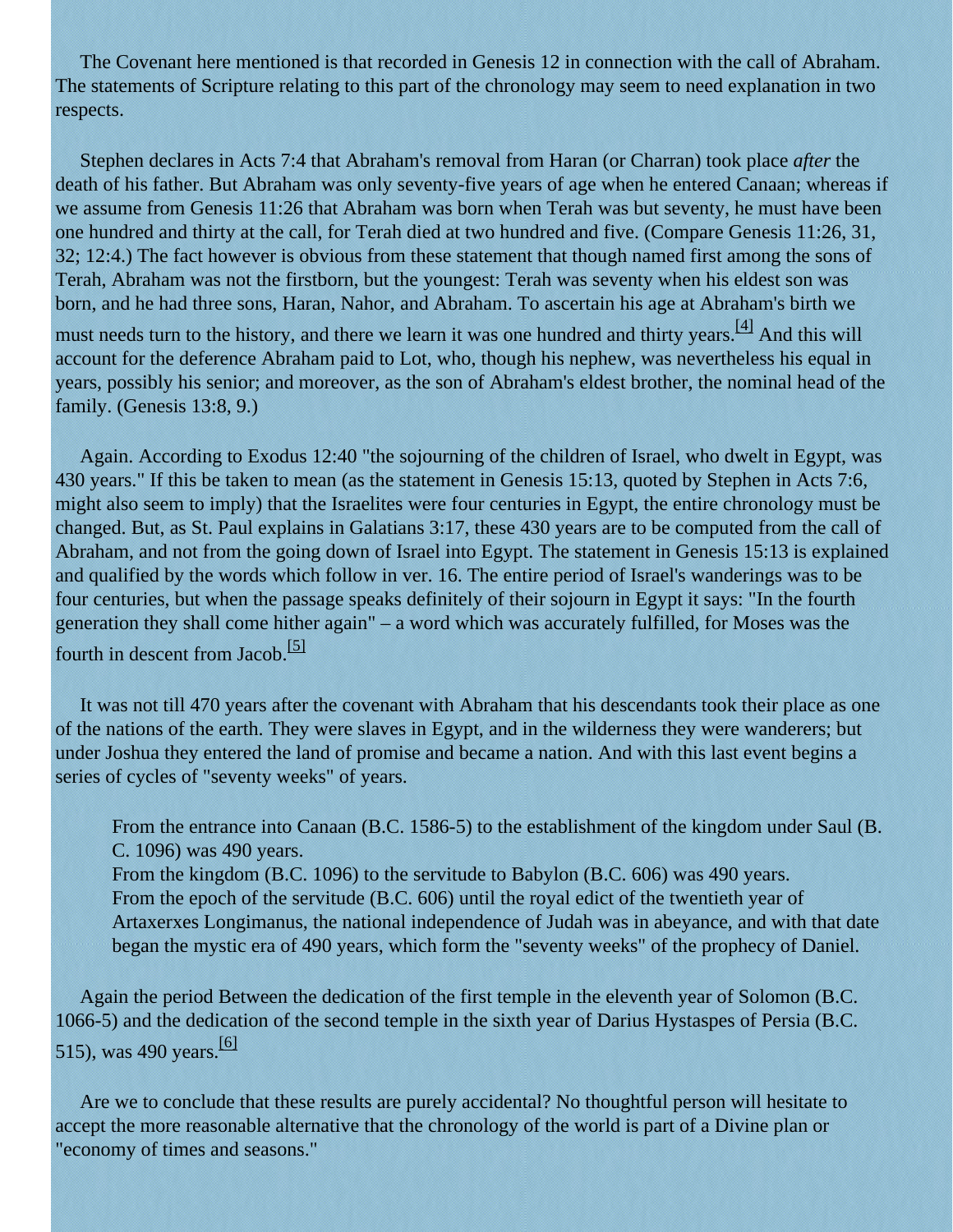The chronological inquiry suggested by the data afforded by the books of 2 Kings, 2 Chronicles, Jeremiah, Ezekiel, and Daniel, is of principal importance, not only as establishing the absolute accuracy of Scripture, but also because it throws light upon the main question of the several eras of the captivity, which again are closely allied with the era of the seventy weeks.

 The student of the book of Daniel finds every step beset with difficulties, raised either by avowed enemies, or *quasi* expositors of Holy Writ. Even the opening statement of the book has been assailed on all sides. That Daniel was made captive in the third year of Jehoiakim "is simply an invention of late Christian days," declares the author of *Messiah the Prince* (p. 42), in keeping with the style in which this writer disposes of history sacred and profane, in order to support his own theories.

 In Dean Milman's History of the Jews, the page which treats of this epoch is full of inaccuracies. First he confounds the seventy years of the desolations, predicted in Jeremiah 25, with the seventy years of the servitude, which had already begun. Then as the prophecy of Jeremiah 25 was given in the fourth year of Jehoiakim, he fixes the first capture of Jerusalem in that year, whereas Scripture expressly states it took place in Jehoiakim's third year (Daniel 1:1). He proceeds to specify B.C. 601 as the year of Nebuchadnezzar's invasion; and here the confusion is hopeless, as he mentions two periods of three years each between that date and the king's death, which nevertheless he rightly assigns to the year B.C. 598.

 Again, Dr. F. W. Newman's article on the *Captivities,* in Kitto's *Cyclopaedia,* well deserves notice as a specimen of the kind of criticism to be found in standard books ostensibly designed to aid the study of Scripture.

"The statement with which the book of Daniel opens is" (he maintains) "in direct collision with the books of Kings and Chronicles, which assign to Jehoiakim an eleven years' reign, as also with Jeremiah 25:1. It partially rests on 2 Chronicles 36:6, which is itself not in perfect accordance with 2 Kings 24. In the earlier history the war broke out during the reign of Jehoiakim, who died before its close; and when his son and successor Jehoiachin had reigned three months, the city and its king were captured. But in the Chronicles the same event is made to happen twice over at an interval of three months and ten days (2 Chronicles 36:6 and 9); and even so we do not obtain accordance with the received interpretation of Daniel 1:1-3."

 This writer's conclusions are adopted by Dean Stanley in his *Jewish Church* (vol. 2., p. 459), wherein he enumerates among the captives taken with Jehoiachin in the eighth year of Nebuchadnezzar, the prophet Daniel, who had gained a position at the court of Babylon six years before Jehoiachin came to the throne! (Compare 2 Kings 24:12 with Daniel 2:1.)

 A reference to the *Five Great Monarchies* (vol. 3., pp. 488-494), and the *Fasti Hellenic*i, will show how thoroughly consistent the sacred history of this period appears to the mind of a historian or a chronologer; and moreover how completely it harmonizes with the extant fragments of the history of Berosus.

 Jehoiakim did in fact reign eleven years. In his third year he became the vassal of the King of Babylon. For three years he paid tribute, and in his sixth year he revolted. There is not a shadow of reason for believing that the first verse of Daniel is spurious; and apart from all claim to Divine sanction for the book, the idea that such a writer – a man of princely rank and of the highest culture, (Daniel 1:3,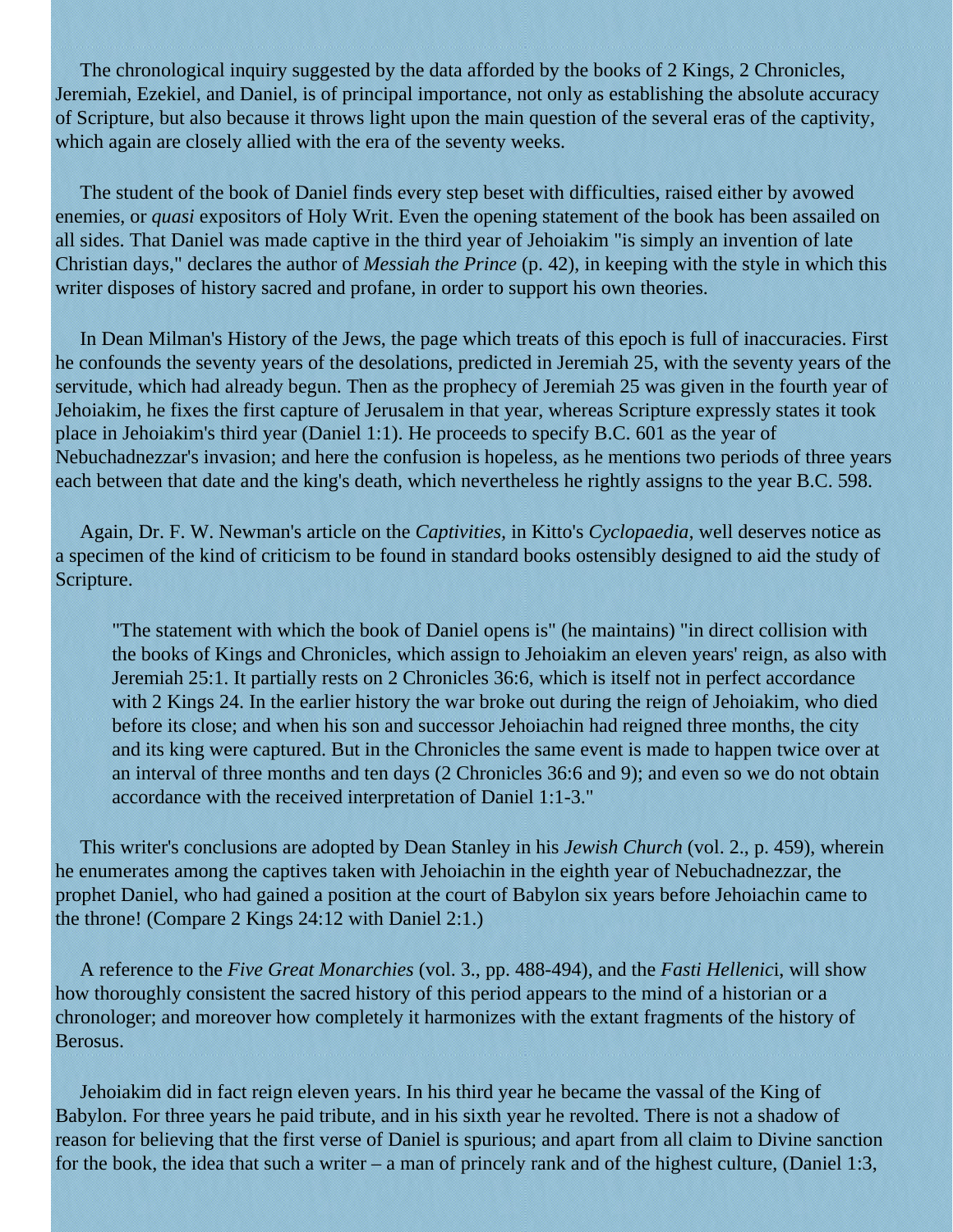4.) and raised to the foremost place among the wise and noble of Babylonia – was ignorant of the date and circumstances of his own exile, is simply preposterous. But according to Dr. Newman, he needed to refer to the book of Chronicles for the information, and was deceived thereby! A comparison of the statements in Kings, Chronicles, and Daniel clearly establishes that the narratives are independent, each giving details omitted in the other books. The second verse of Daniel appears inconsistent with the rest only to a mind capable of supposing that the living king of Judah was placed as an ornament in the temple of Belus along with the holy vessels; for so Dr. Newman has read it. And the apparent inconsistency in 2 Chronicles 36:6 disappears when read with the context, for the eighth verse shows the writer's knowledge that Jehoiakim completed his reign in Jerusalem. Moreover the correctness of the entire history is signally established by fixing the chronology of the events, a crucial test of accuracy.

 Jerusalem was first taken by the Chaldeans in the third year of Jehoiakim (Daniel 1:1). His fourth year was current with the first of Nebuchadnezzar (Jeremiah 25:1). This accords with the deft, the statement of Berosus that Nebuchadnezzar's first expedition took place before his actual accession (Jos., *Apion,* 1. 19). According to the canon of Ptolemy, the accuracy of which has been fully established, the reign of Nebuchadnezzar dates from B.C. 604, *i.e*., his accession was in the year beginning the first Thoth (which fell in January) B.C. 604, and the history leaves no doubt it was early in that year. But the captivity, according to the era of Ezekiel, began in Nebuchadnezzar's eighth year (comp. Ezekiel 1:2 and 2 Kings 24:12); and in the thirty-seventh year of the captivity, Nebuchadnezzar's successor was on the throne (2 Kings 25:27). This would give Nebuchadnezzar a reign of at least forty-four years, whereas according to the Canon (and Berosus confirms it) he reigned only forty-three years, and was succeeded by Evil-Merodach (the Iluoradam of the Canon), in B.C. 561.

<span id="page-127-0"></span> It follows therefore that Scripture antedates the years of Nebuchadnezzar, computing his reign from B. C.  $605$ .<sup>[7]</sup> This would be sufficiently accounted for by the fact that, from the conquest of Jerusalem in the third year of Jehoiakim, the Jews acknowledged Nebuchadnezzar as their suzerain. It has been overlooked, however, that it is in accordance with the ordinary principle on which they reckoned regnal

<span id="page-127-1"></span>years, computing them from Nisan to Nisan. In B.C. 604 the 1st Nisan fell on or about the 1st April,<sup>[\[8\]](#page-138-3)</sup> and according to Jewish reckoning, the King's second year would begin on that day, no matter how recently he had ascended the throne. Therefore "the fourth year of Jehoiakim that was the first year of Nebuchadnezzar" (Jeremiah 25:1), was the year beginning Nisan B.C. 605; and the third of Jehoiakim, in which Jerusalem was taken and the servitude began, was the year beginning Nisan B.C. 606.

 This result is most remarkably confirmed by Clinton, who fixes the summer of B.C. 606 as the date of Nebuchadnezzar's first expedition.<sup>[\[9\]](#page-138-4)</sup>

<span id="page-127-2"></span> It is further confirmed by, and affords the explanation of a statement of Daniel, which has been triumphantly appealed to in depreciation of the value of his book. If, it is urged, the King of Babylon kept Daniel three years in training before admitting him to his presence, how could the prophet have interpreted the King's dream in his second year? (Daniel 1:5, 18; 2:1). Daniel, a citizen of Babylon, and a courtier withal, naturally and of course computed his sovereign's reign according to the common era in use around him (as Nehemiah afterwards did in like circumstances.) But as the prophet was exiled in B. C. 606, his three years' probation terminated at the close of B.C. 603, whereas the second year of Nebuchadnezzar, computed from his actual accession, extended to some date in the early months of B.C. 602.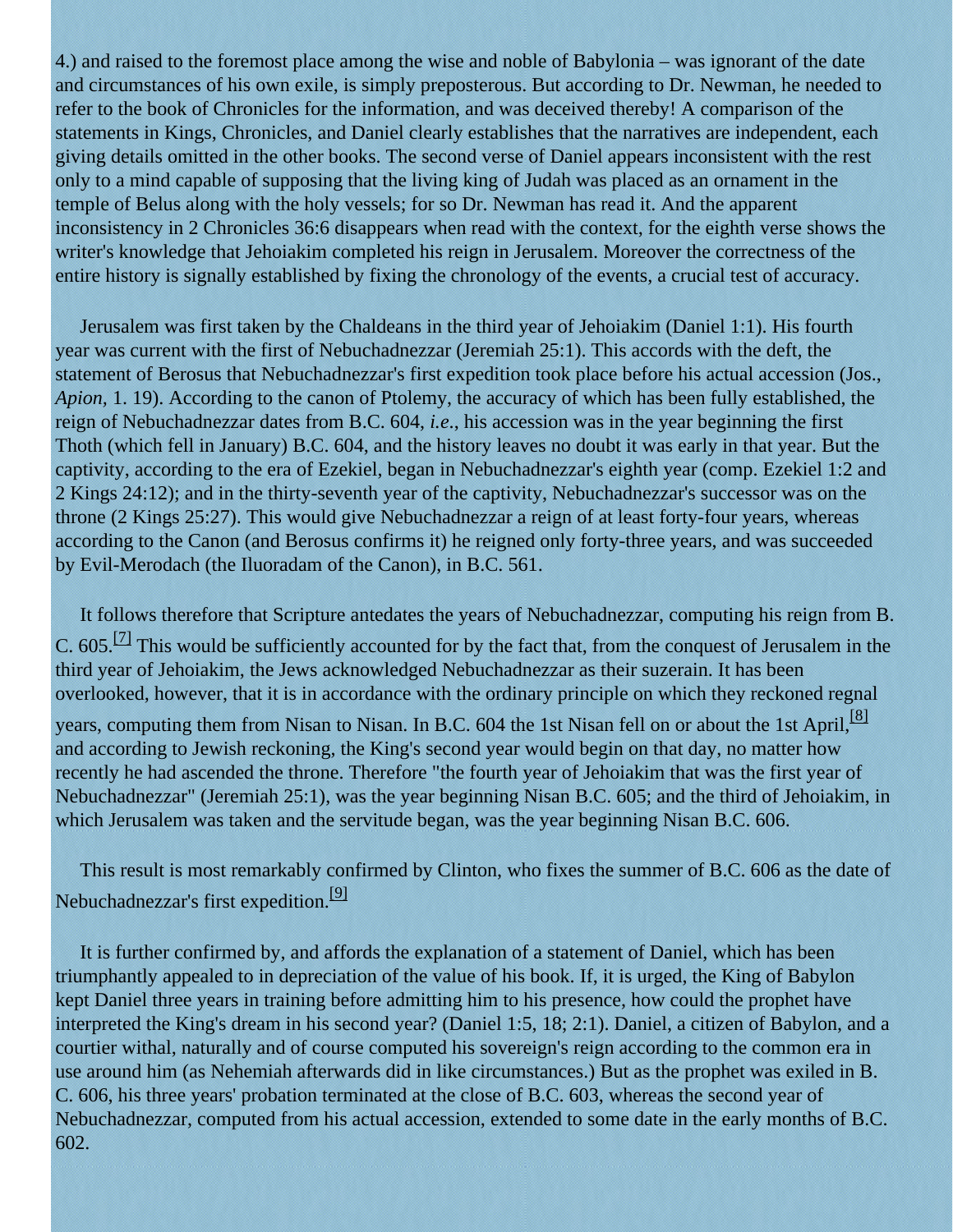Again. The epoch of Jehoiachin's captivity was in the eighth year of Nebuchadnezzar (2 Kings 24:12), *i.e*., his eighth year as reckoned from Nisan.

 But the ninth year of the captivity was still current on the tenth Tebeth in the ninth year of Zedekiah and seventeenth of Nebuchadnezzar (comp. Ezekiel 24:1, 2, with 2 Kings 25:1-8).

 And the nineteenth year of Nebuchadnezzar and eleventh of Zedekiah, in which Jerusalem was destroyed, was in part concurrent with the twelfth year of the captivity (comp. 2 Kings 25:2-8 with Ezekiel 33:21).

<span id="page-128-0"></span> It follows therefore that Jehoiachin *(Jeconiah)* must have been taken at *the close* of the Jewish year ("when the year was expired," 2 Chronicles 36:10), that is the year preceding 1st Nisan, B.C. 597; and Zedekiah was made king (after a brief interregnum) early in the year beginning on that day.<sup>[10]</sup> And it also follows that whether computed according to the era of Nebuchadnezzar, of Zedekiah, or of the captivity, B.C. 587 was the year in which "the city was smitten."<sup>[\[11\]](#page-138-6)</sup>

<span id="page-128-1"></span> The first link in this chain of dates is the third year of Jehoiakim, and every new link confirms the proof of the correctness and importance of that date. It has been justly termed the point of contact between sacred and profane history; and its importance in the sacred chronology is immense on account of its being the epoch of the servitude of Judah to the King of Babylon.

 The servitude must not be confounded with the captivity, as it generally is. It was rebellion against the Divine decree which entrusted the imperial scepter to Nebuchadnezzar, that brought on the Jews the further judgment of a national deportation, and the still more terrible chastisement of the "desolations." The language of Jeremiah is most definite in this respect. "I have given all these lands into the hand of Nebuchadnezzar, the king of Babylon, my servant." "The nation which will not serve the same Nebuchadnezzar, the king of Babylon, that nation will I punish, saith the Lord, with the sword, and with the famine, and with the pestilence, until I have consumed them by his hand." "But the nations that bring their neck under the yoke of the king of Babylon, and serve him, *those will I let remain still in their own land,* saith the Lord, and they shall till it and dwell therein" (Jeremiah 27:6, 8 11; and comp. chap.38:17- 21).

 The appointed era of this servitude was seventy years, and the twenty-ninth chapter of Jeremiah was a message of hope to the captivity, that at the expiration of that period they should return to Jerusalem (ver. 10). The twenty-fifth chapter, oil the oilier hand, was a prediction for the rebellious Jews who remained in Jerusalem after the servitude had commenced, warning them that their stubborn disobedience would bring on them utter destruction, and that for seventy years the whole land should be "a desolation."

 To recapitulate. The thirty-seventh year of the captivity was current on the accession of Evil-Merodach (2 Kings 25:27), and the epoch of that king's reign was B.C. 561. Therefore the captivity dated from the year beginning Nisan 598 and ending Adar 597. But this was the eighth year of Nebuchadnezzar according to Scripture reckoning. Therefore his first year was Nisan 605 to Nisan 604. The first capture of Jerusalem and the beginning of the servitude was during the preceding year, 606- 605. The final destruction of the city was in Nebuchadnezzar's nineteenth year, *i.e*., 587, and the siege began 10th Tebeth (or about 25th December), 589, which was the epoch of the desolations. The burning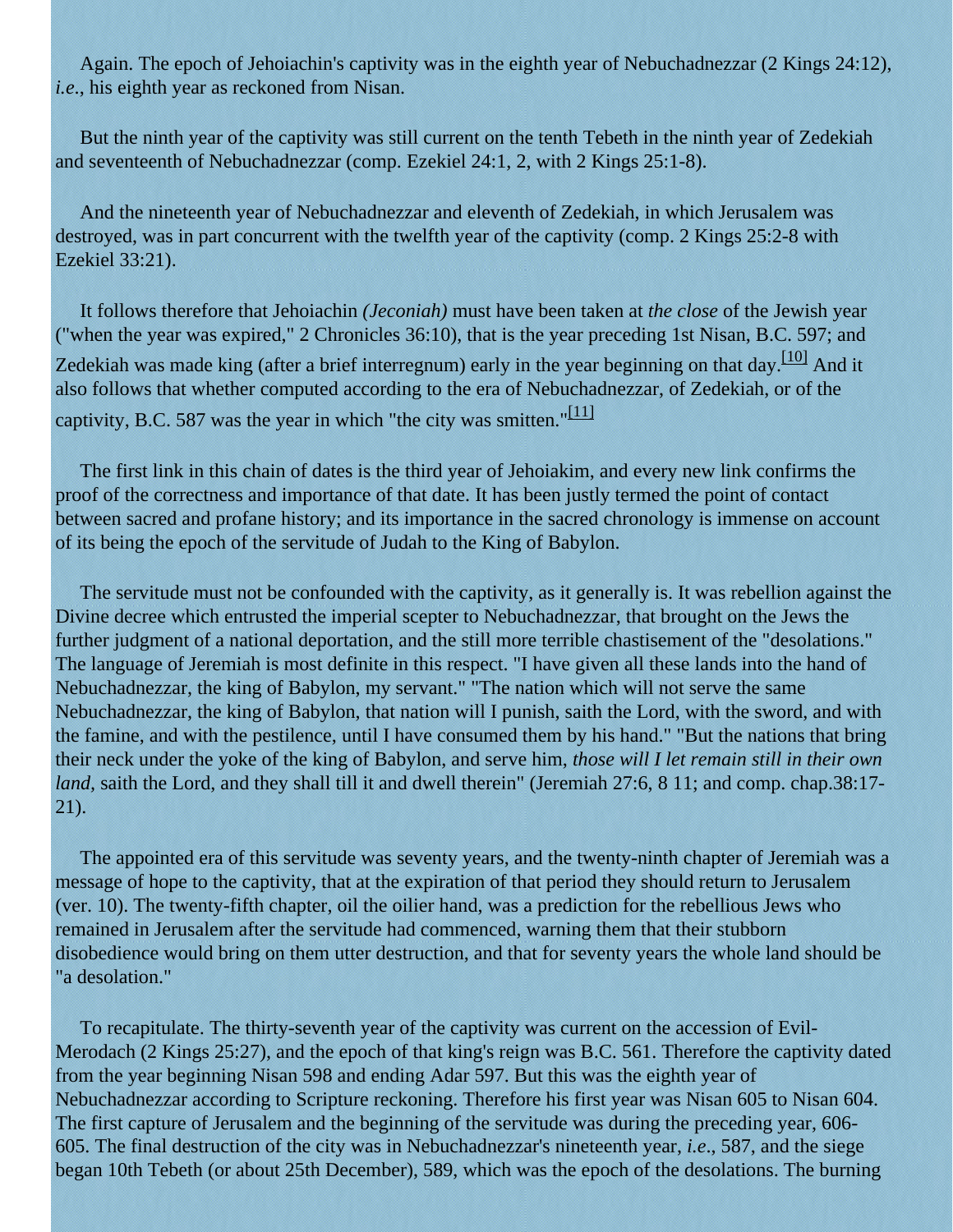<span id="page-129-0"></span>of Jerusalem cannot have been B.C. 588, as given by Ussher, Prideaux, etc., for in that case  $\frac{12}{2}$  the captivity would have begun B.C. 599, and the thirty-seventh year would have ended before the accession of Evil-Merodach. Nor can it have been B.C. 586, as given by Jackson, Hales, etc., for then the thirty-seventh year would not have begun during Evil-Merodach's first year.<sup>[\[13\]](#page-138-8)</sup>

<span id="page-129-2"></span><span id="page-129-1"></span>This scheme is practically the same as Clinton's,  $\frac{1141}{2}$  and the sanction of his name may be claimed for it, for it differs from his only in that he dates Jehoiakim's reign from *August* B.C. 609, and Zedekiah's from *June* B.C. 598, his attention not having been called to the Jewish practice of computing reigns from *Nisan;* whereas I have fixed Nisan B.C. 608 as the epoch of Jehoiakim's reign, and Nisan B.C. 597 for Zedekiah's. Not of course that Nisan was in fact the month-date of the accession, but that, according to the rule of the *Mishna* and the practice of the nation, the reign was so *reckoned.* Jehoiakim's date could not be Nisan B.C. 609, because his fourth year was also the first of Nebuchadnezzar, and the thirtyseventh year, reckoned from the eighth of Nebuchadnezzar, was the first of Evil-Merodach, *i.e*., B.C. 561, which date fixes the whole chronology as Clinton himself conclusively argues.<sup>[15]</sup> It follows from this also that: Zedekiah's date must be B.C. 597, and not 598.

<span id="page-129-4"></span><span id="page-129-3"></span>The chronology adopted by Dr. Pusey<sup>[16]</sup> is essentially the same as Clinton's. The scheme here proposed differs from it only to the extent and on the grounds above indicated. His suggestion: that the fast proclaimed in the fifth year of Jehoiakim (Jeremiah 36:9.) referred to the capture of Jerusalem in his third year, is not improbable, and points to Chisleu (Nov.) B.C. 606 as the date of that event. For the reasons above stated, it could not have been B.C. 607, as Dr. Pusey supposes, and the same argument proves that Canon Rawlinson's date for Nebuchadnezzar's expedition (B.C. 605) is a year too late.<sup>[\[17\]](#page-138-12)</sup>

<span id="page-129-5"></span> The correctness of this scheme will, I presume, be admitted, as regards the cardinal point of difference between it and Clinton's chronology, namely, that the reigns of the Jewish kings are reckoned from Nisan. It remains to notice the points of difference between the results here offered and Browne's hypotheses *(Orda Saec.,* Ch. 162-169). He arbitrarily assumes that Jehoiachin's captivity and Zedekiah's reign began *on the same day.* This leads him to assume further (1) that they were *reckoned* from the same day, viz., the 1st Nisan, and (2) that Nebuchadnezzar's royal years dated from some date between 1st Nisan and 10 Ab 606 *(Ch.* 166). Both these positions are untenable. (1) The Jews certainly reckoned the reigns of their kings from 1st Nisan, but there is no proof that they so reckoned the years of ordinary periods or eras such as the captivity. (2) The presumption is strong, confirmed by all the synchronisms of the chronology, that they computed Nebuchadnezzar's royal era either according to the Chaldean reckoning, as in Daniel, or according to their own system, as in the other books.

#### TABLE #1-- **CHRONOLOGICAL TABLE**

The following table will show at a glance the several eras of the servitude to Babylon, king Jehoiachin's captivity, and the desolations of Jerusalem.

In using the table it is essential to bear in mind two points already stated.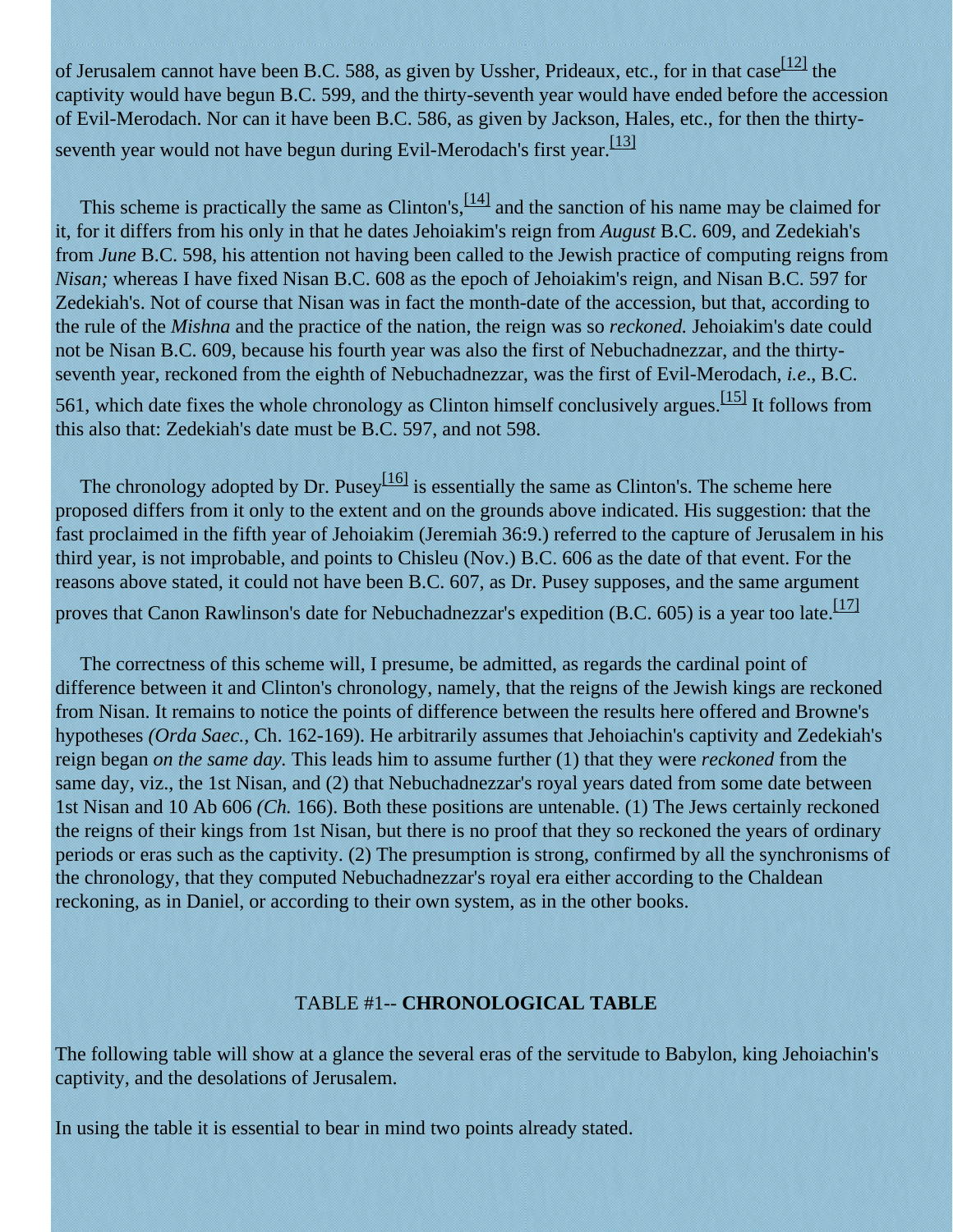<span id="page-130-0"></span>1. The year given in the first column is the Jewish year beginning the 1st Nisan (March – April). For example, B.C. 604 is the year beginning the 1st April, 604; and B.C. 589 is the year beginning the 15th March, 589 According to the *Mishna*, <sup>[\[18\]](#page-138-13)</sup> "On the 1st of Nisan is a new year for the computation of the reign of kings, and for festivals." To which the editors of the English translation add this note:" The reign of Jewish kings, whatever the period of accession might be, was always reckoned from the preceding Nisan; so that if, for instance, a Jewish king began to reign in Adar, the following month (Nisan) would be considered as the commencement of the second year of his reign. This rule was observed in all legal contracts, in which the reign of kings was always mentioned."

2. The years of the different eras are only *in part* concurrent. For example the first year of the desolations dates from the tenth day of Tebeth (25th December), B.C. 589, and the tenth year of the captivity begins even later, while the ninth year of Zedekiah and seventeenth of Nebuchadnezzar dates from the 1St Nisan (15th March) B.C. 589.

If these points be kept in view the chronology of the table will be found to harmonize *every chronological statement* relating to the period embraced in it, contained in the Books of Kings, Chronicles, Jeremiah, Ezekiel, and Daniel

| <b>CHRONOLOGICAL TABLE</b> |                                                                       |                                          |                                |                                |                                  |                                                                                                                                                                                                                                                                                                                                                                                                                                                        |  |  |  |
|----------------------------|-----------------------------------------------------------------------|------------------------------------------|--------------------------------|--------------------------------|----------------------------------|--------------------------------------------------------------------------------------------------------------------------------------------------------------------------------------------------------------------------------------------------------------------------------------------------------------------------------------------------------------------------------------------------------------------------------------------------------|--|--|--|
|                            | From the servitude to Babylon to the dedication of the second temple. |                                          |                                |                                |                                  |                                                                                                                                                                                                                                                                                                                                                                                                                                                        |  |  |  |
| <b>Jewish</b><br>Year*     | <b>Kings</b> of<br><b>Babylon</b>                                     | <b>Kings of</b><br><b>Judah</b>          | Era of the<br><b>Servitude</b> | Era of the<br><b>Captivity</b> | Era of the<br><b>Desolations</b> | <b>Events and Remarks</b>                                                                                                                                                                                                                                                                                                                                                                                                                              |  |  |  |
| <b>B.C.</b><br>606         | 20th year of<br>Nabopolassar                                          | 3rd year<br>of<br>Jehoiakim<br>(Eliakim) |                                |                                |                                  | The 3rd year of Jehoiakim,<br>from 1st Nisan, 606, to 1st<br>Nisan, 605. Jerusalemtaken by<br>Nebuchadnezzar (Dan. i. 1, 2),<br>see p. 231, ante. With this<br>event the servitude to Babylon<br>began, 490 years (or 70 weeks)<br>of years) after the<br>establishment of the Kingdom<br>under Saul. "The 4th year of<br>Jehoiakim, that was the 1st year<br>of Nebuchadnezzar," <i>i.e.</i> , the<br>year beginning 1st Nisan, 605<br>(Jer. xxv. 1). |  |  |  |
| 605                        | Nebuchad<br>nezzar                                                    | $\overline{4}$                           | $\overline{2}$                 |                                |                                  |                                                                                                                                                                                                                                                                                                                                                                                                                                                        |  |  |  |
| 604                        | $\overline{2}$                                                        | 5                                        | 3                              |                                |                                  | Vision of the great image (Dan.<br>$\vert$ ii).                                                                                                                                                                                                                                                                                                                                                                                                        |  |  |  |
| 603                        | 3                                                                     | 6                                        | $\overline{4}$                 |                                |                                  |                                                                                                                                                                                                                                                                                                                                                                                                                                                        |  |  |  |
| 602                        | $\overline{4}$                                                        | $\overline{7}$                           | 5                              |                                |                                  |                                                                                                                                                                                                                                                                                                                                                                                                                                                        |  |  |  |
| 601                        | 5                                                                     | 8                                        | 6                              |                                |                                  |                                                                                                                                                                                                                                                                                                                                                                                                                                                        |  |  |  |
| 600                        | 6                                                                     | 9                                        | $\overline{7}$                 |                                |                                  |                                                                                                                                                                                                                                                                                                                                                                                                                                                        |  |  |  |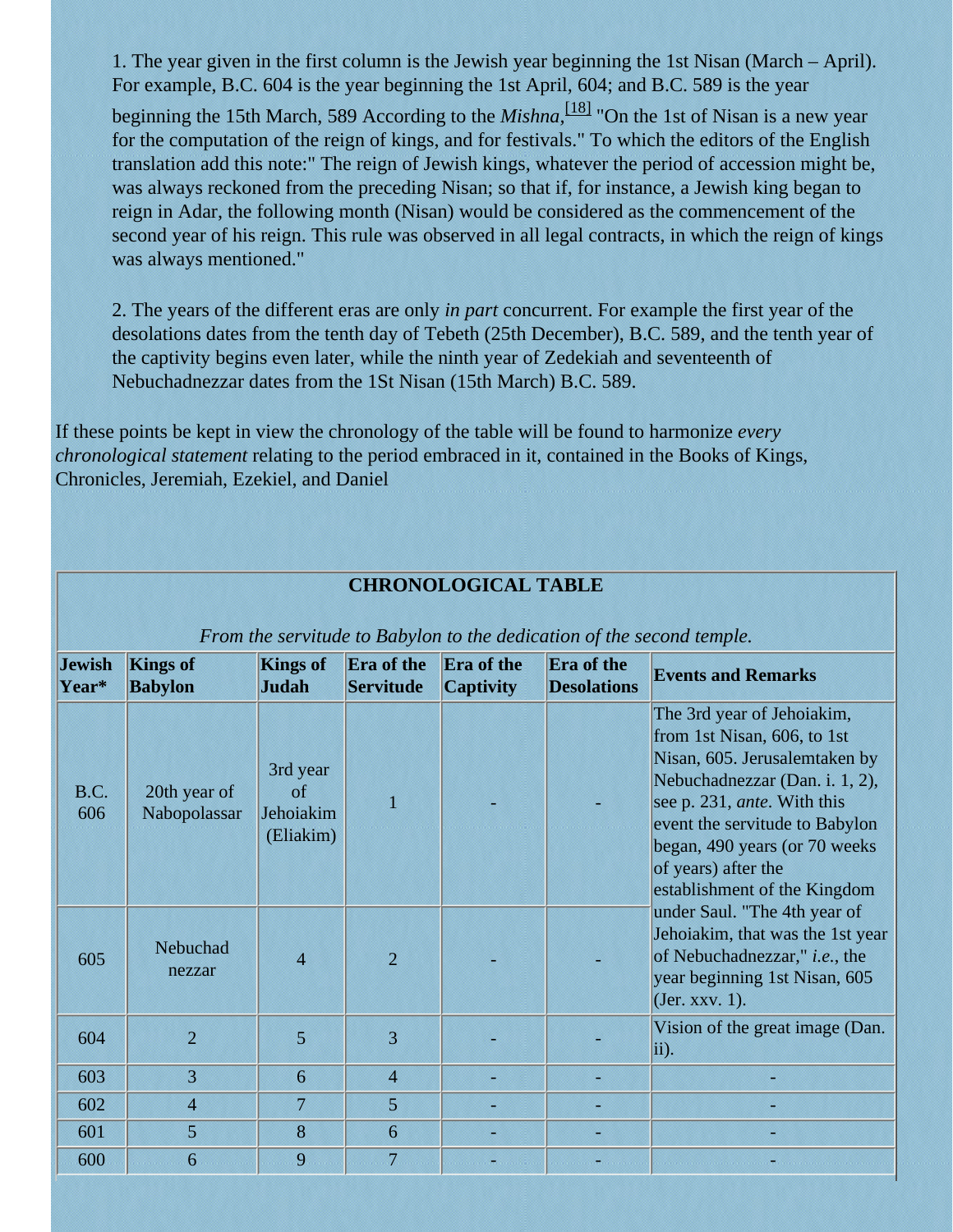| 599 | $\overline{7}$ | 10                                 | 8  |                |                |                                                                                                                                                                                                                                                                                                                                                                                   |
|-----|----------------|------------------------------------|----|----------------|----------------|-----------------------------------------------------------------------------------------------------------------------------------------------------------------------------------------------------------------------------------------------------------------------------------------------------------------------------------------------------------------------------------|
| 598 | 8              | 11<br>3 months<br>of<br>Jehoiachin | 9  | 1              |                | This year included the 3<br>months' reign of Jehoiachin<br>(Jeconiah), whose captivity<br>began in the 8th year of<br>Nebuchadnezzar (2 Kings xxiv.<br>12, see pp. 234, 236, ante).                                                                                                                                                                                               |
| 597 | 9              | Zedekiah                           | 10 | $\overline{2}$ |                | Reigned 11 years (2 Kings)<br>xxiv. 18).                                                                                                                                                                                                                                                                                                                                          |
| 596 | 10             | $\overline{2}$                     | 11 | $\overline{3}$ |                |                                                                                                                                                                                                                                                                                                                                                                                   |
| 595 | 11             | $\overline{3}$                     | 12 | $\overline{4}$ |                |                                                                                                                                                                                                                                                                                                                                                                                   |
| 594 | 12             | $\overline{4}$                     | 13 | 5              |                | Ezekiel began to prophesy in<br>the 30th year from Josiah's<br>Passover (2 Kings xxiii. 23),<br>and the 5th year of the captivity<br>(Ezek. i. 1,2.)                                                                                                                                                                                                                              |
| 593 | 13             | 5                                  | 14 | 6              |                |                                                                                                                                                                                                                                                                                                                                                                                   |
| 592 | 14             | 6                                  | 15 | $\overline{7}$ |                |                                                                                                                                                                                                                                                                                                                                                                                   |
| 591 | 15             | $\overline{7}$                     | 16 | 8              |                |                                                                                                                                                                                                                                                                                                                                                                                   |
| 590 | 16             | 8                                  | 17 | 9              |                |                                                                                                                                                                                                                                                                                                                                                                                   |
| 589 | 17             | 9                                  | 18 | 10             | ٦              | Jerusalem invested for the third<br>time by Nebuchadnezzar, on<br>the 10th day of Tebeth-- "the<br>fast of Tebeth,"-- the epoch of<br>the "Desolations" (see pp. 69,<br>70, ante).                                                                                                                                                                                                |
| 588 | 18             | 10                                 | 19 | 11             | $\overline{2}$ | "The 10th year of Zedekiah,<br>which was the 18th year of<br>Nebuchadnezzar" (Jer. xxxii. 1).                                                                                                                                                                                                                                                                                     |
| 587 | 19             | 11                                 | 20 | 12             | $\overline{3}$ | Jerusalem taken on the 9th day<br>of the 4th month, and burnt on<br>the 7th day of the 5th month in<br>the 11th year of Zedekiah, and<br>the 19th year of<br>Nebuchadnezzar (2 Kings xxv.<br>2,3,8,9, <u>see p. 234</u> , ante), called<br>"The 12th year of our<br>Captivity" in Ezek. xxxiii. 21,<br>the news having reached the<br>exiles on the 5th day of the<br>10th month. |
| 586 | 20             |                                    | 21 | 13             | $\overline{4}$ |                                                                                                                                                                                                                                                                                                                                                                                   |
| 585 | 21             |                                    | 22 | 14             | 5              |                                                                                                                                                                                                                                                                                                                                                                                   |
| 584 | 22             |                                    | 23 | 15             | 6              |                                                                                                                                                                                                                                                                                                                                                                                   |
| 583 | 23             |                                    | 24 | 16             | $\overline{7}$ |                                                                                                                                                                                                                                                                                                                                                                                   |
| 582 | 24             |                                    | 25 | 17             | 8              |                                                                                                                                                                                                                                                                                                                                                                                   |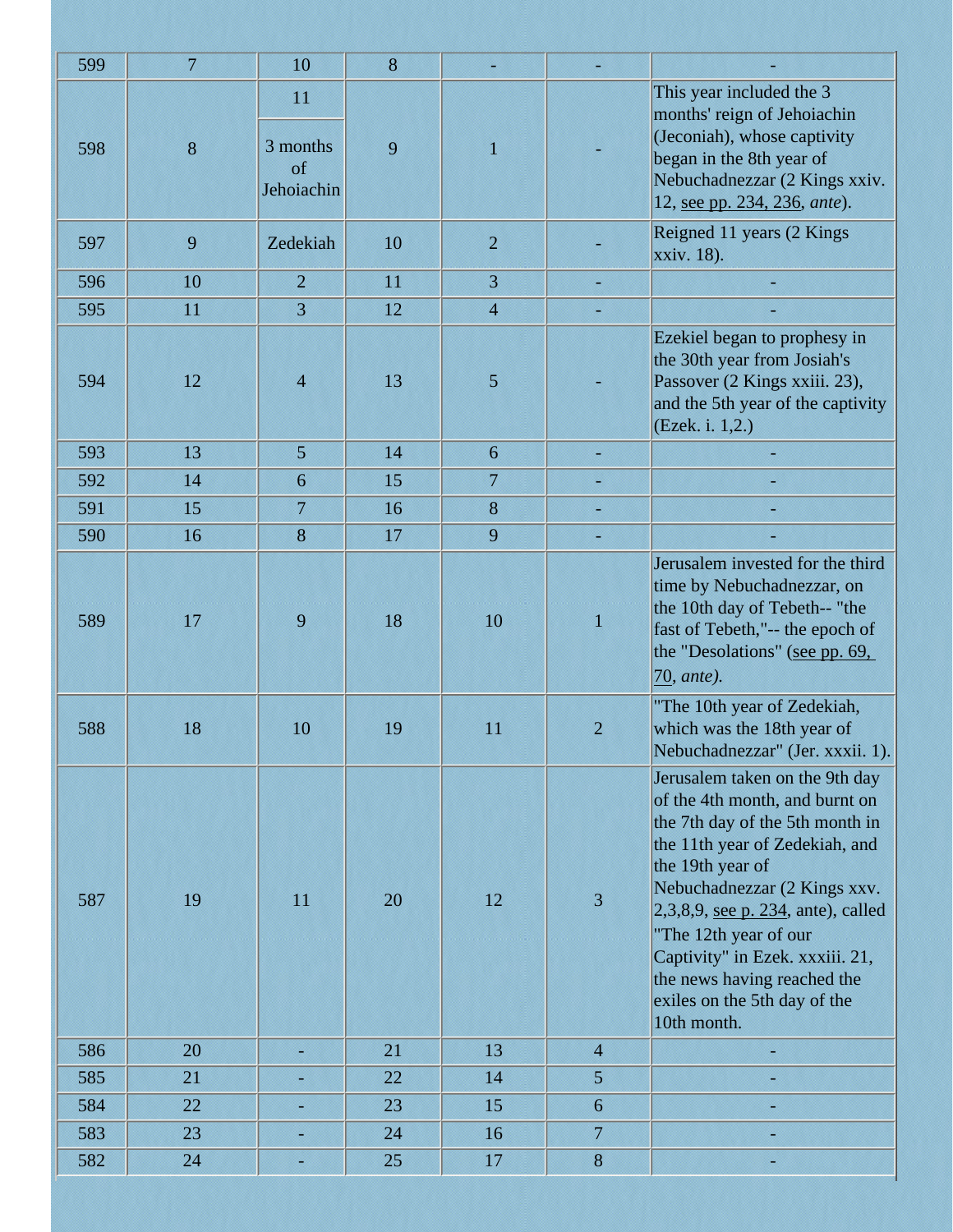| 581 | 25                               |    | 26 | 18 | 9  |                                                                                                                                                                                                                                                                                                                                                                                                                                                                                         |
|-----|----------------------------------|----|----|----|----|-----------------------------------------------------------------------------------------------------------------------------------------------------------------------------------------------------------------------------------------------------------------------------------------------------------------------------------------------------------------------------------------------------------------------------------------------------------------------------------------|
| 580 | 26                               |    | 27 | 19 | 10 |                                                                                                                                                                                                                                                                                                                                                                                                                                                                                         |
| 579 | 27                               | 28 | 20 | 11 |    |                                                                                                                                                                                                                                                                                                                                                                                                                                                                                         |
| 578 | 28                               | 29 | 21 | 12 | a  |                                                                                                                                                                                                                                                                                                                                                                                                                                                                                         |
| 577 | 29                               | 30 | 22 | 13 | ×  |                                                                                                                                                                                                                                                                                                                                                                                                                                                                                         |
| 576 | 30                               | 31 | 23 | 14 | a  |                                                                                                                                                                                                                                                                                                                                                                                                                                                                                         |
| 575 | 31                               | 32 | 24 | 15 | ¥, |                                                                                                                                                                                                                                                                                                                                                                                                                                                                                         |
| 574 | 32                               | 33 | 25 | 16 |    | The 25th year of the Captivity<br>was the 14th (inclusive, as the<br>Jews usually reckoned) from<br>the destruction of Jerusalem<br>(Ezek. xl. 1).                                                                                                                                                                                                                                                                                                                                      |
| 573 | 33                               | 34 | 26 | 17 |    |                                                                                                                                                                                                                                                                                                                                                                                                                                                                                         |
| 572 | 34                               | 35 | 27 | 18 |    |                                                                                                                                                                                                                                                                                                                                                                                                                                                                                         |
| 571 | 35                               | 36 | 28 | 19 |    |                                                                                                                                                                                                                                                                                                                                                                                                                                                                                         |
| 570 | 36                               | 37 | 29 | 20 |    |                                                                                                                                                                                                                                                                                                                                                                                                                                                                                         |
| 569 | 37                               | 38 | 30 | 21 | a  |                                                                                                                                                                                                                                                                                                                                                                                                                                                                                         |
| 568 | 38                               | 39 | 31 | 22 | ¥  |                                                                                                                                                                                                                                                                                                                                                                                                                                                                                         |
| 567 | 39                               | 40 | 32 | 23 | H  |                                                                                                                                                                                                                                                                                                                                                                                                                                                                                         |
| 566 | 40                               | 41 | 33 | 24 | g  |                                                                                                                                                                                                                                                                                                                                                                                                                                                                                         |
| 565 | 41                               | 42 | 34 | 25 | B  |                                                                                                                                                                                                                                                                                                                                                                                                                                                                                         |
| 564 | 42                               | 43 | 35 | 26 | e  |                                                                                                                                                                                                                                                                                                                                                                                                                                                                                         |
| 563 | 43                               | 44 | 36 | 27 | ×  |                                                                                                                                                                                                                                                                                                                                                                                                                                                                                         |
| 562 | 44                               | 45 | 37 | 28 |    | According to the Canon, the<br>accession of Iluoradam (Evil-<br>Merodach) was in the year<br>beginning 1st Thoth (11th Jan.)<br>B.C. 561, (see p. 232, <i>ante</i> ).<br>But the year 562 in this table is<br>the Jewish year, i.e., the year<br>preceding 1st Nisan (or about<br>5th April 561, and the 37th<br>year of Jehoiachin's captivity<br>was current till towards the<br>close of that year. In this year<br>Jehoiachin was "brought forth<br>out of prison." (Jer. lii. 31). |
| 561 | Evil-Merodach                    | 46 | 38 | 29 |    |                                                                                                                                                                                                                                                                                                                                                                                                                                                                                         |
| 560 | $\overline{2}$                   | 47 | 39 | 30 |    |                                                                                                                                                                                                                                                                                                                                                                                                                                                                                         |
| 559 | Neriglissar or<br>Nergalsherezer | 48 | 40 | 31 |    |                                                                                                                                                                                                                                                                                                                                                                                                                                                                                         |
| 558 | $\overline{2}$                   |    | 49 | 41 | 32 |                                                                                                                                                                                                                                                                                                                                                                                                                                                                                         |
| 557 | $\overline{\mathbf{3}}$          | ×  | 50 | 42 | 33 |                                                                                                                                                                                                                                                                                                                                                                                                                                                                                         |
| 556 | $\overline{a}$                   |    | 51 | 43 | 34 |                                                                                                                                                                                                                                                                                                                                                                                                                                                                                         |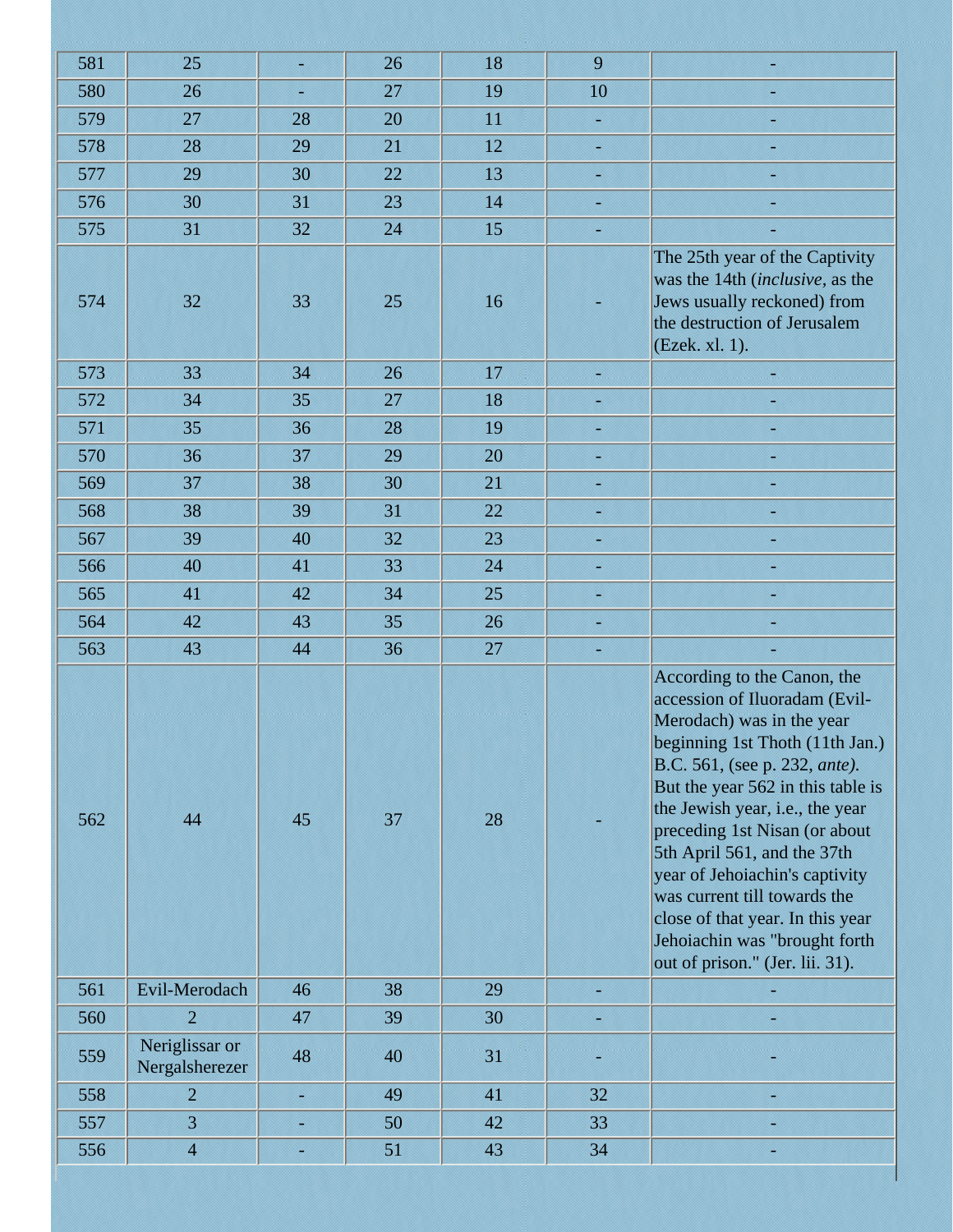| 555 | <b>Nabonidus</b>     |   | 52 | 44 | 35 | The Nabonadius of the Canon<br>is called Nabunnahit in the<br>Inscriptions, and Labynetus by<br>Herodotus.                                                                                                                                                                                                       |
|-----|----------------------|---|----|----|----|------------------------------------------------------------------------------------------------------------------------------------------------------------------------------------------------------------------------------------------------------------------------------------------------------------------|
| 554 | $\overline{2}$       |   | 53 | 45 | 36 |                                                                                                                                                                                                                                                                                                                  |
| 553 | 3                    |   | 54 | 46 | 37 |                                                                                                                                                                                                                                                                                                                  |
| 552 | $\overline{4}$       |   | 55 | 47 | 38 |                                                                                                                                                                                                                                                                                                                  |
| 551 | 5                    |   | 56 | 48 | 39 |                                                                                                                                                                                                                                                                                                                  |
| 550 | $\boldsymbol{6}$     |   | 57 | 49 | 40 |                                                                                                                                                                                                                                                                                                                  |
| 549 | $\overline{7}$       | 當 | 58 | 50 | 41 | B                                                                                                                                                                                                                                                                                                                |
| 548 | 8                    |   | 59 | 51 | 42 |                                                                                                                                                                                                                                                                                                                  |
| 547 | 9                    |   | 60 | 52 | 43 |                                                                                                                                                                                                                                                                                                                  |
| 546 | 10                   |   | 61 | 53 | 44 |                                                                                                                                                                                                                                                                                                                  |
| 545 | 11                   |   | 62 | 54 | 45 |                                                                                                                                                                                                                                                                                                                  |
| 544 | 12                   |   | 63 | 55 | 46 |                                                                                                                                                                                                                                                                                                                  |
| 543 | 13                   |   | 64 | 56 | 47 |                                                                                                                                                                                                                                                                                                                  |
| 542 | 14                   |   | 65 | 57 | 48 |                                                                                                                                                                                                                                                                                                                  |
| 541 | 15                   |   | 66 | 58 | 49 | In or before this year,<br>Belshazzar (the Belsaruzur of<br>the Inscriptions) became regent<br>in the lifetime of his father,<br>Nabonadius. Daniel's vision of<br>the Four Beasts was in the 1st<br>year, and his vision of the Ram<br>and the Goat was in the 3rd<br>year of Belshazzar (Dan. vii.,<br>viii.). |
| 540 | 16                   |   | 67 | 59 | 50 |                                                                                                                                                                                                                                                                                                                  |
| 539 | $17\,$               |   | 68 | 60 | 51 |                                                                                                                                                                                                                                                                                                                  |
| 538 | Darius (the<br>Mede) |   | 69 | 61 | 52 | Babylon taken by Cyrus.<br>Daniel's vision of the 70 weeks<br>was in this year.                                                                                                                                                                                                                                  |
| 537 | $\overline{2}$       |   | 70 | 62 | 53 |                                                                                                                                                                                                                                                                                                                  |
| 536 | Cyrus                |   |    |    | 54 | Decree of Cyrus authorizing<br>the Jews to return to Jerusalem:<br>end of the Servitude. (N.B. The<br>70th year of the Servitude was<br>current till the 1st Nisan, 536.)                                                                                                                                        |
| 535 | $\overline{2}$       |   |    |    | 55 |                                                                                                                                                                                                                                                                                                                  |
| 534 | 3                    |   |    |    | 56 | Year of Daniel's last vision<br>(Dan. x.-xii.).                                                                                                                                                                                                                                                                  |
| 533 | $\overline{4}$       |   |    |    | 57 |                                                                                                                                                                                                                                                                                                                  |
| 532 | 5                    |   |    |    | 58 |                                                                                                                                                                                                                                                                                                                  |
| 531 | $\boldsymbol{6}$     |   |    |    | 59 |                                                                                                                                                                                                                                                                                                                  |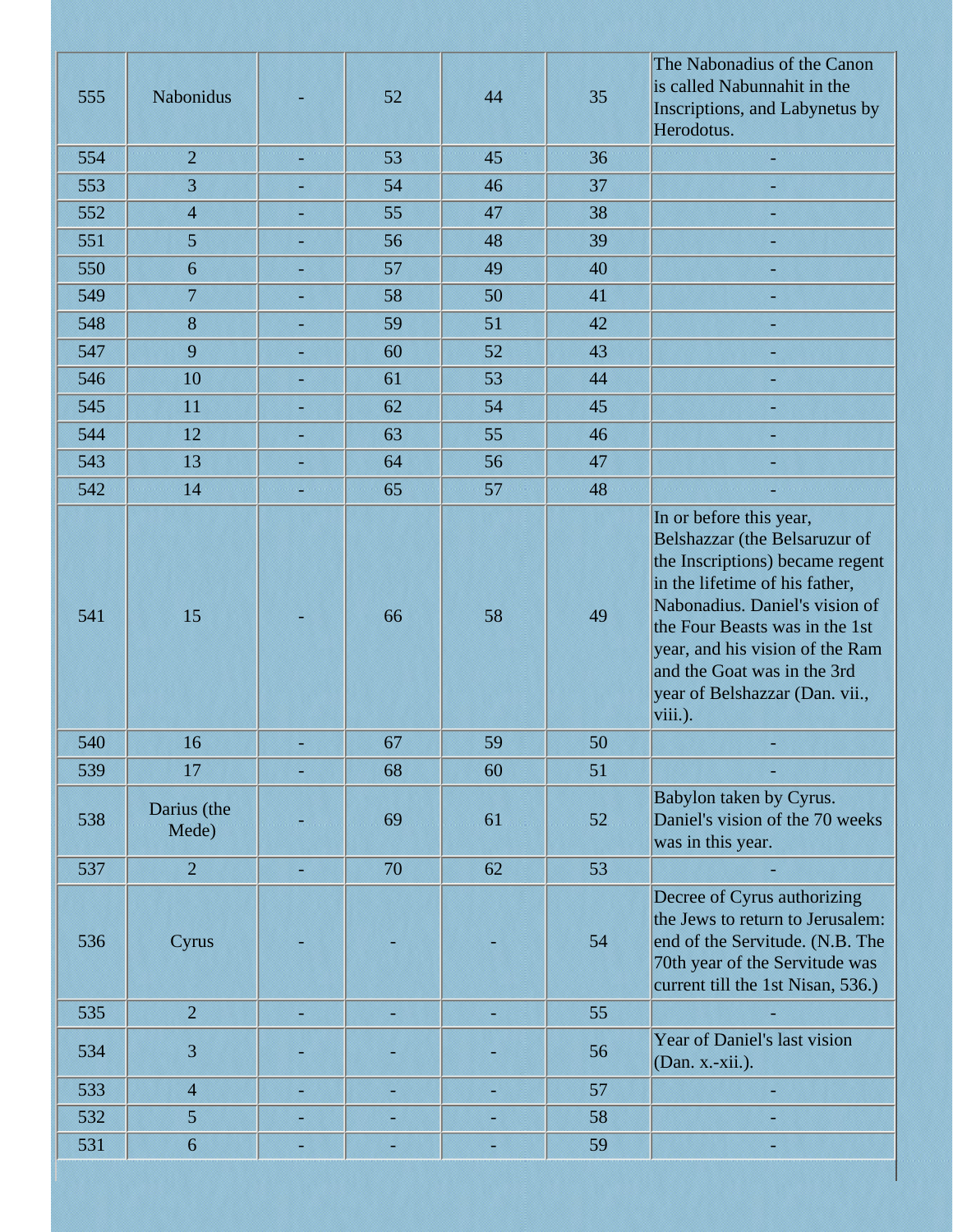| 530 | $\overline{7}$ |  | 60 |                                                                                                                                                                                                                                                    |
|-----|----------------|--|----|----------------------------------------------------------------------------------------------------------------------------------------------------------------------------------------------------------------------------------------------------|
| 529 | Cambyses       |  | 61 |                                                                                                                                                                                                                                                    |
| 528 | $\overline{2}$ |  | 62 |                                                                                                                                                                                                                                                    |
| 527 | 3              |  | 63 |                                                                                                                                                                                                                                                    |
| 526 | $\overline{4}$ |  | 64 |                                                                                                                                                                                                                                                    |
| 525 | 5              |  | 65 |                                                                                                                                                                                                                                                    |
| 524 | 6              |  | 66 |                                                                                                                                                                                                                                                    |
| 523 | $\overline{7}$ |  | 67 |                                                                                                                                                                                                                                                    |
| 522 | 8              |  | 68 |                                                                                                                                                                                                                                                    |
| 521 | Darius I       |  | 69 | Darius Hystaspes (p. 57, ante).                                                                                                                                                                                                                    |
| 520 | $\overline{2}$ |  | 70 | End of the Desolations. The<br>foundation of the Second<br>Temple was laid on the 24th<br>day of the 9th month in the 2nd<br>year of Darius (Hag. ii. 18, see<br>p. 70, ante).                                                                     |
| 519 | $\overline{3}$ |  |    |                                                                                                                                                                                                                                                    |
| 518 | $\overline{4}$ |  |    |                                                                                                                                                                                                                                                    |
| 517 | 5              |  |    |                                                                                                                                                                                                                                                    |
| 516 | 6              |  |    | The Temple was finished on<br>the 3rd day of Adar in the 6th<br>year of Darius (Ezra vi. 15).                                                                                                                                                      |
| 515 | $\overline{7}$ |  |    | The Temple was dedicated at<br>the Passover in Nisan 515<br>(Ezra vi. 15-22), 490 years after<br>the dedication of Solomon's<br>temple (B.C. 1005), and 70<br>years before the date of the<br>edict to build the <i>city</i> (see p.<br>66, ante). |

#### TABLE #2-- **TABLE OF CHRONOLOGICAL PARALLELISMS** SHOWING THAT THE CALL OF ABRAHAM WAS THE CENTRAL POINT BETWEEN THE CREATION AND THE CRUCIFIXION

BC 4141\* Adam – The Creation  $\tau = 1656 \text{ yrs}$  $2485*$  Noah – The Flood  $+$  = 2086 yrs to  $= 430 \text{ yrs}$ 2055 Abraham – The Covenant\*\*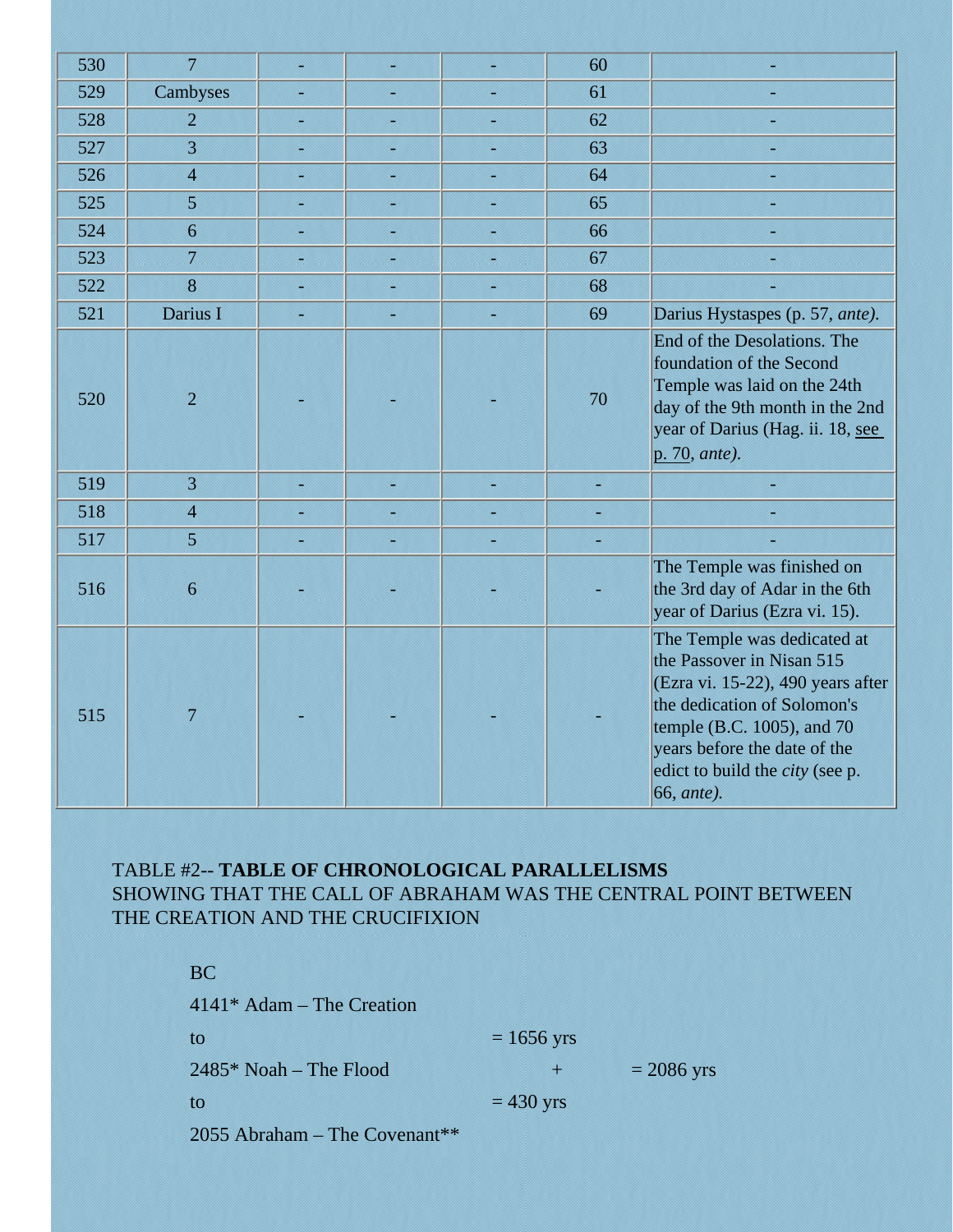$1625$  Moses – The Law  $+$  = 2086 yrs

to  $= 1656 \text{ yrs}$ 

AD 32\*\*\* Christ – The Crucifixion

*the key--*

\* These dates differ from Clinton's chronology by three years. See p. 223, *ante.*

\*\* Galatians 3:17 "And this I say, that the covenant, that was confirmed before of God in Christ, the law, which was four hundred and thirty years after, cannot disannul, that it should make the promise of none effect." \*\*\* See pp. 97 and 122, *ante.*

#### <span id="page-135-0"></span>TABLE #3-- **CERTAIN LEADING DATES IN HISTORY, SACRED AND PROFANE**[\[19\]](#page-138-14)

BC

- 2055. The Covenant with Abraham.
- 1625. The Exodus. The giving of the Law.
- 1585. The entrance into Canaan under Joshua.
- 1096. Saul. The kingdom established.
- 1056. David.
- $\bullet$  1016. Solomon
- 1014. The Temple founded.
- 1006. The Temple dedicated.
- 976. Rehoboam. Israel revolts from Judah, and becomes a separate kingdom under Jeroboam.
- 776. Era of the Olympiads begins.
- 753. Era of Rome (A.U.C.) begins.
- 747. Era of Nabonassar begins.
- 726. Hezekiah king of Judah (reigned 29 years).
- 721. Israel (the ten tribes) carried captive to Assyria.
- $\bullet$  697. Manasseh (55 years).
- $\bullet$  642. Amon (2 years).
- $\bullet$  640. Josiah (31 years).
- 627. Jeremiah began to prophesy.
- $\bullet$  608. Jehoiakim (11 years).
- 606. Babylon.-- Jerusalem taken by Nebuchadnezzar. Servitude began.
- 598. Jerusalem taken the second time by the Babylonians. King Jehoiachin's captivity.
- 589. Jerusalem besieged the third time by the Babylonians. The Desolations.
- 587. Jerusalem taken and destroyed.
- 561. Death of Nebuchadnezzar and accession of Evil-Merodach.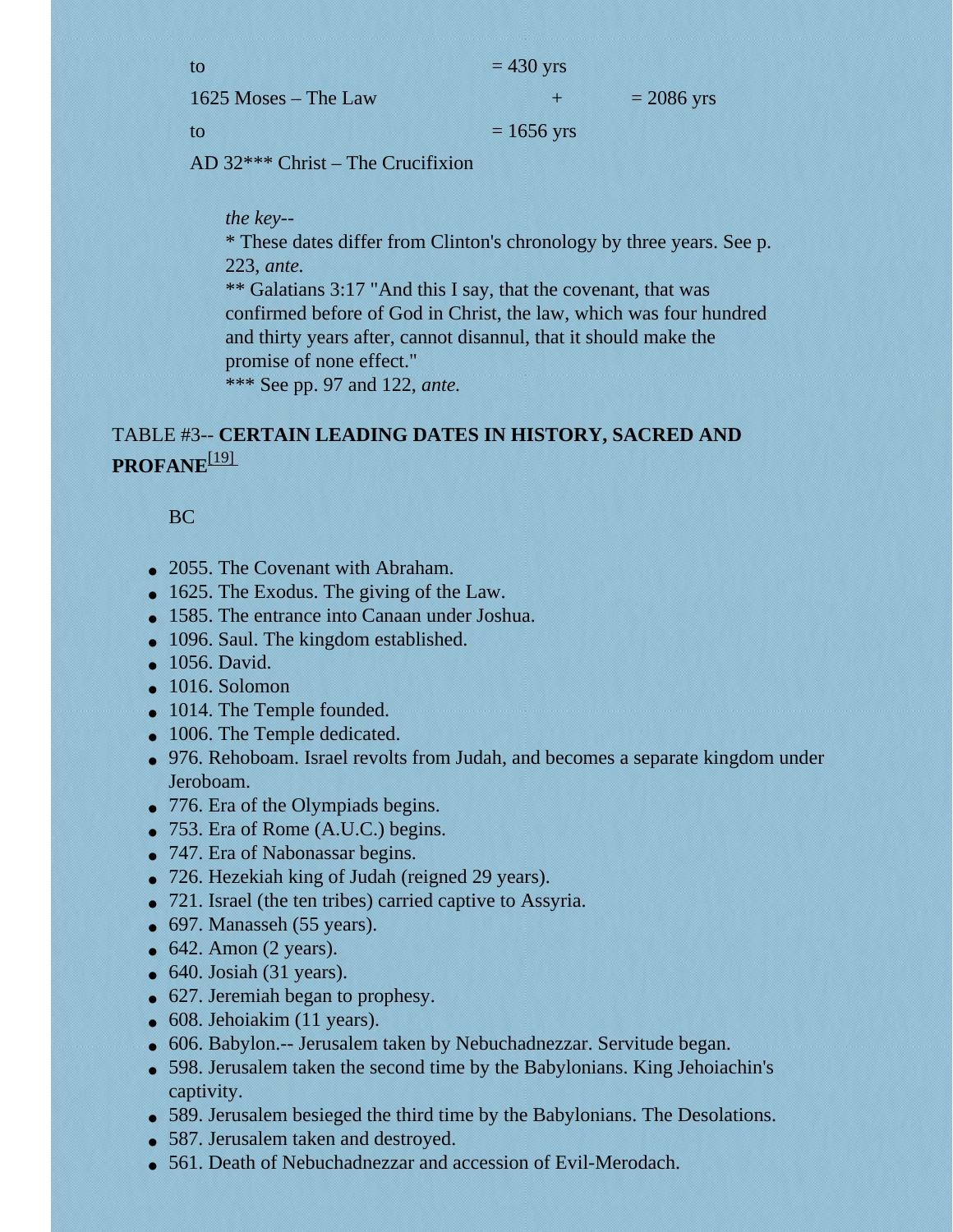- 559. Cyrus begins to reign in Persia.
- 538. Persia. Babylon taken by the Medes and Persians.
- 536. Cyrus succeeds Darius in the empire. Decree to build the temple.
- 521. Darius Hystaspes of Persia.
- 520. Foundation of the 2nd Temple. Haggai and Zechariah prophesied.
- 515. Dedication of the second temple.
- 490. Battle of Marathon.
- 485. Xerxes succeeds Darius; the *Ahasuerus* of the book of Esther.
- 484. Herodotus the historian born.
- 480. Battles of Thermopylae and Salamis.
- 471. Themistocles banished by ostracism. Thucydides (historian) born.
- $\bullet$  468. Socrates born (died 399).
- 466. Flight of Themistocles to Persia.
- 465. Artaxerxes Longimanus of Persia.
- 458. Decree of Artaxerxes to beautify the temple (Ezra 7.)
- 449. Persians defeated by the Athenians at Salamis in Cyprus.
- 445. Era of the 70 weeks begins. Twentieth year of Artaxerxes: Jerusalem restored. Herodotus, *ae*t. 39, engaged on his history.
- $\bullet$  429. Plato born (died 347).
- 424. Darius Nothus of Persia (Nehemiah 12:22).
- 405. Artaxerxes Mnemon of Persia.
- 397. Malachi. The dispensation of "the Prophets" closes. End of the first week of Daniel's 70 weeks.
- 359. Ochus of Persia.
- 336. Darius Codomanus of Persia.
- 333. Greece. Battle of Issus. (Battle of Granicus, 334;  $\&$  of Arbela, 331)
- 323. Death of Alexander the Great.
- 312. Era of the Seleucidae begins.
- 301. Battle of Ipsus.
- 170. Jerusalem taken by Antiochus Epiphanes.
- 168. The temple defiled by Antiochus.
- 165. Jerusalem retaken by Judas Maccabeus. The temple cleansed, and the Feast of the Dedication appointed. (1 Maccabees. 4:52-59; John 10:22).
- 63. Rome.. Pompey takes Jerusalem.
- 40. Herod the Great appointed king of Judea by the Romans.
- 37. Herod takes Jerusalem, and is acknowledged as king by the Jews.
- 31. Battle of Actium.
- 12. Augustus Emperor of Rome.
- 4. The Nativity.
- 3. Death of Herod. Archelaus made Ethnarch of Judea, and Herod Antipas set over Galilee.

A.D.

- 14. Tiberius Emperor of Rome (from 19th August).
- 28. 15th year of Tiberius, from 19th Aug. A.D. 28, to 19th Aug. 29. The Lord's ministry began in this year, Luke 3.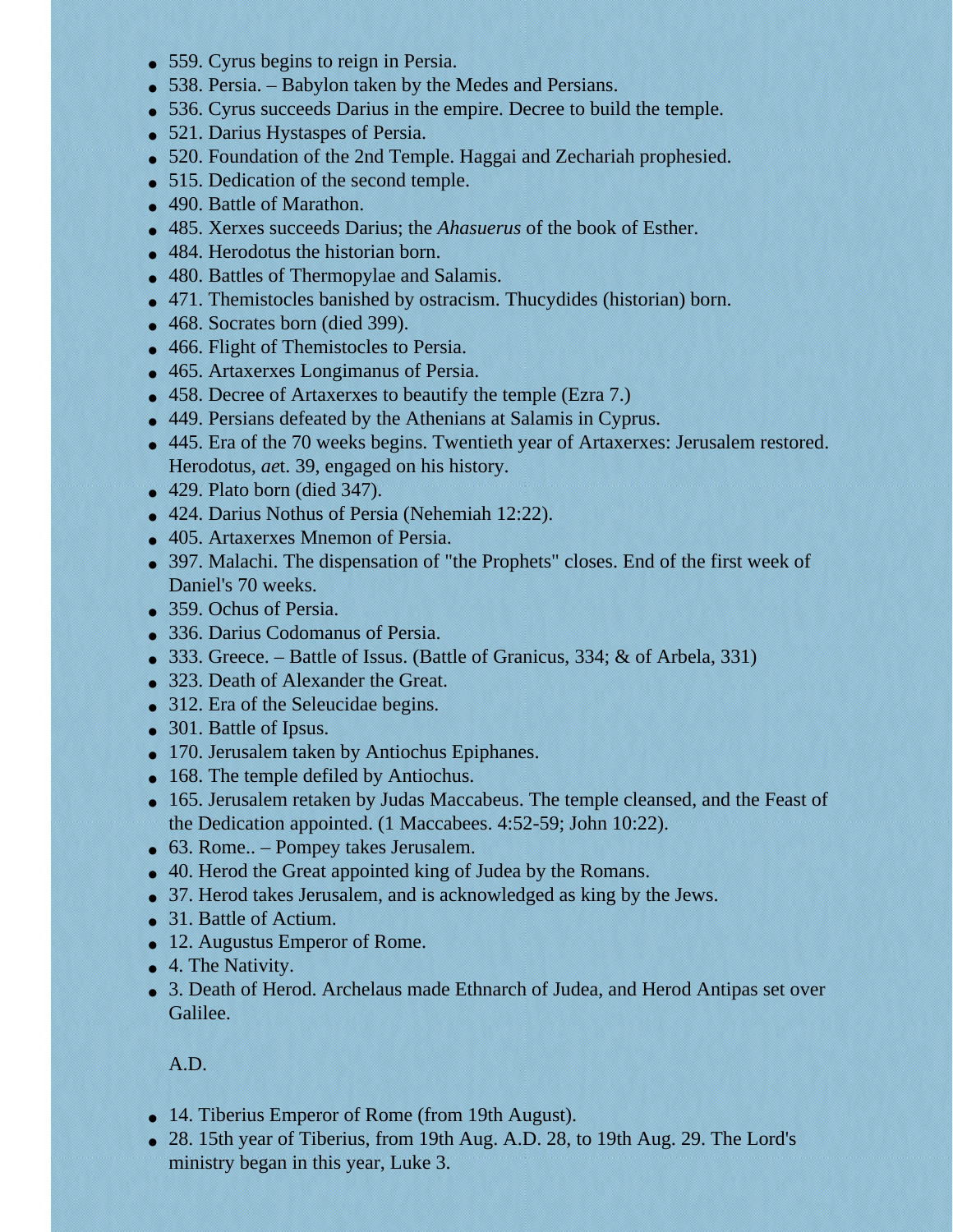• 32. The crucifixion (at the fourth Passover of the Lord's ministry).

#### TABLE #4-- **THE JEWISH MONTHS**

Nisan, or Abib ... March – April. Zif, or Iyar ... April – May. Sivan ... May – June. Tammuz ... June – July. Ab ... July – August. Elul ... August – September. Tisri, or Ethanim ... September – October. Bul, or Marchesvan ... October – November. Chisleu ... November – December Tebeth ... December – January Sebat ... January – February Adar ... February – March Ve-Adar (the intercalary month).

Full information on the subject of the present "Hebrew Calendar" will be found in an article so entitled in *Encyc. Brit.* (9th ed.), and also in Lindo's *Jewish Calendar,* a Jewish work. The *Mishna* is the earliest work relating to it.

#### Footnotes

<span id="page-137-0"></span>[\\*](#page-123-1) Bishop Lloyd, to whom was entrusted the task of editing the A. V., in this respect made a few alterations, as *ex. gr.,* in the book of Nehemiah he rejected Ussher's chronology, and inserted the true historical date of the reign of Artaxerxes Longimanus.

<span id="page-137-1"></span>[1.](#page-123-2) Rawlinson's *Herodotus,* 4., p. 212. Xerxes (old Persian Khshayarsha) is derived by Sir H. Rawlinson from Khshaya, 'a King'" *(Ibid.* 3., 446, App. Book 6. note A).

<span id="page-137-2"></span>[2.](#page-124-0) Josephus appears to confirm this in *Ant.* 20:10 Ch. 1, where he specifies 612 years between the Exodus and the temple, but in *Ant.* 8:3 Ch. 1, he fixes the same period at 592 years. It is supposed that in the longer era he included the twenty years during which both the temple and the palace were building.

<span id="page-137-3"></span>[3.](#page-124-1) *Cf.* Browne *Ordo Saec.* Ch. 13. His system, however, compels him to specify the destruction of Jerusalem (A. D. 70) as the close of the Mosaic economy, which is certainly wrong. The crucifixion was the great crisis in the history of Judah and of the world.

<span id="page-137-4"></span>[4.](#page-125-0) Clinton, F. H., vol. 1., p. 299. Alford's supercilious comments on this *(Gr. Test.,* Acts 7:4) could be easily disposed of were the occasion opportune for the discussion this would involve. Indeed a passing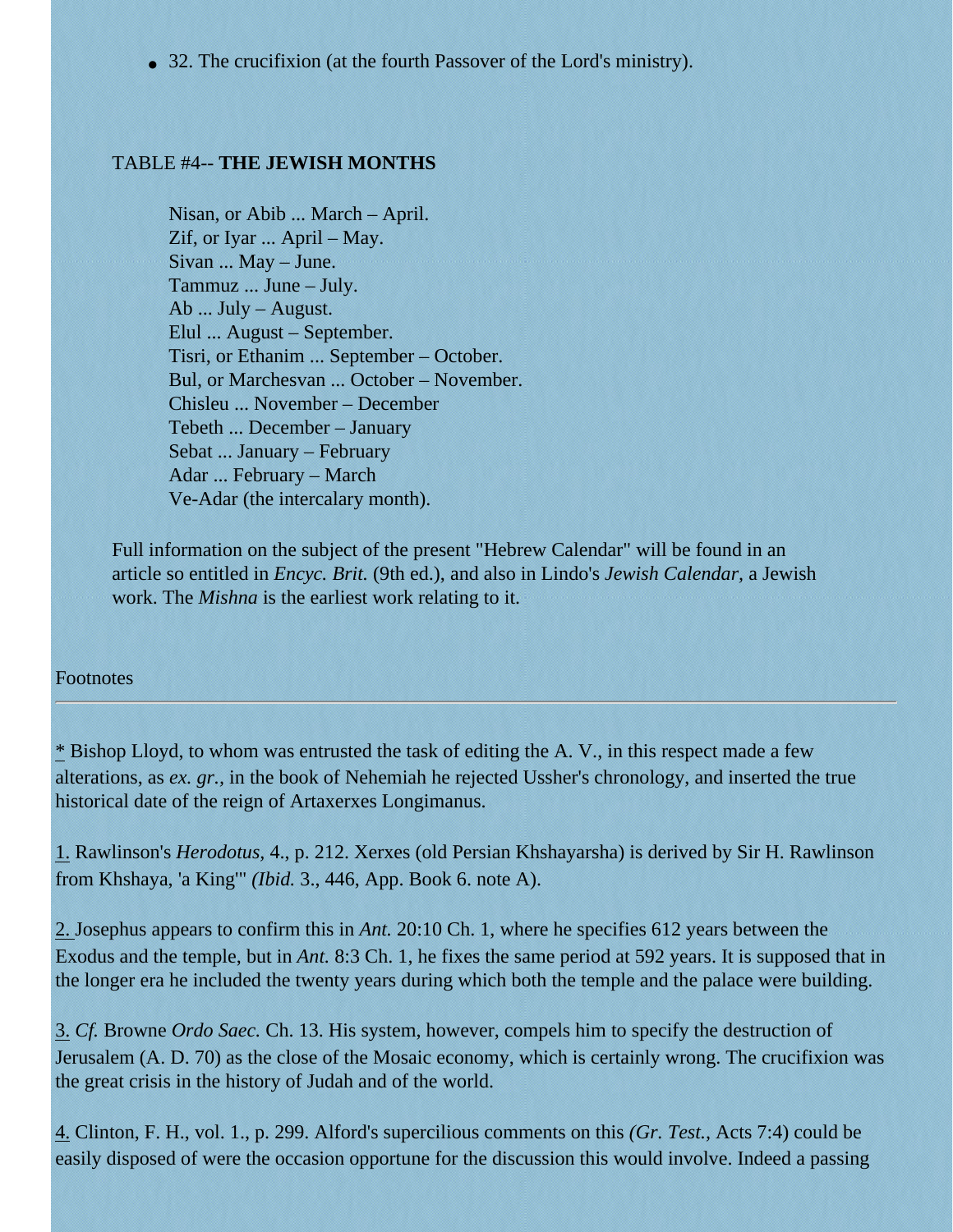reference to Genesis 25:1, 2, would have modified his statements.

<span id="page-138-0"></span>[5.](#page-125-1) His mother was a daughter of Levi (Exodus 2:1).

<span id="page-138-1"></span>[6.](#page-125-2) It is a remarkable coincidence that the era of the second temple was so nearly this same period of 490 years, B. C. 515 to about B. C. 18 when Herod rebuilt it.

<span id="page-138-2"></span>[7.](#page-127-0) Clinton, F. H., vol. 1., p. 367.

<span id="page-138-3"></span>[8.](#page-127-1) The Paschal new moon, in B. C. 604, was on the 31st of March.

<span id="page-138-4"></span>[9.](#page-127-2) F. H., vol. 1., p. 328.

<span id="page-138-5"></span>[10.](#page-128-0) This is confirmed by Ezekiel 40:1, compared with 2 Kings 25:8, for the twenty-fifth year of the captivity was the fourteenth year after the destruction of Jerusalem (viz., the nineteenth of Nebuchadnezzar), reckoned *inclusively* according to the ordinary practice of the Jews.

<span id="page-138-6"></span>[11.](#page-128-1) These results will appear at a glance by reference to the table appended.

<span id="page-138-7"></span>[12.](#page-129-0) As this event was in the nineteenth year of Nebuchadnezzar (2 Kings 25:8), and the captivity began in his eighth year (2 Kings 24:12).

<span id="page-138-8"></span>[13.](#page-129-1) Clinton, F. H.. , vol. 1., p. 319.

<span id="page-138-9"></span>[14.](#page-129-2) *Ibid.,* pp. 328-329.

<span id="page-138-10"></span>[15.](#page-129-3) *Fasti* H., vol. 1., p. 319.

<span id="page-138-11"></span>[16.](#page-129-4) *Daniel,* p. 401.

<span id="page-138-12"></span>[17.](#page-129-5) *Five Great Mon.,* 4. 488.

<span id="page-138-13"></span>[18.](#page-130-0) Treatise, *Rosh Hashanah,* 1. 1.

<span id="page-138-14"></span>[19.](#page-135-0) These dates are Clinton's, subject to remarks in App. 1., *ante.* They are selected mainly to throw light on Daniel's visions. The names of historians, etc., are introduced in the fifth century B. C. to indicate the character of the age in which the prophetic era of the seventy weeks began.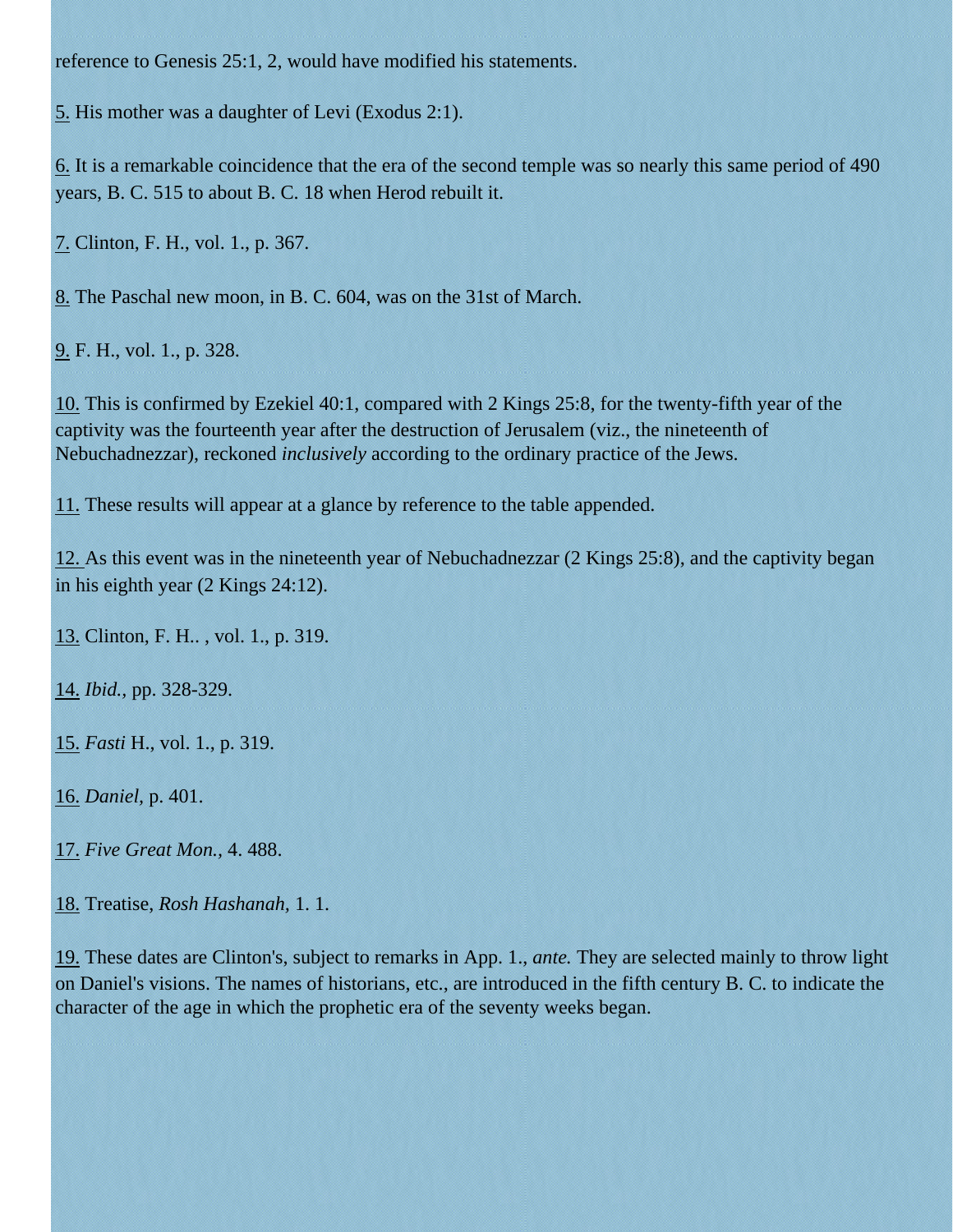# **The Coming Prince**

**Sir Robert Anderson**

### **APPENDIX 2**

## **MISCELLANEOUS: WHO AND WHEN**

#### **NOTE A ARTAXERXES LONGIMANUS AND THE CHRONOLOGY OF HIS REIGN**

 So thorough is the unanimity with which the Artaxerxes of Nehemiah is now admitted to be Longimanus, that it is no longer necessary to offer proof of it. Josephus indeed attributes these events to Xerxes, but his history of the reigns of Xerxes and Artaxerxes is so hopelessly in error as to be utterly worthless. In fact he transposes the events of these respective reigns (see, *Ant.* 11., caps 5: and 7.) Nehemiah's master reigned not less than thirty-two years (Nehemiah 13:6); and his reign was subsequent to that of Darius Hystaspes (comp. Ezra 6:1 and 7:1), and prior to that of Darius Nothus (Nehemiah 12:22). He must, therefore, be either Longimanus or Mnemon, for no other king after Darius Hystaspes reigned thirty-two years, and it is certain Nehemiah's mission was not so late as the twentieth of Artaxerxes Mnemon, viz., B.C. 385.

 This appears, first, from the general tenor of the history; second, because this date is later than that of Malachi, whose prophecy must have been considerably later than the time of Nehemiah; and third, because Eliashib, who was high priest when Nehemiah came to Jerusalem, was grandson of Jeshua, who was high priest in the first year of Cyrus (Nehemiah 3:1; 12:10; Ezra 2:2; 3:2); and from the first year of Cyrus (B.C. 536), to the twentieth of Artaxerxes Longimanus (B.C. 445), was ninety-one years, leaving room for precisely three generations.<sup>[\[1\]](#page-150-0)</sup>

 Moreover, the eleventh chapter of Daniel, if read aright, affords conclusive proof that the prophetic era dated from the time of Longimanus. The second verse is generally interpreted as though it were but a disconnected fragment of history, leaving a gap of over 130 years between it and the third verse, whereas the chapter is a consecutive prediction of events *within the period of the seventy week*s. There were to be yet *(i.e*., after the issuing of the decree to build Jerusalem) "three kings in Persia." These were Darius Nothus (mentioned in Nehemiah 12:22), Artaxerxes Mnemon, and Ochus; the brief reigns of Xerxes II., Sogdianus, and Arogus being overlooked as being, what in fact they were, utterly unimportant. and indeed two of them are omitted in the Canon of Ptolemy. "The fourth" (and *last)* king was Darius Codomanus, whose fabulous wealth – the accumulated horde of two centuries – attracted the cupidity of the Greeks. What sums of money Alexander found in Susa is unknown, but the silver ingots and Hermione purple he seized after the battle of Arbela were worth over<sup>[2]</sup>  $\pounds$  20, 000, 000. Verse 2 thus reaches to the close of the Persian Empire; verse 3 predicts the rise of Alexander the Great; and verse 4 refers to the division of his kingdom among his four generals.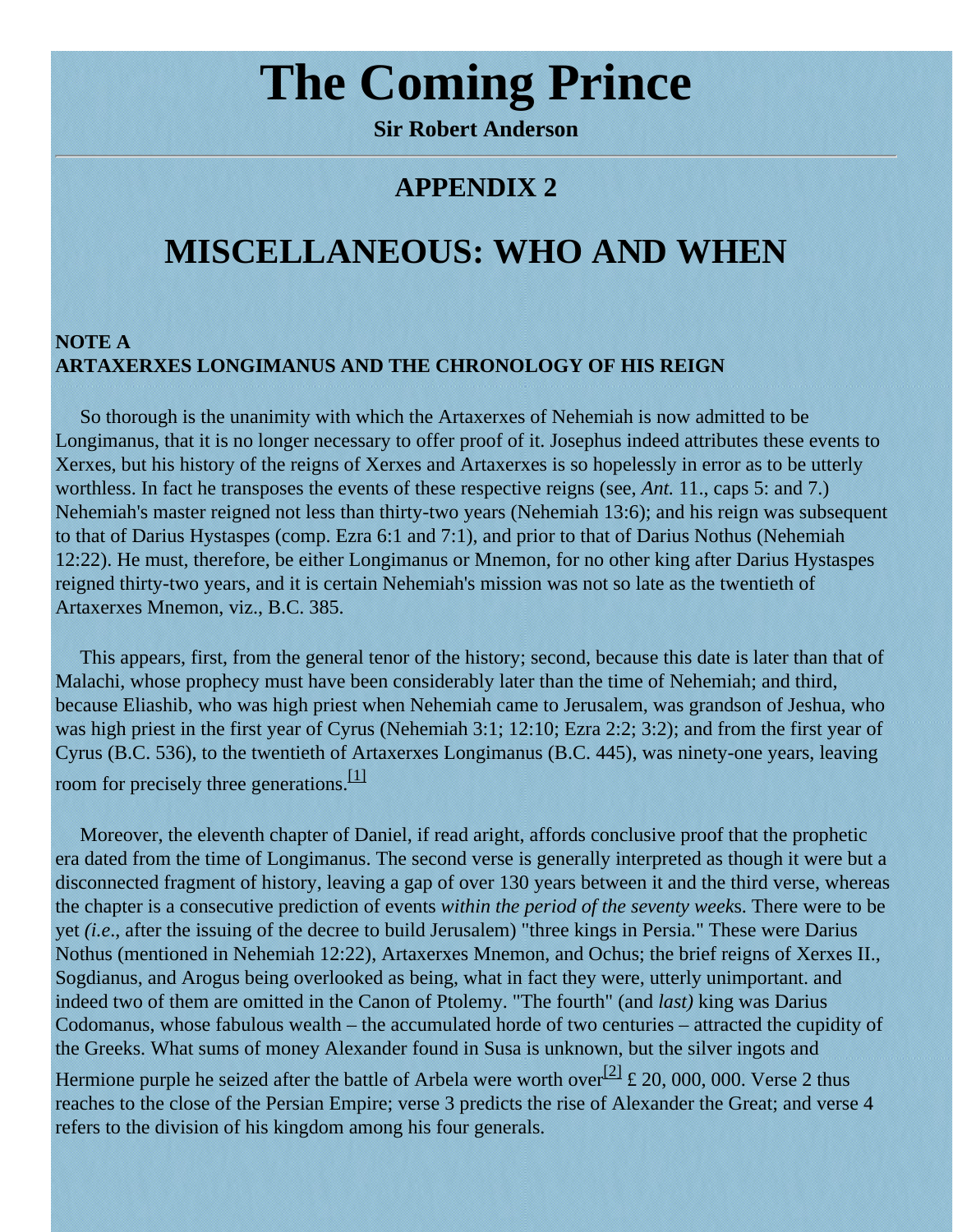According to Clinton (F. H., vol. 2., p. 380) the death of Xerxes was in July B.C. 465, and the accession of Artaxerxes was in February B.C. 464. Artaxerxes of course ignored the usurper's reign, which intervened, and reckoned his own reign from the day of his father's death. Again, of course, Nehemiah, being an officer of the court, followed the same reckoning. Had he computed his master's reign from February 464, Chisleu and Nisan could not have fallen in the same regnal year (Nehemiah 1:1; 2:1). No more could they, had be, according to the Jewish practice, computed it from Nisan.

Dr. Pusey here remarks,<sup>[3]</sup>

"The accession of Artaxerxes after the seven months of the assassin Artabanus would fall in the middle of 464. For it is clear from the sequel of the months in Nehemiah 1:2., and Ezra 7:7- 9, that Chisleu fell earlier in the year of his reign than Nisan, and Nisan than Ab. Then the reign of Artaxerxes must have begun between Ab and Chisleu B.C. 464."

 This is altogether a mistake. As already mentioned, Chisleu and Nisan fell in the same regnal year; and so also did Nisan and *the first day* of Ab (Ezra 7:8, 9). But the 1st Ab of B.C. 459 (the seventh year of Artaxerxes) fell on or about the 16th July, and therefore the passages quoted are perfectly consistent with the received chronology, and serve merely to enable us to fix the dates more accurately still, and to decide that the death of Xerxes and the epoch of the reign of Artaxerxes should be assigned to the *latter*  part of July B.C. 465.

 Those who are not versed in what writers on prophecy have written on this subject, will be surprised to learn that this date is assailed as being nine years too late. All chronologers are agreed that Xerxes began to reign in B.C. 485, and that the death of Artaxerxes was in B.C. 423; and so far as I know, no writer of repute, unbiased by prophetic study, assigns as the epoch of the latter king's reign any other date than B.C. 465<sup>[4]</sup> (or 464; see *ante*). This is the date according to the Canon of Ptolemy, which has been followed by all historians; and it is confirmed by the independent testimony of Julius Africanus, who, in his *Chronagraphy*,<sup>[\[5\]](#page-150-4)</sup> describes the twentieth year of Artaxerxes as the 115th year of the Persian Empire [reckoned from Cyrus, B.C. 559] and the fourth year of the eighty-third Olympiad. This fixes B. C. 464 as the first year of that king, as it was in fact the year of his actual accession.

It was Archbishop Ussher who first raised a doubt upon the point. Lecturing on "Daniel's

Seventies"<sup>[\[6\]](#page-150-5)</sup> in Trinity College, Dublin, in the year 1613, difficulties connected with his subject suggested an inquiry which led him ultimately to put back the reign of Longimanus to B.C. 474, which is the date given in his *Annales Ve*t. *Test.* The same date was afterwards adopted by Vitringa, and a century later by Kruger. But Hengstenberg is regarded as the champion of this view, and the treatise thereon in his *Chronology*<sup>[\[7\]](#page-150-6)</sup> omits nothing that can be urged in its favor.

 The objections raised to the received chronology depend mainly on the statement of Thucydides, that Artaxerxes was on the throne when Themistocles reached the Persian Court; for it is urged that the flight of Themistocles could not have been so late as B.C.  $464$ .<sup>[8]</sup> But, as Dr. Pusey remarks, "they have not made any impression on our English writers who have treated of Grecian history."<sup>[\[9\]](#page-150-8)</sup> In common with the German writers, Dr. Pusey ignores Ussher altogether in the controversy, though Dr. Tregelles<sup>[\[10\]](#page-151-0)</sup> rightly claims for him the foremost place for scholarship among those who have advocated the earlier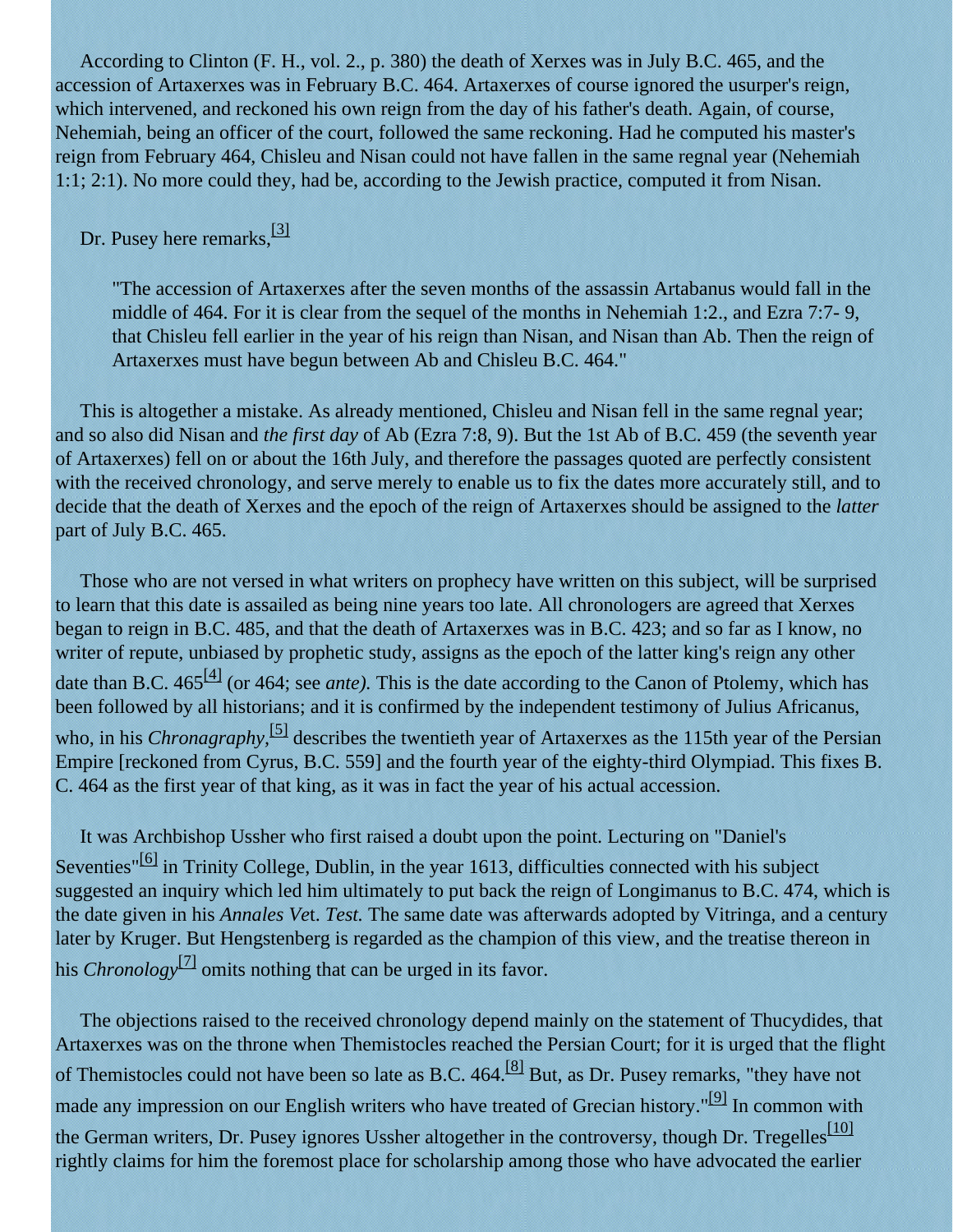date. The apparent difficulty of making the prophecy and the chronology agree has led Dr. Pusey, following Prideaux, in opposition to Scripture, to fix the seventh year of Artaxerxes as the epoch of the seventy weeks, while it induced Dr. Tregelles  $\frac{[11]}{[11]}$  sheltering behind Ussher's name, to adopt the B.C. 455 date for the twentieth year of that king's reign. Bishop Lloyd when affixing Ussher's dates to our English Bible reverted to the received chronology when dealing with the book of Nehemiah.

 It is unnecessary to enter here upon a discussion of this question. Nothing short of a reproduction of the entire argument in favor of the new chronology would satisfy its advocates; and for my present purpose it is a sufficient answer to that argument, that although everything has been urged which ingenuity and erudition can suggest in support of it, it has been rejected by all secular writers. Unfulfilled prophecy is only for the believer, but prophecy fulfilled has a voice for all. It is fortunate, therefore, that the proof of the fulfillment of this prophecy of the seventy weeks does not depend on an elaborate disquisition, like that of Hengstenberg's, to disturb the received chronologies.

 One point only I will notice. It is urged in favor of limiting the reign of Xerxes to eleven years, that no event is mentioned in connection with his reign after his eleventh year. The answer is obvious: first, that it is to Greek historians, writing after his time, that we are mainly indebted for our knowledge of Persian history; and secondly, the battles of Thermopylae and Salamis may well have induced a king of the temperament and character of Xerxes to give himself up to a life of indolent ease and sensual enjoyment.

 But further, the twelfth year of Xerxes is expressly mentioned in the book of Esther (3:7), and the narrative proves that his reign continued to the twelfth (Jewish) month of his thirteenth year.<sup>[\[12\]](#page-151-2)</sup> Hengstenberg answers this by asserting that it was customary with Hebrew writers to include in a regnal era the years of a co-regency where it existed, and he appeals to the case of Nebuchadnezzar as a proof of such a custom.<sup>[13]</sup> If Nebuchadnezzar's reign was in fact reckoned thus, this solitary instance would establish no such custom, for it would prove nothing more than that the Jews in Jerusalem, knowing nothing of the politics or customs of Babylon, reckoned Nebuchadnezzar's reign upon a system of their own. But I believe this theory about Nebuchadnezzar's reign is a thorough blunder. If in the sacred history he is called King of Babylon, in connection with his first invasion of Judea, it is because the writers were his contemporaries. "Lord Beaconsfield was Chancellor of the Exchequer in Lord Derby's administrations" is a statement which will be rightly condemned as an anachronism if made by the historian of the future, but it is precisely the language which would have been used by a contemporary writer acquainted with the living statesman. I have shown elsewhere (App. 1., *ante)* that the Jews reckoned Nebuchadnezzar's reign according to their own custom, as dating from the Nisan preceding his accession. Unless, therefore, some entirely new case can be made in support of the co-regency theory of Xerxes's reign, it remains that the book of Esther is absolutely conclusive against Ussher's date, and in favor of the received chronology.

#### **NOTE B DATE OF THE NATIVITY**

 IN treating of the date of the birth of our Lord, the arguments in favor of an earlier date than that which is here adopted are too well known to be left unnoticed. Dr. Farrar states the question thus in his *Life of Christ* (Excursus 1.):--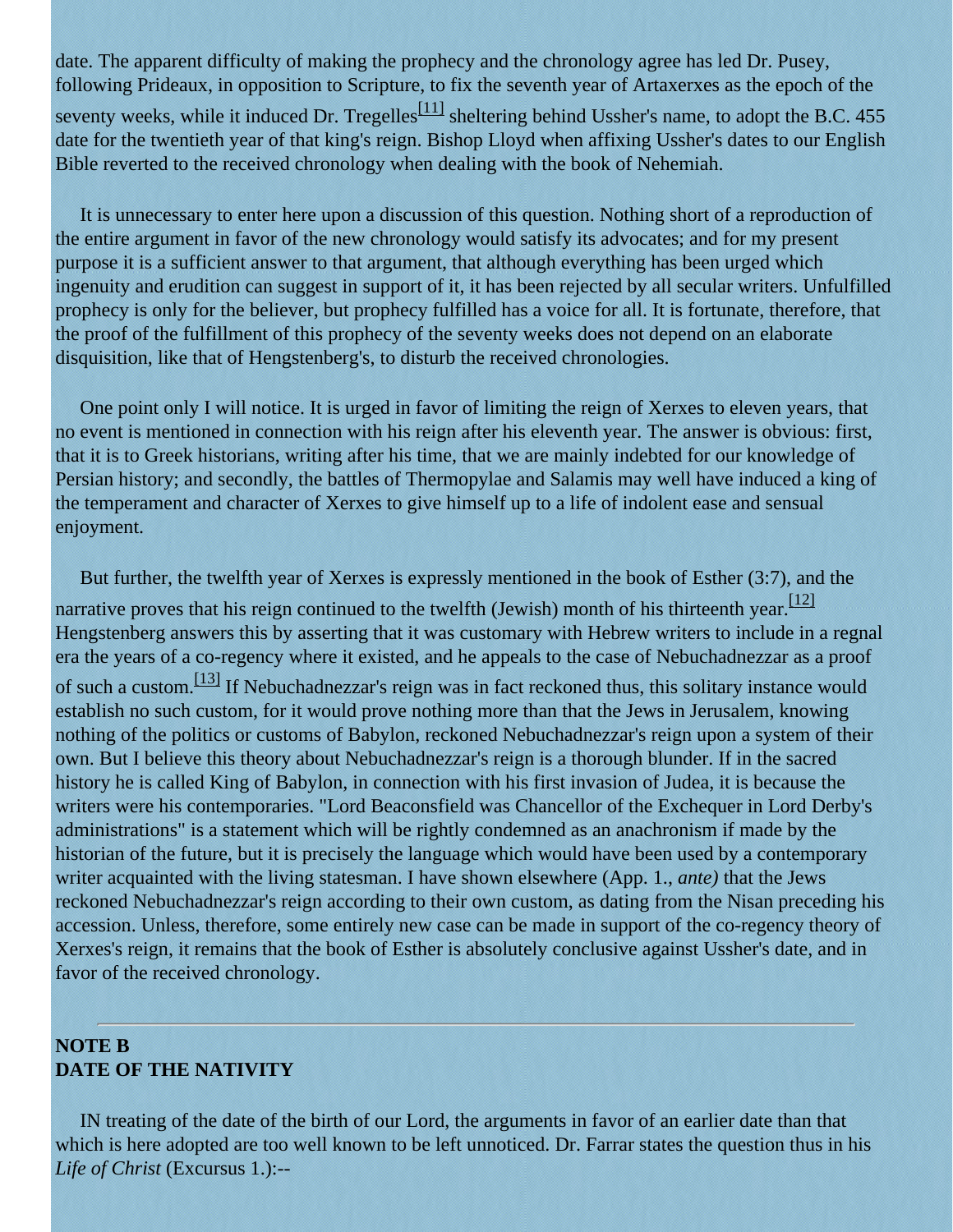"Our one most certain datum is obtained from the tact that Christ was born before the death of Herod the Great. The date of that event is known with absolute certainty, for (2) Josephus tells us that he died thirty-seven years after he had been declared king by the Romans. Now it is known that he was declared King A. U. C. 714; and, therefore, since Josephus always reckons his years from Nisan to Nisan, and counts the initial and terminal fractions of Nisan as complete years, Herod must have died between Nisan A. U. C. 750 and Nisan A. U. C. 751, *i.e*., between B.C. 4 and B.C. 3 of our era. (2.) Josephus says that on the night in which Herod ordered Judas, Matthias, and their abettors to be burnt, there was an eclipse of the moon. Now this eclipse took place on the night of March 12th, B.C. 4, and Herod was dead at least seven days before the Passover, which, if we accept the Jewish reckoning, fell in that year on April 12th. But according to the clear indication of the Gospels, Jesus must have been born at least forty days before Herod's death. It is clear, therefore, that under no circumstances can the nativity have taken place later than February B.C. 4."[\[14\]](#page-151-4)

 This passage is a typical illustration of the relative value attached to the statements of sacred and profane historians. In the histories of Josephus an incidental mention of an eclipse or of the length of a king's reign suffices to give "absolute certainty," before which the clearest and most definite statements of Holy Writ must give place, albeit they relate to matters of such transcendent interest to the writers that even if the Evangelists be dismissed to the category of mere historians, no mistake was possible.

 The following is a more temperate statement of the question, by the Archbishop of York, in an article *(Jesus Christ)* contributed to Smith's *Bible Dictionary. –*

"Herod the Great died, according to Josephus, in the thirty-seventh year after he was appointed king. His elevation coincides with the consulship of Cn Domitius Calvinus and C. Asinius Pollio, and this determines the date A. U. C. 714. There is reason to think that in such calculations Josephus reckons the years from the month Nisan to the same month, and also that the death of Herod took place in the beginning of the thirty-seventh year, or just before the Passover; if then thirty-six complete years are added, they give the year of Herod's death, A. U. C. 750."

 According to this, the commonly received view, Herod's death took place within the first six days of a Jewish year, and these days are reckoned as a complete year in his regnal era. Now it is admitted that in computing time the Jews generally included both the terminal units of a given period. A signal and wellknown instance of this is afforded by the words of the Lord Himself, when He declared He would lie in death for three days and nights. What meaning did these words convey to Jews? Four-and-twenty hours after His burial they came to Pilate and said, "We remember that that deceiver said, while He was yet alive, *'After three days* I will rise again'; command, therefore, that the sepulcher be made sure *until the third day*."<sup>[\[15\]](#page-151-5)</sup> Had that Sunday passed leaving the seal upon the tomb unbroken, the Pharisees would boldly have proclaimed their triumph; whereas, by our modes of reckoning, the resurrection ought to have been deferred till Monday night, or Tuesday morning.<sup>[\[16\]](#page-151-6)</sup>

 Again, it may be assumed that Herod's accession dated in fact from B.C. 40, and, therefore, that B.C. 4 was the thirty-seventh and last year of his reign. Further it is probable he died *shortly* before a Passover. The question remains whether his death occurred at the beginning or toward the close of the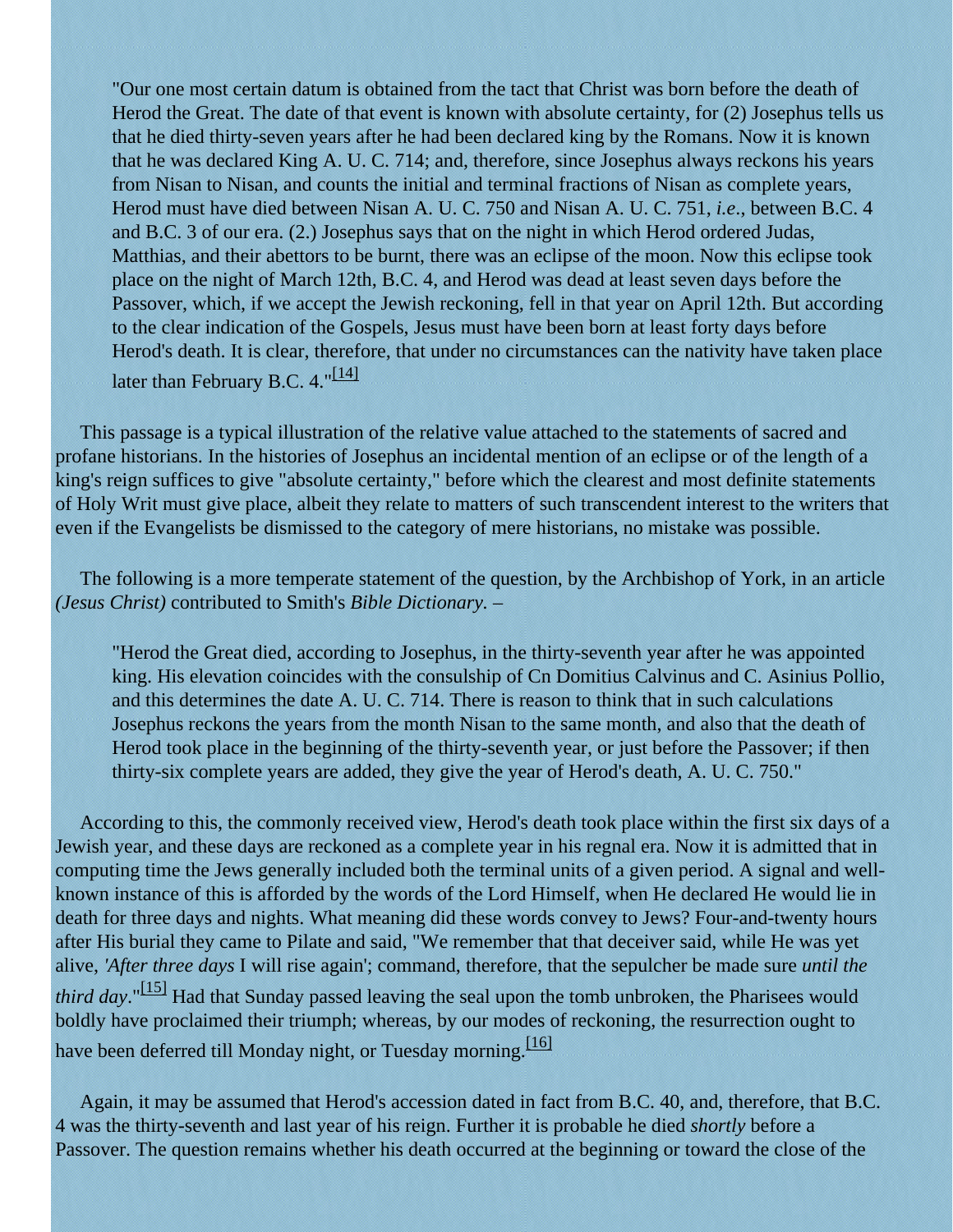Jewish year.

 Josephus relates that when the event took place Archelaus remained in seclusion during seven days, and then presented himself publicly to the people. His first reception was not unfavorable, though he had to yield to many a popular demand then pressed on him; and after the ceremonial, he "went and offered sacrifice to God, and then betook himself to feast with his friends." Soon, however, discontent and disaffection began to smolder and spread, and fresh demands were made upon the king. To these again he yielded, though with less grace, instructing his general to remonstrate with the people, and persuade them to defer their petitions till his return from Rome. These appeals only increased the prevailing dissatisfaction, and a riot ensued. The king still continued to parley with the seditious, but, *"upon* the approach of the feast of unleavened bread," when the capital became thronged with the Jews from the country, the state of things became so alarming that Archelaus determined; to suppress the rioters by force of arms. This was *"upon the approach of* the feast," and the Jews considered the Passover was "nigh at hand" upon the eighth day of Nisan, when they repaired to Jerusalem for the festival.<sup>[\[17\]](#page-151-7)</sup>

 The Passover began the 14th Nisan. This final riot took place during the preceding week. The earlier riot occurred before that again, £e., before the date of the incursion of Jews for the festival, the 8th Nisan. This again was preceded by *some* interval, measured from the day following the court mourning for Herod, which had lasted seven days. The history, therefore, establishes conclusively that Herod's death was more than fourteen days before the Passover, and therefore *at the close and not at the beginning of a Jewish year.*

But which year? His death must have been *after* the eclipse of 13th March, B.C.  $4^{18}$  But the eclipse was only a month before the Passover of that year, and his death was fourteen days at least before the Passover, could then the events recorded by Josephus as occurring in the interval between the eclipse and the king's death have taken place in a fortnight? Let the reader turn to the *Antiquities* and judge for himself whether it be possible. The natural inference from the history is that the death was not weeks but months after the eclipse, and therefore, again, at the *close* of the year.

 The correctness of this conclusion can be established by the application of the strictest of all tests, that of referring to the historian's chronological statements.

 In his *Wars* (2:7, 3), Josephus assigns the banishment of Archelaus to the *ninth* year of his government; in his later work *(Ant.,* 17, 13, 3), he states it was in his *tenth* year. And these dates are given with a definiteness and in a manner which preclude the idea of a blunder. They are connected with the narration of a dream in which Archelaus saw a number of ears of corn (nine in the *War*s, ten in the *Antiquities),* devoured by oxen, – presaging that the years of his rule were about to be brought abruptly to an end. Now whether a ruler be Christian, Jew, or Turk, his ninth year is the year beginning with the eighth anniversary of his government, and his tenth year that beginning with the ninth anniversary; and it is mere casuistry to pretend that there is either mystery or difficulty in the matter. It is evident that the difference between the two statements of the historian is intentional, and that in his two histories he computed the Ethnarch's government from two different epochs. But if Herod died in the first week of the Jewish year, as these writers maintain, this would be impossible, for Archelaus's actual accession would have synchronized with his accession according to Jewish reckoning. Whereas if his government dated from the *close* of a Jewish year, A.D.  $6^{[19]}$  would be his ninth year in fact, but his tenth year according to *Mishna* rule of computing reigns from Nisan.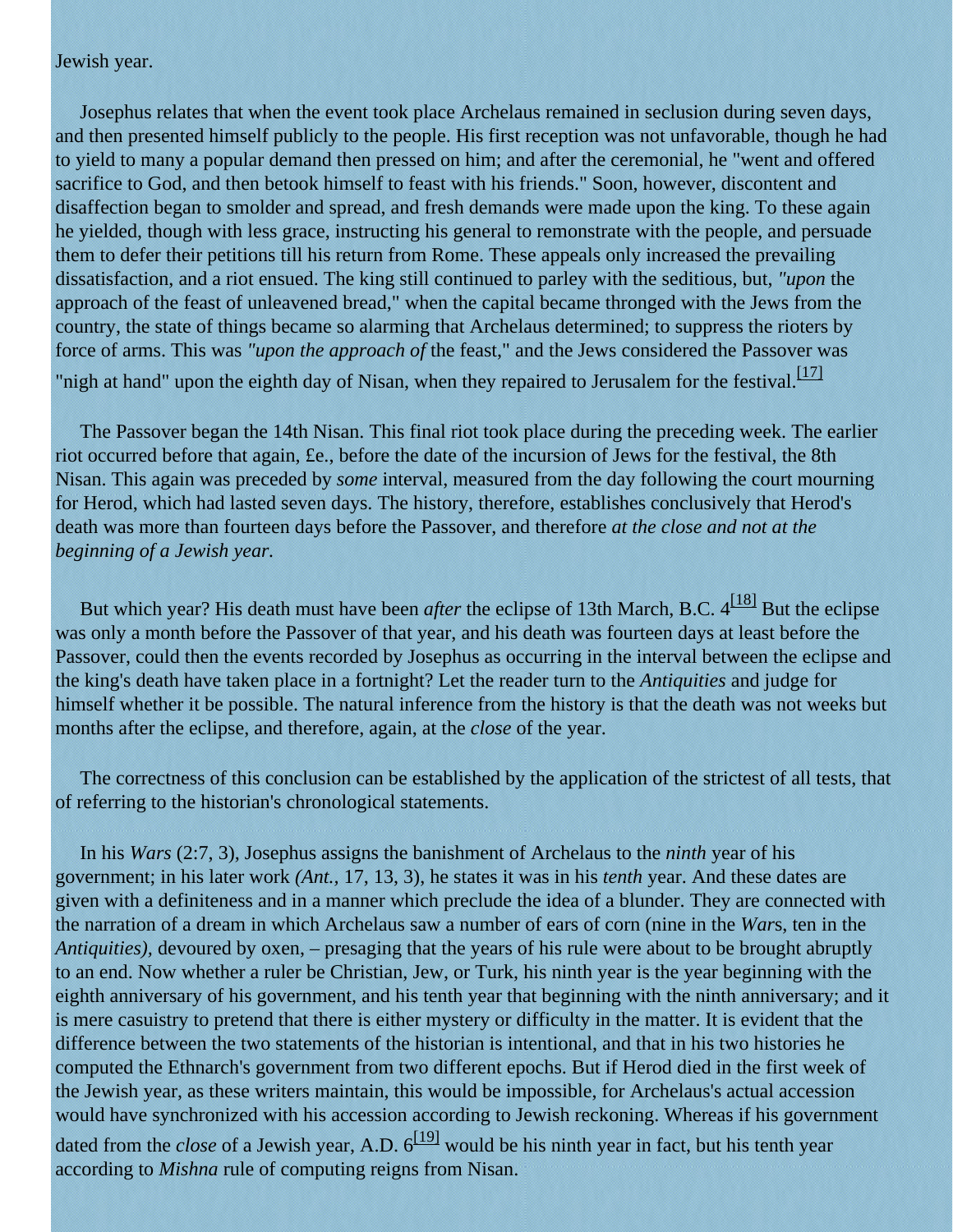<span id="page-144-0"></span> In numerous treatises on this subject will be found an argument based on John 2:20, "Forty and six years was this temple in building." According to Josephus (it is urged), "Herod's reconstruction of the temple began in the eighteenth year of his reign," $[20]$  and forty-six years from that date would fix A.D. 26 as the year in which these words were spoken, and therefore as the first year of our Lord's ministry. That writers of repute should have written thus may be described as a literary phenomenon. Not only does Josephus *not* say what is thus attributed to him, but his narrative disproves it. The foundation for the statement is that either in his eighteenth or nineteenth year<sup>[\[21\]](#page-152-1)</sup> Herod made a speech proposing to rebuild the temple. But the historian adds, that finding his intentions and promises thoroughly distrusted by the people, "the king encouraged them, and told them he would not pull down their temple till all things were gotten ready for building it up entirely again. And as he promised them this beforehand, so he did not break his word with them, but got ready a thousand wagons, that were to bring stones for the building, and chose out ten thousand of the most skillful workmen, and bought a thousand sacerdotal garments for the priests, and *had some of them taught the art of stone-cutter*s, and *others of carpenters,*

<span id="page-144-2"></span><span id="page-144-1"></span>and *then* began to build; *but this was not till everything was well prepared for the work*."<sup>[\[22\]](#page-152-2)</sup> What length of time these preparations occupied, it is of course impossible to decide, but if, as Lewin supposes, the work was begun at the Passover of B.C. 18, then forty-six years would bring us exactly to A.D. 29 – the first Passover of the Lord's ministry.

### **NOTE C CONTINUOUS HISTORICAL SYSTEM OF PROPHETIC INTERPRETATION**

 THE historical interpreters of prophecy have grasped a principle the importance of which is abundantly proved by the striking parallelisms between the visions of the Apocalypse and the events of the history of Christendom. But not content with this, they have on the one hand brought discredit on prophetic study by wild and arrogant predictions about the end of the world, and on the other, they have reduced their principle of interpretation to a system, and then degraded it to a *hobby.* The result is fortunate in this respect, that the evil cannot fail to cure itself, and the time cannot be far distant when the "continuous historical interpretation," in the form and manner in which its champions have propounded it, will be regarded as a vagary of the past. The events of the first half of the present century produced on the minds of Christians such an impression in its favor, that it bid fair to gain general acceptance. But the late Mr. Elliott's great work has thoroughly exposed its weaknesses. A perusal of the first five chapters of the *Horae Apocalypticae* cannot fail to impress the reader with a sense of the genuineness and importance of the writer's scheme, nor will he fail to appreciate the erudition displayed, and the sobriety with which it is used. But when he passes from the commentary upon the first five seals, to the account of the sixth seal, he must experience a revulsion of feeling which will be strong just in proportion to his apprehension of the *trueness* and solemnity of Holy Writ. Let any one read the last six verses of the sixth chapter of Revelation, a passage the awful solemnity of which has scarcely a parallel in Scripture, and with what feelings will he turn to Mr. Elliott's book to find that the words are nothing more than a prediction of the downfall of paganism in the fourth century!

 The words of the Apocalyptic vision in relation to the great day of Divine wrath (Revelation 6:17), are the language of Isaiah (13:9, 10) respecting "the day of the Lord," and again of Joel's prophecy (Joel 2:1, 30, 31, quoted by St. Peter on the day of Pentecost (Acts 2:16-20). Nor is this all. The twenty-fourth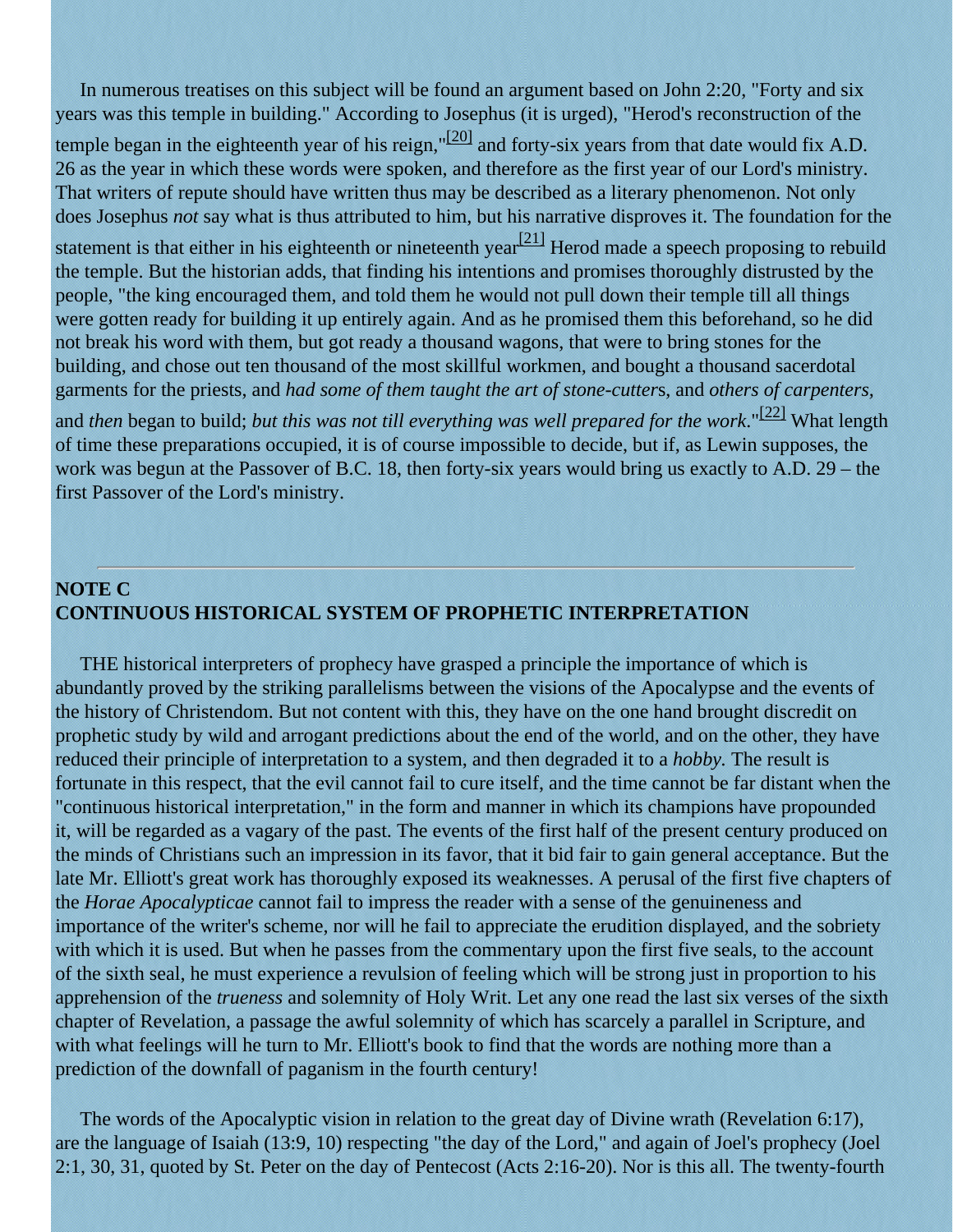chapter of St. Matthew is a Divine commentary upon the visions of the sixth chapter of Revelation, and each of the seals has its counterpart in the Lord's predictions of events preceding His second advent:, ending with the mention of these same terrible convulsions of nature here described. Therefore, even if the mind be "educated" up to the point of accepting such an interpretation of the vision of the sixth seal, these other Scriptures remain to be accounted for.

 Many other points in Mr. Elliott's scheme might be cited as equally faulty. Take for example the labored essay on the subject of the two witnesses, culminating in the amazing and-climax that their ascent to heaven (Revelation 11:12) was fulfilled when Protestants obtained "an advancement to political dignity and power." *(Horae. Ap.,* 2., 410). Still more wild and reckless is his exposition of Revelation 12:5. "It seems clear" (he says) "that whatever the woman's hope in her travail, the lesser consummation was the one figured in the man child's birth and assumption, viz., *the elevation of the Christians, first to*  recognition as a body politic, *then very quickly to the supremacy of the throne* in the Roman Empire" (vol. 3., 12). The reference to Wilberforce in connection with Revelation 15: is almost grotesque (vol. 3., 430). And finally he drifts upon the rock on which every man who follows this false system must inevitably be wrecked – the *chronology* of prophecy: proving by cumulative evidence that the year 1865 would usher in the *millennium,* or if not 1865, then 1877 or 1882 (vol. 3., 256-266).

 "An apocalyptic commentary which explains everything is self-convicted of error." This dictum of Dan. Alford's *(Gr. Test..* Revelation 11:2) applies with full force to Mr. Elliott's book. Maintaining as he does that these visions have received their absolute and final fulfillment, he is bound to explain everything;" and as the result these lucubrations mar a work which if recast by some intelligent student of prophecy would be of the highest value. In days like these, when we have to contend for the very words of Scripture, we cannot afford to dismiss them as harmless puerilities. They have given an impetus to the skepticism of the age, and have encouraged Christian men to treat the most solemn warnings of coming wrath as mere stage thunder.

 Mr. Elliott's mantle appears now to have fallen upon the author of the *Approaching End of t/re Age.*  Mr. Grattan Guinness's treatise upon lunisolar cycles and epacts will be deemed by many the most interesting and valuable portion of the work. The study of it has confirmed an impression I have long entertained, that in some mystic interpretation of the prophetic periods of Daniel, the chronology of Gentile supremacy and of the Christian dispensation lies concealed. Professor Birks, however, justly remarks, that it is "very doubtful whether much of the specialty on which Mr. Guinness founds this part of his theory is not due to a partial selection unconsciously made of *some* epact numbers out of many, and that the special relations of the epacts to the numbers 6, 7, 8, 13, would probably disappear on a comprehensive examination of all the epact numbers" *(Thoughts on Sacred Prophecy,* p. 64).

 It might also be remarked that with the latitude obtained by reckoning sometimes in lunar years, sometimes in lunisolar years, and sometimes in ordinary Julian years, the list of seeming chronological coincidences and parallelisms might be still further increased. The period from the Council of Nice (A.D. 325) to the death of Gregory XIII. (1585) was 1, 260 years. From the edict of Justinian (533) to the French Revolution was 1, 260 years; and again from A.D. 606, when the Emperor Phocas conferred the title of Pope on Boniface III., to the overthrow of the temporal power (1866-1870), was also 1, 260 years. If these facts prove anything, they prove, not that the periods mentioned are the fulfillment of Daniel's visions, for Daniel's visions relate to the history of Judah, with which these events have nothing to do, but that the chronology of such events is marked by cycles composed of multiples of seventy. Therefore, they greatly strengthen the *a priori* presumption that this is a general characteristic of "the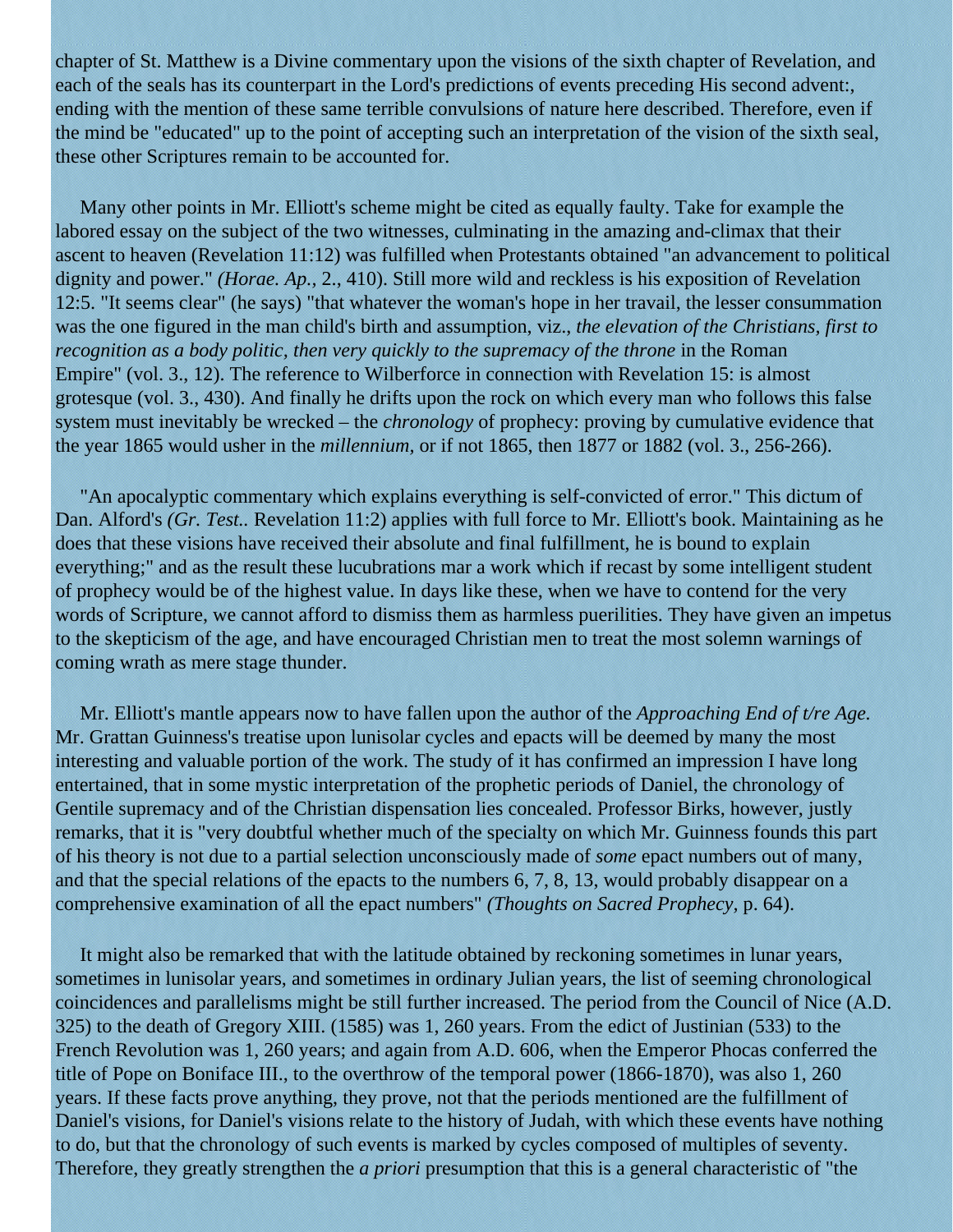tithes and seasons" as divinely planned, and that the visions will, hereafter, be literally fulfilled. In a word, such proofs prove far too much for the cause they are intended to support.

 I have already noticed the transparent fallacy of sup posing that the ten-horned beast and the Babylon of the Apocalypse can *both* be typical of Rome (p. 134, *ante).* In the, *Approaching End of the Age* this fallacy is accepted apparently without suspicion or misgiving, for the writer neither adopts nor improves upon the pleasing romance by which Mr. Elliott attempts to conceal the absurdity of such a view.

 As the Harlot comes to her doom by the agency of the Beast, it is absolutely certain that they are not identical; and every proof these writers urge to establish that the Church of Rome is Babylon, is equally conclusive to prove that the Papacy is not the Beast, the Man of Sin. Their whole system is like a house of cards which falls to pieces the moment it is tried. As such books are read by many who are unversed in history it may be well to repeat once more, that the division of the Roman earth into ten kingdoms has never yet taken place. That it has been partitioned is plain matter of history and of fact' that it has ever been divided into ten is a mere conceit of writers of this school.<sup>[\[23\]](#page-152-3)</sup>

<span id="page-146-0"></span> Of Daniel 9:24-27 Mr. Guinness writes, "From the then approaching command to restore and to build again Jerusalem, to the coming of Messiah the Prince, was to be *seventy week*s" (p. 417). This is a typical instance of the looseness of the historical school in dealing with Scripture. The words of the prophecy are, "From the going forth of the commandment to restore and to build Jerusalem unto the Messiah the Prince shall be *seven weeks and threescore and two weeks*."[\[24\]](#page-152-4) As this error underlies his entire exposition of the prophecy which forms the special subject of these pages, it is needless to discuss it. He follows Prideaux in computing the weeks from the seventh year of Artaxerxes.

<span id="page-146-1"></span> Again, in common with almost all commentators he confounds the seventy years of Judah's servitude with the seventy years of the desolations of Jerusalem. The prophecy he quotes from Jeremiah 25 (p. 414) was given in the fourth year of Jehoiakim, whereas the servitude began in his third year; and it foretold a judgment which fell seventeen years; later It would seem ungracious to notice'. minor inaccuracies, such as that of confounding Belshazzar with Nabonidus, the last king of Babylon.

 Such a book is useful in so far as it deals positively with the historical fulfillment as a primary and partial realization of the prophecies; and as a full and fearless indictment of the Church of Rome it is most valuable. But in the dogmatic negation of a literal fulfillment, in the blind and obstinate determination to establish, no matter at what cost to Scripture, that the Apocalypse has been "FULFILLED in the events of the Christian era," such a work cannot fail to be dangerous and mischievous. The real question at issue here is the character and value of the Bible. If the views of these writers be just, the language of Holy Writ in such passages as the close of the sixth chapter of Revelation is the most utter bombast. And if wild exaggeration characterize one portion of the Scriptures, what confidence can we have in any part? If the Great Day of Divine wrath, described in terms of unsurpassed solemnity, were nothing but a brief crisis in the history of a campaign now long past, the words which tell of the joy of the blessed and the doom of the impenitent may after all be mere hyperbole, and the Christian's faith may be mere credulity.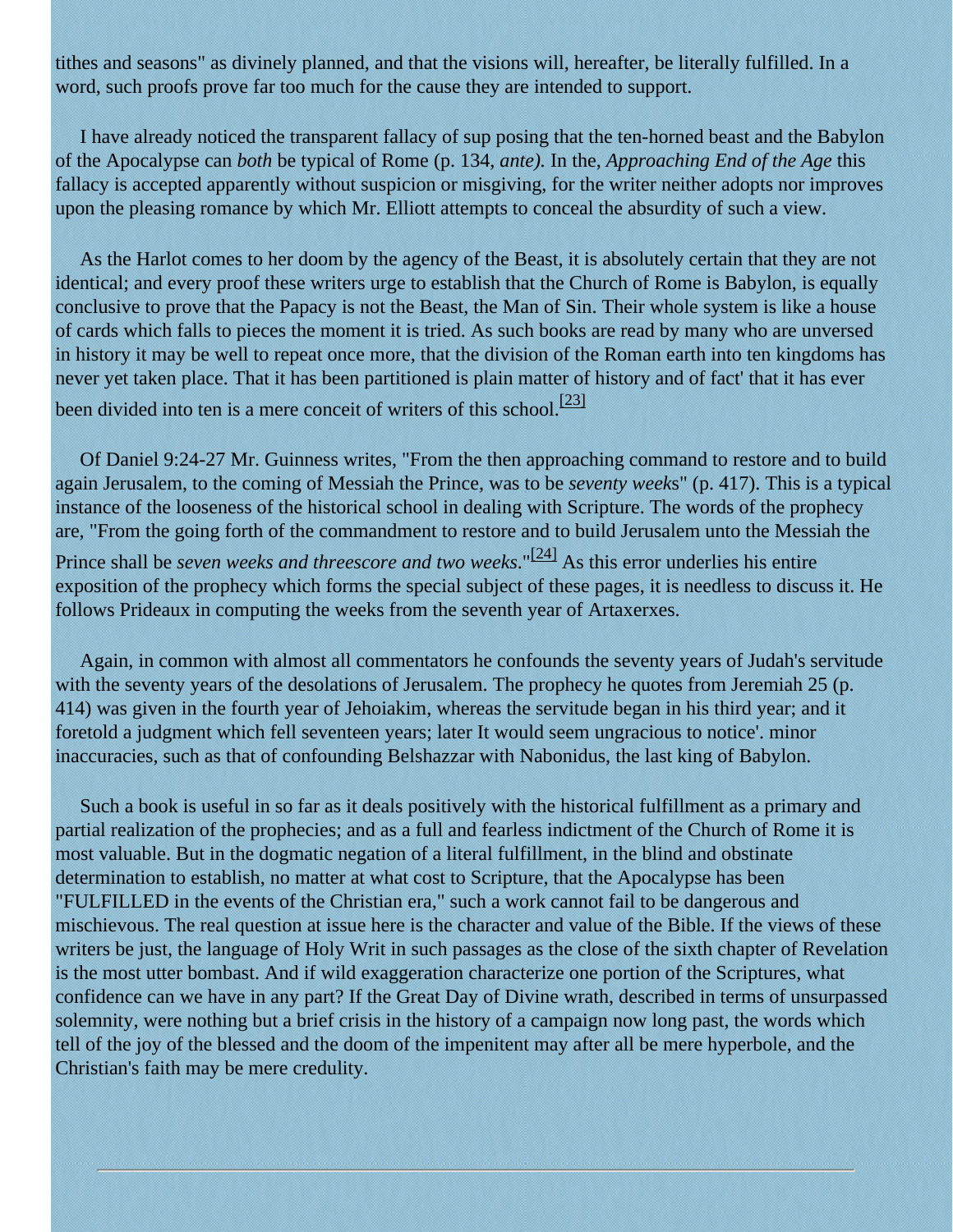#### **NOTE D** *THE TEN KINGDOMS*

 "PROPHECY is not given to enable us to prophesy," and no one who has worthily pursued the study will fail to feel misgivings at venturing out upon the tempting field of forecasting "things to come." By patient contemplation we may clearly discern the main outlines of the landscape of the future; but "until the day dawn," our apprehension of distances and details must be inadequate, if not wholly false. The great facts of the future, so plainly revealed in Scripture, have been touched on in preceding pages. For what follows here no deference is claimed save what may be accorded to a "pious opinion" based on earnest and careful inquiry.

 Next to the restoration of the Jews, the most prominent political feature of the future, according to Scripture, is the tenfold partition of the Roman earth. The emphasis and definiteness with which *ten*  kingdoms are specified, not only in Daniel, but in the Revelation, forbid our interpreting the words as describing merely a division of power such as has existed ever since the disruption of the Roman Empire, though this is undoubtedly a feature of the prophecy. Babylon, Persia, Greece, and Rome in turn sought to grasp universal dominion. That there should be a commonwealth of nations living side by side at peace, was a conception that nothing in the history of the world could have suggested.

<span id="page-147-1"></span><span id="page-147-0"></span> The principal clew which Scripture affords upon the subject is the connection between these kingdoms and the Roman Empire.<sup>[25]</sup> But some latitude must probably be allowed as to boundaries, otherwise we should have to choose between two equally improbable alternatives, namely, either that our own nation shall have sunk to the position of a province, not even Ireland remaining under her sway,<sup>[\[26\]](#page-152-6)</sup> or else that the England which is to be numbered among the ten kingdoms will include the vast empire of which this island is the heart and center. May we not indulge the hope that however far our nation may lapse in evil days to come from the high place which, with all her faults, she has held as the champion of freedom and of truth, she will be saved from the degradation of participating in the vile confederacy of the latter days?

 These considerations as to boundaries apply also to Germany, though in a lower degree; and Russia is clearly out of the reckoning altogether. The special interest and importance of these conclusions depend upon the fact that the antichrist is to be at first a patron and supporter of the religious apostasy of Christendom, and that England, Germany, and Russia are precisely the three first-rate Powers who are outside the pale of Rome.

<span id="page-147-2"></span>But there is no doubt that Egypt, Turkey, and Greece will be numbered among the ten kingdoms; $\frac{27}{127}$ and is it not improbable in the extreme that these nations will ever accept the leadership of a man who is to appear as the champion and patron of the Latin Church? A striking solution of this difficulty will probably be found in the definite prediction, that while the ten kingdoms will ultimately own his suzerainty, *three* of the ten will be brought into subjection by force of arms (Daniel 7:24.)

 Turning again to the West, the names of France, Austria, Italy, and Spain present themselves; and seven of the kingdoms are thus accounted for. Can the list be completed? Belgium, Switzerland, and Portugal remain, and these too would claim a place were we dealing with the Europe of today; but as it is the future we are treating of, any attempt to press the matter further seems futile. It has been confidently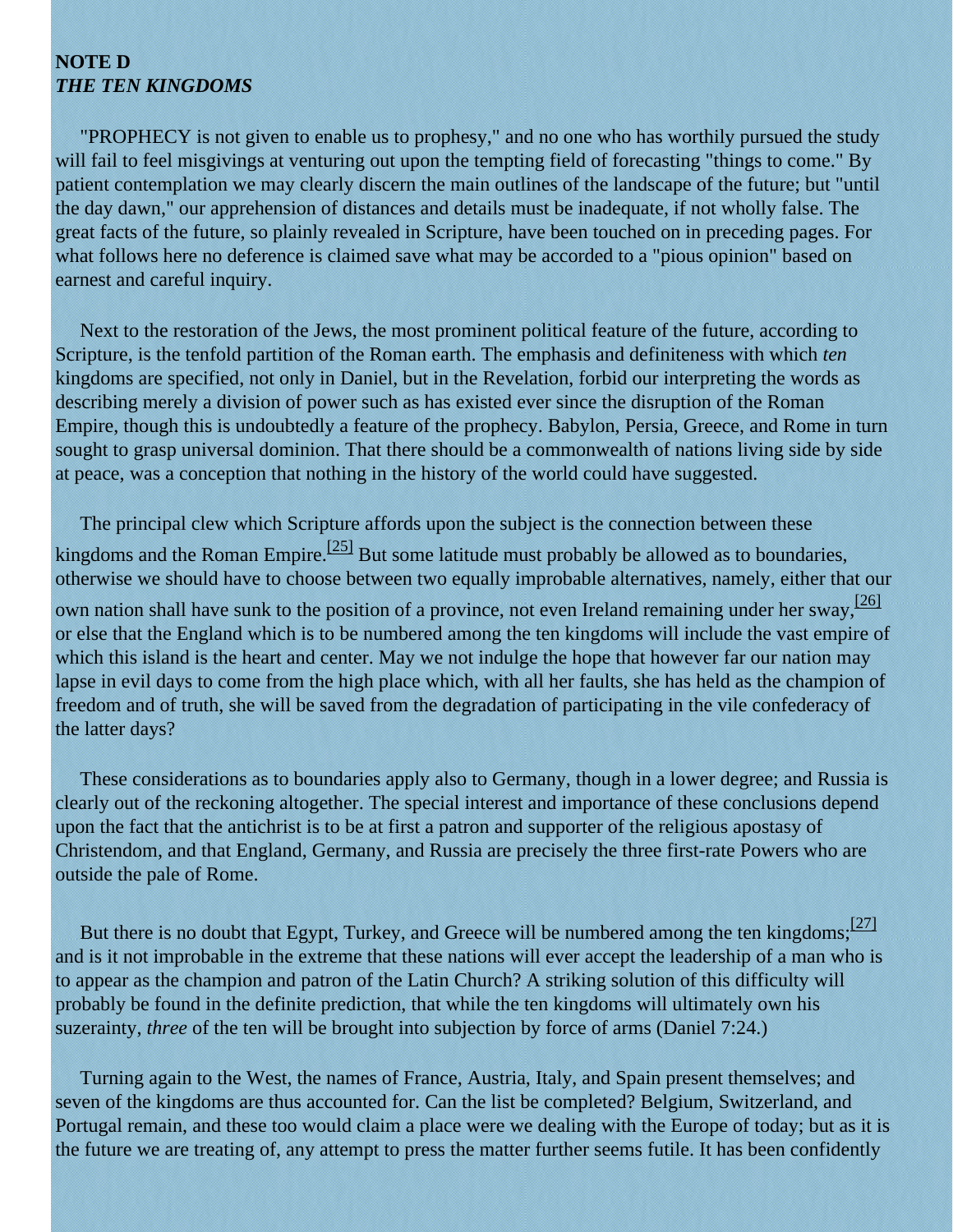urged by some that as the ten kingdoms were symbolized by the ten toes of Nebuchadnezzar's image, – five on either foot, – five of these kingdoms must be developed in the East, and five in the West. The argument is plausible, and possibly just; but its chief force depends upon forgetting that in the prophet's view the Levant and not the Adriatic, Jerusalem and not Rome, is the center of the world.

 To the scheme here indicated the objection may naturally be raised: Is it possible that the most powerful nations of the world, England, Germany, and Russia, are to have no part in the great drama of the last days? But it must be remembered, first, that the relative importance of the great Powers may be different at the time when these events shall be fulfilled, and secondly, that difficulties of this kind may depend entirely on the *silence* of Scripture, or, in other words, on our own ignorance. I feel bound to notice, however, that doubts which have been raised in my mind regarding the soundness of the received interpretation of the seventh chapter of Daniel point to a more satisfactory answer to the difficulties in question.

 As the vision of the second chapter specifies the four empires which were successively to rule the world, and as the seventh chapter also enumerates four "kingdoms," and expressly identifies the fourth of these with the fourth - kingdom of the earlier vision, the inference appears legitimate that the scope of both visions is the same throughout. And this conclusion is apparently confirmed by some of the details afforded of the kingdoms typified by the lion, the bear, and the leopard. So strong indeed is the *prima facie* case in support of this view, that I have not felt at liberty to depart from it in the foregoing pages. At the same time I am constrained to own that this case is less complete than it appears to be, and that grave difficulties arise in connection with it; and the following observations are put forward tentatively to promote inquiry in the matter:--

1st. Daniel 2 and 7 are both in the Chaldee portion of the Book, and are therefore bracketed together, and separated from what follows. This strengthens the presumption, therefore, which would obtain in any case, that the later vision is not a repetition of the earlier one. Repetition is very rare in Scripture.

<span id="page-148-0"></span>2nd. The date of the vision of the seventh chapter was the first year of Belshazzar, and therefore only some two or three years before *the fall* of the Babylonian empire.[\[28\]](#page-152-8) How then could the *rise* of that empire be the subject of the prophecy? Verse 17 appears definite that the rise of all these kingdoms was future.

3rd. In the history of Babylonia there is nothing to correspond with the predicted course of the first Beast, for it is scarcely legitimate to suppose that the vision was a prophecy of the career of Nebuchadnezzar, whose death had taken place upwards of twenty years before the vision was given. Moreover, the transition from the lion with eagle's wings to the human condition, though it may betoken decline in power, plainly typifies a signal rise morally and intellectually.

4th. Neither is there in the history of Persia anything answering to the bear-like beast with that precision and fullness which prophecy demands. The language of the English version suggests a reference to Persia and Media; but the true rendering appears to be: "It made for itself one dominion," $[29]$  instead of" It raised up itself on one side."

<span id="page-148-1"></span>5th. While the symbolism of the sixth verse seems at first sight to point definitely to the Grecian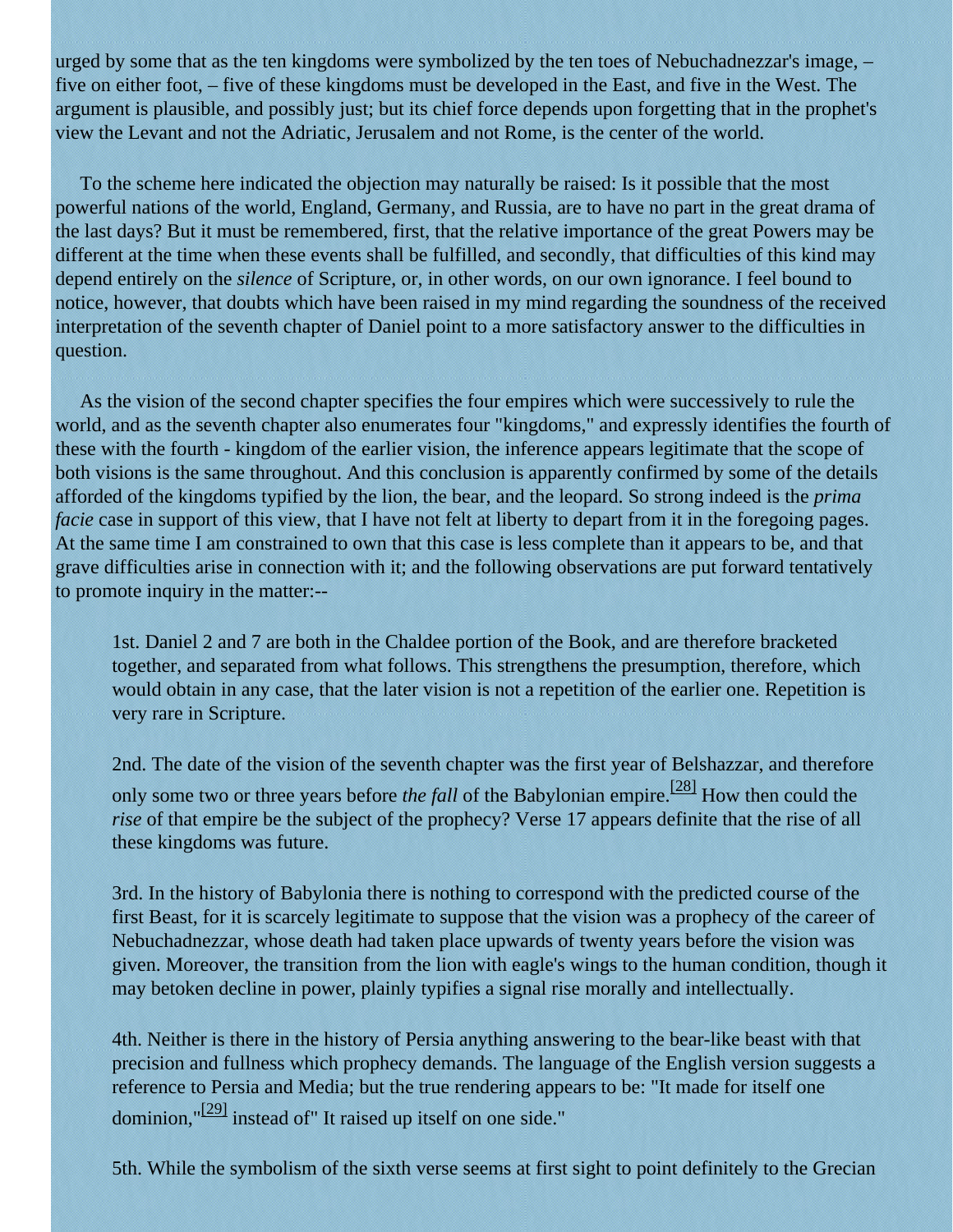Empire, it will appear upon a closer examination that *at its advent* the leopard had four wings and four heads. This was its primary and normal condition, and it was in this condition that "dominion was given to it." This surely is very different from what Daniel 8:8 describes, and what the history of Alexander's Empire realized, viz., the rise of a single power, which in its decadence continued to exist in a divided state.

6th. Each of the three first empires of the second chapter (Babylon, Persia, and Greece) was in turn destroyed and engulfed by its successor; but the kingdoms of the seventh chapter all continued together upon the scene, though "the dominion," was with the fourth (Daniel 7:12). Verse 3 seems to imply that the four beasts came up together, and at all events there is nothing to suggest a series of empires, each destroying its predecessor, though the symbolism of the vision was (in contrast with that of chap. 2.) admirably adapted to represent this. Compare the language of the next vision (Daniel 8:3-6).

7th. While the fourth beast is unquestionably Rome, the language of the seventh and twenty-third verses leaves no doubt that it is the Roman Empire in its revived and future phase. Without endorsing the views of Maitland, Browne, etc., it must be owned that there was nothing in the history of ancient Rome to correspond with the main characteristic of this beast unless the symbolism used is to be very loosely interpreted. To "devour the earth," "tread it down and break it in pieces," is fairly descriptive of other empires, but Ancient Rome was precisely the one power which added government to conquest, and instead of treading down and breaking in pieces the nations it subdued, sought rather to mold them to its own civilization and polity.

<span id="page-149-0"></span>All this – and more might be added<sup>[30]</sup> – suggests that the entire vision of the seventh chapter may have a future reference. We have already seen that sovereign power is to be with a confederacy of ten nations ultimately heading up in one great Kaiser, and that several of what are now the first-rate Powers are to be outside that confederacy: it is in the last degree improbable, therefore, that such a supremacy will be attained save after a tremendous struggle. At this moment the international politics of the old world center in the Eastern Question, which is after all merely a question of the balance of power in the Mediterranean. Now Daniel 7:2 expressly names the Mediterranean ("the Great Sea") as the scene of the conflict between the four beasts. May not the opening portion of the vision then refer to the gigantic struggle which must come some day for supremacy in the Mediterranean, which will doubtless carry with it the sovereignty of the world? The lion may possibly typify England, whose vast naval power may be symbolized by the eagle's wings. The plucking of the wings may represent the loss of her position as mistress of the seas. And if such should be the result of the impending struggle, we would be eager to believe that her after course shall be characterized by moral and mental pre-eminence: the beast, we read, was "made to stand upon the feet as a man, and a man's heart was given to it."

 If the British lion have a place in the vision, the Muscovite bear can scarcely be omitted; and it may confidently be averred that the bear of the prophecy may represent the Russia of today fully as well as the Persia of Cyrus and Darius. The definiteness of the symbolism used in respect of the leopard (or panther) of the vision makes it more difficult to refer this portion of the prophecy to Germany or any oilier nation in particular. It would be easy to make out an *ad captandum* case in support of such a view, but it may suffice to remark that if the prophecy be still unfulfilled, its meaning will be incontestable when the time arrives.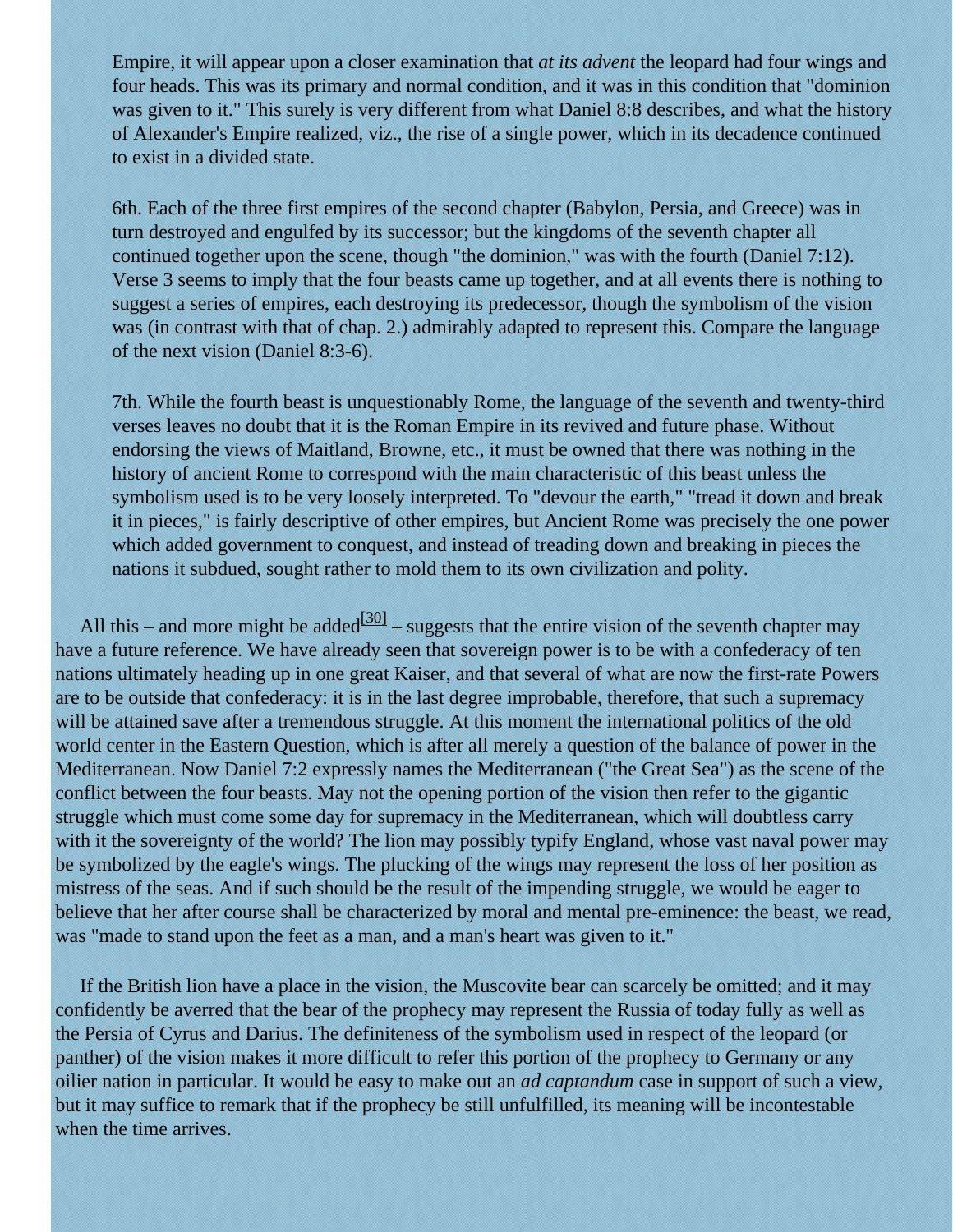### **CHRONOLOGICAL DIAGRAM OF THE HISTORY OF JUDAH**

 Anderson's "Chronological Diagram of the History of Judah" is a panoramic view of both history and prophecy in relation to Daniel's people (Judah) and city (Jerusalem), i.e., "Seventy weeks are determined upon thy people and upon thy holy city, to finish the transgression, and to make an end of sins, and to make reconciliation for iniquity, and to bring in everlasting righteousness, and to seal up the vision and prophecy, and to anoint the most Holy" (Daniel 9:24). Anderson chronologically integrates secular history, Jewish history, the history of Jerusalem and the Temple, Daniel's vision of the "great image" (2:31), and the ministry of the prophets, with a view toward the consummation of God's program of judgment during the Seventieth Week (9:27). Simply studying the diagram to catch Anderson's meaning is enough to provoke greater understanding of a subject that even the "angels desire to look into" (1Peter 1:12).

Footnotes

[1.](#page-139-0) *Encyc. Brit.,* 9th ed., title "Artaxerxes."

[2.](#page-139-1) W. K. Loftus, *"Chaldea and Susiana,"* p. 341.

[3.](#page-140-0) *Daniel,* p. 160.

[4.](#page-140-1) On this point I have consulted the author of *The Five Great Monarchies,* a book to which frequent reference is made in these pages, and I am indebted to Canon Rawlinson's courtesy and kindness for the following reply: "I think you may safely say that chronologers are now agreed that Xerxes died in the year B. C. 465. The Canon of Ptolemy, Thucydides, Diodorus, and Manetho are agreed; the only counter authority being Ctesias, who is quite untrustworthy."

[5.](#page-140-2) *Ante-Nicene Christian Library,* vol. 9., second part, p 184.

[6.](#page-140-3) Works, vol. 15., p. 108.

[7.](#page-140-4) Arnold's trans., pp. 443-454.

[7-2.](#page-140-4) Kruger's arguments are reviewed by Clinton in F. H., 2., p. 217.

[8.](#page-140-5) *Daniel,* p. 171, *note.*

[9.](#page-140-6) See *ex. gr*. Mitford, 2., 226; Thirlwall, 2., 428; Grote, 5., 379; and of Germans *see* Niebuhr, *Lec*t. *Anc.*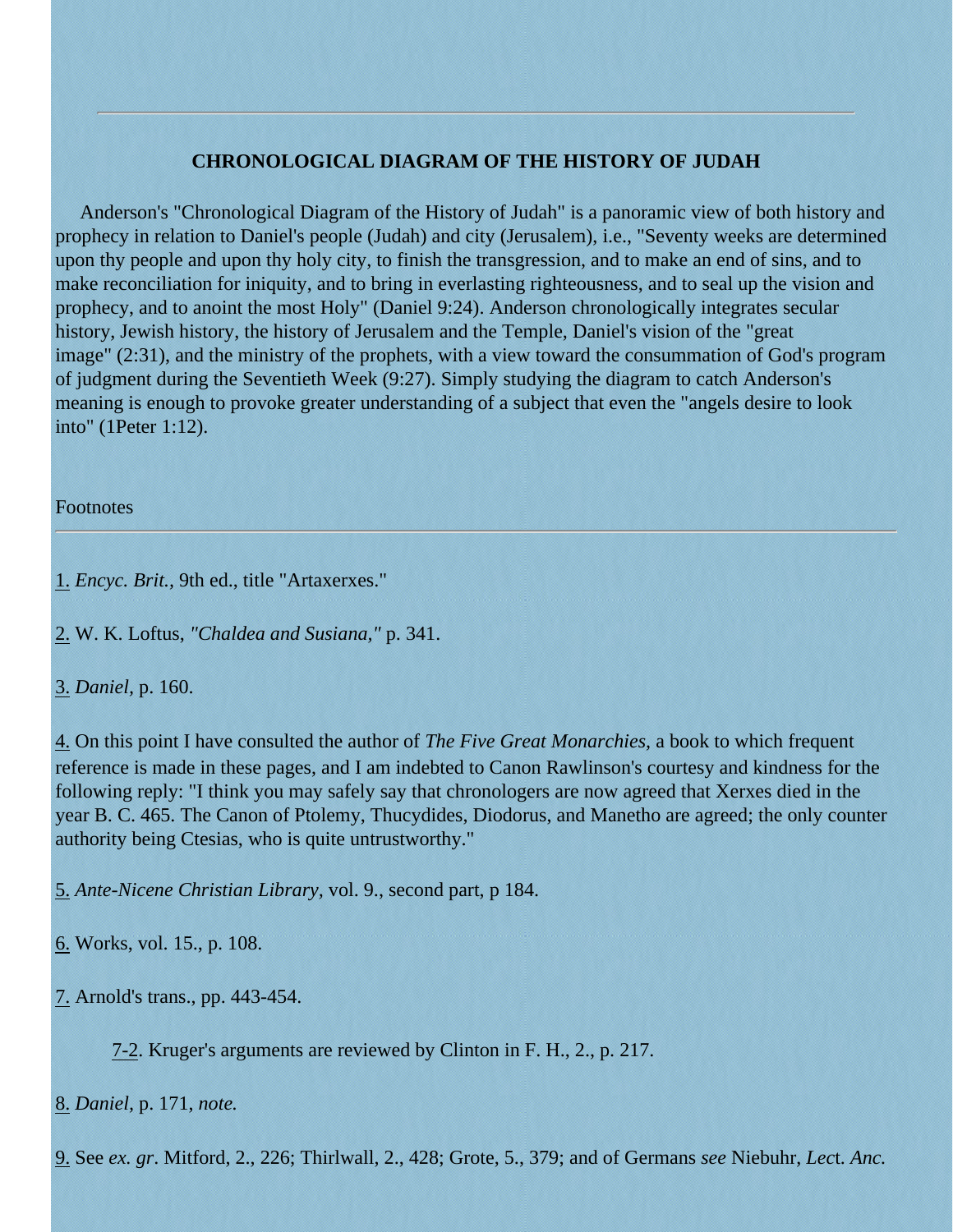*Hist.* (Schmitz ed.), 2., 180-181.

[10.](#page-140-7) *Daniel,* p. 266.

[11.](#page-141-0) *Ibid.* p. 99, *note.*

[12.](#page-141-1) The Feast of Purim derives its name from the fact that when Haman planned the destruction of the people of Mordecai, he cast lots day by day to find "a lucky day "for the execution of his scheme. A whole year — the twelfth year of Xerxes — was thus consumed (Esther 3:7); and the decree for the slaughter of the Jews was made on the 13th Nisan in the following year *(ibid.* 3:12). The decree in their favor was granted two months later *(ibid.* 8:9), and the king is mentioned in connection with the execution of that decree in the twelfth month of that year *(ibid.* 9: l, 13-17). The reign of Xerxes therefore certainly continued to the last month of his thirteenth year. The last chapter of Esther, moreover, clearly shows that his reign did not end with the events recorded in the book, but that his promotion of Mordecai was the beginning of a new era in his career.

[13.](#page-141-2) *Christology* (Arnold's *trans.),* Ch. 737.

[14.](#page-142-0) Dr. Farrar's book has done much to popularize a controversy which hitherto has interested only the few. It may be well to notice, therefore, that his sweeping statement as to the date of Herod's death is doubtful *(see* Clinton, *Fasti Rom.,* A. D. 29), and that Josephus does *not* always reckon reigns in the manner indicated.

[15.](#page-142-1) Matthew 27:63, 64; comp. 2 Chronicles 10:5-12. "He said unto them, Come again unto me *after three* days…so Jeroboam and all the people came to Rehoboam *on the third day?"*

[16.](#page-142-2) Whether such a system of reckoning appears strange or natural depends on the habit of thought of the individual. A professor of theology might have trouble in defending it in class, but a prison chaplain would have no difficulty in explaining it to his congregation! Our own civil day is a nuchthameron, beginning at midnight, and the law takes no cognizance of a *part* of a day. Therefore in a sentence of three days' imprisonment, the prescribed term is equal to seventy-two hours; but though the prisoner seldom reaches the gaol till evening, the law holds him to have completed a day's imprisonment the moment midnight strikes, and the gaoler may lawfully release him the moment the prison is opened the second morning after. As a matter of fact a prisoner committed for three days is seldom more than forty hours in gaol. This mode of reckoning and speaking was as familiar to the Jew as it is to the *habitues* of our police courts.

[17.](#page-143-0) "When the people were come in great crowds to the feast of unleavened bread on the eighth day of the month Xanthicus" *(i. e.,* Nisan) (Jos., *Wars,* 6. 5, 3. Comp. John 11:55; 12:1). "The Jews' Passover was nigh at hand, and many went out of the country up to Jerusalem before the Passover to purify themselves. Then Jesus six days before the Passover came to Bethany."

[18.](#page-143-1) There was no lunar eclipse visible at Jerusalem between that of the 13th March B. C. 4 and that of 9th January B. C. 1. Many writers take the latter to be the eclipse of Herod, and assign his death to that year. That of B. C. 1 was a fine total eclipse, totality coming on at fifteen minutes past midnight, whereas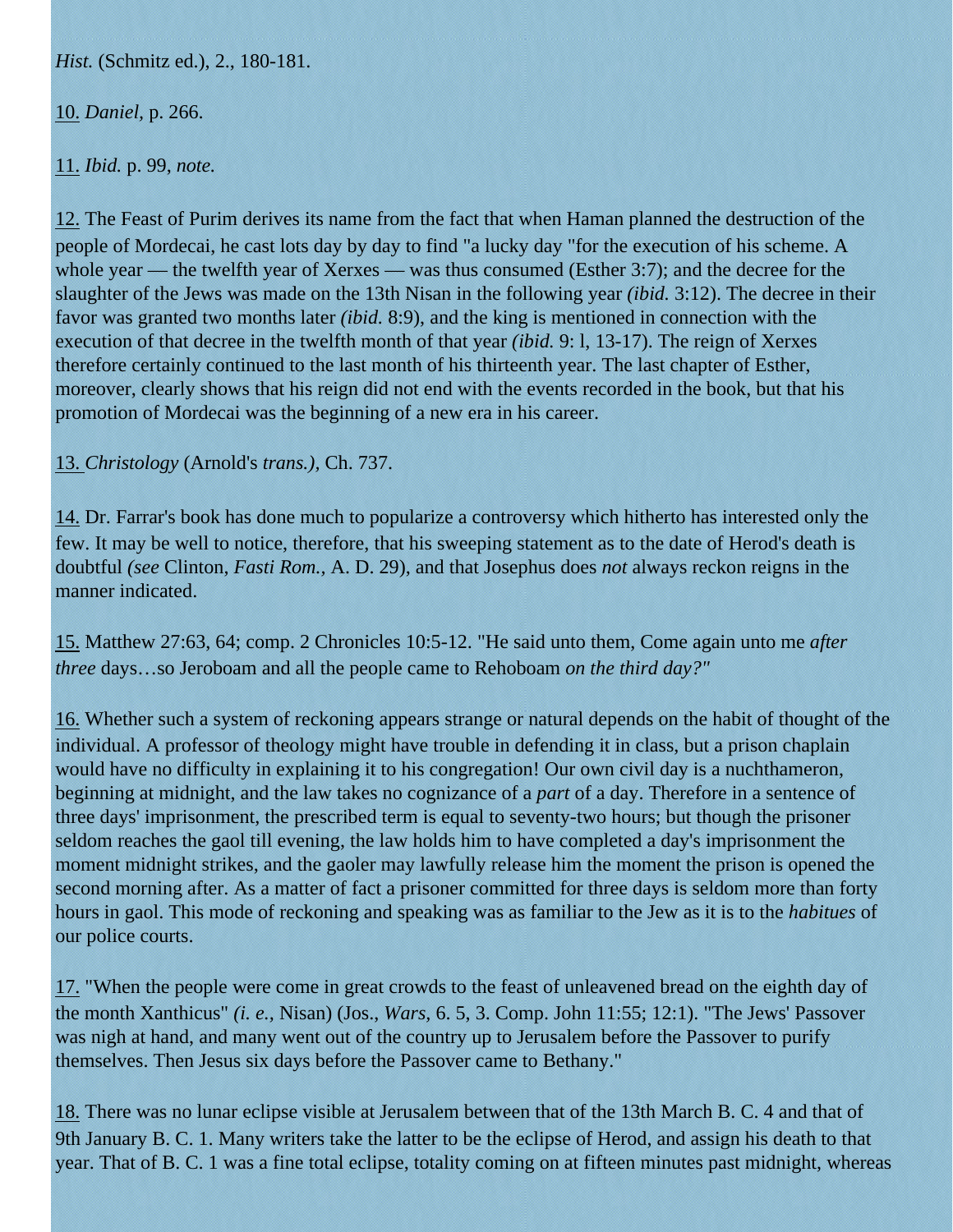that of B. C. 4 was but a partial eclipse, and the greatest magnitude was not till 2 h. 34 m. a. m. (Johnson, *Eclipses Past and Future).* But though every consideration of this character points to B. C. 1 as the (late of Herod's death, the weight of evidence generally is in favor of B. C. 4. Of recent writers, the former year is adopted by Dr. Geikie *(Life of Christ,* 6th ed., p. 150), and notably by the late Mr. Bosanquet, who argues the question in his *Messiah the Prince,* and more concisely in a paper read before the Society of Biblical Archaeology on 6th June, 1871.

[19.](#page-143-2) This is the year specified by Dion Cassius for the Ethnarch's banishment. Clinton, F. H., A. D. 6.

<span id="page-152-0"></span>[20.](#page-144-0) Farrar, *Life of Christ,* App. Exc. 1.

<span id="page-152-1"></span>[21.](#page-144-1) It depends on the meaning of the word gegonotos in the passage, whether the eighteenth or nineteenth year be intended. The narrative, as a whole, points to the nineteenth year. *Cf* Lewin's *Fasti Sacri,* pp. 56: and 92.

<span id="page-152-2"></span>[22.](#page-144-2) Josephus, *Ant.,* 15. 11, 27.

<span id="page-152-3"></span>[23.](#page-146-0) See p. 39, *ante.* Elliott's list of the ten kingdoms is the following: The Anglo-Saxons, Franks, Allmans, Burgundians, Visigoths, Suevi, Vandals, Ostrogoths, Bavarians, and Lombards. If any one can read the seventh chapter of Daniel and the thirteenth chapter of Revelation and accept such an interpretation, there is really no common ground on which to discuss the matter.

<span id="page-152-4"></span>[24.](#page-146-1) I deprecate the idea that my object is to review this or any other book. Were such my intention I could point out other similar errors. *Exodus gr.,* in Pt. III., chap. l, the writer enumerates five points of identity between the Harlot and the Church of Rome, and of these five the two last are sheer blunders, viz., "The minister of *the harlot* makes fire to descend from heaven," "And *the harlot* requires all to receive her mark." (Comp. Revelation 13:13, 16)

<span id="page-152-5"></span>[25.](#page-147-0) "The ten horns *out of this kingdom"* (Daniel 7:24).

<span id="page-152-6"></span>[26.](#page-147-1) Ireland was entirely, and Scotland was in part, outside the territorial limits of the Roman Empire.

<span id="page-152-7"></span>[27.](#page-147-2) In Daniel 11:40, Egypt and Turkey (or the Power which shall then possess Asia Millor) are expressly mentioned by their prophetic titles as separate kingdoms at this very time.

<span id="page-152-8"></span>[28.](#page-148-0) See Chron. Table, App. 1, *ante.*

<span id="page-152-9"></span>[29.](#page-148-1) Tregelles, *Daniel,* p. 34.

<span id="page-152-10"></span>[30.](#page-149-0) The beasts of Daniel 7 are those named in Revelation 13:2, to represent the Antichrist. Though this admits of the explanation given, it may also be used a strong argument in favor of the view above set forth.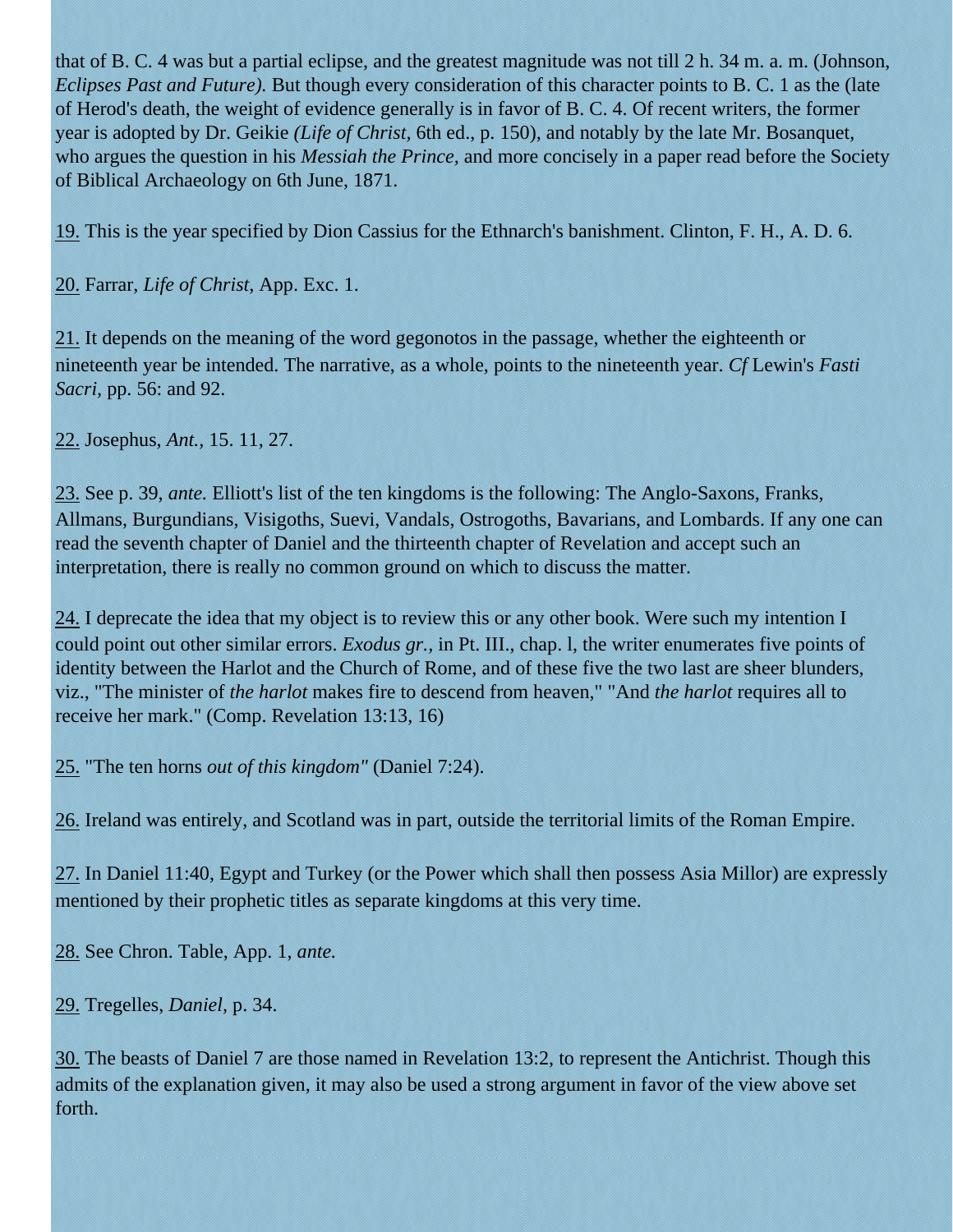## <span id="page-153-0"></span>**The Coming Prince**

**Sir Robert Anderson**

### **APPENDIX 3**

### **A RETROSPECT AND A REPLY**

 "TAKE heed that no man deceive you." Such were the first words of our Lord's reply to the inquiry, "What shall be the sign of Thy coming, and of the end of the age?" And the warning is needed still. "It is not for you to know the times or the seasons," was almost His last utterance on earth, before He was taken up. And if this knowledge was denied to His holy apostles and prophets, we may be sure it has not been disclosed to us today. Nor can a secret which, as the Lord declared, "the Father hath put in His own power," (Acts 1:7) be discovered by astronomical research or flights of higher mathematics.

 But, on the other hand, no thoughtful Christian can ignore the signs and portents which mark the days we live in. I little thought as I penned the introductory chapter of this book that the advance of infidelity would be with such terribly rapid strides. In the few brief years that have since elapsed the growth of skepticism within the Churches has exceeded even the gloomiest forecast. And side by side with this, again, the spread of spiritualism and demon-worship has been appalling. Its rotaries are reckoned by tens of thousands; and in America it has already been systematized into a religion, with a recognized creed and cult.

 But these dark features of our times, striking and solemn though they be, are not the most significant. While the warned-against apostasy of the last days thus seems to be drawing near, we are gladdened by signal triumphs of the Cross. It is not merely that at home and abroad the Gospel is being preached by such multitudes with a freedom never known before, but that, in a way unprecedented since the days of the Apostles, the Jews are coming to the faith of Christ. The fact is but little known that during the last few years more than a quarter of a million copies of the New Testament in Hebrew have been circulated among the Jews in Eastern Europe, and the result has been their conversion to Christianity, not by ones and twos, as in the past, but in large and increasing numbers. Entire communities in some places have, through reading the word of God, accepted the despised Nazarene as the true Messiah. This is wholly without parallel since Pentecostal times.

 Then again, the return of the Jews to Palestine is one of the strangest facts of the day. There is scarcely a country in the world that does not offer more attractions to the settler, be he agriculturist or trader; and yet, since *The Coming Prince* was written, more Jews have migrated to the land of their fathers than returned with Ezra when the decree of Cyrus brought the servitude to a close. But yesterday the prophecy that Jerusalem should be inhabited "as towns without walls" seemed to belong to a future far remote. The houses beyond the gates were few in number, and no one ventured abroad there after nightfall. Today the existence of a large and growing Jewish town outside the walls is a fact within the knowledge of every tourist, and year by year the immigration and the building still go on.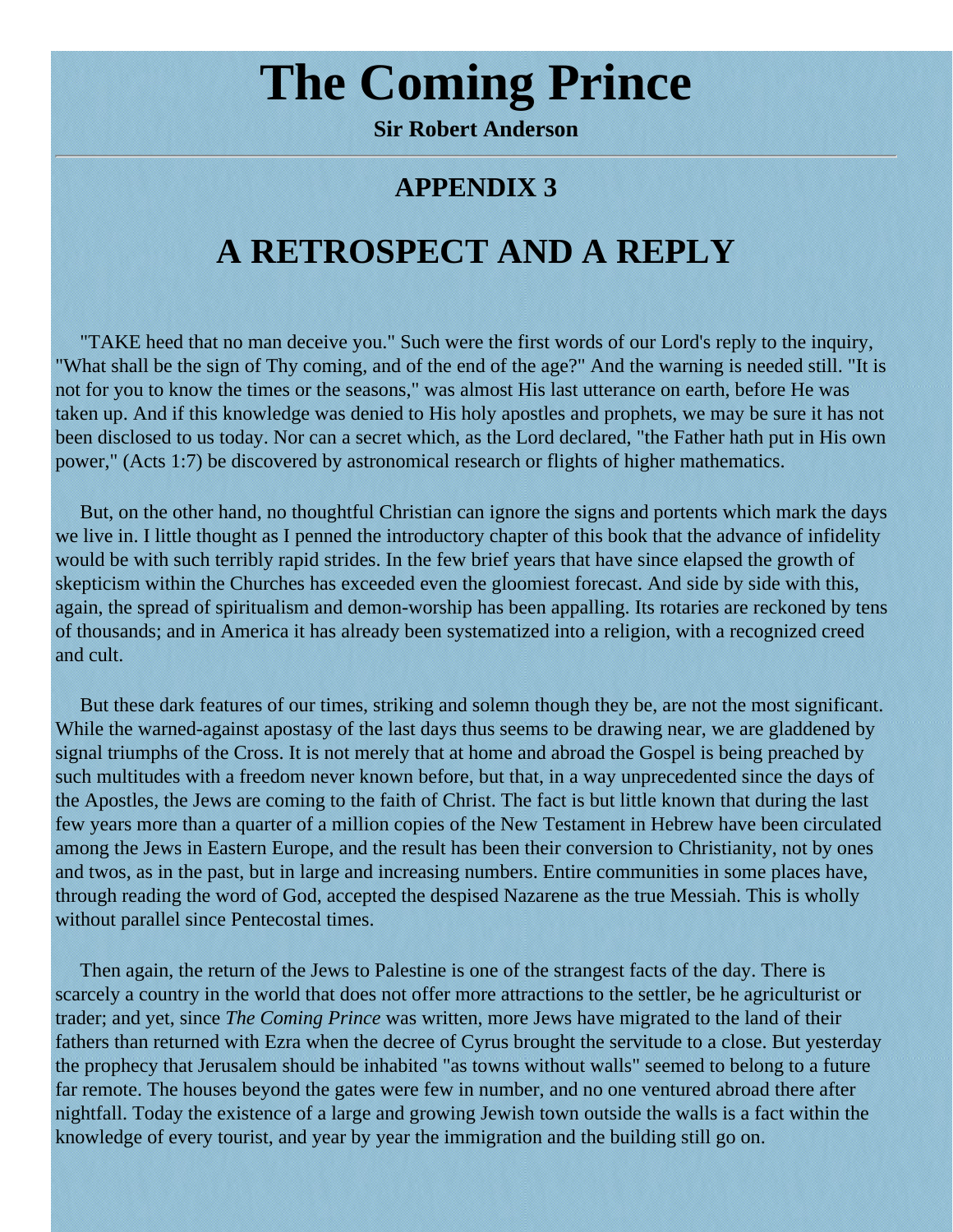<span id="page-154-0"></span> If I venture to touch upon the international politics of Europe, it will be but briefly, in connection with the prophecy of the seventh chapter of Daniel. I have given in detail my reasons for suggesting that the "historical" interpretation of that vision does not exhaust its meaning,  $\left[1\right]$  and I own to a deepening conviction that every part of it awaits its fulfillment. There, as elsewhere in the Scriptures, "the great sea" must surely mean the Mediterranean; and a terrible struggle for supremacy in the Levant appears to be the burden of the earlier portion of the vision. The nearness of such a struggle is now being anxiously discussed in every capital in Europe, and nowhere more anxiously than here at home. Never indeed since the days of Pitt has there been such cause for national anxiety; and the question of the balance of power in the Mediterranean has recently gained a prominence and interest greater and more acute than ever before attached to it.

 I will not notice topics of a more doubtful character, but confine myself to these; nor will I attempt by word-painting to exaggerate their significance. But here we are face to face with great public facts. On the one hand, there is this spread of infidelity and demon-worship, preparing the way for the great infidel and devil-inspired apostasy of the last days; and, on the other hand, there are these spiritual and national movements among the Jews, wholly without precedent during all the eighteen centuries which have elapsed since their dispersion. And, finally, the Cabinets of Europe are watching anxiously for the beginning of a struggle such as prophecy warns us will ultimately herald the rise of the last great monarch of Christendom. Is all this to be ignored? Is there not here enough on which to base, I will not say the belief, but an earnest hope, that the end may be drawing near? If its nearness be presented as a hope, I cherish and rejoice in it; if it be urged as a dogma, or an article of faith, I utterly repudiate and condemn it.

 As we dwell on these things a double caution will be opportune. These events and movements are not in themselves the fulfillment of the prophecies, but merely indications on which to found the hope that the time for their fulfillment is approaching. Any who searched their Bibles amidst the strange, and startling, and solemn events of a century ago must surely have concluded that the crisis; was then at hand; and it may be that once more the tide: which now seems so rapidly advancing may again recede:. and generations of Christians now unborn may still be: waiting and watching upon earth. Who will dare to set a limit to the long-suffering of God? and this is His own explanation of His seeming "slackness." (2 Peter 3:9.)

 We need further to be warned against the error into which the Thessalonian Christians were betrayed. Their conversion was described as a turning from idols to serve the true God and "to wait for His Son from heaven." And the coming of the Lord was presented to them as a practical and present hope, to comfort and gladden them as they mourned their dead. (1 Thessalonians 1:9, 10, and 4:13-18.) But when the Apostle passed on to speak of "the times and seasons" and "the day of Jehovah," (1 Thessalonians 5:1-3.) they misunderstood the teaching; and, supposing that the coming of the Lord was immediately connected with the day of Jehovah, they concluded that that awful day was breaking. On both points they were wholly wrong. In the Second Epistle the Apostle wrote, "Now we beseech you, brethren, in behalf of the coming of our Lord Jesus Christ and our gathering together unto Him, to the end that ye be not quickly shaken from your mind, nor yet be troubled, either by spirit, or by word, or by epistle as from us [referring of course to the First Epistle], as that the day of the Lord is now present."<sup>[\[2\]](#page-162-1)</sup>

<span id="page-154-1"></span> "The times and seasons" are connected with Israel's hope and the events which will precede the realization of it. (Acts 1:6, 7.) The Church's hope is wholly independent of them. And if the Christians of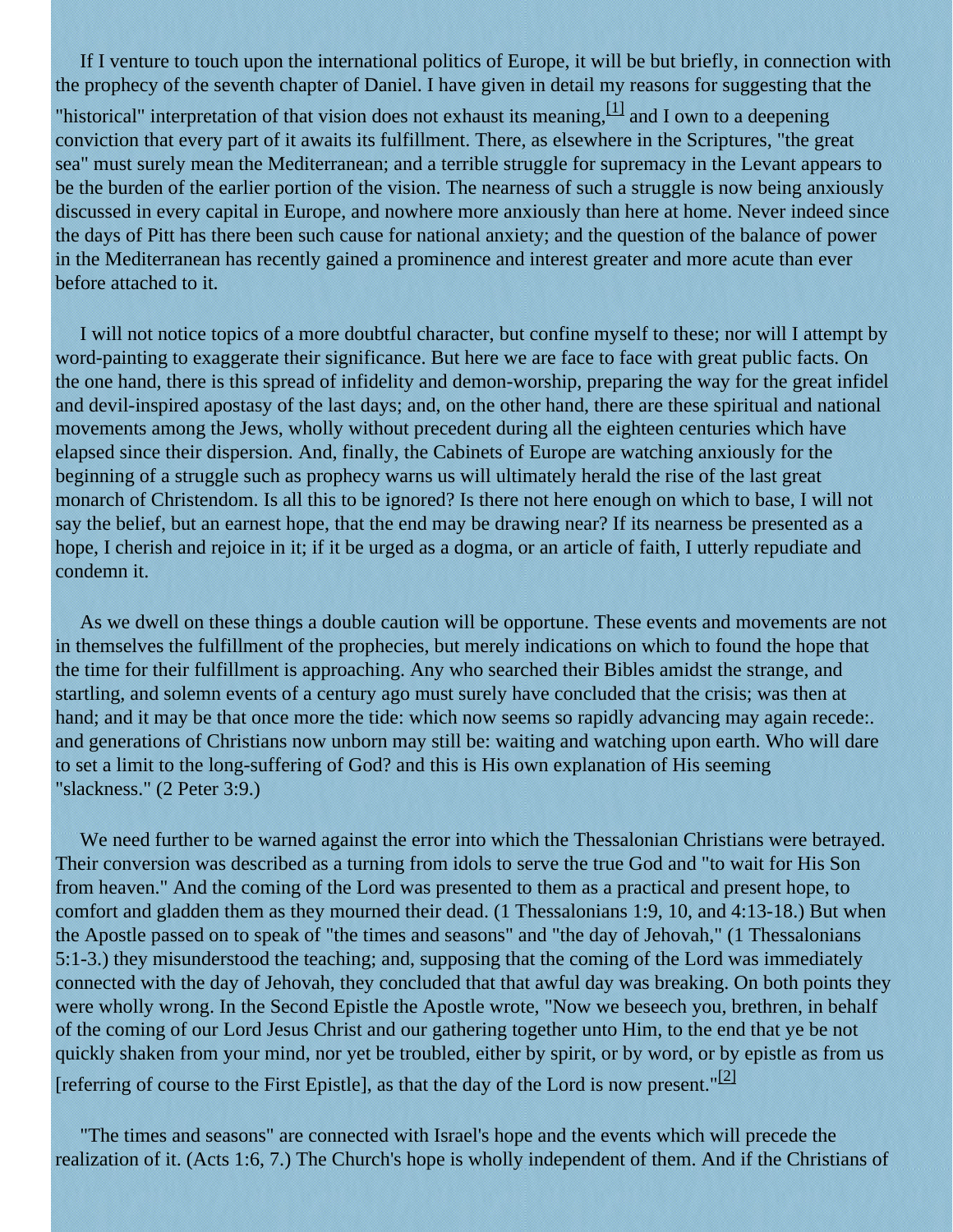the early days were taught to "live looking for that blessed hope," how much more may we! Not a line of prophecy must first be fulfilled; not a single event need intervene. And any system of interpretation-or of doctrine which clashes with this, and thus falsities the teaching of the Apostles of our Lord, stands thereby condemned.<sup>[\[3\]](#page-162-2)</sup>

<span id="page-155-0"></span> Let us then beware lest we fall into the common error of exaggerating the importance of contemporary movements and events, great and solemn though they be; and let the Christian take heed lest the contemplation of these things should lead him to forget his heavenly citizenship and his heavenly hope. The realization of that hope will but clear the stage for the display of the last great drama of earth's history as foretold in prophecy.

 If the digression may be pardoned, it may be well to amplify this, and explain' my meaning more fully. That Israel will again be restored to the place of privilege and blessing upon earth is not a matter of opinion, but of faith; and no one who accepts the Scriptures as Divine can question it. Here the language of the Hebrew prophets is unusually explicit. Still more emphatic, by reason of the time when it was given, is the testimony of the Epistle to the Romans. The very position of that Epistle in the sacred Canon gives prominence to the fact that the Jew had then been set aside. The New Testament opens by chronicling the birth of Him who was Son of Abraham and Son of David, (Matthew 1:1.) the seed to whom the promises were made and the rightful Heir to the scepter once entrusted to Judah; and the Gospels record His death at the hands of the favored people. Following the Gospels comes the narrative of the renewed offer of mercy to that people, and of their rejection of it. "To the Jew first" is stamped upon every page of the Acts of the Apostles; and it characterized the transitional Pentecostal dispensation of which that book is the record. The Pentecostal Church was essentially Jewish. Not only were the Gentiles in a minority, but their position was one of comparative tutelage, as the record of the Council of Jerusalem gives proof. (Acts 15. *See also* chap. 11:19.) Even the Apostle of the Gentiles, in the whole course of his ministry, brought the Gospel first to the Jews. "It was *necessary* that the word of God should first have been spoken to you," he said to them at Antioch. (Acts 13:46; *c*f. 17:2, 18:4.) "The salvation of God is sent unto the Gentiles, and they will hear it," was his final word to them at Rome when they rejected his testimony and "departed." (Acts 28:29.)

 And *the next book of the Canon is addressed to believing Gentiles.* But in that very Epistle the Gentiles are warned that "God has not cast away His people." Through unbelief the branches are broken off, but the root remains, and "God is able to graft them in again." "And so all Israel shall be saved, as it is written, There shall come out of Sion the Deliverer, and He shall turn away ungodliness from Jacob."<sup>[4]</sup> Judgment will in that day mingle with mercy, for He "whose fan is in His hand" will then gather His wheat into the garner, but burn up the chaff with unquenchable fire. The true remnant of the covenant people will become the "all Israel" of days of future blessedness.

<span id="page-155-1"></span> That remnant was typified by the "men of Galilee" who stood around Him on the Mount of Olives as "He was taken up, and a cloud received Him out of their sight." And as with straining eyes they watched Him, two angel messengers appeared to renew the promise which God had given centuries before through Zechariah the prophet:

"This same Jesus shall so come in like manner as ye have seen Him go into heaven"; (Acts 1:1- 19.)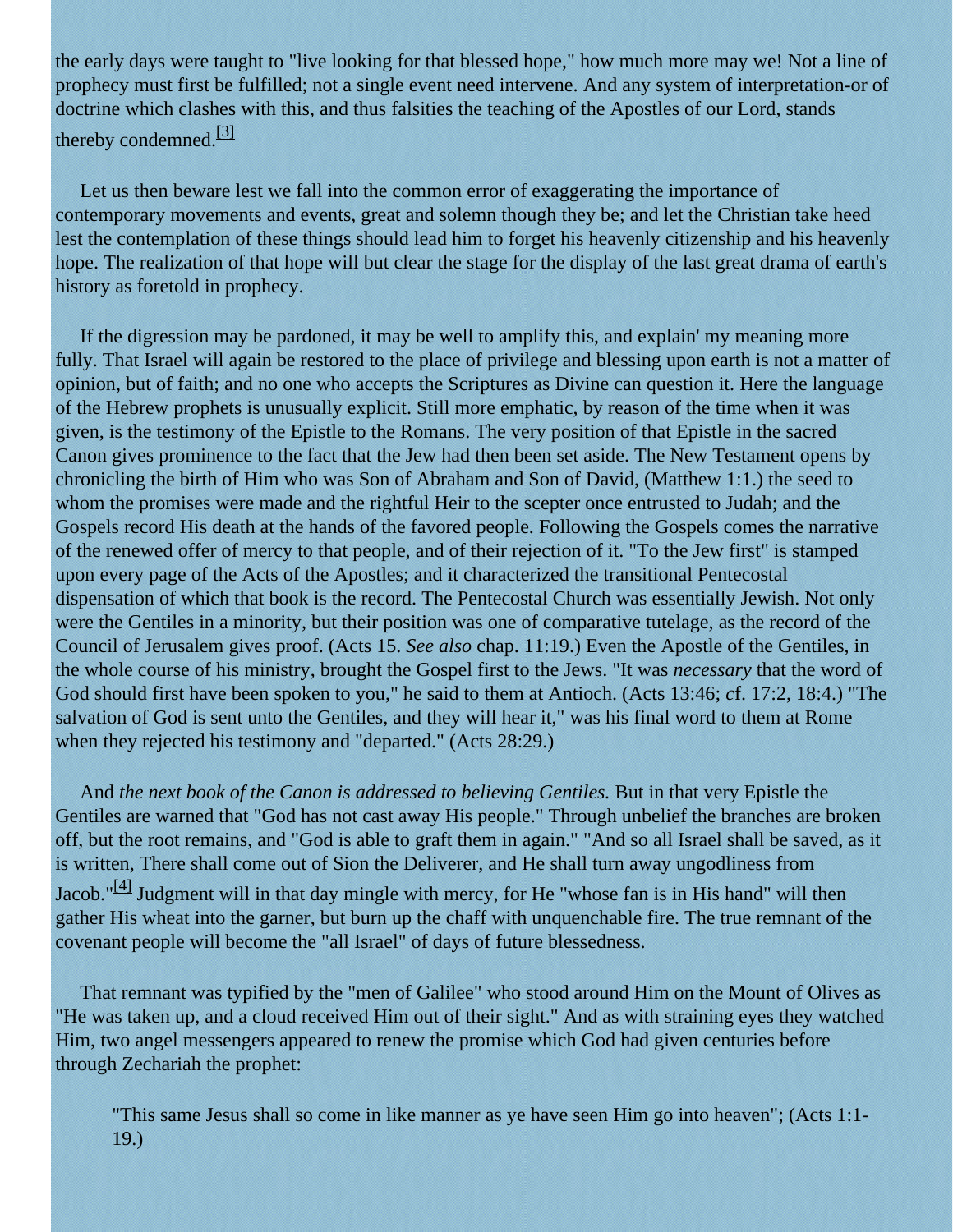"His feet shall stand in that day upon the Mount of Olives, which is before Jerusalem on the east." (Zechariah 14:4.)

 A glance at the prophecy will suffice to show that the event it speaks of is wholly different from the Coming of the First Epistle to the Thessalonians. It is the same Lord Jesus, truly, who is coming for His Church of this dispensation and coming to His earthly people gathered in Jerusalem in a dispensation to follow; but otherwise these "Comings" have absolutely nothing in common. The later manifestation – His return to the Mount of Olives – is an event as definitely localized as was His ascension from that same Mount of Olives; and its purpose is declared to be to bring deliverance to His people on earth in the hour of their supreme peril. Tim earlier Coming will have no relation to locality at all. All the wide world over, wherever His dead have been laid to rest, "the trump of God" shall call them back to life, in "spiritual bodies" like His own; and wherever living "saints" are found, they "will be changed, in a moment, in the twinkling of an eye," and all shall be caught up together to meet Him in the air. While the profane skeptic ridicules all this, and the religious skeptic ignores it, the believer remembers that his Lord was thus caught up to heaven; and as he ponders the promise, his wonder leads to worship, not to unbelief.

 And this event, which is the Church's proper hope, is as independent of the chronology, as it is of the geography, of earth. It is with the fulfillment of *Irsrael's* hope that the "times and seasons" have to do, and the signs and portents that belong to them. The Lord's public manifestation to the world is a further event distinct from both. Our Jehovah-God will come with all His holy ones; (Zechariah 14:5.) the Lord Jesus will be revealed in flaming fire, taking vengeance.<sup>[5]</sup> What interval of time will separate these successive stages of "the Second Advent," we cannot tell. It is a secret not revealed. All that concerns us is, "rightly dividing the word of truth," to mark that they are in all respects distinct.<sup>[\[6\]](#page-162-5)</sup>

<span id="page-156-1"></span><span id="page-156-0"></span> I use the expression "Second Advent" merely as a concession to popular theology, for it has no Scriptural warrant. It would be better to discard it altogether, for it is the cause of much confusion of thought and not a little positive error. It is a purely theological term, and it belongs properly to the great and final Coming to judge the world. But while many refuse to believe that there will be any revelation of Christ to His people upon earth until the epoch of that great crisis, the more careful student of Scripture finds there the clearest proof that there will be a "Coming" *before* the era popularly called "the millennium." Here again there are those who, while clearly recognizing a "pre-millennial advent," have failed to notice the difference, so plainly marked in Scripture, between the Coming for the Church of the present dispensation, the Coming to the earthly people in Jerusalem, and the Coming to destroy the Lawless One and to set up the kingdom.

 But, it may be urged, Is not the expression justified by the closing verse of the ninth chapter of Hebrews? It is only the superficial reader of the passage, I reply, who can use it thus. "Unto them that look for Him shall He appear the second time," our Authorized Version renders it. And the words are taken as though they were equivalent to "His second appearing," "the Appearing" being a recognized synonym for "the Coming." But this is merely: trading on the language of our English version. The word actually employed is wholly different. It is a general word, and it is the very word used with reference to His manifestation to His disciples after the Resurrection.<sup>[\[7\]](#page-162-6)</sup> And further, the definite article must be omitted:

<span id="page-156-2"></span>The statement is not prophetic, but doctrinal; and the doctrine in question is not the Advent, but the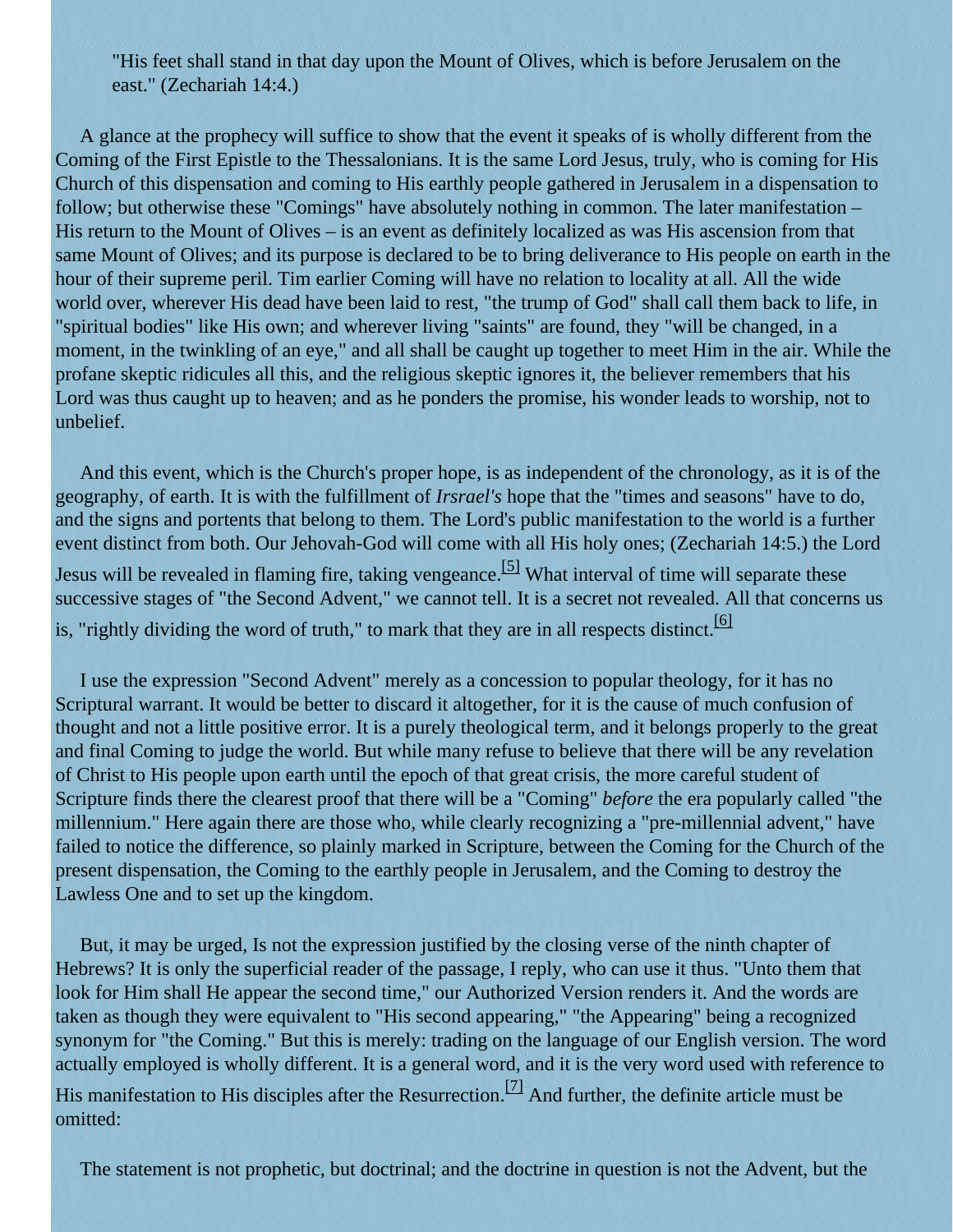priesthood. It is not the prediction of an event to be realized by those who shall be alive on earth at the time of the end, but the declaration of a truth and a fact to be realized by every believer, no matter in what dispensation his sojourn upon earth may fall.

 The passage therefore cannot be appealed to in support of the dogma that never again but *once* will Christ appear to His people upon earth. And as the expression "Second Advent" is so intimately connected with that dogma, it would be well that all intelligent students of Scripture should unite in discarding it. The Coming of Christ is the hope of His people in every age.

 The only adverse criticism I have seen of *The Coming Prince* has appeared in later editions of *The Approaching End of the Age.* Feelings of esteem and friendship for the author influenced my notice of that work, but no considerations of this kind have restrained his pen in replying to my strictures; and the fact that a writer so able and so bitterly hostile has not ventured to question *in a single point* the main conclusions here established is a signal proof that they are irrefutable.

------------------------------

<span id="page-157-0"></span> Dr. Grattan Guinness complains that I have made no attempt to "reply" to his book. My only reference to it has been made incidentally in an appendix note; and in so far as it deals with the "primary and partial realization of the prophecies" I have taken the liberty of praising it. Why then should I "reply "to a treatise in respect of that in it which I value and adopt? These pages give proof how thoroughly I accept a historical interpretation of prophecy;  $\frac{8}{3}$  and if any one demands why then I have not given it greater prominence, I recall St. James's answer when the Apostles were accused of neglecting in their teaching the writings of Moses. "Moses," he declared, "hath in every city them that teach him. "What was needed, therefore, if the equilibrium of doctrine was to be maintained, was that *they* should teach *grace.* On similar grounds the task I here set myself was to deal with the *fulfillment* of the prophecies. But I have no controversy with those who use their every talent in unfolding the "historical" interpretation of them. My quarrel is only with men who practically deny the Divine authorship of the sacred word, by asserting that their apprehension of it is the limit of its scope, and exhausts its meaning. And *The Coming Prince* is a crushing reply to the system which dares to write". Fulfilled" across the prophetic page. "The real question at issue here," I again repeat, "is the character and value of the Bible." Dr. Guinness asserts that the apocalyptic visions have been *fulfilled* in the events of the Christian era. I hold him to that issue, and I test it by a reference to the vision of the sixth chapter. Has this been fulfilled, as in fact he dares to assert it has? The question is vital, for if this vision still awaits fulfillment, so also do all the prophecies which follow it. Let the reader decide this question for himself, after studying the closing verses of the chapter, ending with the words, "For THE GREAT DAY OF HIS WRATH IS COME, and who shall be able to stand?"

 The old Hebrew prophets were inspired of God to describe the terrors of "the great day of His wrath," and the Holy Spirit has here reproduced their very words. *(Cf.* Isaiah 13:9, 10, and Joel 2:31, 3:15; *see also* Zephaniah 1:14, 15.) The Bible contains no warnings more awful in their solemnity and definiteness. But just as the lawyer writes "Spent" across a statute of which the purpose has been satisfied, so these men would teach us to write "Fulfilled" across the sacred page. They tell us, forsooth, that the vision meant nothing more than to predict the rout of pagan hordes by Constantine<sup>[9]</sup> To speak

<span id="page-157-1"></span>thus is to come perilously near the warned-against sin of those who "take away from the words of the book of this prophecy." But when our thoughts turn to these teachers themselves we are restrained by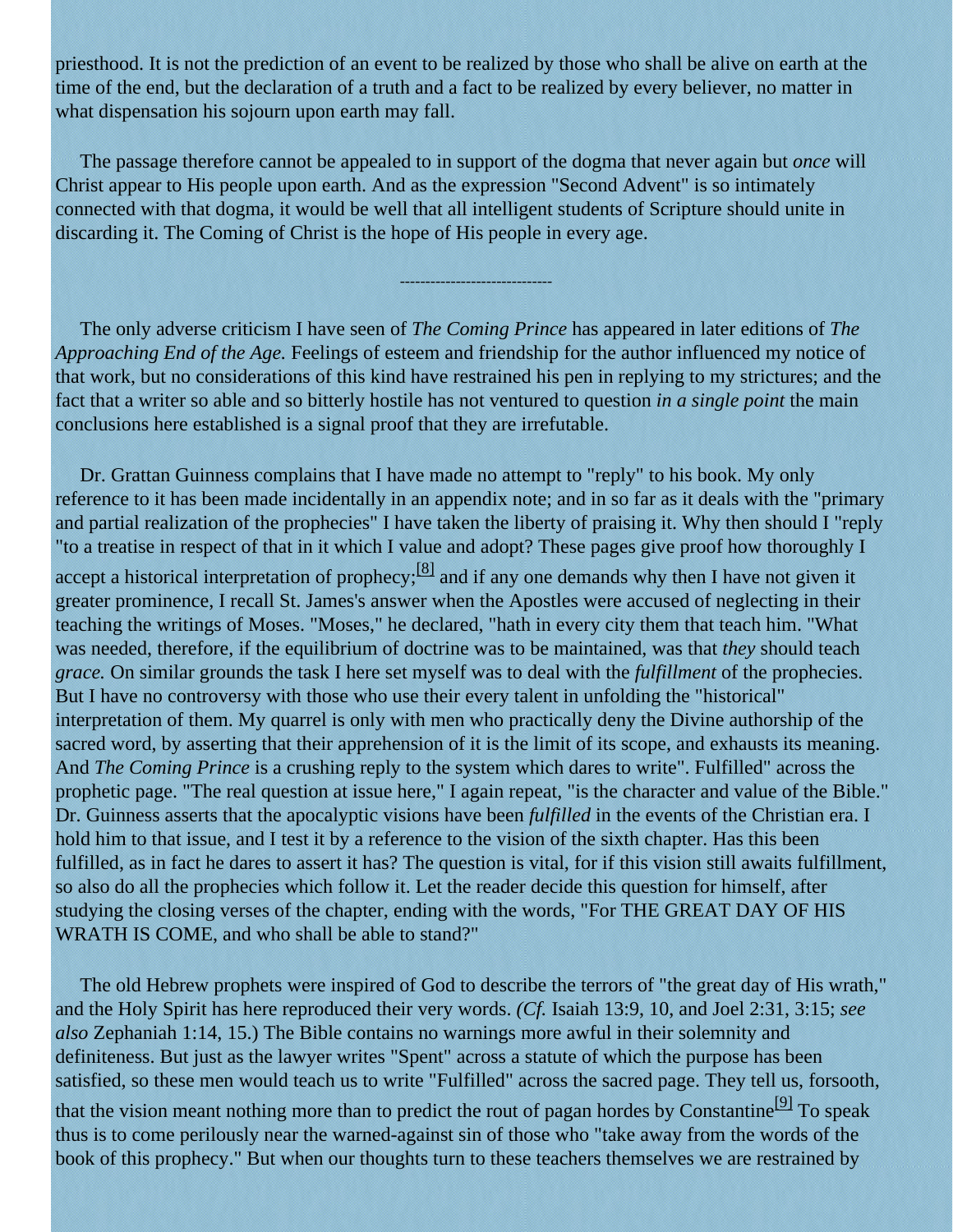remembering their piety and zeal, for "their praise is in all the Churches." Let us then banish from our minds all thoughts of the *me*n, and seize upon the *system* which they advocate and support. No appeal to honored names should here be listened to. Names as honorable, and a hundred times more numerous, can be cited in defense of some of the crassest errors which corrupt the faith of Christendom. What then, I ask, shall be our judgment on a system of interpretation which thus blasphemes the God of truth by representing the most awful warnings of Scripture as wild exaggeration of a sort but little removed from falsehood?

 If it be urged that the events of fifteen centuries ago, or of some other epoch in the Christian dispensation, were within the scope of the prophecy, we can consider the suggestion on its merits; but when we are told that the prophecy was thus *fulfilled,* we can hold no parley with the teaching. It is the merest trifling with Scripture. And more than this, it clashes with the great charter truth of Christianity. If the day of wrath has come, the day of grace is past, and the Gospel of grace is no longer a Divine message to mankind. To suppose that the day of wrath can be an episode in the dispensation of grace is to betray ignorance of grace and to bring Divine wrath into contempt. The grace of God in this day of grace surpasses human thought; His wrath in the day of wrath will be no less Divine. The, breaking of the sixth seal heralds the dawning of that awful day; the visions of the seventh seal unfold its unutterable terrors. But, we are told, the pouring out of the vials, the "seven plagues which are the last, *for in them is finished the wrath of God,"* (Revelation 15:1, R.V.) is being now accomplished. The sinner, therefore, may comfort himself with the knowledge that Divine wrath is but stage thunder, which, in a practical and busy world, may safely be ignored! $[10]$ 

<span id="page-158-0"></span> I called attention to Dr. Guinness's statement that "from the then approaching command to restore and to build again Jerusalem to the coming of Messiah the Prince was to be *seventy* weeks"; and I added," This is a typical instance of the looseness of the historical school in dealing with Scripture." Of this, and of some other errors which I noticed, the only defense he offers is that "expressions not strictly correct, yet perfectly legitimate, because evidently elliptical, are *for brevity's sake* employed." How brevity is attained by writing "seventy" instead of "sixty-nine" I cannot conceive. The statement is a sheer perversion of Scripture, unconsciously made, no doubt, to suit the exigencies of a false system of interpretation. The prophecy plainly declares the period "unto Messiah the Prince" to be *sixty-nine weeks,* leaving the seventieth week to be accounted for *after* the specified epoch; but Dr. Guinness's system can give no reasonable account of the seventieth week, and so, unconsciously, I repeat, he shirks the difficulty by misreading the passage. Insist on his reading it aright and accounting for the last seven years of the prophetic period, and his interpretation of the vision at once stands refuted and exposed.

 When the language of Scripture is treated so loosely by this writer, no one need be surprised if *my*  words fare badly at his hands. He is wholly incapable of deliberate misrepresentation, and yet his inveterate habit of inaccuracy has led him to misread *The Coming Prince* on almost every point on which he refers to it.  $[11]$ 

<span id="page-158-1"></span> The fact is, he only knows two schools of prophetic interpretation, the Futurist and his own; and therefore he seems unable even to understand a book which is throughout a protest against the narrowness of the one and the mingled narrowness and wildness of the other. But his personal references are unworthy of the writer and of the subject. I pass on to deal with the only points on which his criticisms are of any general interest or importance; I mean the predicted division of the Roman earth, and the relations between Antichrist and the apostate Church.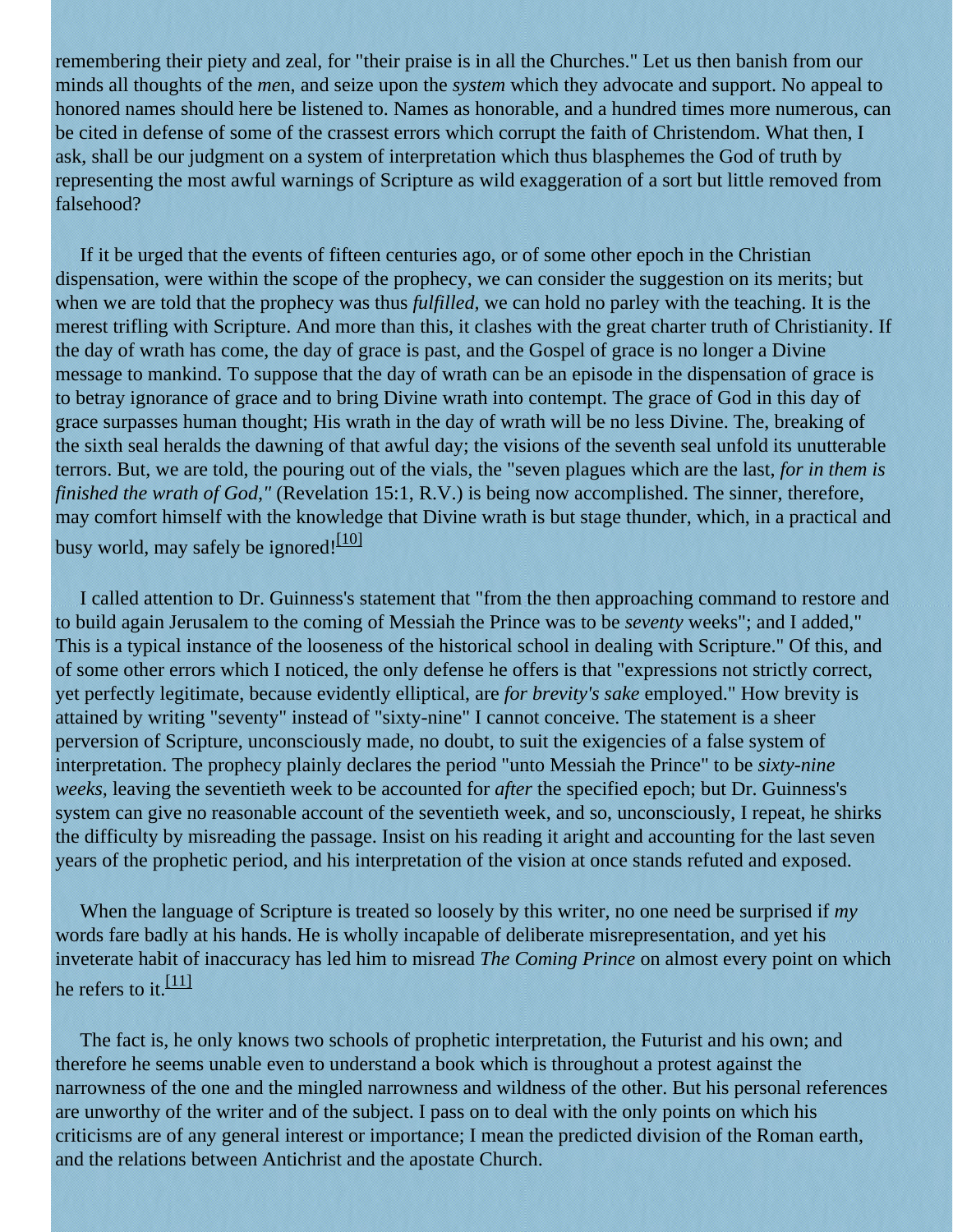My statement was: "The division of the Roman earth into ten kingdoms has never yet taken place. That it has been partitioned is plain matter of history and of fact; that it has ever been divided into ten is a mere conceit of writers of this school."

 "An astonishingly reckless assertion" Dr. Guinness declares this to be; and yet we have but to turn the page to obtain from his own pen the plainest admission of its truth. It must be borne in mind, he says, that the ten kingdoms are to be sought "only *in the territory west of Greece."* And if we are prepared to accept this theory, we shall find, after making large allowances as to boundaries, that in this, which is prophetically *the least important moiety of the Roman earth,* "the number of the kingdoms of the European commonwealth has, as a rule, averaged ten." Mr. Guinness gives a dozen lists – and he tells us he has a hundred more in reserve – to prove that, with kaleidoscopic instability and vagueness, or, to quote his words, "amidst increasing and almost countless fluctuations, the kingdoms of modern Europe have from their birth to the present day always averaged about ten in number." *"Averaged about ten,"*  mark, though the prophecy specifies *ten* with a definiteness which becomes absolute by its mention of an eleventh rising up and subduing three of them. And "modern Europe," too! Zeal for the Protestant cause seems to blind these men to the plainest teaching of Scripture. Jerusalem, and not Rome, is the center of the Divine prophecies and of God's dealings with His people; and the attempt to explain Daniel's visions upon a system which ignores Daniel's city and people does violence to the very rudiments of prophetic teaching. This vaunted canon of interpretation, which reads "modern Europe" instead of the prophetic earth, is, I repeat, "a mere conceit of writers of this school." First they minimize and tamper with the language of prophecy, and then they exaggerate and distort the facts of history to suit their garbled reading of it. "Can they," Dr. Guinness demands of us, "alter or add to this tenfold list of the great kingdoms now occupying the sphere of old Rome? – Italy, Austria, Switzerland, France, Germany, England, Holland, Belgium, Spain, and Portugal. Ten, and no more! ten, and no less!" I answer, Yes, we can both alter it and add to it. The list includes territory which was never within "the sphere of old Rome" at all, and it omits altogether nearly half of the Roman earth.

 This is bad enough, but it is not all. For if we accept his statements, and seek to interpret the thirteenth chapter of Revelation by them, he at once changes his ground and protests against our numbering "Protestant nations "among the ten horns at all. They are "chronologically out of the question," he tells us. Here is the language of this vision about Antichrist. "And there was given to him authority over every tribe, and people, and tongue, and nation. And all that dwell on the earth shall worship him, every one whose name hath not been written in the book of life." (Revelation 13:7, 8, R.V.) What mean these most definite and solemn words? Nothing, he tells us, but that "throughout the Dark Ages," and "prior to the rise of Protestantism," the Roman Catholic religion should prevail in the western moiety of the Roman earth. This, he declares, is *"the* fulfillment of the prediction." He calls this "explaining" Scripture. Most people would call it *explaining it away!*

 I now come to the last point. "Our critics maintain," Dr. Guinness writes, "that Babylon runs her career, and is destroyed by the ten horns, who then agree and give their power to Antichrist, or the Beast. That is, they hold that the reign of Antichrist *follows* the destruction of Babylon by the ten horns."

 The foundation of this statement must be sought in the author's own lucubrations, for nothing to account for it will be found in the pages he criticizes; and a similar remark applies to his references to *The Coming Prince* in the paragraphs which follow. I will not allude to them in detail, but in a few sentences dispose of the position he is seeking to defend.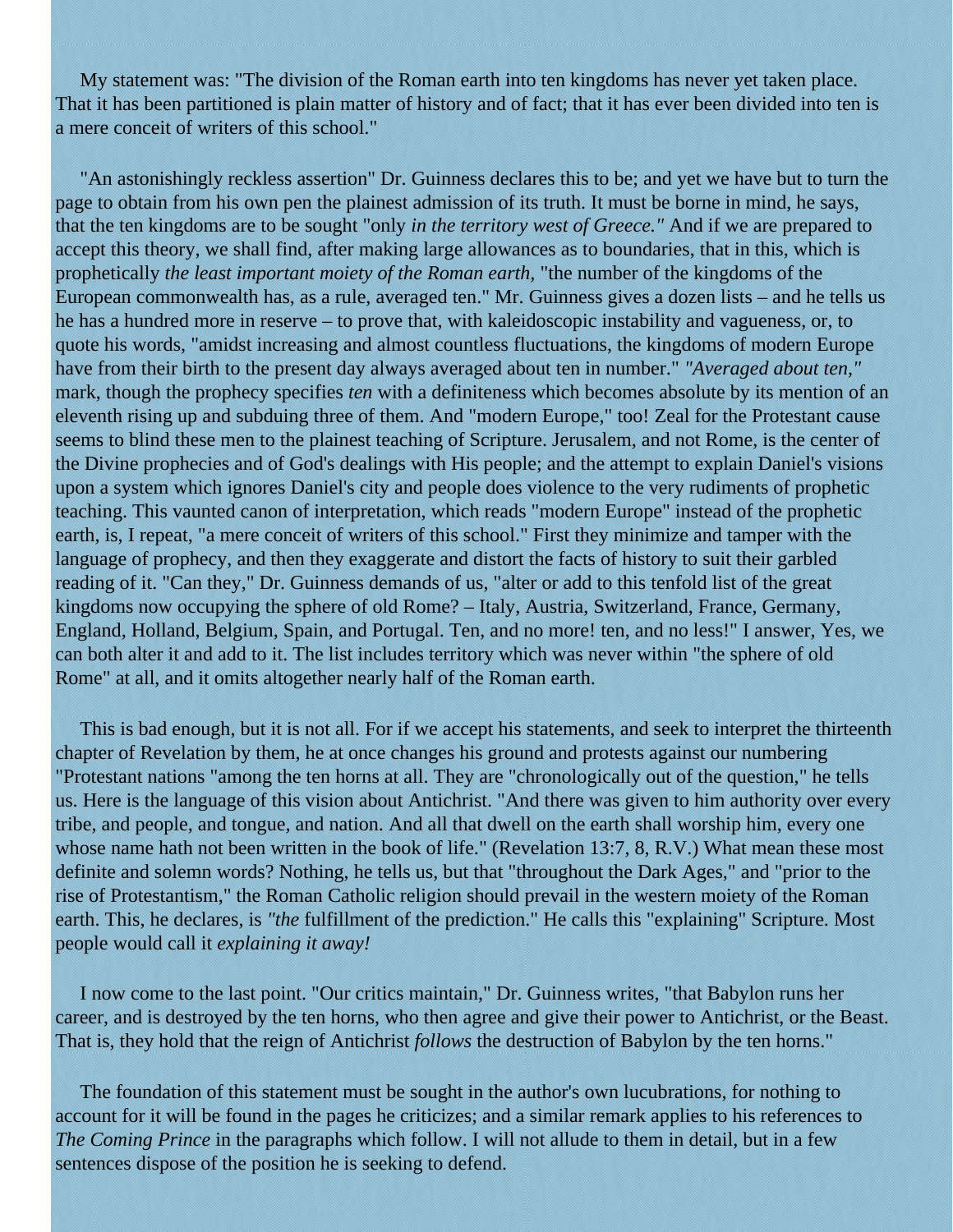We have now got to the seventeenth chapter of Revelation. His argument is this. The eighth head of the Beast must be a dynasty; the Beast carries the Woman; the Woman is the Church of Rome. Therefore the dynasty symbolized by the eighth head must have lasted as long as the Church of Rome; and thus the Protestant interpretation is settled "on a foundation not to be removed."

 It is not really worth while pausing to show how gratuitous are some of the assumptions here implied. Let us, for the sake of argument, accept them all, and what comes of it? In the first place, Dr. Guinness is hopelessly involved in the transparent fallacy I warned him against in this volume. The Woman is destroyed by the agency of the Beast. How then is he going to separate the Pope from the apostate Church of which he is the head, and which, according to the "Protestant interpretation," would cease to be the apostate Church if he were no longer owned as head?

 The historicist must here make choice between the Woman and the Beast. They are distinct throughout the vision, and in direct antagonism at the close. If the Harlot represents the Church of Rome, his system gives no account whatever of the Beast; it ignores altogether the foremost figure in the prophecy, and the vaunted "foundation" of the so-called "Protestant interpretation" vanishes into air. Or if he takes refuge upon the other horn of the dilemma, and maintains that the Beast symbolizes the apostate.. Church, the Harlot remains to be accounted for. He, forgets, moreover, that the Beast appears in Daniel's visions; in relation to Jerusalem and Judah. Suppose, therefore,. we should admit everything he says, what would it amount to? Merely a contention that "the springing and germinant accomplishment" of these prophecies "throughout many' ages" (I quote Lord Bacon's words once more) is fuller, and clearer than his critics can admit, or the facts of history' will warrant. The truth still stands out plainly that "the height or fullness of them" belongs to an age to come:, when Judah shall once more be gathered in the Promised Land, and the light of prophecy which now rests dimly' upon Rome shall again be focused on Jerusalem.

 The popularity of the historical system lies no doubt in the appeal it makes to the "Protestant spirit." But surely we can afford to be sensible and fair in our denunciation of the Church of Rome. Who can fail to perceive the growth of an antichristian movement that may soon lead [ us to hail the devout Romanist as an ally? With such, the Bible, neglected though it be, is still held sacred as the inspired word of God; and our Divine Lord is reverenced and worshipped, albeit the truth of His Divinity is obscured by error and superstition. I appeal here to the Pope's Encyclical Letter of the 18th November, 1893, on the study of the Holy Scriptures. The following is an extract from it:--

 "We fervently desire that a greater number of the faithful should undertake the defense of the holy writings, and attach themselves to it with constancy; and, above all, we desire that those who have been admitted to Holy Orders by the grace of God should daily apply themselves more strictly and zealously to read, meditate upon, and explain the Scriptures. Nothing can be better suited to their state. In addition to the excellence of such knowledge and the obedience due to the word of God, another motive impels us to believe that the study of the Scriptures should be counseled. That motive is the abundance of advantages which follow from it, and of which we have the guarantee in the words of Holy Writ: 'All Scripture is given by inspiration of God, and is profitable for doctrine, for reproof, for correction, for instruction in righteousness, that the man of God may be perfect, thoroughly furnished unto all good works. It is with this design that God gave man the Scriptures; the examples of our Lord Jesus Christ and His apostles show it. Jesus Himself was accustomed to appeal to the holy writings in testimony of His Divine mission."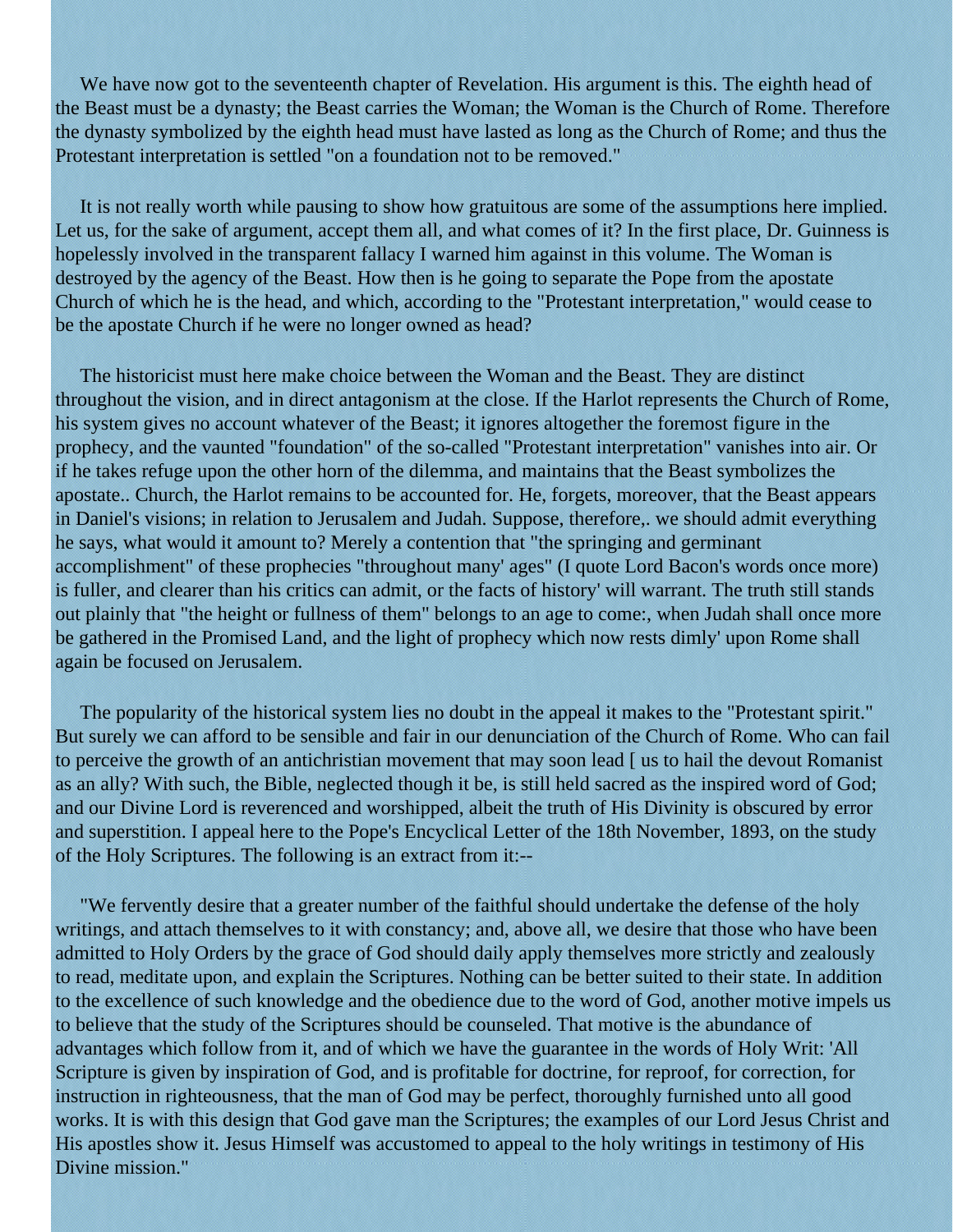There is here surely, in some sense at least, the ground for a common faith, which might, as regards individual Christians, be owned as a bond of brotherhood; but an impassable gulf divides us from the ever-increasing host of so-called Protestants who deny the Divinity of Christ and the inspiration of the Scriptures. These have their true place in the great army of infidelity which will muster at last around the banner of the Antichrist.

 My protest is made, not in defense of the Papacy, but of the Bible. If any one can point *to a single passage of Scripture* relating to Antichrist, whether in the Old Testament or in the New, which can, without whittling it down, and frittering away the meaning of the words, find its *fulfillment* in Popery, I will publicly retract, and confess my error. Take 2 Thessalonians 2:4 as a sample of the rest. The "man of sin" "opposeth and exalteth himself against all that is called God or that is worshipped [Greek, that is an object of worship], so that he sitteth in the temple of God, setting himself forth as God." This means merely, forsooth, that on certain occasions the Pope's seat in St. Peter's is raised above the level of the altar on which the "consecrated wafer" lies! Such statements – I care not what names may be cited in support of them – are an insult to our intelligence and an outrage upon the word of God.<sup>[\[12\]](#page-163-4)</sup>

<span id="page-161-0"></span> Then, again, in the ninth verse, the coming of the "Lawless One" is said to be "according to the working of Satan, with all power and signs and lying wonders." These words are explained by the vision of the Beast in the thirteenth chapter of the Revelation, which declares that "the Dragon gave him his power, and his throne, and great authority." And we have from the lips of our blessed Lord Himself the warning, that the "great signs and wonders," thus to be wrought by Satanic power, shall be such that, "if it were possible, they shall deceive the very elect." (Matthew 24:24.) In a word, the awful and mysterious power of Satan will be brought to bear upon Christendom with such terrible effect, that human intellect will be utterly confounded. Agnosticism and infidelity will capitulate in presence of overwhelming proof that supernatural agencies are at work. And if faith itself, divinely given, shall stand the test, it is only because it is impossible for God to allow His own elect to perish.

 When we demand the meaning of all this, we get answer "Popery." But where, we ask, are the "great signs and wonders" of the Popish system? And, in reply, we are told of its millinery, and its mummery, and all the well-known artifices of priestcraft, which constitute its special stock-in-trade. As though there were anything in *these* to deceive the elect of God! To take the low ground of mere Protestantism, it is notorious that here in England none become entangled in the toils of Rome save such as have already become enervated and corrupted by sacerdotalism and superstition within the communion they abandon. And it is no less notorious that, in Roman Catholic countries, the majority of men maintain towards it an attitude of either benevolent or contemptuous indifference. Remembering, moreover, that the followers of the Beast are doomed to endless and hopeless destruction, we go on to inquire whether this is to be the fate of every Roman Catholic. By no means, we are assured; for, in spite of the evils and errors of the Romish Church, some within its pale are reckoned among the number of "God's elect."

 What conclusion, then, are we to come to? Are we to accept it as a canon of interpretation that Scripture never means what it says? Are we to hold that its language is so loose and unreliable as to be practically false? We repudiate the profane suggestion; and, adopting the only possible alternative, we boldly assert that all these solemn words still await their fulfillment. In a word, we are shut up to the conclusion that THE ANTICHRIST IS YET TO COME.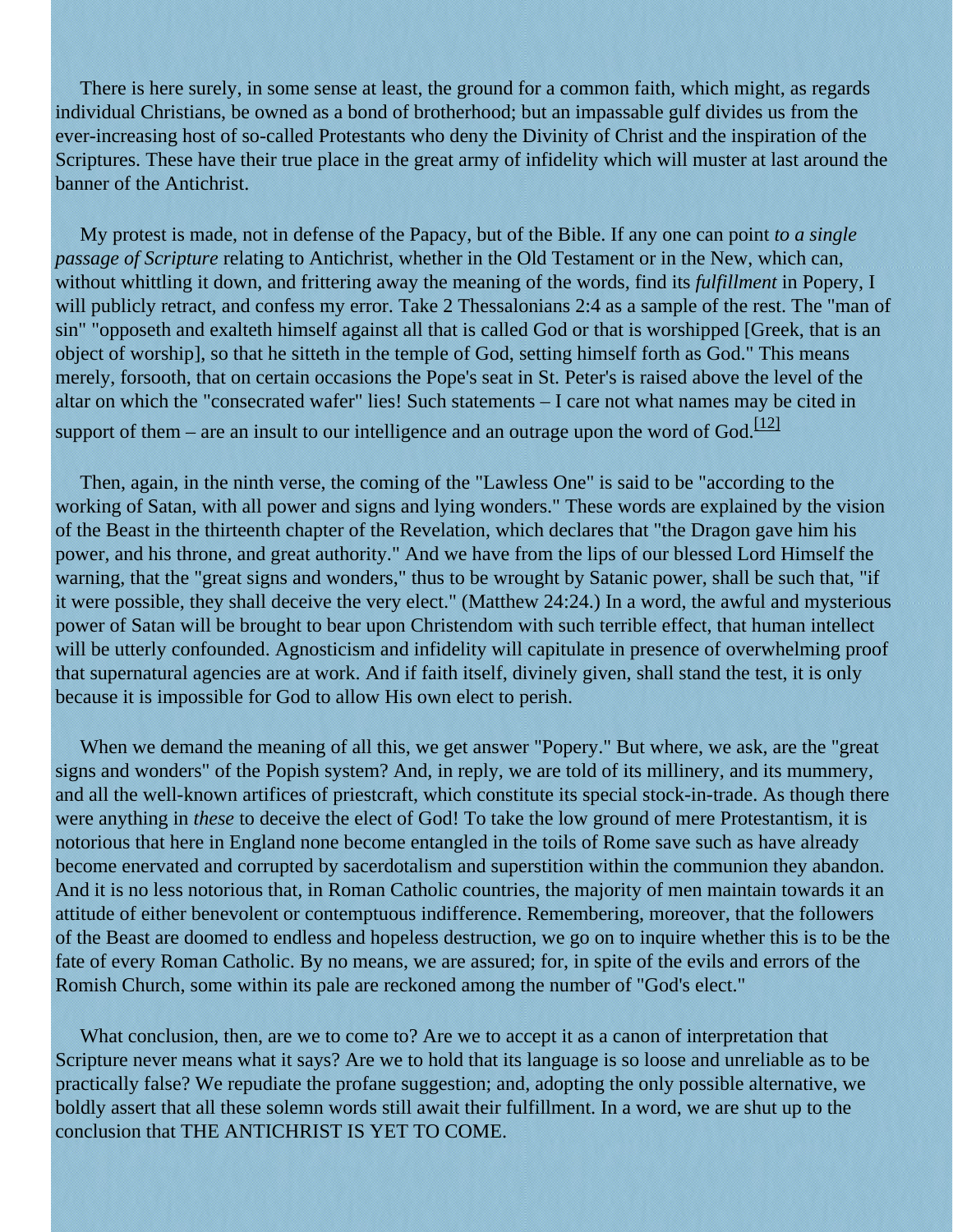### **END OF "THE COMING PRINCE"**

#### Footnotes

<span id="page-162-0"></span>[1.](#page-154-0) Were I now writing that note in the light of passing events, I should specify France where I have named Germany, and I should allude to the efforts now making by Russia to acquire a naval station in the Mediterranean.

<span id="page-162-1"></span>[2.](#page-154-1) 2 Thessalonians 2:1, 2, R. V. "The day of Christ" in A. V. is a wrong reading.

<span id="page-162-2"></span>[3.](#page-155-0) *See* 1 Corinthians 11:26: "As often as ye eat this bread and drink this cup, ye do show the Lord's death *till He come."* No past but the Cross; no future but the Coming. To separate the believer from the Coming is as great an outrage upon Christianity as to separate him from the Cross.

<span id="page-162-3"></span>[4.](#page-155-1) Romans 11; *see* vv. 1, 2, 9, 12, 15-26. Note that "all Israel" is not = *every Israelite,* for in the Greek there is no such ambiguity as in English; and the seeming contradictions in the chapter are explained by the fact that the "cast away" of vv. 1, 2, is a wholly different word from the "casting away" of ver. 15, and the "fall" of ver. 11 from the "fall" of ver. 12.

<span id="page-162-4"></span>[5.](#page-156-0) 2 Thessalonians 1:7, 8. The "mighty angels" of the prophecy are, I presume, the "holy ones" of Zechariah 14:5.

<span id="page-162-5"></span>[6.](#page-156-1) Between the first of these and the second, there will no doubt intervene a period at least as long as that which elapsed between His coming to Bethlehem and His manifestation to Israel at His first advent, and probably a period very much more prolonged. Whether the interval between the second and third will be measured by days or years, we are wholly unable to decide. The only certain indication of its length is that the Antichrist, whose power will be broken by the one, will be actually destroyed by the other.

I am here assuming that all the events which are yet to be fulfilled will occur in a comparatively brief period. But I wish to guard myself against the idea that I *assert* this. I deprecate in the strongest way the idea, now so common, that students of astronomy and mathematics have solved the mystery which God has expressly kept in His own power. Could any student of the Old Testament have dreamed that nearly two thousand years would intervene between the sufferings of Christ and His return in glory? Would the early Christians have tolerated such a suggestion? And if another thousand years should yet run their course before the Church is taken up, or if a thousand years should intervene between that event and the Coming to the Mount of Olives, not a single word of Scripture would be broken. As, I have said, "it is only in so far as prophecy falls within the seventy weeks that it comes within the range of human chronology." Much is made of supposed eras of 1, 260 and 2, 520 years. But even if we could certainly fix the epoch of any such era, the question would remain whether they may not be *mystic* periods, like the 480 years of 1 Kings 6:1.

<span id="page-162-6"></span>[7.](#page-156-2) It occurs four times in 1 Corinthians 15:5-8.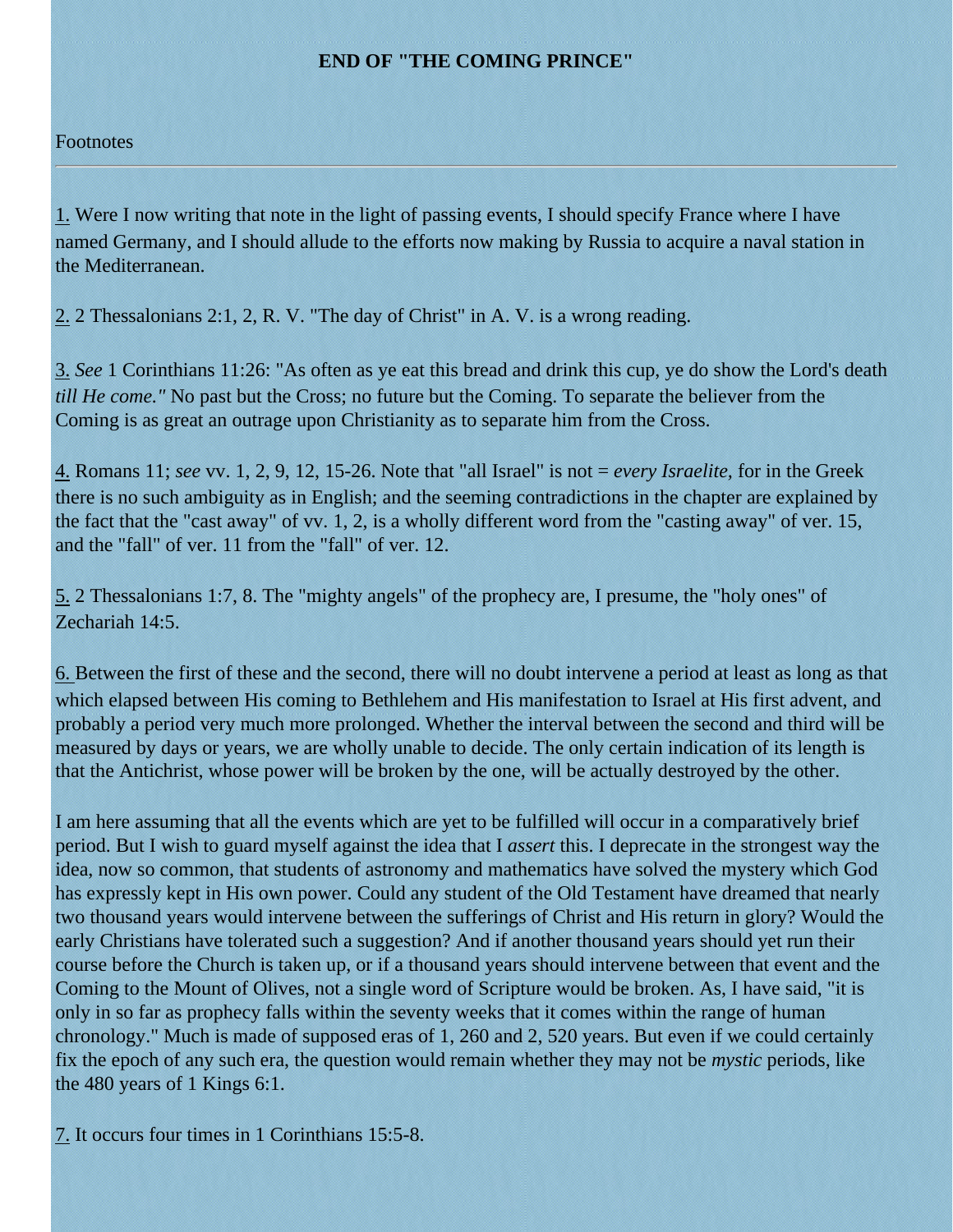"Insomuch as it is appointed unto men once to die, and after this cometh judgment, so Christ also, having been once *[i.e.*, once for all] offered to bear the sins of many, shall appear a second time, apart from sin, to them that wait for Him, unto salvation." (Hebrews 9:27, 28.)

<span id="page-163-0"></span>[8.](#page-157-0) *Se*e, *e. g.,* Chap. 9. and App., note C.

<span id="page-163-1"></span>[9.](#page-157-1) *See* especially the quotation from Dean Alford.

<span id="page-163-2"></span>[10.](#page-158-0) It is only by reason of its almost inconceivable silliness that such. teaching can escape the charge of profanity.

<span id="page-163-3"></span>[11.](#page-158-1) For instance, he becomes vehement in denouncing my statement that "all Christian interpreters are agreed" in recognizing a parenthesis in Daniel's prophetic vision of the beasts. No doubt he read the passage as though I had there spoken of the *fall* of the Roman empire, and not its "rise"; for the statement is indisputably true, and he himself is numbered among the "Christian interpreters" who endorse it. Here is another specimen. With reference to the question of the ten kingdoms, he says, "Dr. Anderson and other Futurist writers...teach  $-$  (1) that the ten horns are not yet risen; (2) that when they do rise five will be found in Greek territory, and five only in Roman; and that when at last developed, (3) after a gap of 1, 400 years of which the prophecy takes no notice at all, (4) they will last for three and a half years" (p. 737).

I have numbered these sentences to enable me briefly to remind the intelligent reader that, excepting No. I, everything here attributed to me is in flat opposition to some of the plainest statements in my book. In the same way he attributes to me the figment that the career of Antichrist will be limited to three and a half years. I have sometimes wondered whether he ever read *The Coming Prince* at all! A word as to his strictures on my title. I am aware of course that in the Hebrew of Daniel 9:26, there is not the article, but I am not misled by the inference he draws from its omission. Had the article been used, the prince intended would clearly have been *"Messiah* the Prince" of ver. 25. In English the article has not this force, and therefore it is rightly inserted, as both the Translators and the Revisers have recognized. Dr. Tregelles here remarks, "This destruction is here said to be wrought by a certain people, not by the prince who shall come, but by his people: this refers us, I believe, to the Romans as the last holders of undivided Gentile power; they wrought the destruction long ages ago. The prince who shall come is the last head of the Roman power, the person concerning whom Daniel had received so much previous instruction." Such is the pre-eminence of this great leader that he is bracketed with our Lord Himself in this prophecy, and the people of the Roman empire are described as being *his* people. Yet Mr. Guinness believes that Titus is referred to! Really the day is past for discussing such a suggestion.

I may here remark that the rendering of Daniel 9:27 in the Revised Version disposes of the figment that it was Messiah who made a seven years' covenant with the Jews. The causing the sacrifice to cease is not an incident in the midst of the "week," but a violation of the treaty *"for half of the week."*

<span id="page-163-4"></span>[12.](#page-161-0) The reference to the Temple is explained by Daniel 9:27, 12:11, and Matthew 24:15. These teachers ask us to believe that while the Church of Rome is the Beast and the Harlot and everything that is corrupt and infamous in apostate Christianity, yet St. Peter's, the great central shrine of this apostasy, is owned by God as being *the Temple of God.* The sacrifice of the Mass they denounce as idolatrous and blasphemous, and yet we are t6 suppose that Holy Scripture refers to it as representing all that is Divine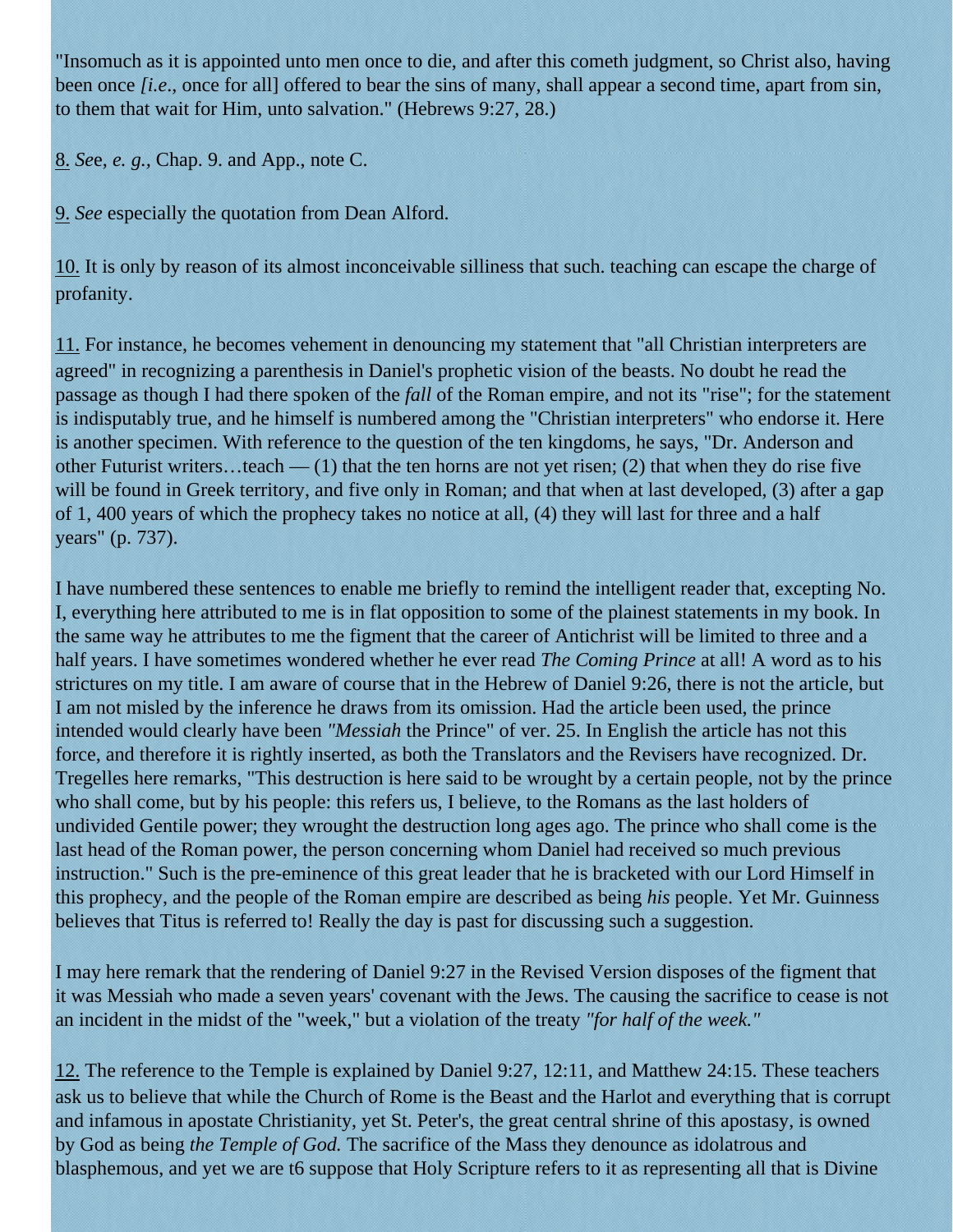on earth! The sacred words admit of only one meaning, viz., that the Antichrist, claiming to be himself Divine, will suppress all worship rendered to any other god.

Such are the wild extravagances and puerilities of interpretation and of forecast which mar the writings of these interpreters, that men have come to regard these visions, which ought to inspire reverence and awe, as "principal subjects of ridicule" — the specialty of mystics and faddists. How great the need, then, for a united and sustained effort to rescue the study from the contempt into which it has fallen! Each of the recognized schools of interpretation has truth which the rival schools deny. A new era would begin if Christians would turn from all these schools — Preterist, Historical, and Futurist — and learn to read the prophecies as they read the other Scriptures: as being the word of Him who is, and was, and is to come, our Jehovah-God, with whom present, past, and future are but one "eternal now."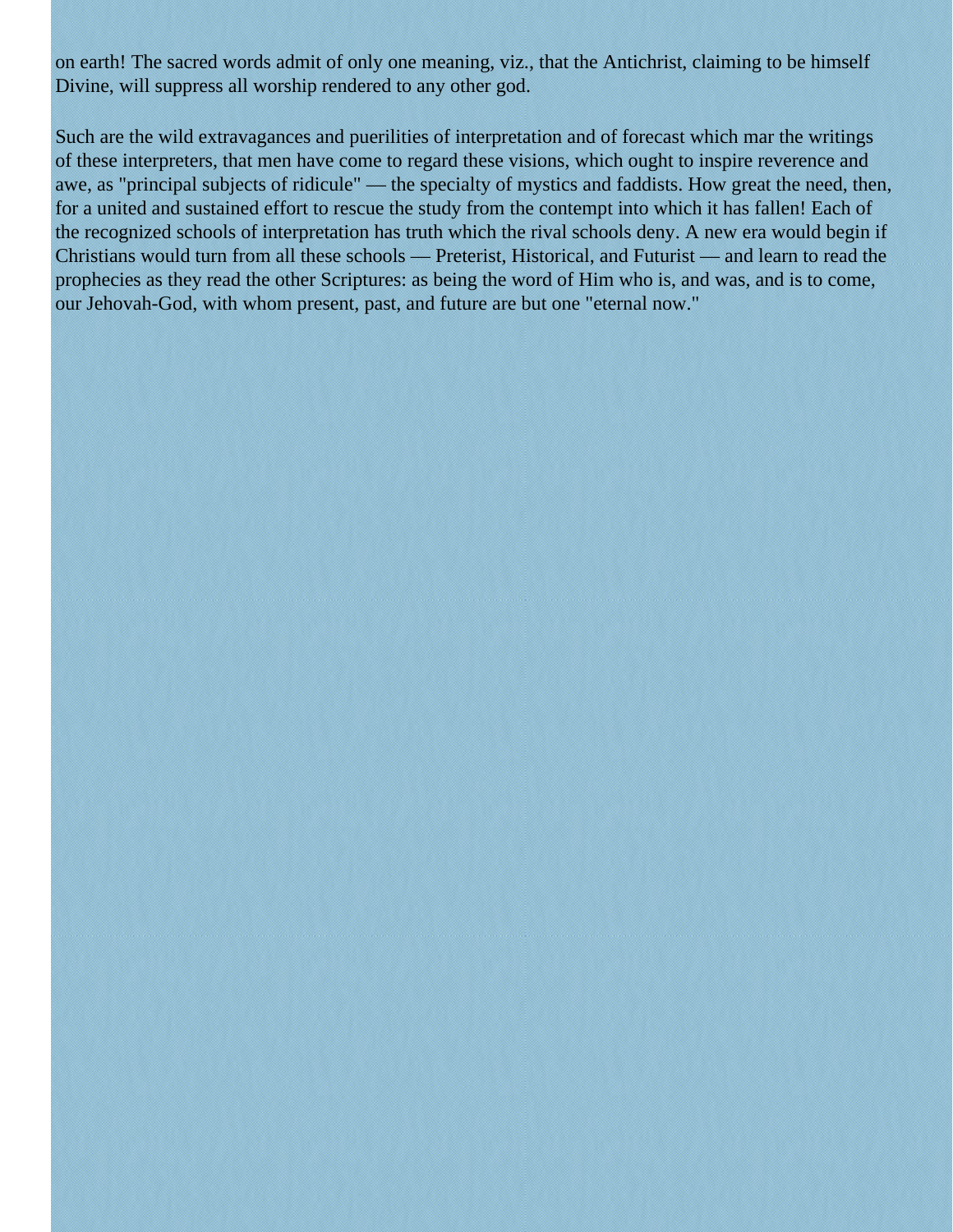# **The Coming Prince**

**Sir Robert Anderson**

### **Scripture References**

| Gen 8:4             | Gen<br>11:26,31,32 | Gen 12              | Gen 13:8,9           | Gen 15:13,16     |
|---------------------|--------------------|---------------------|----------------------|------------------|
| Gen 49:10           | Exo 12:14-17       | Exo 12:40           | Exo 12:51            | Lev 1:4          |
| Lev 12:7            | Lev $23:5,6$       | Lev 23:10,11        | Lev 23:15,16         | Lev 23:32        |
| Lev 26:34,35        | Num 28:16-24       | Deut 16:2,3         | Deut 16:9            | Deut 29:29       |
| Judg 3:8,14         | Judg 4:2,3         | Judg $6:1$          | Judg 10:7,9          | Judg 13:1        |
| 1 Sam 7             | 2 Sam 23:11        | 1 Kings 6:1         | 1 Kings 6:1          | 1 Kings 11:29-39 |
| 1 Kings<br>19:11,12 | 1 Kings 21:8       | 2 Kings 20:17       | 2 Kings 23:29        | 2 Kings 23:33-35 |
| 2 Kings 24:1        | 2 Kings 24:12      | 2 Kings 24:12       | 2 Kings 24:14        | 2 Kings 25:1-3   |
| 2 Kings 25:8        | 2 Kings 25:27      | 1 Chron 5:2         | 2 Chron 5:16         | 2 Chron 9:22-28  |
| 2 Chron 10:5-12     | 2 Chron 35:7,8     | 2 Chron<br>35:18,19 | 2 Chron 35:20        | 2 Chron 36:3,4   |
| 2 Chron 36:6        | 2 Chron 36:6,7     | 2 Chron 36:15       | 2 Chron 36:17-<br>21 | 2 Chron 36:21    |
| Ezra 2:2            | Ezra 3:2           | Ezra 3:3,6          | Ezra 3:8-11          | Ezra 4           |
| Ezra 4:24           | Ezra 5:1,2,5       | Ezra 5:1-5          | Ezra 6               | Ezra 6:1         |
| Ezra 7:1            | Ezra 7:7-9         | Ezra 7:9            | Ezra 7:10            | Ezra 7:19,27     |
| Neh 1:2             | Neh 1:2            | $Neh$ 2             | Neh 2:11             | Neh 3:1          |
| Neh 6:15            | Neh 6:15           | Neh 12:10           | Neh 12:22            | Neh 13:6         |
| Esth 1:1-3          | Esth 1:4           | Esth 2:16           | <b>Esth 3:7</b>      | Job 14:17        |
| Psa 1:3             | <u>Psa 72:11</u>   | Psa 89:27           | <u>Eccl 4:1</u>      | Isa 1:21         |
| <u>Isa 1:26</u>     | <u>Isa 13:9,10</u> | <u>Isa 63:4</u>     | Jer 24:8-10          | Jer 25:1         |
| Jer 25:1,11         | Jer 25:9           | Jer 27:3-8          | Jer 27:6,7           | Jer 27:6,8,11    |
| Jer 27:6-17         | Jer 28:1-4         | Jer 28:10           | Jer 29:10            | Jer 29:10        |
| Jer 34:1            | Jer 37:1,5,11      | Eze 1:2             | Eze 1:2              | Eze 4:5,6        |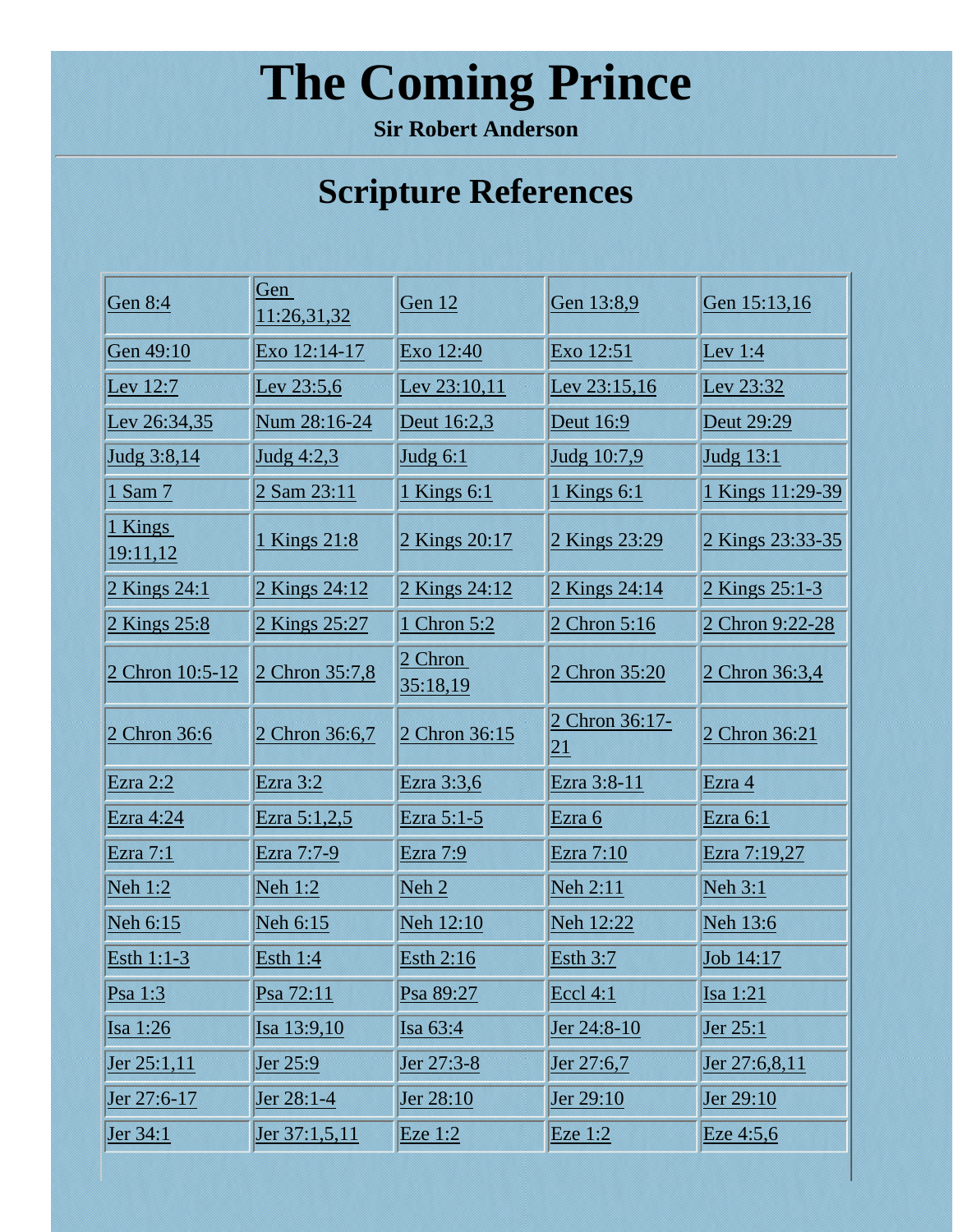| Eze 17:15        | Eze 24:1,2        | Eze 28            | Eze $40:1$        | Eze 45:17         |
|------------------|-------------------|-------------------|-------------------|-------------------|
| Dan 1:1,2        | Dan 1:1,3,4       | Dan 1:12          | Dan 2:37-45       | Dan 2:48          |
| Dan 2:48         | Dan 4:25          | Dan 5:10-12       | Dan 6:1,2         | Dan 6:2           |
| Dan 6:12         | Dan 7             | Dan 7:2-14        | Dan 7:8           | Dan 7:19-27       |
| Dan 7:24,25,27   | Dan 7:25          | Dan 7:28          | Dan 8             | Dan 8             |
| Dan 8:20,21      | Dan 8:23-26       | Dan 8:27          | Dan 9:2           | Dan 9:2           |
| Dan 9:24-27      | Dan 9:24-27       | Dan 9:26-29       | Dan 11            | Dan 11:5-31       |
| Dan 11:36-45     | Dan 12:1          | Dan 12:1          | Dan 12:7          | Hosea 1:9,10      |
| Joel 2:1-31      | Joel 2:28-32      | <b>Joel 2:31</b>  | Hagg 2:10,15-19   | Zech $9:9$        |
| Zech 12:7        | Zech 13:1         | Zech 14:3         | Zech 14:4         | Zech 14:5         |
| Mal 4:5          | <b>Matt 2:3</b>   | Matt $4:6$        | Matt 4:24,25      | <b>Matt 5:1</b>   |
| Matt 10:5-8      | Matt 11:14        | Matt 11:25        | Matt 12:1-14      | Matt 12:16        |
| <b>Matt 13:3</b> | Matt 13:11        | Matt 13:13        | Matt 13:40-43     | Matt 13:41-43     |
| Matt 16:17       | <b>Matt 16:20</b> | Matt 17:11,12     | Matt 24           | <b>Matt 24:3</b>  |
| Matt 24:3,4,6    | Matt 24:15-21     | <b>Matt 24:21</b> | <b>Matt 24:24</b> | <b>Matt 24:29</b> |
| Matt 25:10-13    | <b>Matt 26:5</b>  | <b>Matt 26:17</b> | Matt 27:15        | Matt 27:62        |
| Matt 27:63,64    | Mark 14:1,2       | Mark 14:12        | <b>Mark 15:6</b>  | <b>Mark 15:42</b> |
| Luke $1:3$       | Luke $3:1$        | Luke 3:23         | Luke 4:5-7        | Luke 4:19,20      |
| Luke 7:24        | Luke 11:50,51     | Luke 19:39,40     | Luke 21:11        | Luke 21:22        |
| Luke 21:22       | Luke 21:24        | Luke 21:24        | Luke 21:25        | Luke 22:2-6       |
| Luke 22:7        | Luke 22:53        | Luke 23:17        | Luke 23:54        | <b>Luke 24:27</b> |
| John 1:13        | John 3:17         | John 3:29         | John 4:22         | John 5:1          |
| John 5:22        | John 5:22-27      | John 6:70         | John 11:55        | John 12:1         |
| John 12:47       | <b>John 13</b>    | John 18:39        | John 19:14        | John 19:31        |
| John 19:42       | Acts 1:6,7        | <u>Acts 1:7</u>   | Acts 1:11,12      | Acts 2:1          |
| Acts 2:16-21     | Acts 3:15         | Acts 3:19,20      | Acts 7:4,6        | Acts 13:18-21     |
| Acts 13:18-21    | <u>Acts 17</u>    | <u>Acts 17:18</u> | <u>Acts 27:20</u> | <b>Rom 2:5</b>    |
| <b>Rom 3:2</b>   | Rom 3:25          | Rom 5:21          | Rom 9:4           | Rom 9:25,26       |
| Rom 11:25,26     | Rom 11:33         | Rom 15:8          | Rom 15:8          | <u>1 Cor 1-4</u>  |
| 1 Cor 10:20      | 1 Cor 12          | 1 Cor 15:20,23    | 1 Cor 15:51,52    | Gal 3:17          |
| Gal 3:28         | Gal 4:26          | Eph 2:8           | Eph $2:17$        | Eph 5:33          |
| 1 Thess 1:5      | Thess $4:16,17$   | 2 Thess 2:8,9     | 1 Tim 3:11        | 2 Tim 3:3         |